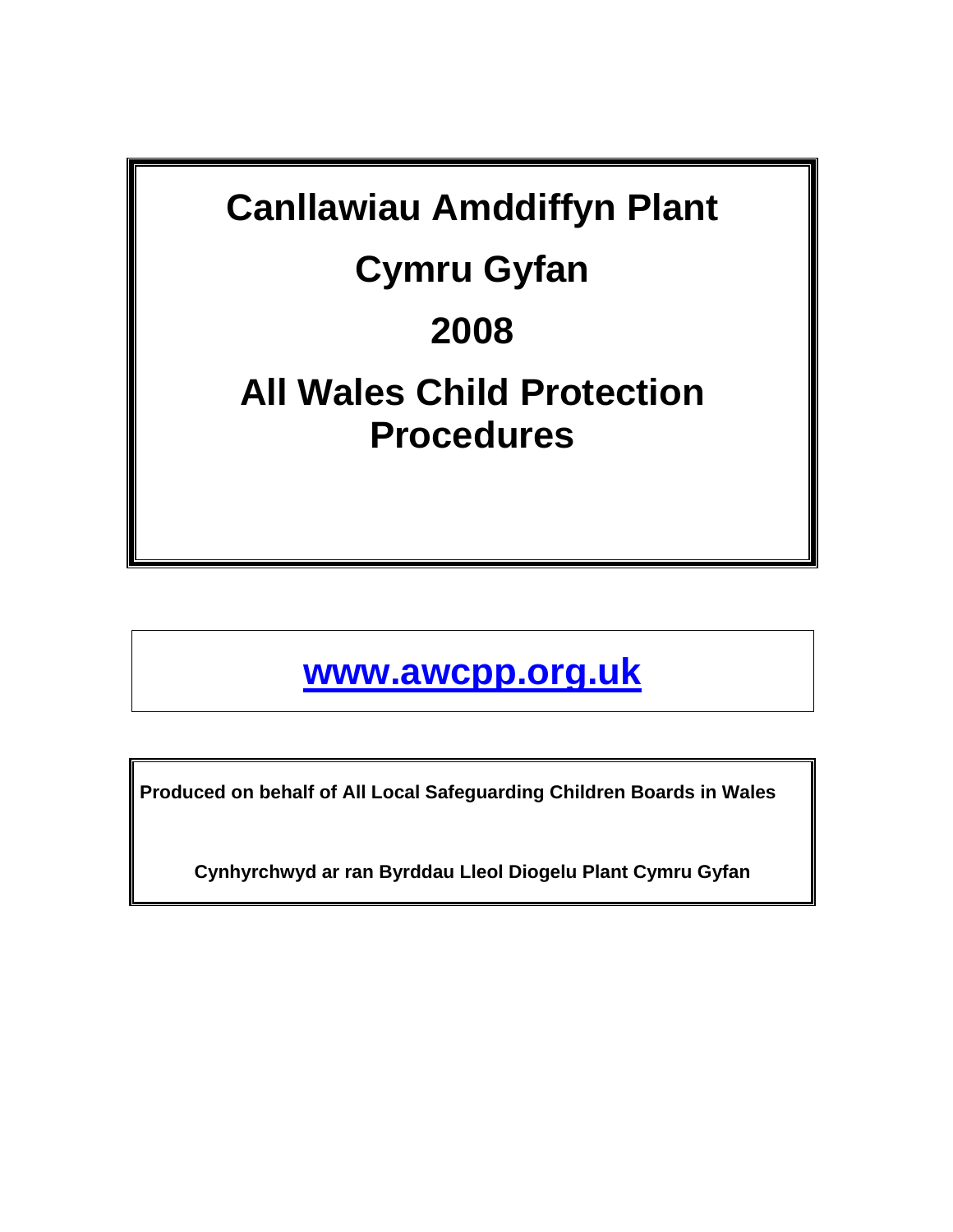# **Preface**

It is a pleasure to provide a preface to this, the second edition of the All Wales Child Protection Procedures. It is still a matter of pride that we in Wales have such a single set of procedures for the whole country. Other parts of the United Kingdom are looking to the example we have given.

As someone who is charged with the safeguarding and promotion of children's rights and welfare, I view these procedures as a necessary part of what needs to be done. The sad history of where child protection has failed is littered with examples of different agencies having different procedures and different thresholds for intervention. That should not now happen in Wales.

These procedures are launched into a country where there has been considerable progress for children in other areas. The Welsh Assembly has now adopted the [United Nations Convention on the Rights of the Child](http://www.unicef.org/crc/) as a guide to all its work. Networks for the participation of children in decision-making are gradually being established, leading in turn to a more collaborative approach to work with our young.

Safeguarding children is now more clearly understood as an activity that is done with our children rather than to them.

There is obviously no room for complacency and there is so much still to do. Nonetheless, we should acknowledge success in our work and I am pleased to be associated with the procedures that will continue to help protect our young.

#### [The Office of the Children's Commissioner for Wales](http://www.childcom.org.uk/)

(The above preface was written for the procedures by Peter Clarke before his death in January 2007 and is retained in memory of a man who was a true champion for the children of Wales.)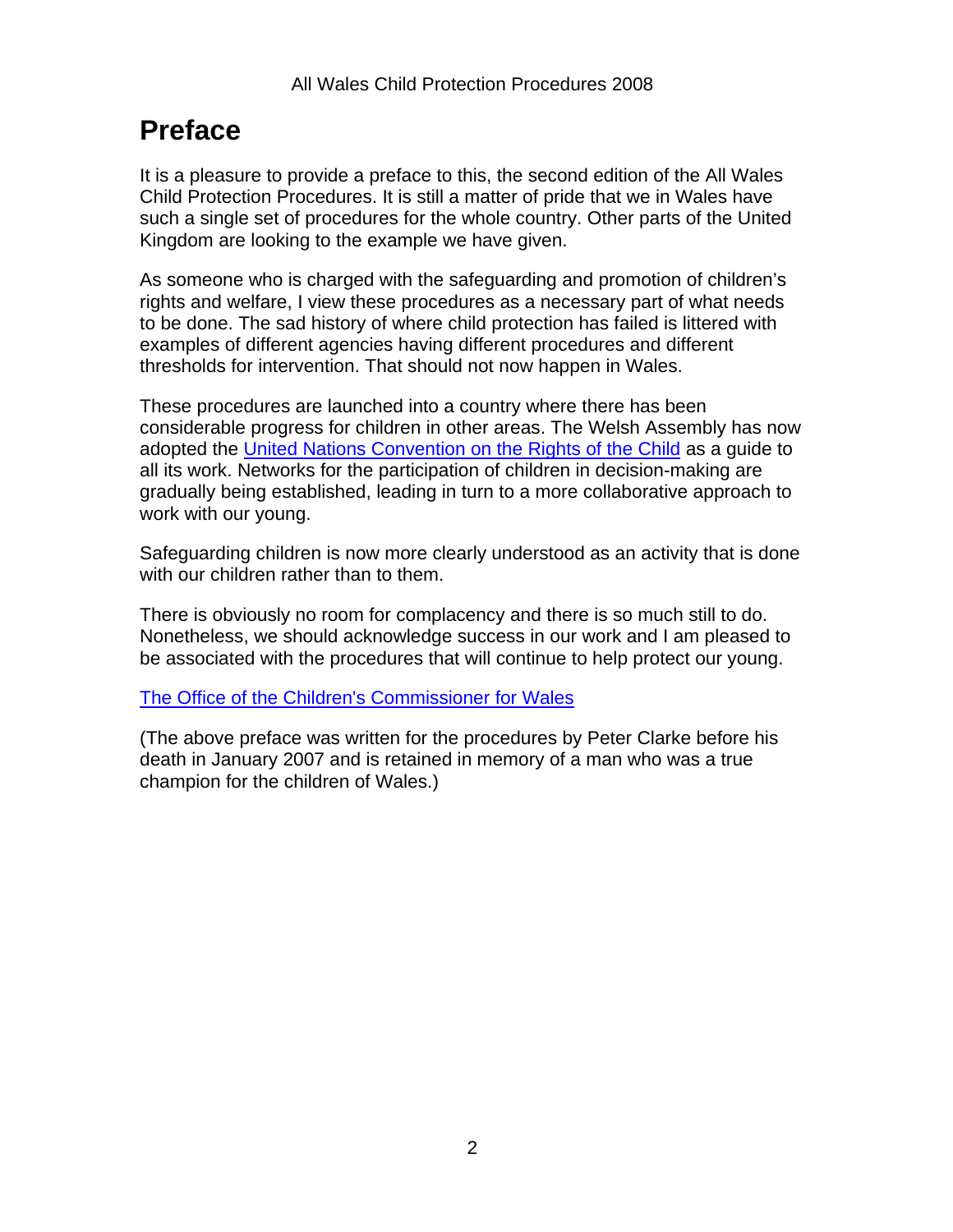# **CONTENTS**

| $\bullet$                                                                |  |
|--------------------------------------------------------------------------|--|
| $\bullet$                                                                |  |
| $\bullet$                                                                |  |
|                                                                          |  |
|                                                                          |  |
|                                                                          |  |
| $\bullet$                                                                |  |
| $\bullet$                                                                |  |
|                                                                          |  |
|                                                                          |  |
|                                                                          |  |
|                                                                          |  |
|                                                                          |  |
| 1.2 Principles underpinning work to safeguard and promote the welfare of |  |
| 1.2.1 Work with children and families should be:<br>33                   |  |
|                                                                          |  |
|                                                                          |  |
|                                                                          |  |
|                                                                          |  |
|                                                                          |  |
|                                                                          |  |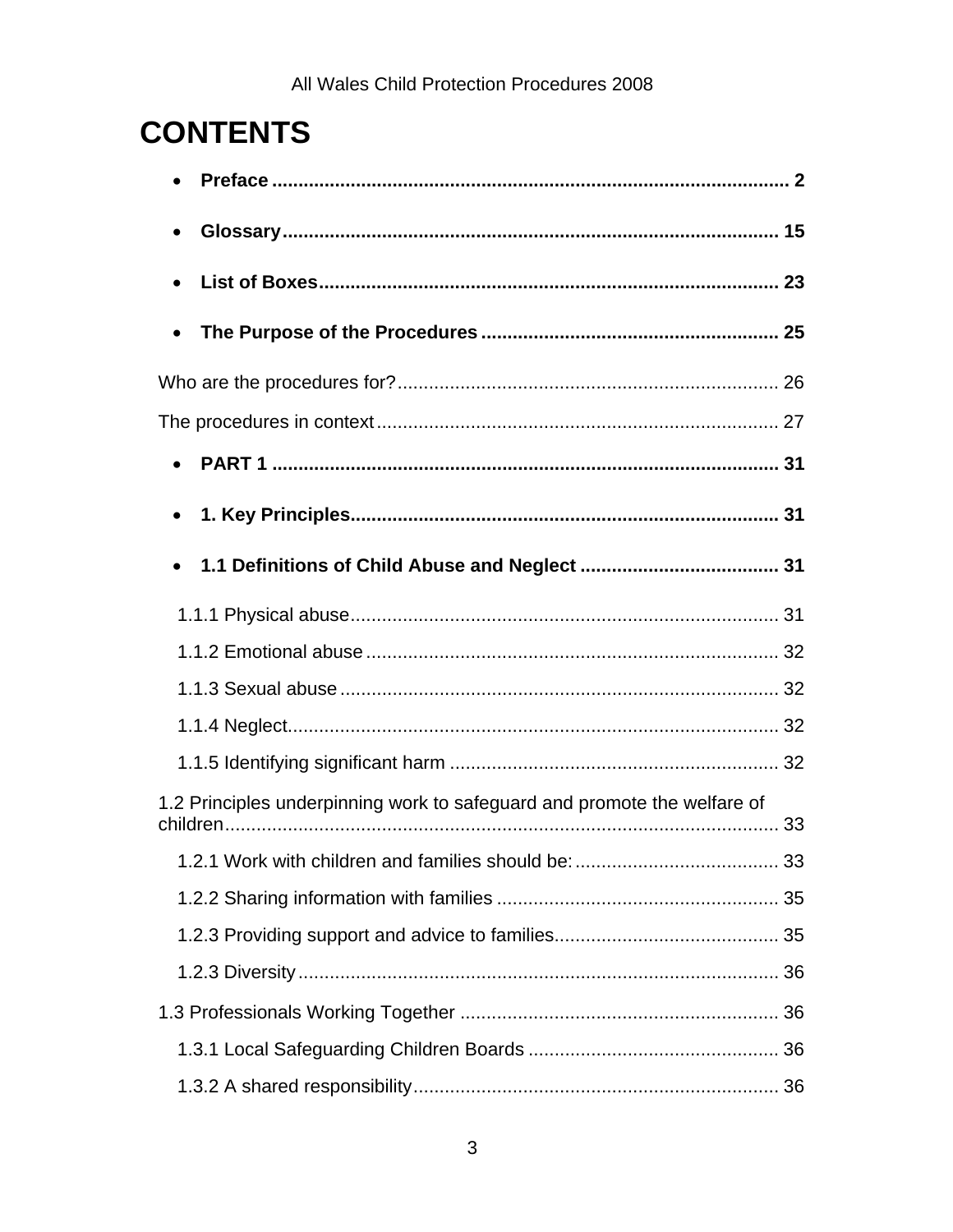| All Wales Child Protection Procedures 2008                                   |  |
|------------------------------------------------------------------------------|--|
|                                                                              |  |
|                                                                              |  |
|                                                                              |  |
|                                                                              |  |
| 2.1 The responsibilities of everyone who has concerns about the welfare of a |  |
|                                                                              |  |
| 2.1.2 Identifying and acting on concerns or suspicion of abuse 41            |  |
|                                                                              |  |
|                                                                              |  |
|                                                                              |  |
|                                                                              |  |
|                                                                              |  |
|                                                                              |  |
|                                                                              |  |
|                                                                              |  |
|                                                                              |  |
|                                                                              |  |
|                                                                              |  |
|                                                                              |  |
|                                                                              |  |
| 3.3                                                                          |  |
|                                                                              |  |
|                                                                              |  |
|                                                                              |  |
|                                                                              |  |
|                                                                              |  |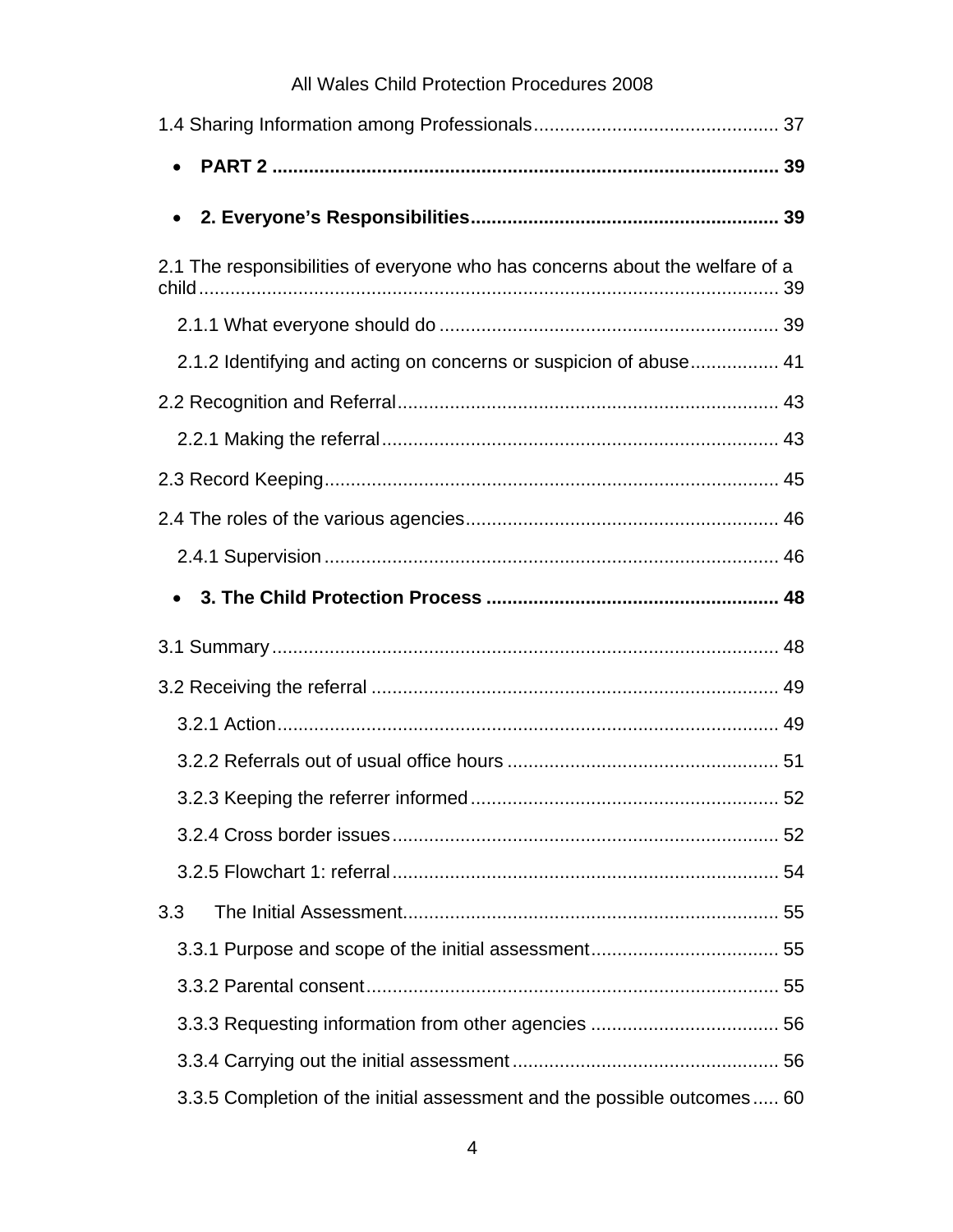| 3.5.3 Matters to be discussed at the strategy meeting 66                        |
|---------------------------------------------------------------------------------|
|                                                                                 |
|                                                                                 |
| 3.6.2 The range of options for securing the immediate protection of a child     |
|                                                                                 |
| 3.7 Child Protection Section 47 Enquiries and the Core Assessment  73           |
| 3.7.1 Scope and purpose of child protection section 47 enquiries 73             |
|                                                                                 |
|                                                                                 |
| 3.8.2 Explain the purpose of the child protection section 47 enquiries  74      |
|                                                                                 |
|                                                                                 |
|                                                                                 |
|                                                                                 |
| 3.8.7 Children who move during the course of child protection section 47        |
| 3.9 Planning and carrying out the child protection section 47 enquiries and the |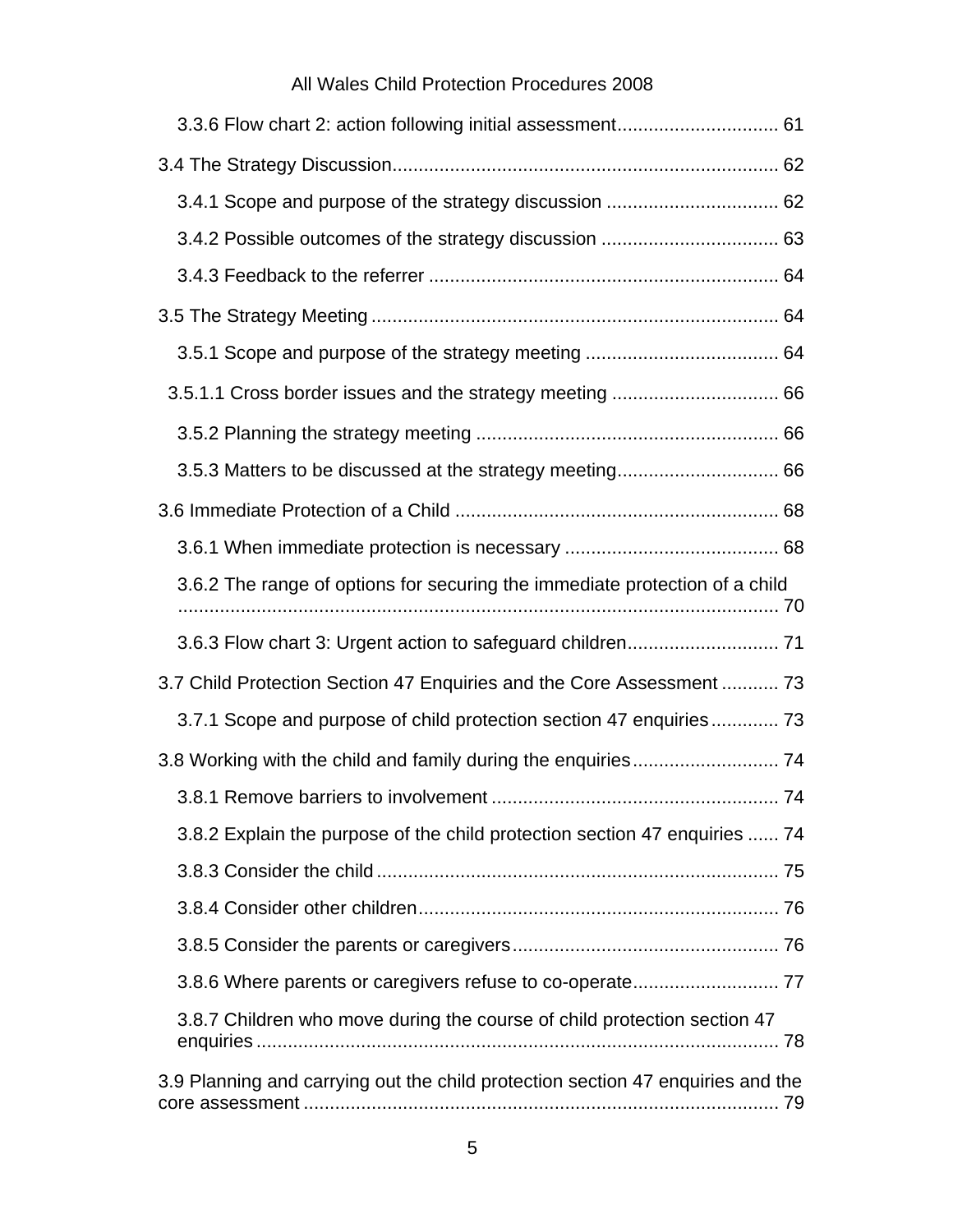| 3.10.1 When should the medical examination take place  81                   |  |
|-----------------------------------------------------------------------------|--|
|                                                                             |  |
|                                                                             |  |
|                                                                             |  |
|                                                                             |  |
| 3.12 The conclusion and outcome of child protection section 47 enquiries 85 |  |
|                                                                             |  |
|                                                                             |  |
| 3.12.3 Concerns are substantiated but the child is not judged to be at      |  |
| 3.12.4 Concerns are substantiated and the child is judged to be at          |  |
|                                                                             |  |
|                                                                             |  |
|                                                                             |  |
|                                                                             |  |
|                                                                             |  |
| 3.14.4 Involvement of the child in the child protection conference 94       |  |
| 3.14.4.1 Excluding children from a child protection conference 95           |  |
| 3.14.5 Involvement of adults with parental responsibility/the child's       |  |
| 3.14.5.1 Supporting parents or caregivers to attend the child protection    |  |
| 3.14.5.2 Excluding a parent or caregiver from a child protection conference |  |
|                                                                             |  |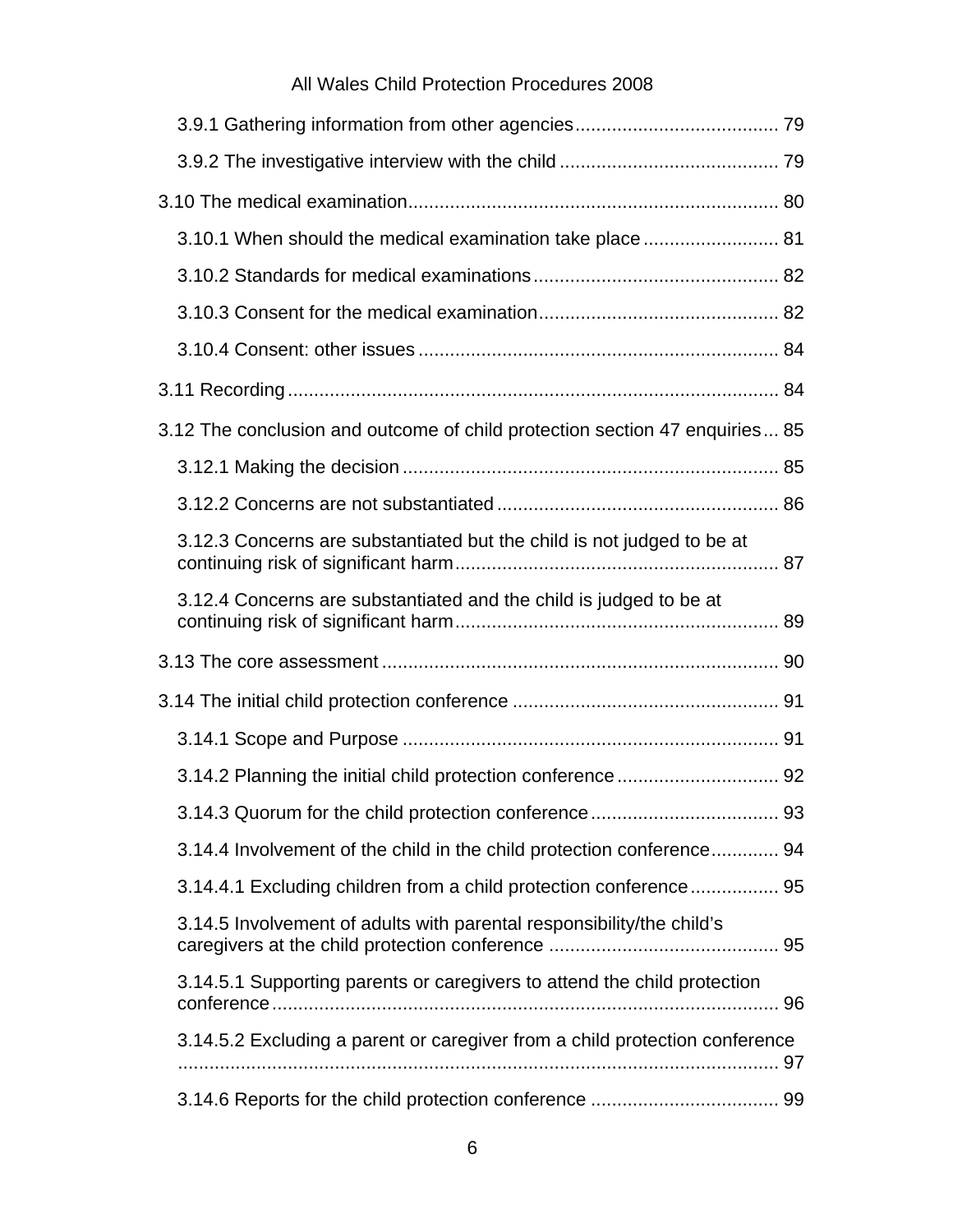| 3.14.14 Confidentiality and the sharing of information at child protection       |
|----------------------------------------------------------------------------------|
| 3.14.15 The decision making process of the initial child protection              |
| 3.14.16 Decision making at child protection conferences where consensus          |
| 3.14.17 Deferring a decision at a child protection conference  109               |
| 3.15 Placing a child's name on the child protection register 110                 |
| 3.15.1 The purpose of placing a child's name on the child protection register    |
|                                                                                  |
|                                                                                  |
| 3.17 Other tasks of the initial child protection conference  112                 |
|                                                                                  |
| 3.19 Complaints from parents, caregivers and children about the decisions        |
| 3.19.1 Informing families about the complaints procedure 116                     |
|                                                                                  |
|                                                                                  |
|                                                                                  |
|                                                                                  |
| 3.23 Action required when a professional believes a child on the register is not |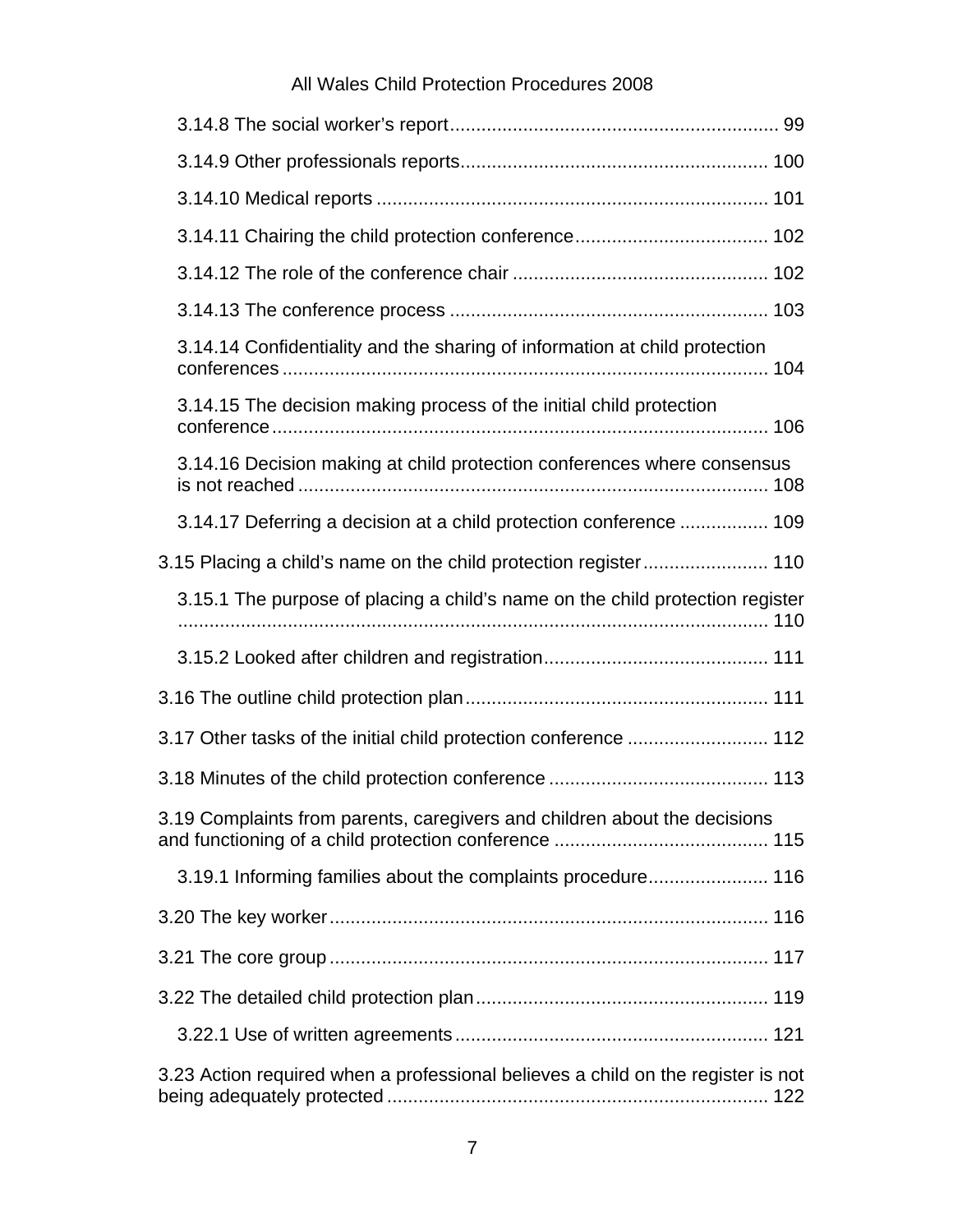| 3.24.1 Purpose of the review child protection conference  122                |
|------------------------------------------------------------------------------|
| 3.24.2 Planning and conduct of the review child protection conference  123   |
| 3.24.3 Decision making at review child protection conferences 124            |
| 3.24.4 Flow Chart 5: Action after the Child Protection Conference, including |
|                                                                              |
|                                                                              |
| 3.25.2 Placing a child's name on the child protection register  128          |
| 3.25.3 Removing a child's name from the child protection register 128        |
|                                                                              |
|                                                                              |
|                                                                              |
|                                                                              |
| 3.26.2 Other requests for information about children on the register 131     |
| 3.27 Moves of children on the child protection register  131                 |
|                                                                              |
|                                                                              |
| 3.27.2 Where the family moves to an unknown address  132                     |
| 3.27.3 Where a move of a child on the child protection register out of the   |
|                                                                              |
|                                                                              |
|                                                                              |
| 3.27.5 Where a move of a child on the child protection register into the     |
| 3.27.6 Missing children on the child protection register  135                |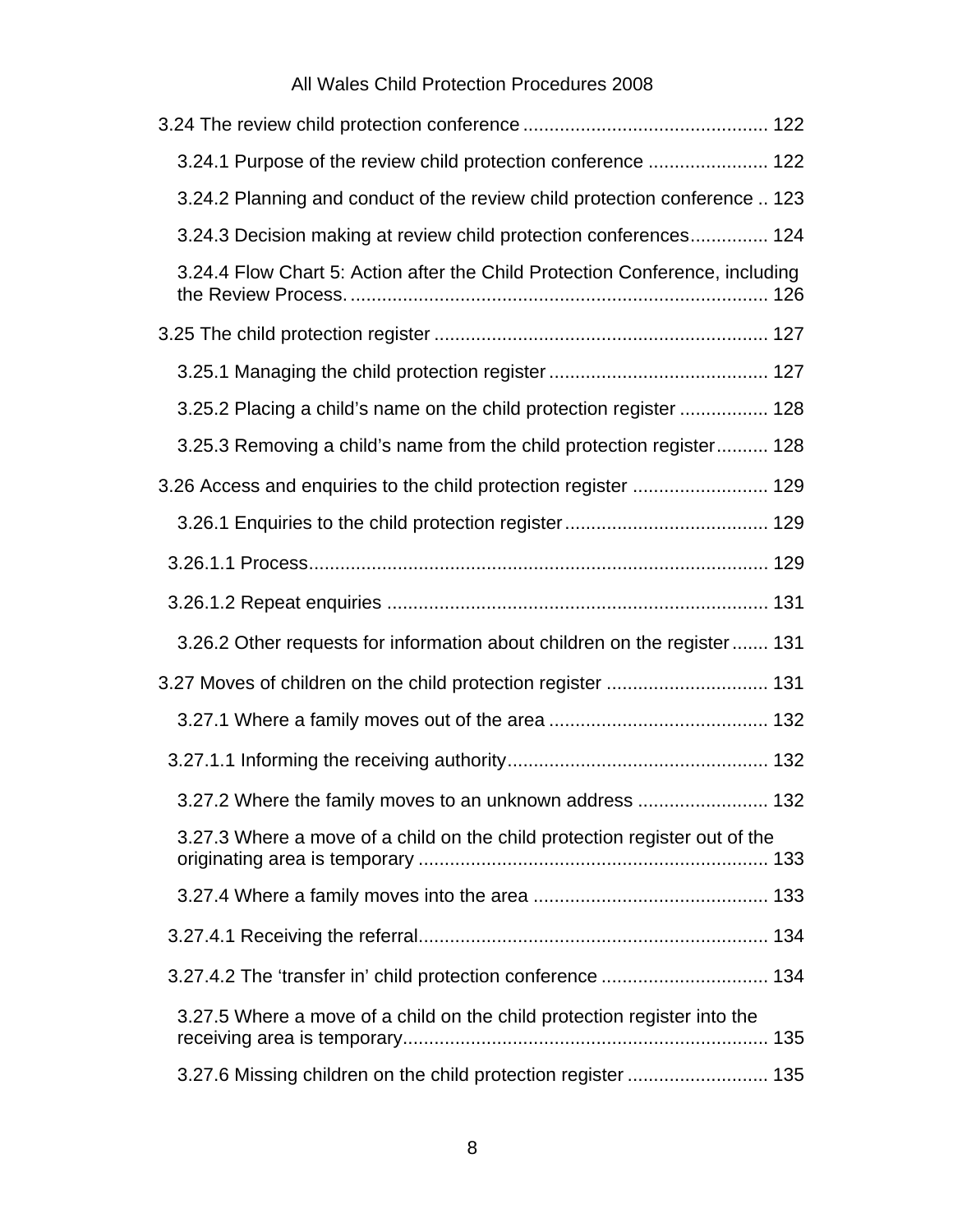| 3.28.1.4 When a family moves to an unknown address  139                          |  |
|----------------------------------------------------------------------------------|--|
|                                                                                  |  |
| 3.28.3 Moves of children in need and child protection section 47 enquiries       |  |
| 3.29 The child protection process and summary of timescales  140                 |  |
| $\bullet$                                                                        |  |
| 4. Child Protection in Specific Circumstances  142                               |  |
|                                                                                  |  |
|                                                                                  |  |
| 4.2.1 Circumstances in which children live away from home 142                    |  |
|                                                                                  |  |
| Box 18: Duty to notify social services about children in hospital or residential |  |
| 4.3 Allegations of the abuse of children by professionals / staff members  144   |  |
| 4.3.1 Allegations of child abuse by staff in residential homes 146               |  |
|                                                                                  |  |
|                                                                                  |  |
|                                                                                  |  |
|                                                                                  |  |
| 4.3.2.4 After the child protection section 47 enquiries have been completed      |  |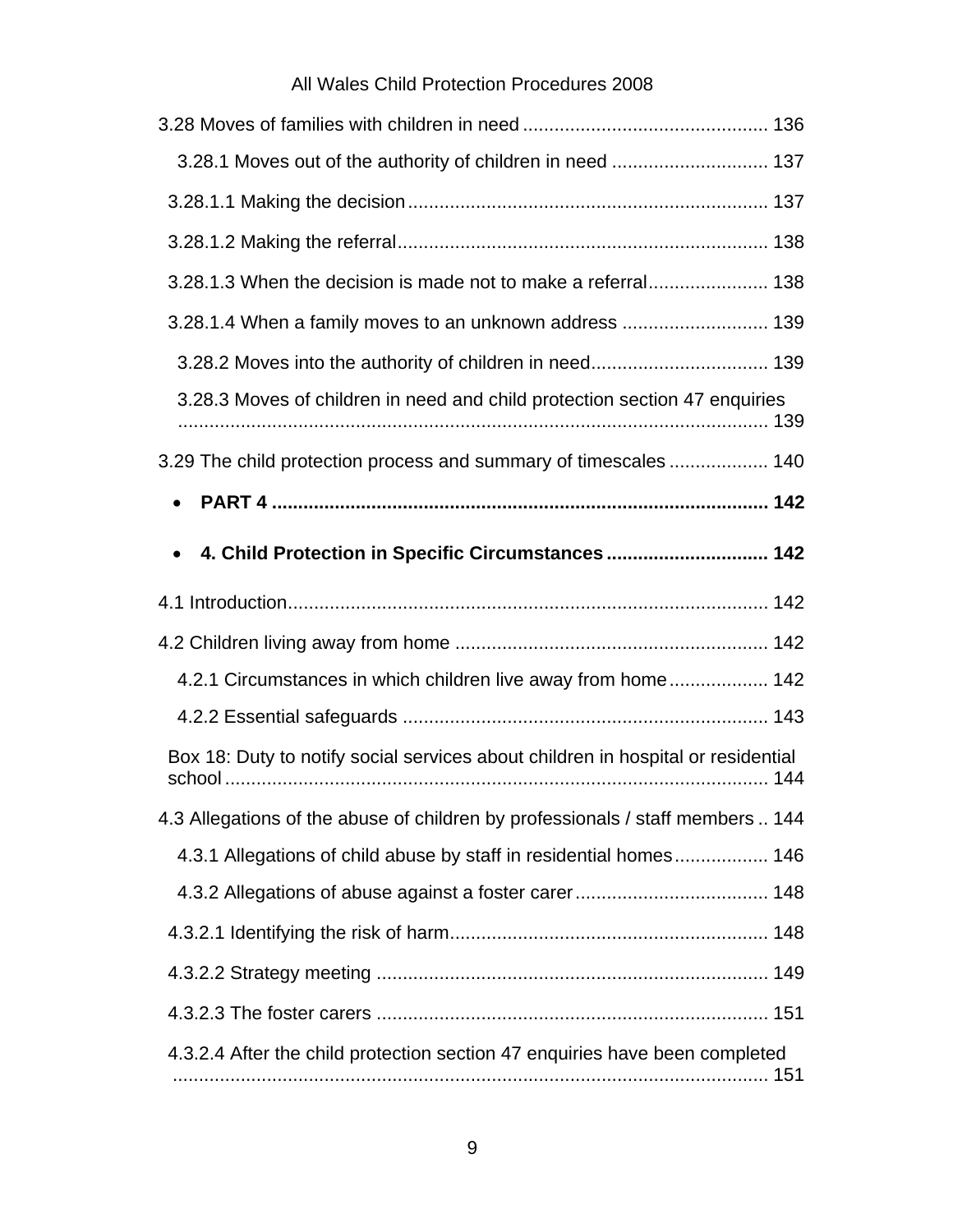| 4.3.4 Additional guidelines in respect of childminders  153                    |
|--------------------------------------------------------------------------------|
|                                                                                |
| 4.3.5.1 Responding to allegations of abuse involving children in prison 154    |
|                                                                                |
| 4.3.6.1 Responding to referrals about professionals who abuse a child in       |
|                                                                                |
|                                                                                |
|                                                                                |
|                                                                                |
| 4.3.6.6 Additional considerations in respect of education 162                  |
|                                                                                |
| 4.4 Allegations of abuse of looked after children who are living outside their |
| 4.4.1 Responsibility for the strategy meeting and investigation  164           |
|                                                                                |
|                                                                                |
|                                                                                |
|                                                                                |
|                                                                                |
|                                                                                |
|                                                                                |
|                                                                                |
|                                                                                |
|                                                                                |
|                                                                                |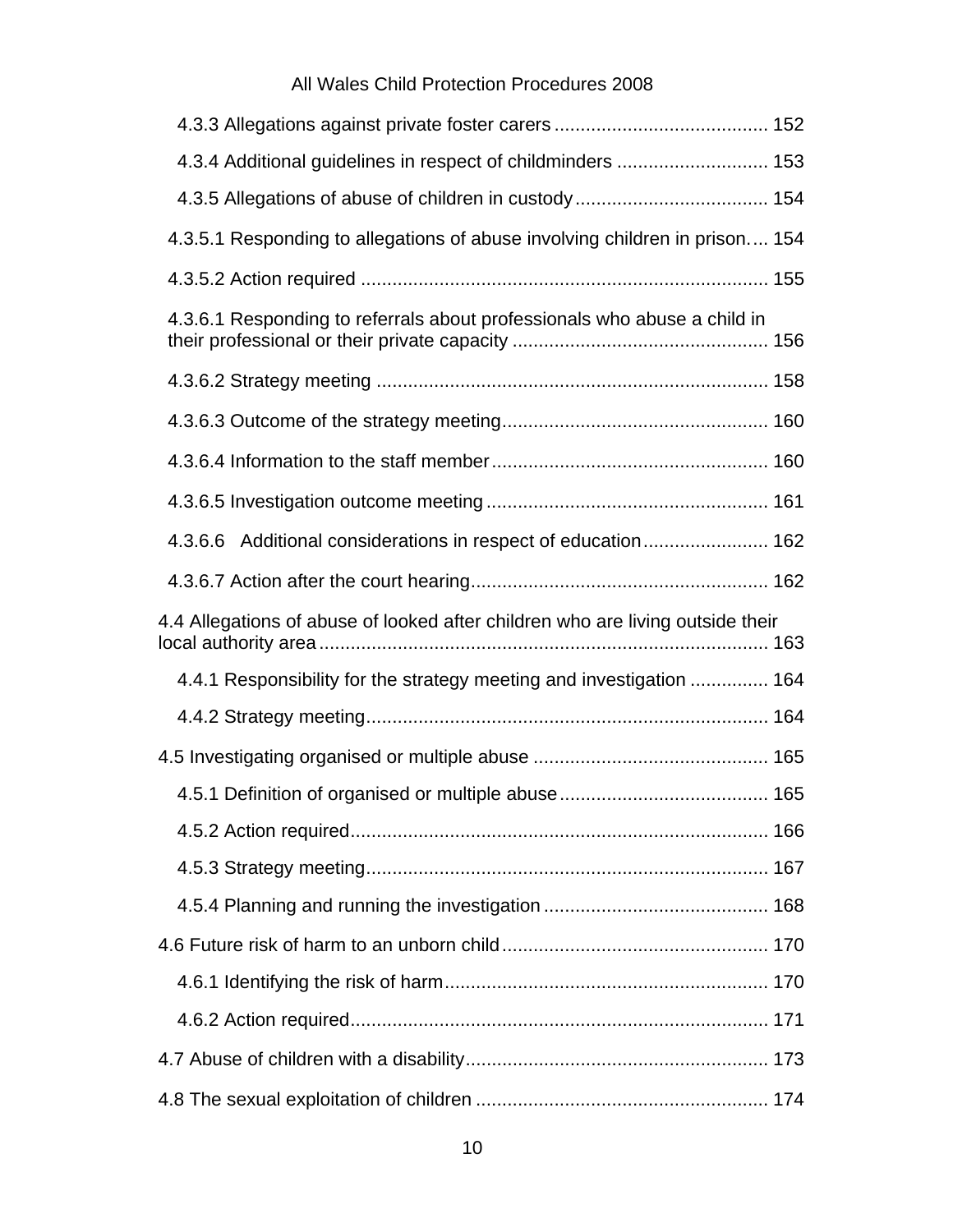| 4.9.1 Responding to sexual abuse by children and young people 178             |
|-------------------------------------------------------------------------------|
|                                                                               |
| 4.9.3 Initial child protection conferences where the alleged perpetrator is a |
|                                                                               |
|                                                                               |
| 4.10 Unaccompanied asylum seeking children (UASC)  182                        |
|                                                                               |
|                                                                               |
|                                                                               |
| 4.10.4 Sharing information on the movements of UASC  184                      |
| 4.11 Multi agency public protection arrangements (MAPPA)  184                 |
| 4.11.1 Action required where a risk to a child/children is identified by the  |
| 4.11.2 The domestic abuse multi agency risk assessment conference             |
| 4.12 Safeguarding children who visit adult prisoners  189                     |
|                                                                               |
|                                                                               |
|                                                                               |
|                                                                               |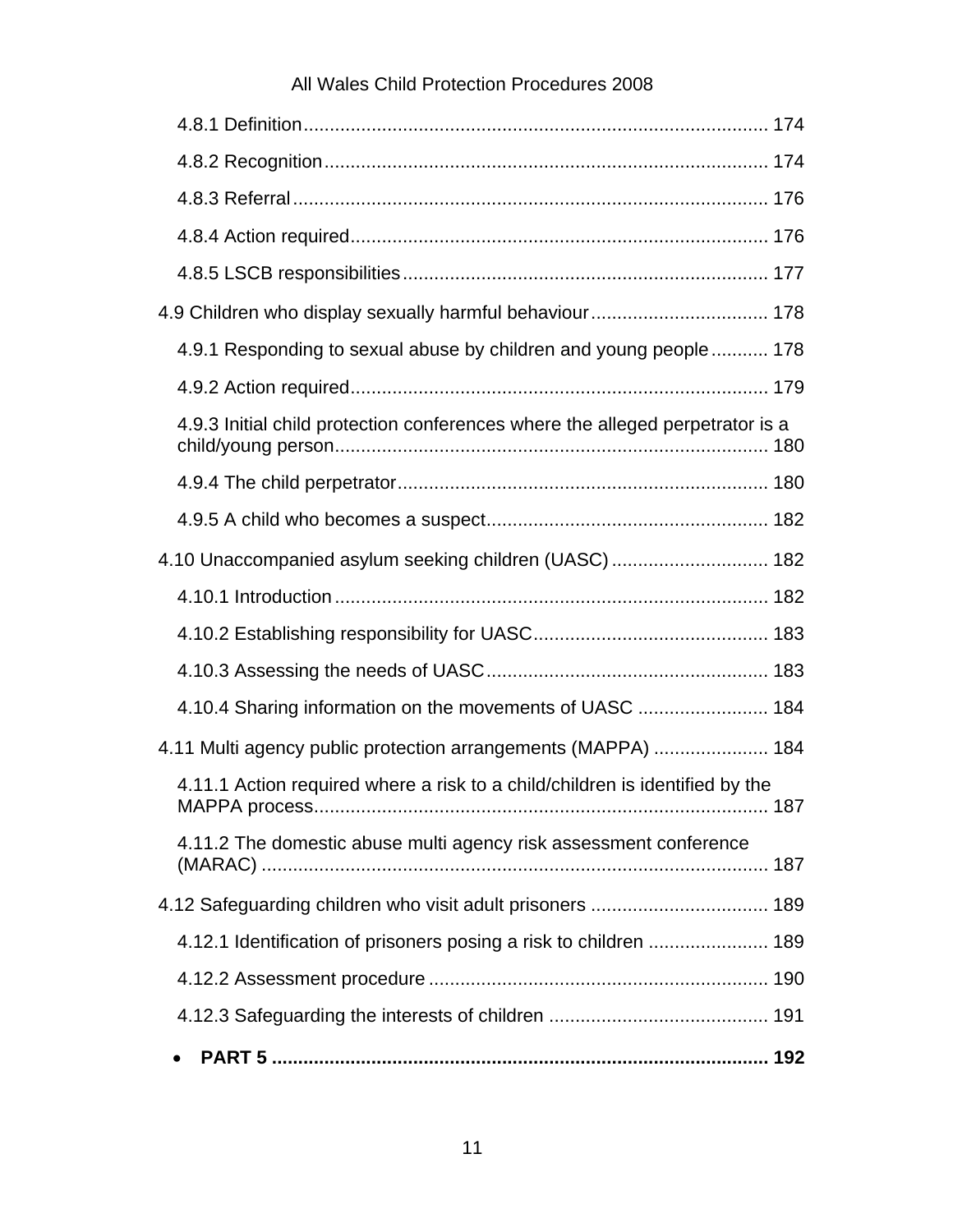| 5. All Wales protocols for safeguarding children in specific                       |
|------------------------------------------------------------------------------------|
|                                                                                    |
| 5.2 Handling complaints from parents, caregivers and children about the            |
|                                                                                    |
|                                                                                    |
|                                                                                    |
|                                                                                    |
| 5.2.5 Flow Chart 6: Handling Complaints about Child Protection                     |
|                                                                                    |
|                                                                                    |
|                                                                                    |
| 5.3.2.1 In the case of suspected fabricated illness, a referral should be made     |
| 5.3.3<br>Specific action by the Local Safeguarding Children Board (LSCB):<br>208   |
| 5.3.4.1 Action for health professionals (if initial concerns raised by health) 209 |
|                                                                                    |
|                                                                                    |
| 5.3.5.1                                                                            |
| 5.3.5.1.1                                                                          |
|                                                                                    |
|                                                                                    |
|                                                                                    |
|                                                                                    |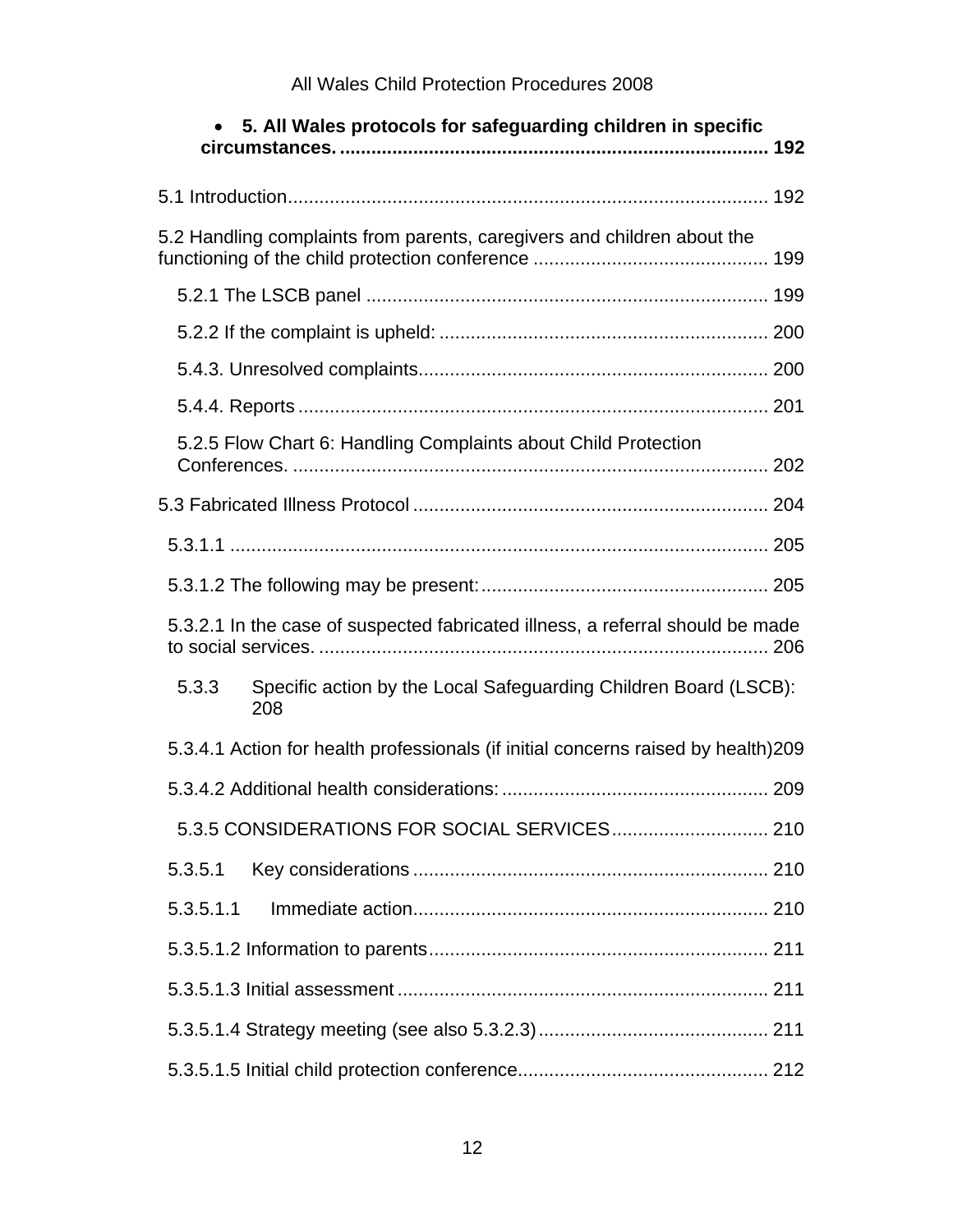| All Wales Child Protection Procedures 2008                                     |
|--------------------------------------------------------------------------------|
|                                                                                |
|                                                                                |
| 5.3.7 CONSIDERATIONS FOR THE CROWN PROSECUTION SERVICE                         |
| 5.3.8 CONSIDERATIONS FOR EDUCATION SERVICES 214                                |
|                                                                                |
|                                                                                |
|                                                                                |
| 5.3.8.3 Action required by staff from LEA school support services 215          |
|                                                                                |
| 5.4 Safeguarding and Promoting the Welfare of Sexually Active Young People     |
|                                                                                |
|                                                                                |
|                                                                                |
|                                                                                |
|                                                                                |
|                                                                                |
|                                                                                |
| 5.4.4 Children and young people with a disability and/or with a mental         |
| 5.4.5 Abuse through commercial sexual exploitation / or trafficking  223       |
|                                                                                |
| 5.4.6 Thresholds for referring to social services and/or police and the age of |
|                                                                                |
|                                                                                |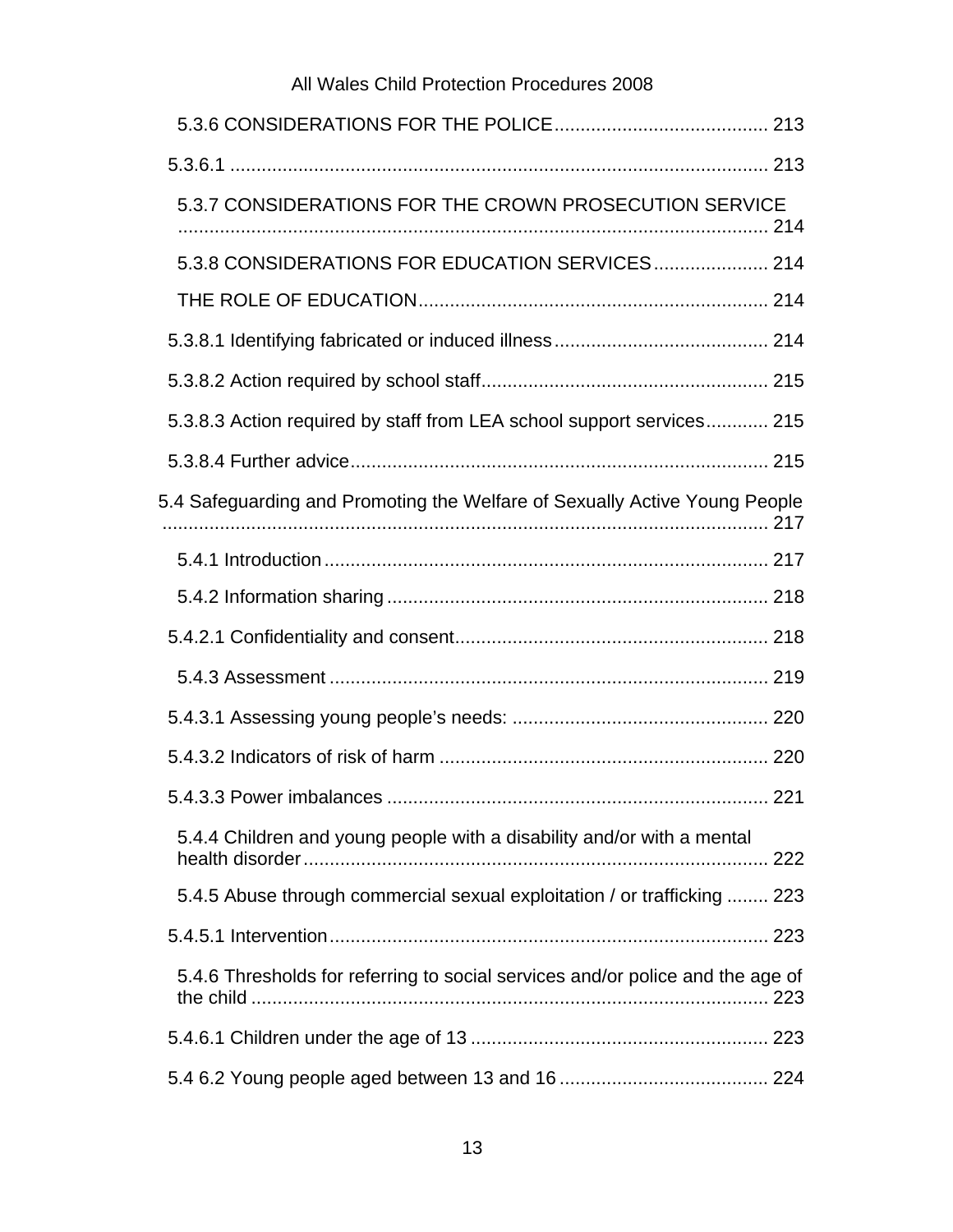| 5.5.7 The Child Exploitation and Online Protection (CEOP) 229 |  |
|---------------------------------------------------------------|--|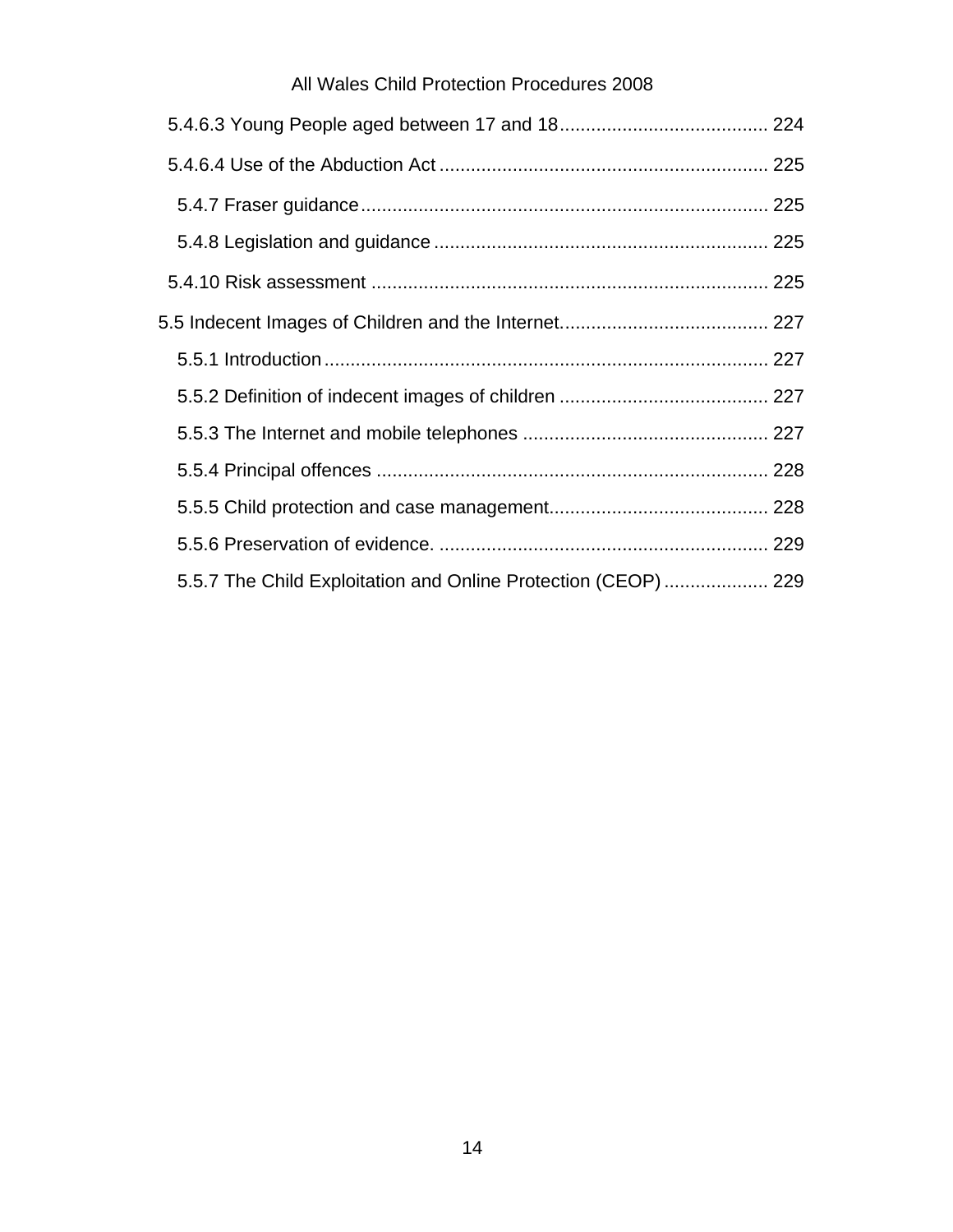# **Glossary**

| <b>Abuse: emotional</b> | The persistent emotional ill-treatment of a<br>child such as to cause severe and<br>persistent adverse effects on the child's<br>emotional and behavioural development.                                                                                                                                                                                |
|-------------------------|--------------------------------------------------------------------------------------------------------------------------------------------------------------------------------------------------------------------------------------------------------------------------------------------------------------------------------------------------------|
| Abuse: neglect          | The persistent or severe neglect of a child,<br>or the failure to protect a child from<br>exposure to any kind of danger, including<br>cold, starvation or extreme failure to carry<br>out important aspects of care, resulting in<br>the significant impairment of the child's<br>health or development, including non-<br>organic failure to thrive. |
| Abuse: physical         | The hitting, shaking, throwing, poisoning or<br>scalding, drowning, suffocating or<br>otherwise causing physical harm to a child.<br>Physical harm may also be caused when a<br>parent or carer fabricates or induces an<br>illness in a child whom they are looking<br>after.                                                                         |
| Abuse: sexual           | Forcing or enticing a child or young person<br>to take part in sexual activities, whether or<br>not the child is aware of what is happening,<br>including:-                                                                                                                                                                                            |
|                         | Physical contact, including<br>penetration or non penetrative acts.<br>Non-contact activities, such as<br>involving children in looking at, or in<br>the production of pornographic<br>material or watching sexual<br>activities; or                                                                                                                   |
|                         | Encouraging children to behave in<br>sexually inappropriate ways.                                                                                                                                                                                                                                                                                      |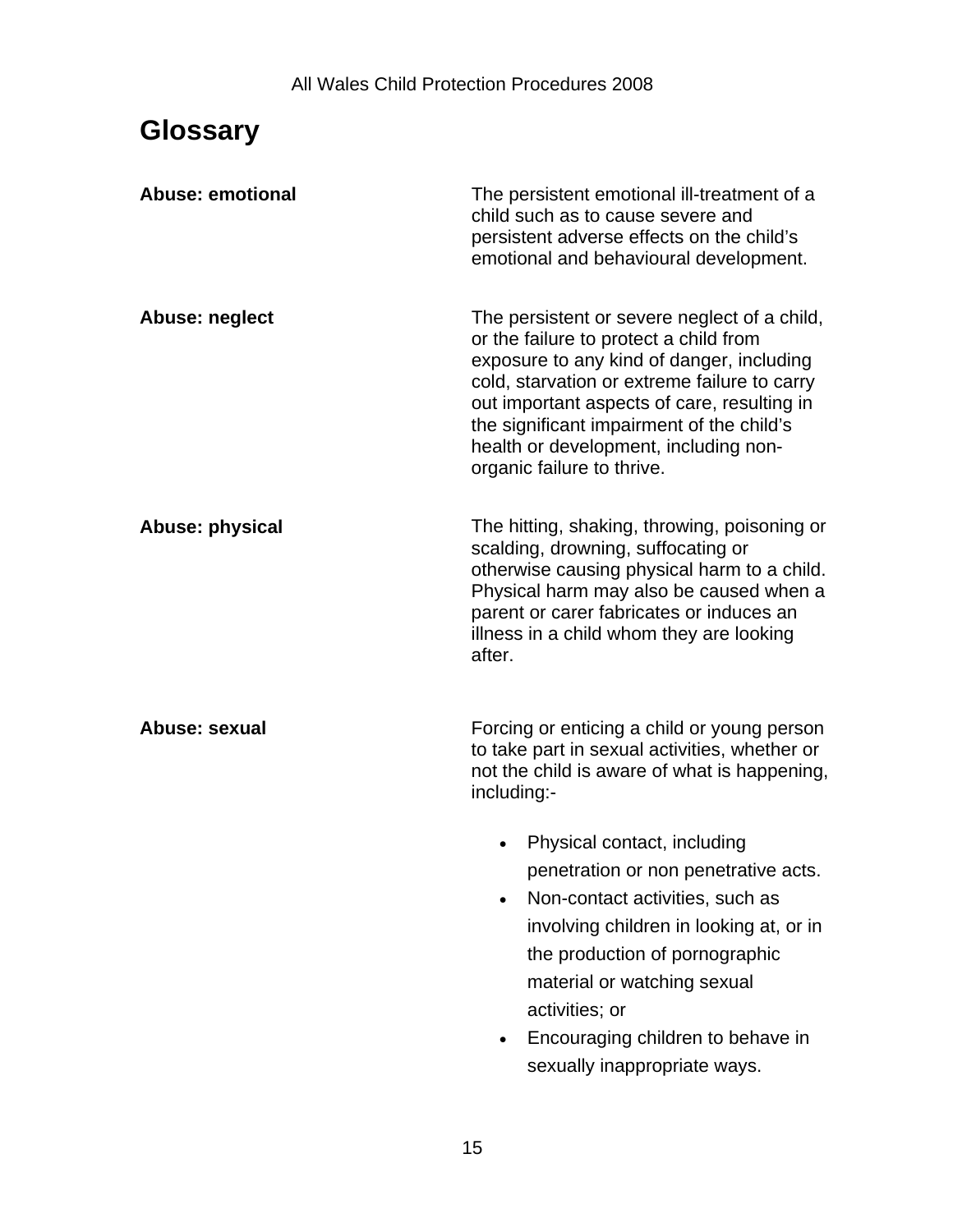| <b>Achieving Best Evidence</b> | Home Office Guidelines that identify best<br>practice in working with vulnerable and<br>intimidated child and adult witnesses.                                                                                                                                                                                                                                                                                                                         |
|--------------------------------|--------------------------------------------------------------------------------------------------------------------------------------------------------------------------------------------------------------------------------------------------------------------------------------------------------------------------------------------------------------------------------------------------------------------------------------------------------|
| <b>Barring Lists</b>           | Comprehensive lists of people deemed<br>unsuitable to work with children and /or<br>vulnerable adults -will come into effect<br>when the Safeguarding Vulnerable Persons<br>Act 2006 is implemented (follows the<br>Bichard Inquiry).                                                                                                                                                                                                                  |
| Child in need                  | A child is in need if:                                                                                                                                                                                                                                                                                                                                                                                                                                 |
|                                | He/she is unlikely to achieve or<br>$\bullet$<br>maintain, or have the opportunity of<br>achieving or maintaining, a<br>reasonable standard of health or<br>development without the provision<br>for him/her of services by a local<br>authority.<br>His/her health or development is<br>$\bullet$<br>likely to be significantly impaired, or<br>further impaired, without the<br>provision for him/her of such<br>services; or<br>He/she is disabled. |
| <b>Child Pornography</b>       | Abusive images of children                                                                                                                                                                                                                                                                                                                                                                                                                             |
| <b>Child Protection</b>        | Child Protection is a part of safeguarding<br>and promoting welfare. This refers to the<br>activity which is undertaken to protect<br>specific children who are suffering or are at<br>risk of suffering significant harm as a result<br>of abuse or neglect.                                                                                                                                                                                          |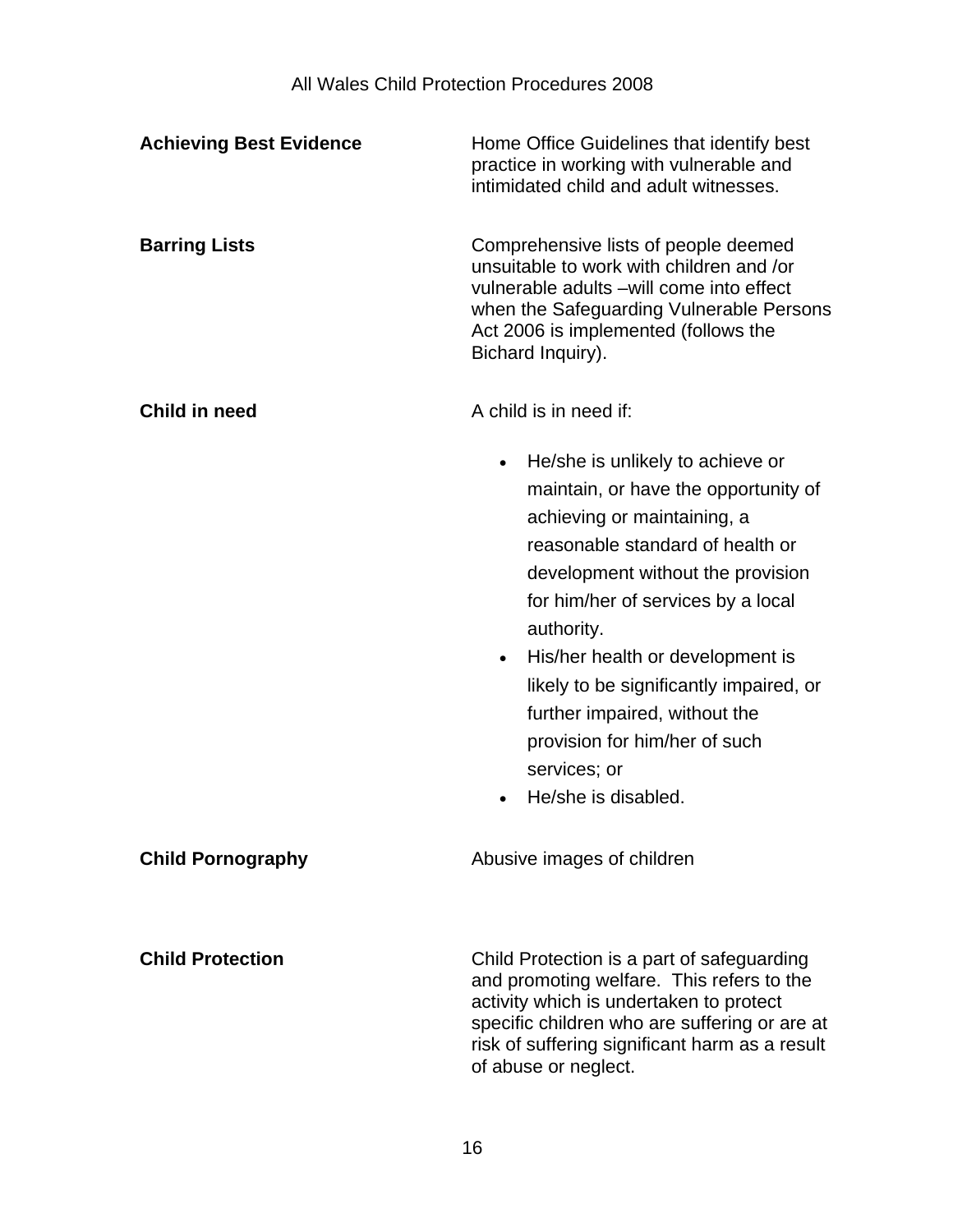| <b>Children</b>                                                                                    | A child is anyone who has not yet reached<br>their 18th birthday. 'Children' therefore<br>means 'children and young people'<br>throughout. The fact that a child has<br>become sixteen years of age, is living<br>independently, is in Further Education, is a<br>member of the Armed Forces, is in<br>hospital, is in prison or a young offenders<br>institution does not change their status or<br>their entitlement to services or protection<br>under the Children Act 1989. |
|----------------------------------------------------------------------------------------------------|----------------------------------------------------------------------------------------------------------------------------------------------------------------------------------------------------------------------------------------------------------------------------------------------------------------------------------------------------------------------------------------------------------------------------------------------------------------------------------|
| social<br>services'<br><b>'Children's</b><br>or<br>'local authority children's social<br>services. | The work of the local authorities exercising<br>their social services functions with regard<br>to children. This is not meant to imply a<br>separate 'children's social services'<br>department.                                                                                                                                                                                                                                                                                 |
|                                                                                                    | Throughout the procedures the generic<br>term social services is used.                                                                                                                                                                                                                                                                                                                                                                                                           |
| <u>CPS</u>                                                                                         | <b>Crown Prosecution Service</b>                                                                                                                                                                                                                                                                                                                                                                                                                                                 |
| <b>CSSIW</b>                                                                                       | Care and Social Services Inspectorate<br>Wales.                                                                                                                                                                                                                                                                                                                                                                                                                                  |
| CSP                                                                                                | Community Safety Partnership.                                                                                                                                                                                                                                                                                                                                                                                                                                                    |
| <b>Development</b>                                                                                 | Physical, intellectual, emotional, social or<br>behavioural development.                                                                                                                                                                                                                                                                                                                                                                                                         |
| <b>DfES List 99</b>                                                                                | Confidential list of people not to be                                                                                                                                                                                                                                                                                                                                                                                                                                            |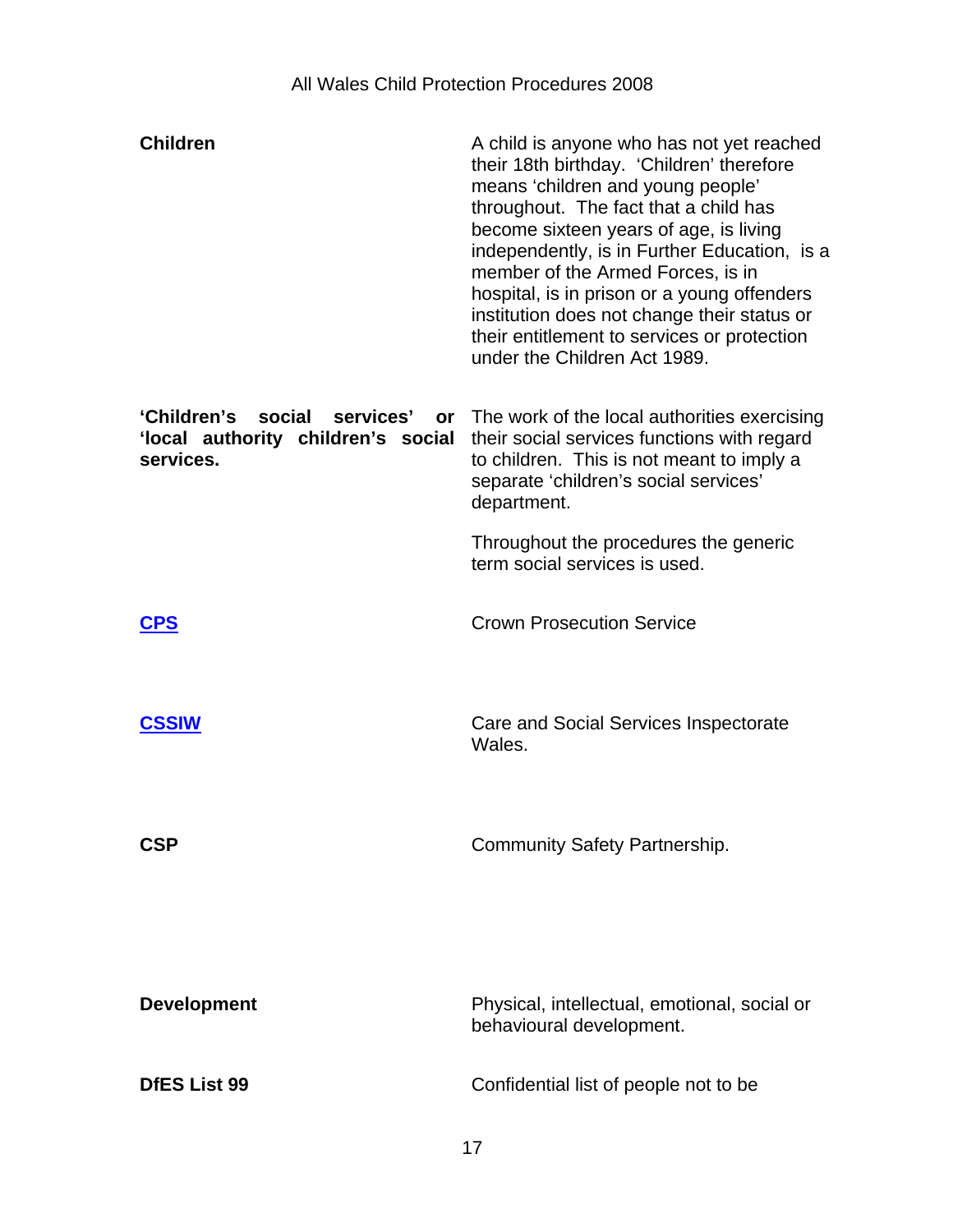| All Wales Child Protection Procedures 2008 |                                                                                                                                                                    |
|--------------------------------------------|--------------------------------------------------------------------------------------------------------------------------------------------------------------------|
|                                            | employed in schools or further education.                                                                                                                          |
| <b>Domestic Abuse</b>                      | Term used in practice to encompass the<br>spectrum of abuse.                                                                                                       |
| <b>Domestic Violence</b>                   | Term often used in legislation and by<br>Criminal Justice Agencies.                                                                                                |
| <b>DTC</b>                                 | Detention Training Centre for under 18s.                                                                                                                           |
| <b>EDT</b>                                 | <b>Emergency Duty Team.</b>                                                                                                                                        |
| Enquiry (1)                                | Term used under Section 47 part of child<br>protection process, (Children Act 1989)<br>sometimes referred to as a Section 47<br>investigation.                     |
| Enguiry (2)                                | Means whereby checks are made to the<br><b>Child Protection Register.</b>                                                                                          |
| <b>Fostering</b>                           | Inclusive of family placements.                                                                                                                                    |
| <b>FPO</b>                                 | Family Protection Officer (Police).                                                                                                                                |
| <b>Harm</b>                                | Ill-treatment or the impairment of health or<br>development including, for example,<br>impairment suffered from seeing or hearing<br>the ill-treatment of another. |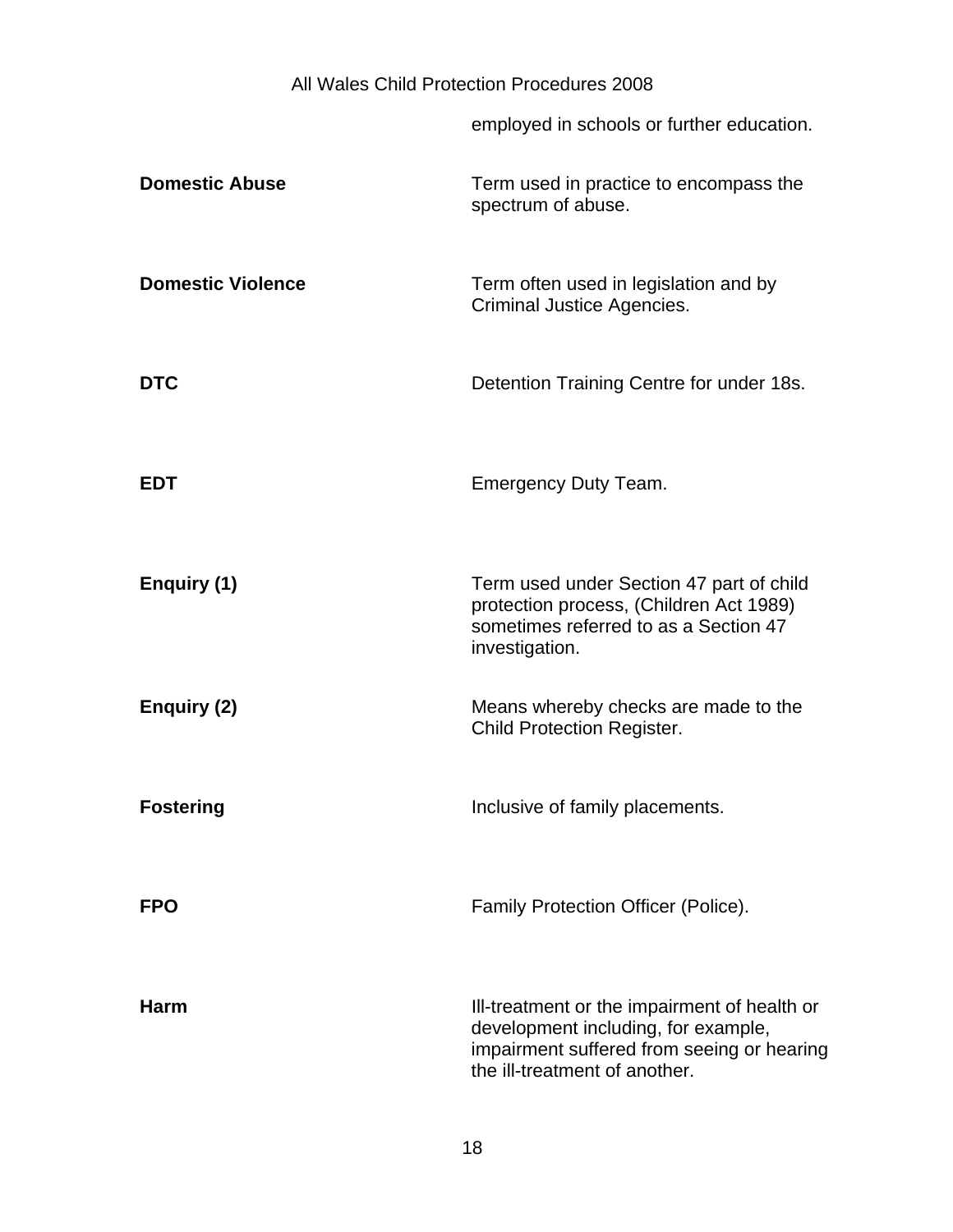| <b>Health</b>          | Physical or mental health.                                                                                                                     |
|------------------------|------------------------------------------------------------------------------------------------------------------------------------------------|
| <b>ICS</b>             | Integrated Children's System.                                                                                                                  |
| <b>IDVA</b>            | Independent Domestic Violence Advocate.                                                                                                        |
| <b>ISVA</b>            | Independent Sexual Violence Advocate.                                                                                                          |
| <b>Local Authority</b> | A county council or county borough council.                                                                                                    |
| <b>LSCB</b>            | Local Safeguarding Children Board.                                                                                                             |
| <b>MAPPA</b>           | Multi Agency Public Protection<br>Arrangements.                                                                                                |
| <b>MARAC</b>           | Multi Agency Risk Assessment<br>Conference.                                                                                                    |
| <b>Partnerships</b>    | Term used to describe structures e.g.<br>Health and Well Being, Children and Young<br>People's Partnerships, Community Safety<br>Partnerships. |
| <b>POCA</b>            | Protection of Children Act 1999. List of                                                                                                       |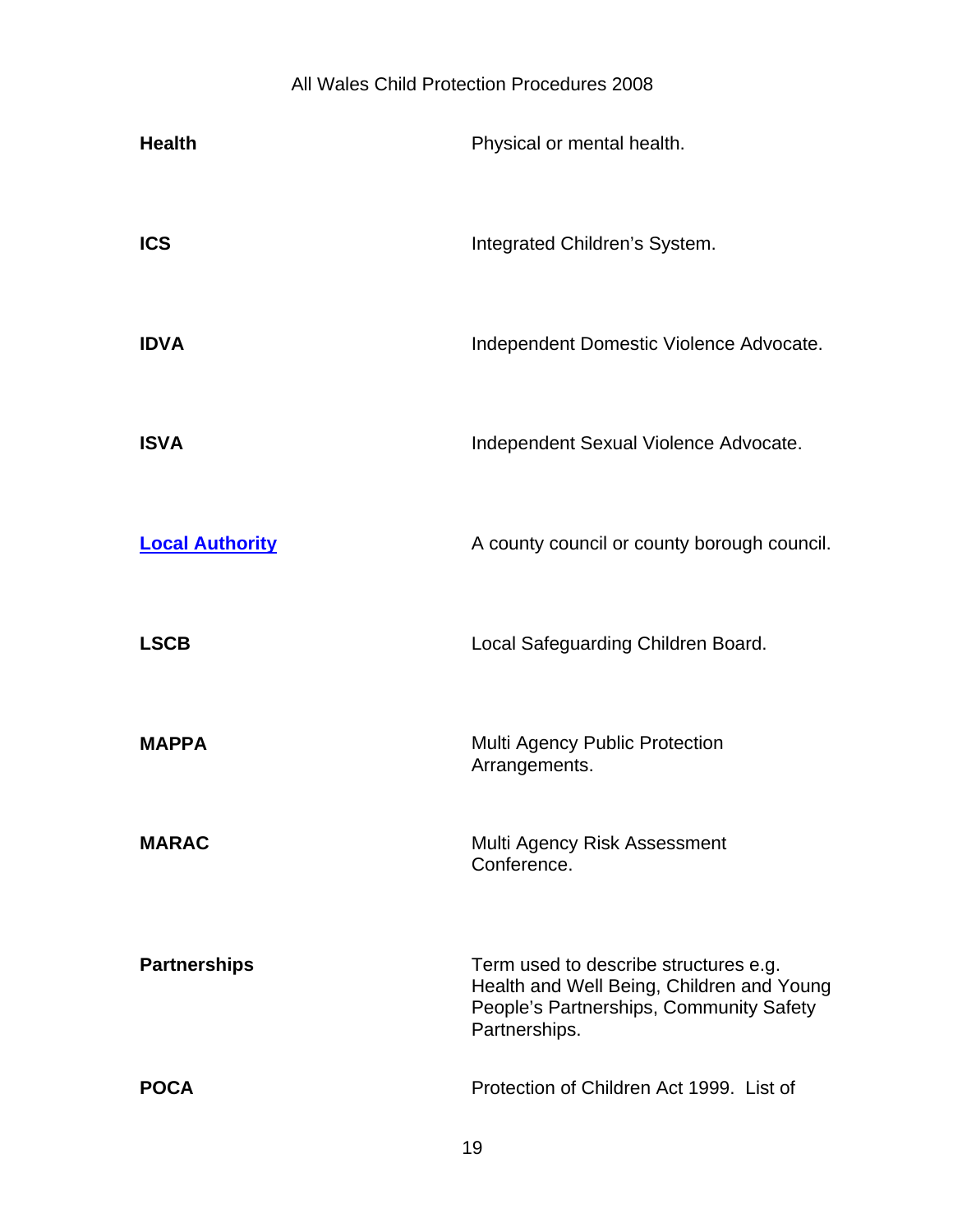| All Wales Child Protection Procedures 2008            |                                                                                                                                                                                                                                                                                                           |
|-------------------------------------------------------|-----------------------------------------------------------------------------------------------------------------------------------------------------------------------------------------------------------------------------------------------------------------------------------------------------------|
|                                                       | people who are unsuitable to work with<br>children in childcare positions.                                                                                                                                                                                                                                |
| <b>POVA</b>                                           | Protection of Vulnerable Adults.                                                                                                                                                                                                                                                                          |
| <b>Prostitution</b>                                   | Legal term used for commercial sexual<br>exploitation.                                                                                                                                                                                                                                                    |
| Safeguarding and promoting the<br>welfare of children | Protecting children from abuse and<br>$\bullet$<br>neglect;<br>Preventing impairment of their<br>$\bullet$<br>health or development; and<br>Ensuring their receive safe and<br>$\bullet$<br>effective care;                                                                                               |
|                                                       | so as to enable them to have optimum<br>life chances.                                                                                                                                                                                                                                                     |
| <b>SARC</b>                                           | Sexual Assault Referral Centre.                                                                                                                                                                                                                                                                           |
| <b>Significant harm</b>                               | Section 31(10) of the Children Act 1989<br>states that "where the question of whether<br>harm suffered by a child is significant turns<br>on the child's health or development, his<br>health or development shall be compared<br>with that which could be reasonably be<br>expected of a similar child". |
| <b>SOPO</b>                                           | Sexual Offences Prevention Order.                                                                                                                                                                                                                                                                         |
| <b>Staff Members</b>                                  | Inclusive of volunteers, professionals,<br>independent contractors, caretakers.                                                                                                                                                                                                                           |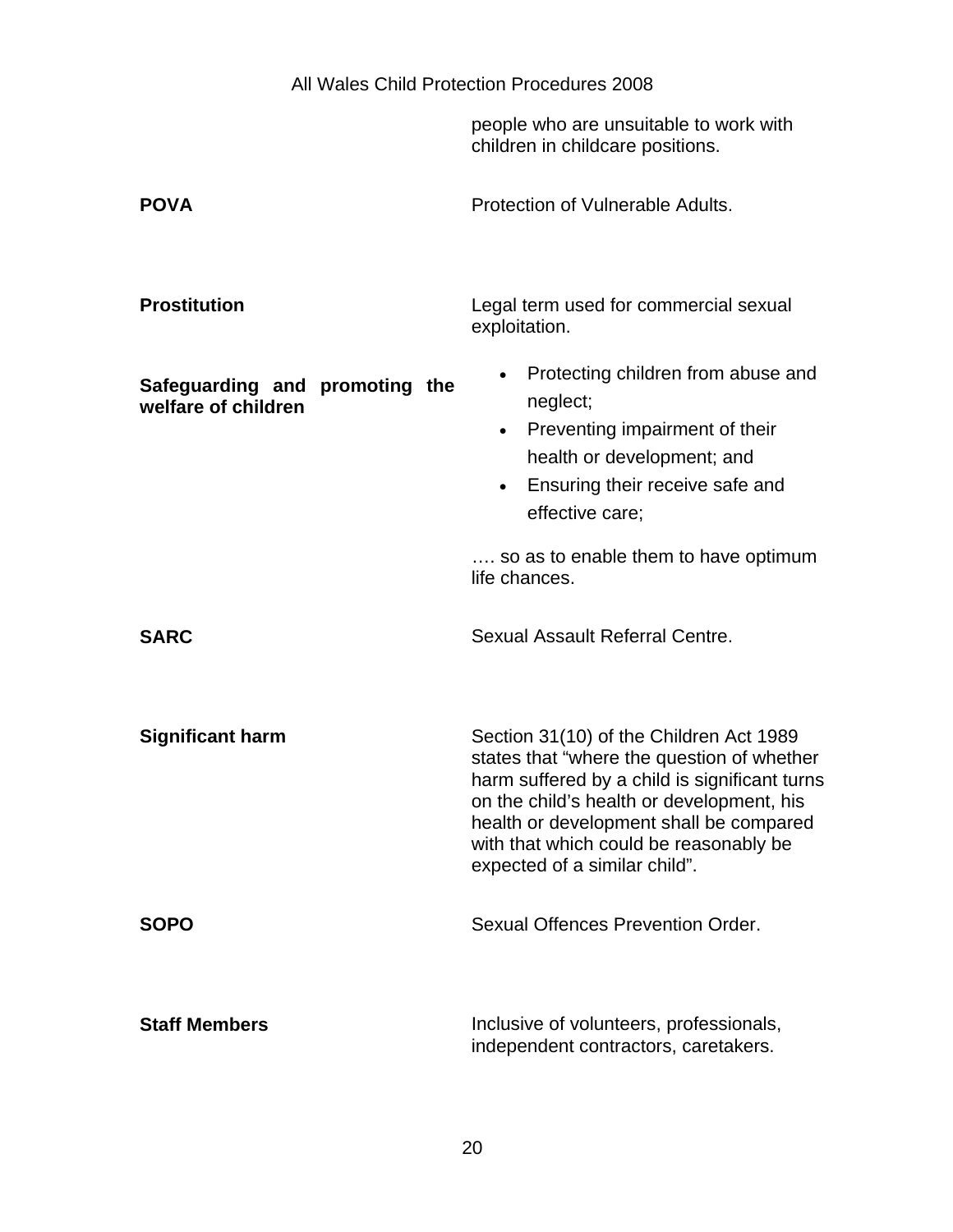| <b>Statutory Agencies</b>      | e.g: Local Authorities - All Departments,<br>Health, Police, Probation, CAFCAS<br>CYMRU.                                                                                                                                                   |
|--------------------------------|--------------------------------------------------------------------------------------------------------------------------------------------------------------------------------------------------------------------------------------------|
| <b>STC</b>                     | Secure Training Centre.                                                                                                                                                                                                                    |
| <b>Survivor</b>                | Term often used as alternative to victim to<br>promote positive outlook.                                                                                                                                                                   |
| <b>Victim</b>                  | Term used to describe child or adult who<br>has been, or witnessed abuse/harm, either<br>directly or indirectly.                                                                                                                           |
| <b>VISOR</b>                   | Violent and sex offender register.                                                                                                                                                                                                         |
| <b>Voluntary Organisations</b> | e.g: Barnardo's, Save The Children,<br>NSPCC, NCH, Tai Hafan, Women's Aid.                                                                                                                                                                 |
| <b>WAG</b>                     | <b>Welsh Assembly Government.</b>                                                                                                                                                                                                          |
| <b>Welfare and Wellbeing</b>   | There is no statutory definition. The<br>Children Act 1989 introduced the welfare<br>checklist that a Court shall have regard to<br>in certain circumstances. The 1989 Act<br>states that a "Court shall have regard in<br>particular to:- |
|                                | The ascertainable wishes and<br>feelings of the child concerned<br>(considered in the light of his age<br>and understanding);<br>His physical, emotional and                                                                               |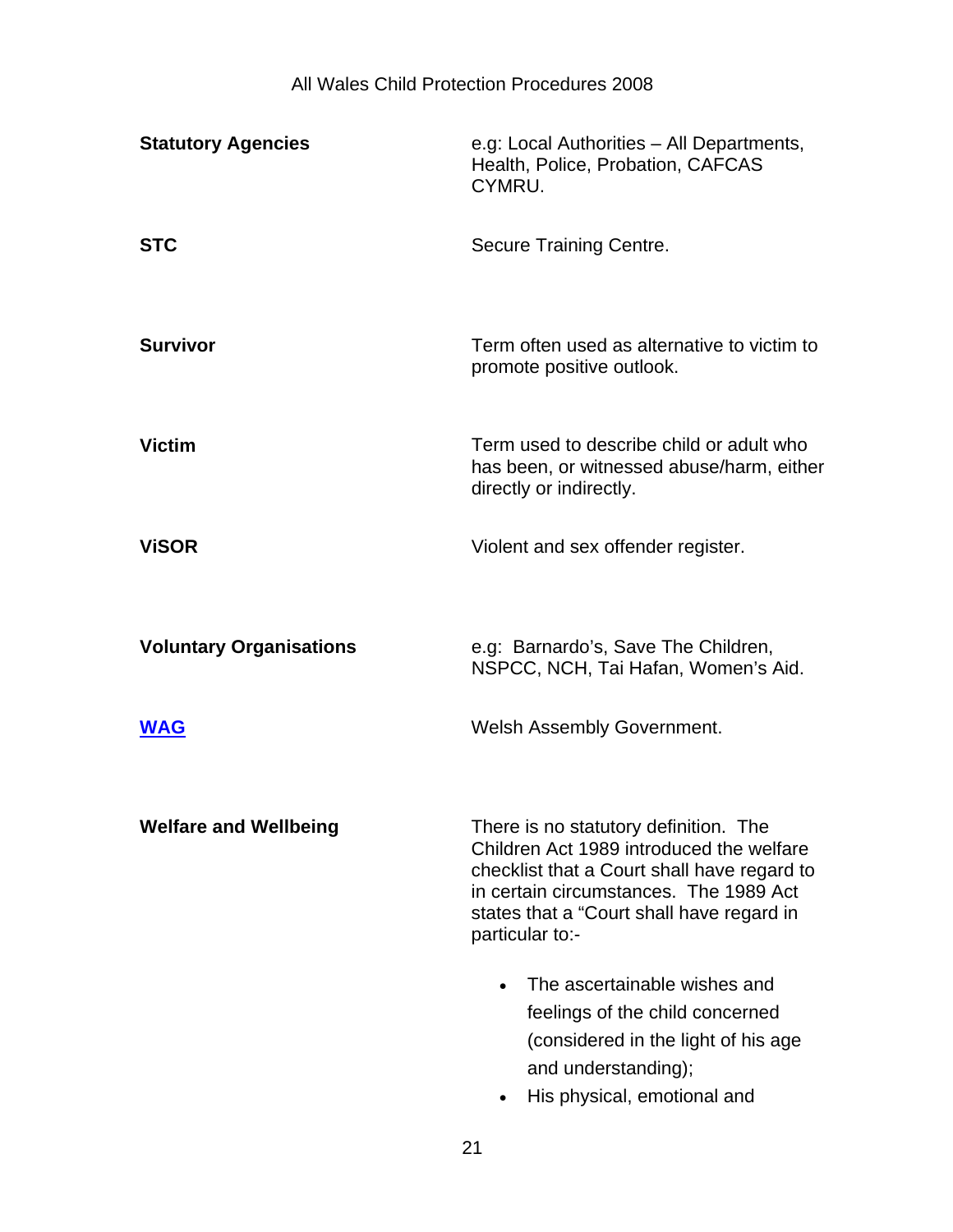educational needs;

- The likely effect on him of any change in his circumstances;
	- His age, sex, background and any characteristics of his which the Court consider relevant;
	- Any harm which he has suffered or is at risk of suffering;
	- How capable each of his parents, and any other person in relation to whom the Court considers the question to be relevant, is of meeting his needs;
	- The range of powers available to the Court under this Act in the proceedings in question."

**Whistleblowing The Policy and procedures to enable staff** members to raise concerns.

**YOI YOI YOI** *YOI*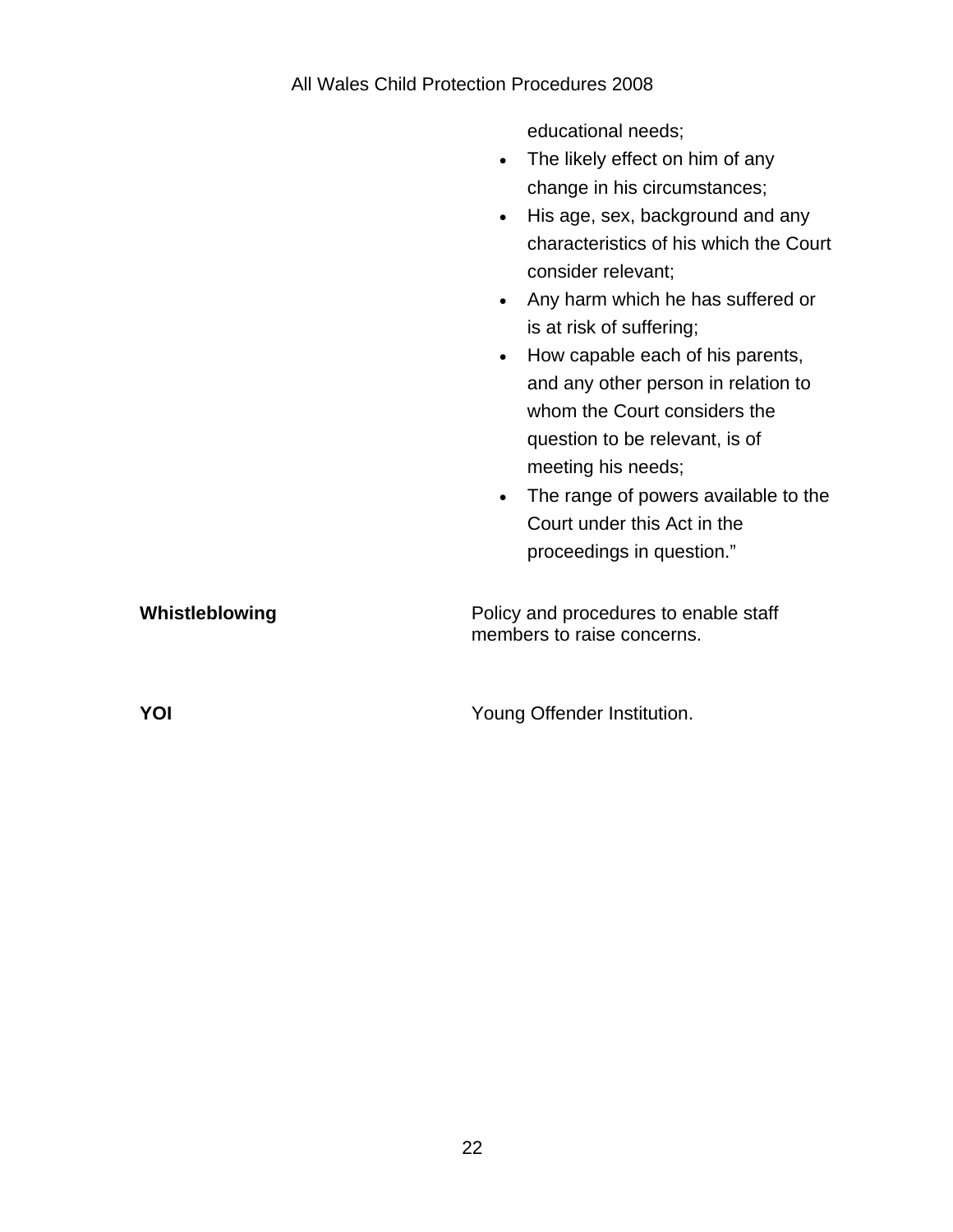## **List of Boxes**

**These boxes do not form part of the procedures but are additional guidance** 

**Box 1:** Promoting effective partnership with families.

**Box 2:** What to do if a child tells you that they or another young person is being abused.

**Box 3:** Behaviour of any adult or colleague (including members of the public) towards children or young people causes you concern.

**Box 4:** Management of duty and referral systems.

**Box 5:** Involving children from the outset.

**Box 6:** Involving family members.

**Box 7:** Initial Assessment and Enquiries: Ten pitfalls and how to avoid them.

**Box 8:** The welfare of the child is paramount

**Box 9**: Focus on outcomes for the child.

**Box 10**: Communicating with children.

**Box 11:** Recording visits to families.

**Box 12:** Family group conferences.

**Box 13:** Good practice in assessment.

**Box 14:** Establishing significant harm.

**Box 15:** Noticing when a family goes missing.

**Box 16:** Specific referrals about children in need moving to other areas.

**Box 17:** Children living away from home: Basic safeguards.

**Box 18:** Duty to notify social services about children in hospital or residential school.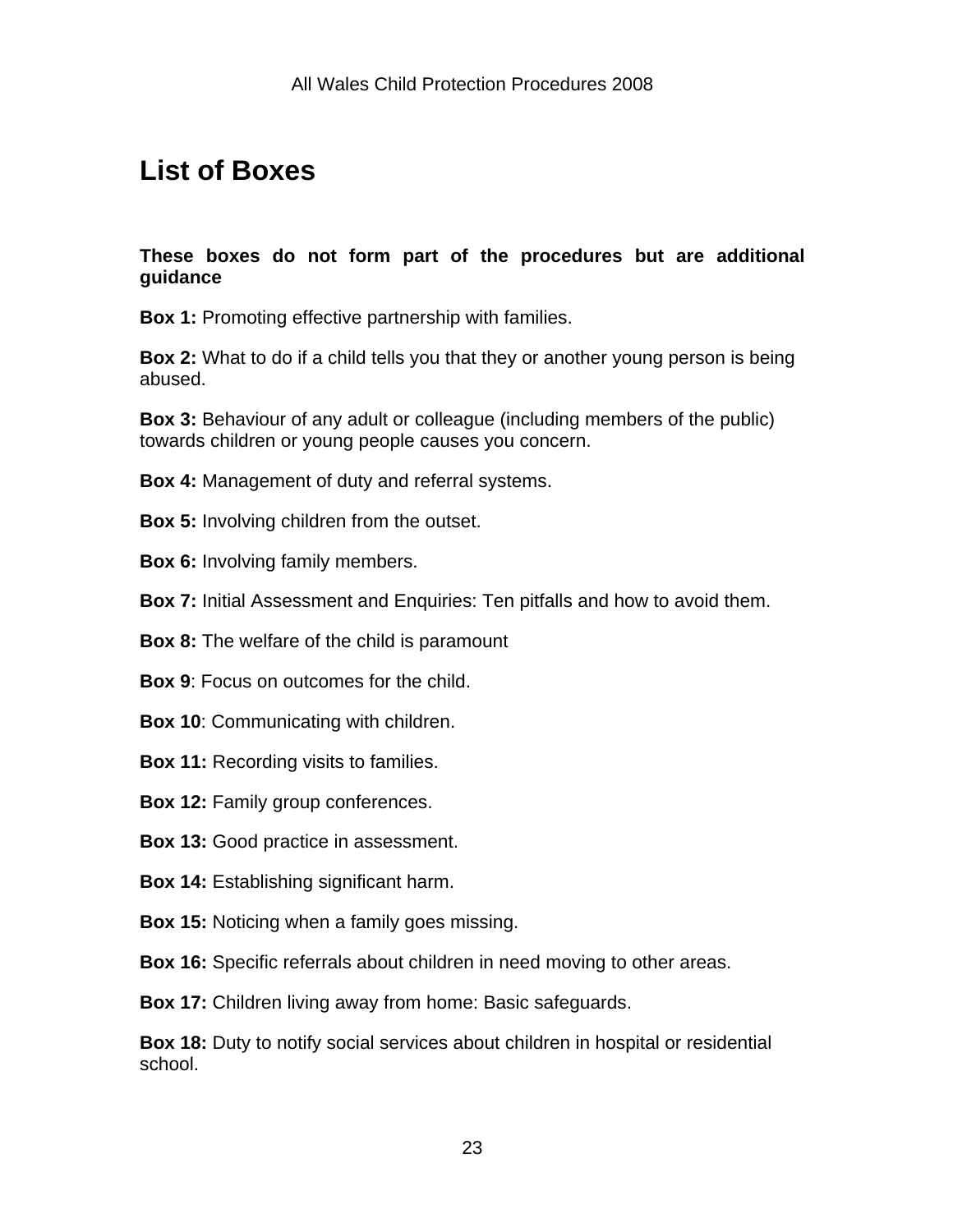**Box 19:** Duty to report professional abuse

**Box 20:** Balancing the welfare of the child with the need to undertake a criminal investigation.

- **Box 21: Vulnerabilities include**
- **Box 22:** Abuse by children and young people and learning disability/difficulty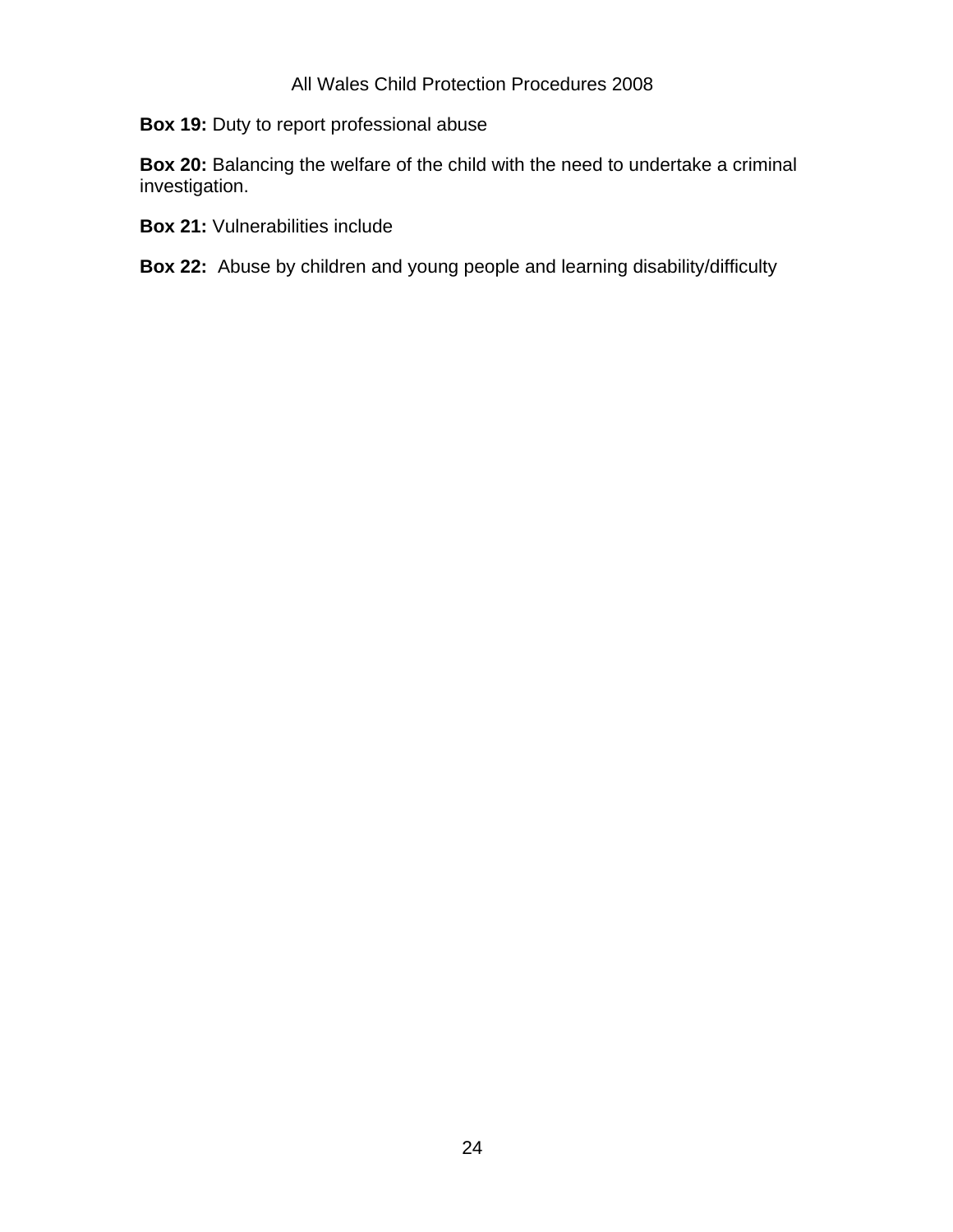# INTRODUCTION

# **The Purpose of the Procedures**

'Doing the basic things well keeps children safe'1

The All Wales Child Protection Procedures Review Group has revised the procedures on behalf of Local Safeguarding Children Boards in Wales. The 2008 All Wales Child Protection Procedures replace the previous procedures issued in 2002.They have been updated to incorporate the important changes [since they were first issued, in particular the recommendations of the](http://www.publications.parliament.uk/pa/cm200203/cmselect/cmhealth/570/570.pdf) *Victoria Climbie Inquiry Report; [the Children Act 2004;](http://www.opsi.gov.uk/acts/acts2004/ukpga_20040031_en_1)* and, the accompanying guidance, *[Safeguarding Children: Working Together under the Children Act 2004](http://wales.gov.uk/topics/childrenyoungpeople/publications/safeguardingunder2004act/?lang=en)*. The All Wales Child Protection Procedures Review Group acknowledge that there will continue to be a need to respond to changes in the future and intend to issue annual updates.

It is recognised that the Local Safeguarding Children Boards have a broad scope of responsibility for safeguarding and promoting the welfare of children, however these procedures are about their specific function to protect individual children from abuse and neglect.

The procedures provide common standards to guide child protection practice for every Local Safeguarding Children Board in Wales. They provide a framework within which individual child protection referrals, actions, decisions and plans are made and carried out. They are an integral part of the agenda for safeguarding and promoting the welfare of children.

The procedures are based on the fundamental principle that the protection of children from harm is the responsibility of all individuals and agencies working with children and families, and with adults who may pose a risk to children. The effective protection of children cannot be achieved by single agency acting on its own. The procedures clarify how individuals and agencies should communicate and work together effectively in partnership in order to identify vulnerable children, keep them safe from abuse and neglect, and, improve outcomes for them.

The implementation of the procedures can only be effective when supported by good practice, and the exercise of professional skill and judgement based on

l

<sup>&</sup>lt;sup>1</sup> [Lord Laming, The Victoria Climbie Inquiry by Lord Laming 2003 para 4.190](http://www.publications.parliament.uk/pa/cm200203/cmselect/cmhealth/570/570.pdf)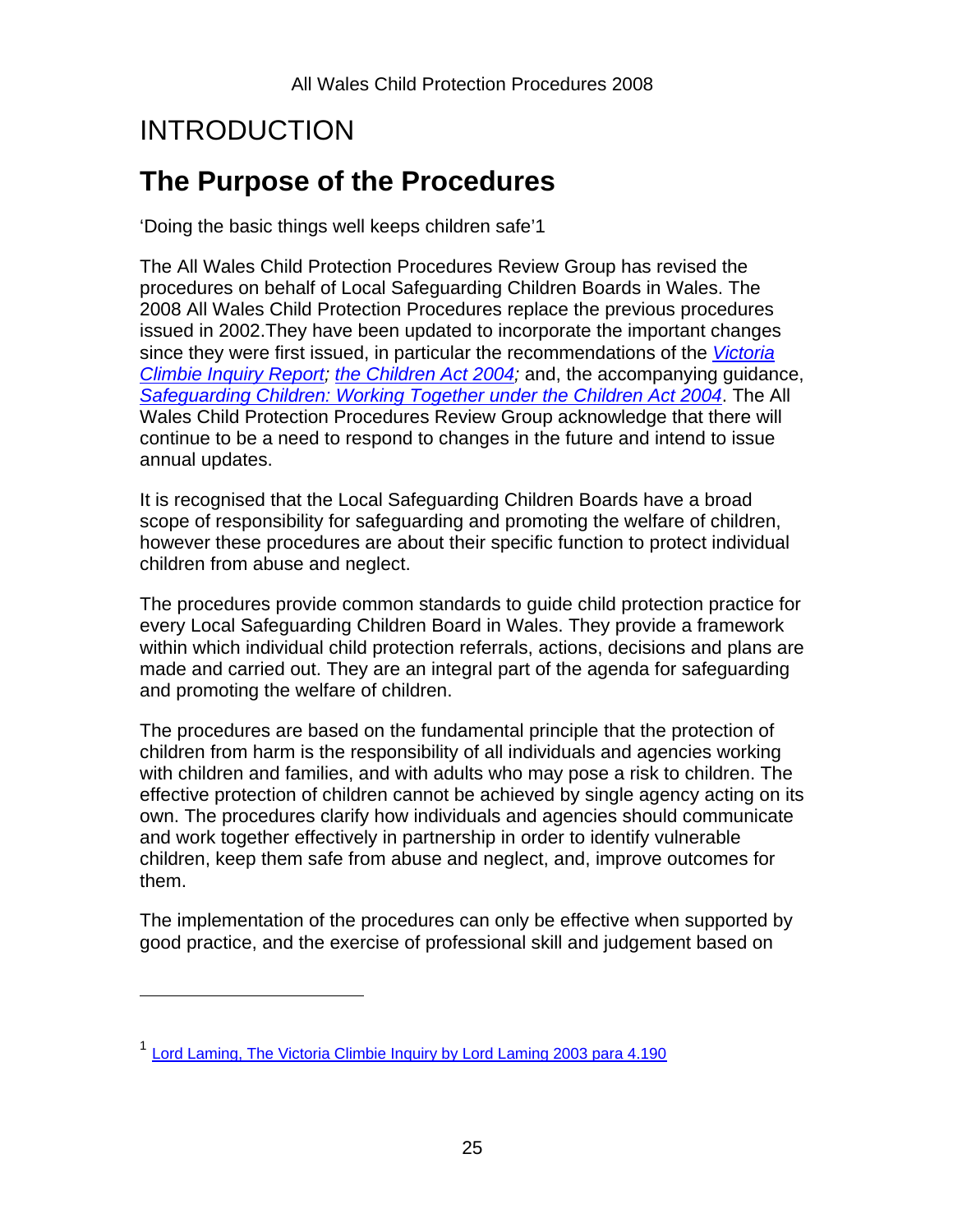thorough assessment, supported by evidence, and critical analysis. The promotion and development of professional skill and judgement requires training, supervision and support for individuals engaged in this difficult and complex area of work. In addition, the procedures require clear leadership from Local Safeguarding Children Boards to coordinate and monitor their implementation and from individual agencies and strategic partnerships in order to make good use of the human and financial resources that comprise children's services across Wales.

### **Who are the procedures for?**

The All Wales Child Protection Procedures are essential for all individuals and agencies working with children and families, or with adults who may pose a risk to children, across professions, agencies and departments, and in the statutory, voluntary and independent sectors. The *[Children Act 2004](http://www.opsi.gov.uk/acts/acts2004/ukpga_20040031_en_1)* names the organisations that have a statutory duty to safeguard and promote the welfare of children, and who are constituent members of the Local Safeguarding Children Boards. The Local Safeguarding Children Boards have a responsibility to ensure that the All Wales Child Protection Procedures are fully implemented within their areas and to monitor their effectiveness.

The procedures are a public document, and acknowledge that members of all communities can have a vital role in alerting social services departments and the police to concerns about harm to children.

**How to use these procedures**: The procedures are in five parts:

**Part 1** gives the context for child protection work, including the key principles that underpin professional's work with children and families, and the definitions of abuse and neglect.

**Part 2** sets out what people should do if they are concerned that a child is being abused, or if they suspect that there is a risk of abuse. It is important reading for all individuals working with and caring for children and families, or with adults who may pose a risk to children.

**Part 3** describes the procedures to be followed when a report of child abuse or neglect has been made.

**Part 4** provides additional information about the management of particular types of child abuse.

**Part 5** [contains protocols developed by the All Wales Child Protection](http://www.awcpp.org.uk/areasofwork/safeguardingchildren/awcpprg/index.html) Procedures Review Group since 2002.

Throughout the procedures there is information and advice presented in boxes. In addition, important points are highlighted in bold.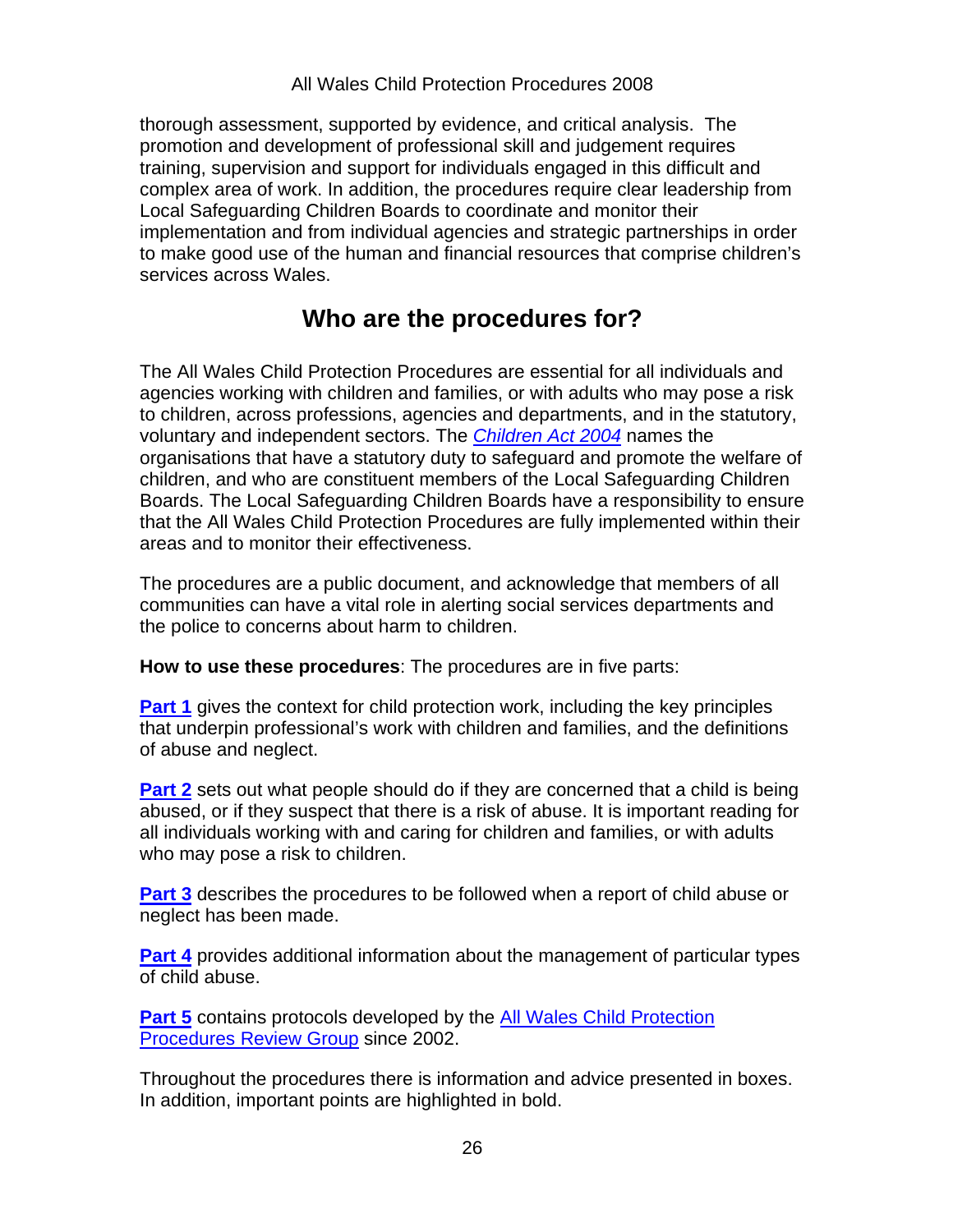### **The procedures in context**

The *[Children Act 1989](http://www.opsi.gov.uk/acts/acts1989/ukpga_19890041_en_1)* and the *[Children Act 2004](http://www.opsi.gov.uk/acts/acts2004/ukpga_20040031_en_1)* provide the main legislative context for the All Wales Child Protection Procedures and place a duty on designated bodies to safeguard and promote the welfare of children.

The procedures reflect the values and principles enshrined in the UN Convention on the Rights of the Child. The [Welsh Assembly Government](http://wales.gov.uk/?skip=1&lang=en) developed these values and principles in *Children and Young People: Rights to Action 2004*[, and adopted core aims and outcomes through which it is](http://www.assemblywales.org/N0000000000000000000000000016990.pdf)  committed to work with all children and young people. The key outcomes for improving the well being of children from conception to adulthood, includes the requirement that children live in a safe environment and be protected from harm.

[The Welsh Assembly Government guidance](http://wales.gov.uk/topics/childrenyoungpeople/publications/safeguardingunder2004act/?lang=en)*, Safeguarding Children; Working Together under the Children Act 2004* has been issued in accordance with the *Children Act 2004* and under Section 7 of the *Local Authority Social Services*  Act 1970, and provides the working basis for the procedures. There are references to the guidance throughout these procedures, and they should be read in conjunction with them.

Furthermore, the Integrated Children's System has been implemented in Wales. It sets out the core professional processes of assessment, planning, intervention and reviewing, which will be used by social services in collaboration with other agencies with responsibility for children in need. The Integrated Children's System is a conceptual framework that builds upon the previous developments of the [Framework for Assessment of Children in Need and their Families](http://www.dh.gov.uk/en/Publicationsandstatistics/Publications/PublicationsPolicyAndGuidance/DH_4003256), and the Looked After Children System, and provides a single approach to undertaking these key processes based on an understanding of children's developmental needs in the context of their families and communities.

The procedures take account of the following:

- The Children Act 1989;
- Safe From Harm A Code of Practice for Safeguarding the Welfare of Children in Voluntary Organisations in England and Wales, Home Office, 1993;
- [Child Protection Messages from Research, Department of Health, 1995;](http://www.dh.gov.uk/en/Publicationsandstatistics/Lettersandcirculars/Chiefinspectorletters/DH_4004741)
- Protecting Children From Abuse: The Role of the Education Service; Welsh Office Circular 52/95 (Welsh version of 10/95 DFES);
- [The Human Rights Act 1998;](http://www.opsi.gov.uk/acts/acts1998/ukpga_19980042_en_1)
- Learning How to Make Children Safer: An Analysis for the Welsh Office [of Serious Child Abuse Cases in Wales, University of East Anglia, 1999;](http://www.scie-socialcareonline.org.uk/profile.asp?guid=16d766f0-5936-44d3-b055-c719858fe5ad)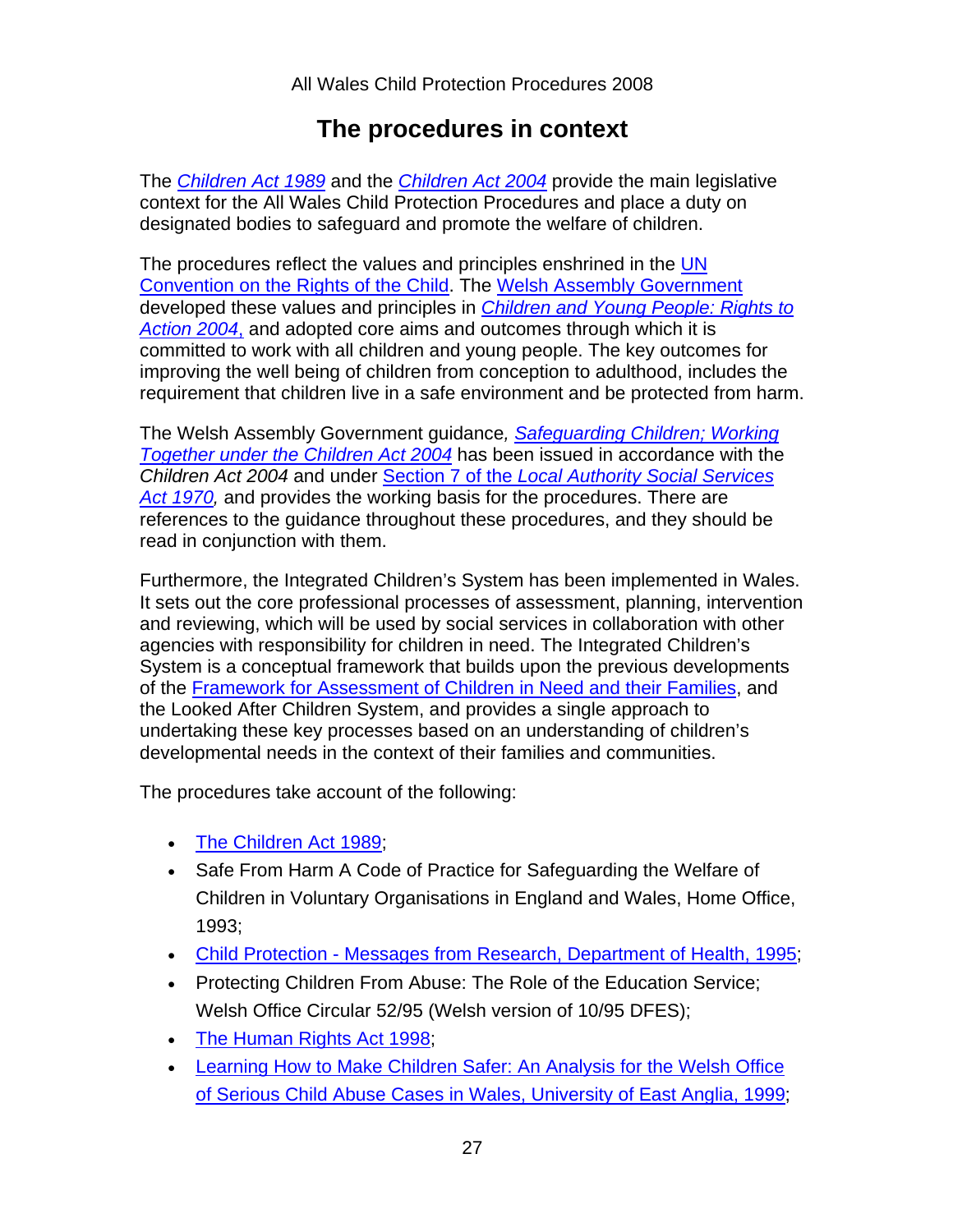- Children First**,** [Welsh Assembly Government, 1999;](http://wales.gov.uk/publications/circular/circulars2001/nafwc042001?lang=en)
- [Lost in Care, the Report of the Tribunal of Inquiry into the abuse of](http://www.nkmr.org/english/lost_in_care_the_waterhouse_report.htm)  children in care in the former county council areas of Gwynedd and Clwyd since 1974, Sir Ronald Waterhouse, February 2000;
- [Framework for the Assessment of Children in Need and their](http://wales.gov.uk/topics/childrenyoungpeople/publications/childreninneed/;jsessionid=310PLHyfQfQJdfCwt2C9pGy2NZv05f1tBT1yzP2ZvKvXbyJhrNtW!200562741?lang=en) Families,National Assembley for Wales 2001;
- Practice Guide to Investigating Allegations of Abuse against a Professional or Caregiver in relation to Children Looked After, Welsh Assembly Government, 2000;
- [Safeguarding Children Involved in Prostitution Department of Health,](http://www.dh.gov.uk/en/Publicationsandstatistics/Publications/PublicationsPolicyAndGuidance/DH_4006037) 2000;
- Achieving Best Evidence in Criminal Proceedings Guidance for [Vulnerable or Intimidated Witnesses including Children, Home Office,](http://www.cps.gov.uk/publications/docs/achieving_best_evidence_final.pdf) 2002;
- Learning How to Make Children Safer: An Analysis for the Welsh Assembly Government of Serious Child Abuse Cases in Wales, UEA and Welsh Assembly Government, 2002;
- [Safeguarding Children in Whom Illness is Fabricated or Induced, Welsh](http://wales.gov.uk/topics/childrenyoungpeople/publications/illnessfabricated/?lang=en) Assembly Government, 2002;
- [Too Serious a Thing: The Review of Safeguards for Children and Young](http://www.childreninwales.org.uk/policy/documents/researchandreports/4514.html)  people Treated and Cared For by the NHS in Wales, Lord Carlile, Welsh Assembly Government, March 2002;
- Joint NEOST(National Employers' Organisation for School Teachers)/Teacher Union Guidance on Education Staff and Child Protection: Staff Facing an Allegation of Abuse – Guidelines on Practice [and Procedure: Education bulletin no:467 September 2002-and updates;](http://www.lge.gov.uk/lge/core/page.do?pageId=123338)
- Integrated Children's System Working with Children in Need and their Families Draft Consultation, Welsh Assembly Government, 2003;
- Introduction to the records used in the Integrated Children's System, Welsh Assembly Government, 2003;
- The Victoria Climbié Inquiry Report of and Inquiry by Lord Laming, HMSO, 2003;
- [First Report of the Committee on Standards in Public Life Lord Nolan,](http://www.public-standards.gov.uk/Library/OurWork/QuinnennialReview.pdf)  HMSO, 2003;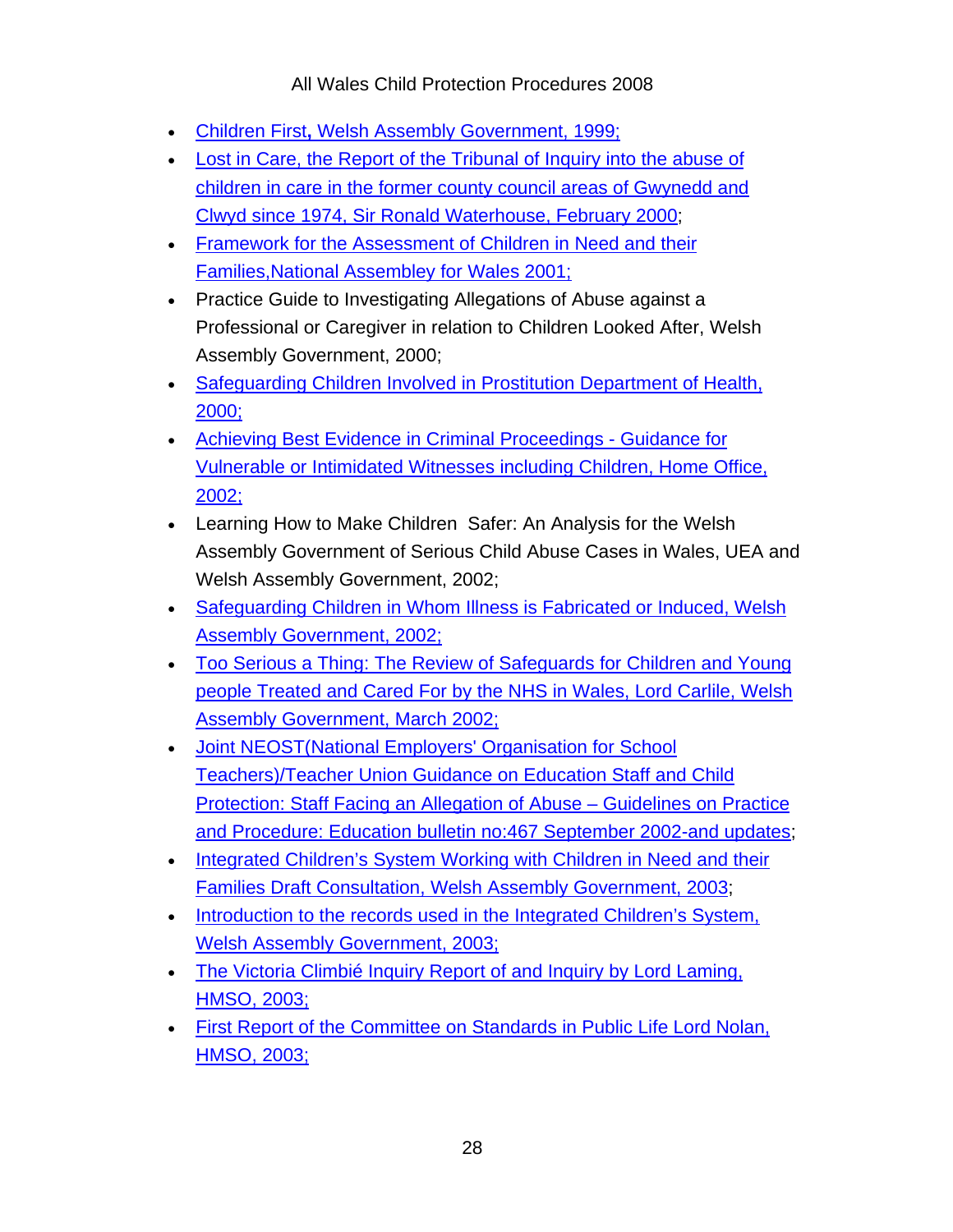- Hidden Harm: Responding to the needs of children of problem drug [users, Report of an Inquiry by the Drug Advisory Council on the Misuse of](http://drugs.homeoffice.gov.uk/publication-search/acmd/acmd-annual-report-03-04.pdf?view=Binary)  Drugs, June 2003;
- [Complex Child Abuse Investigations: Inter-agency Issues, Welsh](http://www.cambslscb.org.uk/leaflets/Working%20Together%20to%20Safeguard%20Children.pdf) Assembly Government, December 2003;
- [Children and Young People: Rights to Action, Welsh Assembly](http://wales.gov.uk/docs/caecd/publications/090415rightstoactionen.pdf)  Government, January 2004;
- [Clywch Report of the Examination of the Children's Commissioner for](http://wales.gov.uk/about/cabinet/cabinetstatements/2004/060704JDclywch?lang=en)  Wales into allegations of child sexual abuse in a school setting, Welsh Assembly Government, 2004;
- [The Bichard Inquiry Report, The Home Office, 2004;](http://police.homeoffice.gov.uk/publications/operational-policing/bichard-inquiry-report?view=Binary)
- [Inspection of Child Protection Services, Welsh Assembly Government,](http://cymru.gov.uk/news/archivepress/educationpress/edpress2006/778661/;jsessionid=vVsYKdFG2CmzTj8q0YGwT1ynflyBnPTQ5DsDxvBgSGTGyTTp7cQm!-1895006922?lang=en&skip=1) 2004;
- Serious Case Review by Sir Christopher Kelly for North East Lincolnshire ACPC, North East Lincolnshire ACPC, July 2004;
- [Safeguarding Children: Working Together for Positive Outcomes, Welsh](http://wales.gov.uk/topics/childrenyoungpeople/publications/safeguardingchildrenpositive;jsessionid=RJvCKydbY6xdtL6pb4KGwkc7lx8Bm0htDstlL42PqT3KyF023WYb!-826231897?lang=en) Assembly Government, 2004;
- [Staff Disciplinary Procedures in Schools NAW circular 45/2004;](http://wales.gov.uk/pubs/circulars/2007/1949006/schoolsandmodelpolicy.pdf;jsessionid=L4mnJKpYpMpvB8CYd5bjMkCqK7G26dRLmKrvzYDjKyxM6qQGdNs3!-1868201774?lang=en)
- The Children Act 2004;
- Safeguarding Children The second joint Chief Inspectors Report on Arrangements to Safeguard Children, CSCI, 2005;
- [Welsh Assembly Government Circular 21/2005 Implementing Integrated](http://wales.gov.uk/publications/circular/circulars05/1560152/?lang=en)  Children's System;
- [Mental Capacity Act 2005;](http://www.opsi.gov.uk/acts/acts2005/ukpga_20050009_en_1)
- [Confidentiality: Code of Practice for Health and Social Care in Wales](http://wales.gov.uk/cssiwsubsite/newcssiw/publications/ourfindings/allwales/2005/;jsessionid=pJDJKJ0J5MLj7xFtghhJhBd1QSyZT2J2k54QVGKdvXFNQKTsxB5T!514291769?lang=en) Welsh Assembly Government 2005;
- [Children's National Service Framework, Welsh Assembly Government,](http://wales.gov.uk/topics/childrenyoungpeople/careandprotection/nsf/?lang=en) September 2005;
- [Keeping Us Safe-The Report of Safeguarding Vulnerable Children](http://wales.gov.uk/topics/childrenyoungpeople/publications/?lang=en)  Review, Welsh Assembly Government, May 2006;
- [Child Abuse Linked to Accusations of "Possession" and "Witchcraft",](http://www.dcsf.gov.uk/research/data/uploadfiles/RR750.pdf) DfES Research Report RR750, 2006;
- [Safeguarding Children: Working Together under the Children Act 2004,](http://wales.gov.uk/publications/circular/2008/safeguardingchildren/?lang=en) Welsh Assembly Government 2006;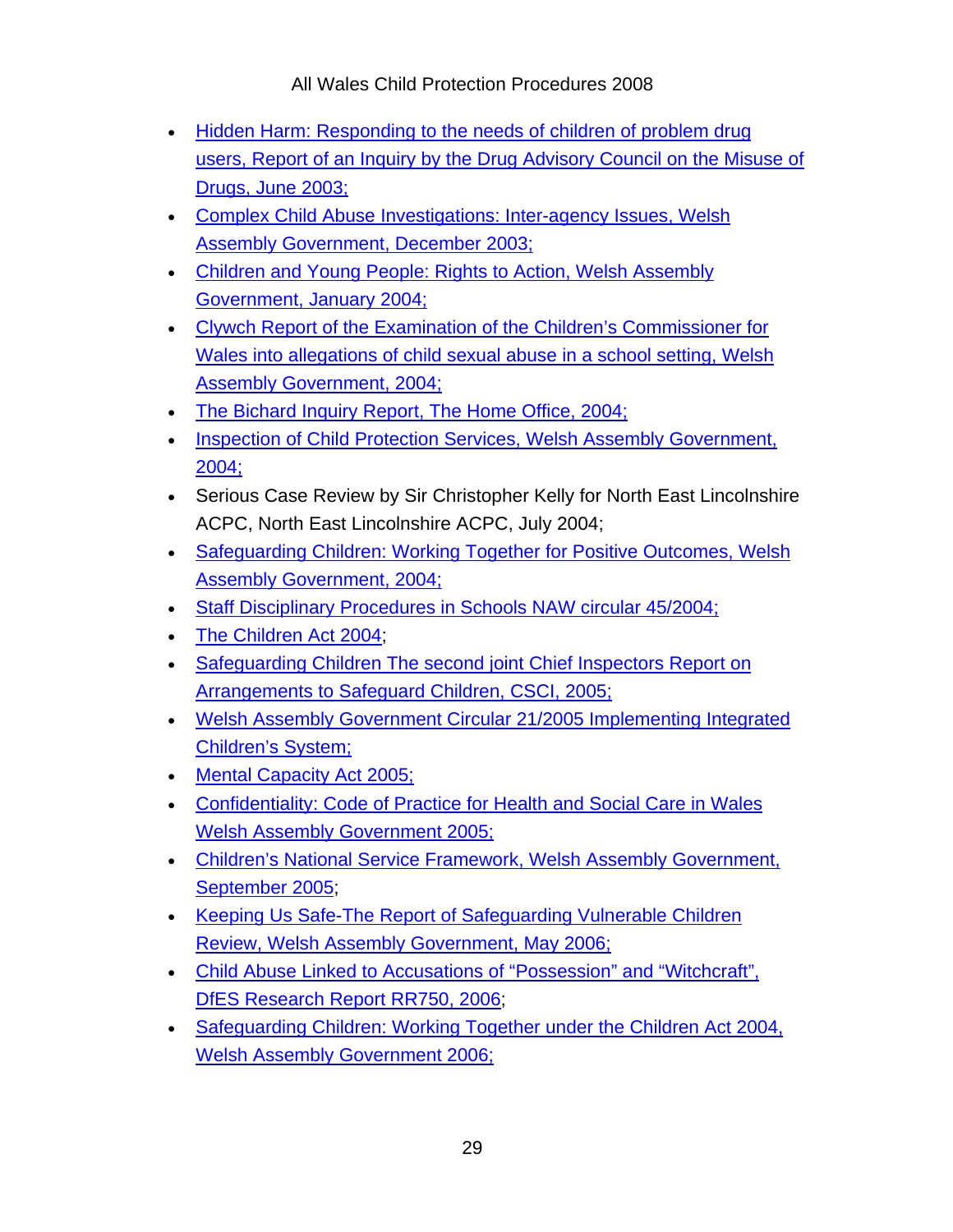• [Wales Accord on the Sharing of Personal Information \(WASPI\) Welsh](http://wales.gov.uk/cssiwsubsite/cssiw/publications/general/WASPI?lang=en) Assembly Government 2006.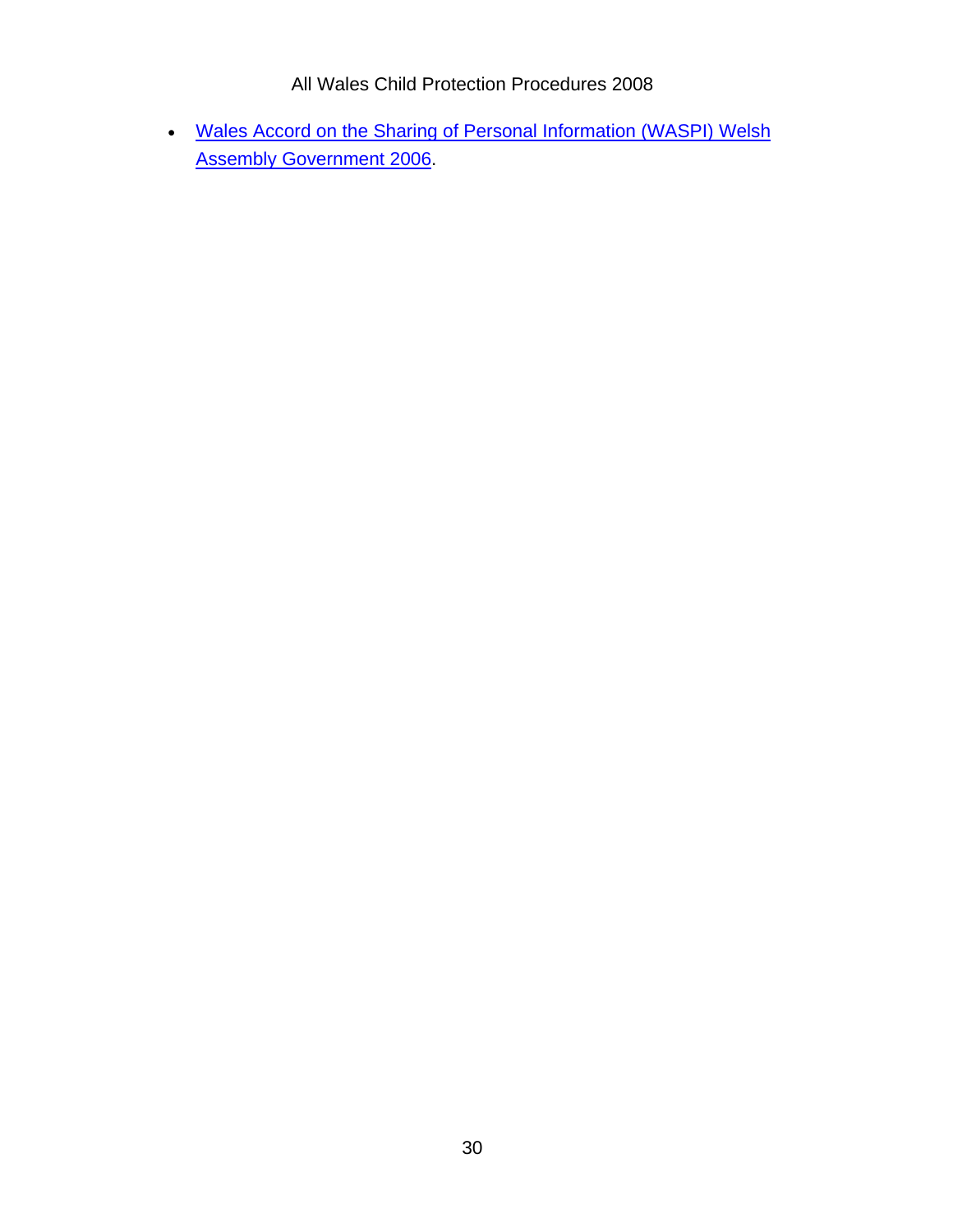# **PART 1**

# **1. Key Principles**

The key principles that underpin work with children and families are found in the *[Children Act 1989](http://www.opsi.gov.uk/acts/acts1989/ukpga_19890041_en_1)* and *[2004](http://www.opsi.gov.uk/acts/acts2004/ukpga_20040031_en_1)* and the *[UN Convention on the Rights of the Child](http://www.unicef.org/crc/)*, which the Welsh Assembly Government adopted as the basis for its work with all children and families in Wales. In *Children and Young People: Rights to Action* [2004 the Welsh Assembly Government established seven core aims](http://www.assemblywales.org/N0000000000000000000000000016990.pdf) through which it would work to ensure all children:

- 1. Have a flying start in life;
- 2. Have a comprehensive range of education and learning opportunities;
- 3. Enjoy the best possible health and are free from abuse, victimisation and exploitation;
- 4. Have access to play, leisure, sporting and cultural activities;
- 5. Are listened to, treated with respect, and have their race and cultural identity recognised;
- 6. Have a safe home and a community which supports physical and emotional well being; and
- 7. Are not disadvantaged by poverty.

# **1.1 Definitions of Child Abuse and Neglect**

A child is abused or neglected when somebody inflicts harm, or fails to act to prevent harm. Children may be abused in a family or in an institutional or community setting, by those known to them or, more rarely, by a stranger. A child or young person up to the age of 18 years can suffer abuse or neglect and require protection via an inter-agency child protection plan.

#### **1.1.1 Physical abuse**

Physical abuse may involve hitting, shaking, throwing, poisoning, burning or scalding, drowning, suffocating, or otherwise causing physical harm to a child. Physical harm may also be caused when a parent or caregiver fabricates or induces illness in a child whom they are looking after.

Part 5 provides further detail about Fabricated Illness.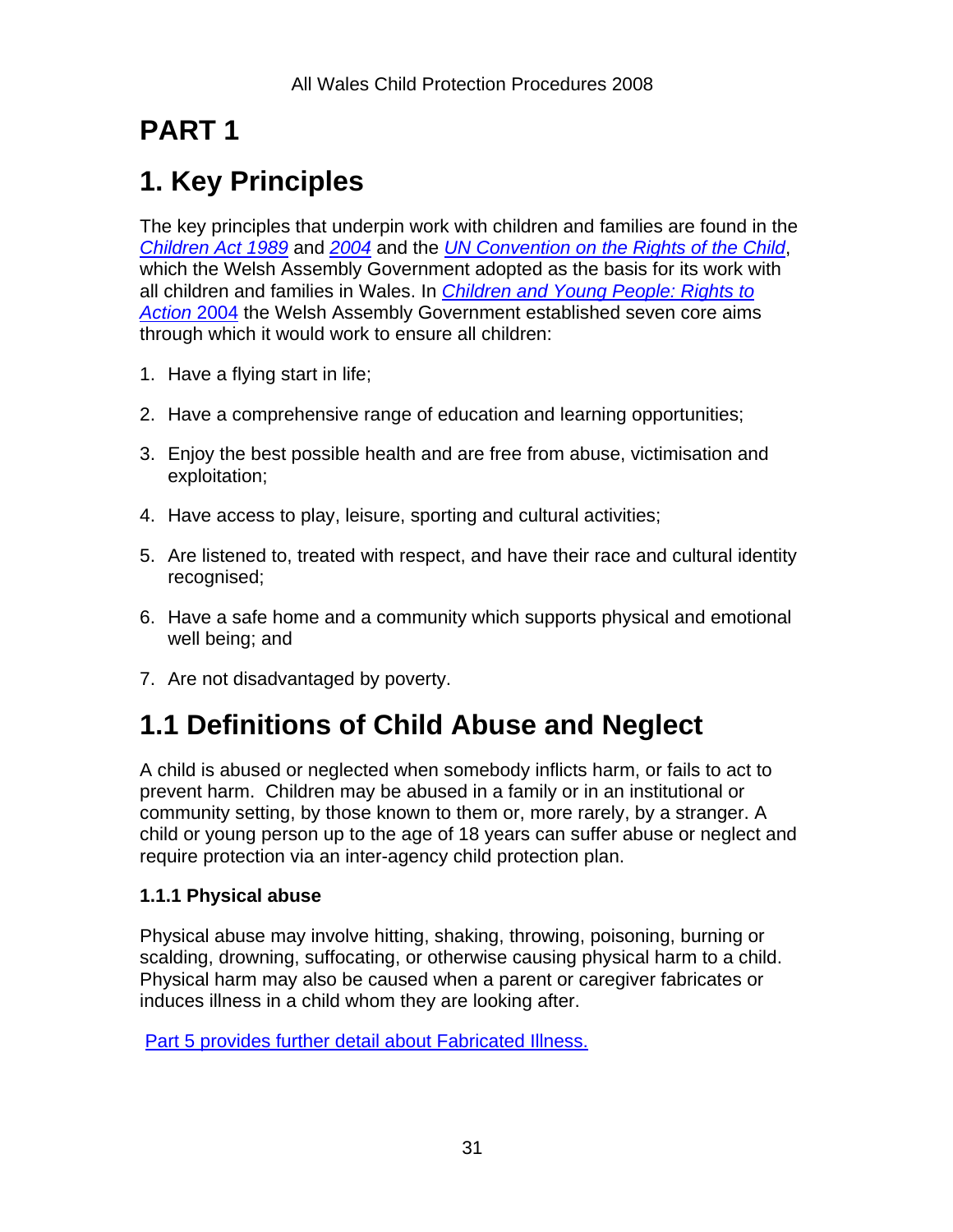#### **1.1.2 Emotional abuse**

Emotional abuse is the persistent emotional ill treatment of a child such as to cause severe and persistent adverse effects on the child's emotional development. It may involve conveying to a child that they are worthless or unloved, inadequate or valued only in so far as they meet the needs of another person. It may feature age or developmentally inappropriate expectations being imposed on children. It may involve causing children frequently to feel frightened or in danger, for example by witnessing domestic abuse within the home or being bullied, or, the exploitation or corruption of children. Some level of emotional abuse is involved in all types of ill treatment of a child, though it may occur alone.

#### **1.1.3 Sexual abuse**

Sexual abuse involves forcing or enticing a child or young person to take part in sexual activities, whether or not the child is aware of what is happening. The activities may involve physical contact, including penetrative or non-penetrative acts. They may include non contact activities, such as involving children in looking at, or in the production of, pornographic material or watching sexual activities, or encouraging children to behave in sexually inappropriate ways.

#### **1.1.4 Neglect**

Neglect is the persistent failure to meet a child's basic physical and/or psychological needs, likely to result in the serious impairment of the child's health or development. It may involve a parent or caregiver failing to provide adequate food, shelter and clothing, failing to protect a child from physical harm or danger, or the failure to ensure access to appropriate medical care or treatment. It may also include neglect of, or unresponsiveness to, a child's basic emotional needs.

In addition, neglect may occur during pregnancy as a result of maternal substance misuse.

#### **1.1.5 Identifying significant harm**

The [Children Act 1989](http://www.opsi.gov.uk/acts/acts1989/ukpga_19890041_en_1) introduced **the concept of significant harm** as the threshold that justifies compulsory intervention in family life in order to protect children. Significant harm is defined in the legislation as ill treatment or the impairment of health and development. It describes the effects of sexual, physical, emotional abuse or neglect, or a combination of different types. Local authorities have a statutory duty under *the [Children Act 1989](http://www.opsi.gov.uk/acts/acts1989/ukpga_19890041_en_7)* section 47 (1) (b) to make enquiries, or cause enquiries to be made, where they have reasonable cause to suspect that a child who lives, or is found in their area is suffering, or likely to suffer, significant harm.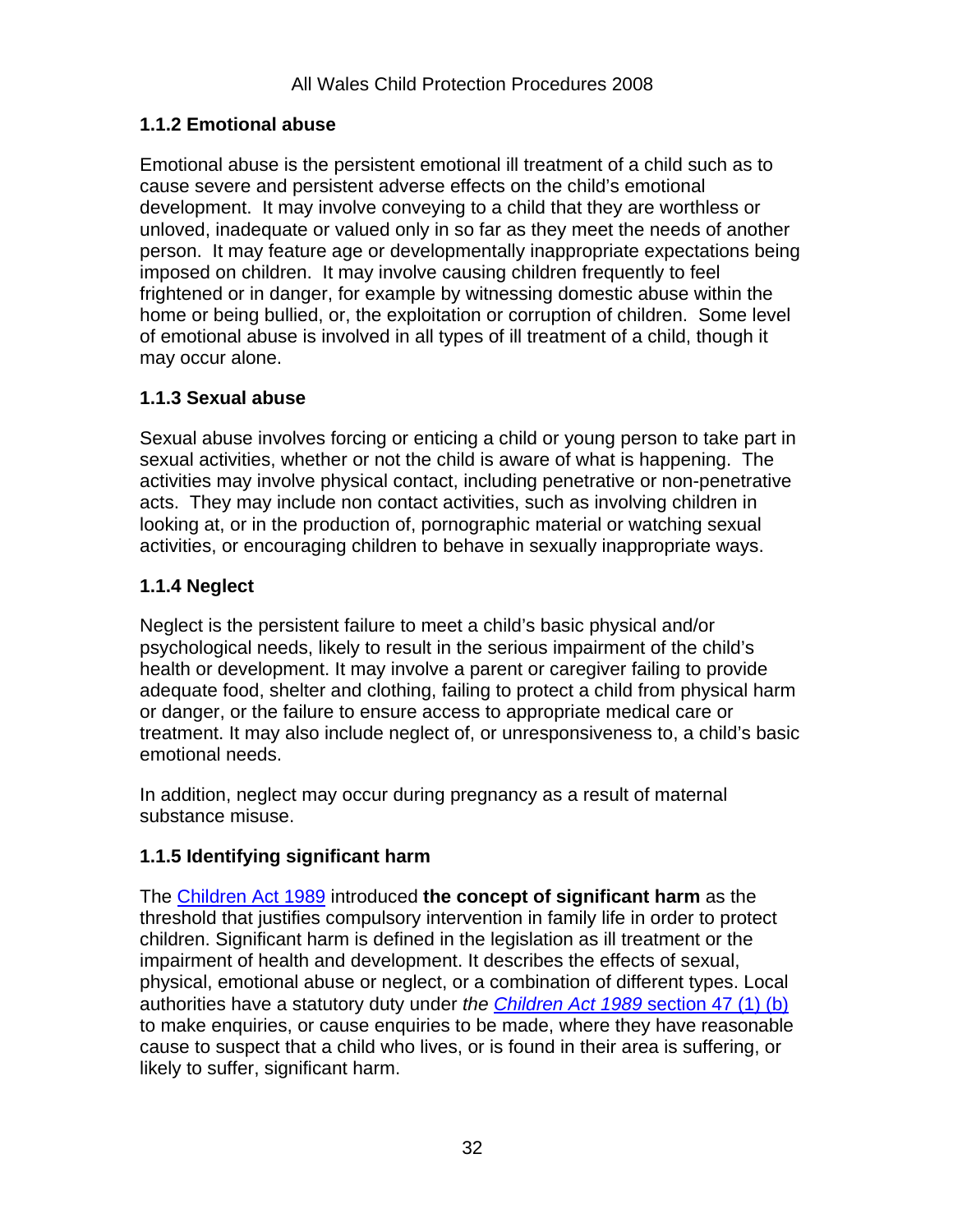There are no absolute criteria on which to rely when judging what constitutes significant harm. A single, serious event of abuse, such as an incident of sexual abuse or violent assault, might be the cause of significant harm to a child. However, more frequently significant harm occurs as a result of a long-standing compilation of events, which interrupt, change or damage a child's physical and psychological development. The significant harm resulting from the corrosive effect of long-term abuse is likely to have a profound impact on the future outcomes for the child.

At the time of referral it might not be clear whether a child is in need or is suffering significant harm. The initial assessment should ensure that sufficient information is obtained by social services to make a judgement about the nature of the need and/or harm and what action is required. This requires the sharing of information between agencies, structured assessment and analysis, including taking into account the child's own view about his/her circumstances according to his/her age and understanding. **A good assessment is an essential basis for deciding what are the concerns for the child; what needs to change; and which services and interventions are needed to achieve the planned changes**.

To understand and establish significant harm, it is necessary to consider:

- The family context;
- The child's development within the context of their family and wider social and cultural environment;
- Any special needs, such as medical condition, communication difficulty or disability that may affect the child's development and care within the family;
- The nature of harm, in terms of ill treatment or the failure to provide adequate care;
- The impact on the child's health and development; and
- The adequacy of parental care.

### **1.2 Principles underpinning work to safeguard and promote the welfare of children**

#### **1.2.1 Work with children and families should be:**

- child centred;
- rooted in child development;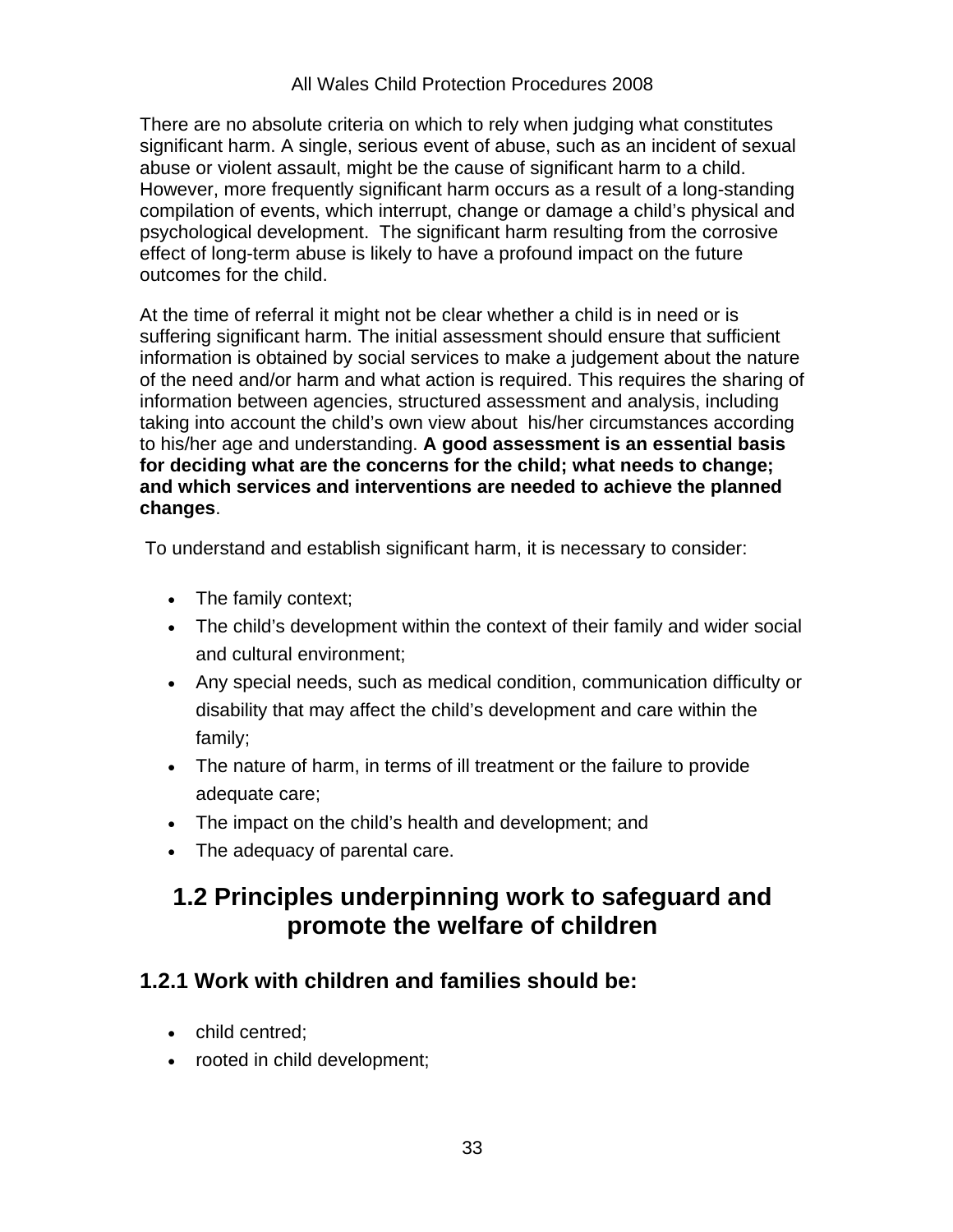- supporting the achievement of the best possible outcomes for children and improving their well being;
- holistic in approach;
- ensuring equality of opportunity;
- involving children and families;
- building on strengths as well as identifying and addressing difficulties;
- multi/inter-agency in its approach;
- a continuing process;
- designed to identify the services required and monitor the impact their provision has on a child's developmental progress;
- evidence based, derived from theory, research, policy and practice

#### **Box 1: Promoting Effective Partnership with Families**

- Treat all family members, as you would wish to be treated, with dignity and respect.
- Be explicit about the child's safety being the priority but uphold the families right to a courteous, caring and professionally competent service.
- Do not infringe upon privacy more than necessary to safeguard the child.
- Be clear about your powers to intervene and the purpose of your involvement at every stage.
- Be aware of the power of professionals and their impact upon families.
- Respect confidentiality wherever possible, consistent with the child's safety and welfare, and be clear about how this is managed.
- Listen to and record the wishes and feelings of children and families and take care in understanding their concerns and wishes.
- Learn about and view children within their family and community relationships and be confident about challenging inappropriate attitude or practice.
- Get to know the strengths and potential of family members as well as the weakness, problems and limitations in order to understand areas of success and effectiveness on which to base interventions.
- Ensure children, families and other caregivers know their rights.
- Use plain language.
- Be open and honest about concerns and responsibilities, plans and limitations.
- Allow time for children and families to absorb and understand concerns and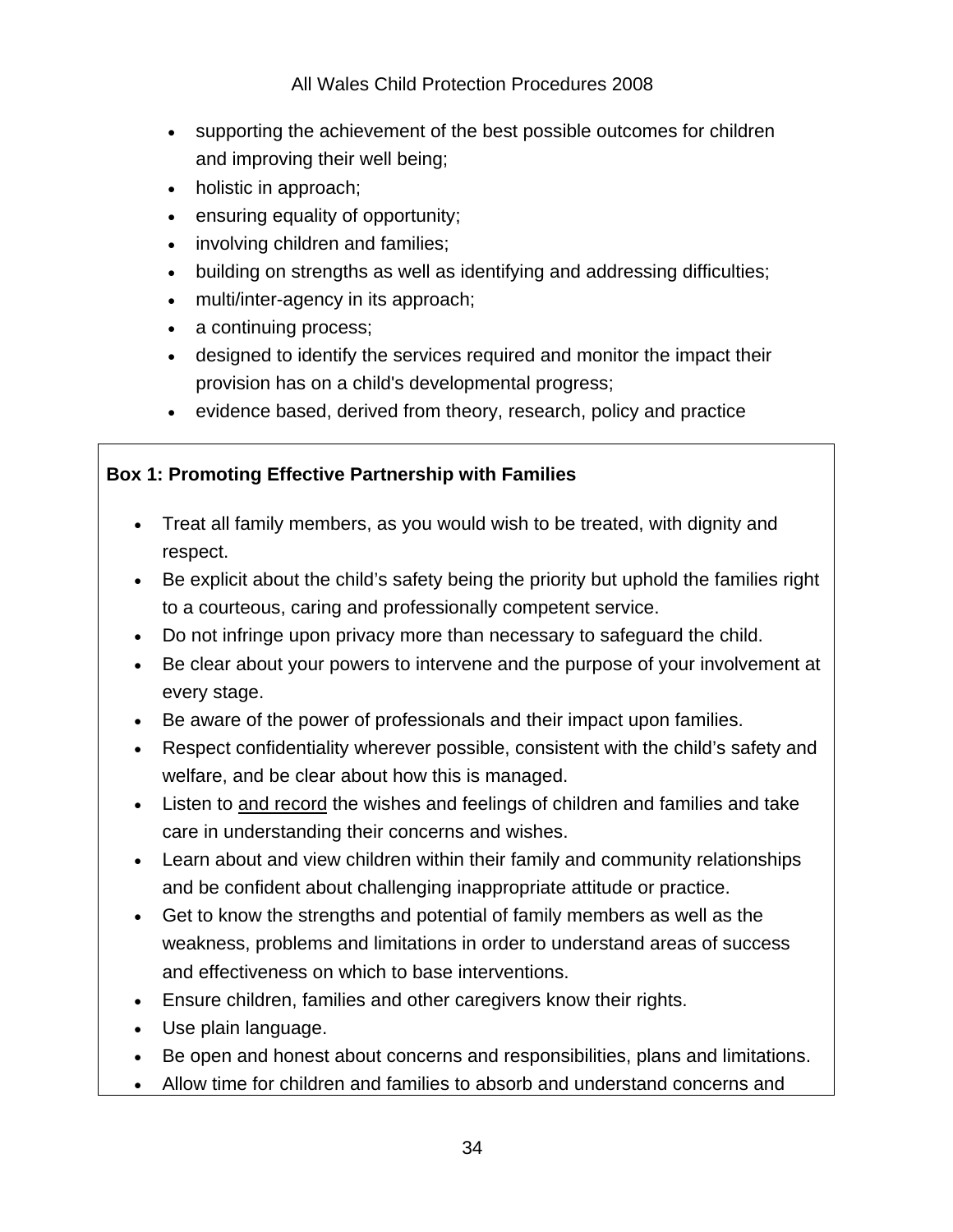processes.

- Distinguish between personal feelings, values, prejudices and beliefs, and professional roles and responsibility, and ensure access to supervision to check what you are doing.
- If mistakes are made or an agreement cannot be kept provide explanation. Acknowledge distress and do what can be done to minimise it.

### **1.2.2 Sharing information with families**

There are improved outcomes for children when effective partnership working is achieved with children and families combined with a clear focus being maintained on the child's safety and welfare. It is good practice to share information with families, and there should be a presumption of openness, unless to do so would compromise a child's safety. Some information known to professionals may have to be treated confidentially and not be shared in front of some children or some adult family members, such as information about a particular member, which might compromise a criminal investigation.

 The individuals jointly working with a family should reach a common understanding at each stage of their intervention about what information is shared with the family. The reasons for withholding information from the family needs to be clear and recorded. In these circumstances, safeguarding and promoting the welfare of the child must always be the overriding consideration.

### **1.2.3 Providing support and advice to families**

The provision of timely and clear support and advice is an essential part of working effectively in partnership. It should always be acknowledged that many families perceive professional involvement in their lives as painful and intrusive, particularly if they feel that the care of their children is being questioned. Professionals and practitioners can make the child protection process less stressful for families by the way they approach working in partnership to protect children. Children and families can be engaged more positively in the child protection process by receiving advice and support through advocacy services. Children and their families should always be informed of the availability of advocacy services. Social services have a responsibility to make sure children and adults have all the information they need to help them understand child protection processes. Information should be clear and accessible and available in the family's language of choice. Support and advice should also be available to the family in the language and communication method of their choice.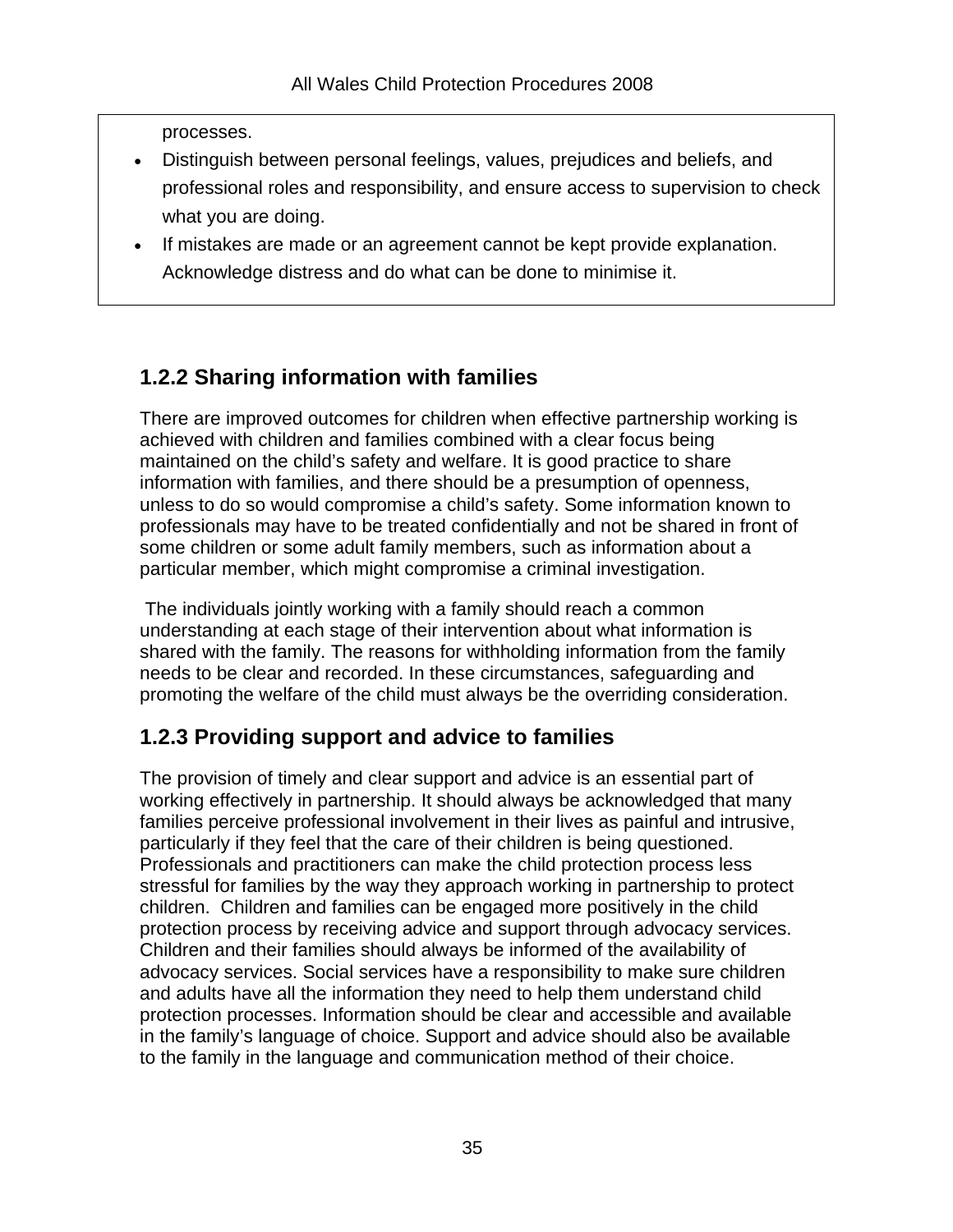### **1.2.3 Diversity**

In order to make sensitive and well informed professional judgements about a child's needs, and a parents' capacity to respond to their child's needs, it is important that professionals are sensitive to differing family patterns and lifestyles and to child rearing patterns that vary across different racial, ethnic and cultural groups. Professionals and practitioners should also be aware of the broader social factors that serve to discriminate against people from black or ethnic minority communities.

Local authorities should ensure they have systems and protocols in place for identifying children placed in their areas including asylum seeking and unaccompanied children and children placed under private fostering arrangements. These children can be particularly vulnerable, and protocols need to emphasise the importance of safeguarding and promoting their welfare.

The assessment process should always include consideration about how religious beliefs and cultural traditions in different racial, ethnic and cultural groups influence values, attitudes and behaviour and the way in which family and community life is structured and organised. Professionals should guard against myths and stereotypes, whether positive or negative, and anxiety about being accused of oppressive and discriminatory practice should not prevent the necessary action being taken to safeguard a child. When required, independent, appropriate interpreting and translation services and sign language interpreters should be readily commissioned and used wherever professionals have contact with children, young people and their families. Family members; children, and, friends should not be used as sole interpreters.

### **1.3 Professionals Working Together**

### **1.3.1 Local Safeguarding Children Boards**

The *[Children Act 2004](http://www.opsi.gov.uk/acts/acts2004/ukpga_20040031_en_1)* requires every local authority to establish an LSCB to coordinate and ensure the effectiveness of what is done by each member agency for the purpose of safeguarding and promoting the welfare of children. [The objectives and functions of LSCBs are described in](http://wales.gov.uk/topics/childrenyoungpeople/publications/safeguardingunder2004act;jsessionid=RJvCKydbY6xdtL6pb4KGwkc7lx8Bm0htDstlL42PqT3KyF023WYb!-826231897?lang=en) *Safeguarding Children: Working Together under the Children Act* 2004.

### **1.3.2 A shared responsibility**

The protection of individual children from significant harm, as well as the broader requirement for safeguarding and promoting children's welfare, depends fundamentally upon effective sharing of information, collaboration and understanding between agencies and professionals. The achievement of constructive working relationships between professionals and practitioners, which are supported by lead members, chief officers, LSCBs and other strategic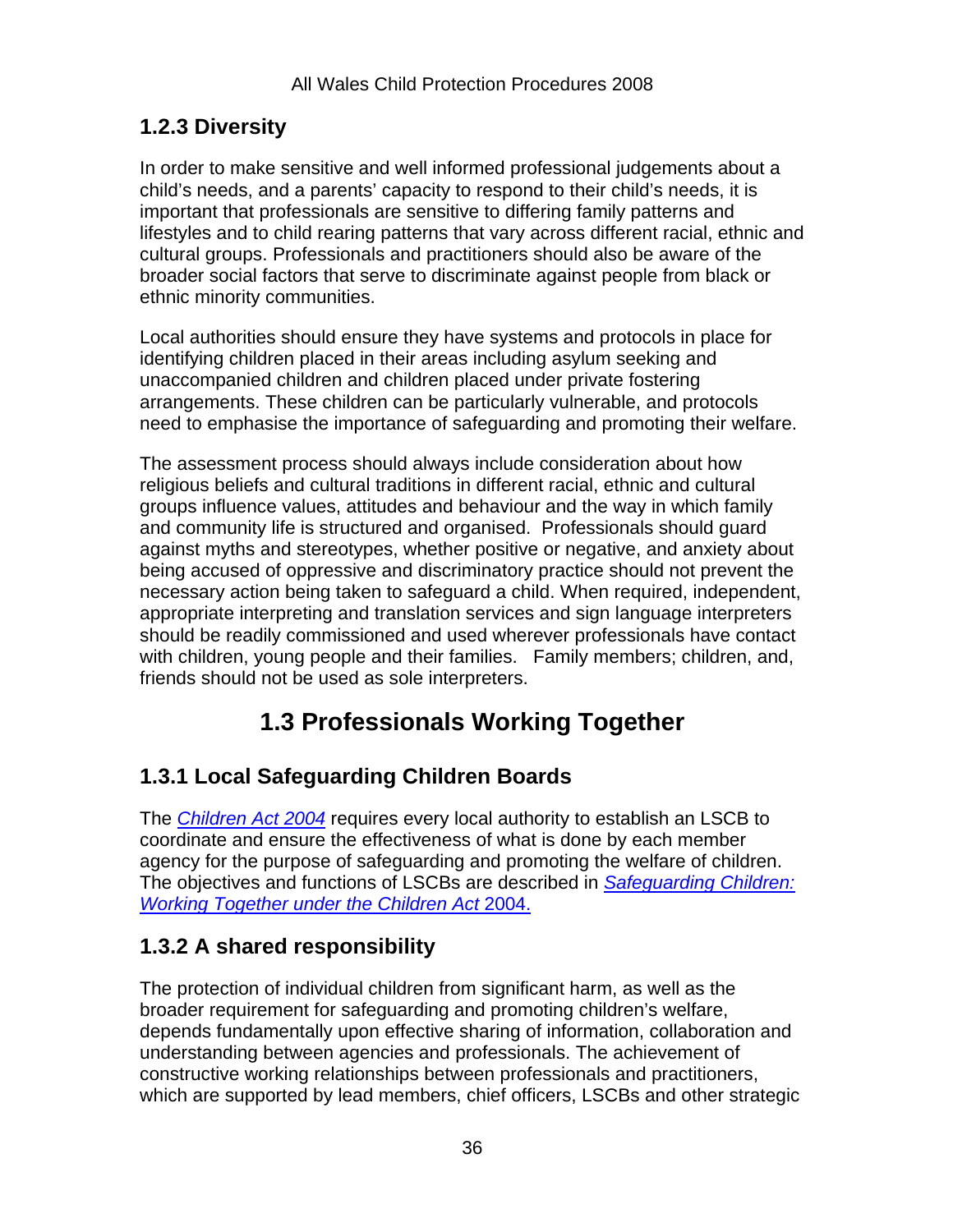partnership arrangements, will provide the platform for effective joint partnership working.

The findings from *[Child Protection: Messages from Research](http://www.dh.gov.uk/en/Publicationsandstatistics/Lettersandcirculars/Chiefinspectorletters/DH_4004741)* highlighted that joint agency working is often relatively good at the early stages of child protection enquiries, but its effectiveness tends to decline when child protection plans are made following registration, often leaving social services departments with sole responsibility for implementing the plans. It is important that all agencies are mindful that when a child's name is placed on the child protection register and is subject to a inter agency protection plan there is collective responsibility for ensuring that the plan is implemented.

LSCBs must have quality assurance systems in place to monitor and ensure the effectiveness of child protection practice and joint working arrangements between agencies and professionals, and, compliance with local policies, procedures, and protocols.

# **1.4 Sharing Information among Professionals**

Effective sharing and exchange of relevant information between professionals is essential in order to safeguard children.

The law is rarely a barrier to disclosure of information. There is no restriction in the [Data Protection Act](http://www.ico.gov.uk/what_we_cover/data_protection.aspx) or any other legislation that prevents concerns regarding individuals being highlighted and shared between agencies for the purpose of protecting children. The [Bichard2](http://police.homeoffice.gov.uk/publications/operational-policing/bichard-inquiry-report?view=Binary) and [Carlile](http://security.homeoffice.gov.uk/news-publications/news-speeches/Lord-carlile-report)3 reports both confirm the need to be aware that concerns from a number of sources, which individually may not be of significance, can build up a picture which may suggest a child is suffering or is at risk of suffering significant harm and therefore requires professionals to act to protect them.

Whenever possible, consent should be obtained before sharing personal information with third parties, but the public interest in child protection always overrides the public interest in maintaining confidentiality or obtaining consent

l

*<sup>2</sup> [The Bichard Inquiry Report, The Home Office, 2004](http://police.homeoffice.gov.uk/publications/operational-policing/bichard-inquiry-report?view=Binary)*

[<sup>3</sup> Too Serious a Thing: The Review of Safeguards for Children and Young](http://wales.gov.uk/topics/childrenyoungpeople/careandprotection/childprotection/carlile1/?lang=en)  people Treated and Cared For by the NHS in Wales, Lord Carlile, Welsh Assembly Government, March 2002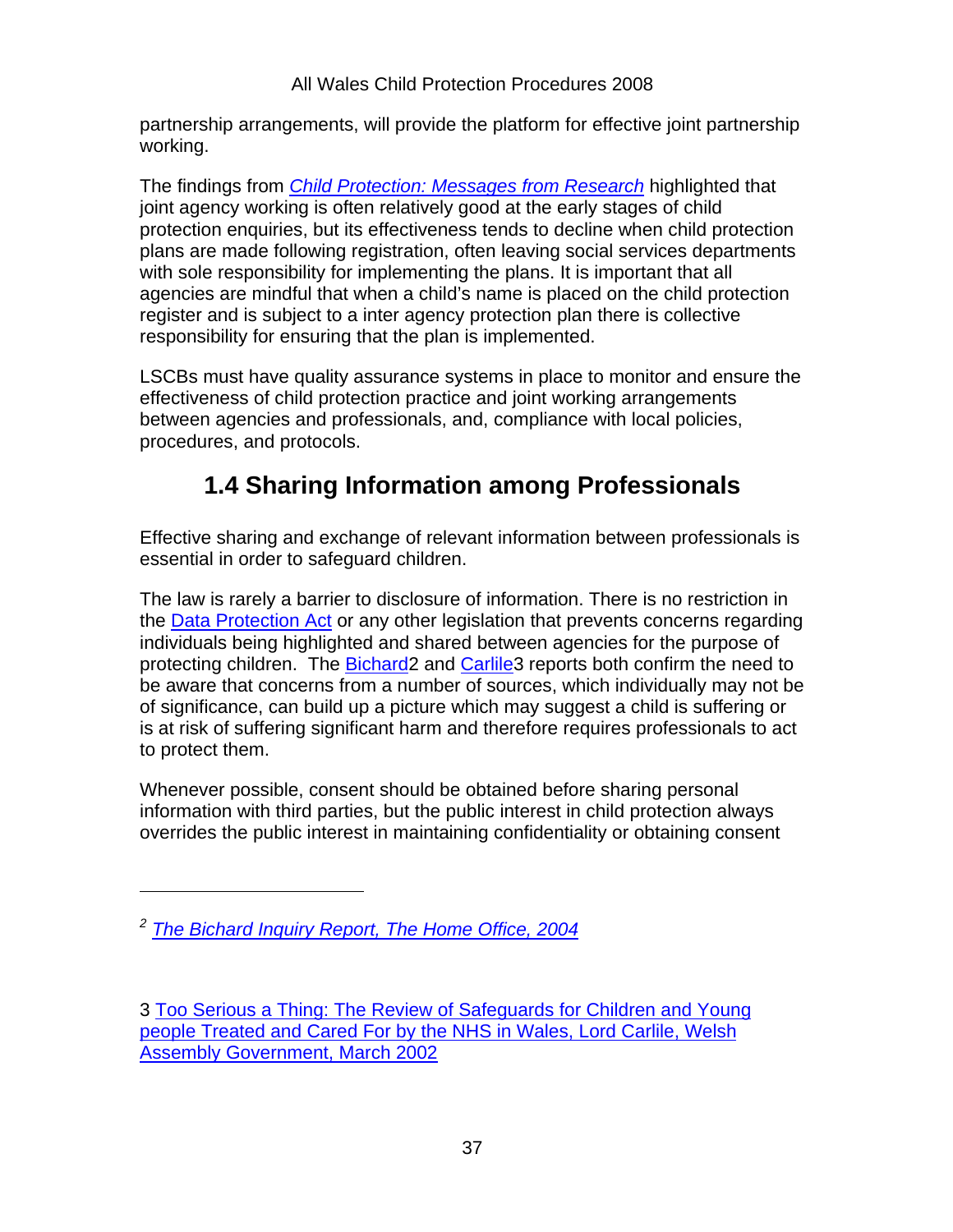from families. A child's safety is the paramount consideration in weighing these interests.

 Further guidance is available in *Safeguarding Children: Working Together under the Children Act 2004*[. Reference is also made to information sharin](http://wales.gov.uk/topics/childrenyoungpeople/publications/safeguardingunder2004act;jsessionid=RJvCKydbY6xdtL6pb4KGwkc7lx8Bm0htDstlL42PqT3KyF023WYb!-826231897?lang=en)g and confidentiality in specific sections of these procedures relating to managing fabricated illness, organised abuse and child protection conferences.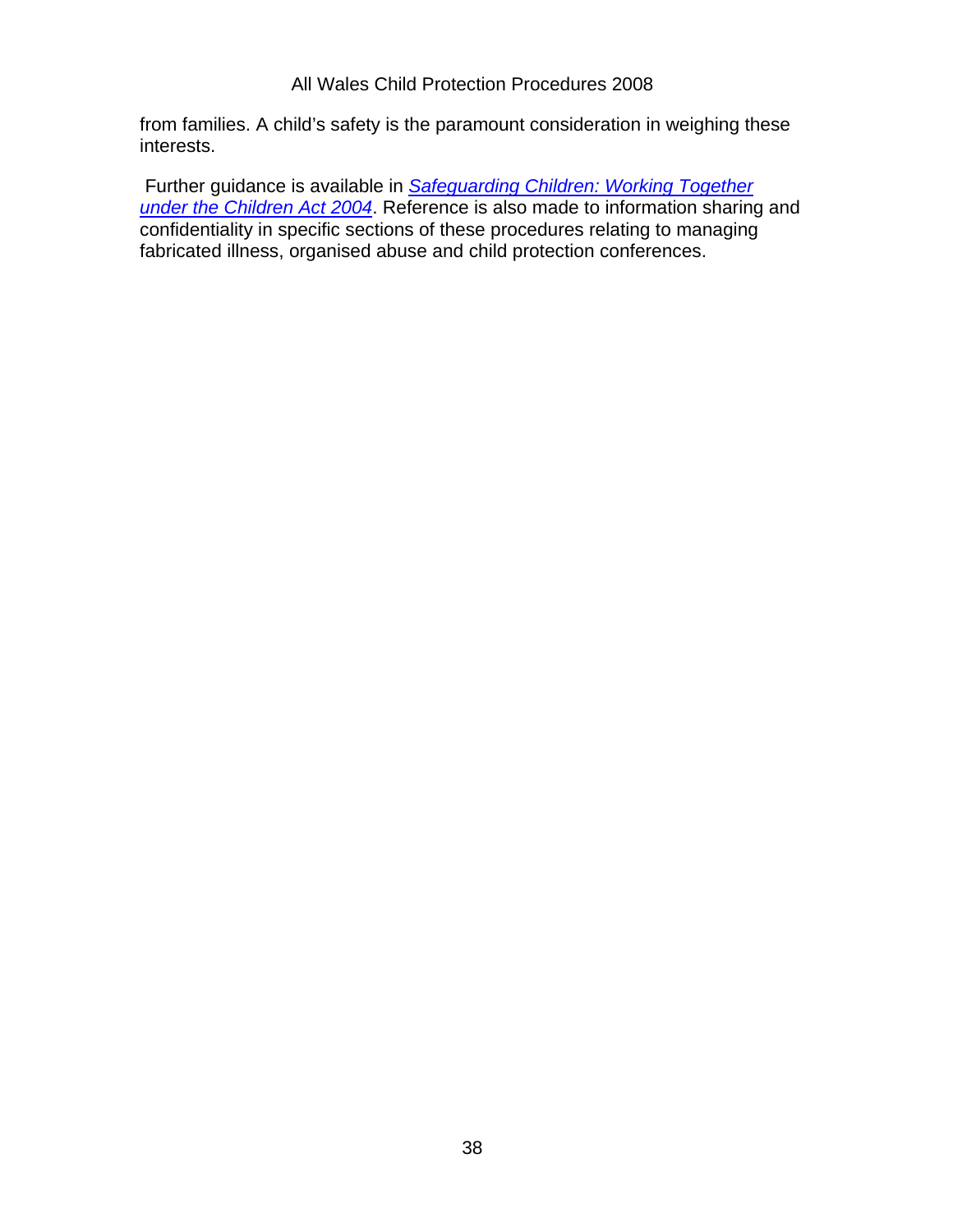# **PART 2**

# **2. Everyone's Responsibilities**

## **2.1 The responsibilities of everyone who has concerns about the welfare of a child**

## **2.1.1 What everyone should do**

Every person in contact with or working with children, young people and their families; or with adults who may pose a risk to children; or responsible for arranging services for children and/or adults, should:

- Understand their role and responsibilities to safeguard and promote the welfare of children;
- Be familiar with and follow their organisation's procedures and protocols for safeguarding and promoting the welfare of children and know who to contact in their organisation to express concerns about a child's welfare;
- Be alert to indicators of abuse and neglect;
- Have access to and comply with the *All Wales Child Protection Procedures;*
- Understand the principles and practice contained in *Safeguarding [Children: Working Together under the Children Act 2004;](http://wales.gov.uk/topics/childrenyoungpeople/publications/safeguardingunder2004act;jsessionid=RJvCKydbY6xdtL6pb4KGwkc7lx8Bm0htDstlL42PqT3KyF023WYb!-826231897?lang=en)*
- Have received child protection training to a level commensurate with their role and responsibilities;
- Know when and how to refer any concerns about child abuse and neglect to social services or the police;
- Know that a child, parent, caregiver, relative or member of the public who expresses concerns about a child's welfare to a professional and /or agency employee must never be asked to make a self referral to social services or the police. The professional and/or agency employee must make the referral.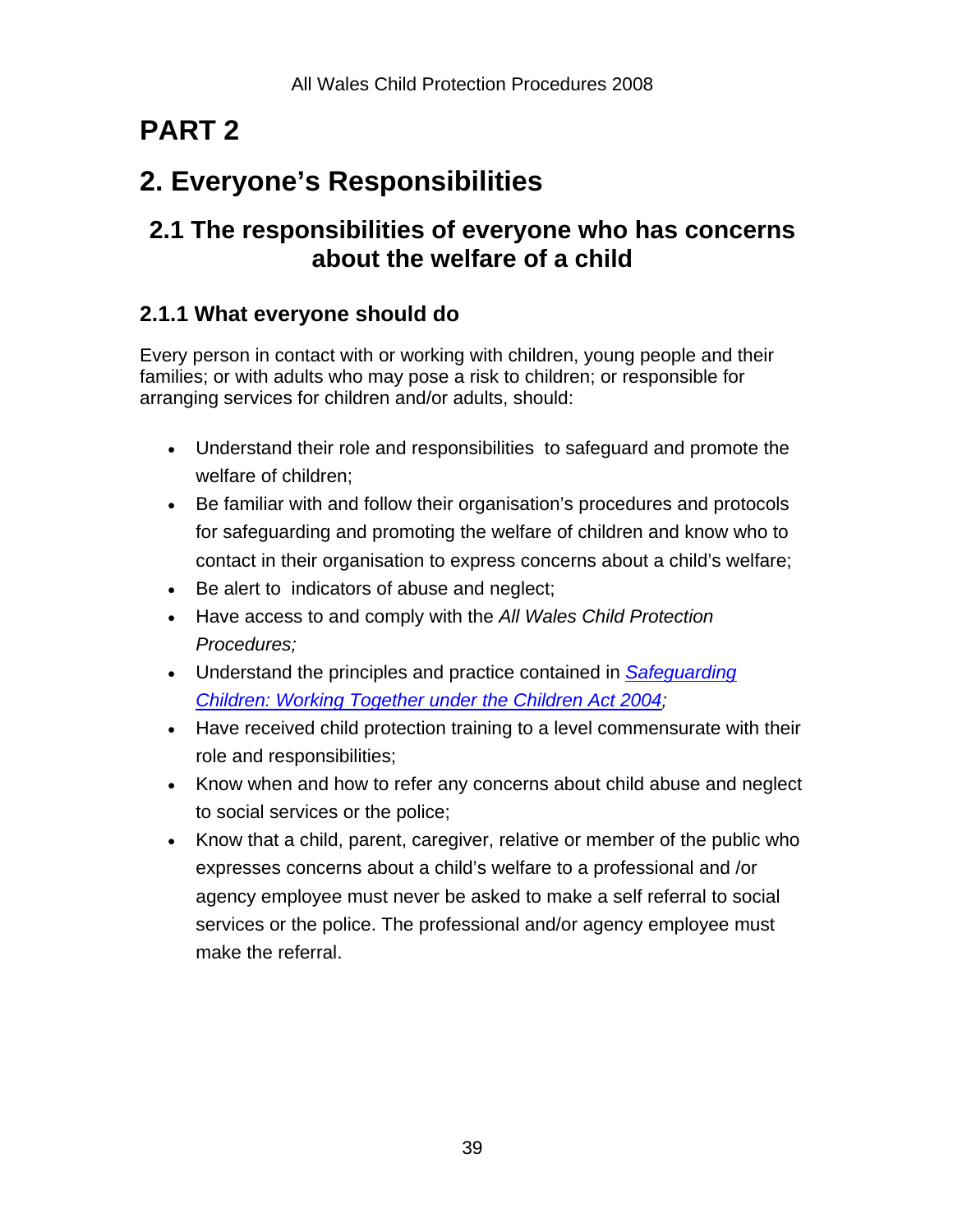#### **If any person has knowledge, concerns or suspicions that a child is suffering, has suffered or is likely to be at risk of harm, it is their responsibility to ensure that the concerns are referred to social services or the police, who have statutory duties and powers to make enquiries and intervene when necessary.**

In addition to their duty and responsibility to make referrals, there are other ways in which everyone who works with children and families can contribute to the safeguarding of children and the child protection process:

- Treat the child's welfare as paramount;
- Be alert to and aware of the risks which individual abusers, or potential abusers, may pose to children;
- Recognise when a parent or caregiver has compromised parenting capacity, that is, problems which may affect their capacity to provide effective and appropriate care, or which may mean they pose a risk of harm to a child.
- Be aware of the impact and effects of abuse and neglect on children;
- Have an understanding of the Framework for Assessment of Children in Need and their Families, which underpins the processes of assessing needs, planning services and reviewing the effectiveness of service provision at all stages of work with children and families;
- Share and help to analyse information so that an informed assessment can be made of the child's needs and circumstances;
- Contribute as required to provide help or a specific service to the child or a member of their family as part of an agreed plan and contribute to the reviewing of a child's progress;
- Contribute as necessary at all stages of the child protection process;
- Contribute to regularly reviewing the outcomes for the child against specific shared objectives;
- Work co-operatively with the parents, unless this is inconsistent with the need to ensure the child's safety;
- Be committed to fully co-operating with all other agencies in the interests of safeguarding children.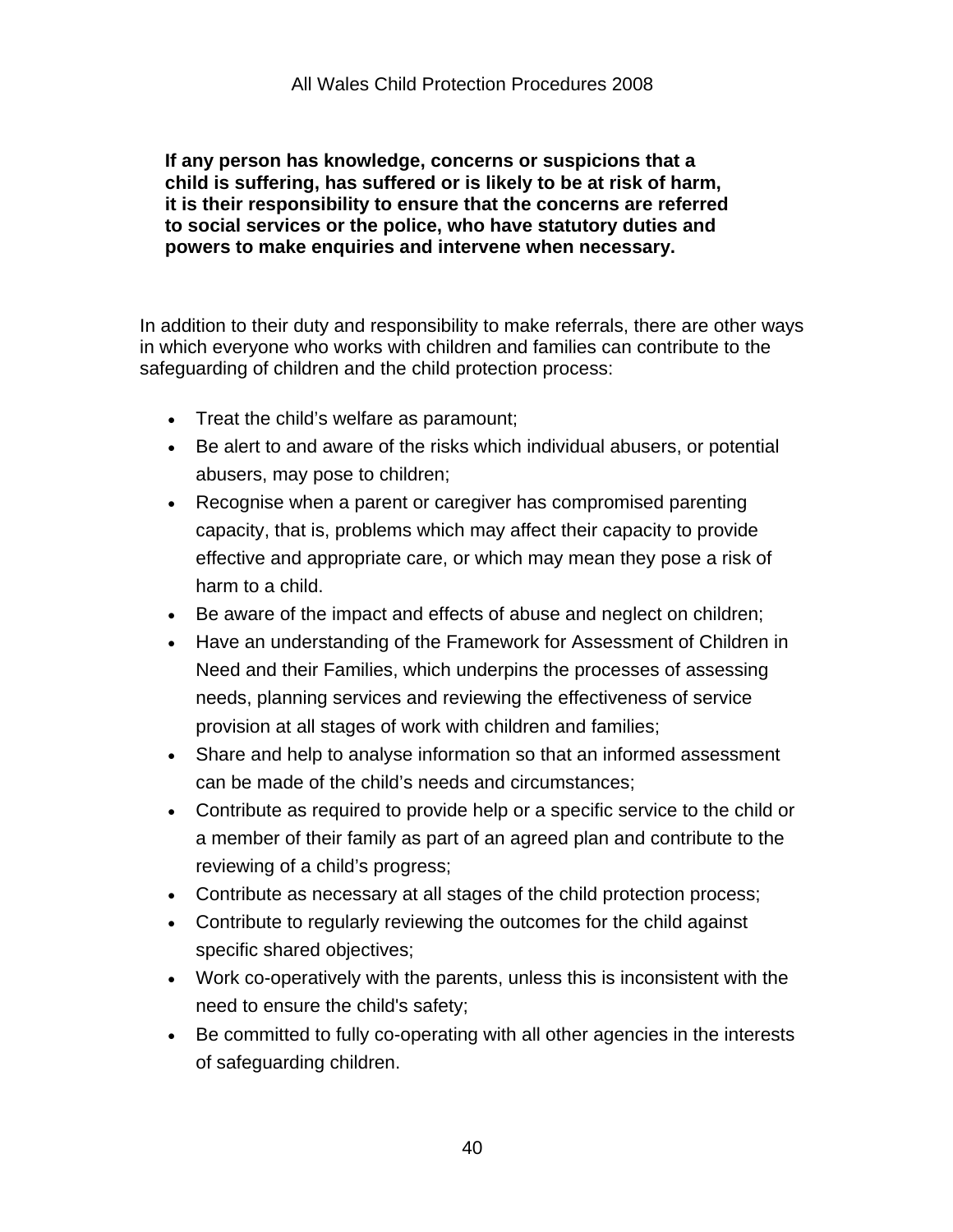The partner agencies listed in the [Children Act 2004](http://www.opsi.gov.uk/acts/acts2004/ukpga_20040031_en_1) share statutory responsibility for safeguarding and promoting the welfare of children and there is a duty placed on all professionals working for those agencies to report concerns.

#### **This is not a matter for individual choice.**

The suspected abuse of a child must be reported to social services or the police, who are the agencies together with the NSPCC with statutory powers to investigate suspected abuse. Agencies must not undertake their own internal child protection enquiries, but refer their concerns. If the concern involves a member of staff, agencies must not make their own internal decisions about whether it is a disciplinary issue or a child protection matter. These complex considerations should only take place with the involvement of social services and the police. Agencies should be mindful that the police have statutory powers and responsibility for determining whether a criminal investigation is to be undertaken.

All agencies working with children should have robust recruitment and selection procedures that create a high threshold of entry to deter abusers from seeking employment or voluntary work with children and families. Additional guidance can be found in "*[Safeguarding Children: Working together under the Children](http://wales.gov.uk/topics/childrenyoungpeople/publications/safeguardingunder2004act;jsessionid=RJvCKydbY6xdtL6pb4KGwkc7lx8Bm0htDstlL42PqT3KyF023WYb!-826231897?lang=en)  Act 2004.* 

#### **2.1.2 Identifying and acting on concerns or suspicion of abuse**

Local authorities should ensure effective arrangements are in place to allow other agencies and members of the public to report concerns about children, including outside of core office hours.

Where a staff member has concerns, but wishes for further advice, this should be available from their own agency or from social services. Any discussion about a child's welfare should be recorded in writing, including a note of the date and time, and the people who took part in the discussion. At the end of a discussion, there should be clear and explicit agreement about what actions will be undertaken and by whom. If the decision is that no further action is to be taken, this should also be recorded in writing with the reasons for the decision. Any member of staff with concerns about a child's welfare should document their concerns, whether or not further action is taken.

However, the need to seek advice should never delay any emergency action needed to protect a child.

Local protocols for implementing the *[Common Assessment Framework](http://www.dcsf.gov.uk/everychildmatters/strategy/deliveringservices1/caf/cafframework/)* must ensure that all professionals understand the importance of instigating a referral to social services or the police if and when concerns or allegations about child abuse or neglect emerge during assessment.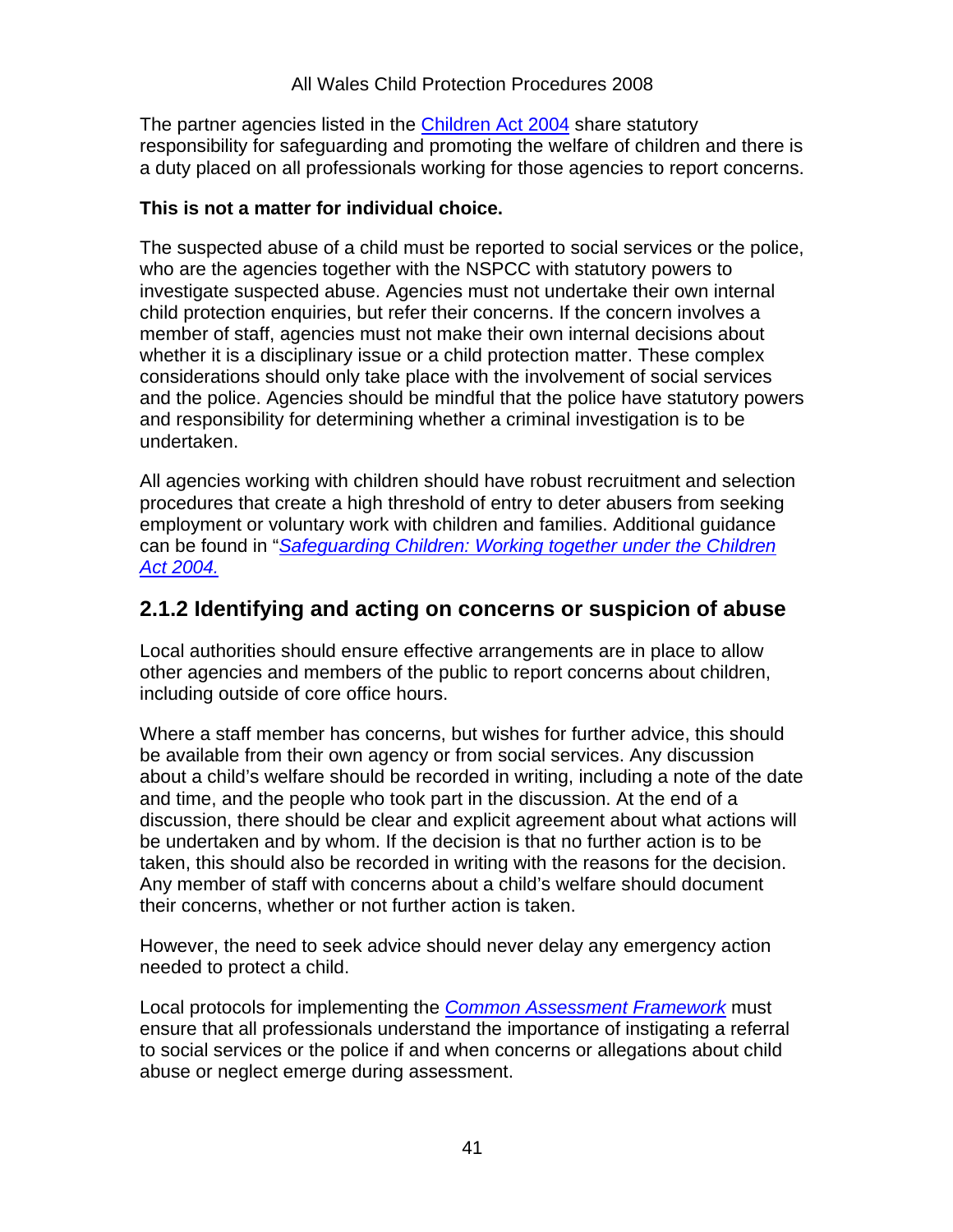Agencies represented at the LSCB have arrangements for making enquiries to the child protection register. An employee from these agencies who is worried about a child and wants to know whether the whether a child's name is already on the child protection register and/or the subject of an inter-agency child protection plan may make an enquiry to the register (see 3.26).

#### **Box 2: What to do if a child tells you that they or another young person is being abused**

- Show the child that you have heard what they are saying, and that you take their allegations seriously;
- Encourage the child to talk, but do not prompt or ask leading questions; Don't interrupt when the child is recalling significant events. Don't make the child repeat their account;
- Explain what actions you must take, in a way that is appropriate to the age and understanding of the child;
- Do not promise to keep what you have been told secret or confidential, as you have a responsibility to disclose information to those who need to know. Reporting concerns is not a betrayal of trust;
- Write down as soon as you can and no later than 24 hours what you have been told, using the exact words if possible;
- Report your concerns to your line manager or (if appropriate) the member of staff in your organisation with designated responsibility for child protection;
- Ensure that your concerns are immediately reported to the duty social worker at the local office. Do not delay;
- Do not confront the alleged abuser;
- Do not worry that you may be mistaken. You will always be taken seriously by social services. It is better to have discussed it with somebody with the experience and responsibility to make an assessment;
- Make a note of the date, time, place and people who were present at the discussion.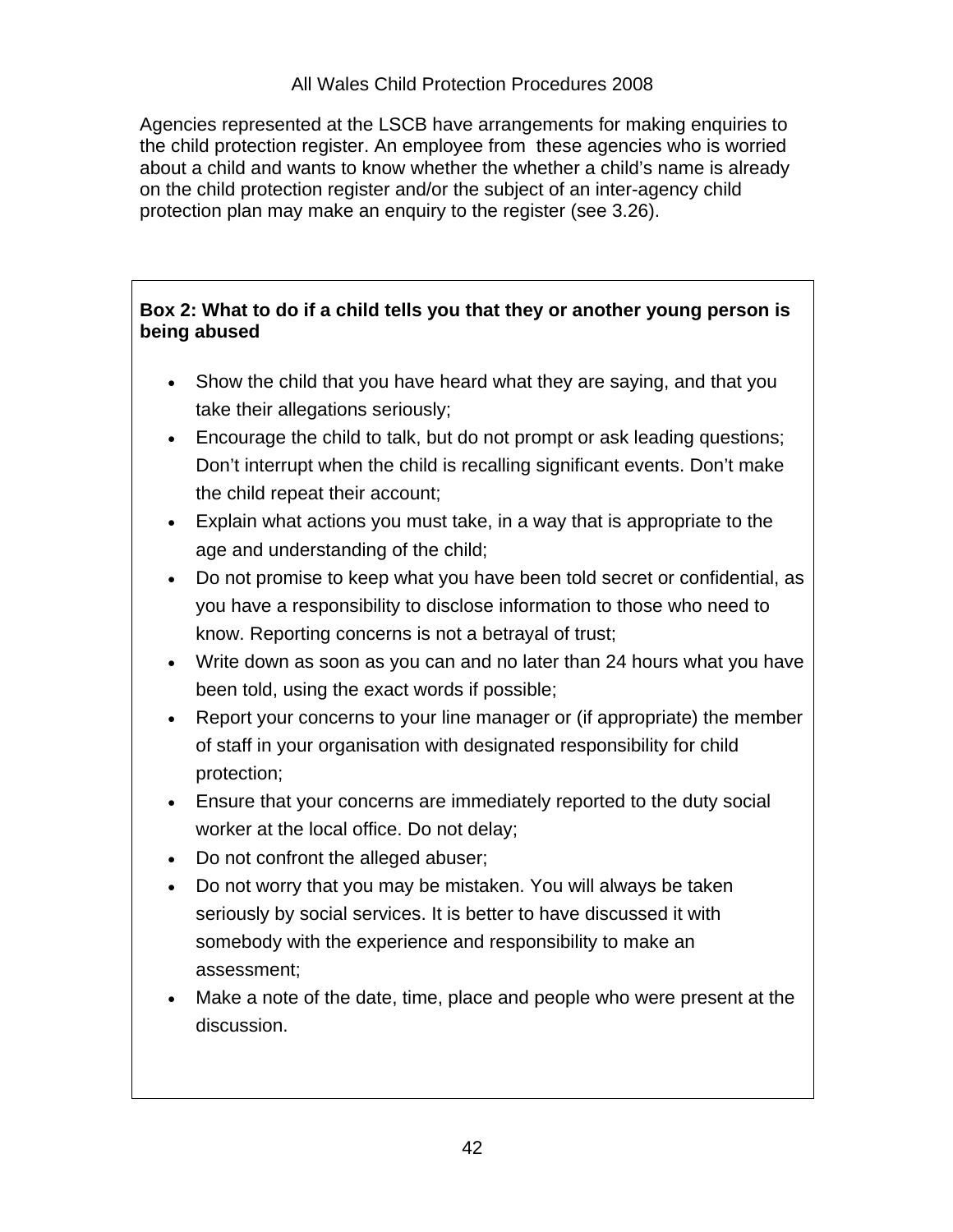#### **Box 3: Behaviour of any adult or colleague (including members of the public) towards children or young people causes you concern:**

- Do not dismiss your concerns;
- Do not confront the person about whom you have concerns;
- If it is a person with professional responsibility for children or young people, you must act in accordance with your agency's professional abuse and whistle blowing policies;
- It is very important that you do not ignore or dismiss suspicions about another professional or colleague.

# **2.2 Recognition and Referral**

Suspicion about child abuse may take the form of 'concerns' rather than 'known facts'. Child welfare concerns can arise in many different contexts, including when a child is already known to the social services. Concerns can and should be shared with social services through a referral. While concerns will not necessarily trigger an investigation, they help to build up a picture, along with concerns from other sources, which suggests that a child may be suffering harm. Many local authorities have developed protocols establishing arrangements for conducting initial assessments by local services and defining the circumstances and thresholds under which a child should be referred to social services.

In cases of alleged or suspected abuse by a professional or individual employee, the action should also be guided by the agency's own procedures on professional abuse and whistle blowing.

## **2.2.1 Making the referral**

Referrals should be made to social services as soon as a problem, suspicion or concern about a child becomes apparent, and certainly **within 24 hours**. Outside office hours, referrals should be made to the social services emergency duty service or the police. Social services and the police must ensure that an appropriate level and deployment of trained staff are available to undertake child protection section 47 enquiries, including out of hours.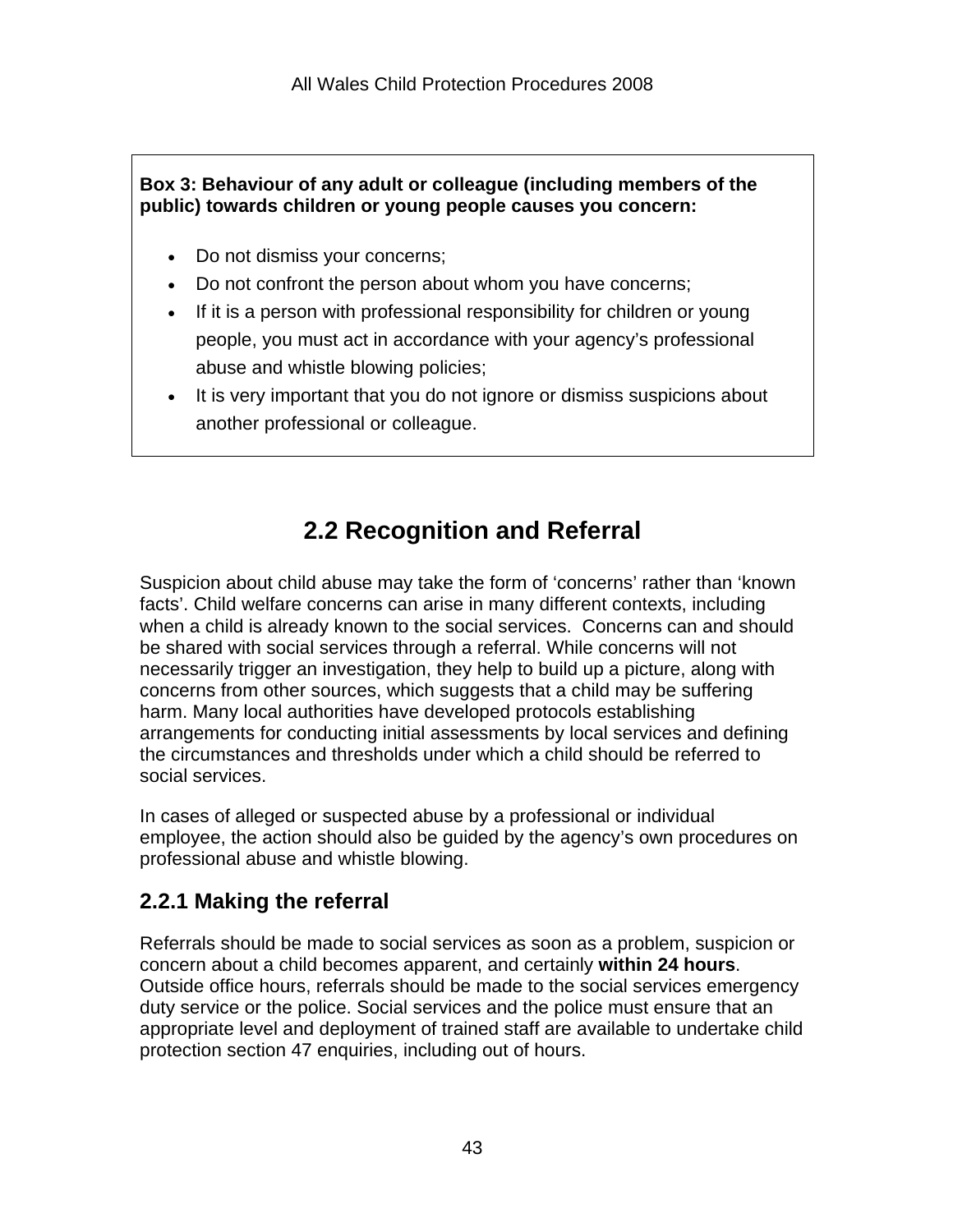All telephone referrals or referrals made in person should be confirmed in writing within two working days, preferably using a local standard form where provided.

The duty social worker taking the referral should be given as much of the following information as possible by the referrer:

- The nature of the concerns;
- How and why those concerns have arisen;
- The full name, address and date of birth (or age) of the child;
- The names, addresses and dates of birth/ages of family members, along with any other names which they use or are known by;
- The names and relationship of all those with parental responsibility, where known, should be recorded;
- The name, address & date of birth of parent's partner;
- The name, address and date of birth of any other adults living in the household;
- The names of other professionals involved with the family, including the name of the child's school and GP;
- Any information you have on the child's developmental needs and his/her parents or caregivers ability to respond to these needs within the context of the wider family and environment;
- Any information affecting the safety of staff.

Individual employees, professionals and independent contractors, should be aware that they cannot remain anonymous when making a referral. However, members of the public may remain anonymous, if they wish to.

The individual employee or professional making the referral may be asked to do some or all of the following tasks, and should be prepared and willing to do them:

- Contribute to a strategy discussion or strategy meeting;
- Assist in the child protection section 47 enquiries;
- Attend the child protection conference;
- Provide a written report for the child protection conference;
- Contribute to the initial and core assessments.

It is the responsibility of individual employees and professionals to ensure that their child protection concerns are taken seriously and followed through. Each individual employee and professional is accountable for his or her own role in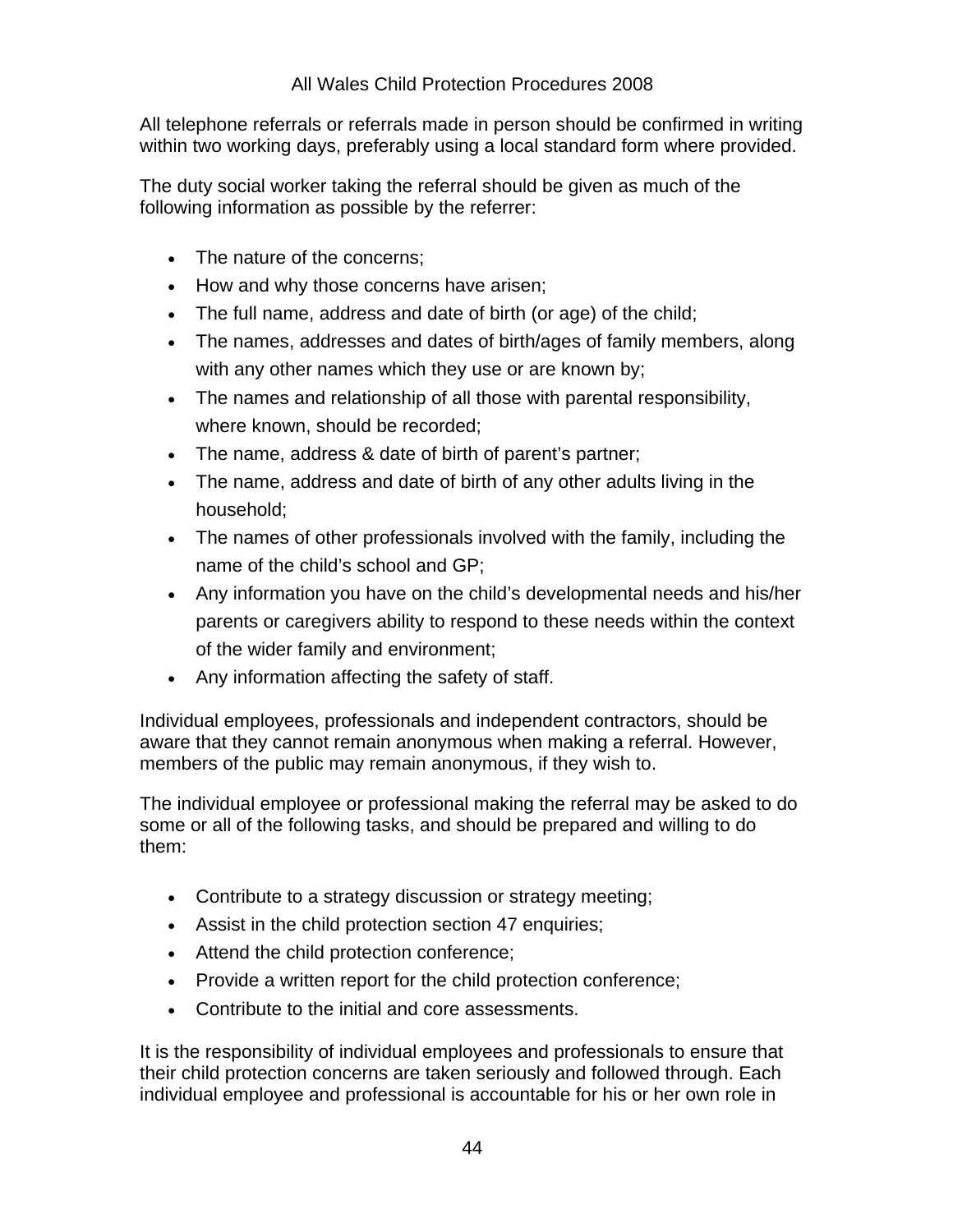the child protection process, and if an individual employee or professional remains concerned about a child they should re-refer the child and/or bring the matter to the immediate attention of the social services senior manager with responsibility for child protection for the area. In their absence the social services team manager responsible for the child's case must be notified. In all such situations, the individual employee or professionals own line manager and named professional for child protection should be informed.

# **2.3 Record Keeping**

Accurate, concise and clear record keeping in straightforward language is an essential part of an individual employee and professional's accountability towards people using their services, and underpins good child protection practice.

The Integrated Children's System exemplars contain the information requirements for social services, and signposts the information that is needed from other agencies about children in need and their families.

 All agencies involved in safeguarding and promoting the welfare of children must have policies, and procedures specifying arrangements for the retention, storage & destruction of electronic and paper case records. The policies should ensure that case records are stored safely and can be retrieved as required.

The purpose of written records is:

- To focus work on the purpose, conduct and outcome of enquiries, assessment, analysis and plans;
- To provide a clear documented account of involvement with a child and /or family including the time of contact;
- To assist continuity when a worker is unavailable or changes;
- To provide the basis for professional judgements and decision-making;
- To enable managers to monitor work, supervise and provide support to practitioners;
- To provide essential sources of evidence for investigations, enquiries and for court proceedings.

Records should:

- Use clear, straightforward language;
- Be signed, dated and timed;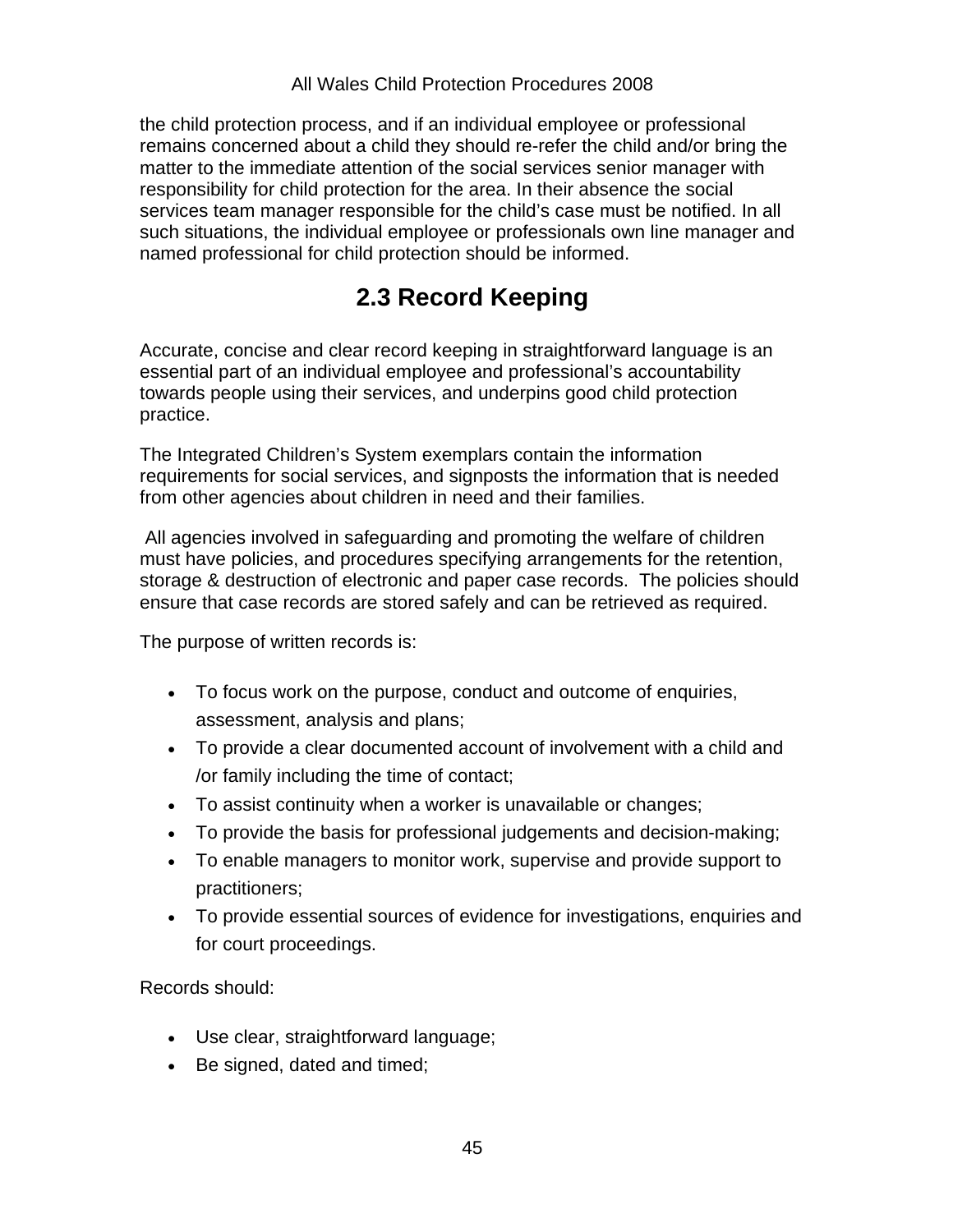- Be concise, legible and comply with professional, national and local agency standards and requirements;
- Be accurate in fact and distinguish between fact, opinion, judgement and hypothesis;
- Be organised and comprise detailed recording and chronologies and summaries including all contacts;
- Be comprehensive;
- Clearly record judgements that are made and action and decisions taken;
- Clarify where decisions have been taken jointly across agencies, or endorsed by a manager;
- Record both formal and informal supervision discussion, including telephone advice;
- Record directions given and agreements or disagreements made in consultation with Supervisors or Managers.

The reader should be able to track:

- The relevant history of the child and family which led to the intervention;
- The nature of need and the interventions, including intended outcomes;
- The means by which change is to be achieved;
- The progress which is being made;
- The author, date and time of specific recording.

When an individual employee or professional who works with children in need is absent from the office for any reason the manager should ensure that arrangements are made for all paper and electronic correspondence to be checked.

# **2.4 The roles of the various agencies**

The role of the partner agencies and voluntary organisations and their responsibilities for the safeguarding and promoting the welfare of children, is described in *[Safeguarding Children: Working Together under the Children Act](http://wales.gov.uk/topics/childrenyoungpeople/publications/safeguardingunder2004act;jsessionid=RJvCKydbY6xdtL6pb4KGwkc7lx8Bm0htDstlL42PqT3KyF023WYb!-826231897?lang=en) 2004.*

## **2.4.1 Supervision**

All professionals involved in child protection require appropriate supervision. Each agency should have a formal supervision procedure and policy in place. Staff supervision should help to ensure that practice is soundly based and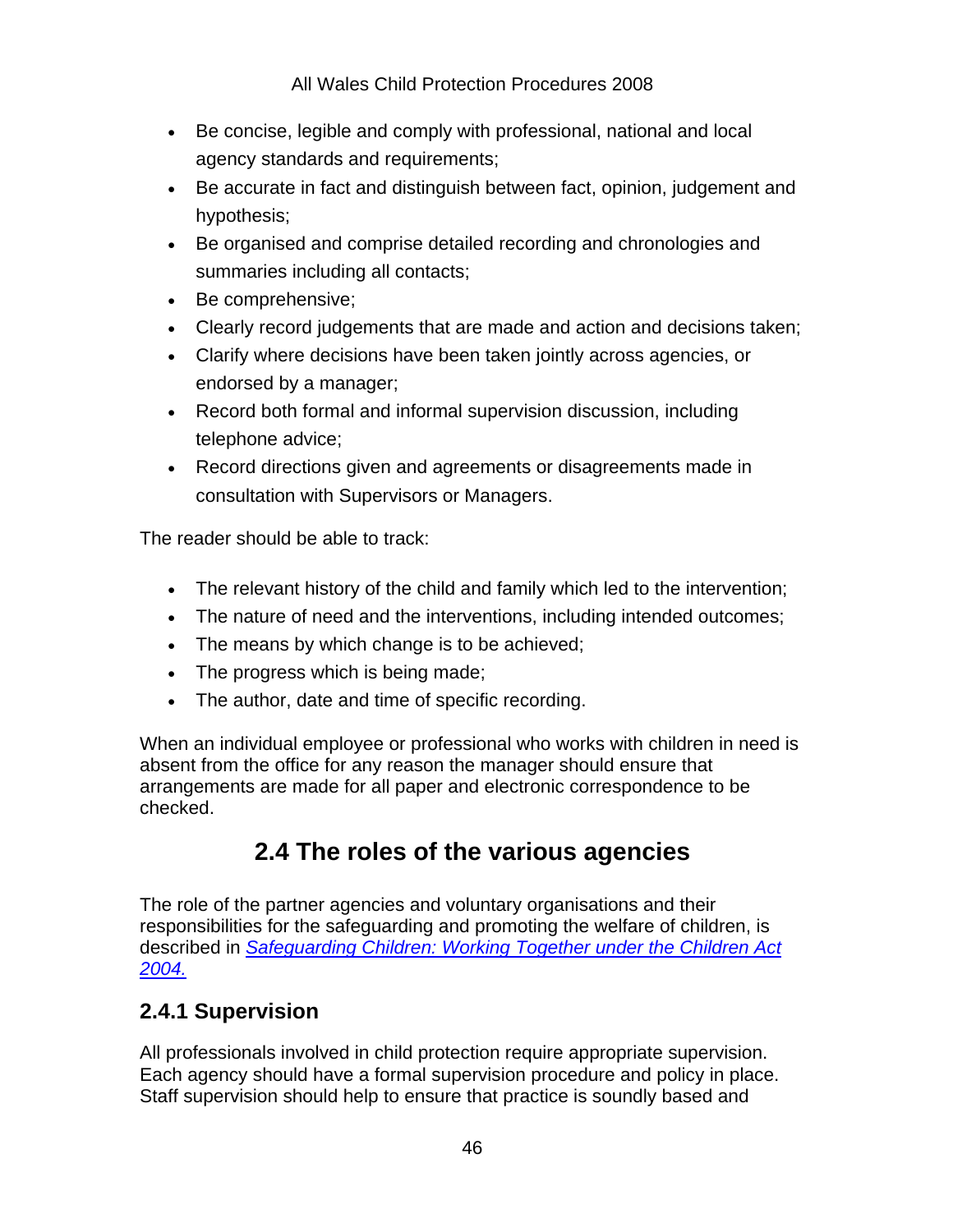consistent with the *All Wales Child Protection Procedures*. Supervision should also ensure that key decisions made, and guidance given, in supervision, is clearly recorded in case files.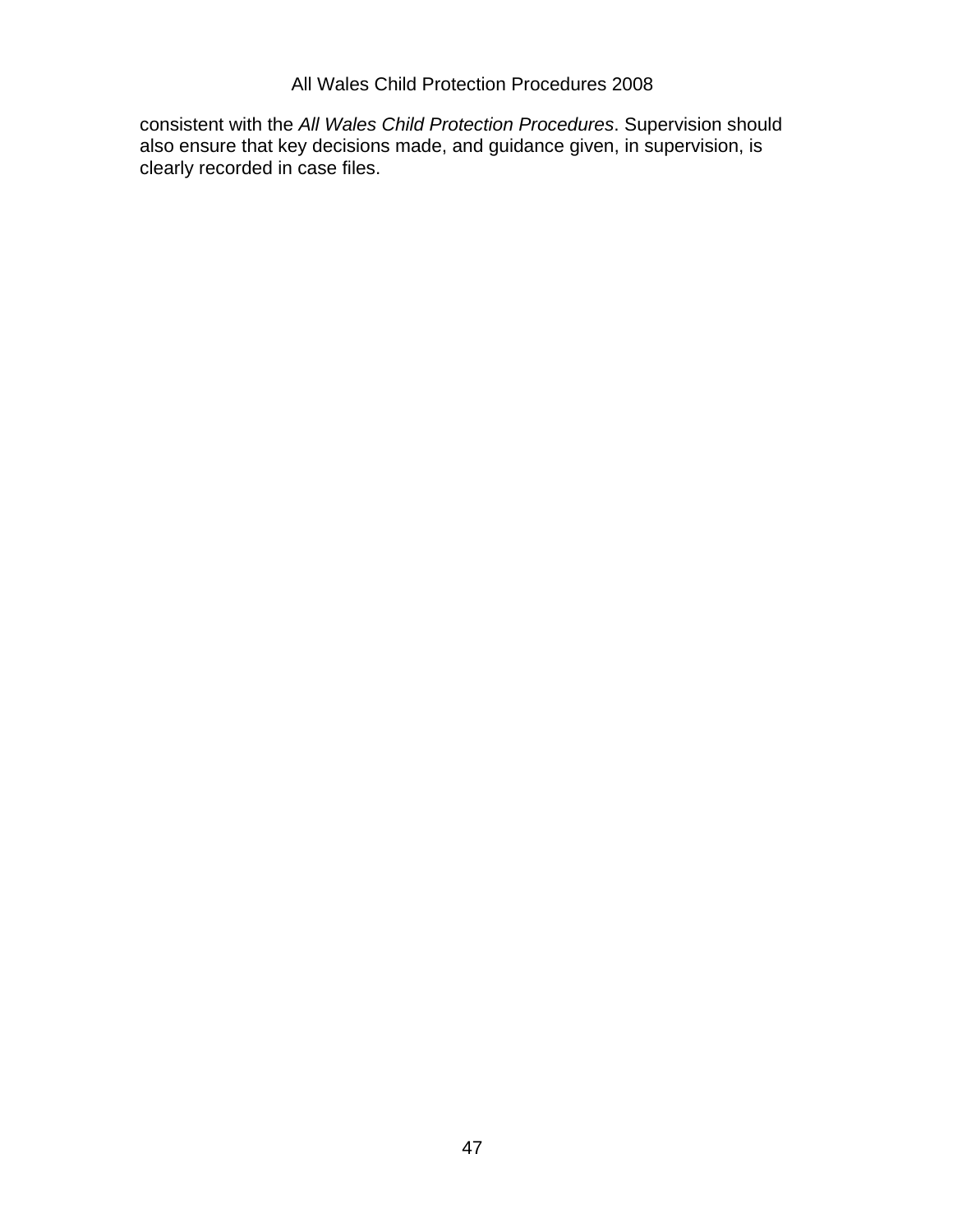# **PART 3**

# **3. The Child Protection Process**

# **3.1 Summary**

**At every stage of the child protection process consideration must be given to whether a child is at imminent risk of harm and whether emergency protective action needs to be taken.** 

The six stages of the child protection process are:

- **Referral:** The person taking the referral within social services will record comprehensive details on the appropriate form and seek further information. The police should be notified as soon as possible if it is suspected that a criminal offence has been committed against a child.
- **Initial Assessment:** Social services undertake an initial assessment to establish if the child is in need and requires protection. This should be completed within 7 working days. A strategy discussion may be required following this assessment. The person making the assessment must see the child and speak to or communicate with the child, to an extent where they are satisfied that the child is and feels safe. The initial assessment may be very brief and lead directly to a strategy discussion/meeting, and/or core assessment.
- **Strategy Discussion:** Following the completion of the initial assessment, it may be decided that a strategy discussion is required. Police and social services should share and discuss all information received/gathered and with other professionals/agencies as appropriate, and decide on the next course of action within 24 hours or without delay if there is immediate concern for the child.
- **Strategy Meeting:** A strategy discussion may agree that a strategy meeting should be held. Those attending a strategy meeting should include police and social services staff, the staff member or professional making the referral, together with other staff members and professionals who can assist in the planning process for the child protection enquiries, if they are to take place. This meeting should be held as soon as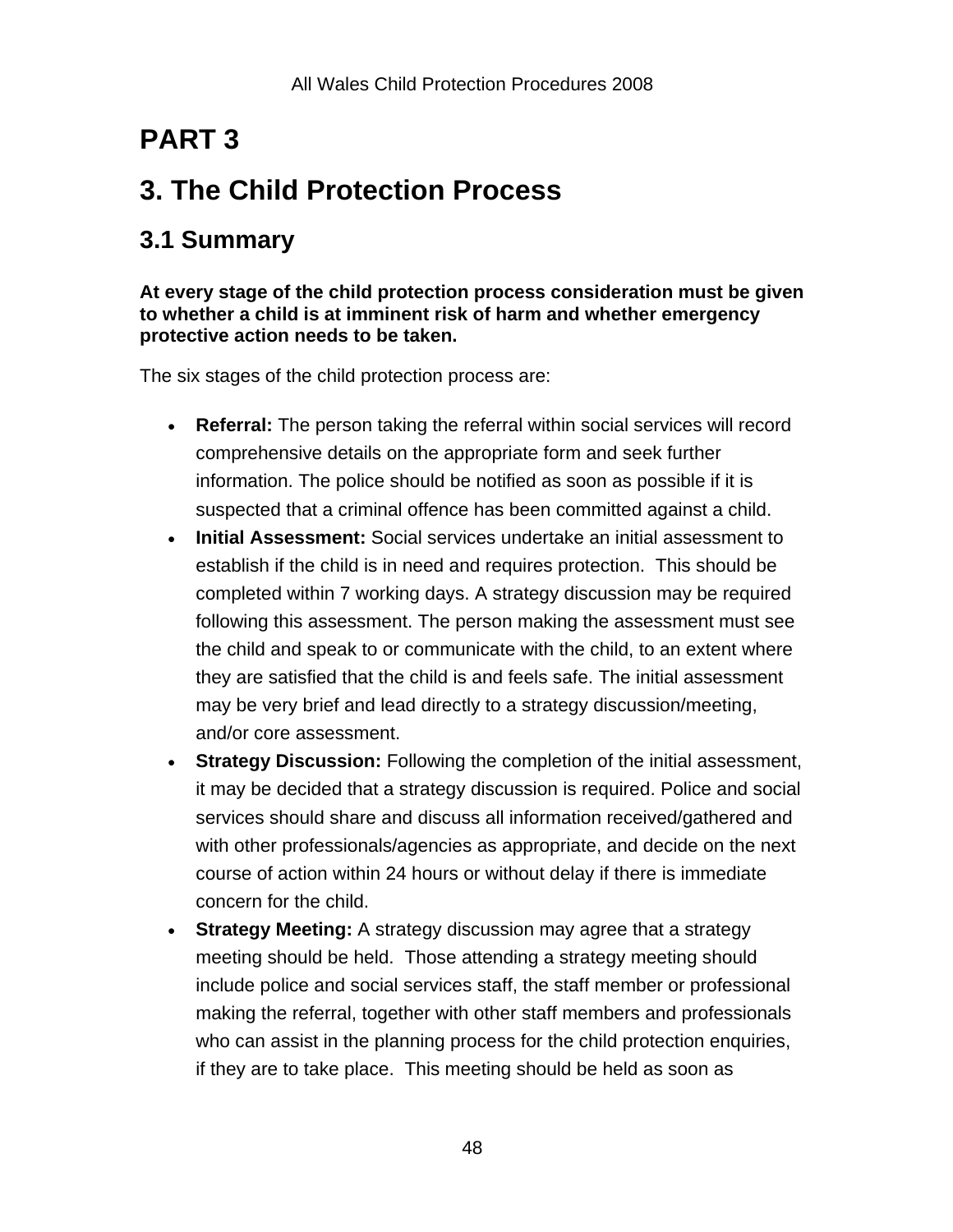possible but no later than a maximum of 8 working days from the receipt of the referral.

- **Child Protection Section 47 Enquiries by Social Services and/or the Police:** At the strategy discussion/meeting, a decision must be made on whether the child protection section 47 enquiries will be undertaken as a single agency or jointly, depending on the seriousness and type of abuse. Information gathered during this formal stage of enquiries should be recorded in the core assessment that can begin before a child protection conference but is unlikely to be concluded by the time the conference meets.
- **Child Protection Conference:** a child protection conference and the preparation and implementation of a child protection plan may follow the child protection section 47 enquiries. The child protection plan will be informed and updated by the core assessment of the child's needs, which runs in parallel with the section 47 enquiries.

All six stages should be recorded on the relevant Integrated Children System exemplar.

# **3.2 Receiving the referral**

Social services and the police must ensure that an appropriate level and deployment of trained staff are available to undertake child protection section 47 enquiries including out of hours.

Referrals alleging that a child has been abused or is at risk of abuse must always be regarded as serious and enquiries should commence without delay by the local authority where the child is living, has been placed or has been found. (see 3.2.4).

 All referrals should be treated in the same way, whether the alleged abuse has taken place in or outside the family and regardless of the source of the referral, including anonymous referrals.

#### **3.2.1 Action**

• The relevant social services manager should be informed about and record the referral without delay. The person taking the referral should try to gather and record all of the following information from the referrer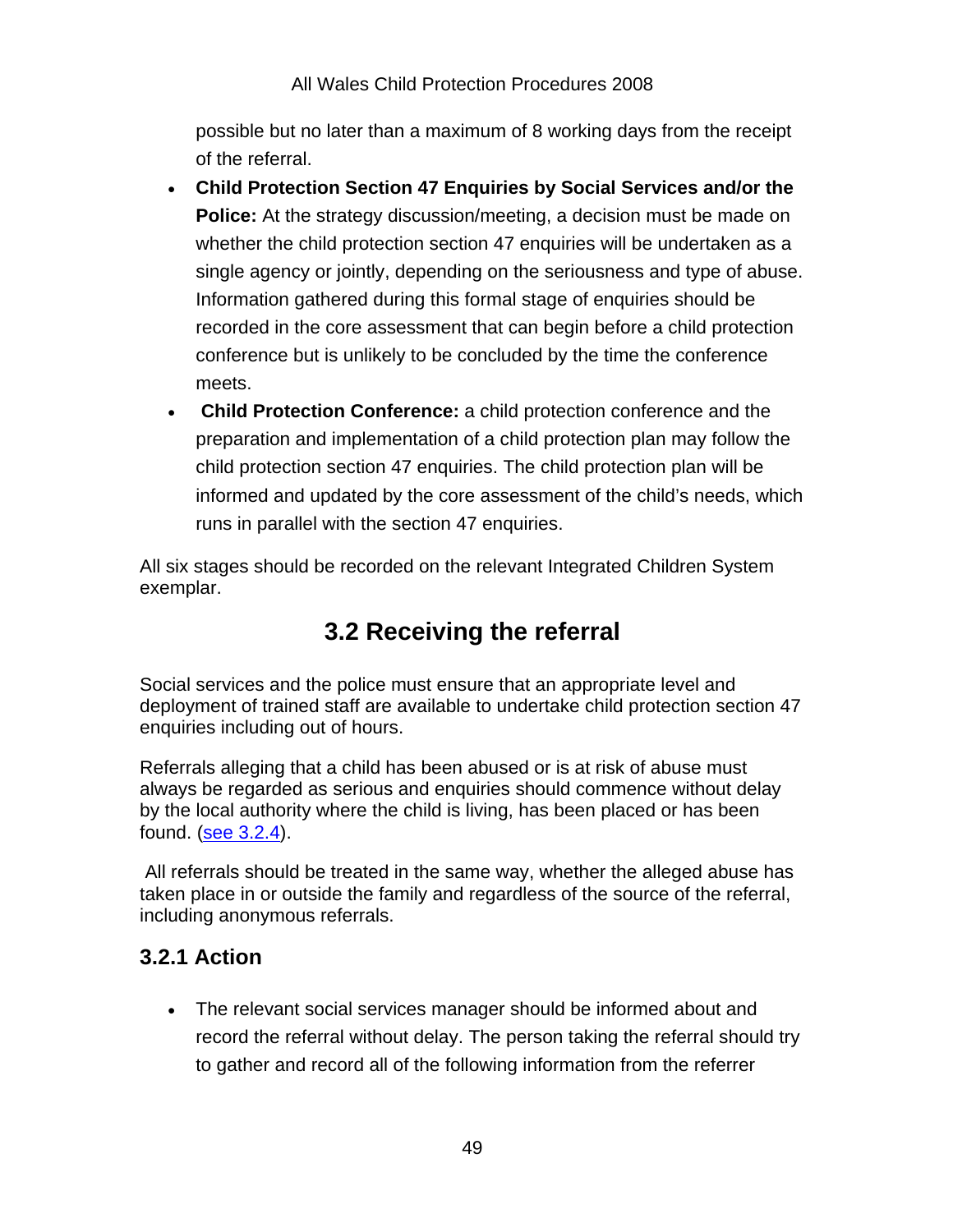using the ICS exemplar, and include the date, time and method of referral:

- The name and address of the person reporting the information that is leading to the referral and whether they are an adult or a child. Professionals making referrals cannot choose to remain anonymous, though members of the public including volunteers may, if they wish ;
- The relationship of the referrer to the child and/or the agency employing the referrer;
- Information on whether the parent or caregiver is aware of the referral being made;
- The name, age and address of the alleged or suspected abuser and ascertain if he/she is aware of the referral;
- Details of the nature of the alleged abuse, suspected abuse or general concerns;
- The name, date of birth and address of the child alleged to have been abused and of other children in the household and their current location/ address;
- If other children may have had contact with the alleged abuser, their names, addresses and dates of birth;
- The name, age and address of the person who has direct knowledge of the alleged or suspected abuse;
- Details of the date, time and place where the abuse is alleged to have occurred;
- The name, age and address of the child's parent/main caregivers and the names of all those with parental responsibility;
- The names and ages of all other members of the household, both adults and children;
- Details of significant family members who are not members of the child's household;
- The name, age and address of any other person known to have information on the alleged or suspected abuse;
- Information on whether the child has been recently medically examined and, if so, by whom;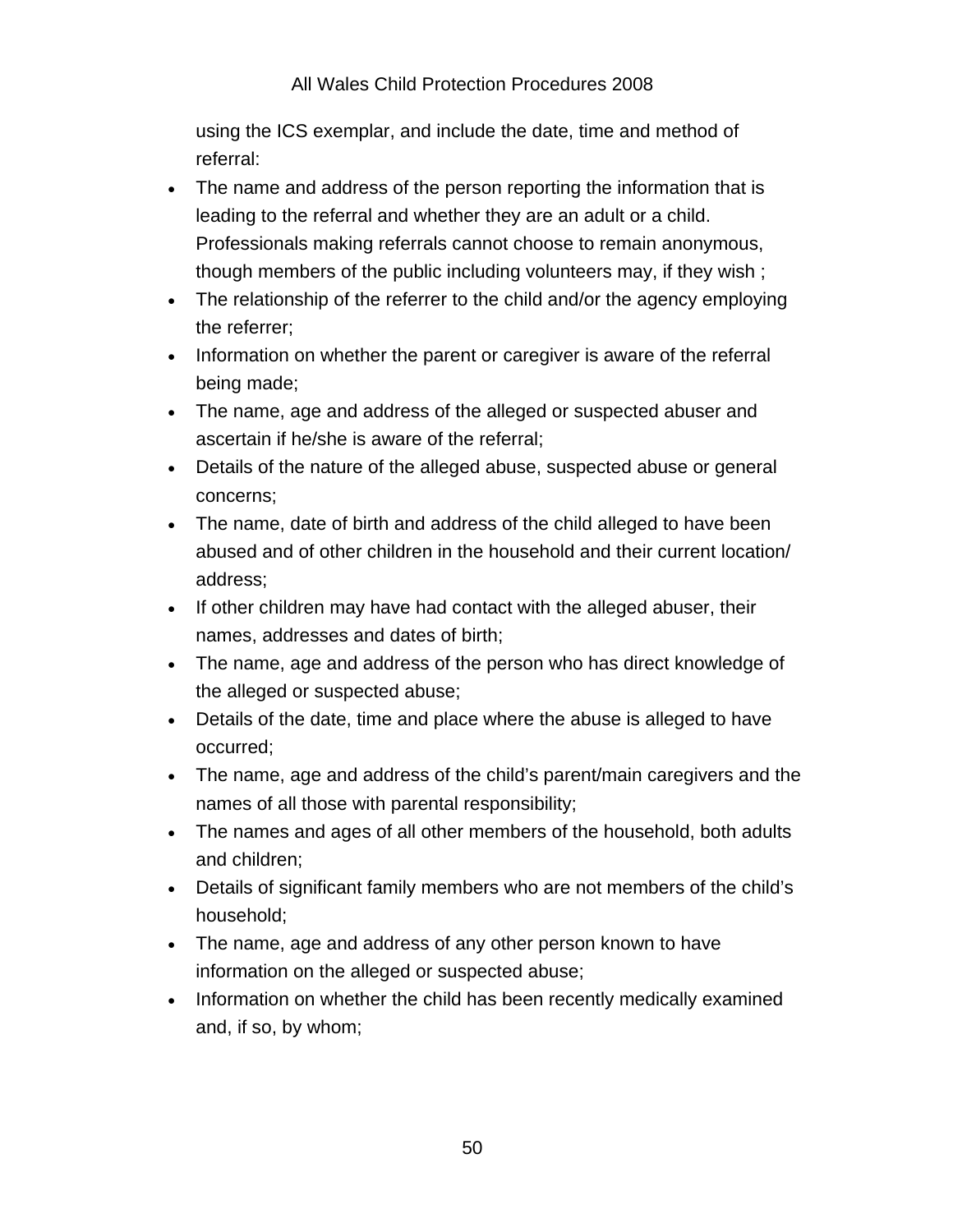- The name and address of the child's general practitioner (GP), the health visitor/school nurse and any other health professional involved with the family, including the adults;
- Name and address of school;
- The child's ethnic origin, religion and language of choice of the child;
- **A brief physical description of the child** to assist the person making an initial visit being assured they have seen the correct child;
- **Any difficulties the child has with communication.** Specific detail about the nature of the communication difficulty should be recorded to inform how initial enquiries need to be planned.
- Any other information which may be relevant,

It is essential that information regarding allegations or suspicions of abuse be recorded as fully and as accurately as possible in accordance with these procedures, as this forms the first phase of assessment. Where possible the officer receiving the referral should read back to the referrer the written record of the referral, together with any interpretation being made of the information that has been given.

Upon receipt of a referral the social worker/duty officer must check the social services records, including the child protection register, to establish what information, if any, is already known about the child. These checks should be in respect of the referred child, other children and adults in the household, and the alleged abuser whether a child or an adult. Databases must be searchable for adult as well as children's names.

 Whenever social services become aware of an allegation that constitutes or may constitute a criminal offence against a child, the police should always be informed at the earliest opportunity.

Even if some of this information is not immediately available, the strategy discussion should still take place.

The person making the referral should be asked to confirm the information in writing within 2 working days.

## **3.2.2 Referrals out of usual office hours**

Outside usual core office hours, referrals can be made to the social services out of hours service/ emergency duty team (EDT) or to the police. All referrals made to social services will be communicated by the out of hours staff (in writing and if possible also orally) to the relevant social services manager the following day, together with the action taken. In taking the referral, the social worker or police officer must be alert to any indications of an immediate risk to the child or other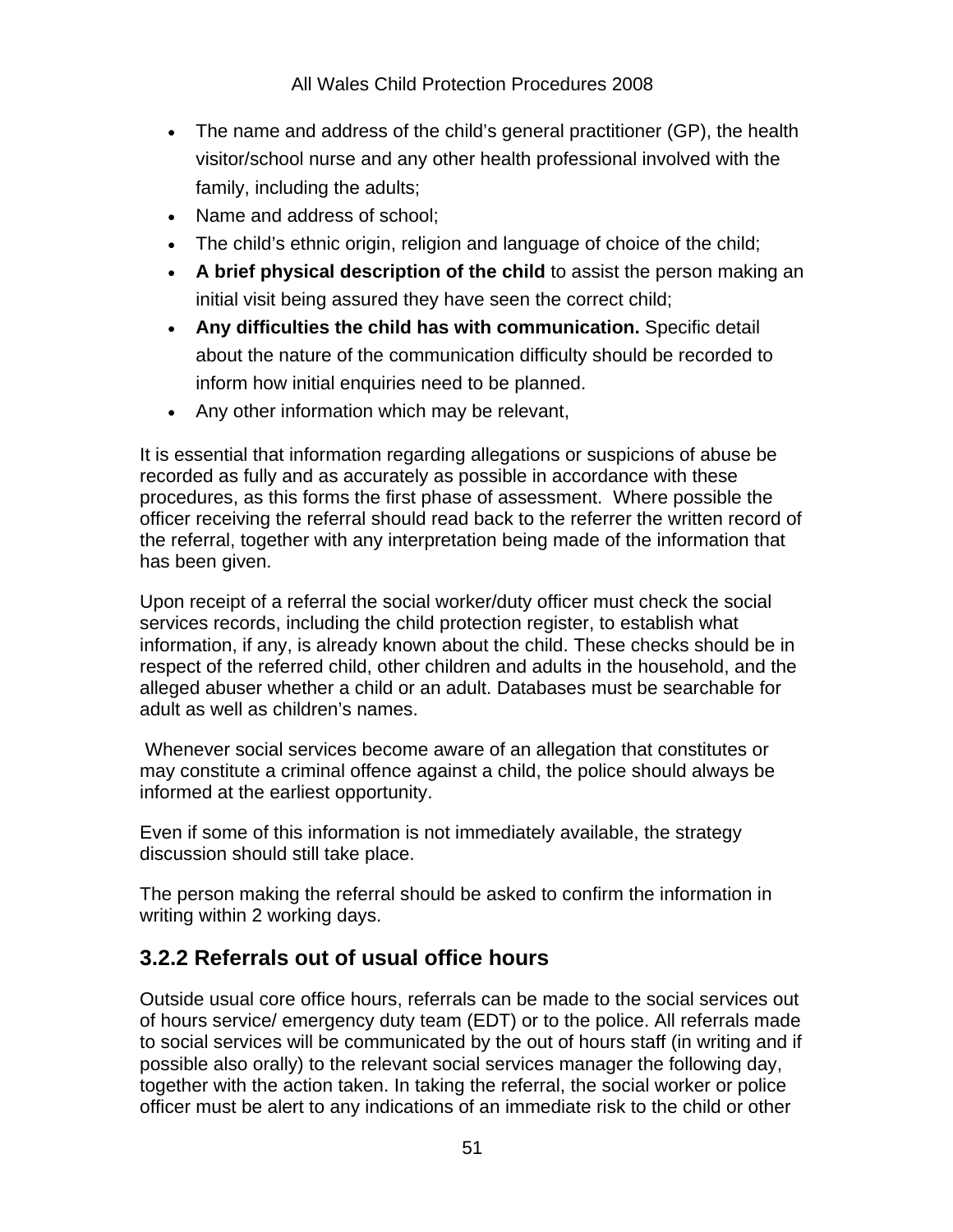children's safety and must be prepared to take urgent action to ensure this child's or other children's safety, including necessary medical attention. Where a referral is of a serious nature requiring an immediate response, then appropriate action, jointly between police and social services, in accordance with these procedures must be carried out without delay.

Out of hours service/ emergency duty team (EDT) social worker should check the child protection register for information on the child and make any other possible checks available out of hours, but recognise these may be limited.

#### **However, not being able to make other checks should not prevent taking any necessary action to safeguard the child.**

If there are concerns outside core office hours that a child is being deliberately harmed, either the police or EDT service, whichever receives the referral, should ensure the other agency is informed and decide jointly what action, if any, is necessary to secure the immediate safety of the child and any other children. This should include a strategy discussion, which records the agreed actions and the person responsible for carrying them out. The strategy discussion out of hours may need to be undertaken by the EDT social worker and a senior police officer. The EDT should complete the relevant documentation in accordance with local protocols.

## **3.2.3 Keeping the referrer informed**

Anyone making a referral of child abuse should be made aware that any subsequent enquiries might be conducted jointly by the police and social services or as a single agency enquiry. The referrer should also be informed about how he or she will be given information about the outcome of the referral, in a way that is consistent with respecting the confidentiality of the child and family.

 It is the responsibility of the duty social worker/duty social work team manager to inform a referrer of action being taken within a maximum of 10 working days.

While respecting the confidentiality of the child and family, the referrer should be given information regarding action taken, to include the safeguarding arrangements for the child and the appropriateness of the referral.

## **3.2.4 Cross border issues**

When an allegation of abuse is received from/ about a child found living away from the originating authority the initial strategy meeting will be convened by the authority where the child is found when he or she makes the complaint.

The relevant social services managers should be informed about the referral without delay, and the strategy meeting (or discussion where there are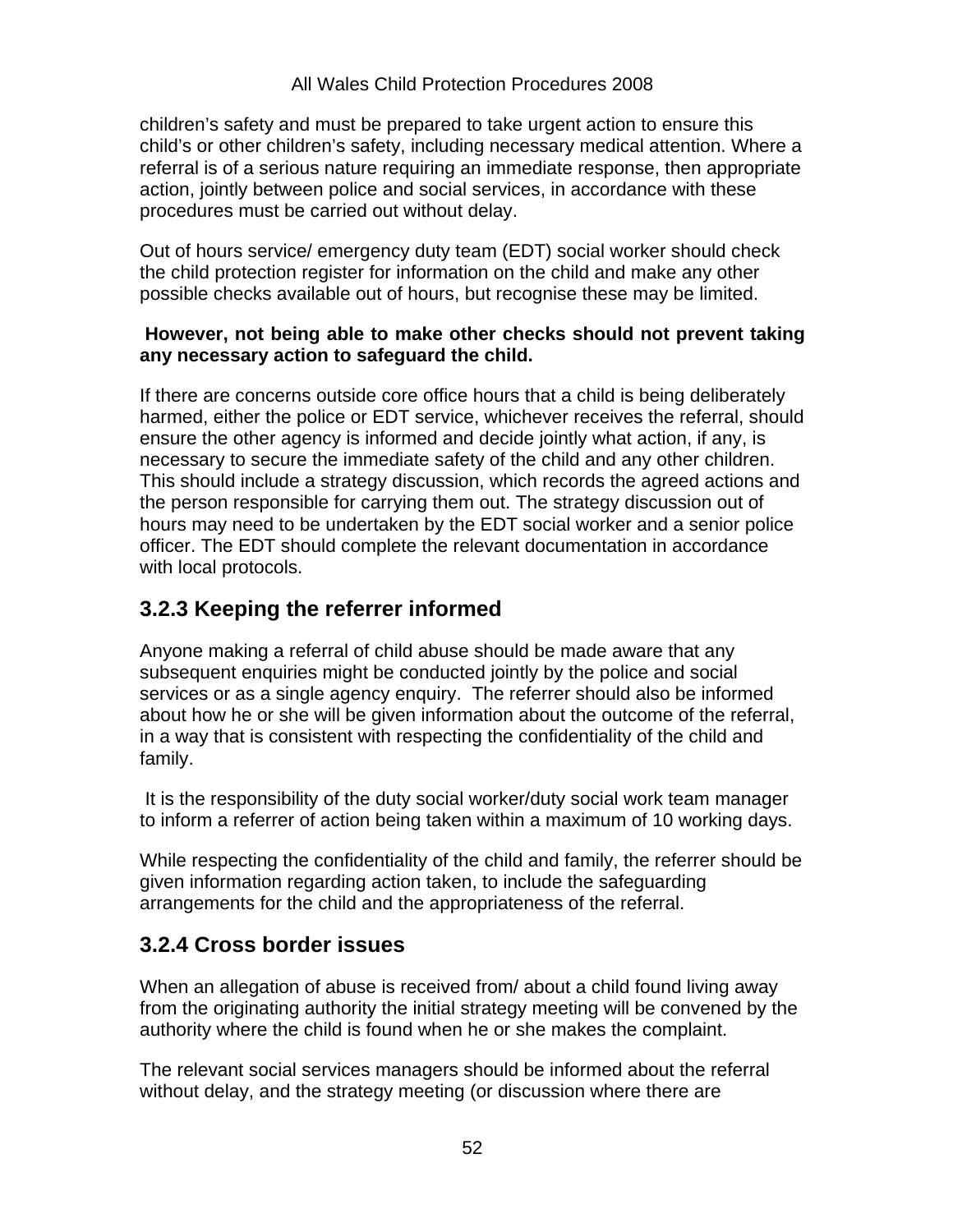constraints of distance) must be organised to allow for the attendance of a representative of the originating authority, and the authority where the incident is alleged to have happened if that is different from the authority where the child is found at the time of the complaint. The strategy meeting will decide which authority should have responsibility for carrying out the investigation although this will usually be the authority in whose area the incident occurred. The strategy meeting will also decide what part should be played in the investigation by the other relevant authorities.

The decision and reason for making this decision must be clearly recorded and made in the best interest of protecting the child.

(See also 3.5.1.1 and 4.4)

#### **Box 4: Management of Duty and Referral Systems**

- Duty arrangements should be subject of clear day-to-day management and oversight by suitably qualified and experienced managers. These managers should have access to systems that can immediately establish how many children have been referred to their team, what action was required for each child, the person responsible and a record of when the action was completed.
- Chief executives of councils must satisfy themselves that senior managers and councillors undertake regular visits to duty teams and their observations and comments are reported to the chief executive and an appropriate meeting of councillors responsible for scrutiny and oversight of children's services.
- It is the responsibility of the duty manager to oversee all referrals made to the service, ensure they are prioritised according to clear operational guidelines and clear action is allocated to named members of staff.

In allocating work, the duty manager must ensure that the social worker is clear as to the purpose of the allocation, what action is required and that there are arrangements for reviewing and supervision. When practitioners undertake visits, managers should ensure that they are clear regarding the purpose of the visit and the outcomes that are to be achieved for the child.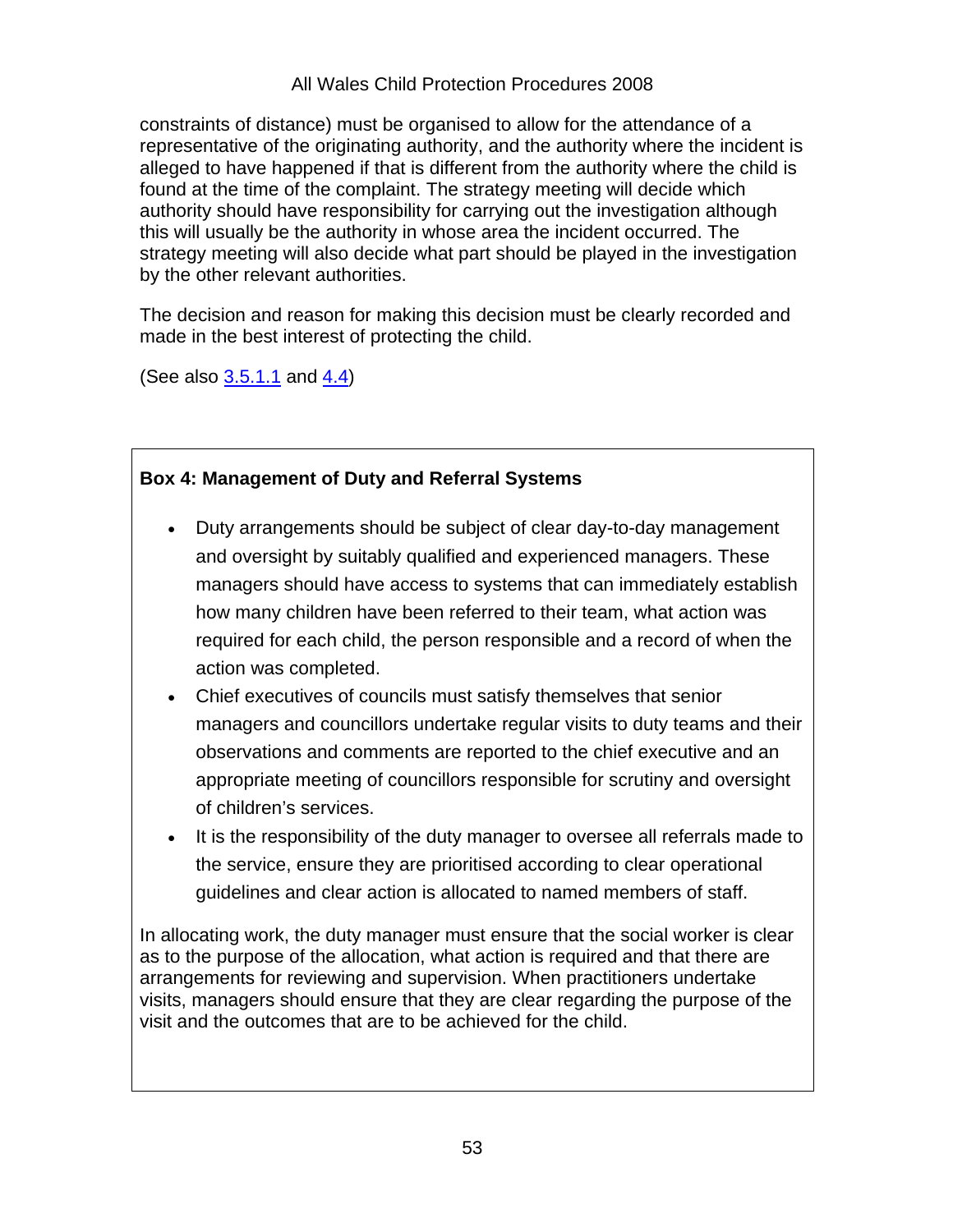## **3.2.5 Flowchart 1: referral**



**REQUIRED?**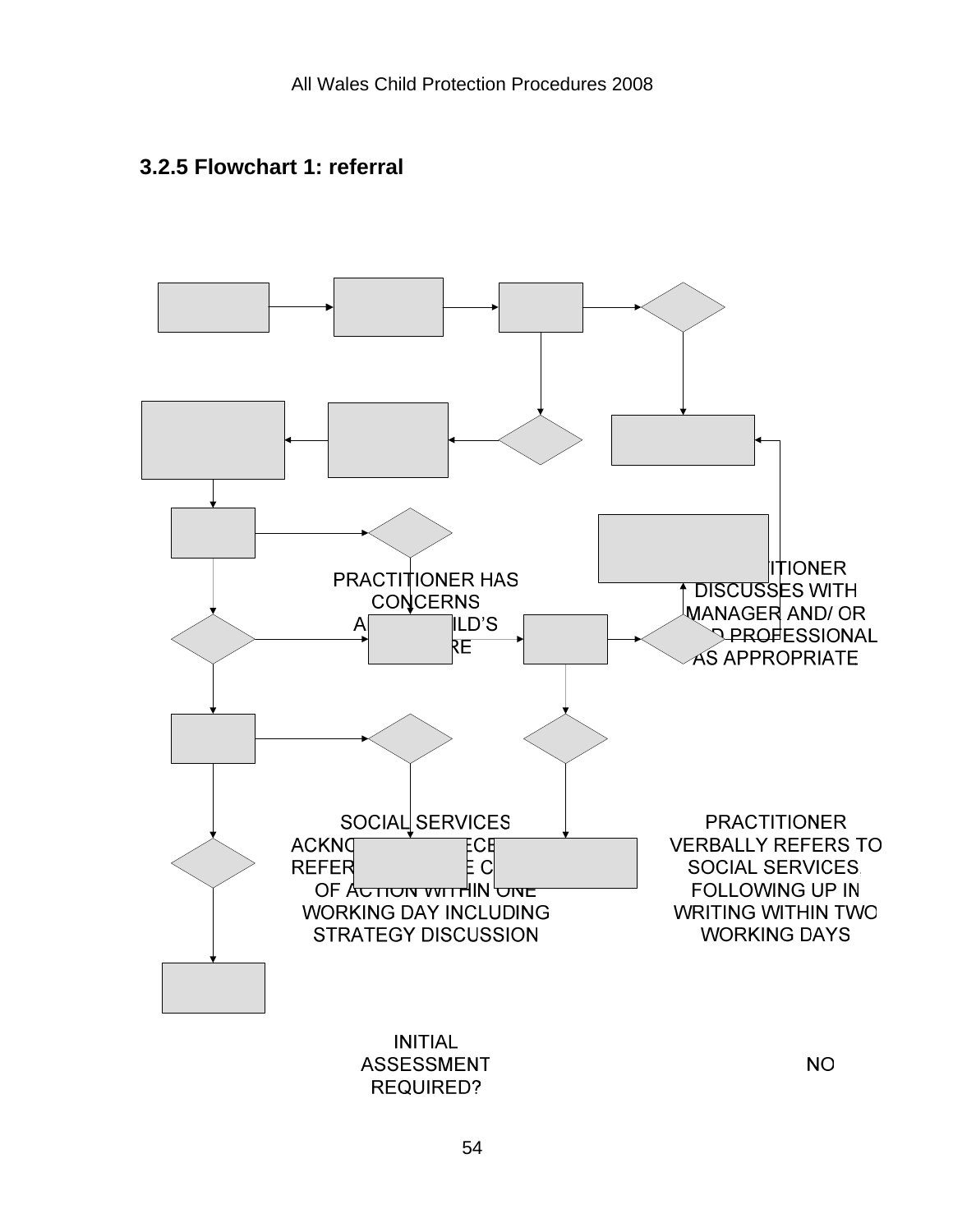# **3.3 The Initial Assessment**

### **3.3.1 Purpose and scope of the initial assessment**

The initial assessment will establish whether a child is in need and additionally whether the child is in need of protection. The initial assessment should be carried out as soon as possible, but must be completed within 7 working days of the referral being received, though it may take less time than this. The focus of the initial assessment is the safety and welfare of the child. Even if the reason for a referral was a concern about abuse or neglect, which is subsequently unsubstantiated, a family may still benefit from support and practical help to promote a child's health and development. During the course of the assessment, if social services establish that a school age child is not attending school, they should alert the education authority, and ensure that in the interim, the child is subject to adequate daytime care and supervision arrangements.

The initial assessment must include seeing the child and speaking to or communicating with the child to an extent where the person making the assessment is satisfied that the child is and feels safe.

Where a referral is received about a child already known to social services a great deal of information may already be available. Decisions made following the new referral must take account of all the known information and the work currently being undertaken.

A decision to gather more information constitutes an initial assessment.

 The initial assessment is deemed to have commenced at the point of referral to social services. The initial assessment period may be very brief if a strategy discussion and child protection section 47 enquiries are required.

## **3.3.2 Parental consent**

It is good practice for parents to be informed about a child protection referral concerning their child unless there is a professional judgement that this would place the child at risk of further harm. Normally a social services manager with responsibility for managing child protection referrals will decide whether to inform the parents at this stage.

 The overriding concern must be the safeguarding and promoting the welfare of the child. Where there are child protection issues, which may put the child at increased risk, the police and/or social services may conduct child protection enquiries and speak to a suspected child victim without the knowledge of a parent or caregiver. Other circumstances where enquiries can take place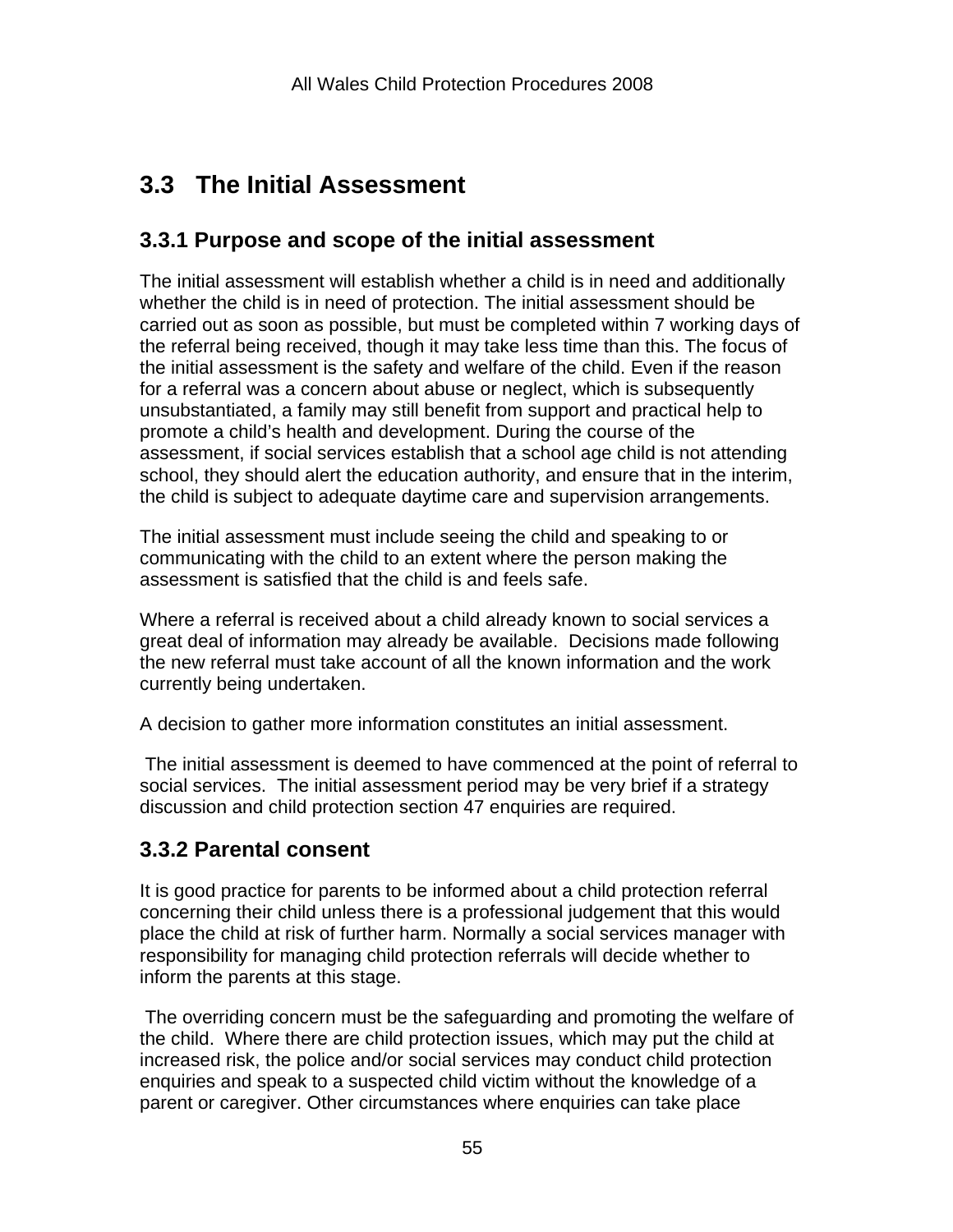without the knowledge of the parent include the possibility of threats or coercion; concerns about the loss of important evidence, or the child's wishes that the parent is not made aware, providing the child is competent to take that decision. Where there are any doubts about seeking permission from parents, then they should not be approached. The issue of consent should be recorded. (Where the referral/enquiries are about a child in need parental consent is required.)

## **3.3.3 Requesting information from other agencies**

The social worker co-ordinating the initial assessment should approach other agencies with requests for information. The social worker should make clear the nature and purpose of the request, and record the request and the response in writing.

The safety of the child takes precedence over the need to maintain professional confidentiality. It is the responsibility of each agency or individual professional to contribute all the relevant information when requested and not just 'edited highlights'.

If the child and family have lived abroad information should be sought from relevant agencies. Professionals from agencies such as health, social services or police should request this information from their equivalent agencies in the country/countries in which the child has lived. Information about who to contact can be sought via the Foreign and Commonwealth Office on 0207 008 15000 (http://www.fco.gov.uk/) or the appropriate Embassy or Consulate. Information may also be available from 'International Social Services'. (There is detailed information on contacts in Appendix D of Safeguarding Children: Working Together under the Children Act 2004.)

## **3.3.4 Carrying out the initial assessment**

The information obtained during the initial assessment stage will be used to analyse the causes for concern as part of a strategy discussion and or meeting, and child protection section 47 enquiries. The information will help decide whether the child is in need and requires advice, support or services and also forms the basis of a core assessment. The initial assessment should include:

- Interviews with child and family members, as appropriate;
- Seeking information from other agencies;
- Consideration of the need for a medical assessment;
- Record of initial analysis, including analysis of historical information;
- A decision on whether to take further action, and, if so, what;
- Record of decisions and the reason for decisions;
- Informing other agencies of the decisions;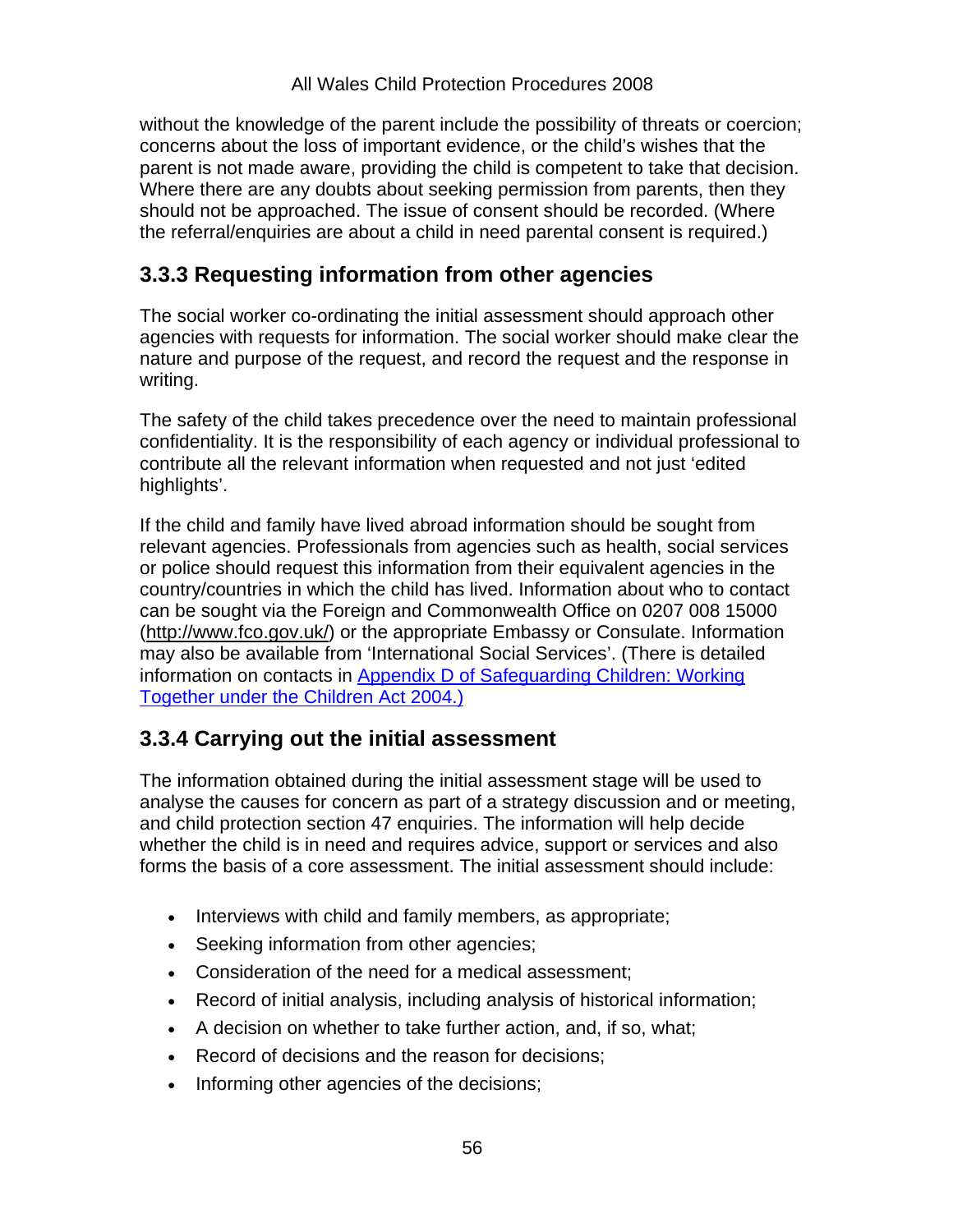• Statement to the family of decision made and, if a child is in need, the plan for providing support.

#### **Box 5: Involving children from the outset**

- Children often have a clear perception of what needs to be done to ensure their safety and well being;
- Children should be helped to understand how child protection procedures work, how they can be involved and how they can contribute to decisions about their future;
- Children should also be given information about how to access advocacy services and other sources of support;
- Children should be listened to at every stage of the child protection process and kept informed appropriately about decisions being made;
- At all stages, consideration should be given to the immediate safety of the child and any other children. Make sure the child is seen by a social worker competent to make an assessment of the situation and who can take any immediate action needed to protect the child.

#### **Box 6: Involving family members**

- Explore with family members how they can be involved in assessment using various methods.
- Working in partnership with one or more family members is likely to have long-term beneficial outcomes for the child.
- Listen carefully to what parents have to say, offer advice, support and services, if appropriate.
- Remember to take account of family's strengths as well as their difficulties.
- Keep parents informed about the purpose, process and progress of the assessment and provide written information to them.
- Ensure that parents understand that the first consideration of the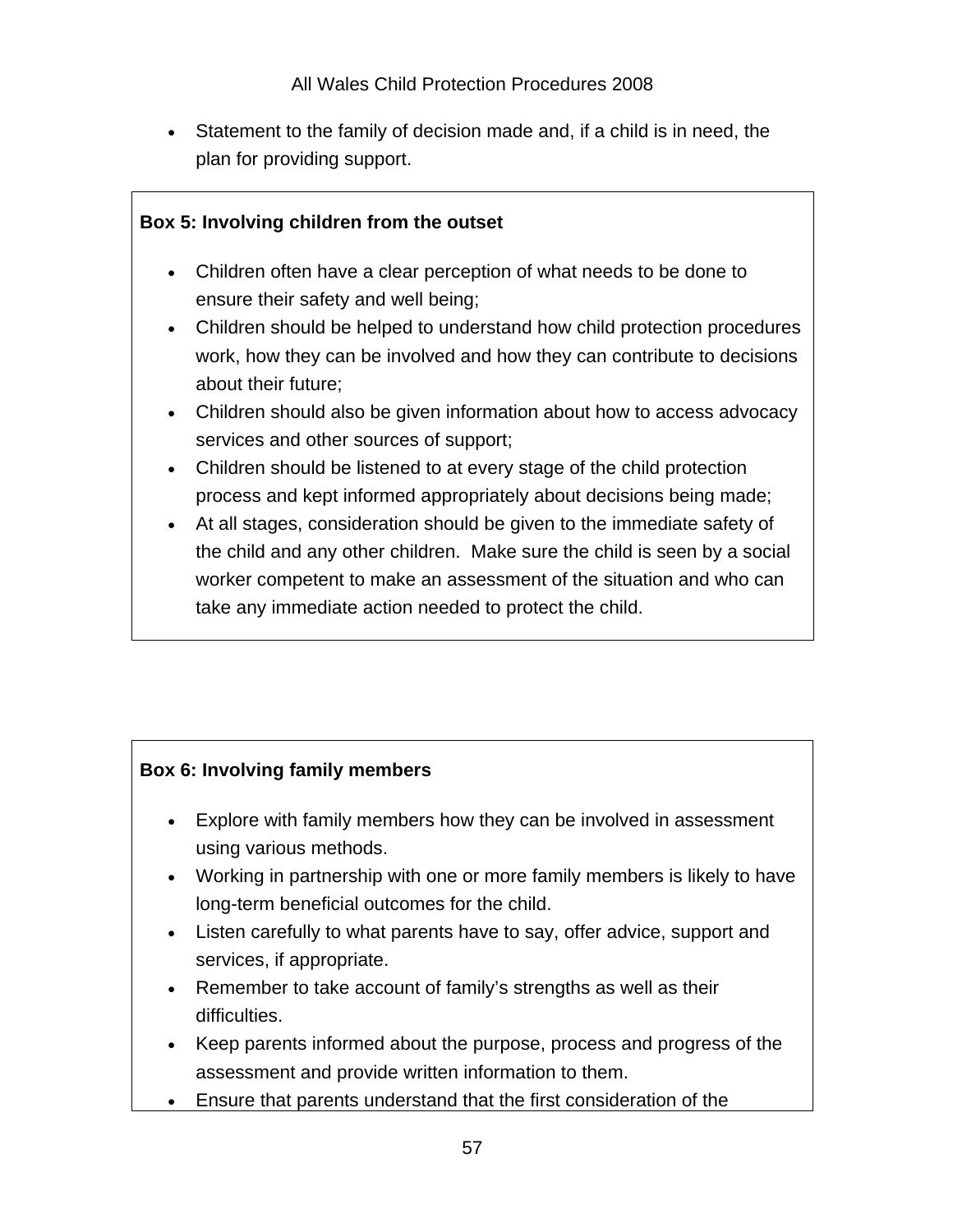professionals involved is making sure their child is safe.

- Provide an opportunity for parents to write down their views as part of the assessment record.
- Provide child and family friendly leaflets and information

The initial assessment considers the following questions:

- Is this child in need?
- If so, what are the needs of the child?
- Is there reasonable cause to suspect that this child is suffering or is likely to suffer significant harm?
- Are the parents able to respond appropriately to the child's needs?
- Is the child adequately safeguarded from significant harm and are the parents able to promote their child's health and development?
- Is the child in need of services?
- Is action required to protect and promote the child's welfare and the welfare of any other children who may have had contact with the alleged abuser?

#### **Box 7: Initial Assessment and Enquiries:**

#### **Ten pitfalls and how to avoid them**

- 1. Not enough weight is given to information from family, friends and neighbours. Ask yourself: Would I react differently if these reports had come from a different source? How can I check whether or not they have substance? Even if they are not accurate, are they a sign that the family is in need of some help or support?
- 2. Not enough attention is paid to what children say, how they look and how they behave. Ask yourself: Have I been given appropriate access to all the children in the family? If I have not been able to see any child, is there a very good reason, and have I made arrangements to see him/her as soon as possible, or made sure that another relevant professional sees him/her? How should I follow up any uneasiness about the child's health or well being? If the child is old enough and has the communication skills, what is the child's account of events? If the child uses a language other than Welsh or English, or alternative non-verbal communication, have I made an effort to enlist help in understanding him/her? What is the evidence to support or refute the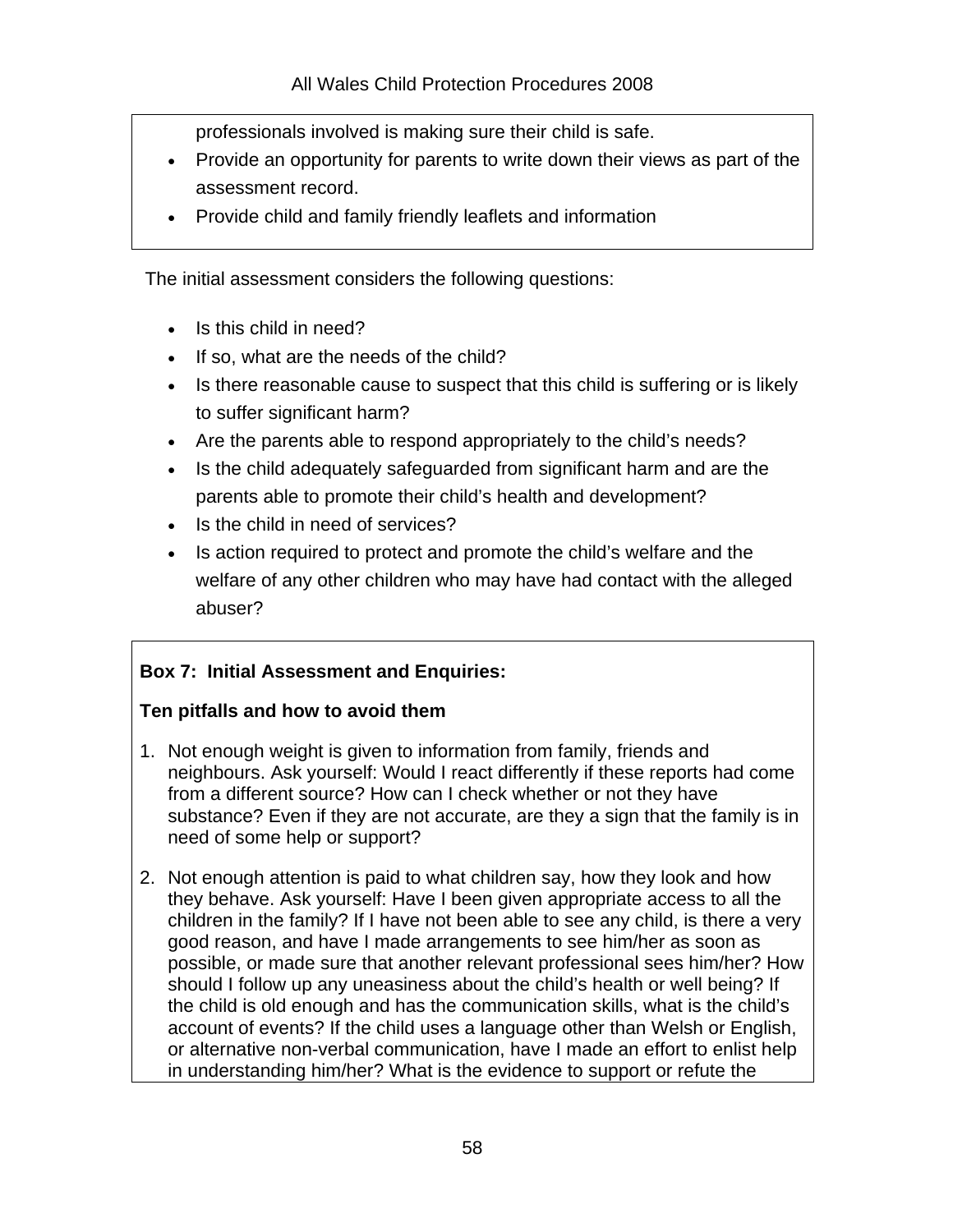young person's account?

- 3. Attention is focused on the most visible or pressing problems and other warning signs are not appreciated. Ask yourself: What is the most striking thing about this situation? If this feature were to be removed or changed, would I still have concerns?
- 4. Pressures from high status officers or the press, who express fears that a child may die, lead to over-precipitate action. Ask yourself: Would I see this referral as a child protection matter if it came from another source?
- 5. Professionals assume that they have explained something clearly, and the other person will have understood it. Ask yourself: Have I double-checked with the family and the child/ren that they understand what will happen next?
- 6. Assumptions and pre-judgements about families lead to observations being ignored or misinterpreted. Ask yourself: What, if any, is the hard evidence which refutes the observations? How are other factors supporting or contradicting an allegation or concern?
- 7. Parents' behaviour, whether co-operative or un-cooperative, is misinterpreted. Ask yourself: What were the reasons for the parents' behaviour? Are there other possibilities besides the most obvious? Could their behaviour have been a reaction to something I did or said rather than to do with the child? Is behaviour a reflection of stress and anxiety about why I have to make my enquiries?
- 8. When the initial enquiry shows that the child is not at risk of significant harm, the family is not referred to other services that they need to prevent longerterm problems. Ask yourself: Is this family's situation satisfactory for meeting the child's needs? Whether or not there is a child protection concern, does the family need support or practical help? How can I make sure they know about services they are entitled to, and can access them if they wish?
- 9. When faced with an aggressive or frightening family, professionals are reluctant to discuss concerns for their own safety and ask for help. Ask yourself: Did I feel safe in this household? If not, why not? If I, or another professional, should go back there to ensure the children's safety, what support should I ask for? If necessary, put your concerns and requests in writing to your manager.
- 10. Information taken at the first enquiry is not adequately recorded, facts are not checked and reasons for decisions are not noted. Ask yourself: Am I sure the information I have noted is 100% accurate? If I didn't check my notes with the family during the interview, what steps should I take to verify them? Do my notes show clearly the difference between the information the family gave me, my own direct observations, and my interpretation or assessment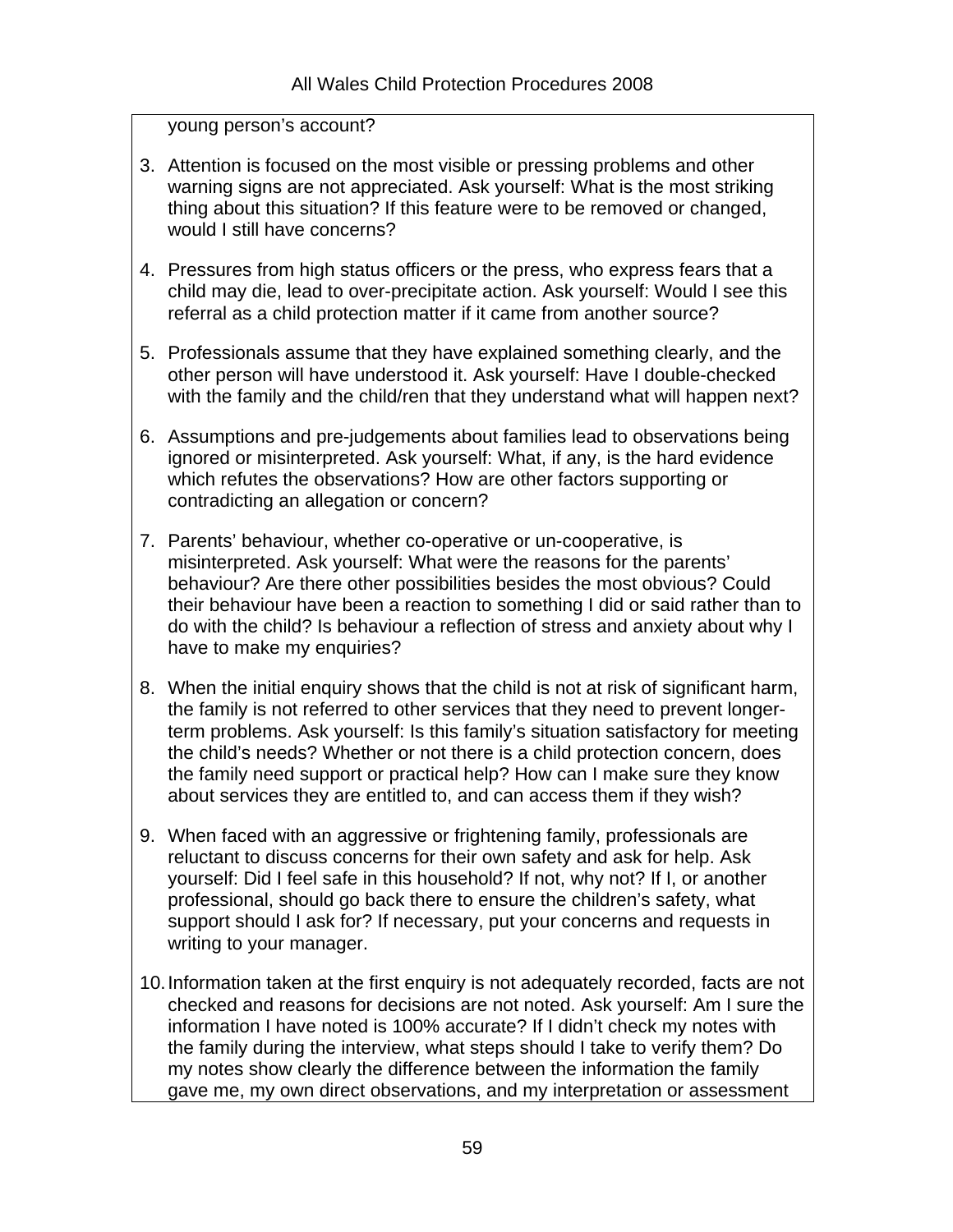of the situation? Do my notes record what action I have taken/will take and what action all other relevant people have taken/will take?

#### **3.3.5 Completion of the initial assessment and the possible outcomes**

Following the completion of the initial assessment a decision must be made about the next course of action. This decision must be taken by the appropriate personnel in social services with responsibility for child protection, in consultation with the police, and must take account of the results of the initial assessment. If there are sufficient concerns in relation to significant harm for a child, a strategy discussion should be arranged as soon as possible and take place no later than 24 hours after making this decision.

A core assessment may be initiated at the outset.

The decision about what will happen next, the reasons for this and the subsequent action taken, should be clearly recorded and the record signed by the person making the decision.

A discussion should also take place at this stage with the child and family about what will happen next, unless such a discussion would, in the view of the responsible manager, be likely to place the child at risk of significant harm. Social services must record this decision with their reasons.

The outcome of the initial assessment may be one or more of the following possibilities:

- No further action;
- Offer services under [section 17 Children Act 1989](http://www.opsi.gov.uk/acts/acts1989/ukpga_19890041_en_4) as a child in need;
- Undertake a core assessment;
- Strategy discussion/meeting that will determine whether child protection section 47 enquiries are required;
- Planned emergency action if there is a risk to the life of a child or a likelihood of serious risk of immediate harm. Such action should, where possible, take place following a strategy meeting, but where the police or social services have to act immediately to protect a child, a strategy meeting should take place as soon as possible after such action to plan the next steps.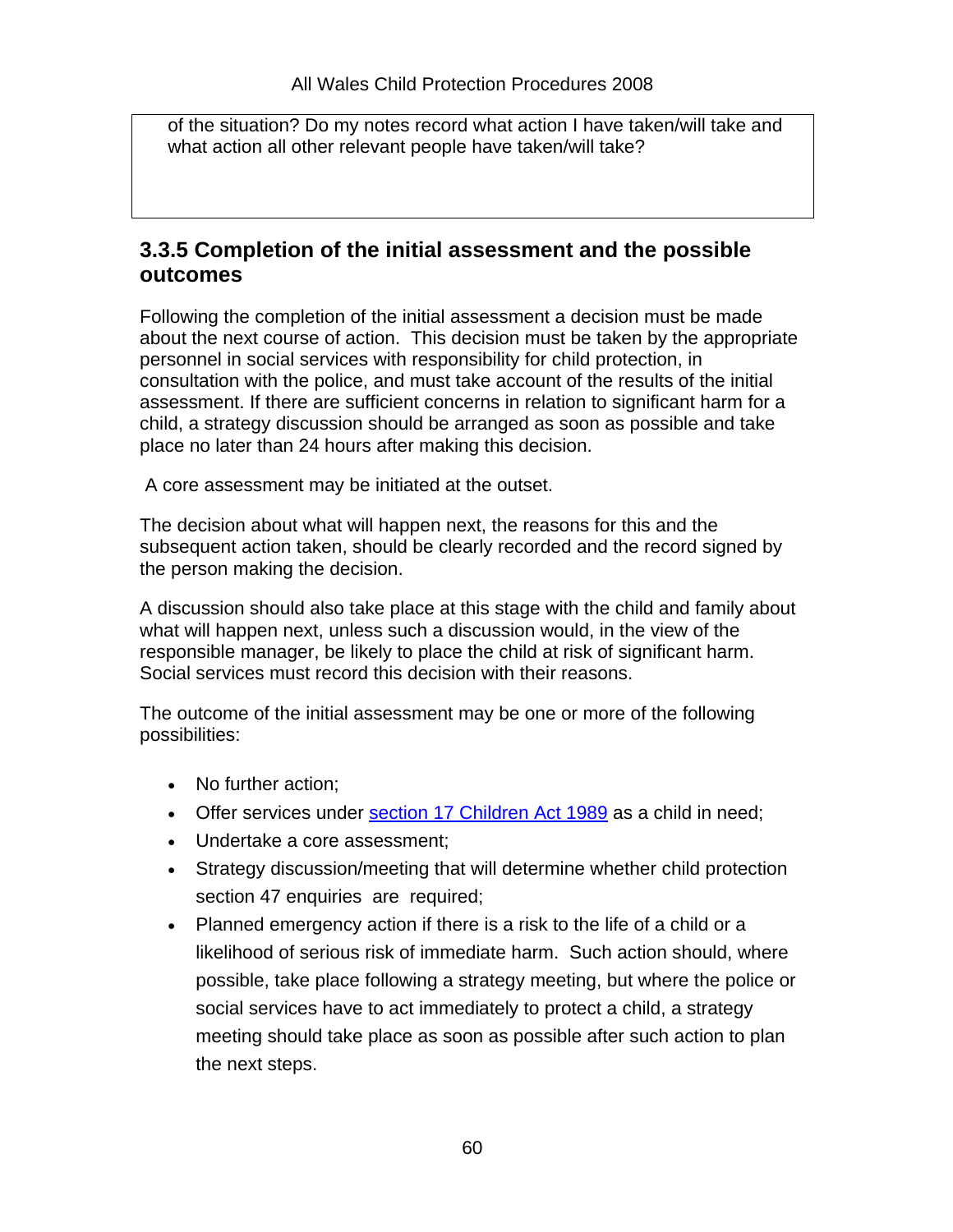

#### **3.3.6 Flow chart 2: action following initial assessment**

**SOCIAL WORKER DISCUSSES WITH CHILD, FAMILY AND COLLEAGUES** TO DECIDE NEXT STEP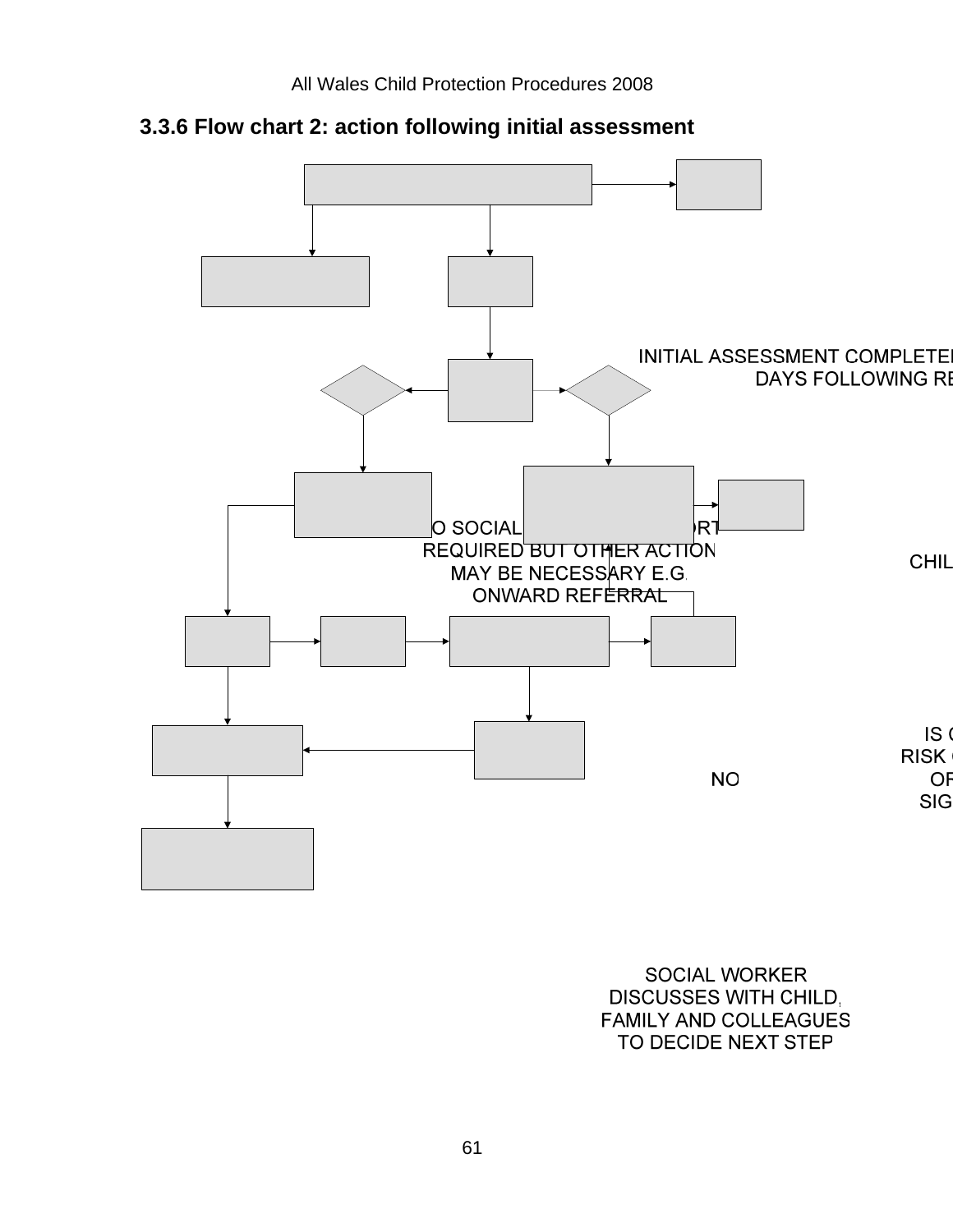# **3.4 The Strategy Discussion**

## **3.4.1 Scope and purpose of the strategy discussion**

The purpose of the strategy discussion is to share and discuss in detail all information gathered to date, as well as the nature of the concern. A decision must be made whether to initiate child protection section 47 enquiries, or continue with them if they have already begun, and therefore begin a core assessment as the means by which those enquiries will be undertaken.

At any stage following receipt of a referral, where there is reasonable cause to suspect that a child is suffering, or is likely to suffer significant harm, then a brief initial assessment should be completed and a strategy discussion held. The discussion may take place at a meeting or by other means such as telephone or video conferencing.

A strategy discussion should take place as a minimum between appropriate personnel with responsibility for child protection in police and social services and the referring agency. The discussion should include other relevant professionals such as health and education. Where a medical examination may be required a consultant paediatrician from the providing service should be involved. It may be appropriate to involve the local authority's solicitor if emergency legal measures are being considered.

The staff involved in the discussion should be sufficiently senior to make decisions on behalf of their agency. The discussion can take place either in person or over the telephone. It should happen at the earliest opportunity within 24 hours of the decision to hold it. It may take place at any stage following referral or may occur at other times where for example the child is already in receipt of services under section 17 as a child in need and concerns about significant harm have been identified.

The strategy discussion should agree the course of action required and timescales set for those actions to be carried out. It should agree what information about the strategy discussion is shared with the family. Professionals should keep families fully informed unless such information sharing may place the child at risk of significant harm and/or jeopardise police investigations into any alleged offence(s).

The strategy discussion must consider the needs of other children who may be affected such as siblings or those children in contact with alleged abusers.

The discussion should agree who is to be interviewed, by whom, and for what purpose. Particular needs relating to language or communication should be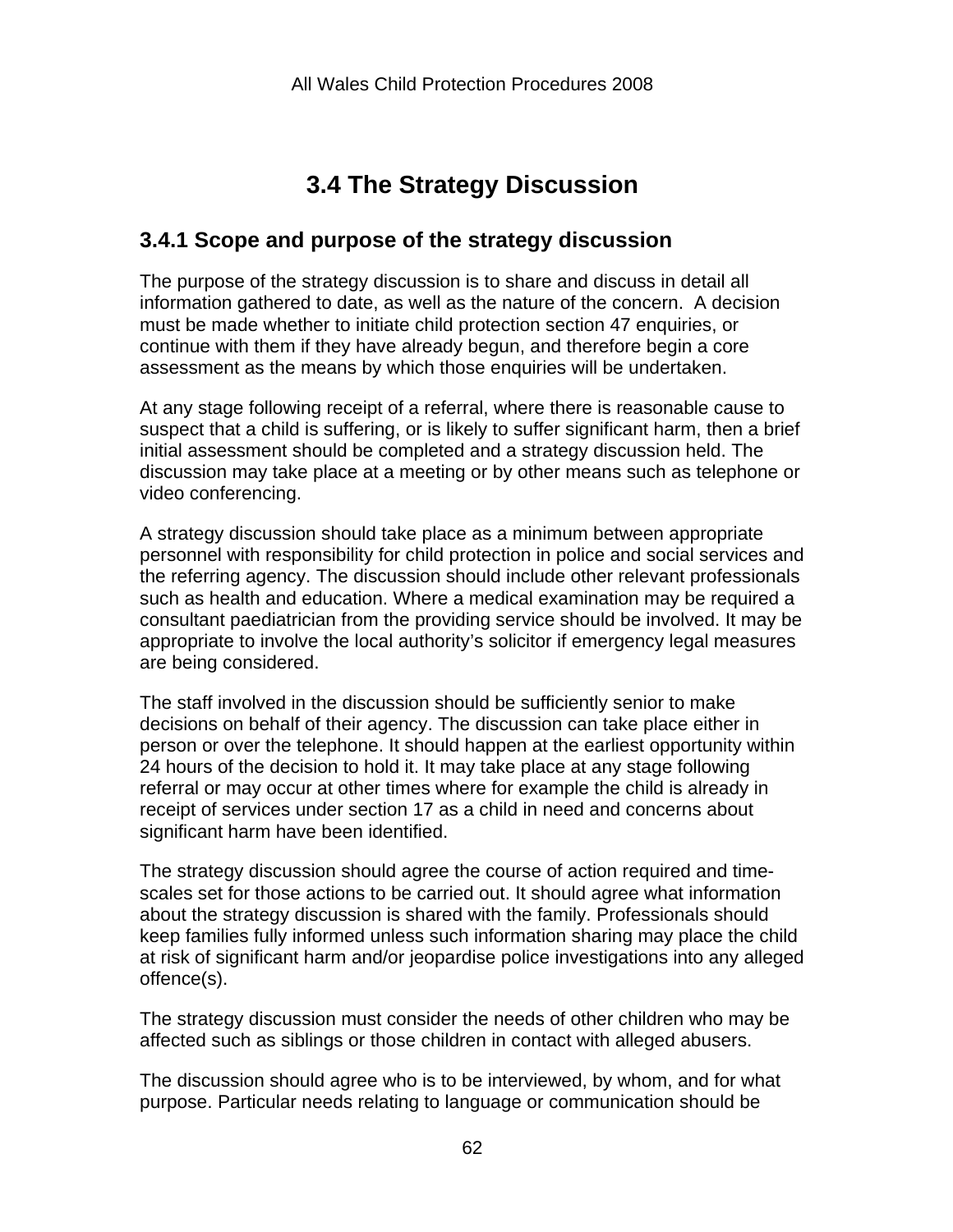considered. Social services and police should work within a protocol endorsed by the LSCB and agreed by both agencies in determining how child protection section 47 enquiries and police investigations should be conducted including location for the interviews and the personnel to undertake the interviews.

When child protection section 47 enquiries are to be undertaken all professionals should ensure that they conduct the enquiries in a way that minimises distress to the child and ensures families are treated sensitively and with respect whilst keeping children safe. Social workers should explain the purpose and outcome of the enquiries to parents and children (subject to their age and understanding) and be prepared to answer questions openly unless to do otherwise would compromise the safety or well being of the child. Information can be general as well as specific including sources of advice, advocacy and support.

**The way in which a case is handled at the outset will affect the entire subsequent process. Handling enquiries well, and with sensitivity, creates better prospects for a positive effect on the eventual outcomes for the child and family.** 

## **3.4.2 Possible outcomes of the strategy discussion**

The strategy discussion may result in the decision to take one or more of the following six courses of action:

- **No further action** if it transpires that the allegation is without substance and there are no other concerns;
- **Referral for support services** if preliminary enquiries have revealed significant unmet needs for support and services but no issues in relation to significant harm;
- **Child protection section 47 enquiries;**
- **Core Assessment, under either section 47 or section 17;**
- **Strategy Meeting to plan the child protection section 47 enquiries and/or criminal investigation where there is continuing cause for concern;**
- **Emergency action to safeguard the child if he or she is considered to be at imminent risk of significant harm.**

All decisions made during the strategy discussion and the reasons for those decisions should be clearly agreed and recorded by the people making them.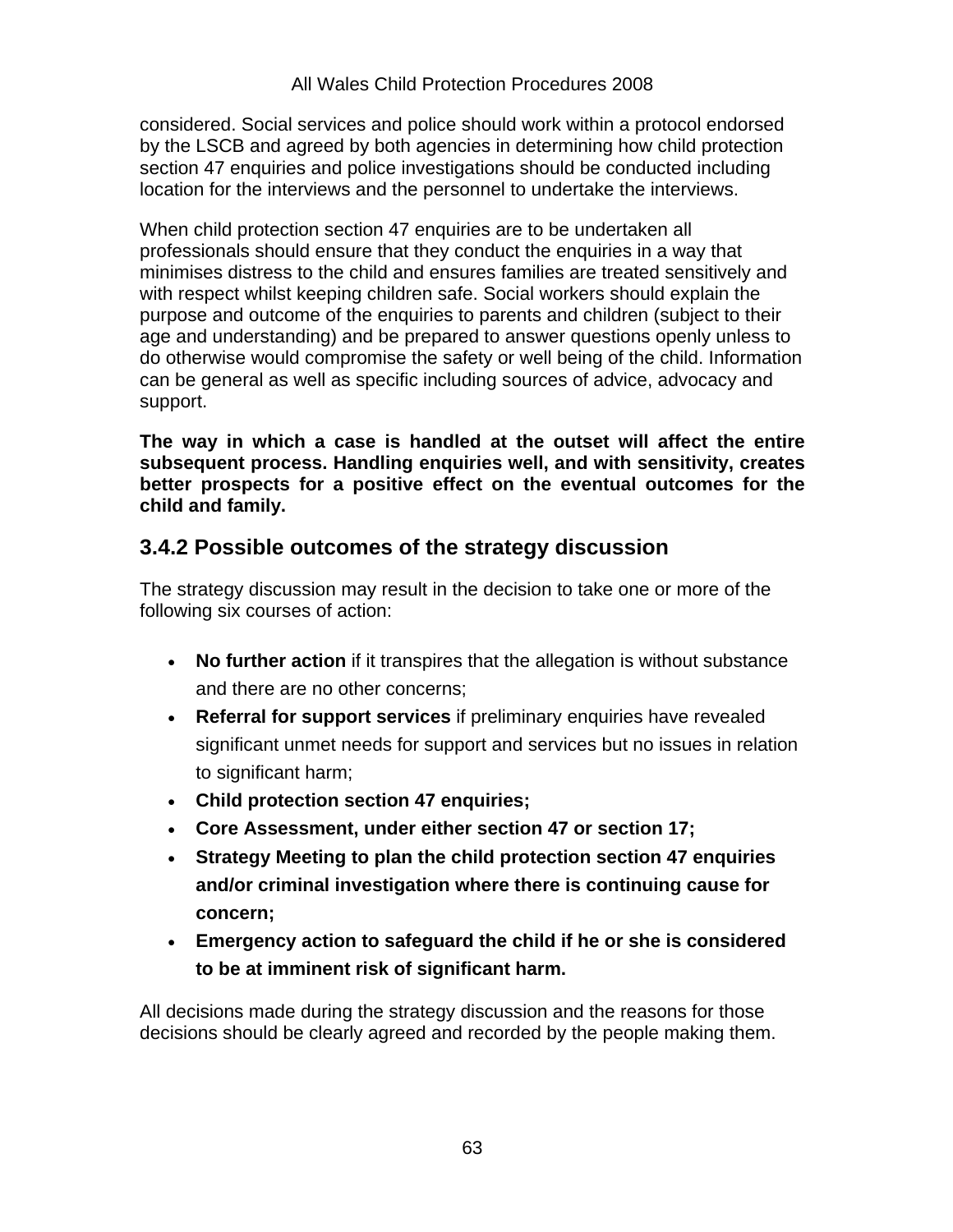### **3.4.3 Feedback to the referrer**

Feedback should be provided to the referrer within 10 days of the original referral. If the referral has been received from a member of the public, this feedback should be given in a manner consistent with respecting the confidentiality of the child and their family.

In some cases, referrers may wish to challenge the outcome of the strategy discussion. Professionals should make representation via their own line manager and also by reporting their concerns to the senior manager in social services responsible for child protection, asking for the process to be re-opened. Service users or members of the public should use the agency complaints procedure; having first re-referred their concerns to the relevant team manager, each LSCB should ensure that they have a local protocol in place for dealing with challenges to decisions/professional differences.

# **3.5 The Strategy Meeting**

## **3.5.1 Scope and purpose of the strategy meeting**

- The strategy discussion may agree that a strategy meeting should be held. Local protocols and procedures should describe the circumstances under which a strategy meeting should be arranged. The following circumstances are examples:
- Sexual abuse (child and child offender);
- Neglect;
- Physical injury;
- Emotional abuse;
- Pre-birth concerns;
- Alleged abuse by a person in a position of trust;
- Alleged abuse by a professional/staff member in their professional or private capacity (see 4.3.6))
- An incident of significant or repeated domestic abuse where the child is present in the household;
- Allegations or concerns that a child is being sexually exploited;
- Allegations or concerns that a child is subject of fabricated or induced illness;
- The police have used their emergency powers of protection to remove a child from a parent or caregiver;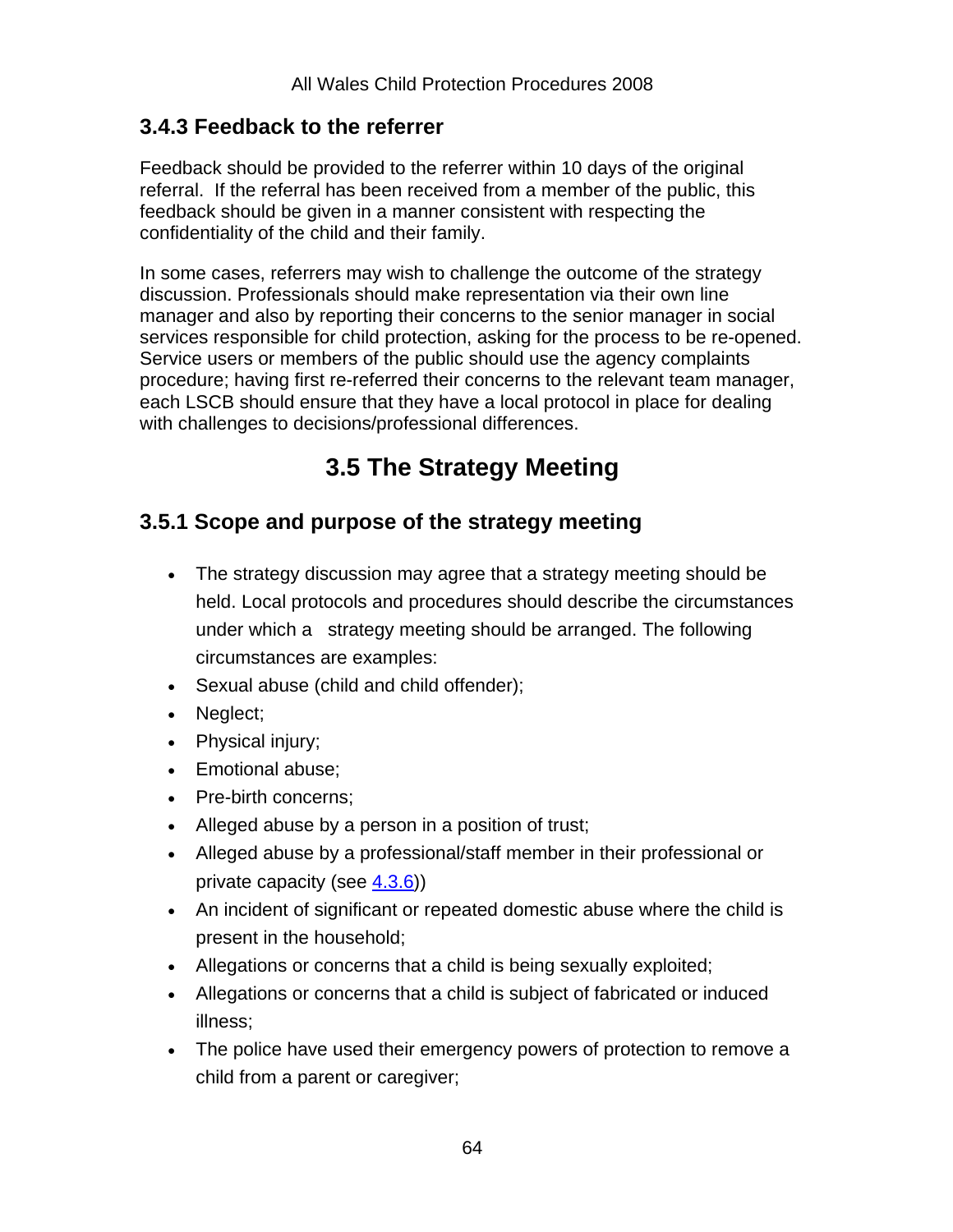- Where there are concerns and a family moves before child protection section 47 enquiries are complete;
- Where a family moves in from another area, and there is an outstanding child protection section 47 enquiry;
- The non accidental death of a child in a household where other children continue to live;
- [Multi Agency Public Protection Arrangements \(MAPPA\)](http://www.probation.homeoffice.gov.uk/output/page4.asp) have identified potential risk to a specific child from a prisoner being released from custody;
- A child is or has been missing from home or care for more than 7 days or on more than three occasions in a 12-month period.

The strategy meeting, which should be chaired by a social services manager, should decide whether the enquiries will proceed further and if so, plan the process and management of the enquiries.

All strategy meetings and discussions follow three basic steps:

- A list of action points are drawn up, each with an agreed timescale and the identity of the person responsible for carrying them out;
- A clear record of the discussion or meeting is circulated to all those present and all those with responsibility for an action point;
- A mechanism for reviewing completion of the action points is specified. The date upon which the first review is to take place is agreed and documented.

During the strategy meeting the police and social services will decide whether the referral requires a single or joint agency enquiry. There should never be separate or unrelated enquiries/investigations. These decisions should be guided by protocols agreed between the two services and approved by the LSCB.

Where it is agreed that one agency will investigate, that agency will determine the strategy for its enquiry in consultation with the other. The reason for deciding that one agency alone will investigate should be carefully recorded in accordance with local procedures. If at any point during a single agency enquiry, it becomes apparent that the criteria for a joint enquiry are met, immediate contact must be made with the other agency with a view to convening a further strategy discussion/meeting.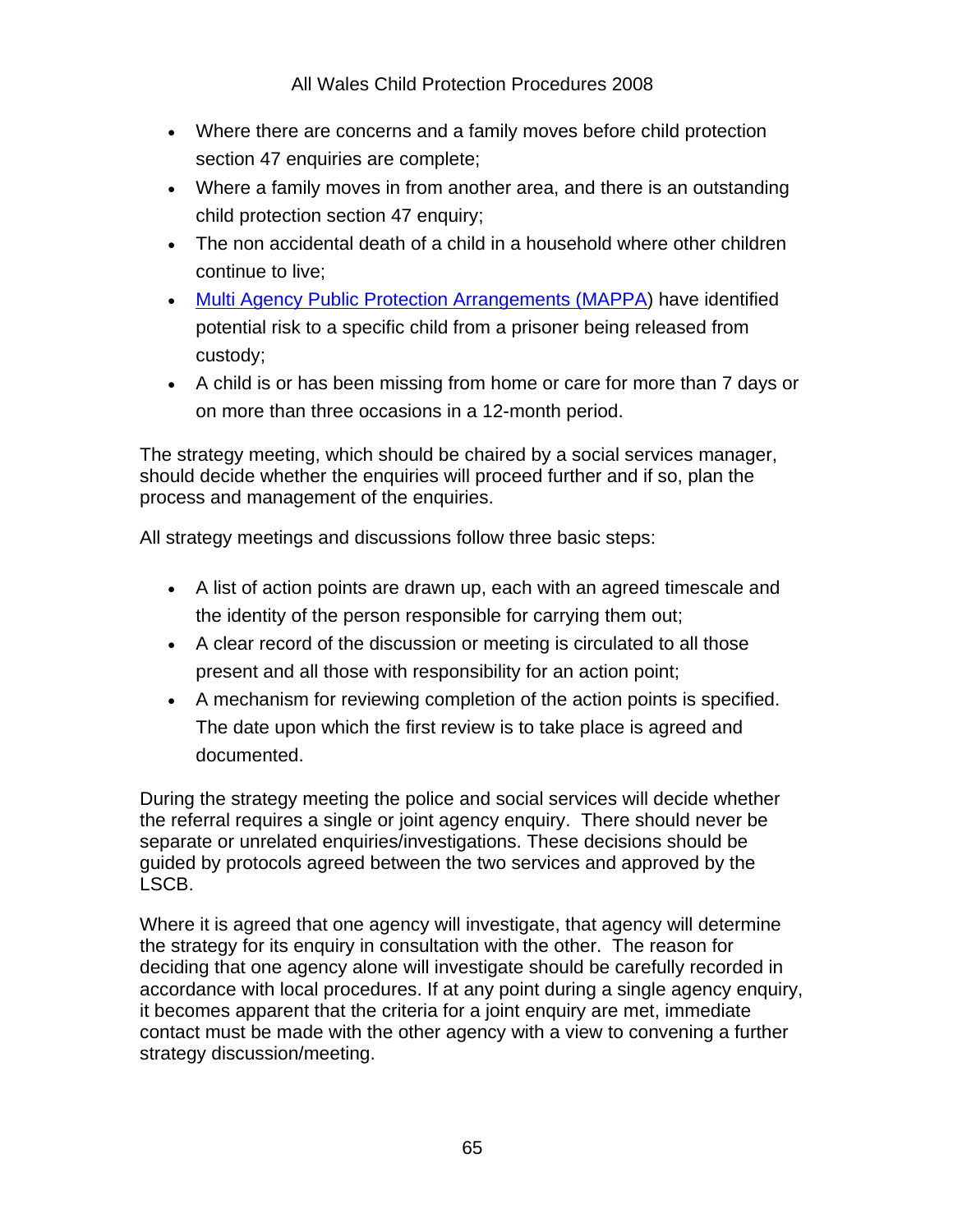#### **3.5.1.1 Cross border issues and the strategy meeting**

See 3.2.4 and 4.4.

## **3.5.2 Planning the strategy meeting**

Both police and social services staff, together with other professionals from education and health or other people who can assist in the planning process of the enquiries, should always attend the strategy meeting. A paediatrician should attend when a medical examination of the child has been undertaken or is likely to be required. Where possible the professional who made the referral should be invited to the strategy meeting. It is important to ensure that these other people are invited to attend any strategy meeting in order that they are able to share information and assist in the decision making process.

If care proceedings have started and a children's guardian (also referred to in Wales as a family proceedings officer) has been appointed, the guardian should be invited to the strategy meeting as an observer.

Where an initial assessment has been undertaken, the strategy meeting will take place no later than a maximum of 8 working days from the receipt of the referral and sooner if there is cause to suspect significant harm to a child at an earlier stage.

## **3.5.3 Matters to be discussed at the strategy meeting**

The strategy meeting should:

- Share all available information;
- Decide whether child protection section 47 enquiries and/or criminal investigation should be started or continued if they have already begun;
- Agree the timetable for child protection section 47 enquiries;
- Agree a plan for child protection section 47 enquiries as part of the core assessment, including deciding what further information is needed about the child or children and family and how it should be obtained;
- Agree who will form the team undertaking the enquiries;
- Agree what immediate action if any is needed to safeguard the child, and/or provide interim services while enquiries are taking place;
- Determine if legal action is required;
- Plan how enquiries should be handled, including the need for a medical examination/assessment and treatment. This should be planned with an appropriately trained doctor, usually a paediatrician;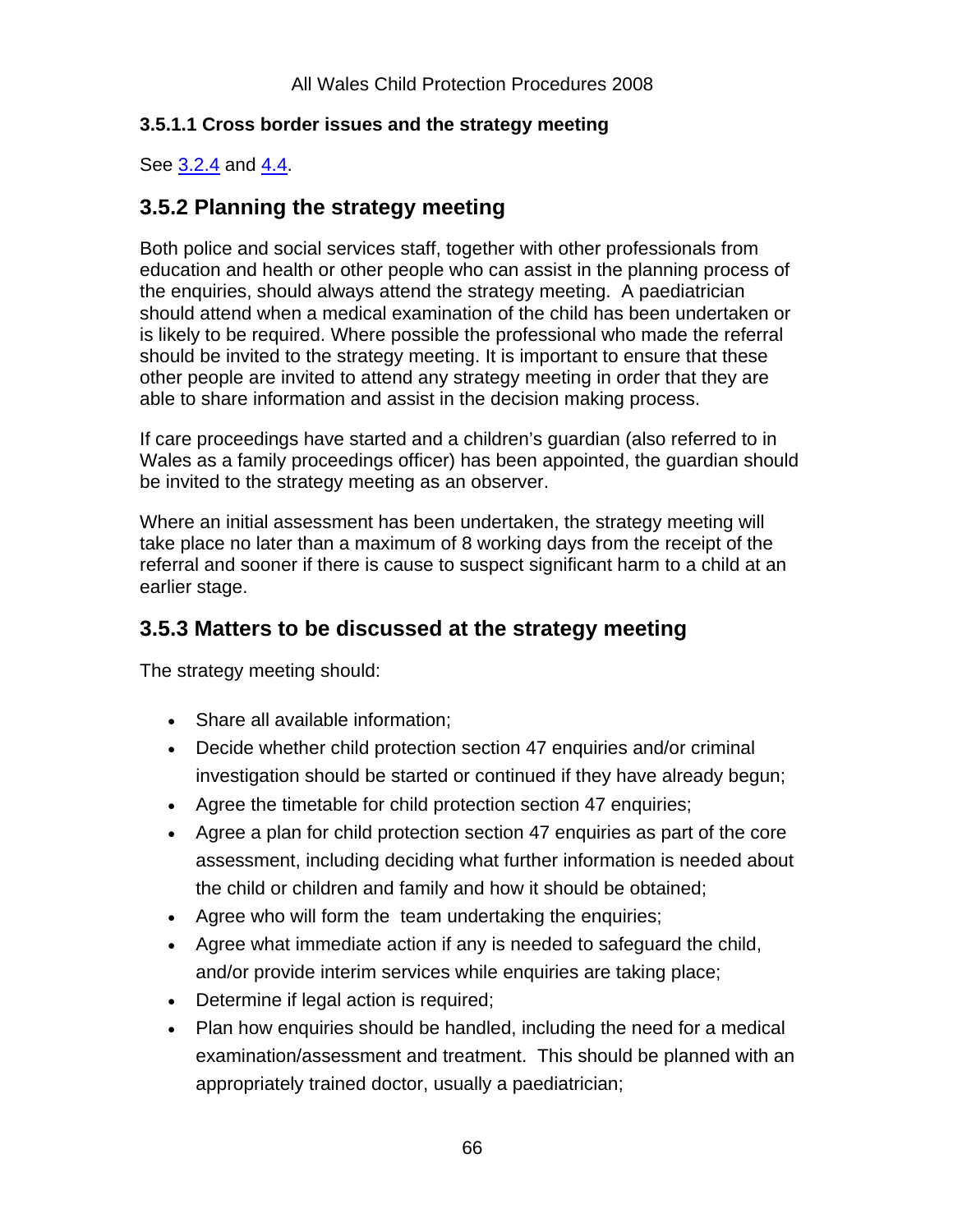- Decide who is to be interviewed, by whom, when, where and with what purpose. This will include interviewing the original informant if this has not already been done;
- Agree in particular how the child's wishes and feelings will be ascertained so that they can be taken into account when making decisions;
- Agree whether or not any investigative interview with the child is video recorded, with reasons for this decision. Agree who else needs to be present at the interview with the child;
- Decide whether or not it is in the child's best interest to seek consent from the parents for interviewing the child;
- If appropriate, decide who is to contact the parent(s) and obtain consent for interviewing the child, any video recording and medical examination;
- Consider what steps should be taken if a parent or child refuses consent for interview or medical assessment;
- Consider the child's level of development, any disability or any language issues, and what arrangements might be needed to offer the child an interview in their language of choice;
- Consider the needs and safety of other children who may be affected, including siblings and other children in contact with the alleged abuser and whether to extend the enquiry to include any of these children. It is often appropriate to have medical assessments of all siblings;
- Agree who will interview the alleged abuser and when;
- Determine how information will be shared with the child and family members, unless such information sharing may place a child at risk of significant harm or jeopardise police investigations into any alleged offence(s);
- Agree which professionals not present at the strategy meeting should be informed at this stage;
- Decide to whom the team undertaking the enquiries will report, with what frequency and how progress will be reviewed. It is important to decide whether to reconvene a strategy meeting in order to check on progress, to gather more information or to assess new information or examine the results of the enquiry prior to a child protection conference. More than one strategy meeting/discussion may be appropriate depending on the circumstances of the case;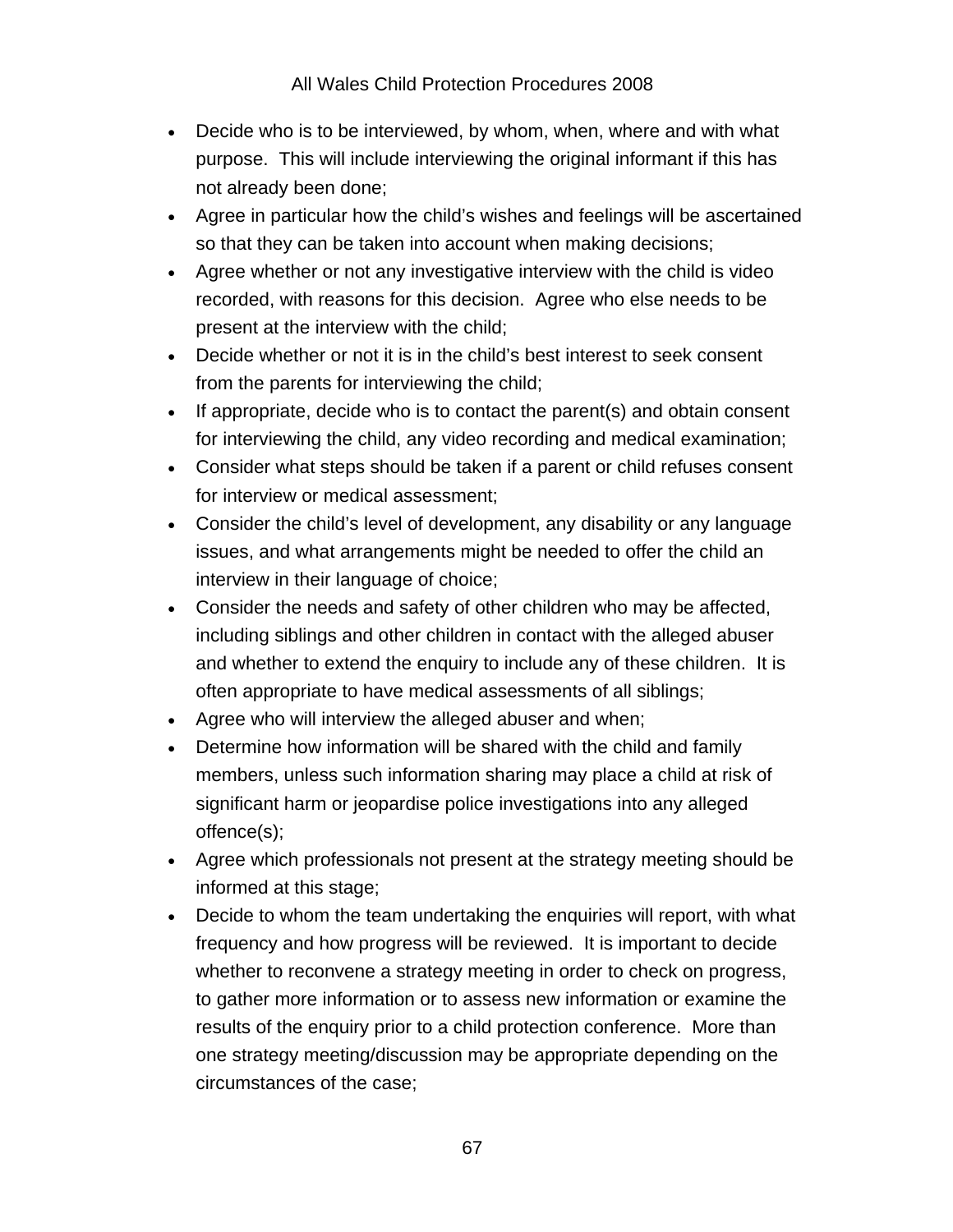• Consider what information will be given by the police, and when, to inform the child about the eventual outcome of the police investigation.

All decisions made and the basis for them should be clearly recorded. This will include timescales and the identity of the named person responsible for implementing the decision or action agreed by the parties to the meeting. The minutes should include a record of those invited, attendees and apologies received. The minutes should be circulated to those invited and to agencies involved with the child, within five working days. The record of discussion or minutes of the meeting must state how the agreed actions will be reviewed. The chair decides at the meeting who will receive a copy of the minutes.

In the event of a request for copies of the minutes to be provided to anybody else other than those invited to attend the strategy meeting, the chair of the meeting will consider what, if any information is disclosed having sought legal guidance.

If a professional disagrees with the strategy meeting decision, he/she should make representation to their own line manager and inform a senior manager responsible for child protection in social services and the police in order to seek an agreed consensus decision.

The staff who undertake the child protection section 47 enquiries should have completed training and have the relevant competence and skills and receive appropriate supervision.

# **3.6 Immediate Protection of a Child**

#### **3.6.1 When immediate protection is necessary**

Risk to the life of a child or the likelihood of serious immediate harm requires action to secure their immediate safety. Emergency action might be necessary as soon as a referral is received or at any stage of the child protection process. However, planned emergency action should normally follow immediately from the strategy discussion or strategy meeting, taking account of legal advice and the views of the children involved. Where a single agency has to act immediately to protect a child, a strategy discussion/meeting should take place as soon as possible afterwards. Emergency action addresses only the immediate circumstances of the child and child protection section 47 enquiries should follow. The safety of any other children to whom the risk/danger might also apply (e.g. children in the same household or unborn children) must always be considered at the same time.

The need for emergency action to secure the child's safety should always be considered if: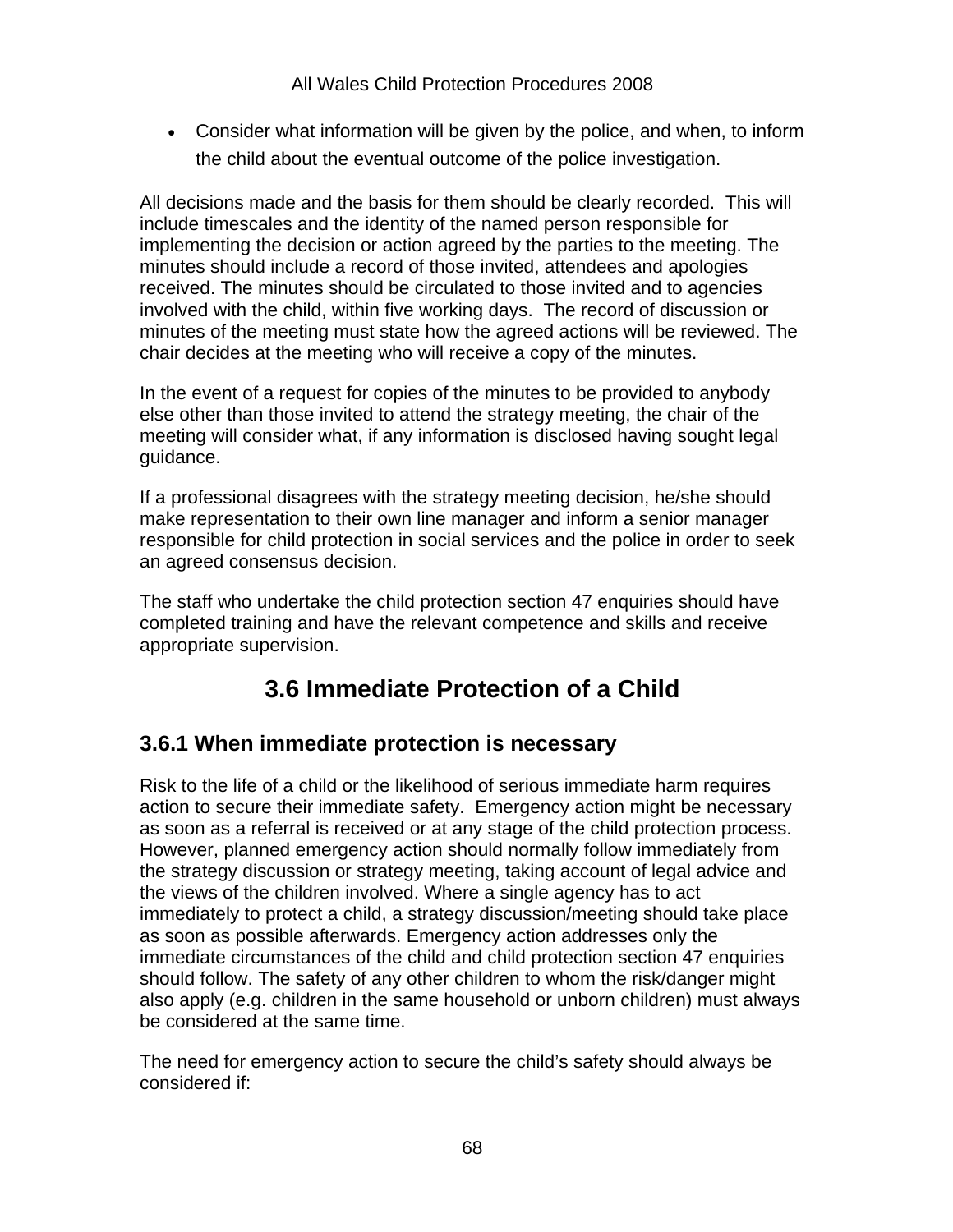- Access to the child is being unreasonably refused;
- Parents refuse consent to the medical examination of child suspected of being abused or a child who, it is believed, needs urgent medical attention;
- Parents deliberately frustrate or delay the enquiries in other ways.

#### **Box 8: The Welfare of the Child is Paramount**

- Following the child protection procedures must not be allowed to impede securing the safety of a child who is at imminent risk of significant harm.
- Response to any indication that a child is in danger takes priority over other requirements in the procedures.
- Although there must be no delay, the child's welfare is paramount throughout the child protection section 47 enquiries, and the criminal investigation. It is also important to avoid subjecting children to avoidable trauma as a result of unnecessary haste and disruption to their routines.

If there is a risk of significant harm to the child, and parents refuse to cooperate with child protection section 47 enquiries, including medical examination or treatment, advice will need to be sought from the appropriate manager. When refusal relates to medical examination and/or treatment, the examining doctor should also be consulted. Legal advice should be available to social services from a representative of the local authority's legal service. Consideration should be given to whether an application for an Emergency Protection Order (EPO) with directions for a medical assessment is appropriate and necessary. Alternatively a Child Assessment Order in circumstances where the child is not considered to be at immediate risk could be considered. The results of these consultations should be carefully recorded in writing.

The need to seek advice must not delay any necessary action to secure the safety and well being of any child believed to be at imminent risk of significant harm.

Where consideration is being given to interviewing a child, the Achieving Best Evidence guidance should be followed.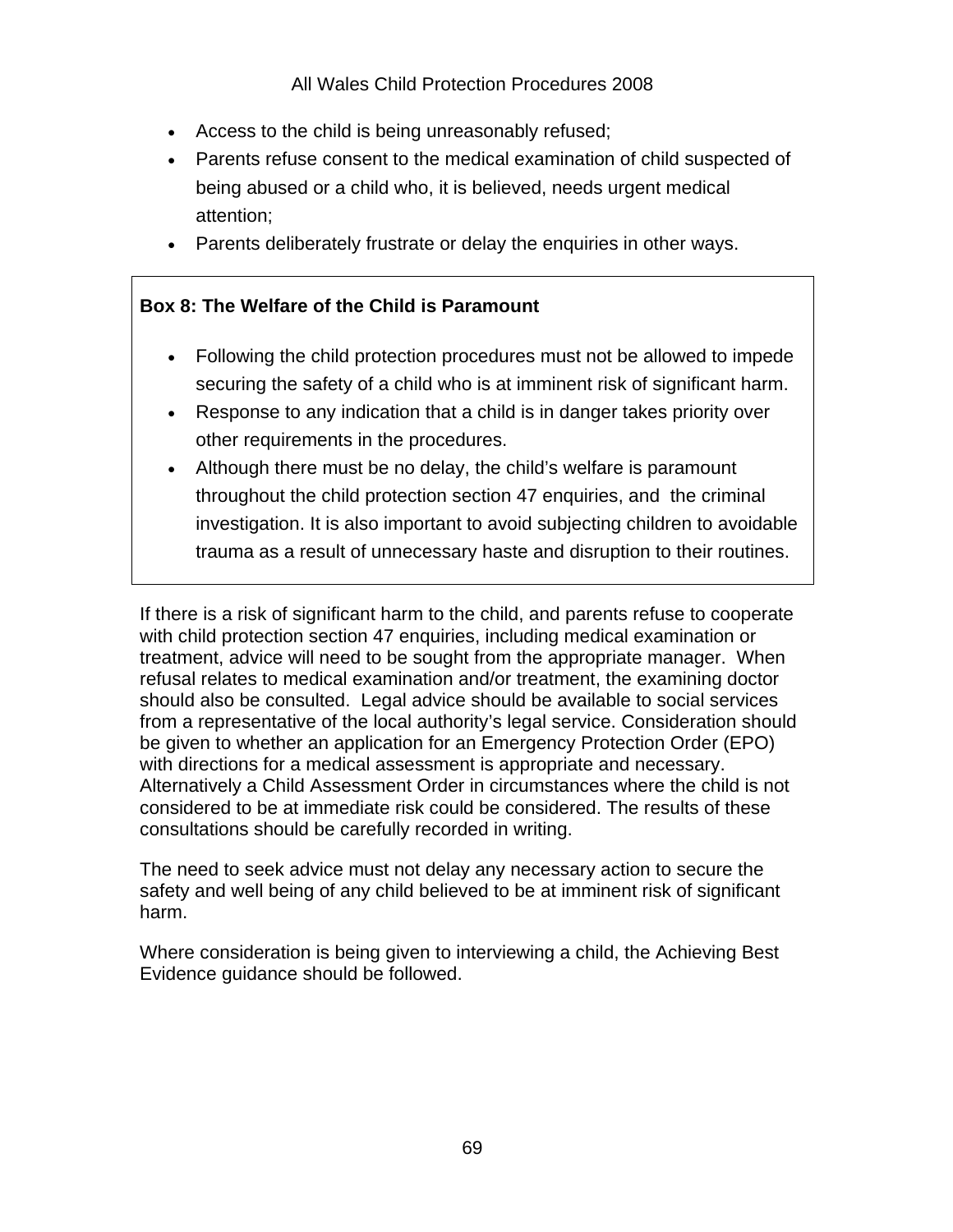## **3.6.2 The range of options for securing the immediate protection of a child**

Action to protect a child may be one of the five options described below. The first three options should always be considered before removing a child using compulsory powers:

- The alleged abuser agrees to leave the household. Local services may be required to provide practical help and assistance on matters such as accommodation;
- Parents/caregivers make safe arrangements for the child to be cared for within the extended family subject to safeguarding checks being made as to their suitability, which should be described in local procedures;
- [The local authority provides accommodation for the child under section](http://www.opsi.gov.uk/acts/acts1989/ukpga_19890041_en_4) 20 of the *Children Act 1989* with the agreement of those with parental responsibility;
- Social services apply for an Emergency Protection Order
- **The police use their powers of protection** in exceptional circumstances when no other option is available;

Any of the last four options might take the form of arrangements to place the child within the extended family. Where it is necessary to use compulsory powers to remove a child, a local authority should, wherever possible and unless a child's safety is otherwise at immediate risk, apply for an Emergency Protection Order (EPO) and should not seek to use police powers of protection for this purpose. This is based on the principle that only a court should decide on removal of a child from home. The police should not use their powers of protection unless and until this has been approved by an Inspector or a higher ranking officer and the child has been seen by a police officer who has judged that the child will be or is at imminent risk of suffering harm unless the police remove the child immediately.

If the police do have to use their powers of protection, a strategy meeting should be held as soon as practicable and in any event within 72 hours, and a decision made as to whether or not to apply for an EPO. The court may also be asked to add a requirement for a medical examination, as an EPO does not include an automatic direction for this.

 Legal advice should be sought and the decisions taken, together with their reasons, should be carefully recorded. All available information from the current enquiries as well as any historical information should be considered.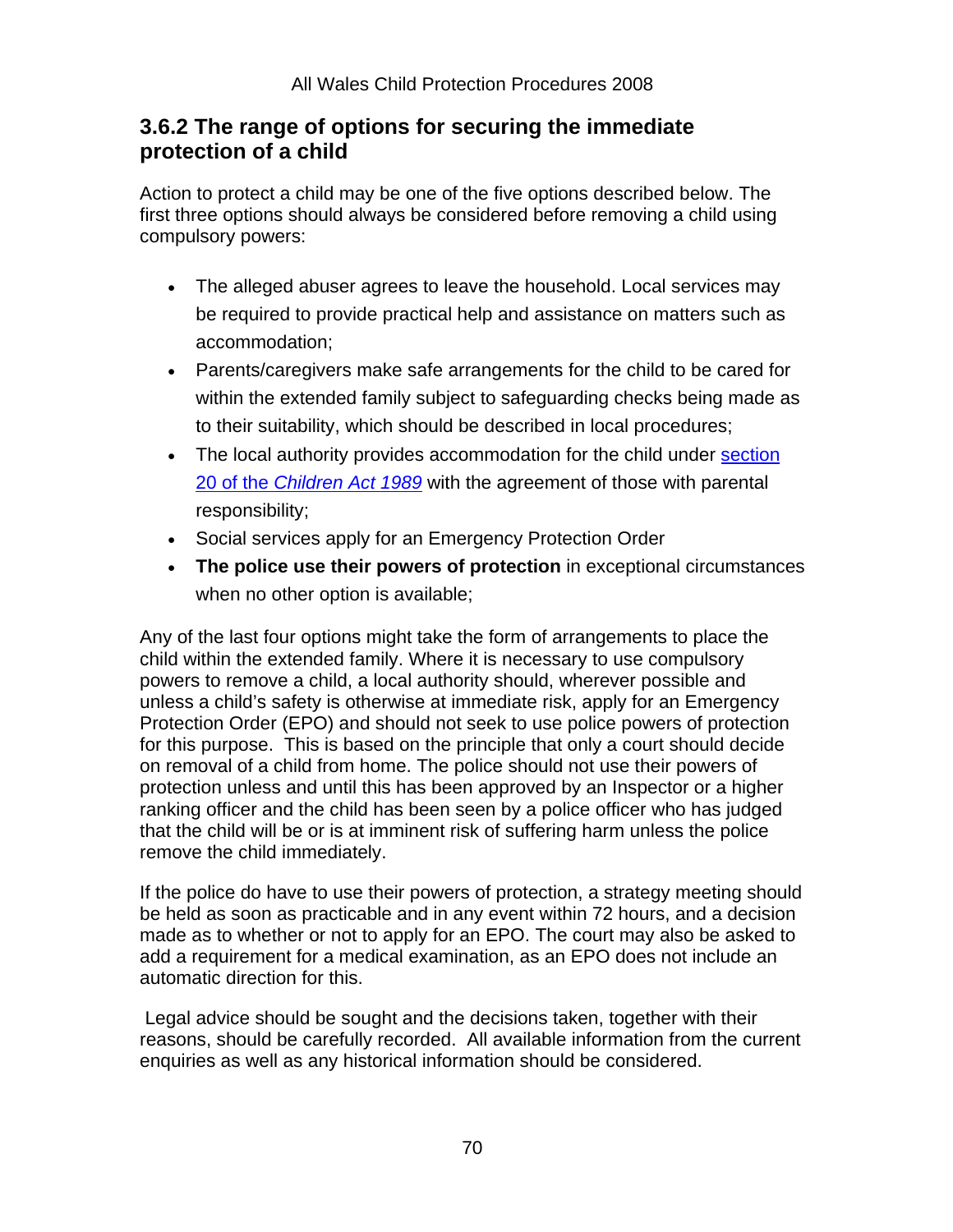## **3.6.3 Flow chart 3: Urgent action to safeguard children**



**IMMEDIATE STRATEGY DISCUSSION N IMMEDIATE SAFEGUARD INFORMATION GIVING ESPECI**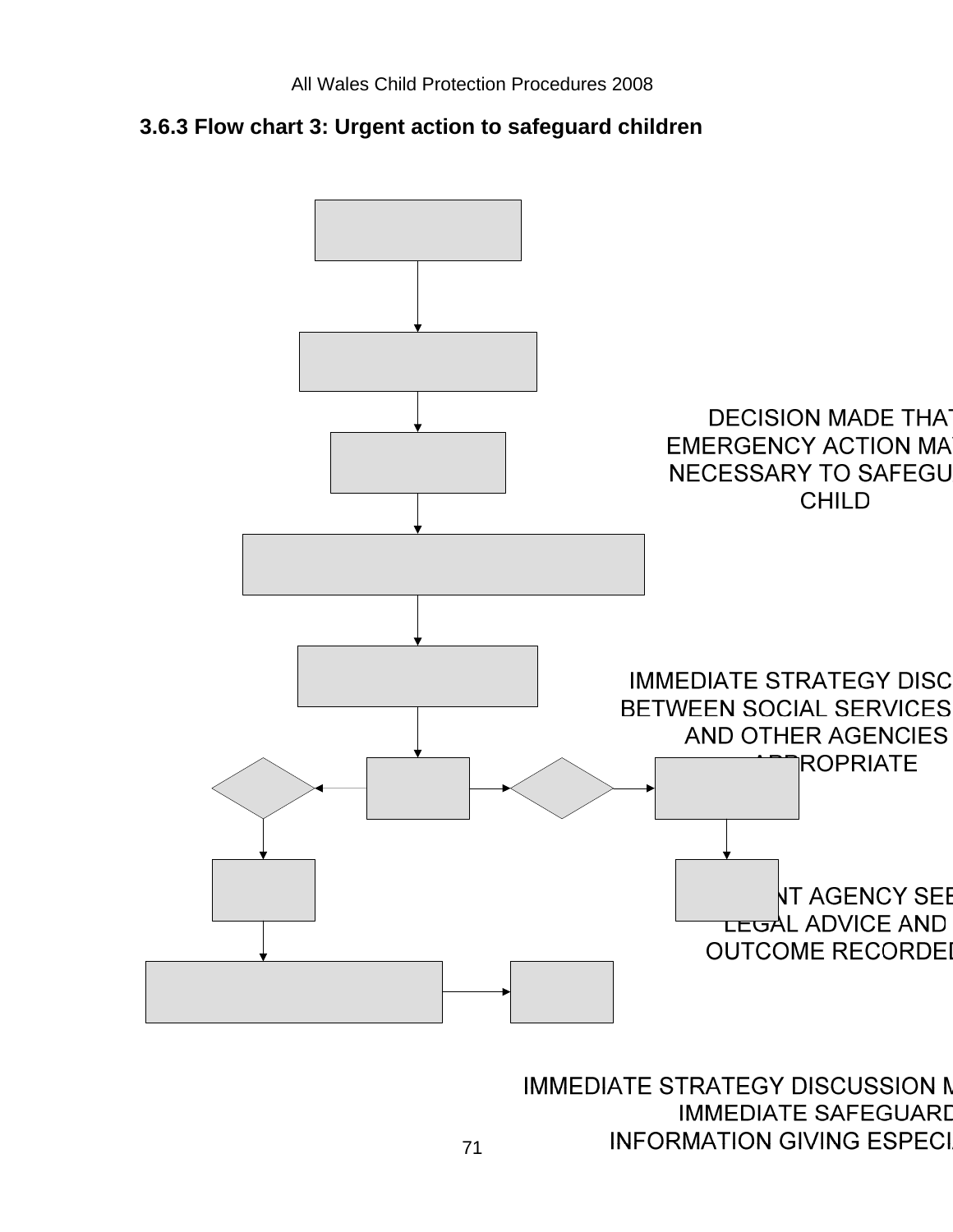## **3.6.4 Flow chart 4: action after the strategy discussion / meeting**

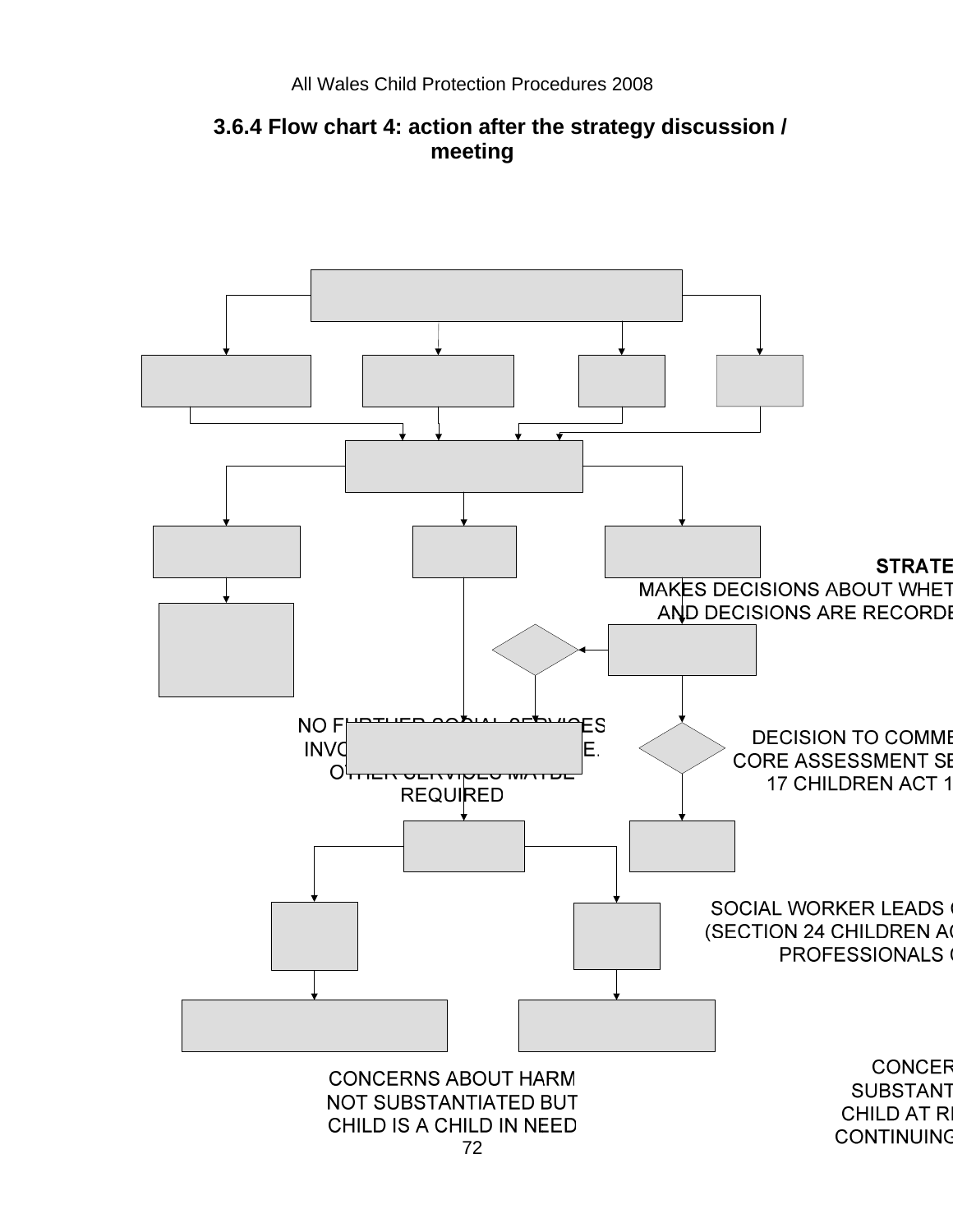# **3.7 Child Protection Section 47 Enquiries and the Core Assessment**

## **3.7.1 Scope and purpose of child protection section 47 enquiries**

The purpose of child protection section 47 enquiries is to determine what if any action is needed to promote and safeguard the welfare of a child. Where relevant, the police will need to establish the facts about any offence that may have been committed against a child, and to collect evidence.

Child protection section 47 enquiries will include gathering information from those who are professionally involved with the child or the family. This will entail discussions with staff from other agencies in order to gather the relevant information systematically. Their knowledge of the family, the status of their knowledge and the details of their direct involvement should be clearly established.

A core assessment is commenced when:

- The initial assessment stage is completed;
- A strategy meeting decides to initiate child protection section 47 enquiries;
- New information obtained on an open case indicates a core assessment should be undertaken or updated;

 Child protection section 47 enquiries are the initial stages of the core assessment.

The guidance for carrying out a core assessment is contained within the [Framework for the Assessment for Children in Need and their Families.](http://www.dh.gov.uk/en/Publicationsandstatistics/Publications/PublicationsPolicyAndGuidance/DH_4003256) It provides a structure to collect and analyse information obtained in the course of child protection section 47 enquiries and requires the core assessment to be completed within 35 working days. It involves assessing the needs of a child and the capacity of the parents and the wider family environmental factors adequately to ensure the child's safety, health and development.

A range of materials is available to support practitioners in undertaking [evidence-based assessments. These are described in Safeguarding Children:](http://wales.gov.uk/topics/childrenyoungpeople/publications/safeguardingunder2004act;jsessionid=RJvCKydbY6xdtL6pb4KGwkc7lx8Bm0htDstlL42PqT3KyF023WYb!-826231897?lang=en)  Working Together under the Children Act 2004, Appendix B, Use of Questionnaires and Scales to evidence assessment and decision making.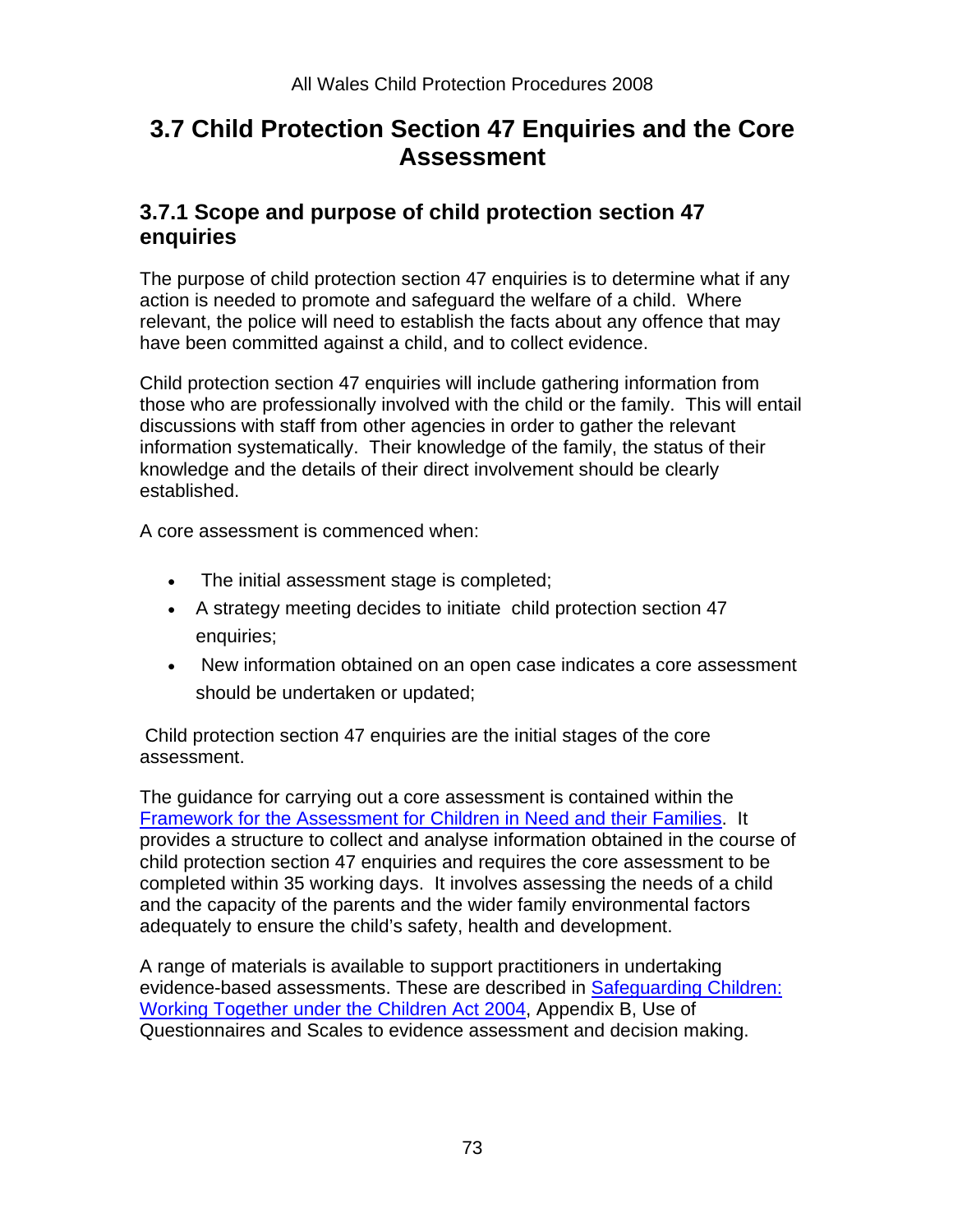### **Box 9: Focus on Outcomes for the Child**

- Consider what interventions are intended to achieve and what the benefits will be for the child's long-term well-being;
- All interventions and plans should focus on achieving good long-term outcome in terms of health, development, and educational achievement.

# **3.8 Working with the child and family during the enquiries**

## **3.8.1 Remove barriers to involvement**

The child and family should always be enabled to participate fully in the child protection enquiry process, unless this is inconsistent with the protection of the child. The following may need to be provided to facilitate involvement:

- Where a child or parent has a disability the means of communication should be in their preferred medium to maximise their opportunity to participate in the process;
- An independent interpreter must be provided where the child or parent's language of choice is not the same as that of the interviewer;
- If the child is unable to participate in an interview because of age or understanding, alternative means of understanding the child's perspective should be used;
- The enquiries should always be carried out in such a way as to minimise distress to the child, and to ensure that families are treated sensitively and with respect.

## **3.8.2 Explain the purpose of the child protection section 47 enquiries**

Social services should explain the purpose of child protection section 47 enquiries to the parents and child, having regard to age and their understanding, and be prepared to answer questions openly, unless doing so would affect the safety and welfare of the child. It is particularly helpful for families if social services provide written information about the purpose, process and potential outcomes of child protection section 47 enquiries. This should include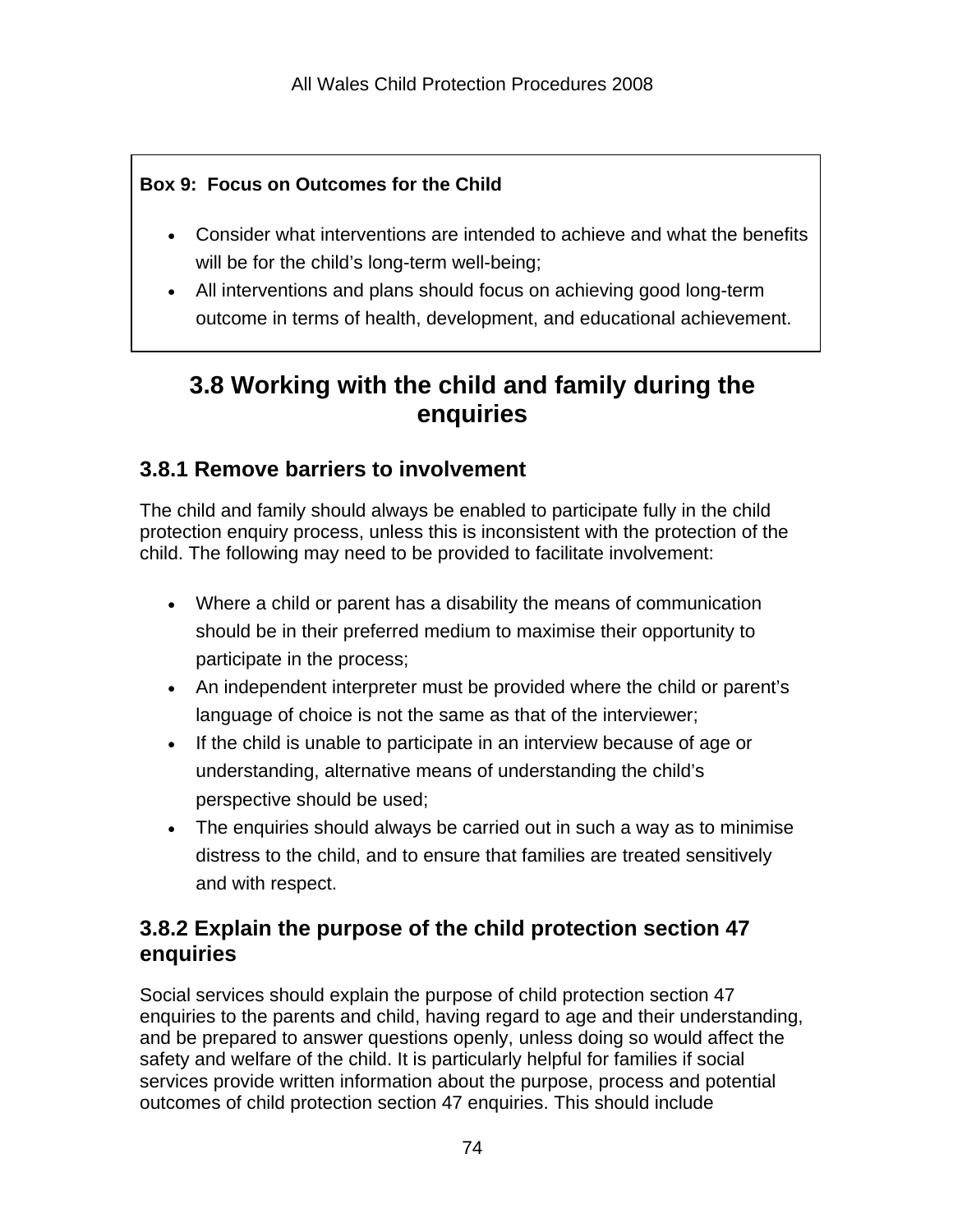information about how advice, advocacy and support may be obtained from independent sources and how to access complaints procedures.

It is essential that the child, subject to age and understanding, is consulted and informed about what is taking place and helped to understand the process. It is equally important, provided it is not contrary to the welfare of the child, that parents/caregivers are kept informed of all action being taken, its implications and consequences.

# **3.8.3 Consider the child**

As part of the child protection enquiry process, the child's wishes and feelings need to be heard and recorded. This should include the child's wishes about how the investigative interview is conducted including any preferences for support during the interview. The process must be explained to the child in a way appropriate to his or her age and understanding. The child must be seen separately and listened to carefully. The child should never be interviewed in the presence of the alleged offender. All staff undertaking joint enquires should be [conversant with the guidance provided within](http://www.homeoffice.gov.uk/documents/ach-bect-evidence/) *Achieving Best Evidence in Criminal Proceedings*.

 The child should always be kept informed of the process and outcome of the child protection enquiries and criminal investigation, subject to their age and level of understanding.

### **Box 10: Communicating with children**

- Children are the key, and sometimes the only, source of information about what has happened to them;
- Accurate and complete information is essential;
- Even initial discussions with children should be conducted in a way that minimises any distress caused to them;
- Talk to the child separately from the parents or caregivers;
- Avoid leading or suggestive questions;
- Write down what the child tells you, and what you said to the child;
- Children may need time to develop sufficient trust to communicate any concerns they have. This may mean talking to them on more than one occasion;
- If the child is not able to communicate verbally, because of age or delay, there are a number of tools that can be used to facilitate communication.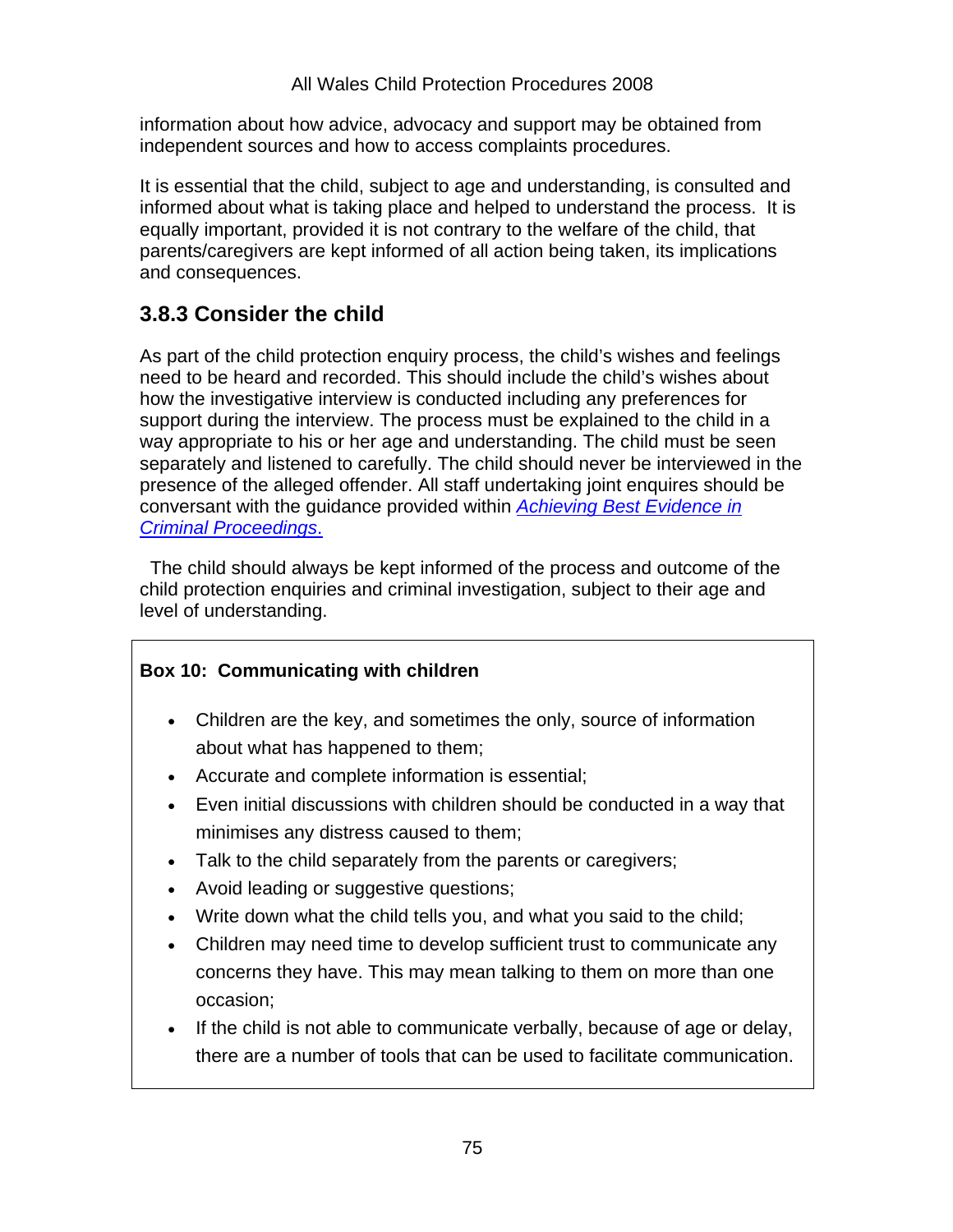In some cases, it may be appropriate to speak to a child without the knowledge of the parent or caregiver. (see 3.3.2 for further guidance on consent). If, for example, all attempts to locate a person with parental responsibility fail and to delay further would jeopardise the safety or welfare of the child, the child may be spoken to without the parents being informed beforehand. This may arise where:

- The person with parental responsibility cannot be contacted
- It is considered to be in the child's best interests to proceed without contacting a person with parental responsibility

The reasons for this decision must be justified and be carefully recorded. However, a decision not to make contact and speak with a parent should only be made if:

- There is a possibility that a child would be threatened or be coerced into silence;
- It is likely that evidence would be destroyed;
- The child did not wish the parent to be involved at this stage and is competent to take that decision.

## **3.8.4 Consider other children**

Those making child protection enquiries should always be alert to the potential needs and safety of any siblings, or other children in the household of the child in question. Enquiries may also need to cover children in other households or situations with whom the alleged offender may have had contact.

### **3.8.5 Consider the parents or caregivers**

The parents or caregivers should be involved throughout the child protection section 47enquiries as far as possible, subject to this being in the best interests of the child. The social worker and/or police officer undertaking the enquiries should explain to them the reasons for concern about the child, and what actions are proposed and why, and obtain parental consent in writing where possible. Informed consent for a medical examination will be taken by the examining doctor (see 3.10).

Where appropriate, parents/caregivers should be encouraged to accompany the child for interview and medical assessment. However, care should be taken to avoid action that might prejudice any criminal investigation, particularly where the parent/caregiver is an alleged perpetrator or witness. Parents/caregivers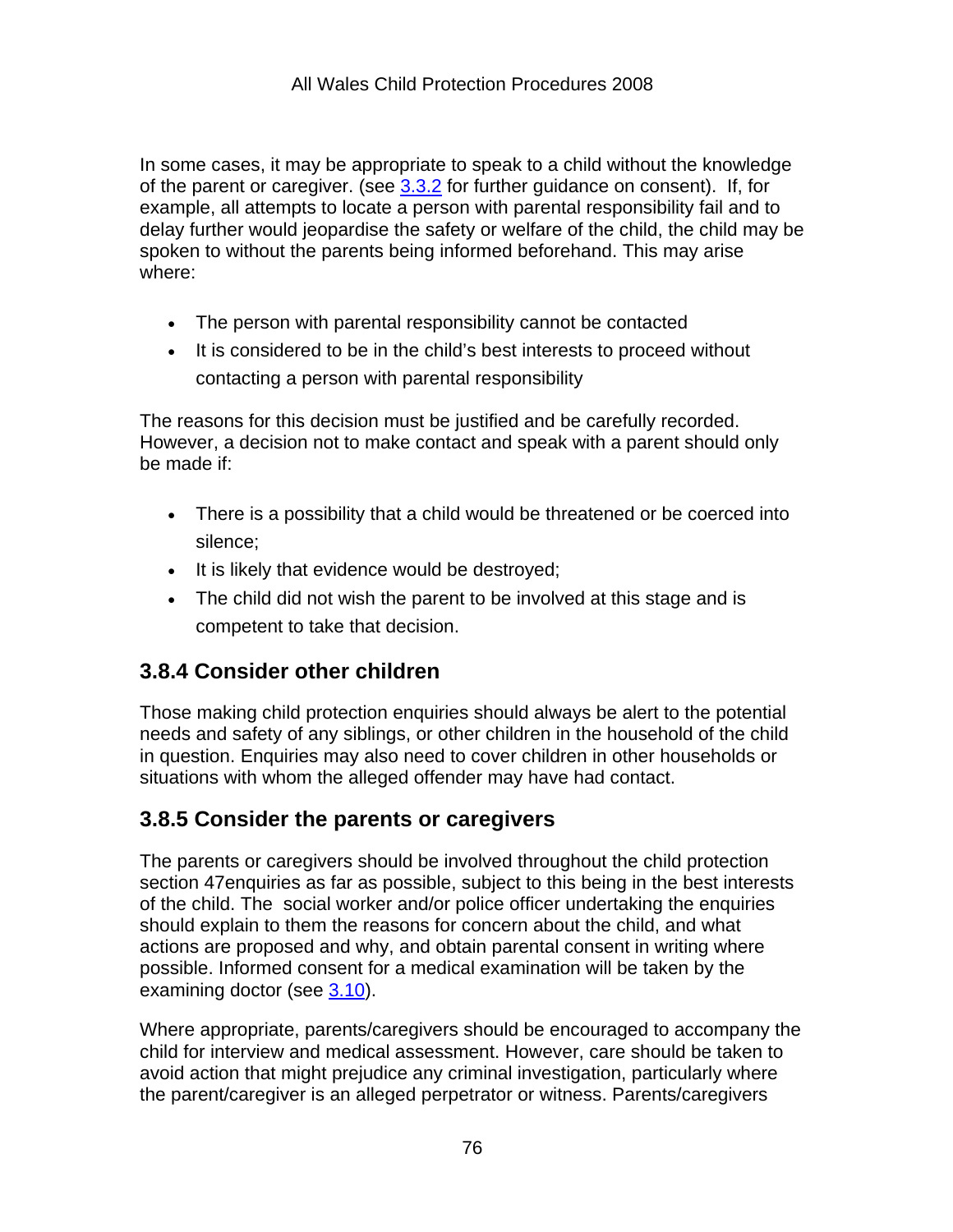should always be kept informed of the process and outcome of the child protection enquiries. . As the police lead all criminal investigations it will be their responsibility to inform the parents/caregivers, and where appropriate children, about criminal investigations.

Parents or caregivers should be told that relevant information might have to be shared with professional colleagues who also have responsibility for the child's welfare.

## **3.8.6 Where parents or caregivers refuse to co-operate**

- Emergency action should be considered where parents refuse to cooperate or take a particular action, for example removing a child from hospital. Care needs to be taken at the outset of the enquiries to try to secure the co-operation of parents who will need reassurance about the process.
- Where there is a risk to the life of a child or a likelihood of serious imminent harm, action should be taken quickly to secure the immediate safety of the child. Emergency action might be necessary as soon as a referral is received or at any stage of the process.

Lead directors should ensure arrangements are in place for social workers to access legal advice including out of hours.

Emergency legal actions available would be:

- A Child Assessment Order, which can be used if parents continue to refuse access to a child for the purpose of establishing basic facts about the child's condition but concerns about the child's safety are not so urgent as to require an Emergency Protection Order. The order enables the court to direct the parents to co-operate with an assessment, the details of which will be specific, but does not allow for the removal of the child from home. The order does not take away the child's own right to refuse an assessment. The parents should be informed of the legal steps that could be used;
- An Exclusion Order may be appropriate under a range of powers under the **Family Law Act 1996**, which allows a perpetrator to be removed from the home, instead of removing the child. For a court to include an exclusion requirement in an order it must be satisfied there is reasonable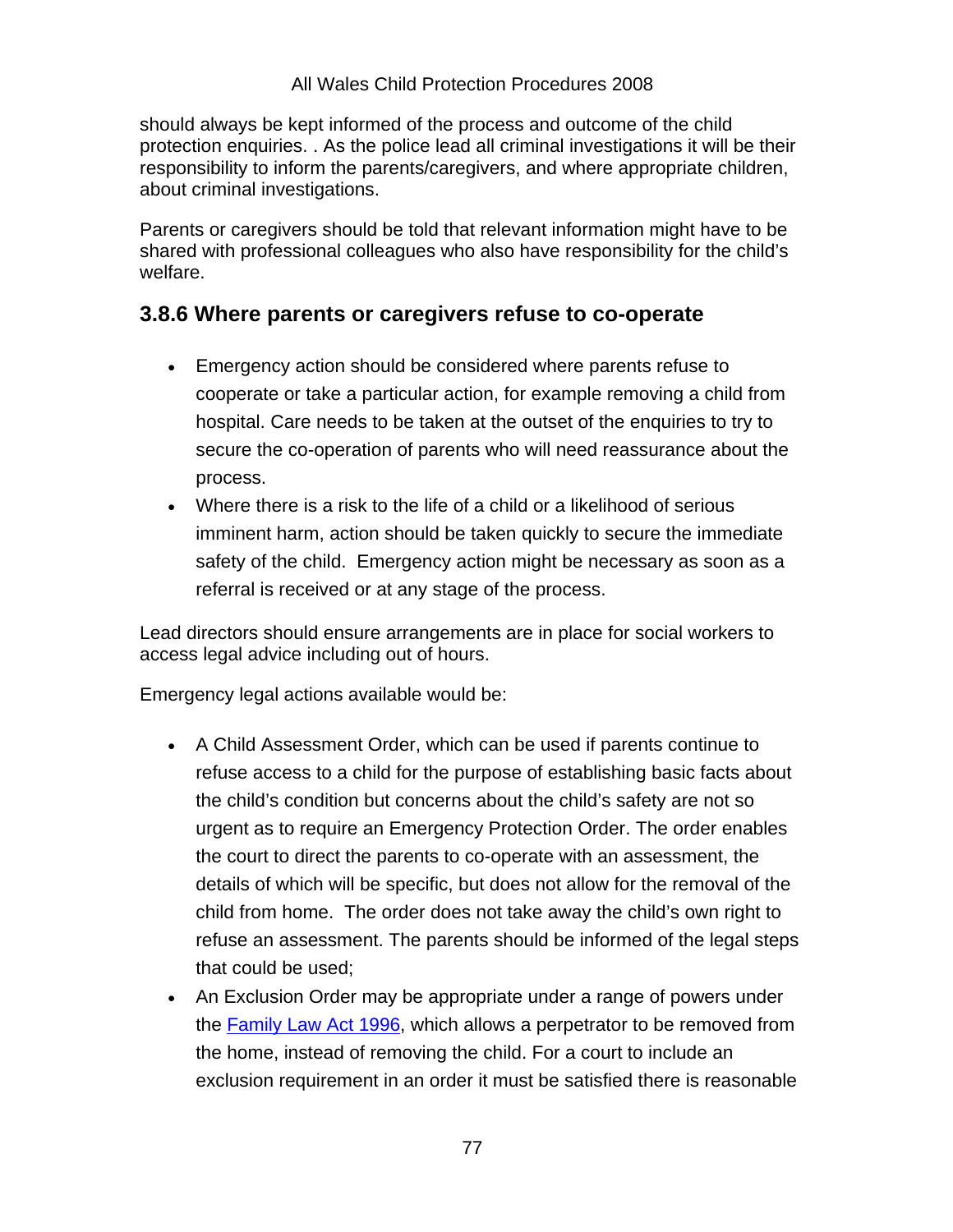cause to believe that if the person is not excluded the child will suffer or is likely to suffer harm and that another person living in the home can care for the child and consents to the order;

- An Emergency Protection Order should also be considered when access to a child is refused and should be applied for when there is an urgent need for protective action. Reasons for the decision to apply for the order should be clearly recorded. If a medical examination is required the Emergency Protection Order also needs to specify the directions for this;
- In addition, the police have powers of protection to remove a child to a place of safety, where they have reasonable grounds to believe that he/she is at risk of significant harm.

It should be noted that only the police have statutory authority to use reasonable force in order to gain entry to premises. The police must therefore be involved in discussions about any situation where access to a child has been refused. The decision to use these powers must be authorised by the designated police officer.

### **3.8.7 Children who move during the course of child protection section 47 enquiries**

Where a child is the subject of ongoing child protection section 47 enquiries, the social worker will immediately inform their line manager and will be responsible for notifying the new authority without delay. This must be completed in writing, and provide the relevant documentation within two working days. The social worker will also inform the relevant agencies in the area from which the family has moved.

 If the move is known about in advance, the social worker will be responsible for informing the parents that a referral will be made to the new authority.

In the event of a family moving areas during the course of child protection section 47 enquiries:

• If the family move before the commencement of the enquiries and the originating authority indicates that they were about to commence section 47 enquiries, a strategy discussion/meeting involving both authorities should be called by the receiving authority to plan the enquiries. This discussion/meeting must be held within 48 hours of the referral being made. It is the role of the receiving authority to carry out an initial assessment and to clarify with the originating authority whether any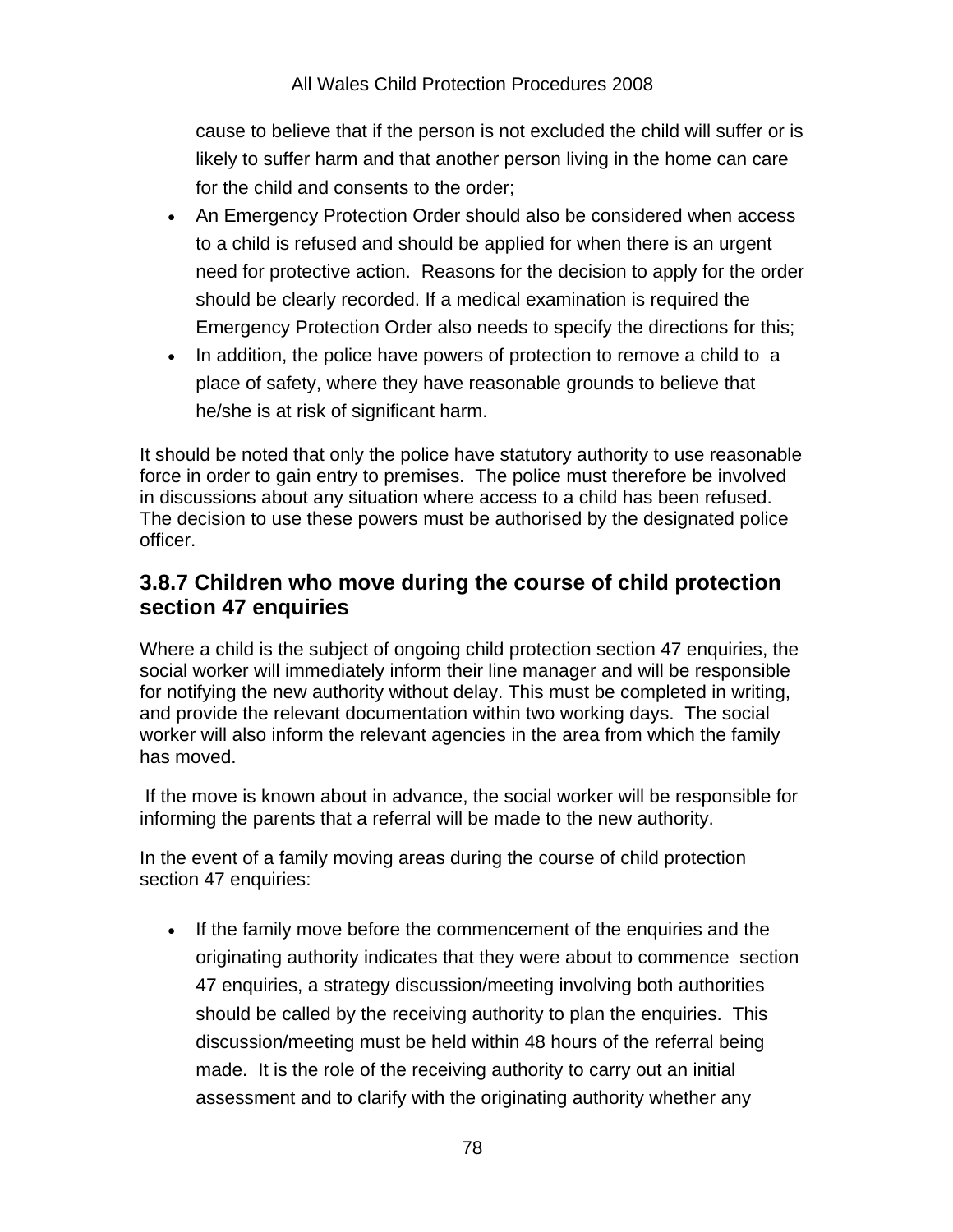emergency protective action is required. Decisions should be clearly recorded on both authorities' case files.

• If the family move during the course of child protection section 47 enquiries a strategy discussion should take place, convened by the originating authority. It must include the receiving authority. The meeting will establish roles and responsibilities. This must be recorded and placed on the child's records in both areas.

# **3.9 Planning and carrying out the child protection section 47 enquiries and the core assessment**

## **3.9.1 Gathering information from other agencies**

It is important to have a detailed history of a child and his or her family to ensure effective decision-making. Detailed information will be available within the records of agencies that know the family. It is the responsibility of each agency or individual professional to contribute all the relevant information held in the records when requested and not just selective information. A chronology should be prepared by each agency involved, to take account of all the background information available.

## **3.9.2 The investigative interview with the child**

The Home Office guidance *Achieving Best Evidence in Criminal Proceedings: [Guidance for Vulnerable or Intimidated Witnesses including Children](http://www.homeoffice.gov.uk/documents/ach-bect-evidence/)* will be followed for all investigative interviews of children for criminal proceedings, and conducted by specifically trained and experienced staff. Social workers and police officers interviewing children should have received specialist training for interviewing children and in addition knowledge and understanding of child development. They should be able to assess the child's competence as a witness, and have the skills to plan and conduct interviews with children. In particular interviewers need to determine:

- The context of the allegation, and associated criteria for a formal interview;
- Who should be involved in planning the interview;
- What relevant background factors relating to the child and family there might be;
- Who should lead the interview;
- Technical and organisational oversight for the interview;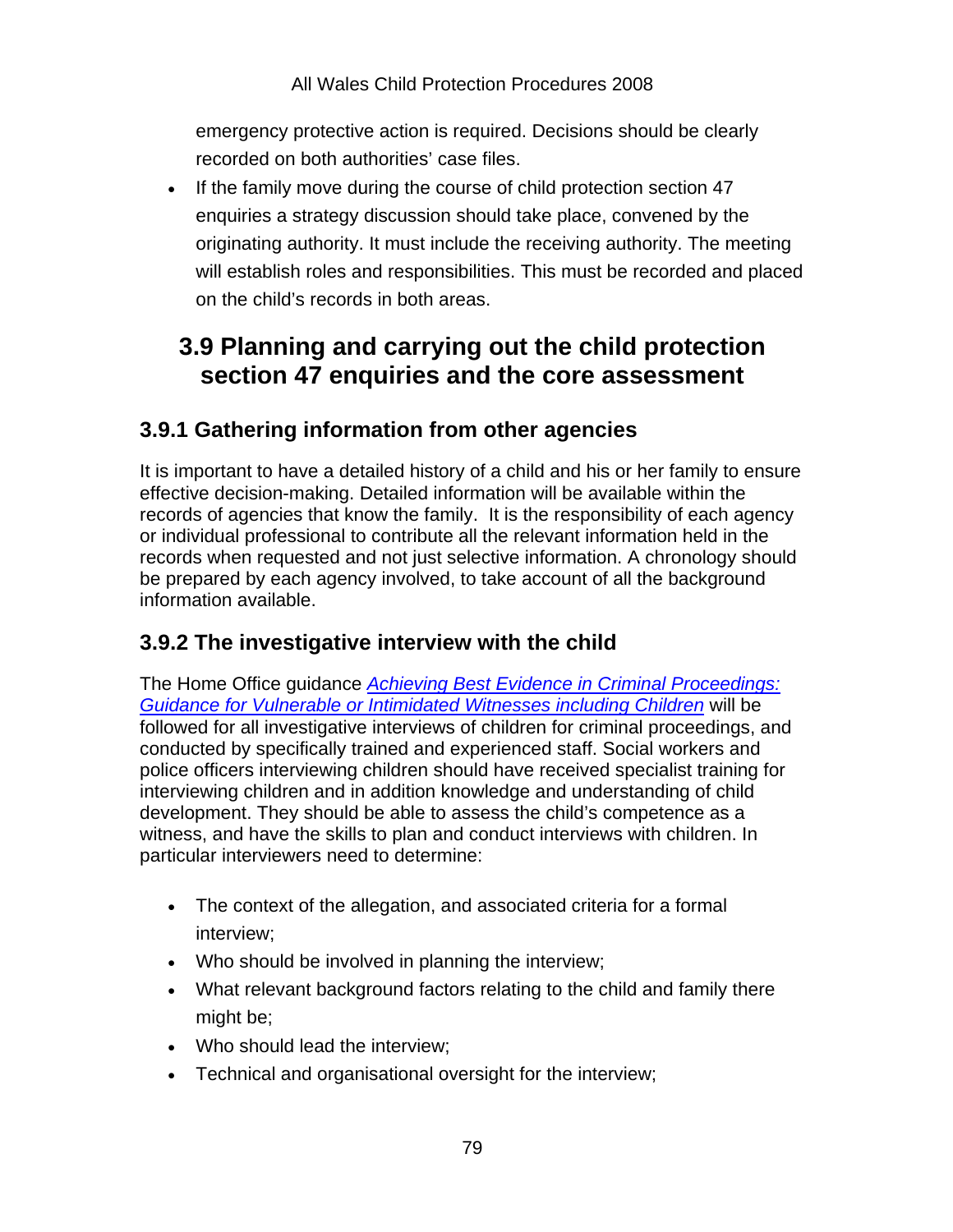- Consideration about the gender of interviewers particularly in cases of alleged sexual abuse;
- Consideration of any communication needs for the child.

The interview is crucial for informing interagency decision-making and will form the basis of any subsequent criminal proceedings.

A child should never be interviewed in the presence of an alleged or suspected perpetrator of abuse, or somebody who may be colluding with a perpetrator, including a parent.

In most circumstances, a parent or caregiver with parental responsibility should be consulted before the interview with the child, and their views listened to. If there is no one with parental responsibility, another permanent caregiver should be consulted and legal advice sought. In cases where a video interview is to be undertaken, the investigating officer should give a pro-forma/information sheet to the parent/caregiver.

Where a child is of sufficient age and understanding to consent, their consent should be recorded on the video at the start of the interview.

In certain circumstances it may be considered in the child's interests to undertake a full or video interview without first consulting with a parent/caregiver. In such cases, except where the young person is 16 years or over, legal advice should be sought by social services. In exceptional circumstances, where seeking such advice will cause a delay in the enquiry, the police reserve the right to proceed with the investigation on their own.

In cases where the child is at school at the time of concern, the head teacher can consent to school premises being used for the interview.

# **3.10 The medical examination**

Consideration should always be given to the need for a medical examination of each child about whom there are concerns. The person co-ordinating the enquiry should discuss the need for a medical examination with a suitably qualified and experienced paediatrician or forensic medical examiner/ physician, and agree the timing and location of the examination taking account of the best interests of the child. There should also be consideration of the need for other children in the household or in contact with the alleged perpetrator to be medically examined.

Although a medical examination is not a requirement in every child protection section 47 enquiry, it needs to be considered regardless of whether the child has any apparent or visible injuries or appears neglected. The medical examination should be dispensed with only if those managing the enquiry are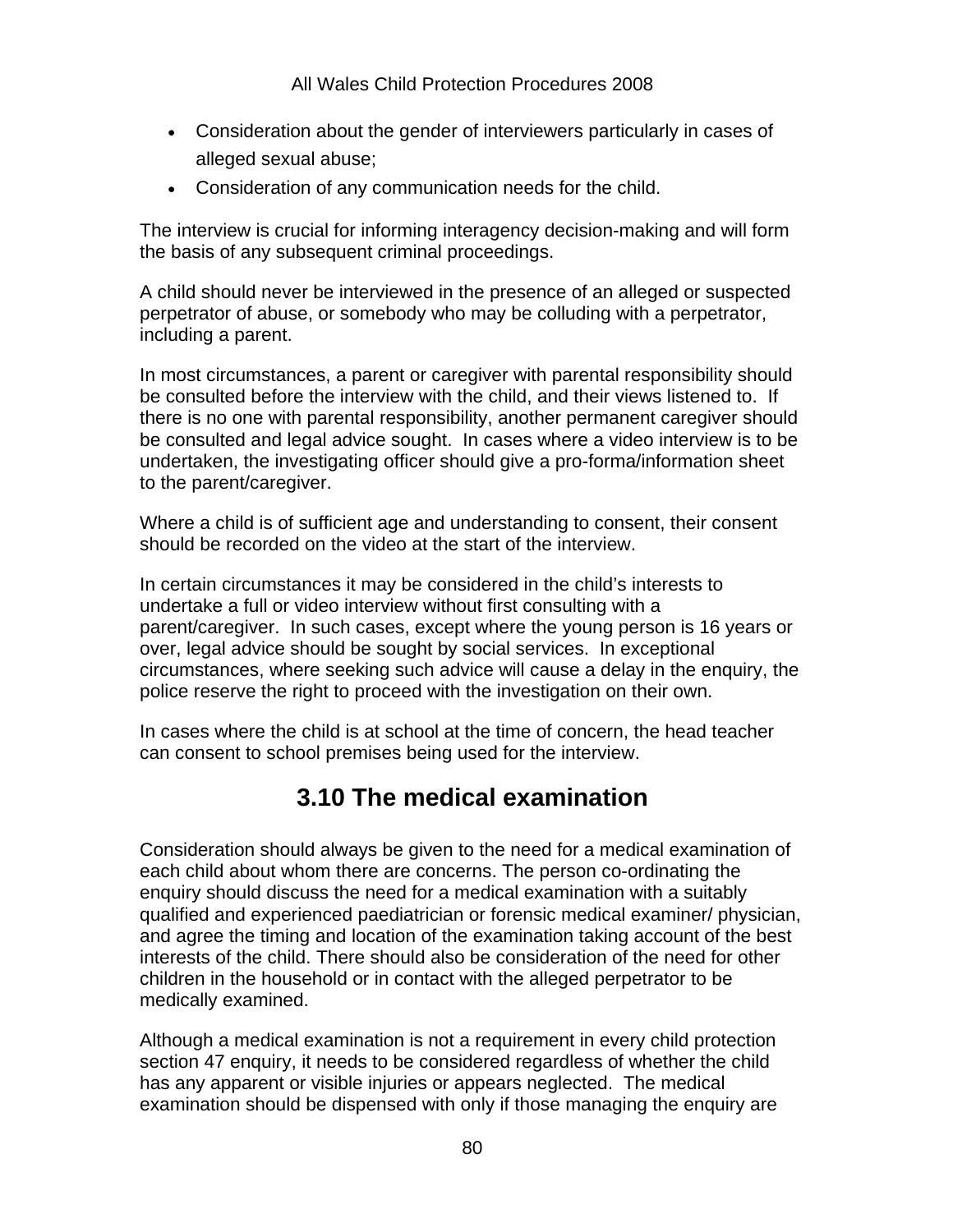satisfied that they can achieve the purposes of the enquiry without it. This must involve discussion with the appropriate paediatrician.

Those reasons will need to be clearly recorded by all professionals involved.

Practitioners need to be aware that the purpose of a medical examination or assessment is:

- To ensure the child's condition is medically assessed and treatment given as appropriate;
- To re-assure the child about their health and well-being;
- To obtain an assessment about possible indications of abuse;
- To ensure that any injuries or signs of neglect or abuse are noted for evidential purposes;
- To secure forensic evidence.

The child's welfare is the paramount concern and the gathering of evidence must not become an additional source of abuse of the child. The need for forensic evidence should always be considered as secondary to the need for medical treatment for a child.

There should be liaison with police and social services to avoid the need for repeated medical examinations. The police or social worker will fully brief the examining doctor if he or she has been unable to attend the strategy meeting. The social worker will ensure that the person with parental responsibility is available to give consent for the examination.

## **3.10.1 When should the medical examination take place**

The doctor to whom the request for an examination is made must judge the timing of the examination.

• Physical Abuse and/or Neglect

If the referral concerns physical injury or severe neglect a medical examination should be arranged, wherever possible, on the same day. Not to see the child on the day of referral would be exceptional.

• Sexual Abuse

In cases of any alleged sexual abuse, a medical examination should be considered, and if required, be available within a reasonable timescale, including out of hours. This will be to protect the health of the child and to secure and preserve evidence.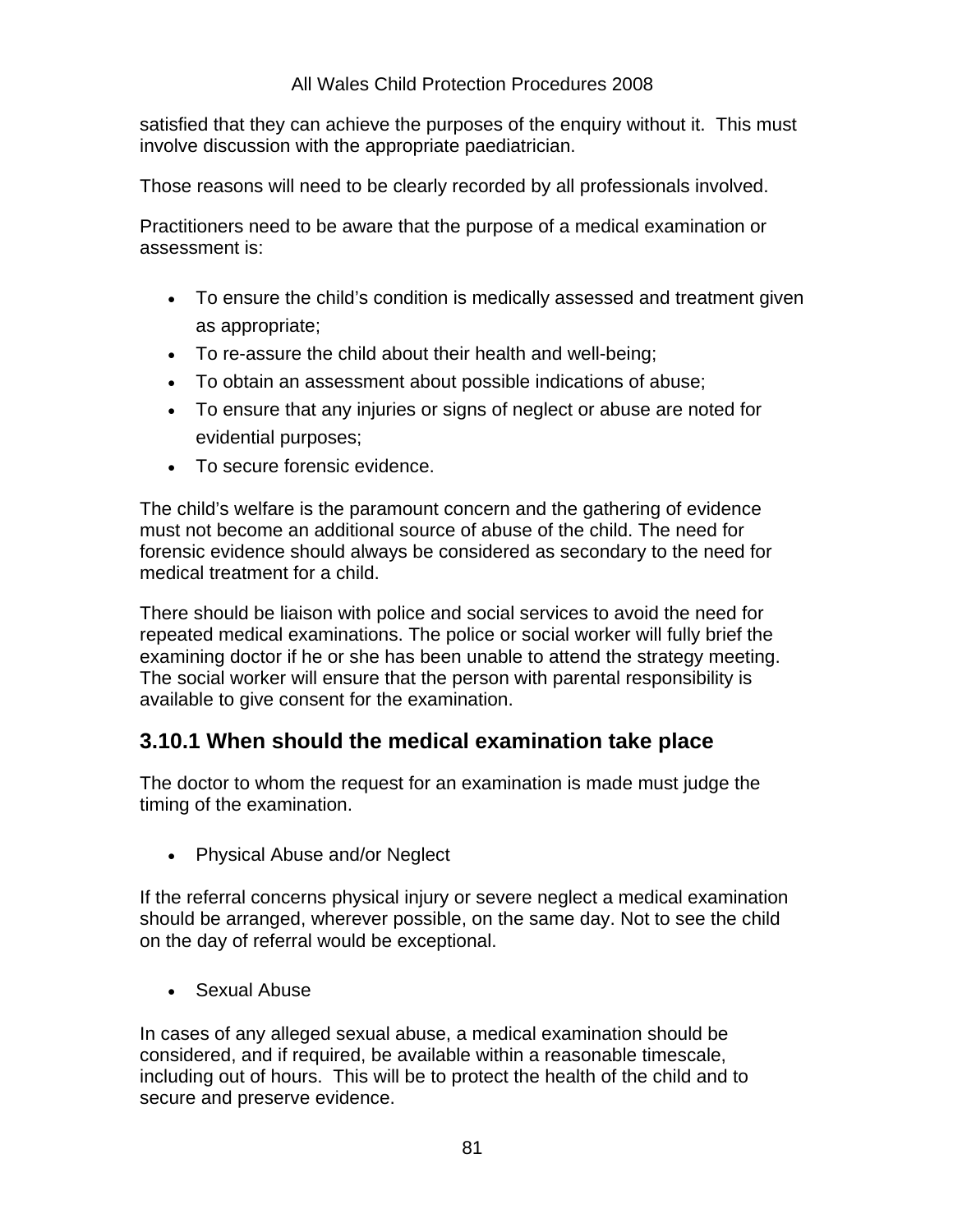For an alleged sexual assault:

- Under 72 hours—the child should be seen as soon as possible, but dependent on the individual circumstances and the need for forensic samples, photo-documentation and/or treatment;
- 72hrs to 6/7 days--the child should be seen within the next 24 hrs as this will be determined by the doctor;
- More than 7 days—the child should be seen within an appropriate timescale, usually at the first available appointment and usually within a week.

## **3.10.2 Standards for medical examinations**

For physical abuse and/or neglect an appropriately trained doctor usually the paediatrician should undertake the examination.

For alleged sexual abuse, a suitably qualified paediatrician should only undertake the examination. Where forensic information is sought, as in acute sexual assault, if the paediatrician does not have the necessary forensic skills, he/she may request from the police that a forensic medical physician (FMP), be in attendance for the collection of forensic specimens.

Doctors undertaking the examinations must be aware of:

- Guidance on Paediatric Forensic Examinations in Relation to Possible Child Sexual Abuse The Royal College of Paediatrics and Child Health (RCPCH) and The Association of Forensic Physicians 2004
- Child Protection Companion *RCPCH 2006*
- Child Protection Reader *RCPCH 2007*
- Position Statement 'Interpreting the Physical Signs of Child Sexual Abuse' *RCPCH December 2006*

## **3.10.3 Consent for the medical examination**

Examining doctors must be aware of the principles of informed consent and of the guidance contained in the RCPCH Child Protection Companion 2006.

Social workers and police officers undertaking child protection section 47 enquiries and criminal investigations also need to be aware of the issues of consent for the medical examination.

• Examination without consent may be held in law to be an assault;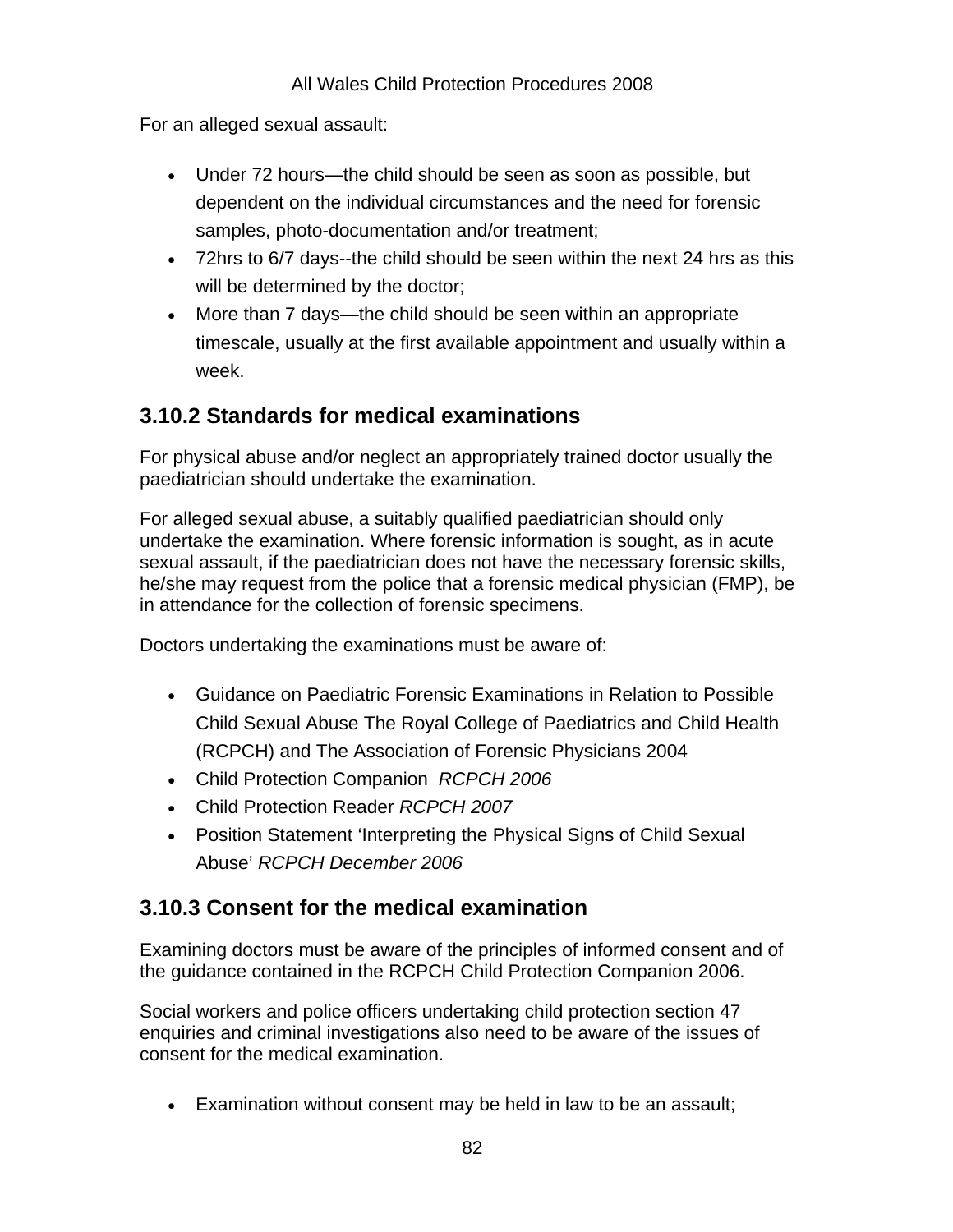• It is the responsibility of the examining doctor to obtain the informed consent preferably in writing.

**3.10.3.1** A child of 16 years and over can give their own consent. If they are unable to consent for example because of a learning disability, consent may be sought from a person with parental responsibility

**3.10.3.2** Young people under the age of 16 years, who are able to fully understand what is proposed and its full implications, are competent to consent (*[Gillick v Wisbech 1986\).](http://www.hrcr.org/safrica/childrens_rights/Gillick_WestNorfolk.htm)* However the more serious the medical procedures proposed a correspondingly better grasp of the implications is required. Therefore the examining doctor needs to ensure that the young person fully understands the nature of the medical examination and how the information obtained might be shared with others.

**3.10.3.3** If a young person is not deemed to be Fraser/Gillick competent, consent from a person with parental responsibility is required. However the child may still refuse to be examined.

**3.10.3.4** For a child under 16, consent for a child protection medical examination will require the informed consent of a person with parental responsibility and of the child, preferably in writing.

**3.10.3.5** Where the child is already the subject of proceedings in a court, the consent of the same court is required. If the child is subject to a care order, the consent of the lead director of social services is required.

- For the consent to be informed the doctor needs to speak directly to the person with parental responsibility and explain the purpose and process of the medical examination, clearly specify all of the elements of the examination i.e. history, examination, forensic specimens, use of video/still photo-documentation, discussion with colleagues, the sharing of findings and reports with social services, police, crown prosecution service and courts. In particular the child and parent will need to be aware that information gained by the examination will be shared with others and may also be read out in court;
- Consent should always be sought on a face-to-face basis, that is with the parent in attendance with the child. However if the parent cannot or does not want to be present the doctor will need to decide on the action needed to obtain a valid consent;
- Only in the case of a medical emergency where the child needs urgent medical attention, is consent not required.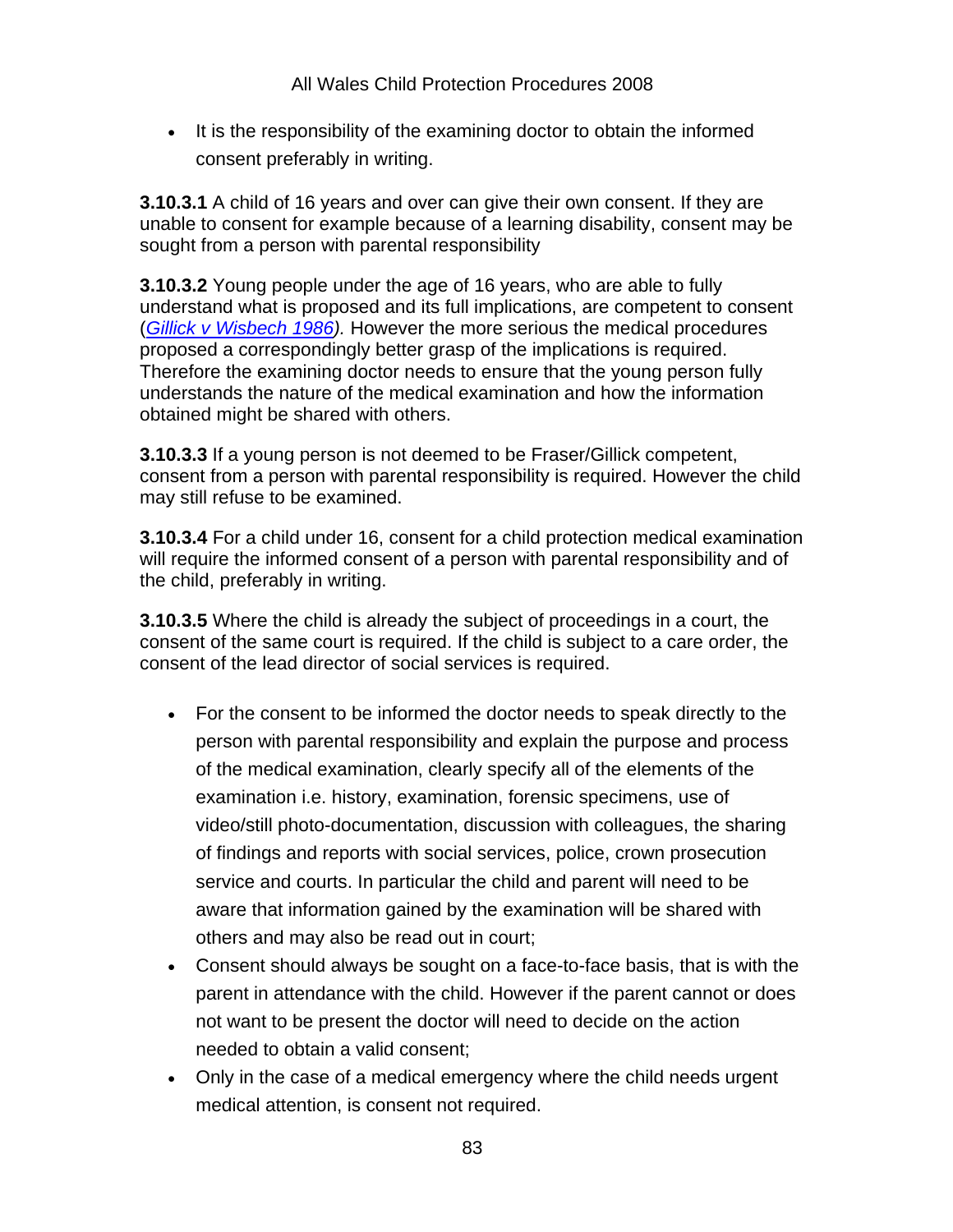## **3.10.4 Consent: other issues**

- Where consent is not readily available or is refused by a parent, the matter should be discussed with social services regarding the need for legal advice and action to obtain a valid consent;
- It should be noted that neither child protection section 47 enquiries, Emergency Protection Orders or police powers of protection give consent for a medical examination. When applying for an Emergency Protection Order and a medical examination is required, directions for a medical examination need to be requested.
- If a child or teenager refuses the examination, it cannot be undertaken. An examination must never be forced on a child.

# **3.11 Recording**

The case notes should be written contemporaneously as fully as possible, and no later than 24 hours after the events. They should fully reflect the child protection enquiry process, including all events leading to the investigative interview, the timing, setting and personnel involved in all discussions. All records must be signed, or the author identified, timed and dated. Records of contact with the child should record what the child says in the child's own words. Professionals should follow their agency/professional codes of practice in relation to record keeping.

### **Box 11: Recording visits to families**

A good example of recording would include the following:

- The date and time of the visit;
- The purpose of the visit (child protection initial enquiry, assessment visit, supervision visit, etc);
- Whether it was a planned or an unannounced visit;
- The intended outcome of the visit. This should be specific. For example instead of recording 'gathering information for assessment' the record should indicate specific information being sought such as a parent's own childhood experiences. Non-cooperation by a parent will contribute to eventual judgements and decisions and may form an important piece of evidence;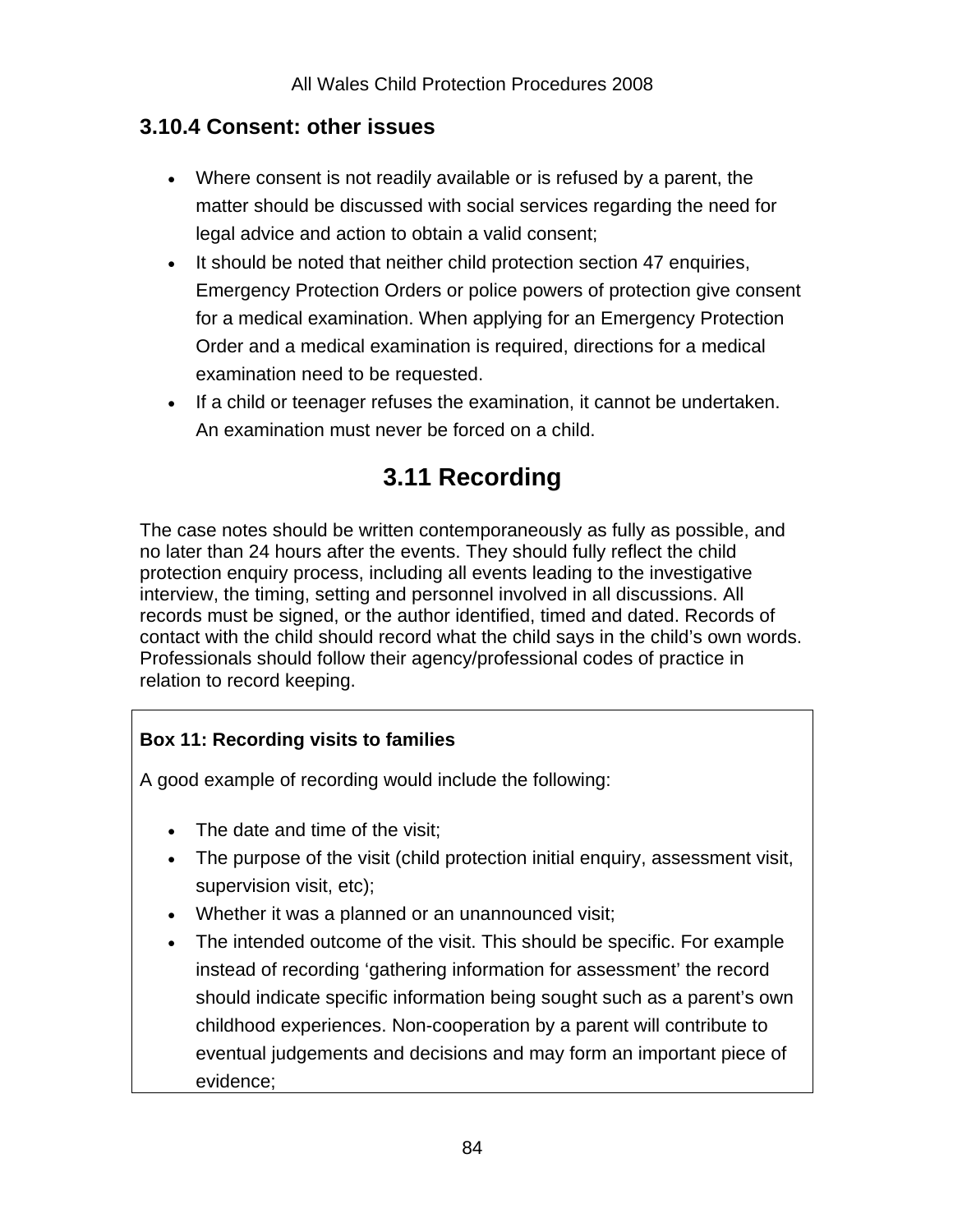- Who was present during the visit;
- Confirmation whether the child was seen and communicated with, and how they presented physically and emotionally;
- Any wishes and feelings expressed by the child and parent/caregiver during the visit;
- If a child is not seen/not present the action that was taken subsequently to verify any reason given;
- Summary of discussion;
- Information or advice given to the parent/caregiver/child;
- Any subsequent arrangement made or action planned or taken, by whom, and in what timescale;
- The name of the worker making the entry and the time and date of the recording.

All agencies need to ensure that staff members and professionals are aware of their agency's standards' required for record keeping. All agencies should have a system in place for monitoring recording standards. Health in particular, should ensure that within a given location, there is a single set of records for the child.

Agencies should ensure clear protocols are in place concerning information databases and in particular the content, process and access to records that are maintained by agencies in respect of individual children. The LSCB should ensure the effectiveness of these arrangements.

# **3.12 The conclusion and outcome of child protection section 47 enquiries**

## **3.12.1 Making the decision**

Following the conclusion of the child protection section 47 enquiries a social services manager will make the decision about future action taking into consideration the views of other agencies involved in the child protection process. This may include the need for a further strategy meeting.

Reasons for the decision must be clearly recorded on the child's case records.

The manager may come to one of three possible decisions: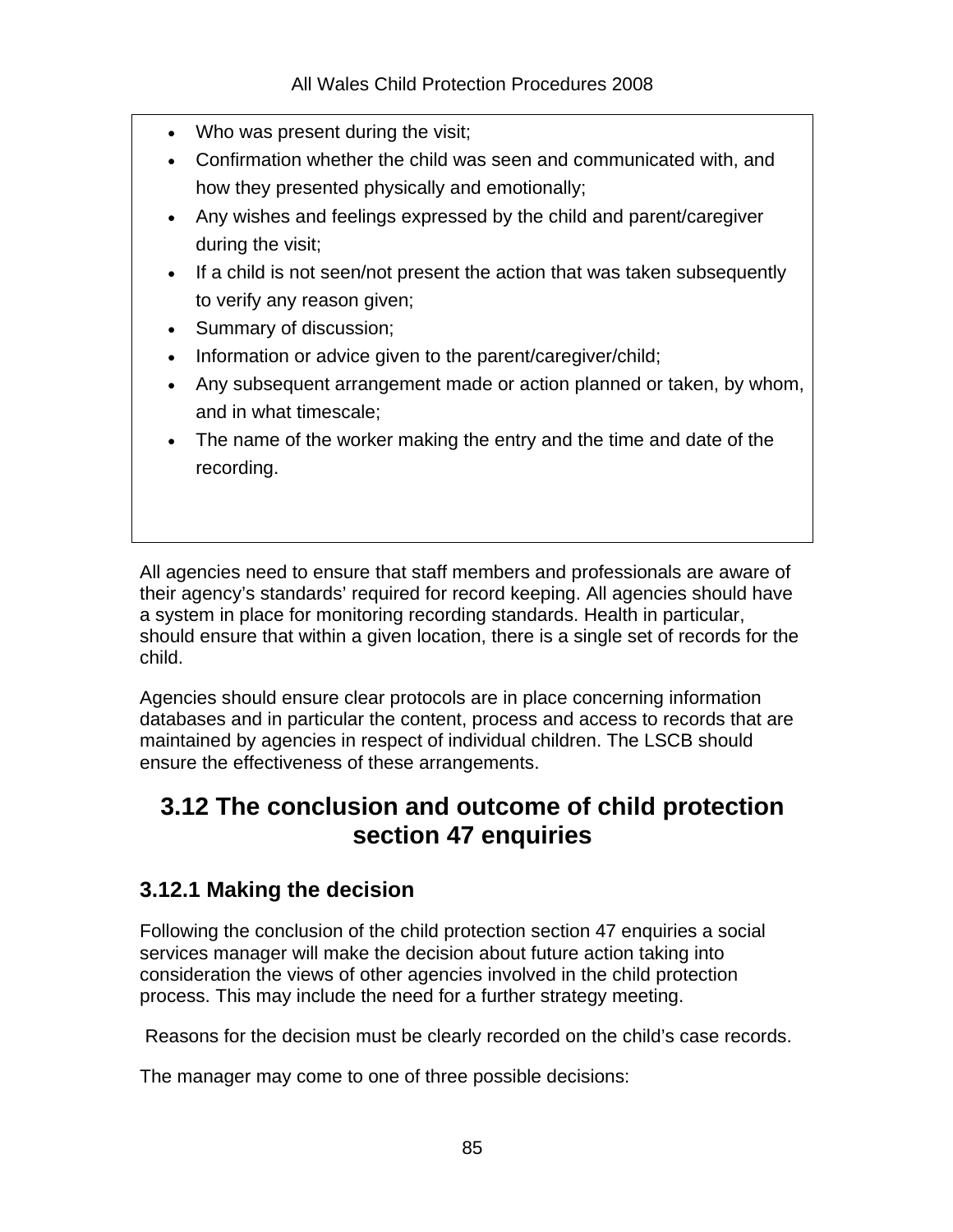- Concerns are not substantiated;
- Concerns are substantiated but the child is not judged to be at continuing risk of significant harm;
- Concerns are substantiated and the child is judged to be at continuing risk of significant harm.

In the case of the first two options, the child may or may not be a child in need. Support services may be required to address the child's needs identified through a completed core assessment and a child in need plan, and should be coordinated by an inter-agency meeting that includes the family.

The original referrer should be notified of the outcome of enquiries consistent with respecting the confidentiality of the family.

The family will be kept informed throughout the child protection process.

The outcome of child protection section 47 enquiries must be recorded. Parents, the child if of sufficient age and understanding, and the referring agency should receive a copy. All agencies that have provided information or been involved in the child protectionsection 47 enquiries should be informed of the outcome.

If a referrer wishes to challenge the outcome of child protection section 47 enquiries they should follow the local protocol for resolving professional differences.

## **3.12.2 Concerns are not substantiated**

Where enquiries do not substantiate the original concerns about the child suffering significant harm or being at risk of significant harm, no further action under the child protection procedures will be required.

The reasons for making a decision that no action is required need to be clearly recorded.

Social services and other agencies should however, consider with the family whether there is a need for support and/or services to improve the child's well being. This decision should ideally be made at an inter-agency meeting and will be informed by the outcome of the assessment so far. In these circumstances the core assessment should continue and be completed within 35 working days of it commencement.

Where the enquiries reveal no substance to the cause for concern, parents/caregivers, the child and the referrer, as appropriate, should be informed in writing. Letters should be sensitively worded and acknowledge the distress and anxiety caused by the enquiry process, but draw attention to the legal duty of the statutory agencies to make enquiries.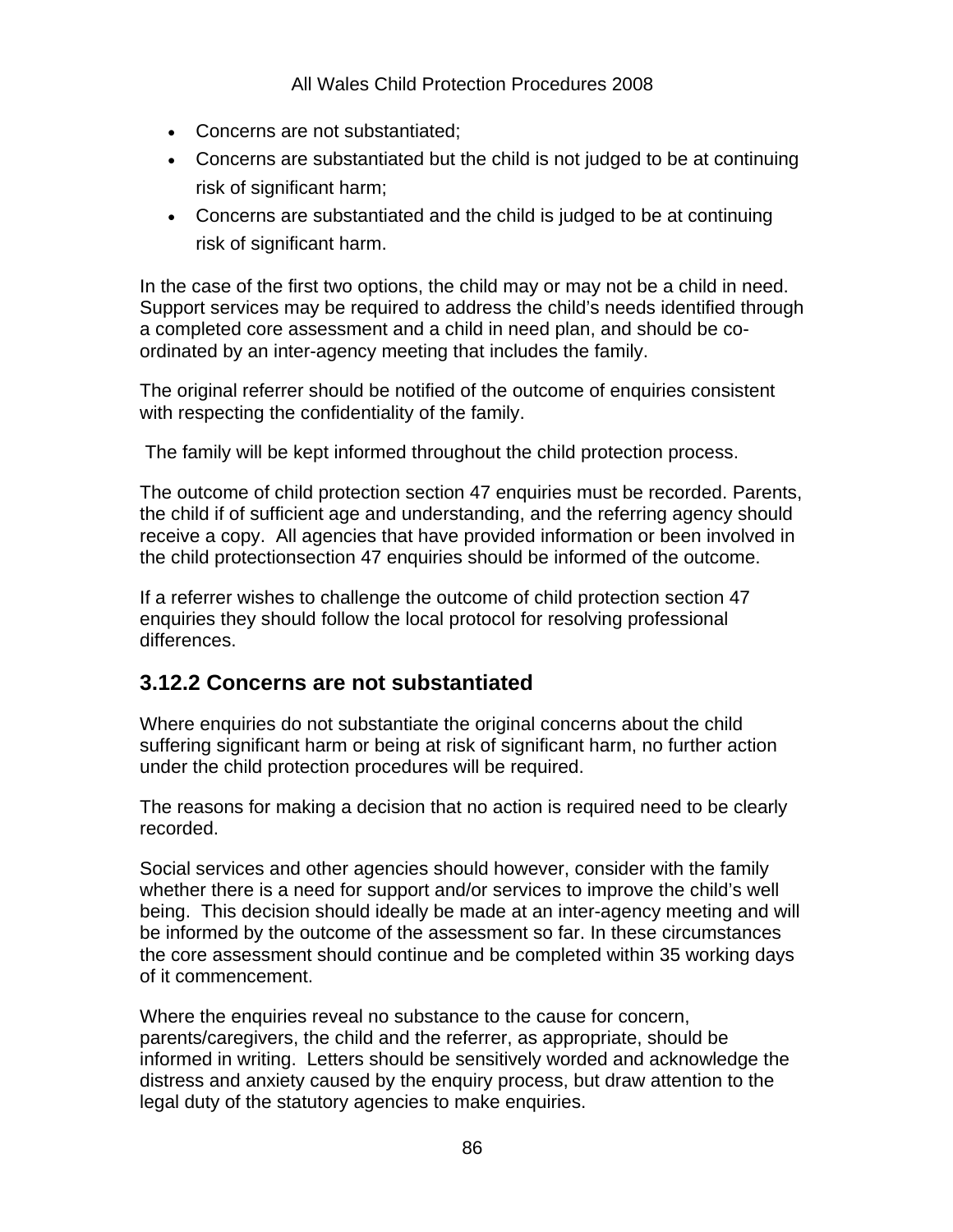In some circumstances concerns about significant harm may remain but there is insufficient evidence. In such circumstances, the family should be offered services. If, however, the family refuses, agencies that continue to be involved with the family need to remain vigilant and report any concerns in the usual way. In these circumstances, a core assessment should be considered.

### **3.12.3 Concerns are substantiated but the child is not judged to be at continuing risk of significant harm**

Where there are substantiated concerns that a child has suffered significant harm but it is clear from enquiries that there is no continuing risk of significant harm, it may be agreed that there is no need for a child protection conference and a child protection plan even though there may still be a need for a criminal investigation. In these circumstances, all those involved need to be sure that any plan for ensuring the child's future safety and well being can be developed and implemented outside of child protection procedures. It will always be important to seek children's views before making this decision, in a way that is compatible with their age and level of understanding. The decision and the reason for it must be recorded by the social worker and include the names of all those involved in the decision-making.

A decision not to hold a child protection conference in such circumstances must be taken carefully, analysing the available evidence and the views of other agencies that have been involved in the child protection section 47 enquiries. Social services should take care over any decision not to proceed to a child protection conference where it is known that a child has suffered significant harm. A suitably qualified and designated person within social services should endorse this decision, or if necessary overrule it. Those professionals and agencies who are most involved with the child and family, and those who have taken part in enquiries, have the right to request that social services convene a child protection conference if they have serious concerns that a child may not otherwise be adequately safeguarded. The decision not to hold a child protection conference must be based on the clear view that there is no continuing risk of significant harm. Examples of when this may apply include where circumstances have changed such as when an alleged abuser has permanently left the household or where significant harm has occurred as a result of an isolated abusive incident such as abuse by a stranger. In making this decision, social services or any other agency should consider arranging an inter-agency or child in need planning meeting to include the family.

The purpose of the inter-agency or child in need planning meeting will be to:

• Agree with other agencies and the family what actions need to be undertaken, and with what intended outcome for the child's safety and well-being;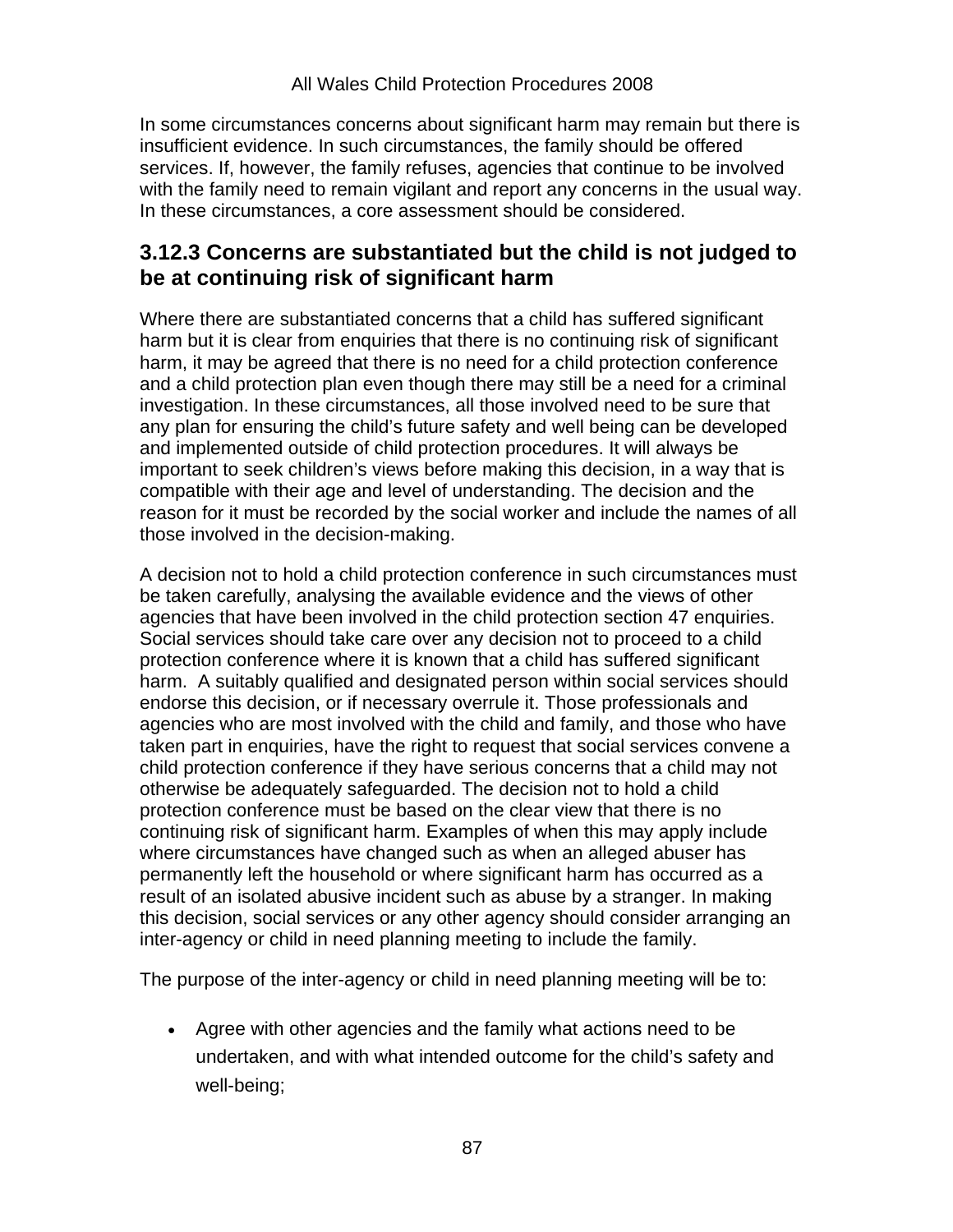- Draw up a plan which should be informed by the assessment findings and ensure that the core assessment has been or will be completed within the required time;
- Set out in the plan who will have responsibility for what actions;
- Clarify what actions will be taken if the plan cannot be successfully implemented;
- Set out a timescale for review of progress;
- Consider the appropriateness of a family group conference.

### **Box 12: Family Group Conferences**

- Family group conferences (FGC) are a way of giving families the chance to come together to try and make the best plan for children.
- **The significant difference between family group conferences and other meetings is that family members not professionals are the decision makers.**
- The emphasis is upon solving problems through discussion. Effective FGCs need to be based within a framework of clear principles and practice that encompasses referral process, planning meetings, conduct of the meeting and reviewing plans.
- FGCs do not replace or remove the need for a child protection conference, which should always be held where the relevant criteria have been met.

They may be valuable when:

- $\circ$  A child in need plan is required;
- o Where child protection section 47 enquiries have not substantiated significant harm but there is a need for support and services and there is ambivalence from the family;
- o A child protection conference has agreed a FGC is an appropriate vehicle for the core group to use to develop an outline child protection plan in to a detailed plan and agreement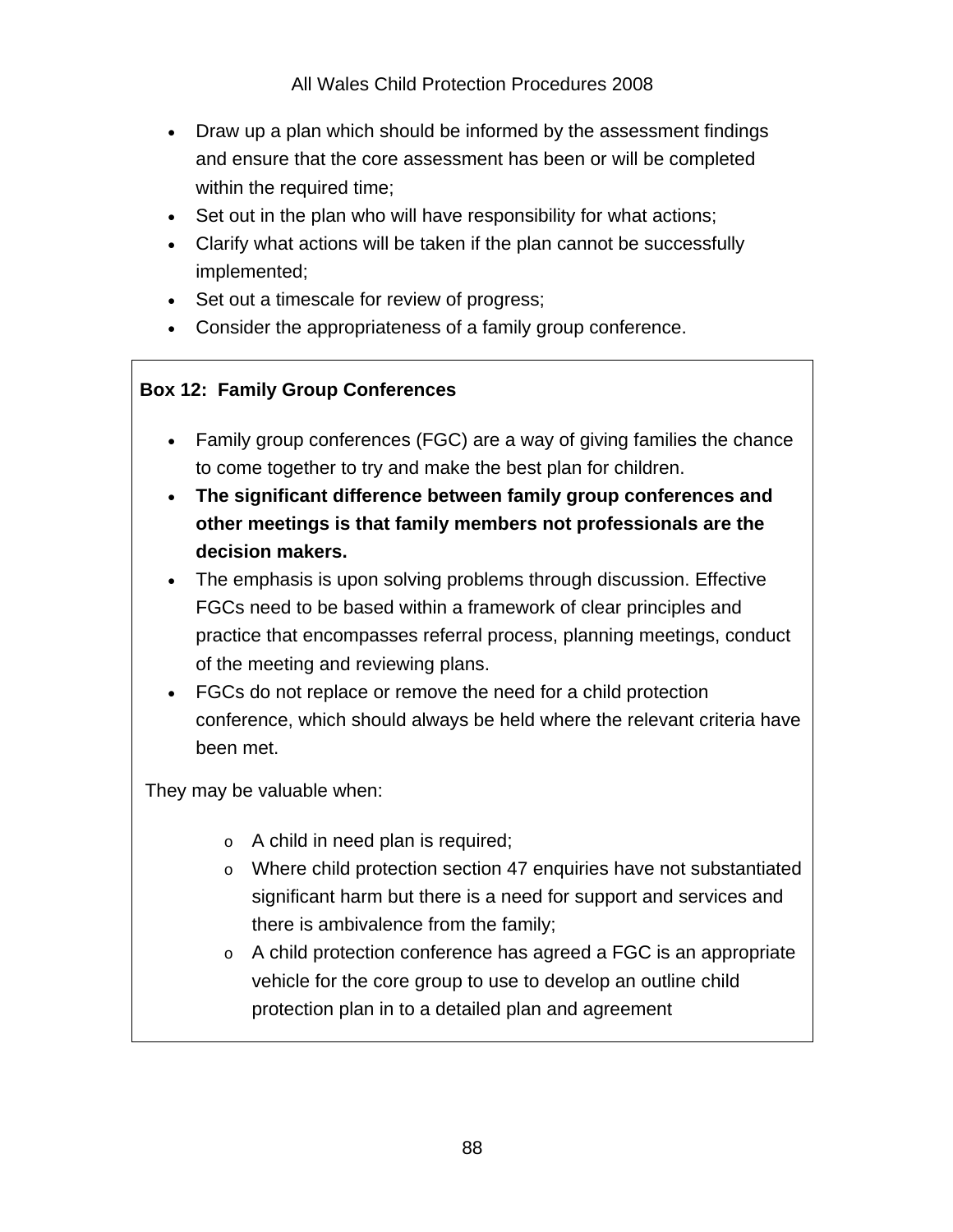## **3.12.4 Concerns are substantiated and the child is judged to be at continuing risk of significant harm**

In these circumstances a child protection conference should be convened by social services within 15 working days of the strategy discussion, or the last strategy discussion/meeting if more than one has occurred, which initiated the child protection section 47 enquiries. A child protection conference is needed to make a decision about further action under the child protection procedures.

A strategy meeting is not a substitute for a child protection conference.

There are five types of situation that may make a child protection conference necessary:

- Child protection section 47 enquiries into an incident or suspicion of child abuse indicates that the concerns are substantiated and that further action under the child protection procedures is necessary to safeguard the child's welfare. This includes situations where suspicions of the likelihood of abuse and/or neglect have developed over time based on a variety of concerns and a decision has been made to move the case into the child protection system, or another agency requests a child protection conference. This decision should be made via a strategy discussion/meeting, with the conference following within 15 working days;
- Before a child is born, family history suggests the likelihood of significant harm occurring;
- A child is found to be living in a household that includes, or is visited, by a person who is an adult who poses a risk to children or who is believed to have abused a child;
- A child in a family moves into the area and is the subject of registration in another area;
- Another agency requests that a conference is convened.

In the first three circumstances, child protection section 47 enquiries should always precede the child protection conference.

If prior to the child protection conference it is thought that the child may require immediate protection, such action must not be delayed because a child protection conference is pending.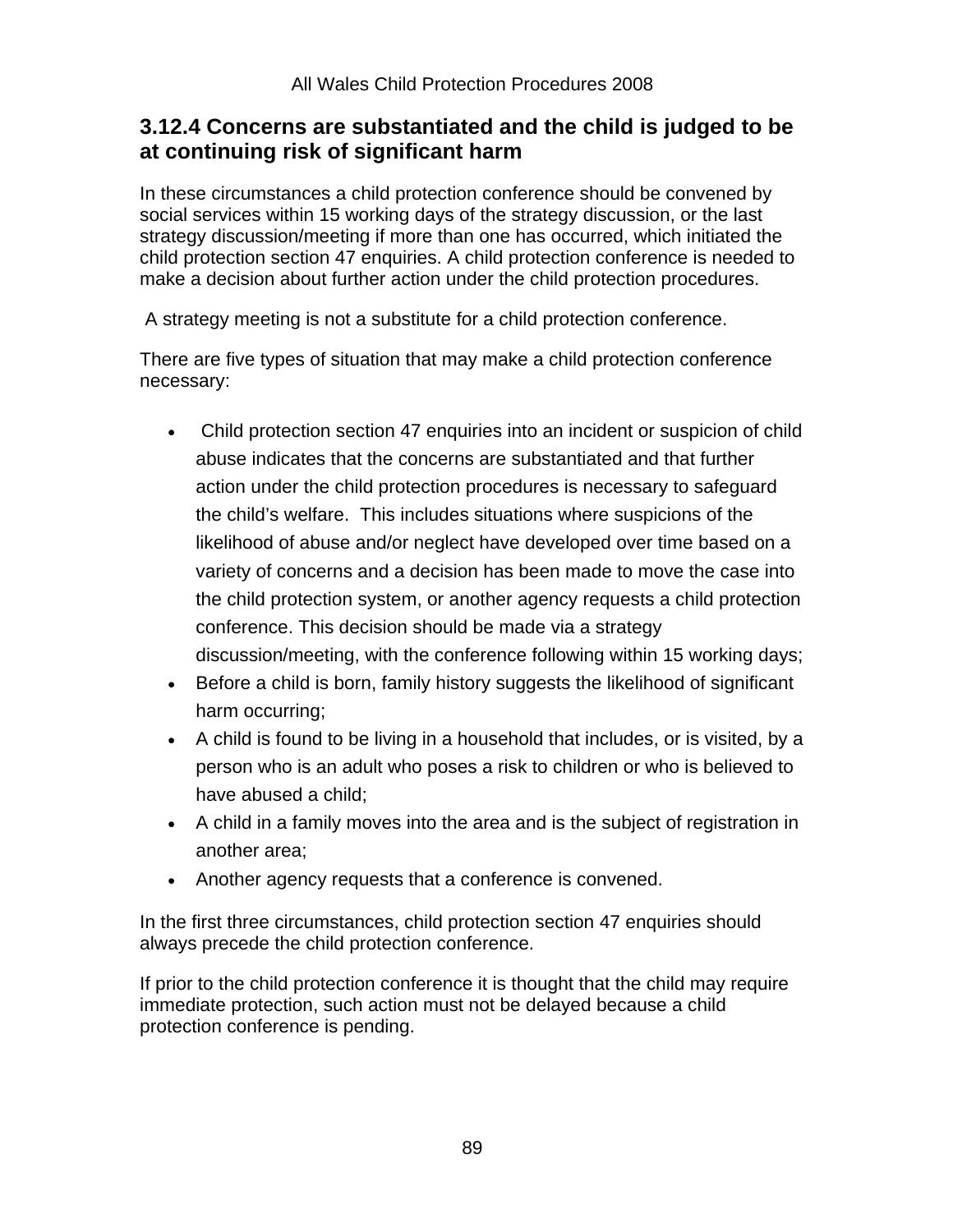# **3.13 The core assessment**

A core assessment must be started for each child who is the subject of child protection section 47 enquiries; both commence at the same time. The purpose of the core assessment is to enable sound professional judgements to be made about how best to intervene to safeguard and promote a child's welfare.

The core assessment should be completed within 35 working days. It should build on all the information obtained in the course of the initial assessment and the section 47 enquiries. It should provide evidence on which to base judgements and plans on how best to safeguard a child, promote his or her welfare and support parents in promoting their children's welfare.

 The core assessment is the responsibility of all professionals who are members of the core group and this responsibility will be reflected in their full contribution to the process.

The core assessment will include an analysis of:

- The child's developmental needs;
- The parents' capacity to respond to those needs, including the parents' ability to ensure that the child is safe from harm;
- The wider circumstances of the family.

The assessment will take into account the ethnic and cultural needs of the child and family. The family should be encouraged and enabled to participate in the assessment and the allocated social worker should explain the process throughout.

### **Box 13: Good Practice in Assessment**

Serious case reviews frequently highlight the importance of assessment and analysis. Assessment is the process by which information is collected, collated and analysed. Effective assessment seeks overall patterns that explain what has happened to a child and provides a framework for understanding and analysing need, risk and the danger individuals pose for children.

Particular care needs to be taken that assessments do not become over optimistic or minimise risk to children. The focus needs to be on gathering evidence to make judgements about whether a child is safe from injury, neglect, and emotional or sexual abuse.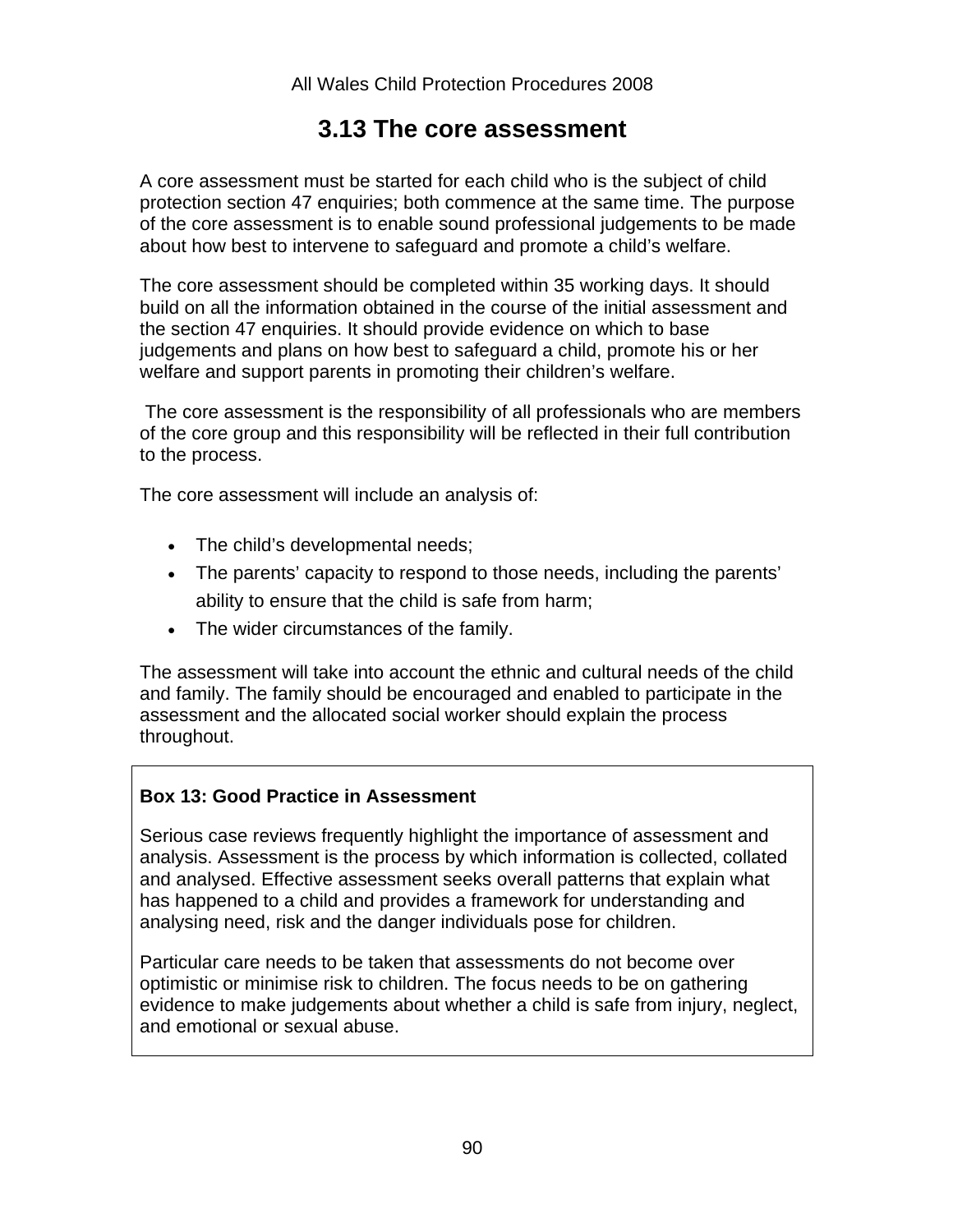# **The Framework for the Assessment of**

# **Children in Need and their Families**



# **3.14 The initial child protection conference**

# **3.14.1 Scope and Purpose**

The initial child protection conference brings together family members, the child where appropriate, and those professionals most involved with the child and family, following child protection section 47 enquiries.

Its purpose is to:

• Objectively analyse, in an interagency setting, all the concerns and the information which has been obtained from the initial assessment, the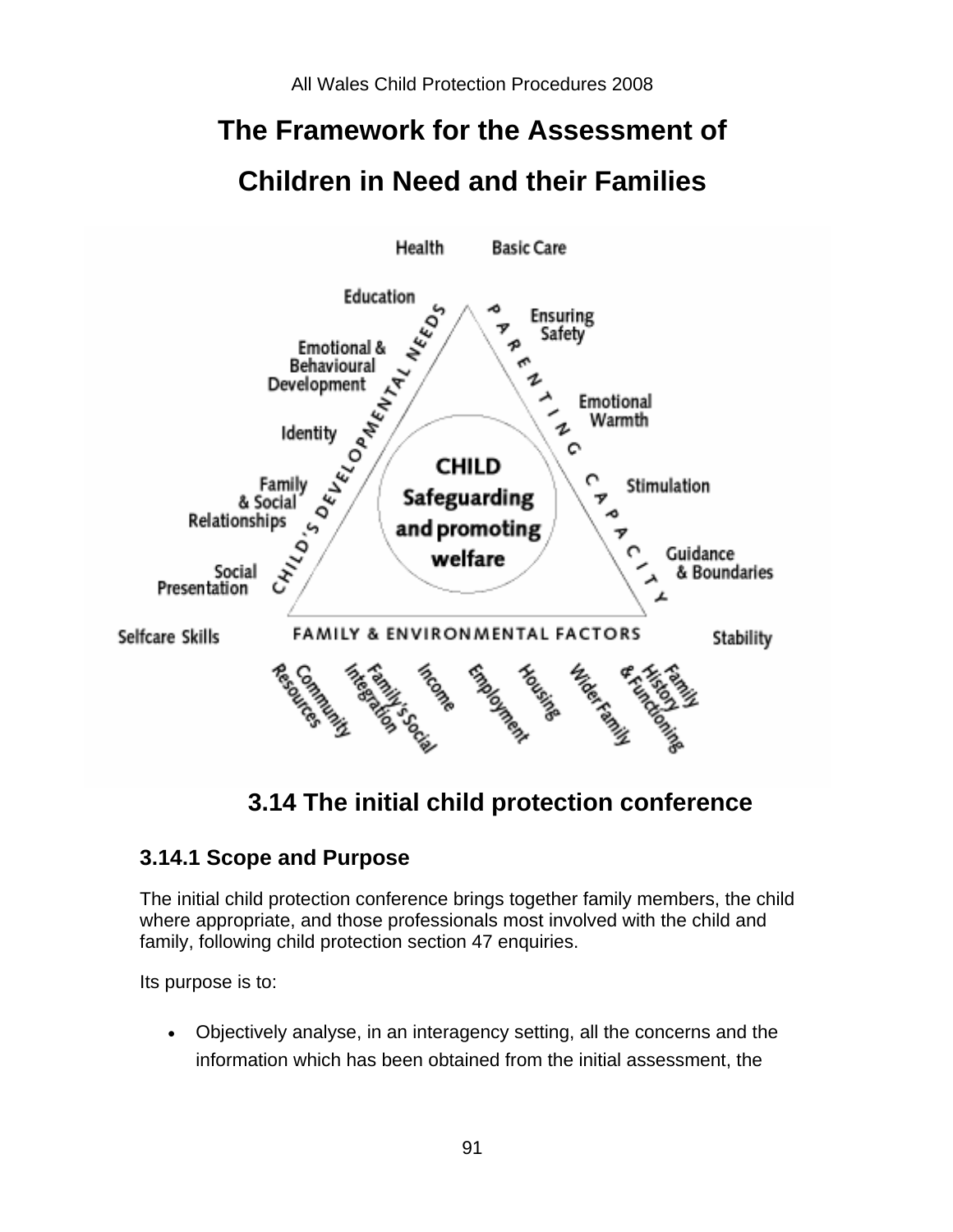child protection section 47 enquiries, the core assessment to date and from previous knowledge of the family;

- Make judgements about the likelihood of a child or any other connected or unborn children suffering significant harm in the future i.e. the level of continuing risk;
- Decide what future action is required to safeguard the child and to promote their welfare, agree how to take this forward and clarify the intended outcomes for the child (the need for registration and a child protection plan).

## **3.14.2 Planning the initial child protection conference**

The initial child protection conference should take place within 15 working days of the last strategy discussion/meeting.

**The conference requires preparation and effective initial assessment. The chair of the conference should be satisfied that sufficient information is likely to be available, in order for the conference to make an informed judgement about continuing risk of harm to the child. In exceptional circumstances the chair may wish to postpone the conference, but in doing so must be satisfied that the child is protected and the conference date set as soon as possible.** 

Those invited to conferences should have a significant contribution to make, arising from their professional expertise, their knowledge of the child or family, or both. Attendance should be limited to those who need to be there.

Consideration should be given to inviting the following people:

- The child, caregivers and family members, including all those with parental responsibility;
- Social services staff who have undertaken an assessment of the child and family, and the enquiries;
- The police;
- A representative of the child's school (where the child is of school age);
- Any other education staff involved with the child e.g. education welfare officer/ educational social worker, educational psychologist or youth worker;
- The locality or community paediatrician and/or examining doctor;
- The child's GP;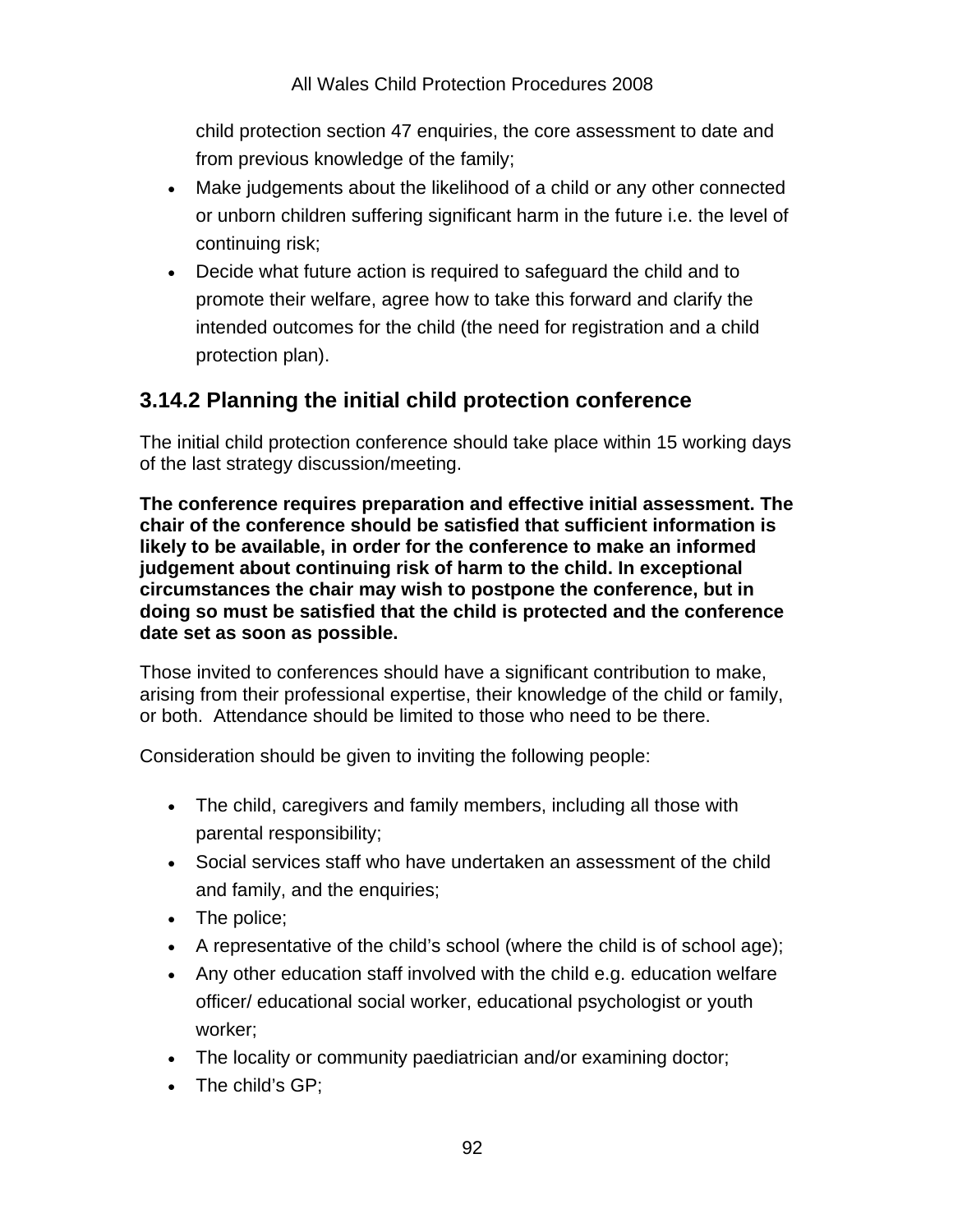- The health visiting service/school nurse/midwife/senior nurse child protection and other relevant health professionals;
- Child and adolescent mental health services;
- The national probation service:
- Youth offending service;
- The **NSPCC** (when operational in the area);
- Local authority legal services (children and families);
- Adult mental health services/substance misuse services;
- Family support services/day care services;
- Women's aid or any other voluntary or independent organisation involved;
- A representative of the armed services, in cases where there is a service connection.

The appropriate social services manager, in conjunction with the social worker allocated to the case, will decide whom to invite. All those who have been invited should give priority to attending and they should be informed who else has been invited to the conference.

 If care proceedings have started and a children's guardian (also referred to in Wales as a family proceedings officers) has been appointed, the guardian should be invited to the conference. However he/she attends child protection conferences in an observer capacity, provided that he/she has been appointed by the court to represent the child and subject to the conditions laid down by the Department of Health *'Manual of Practice Guidance for Guardians and Reporting Officers'*. Guardians should always avoid becoming part of the conference decision-making process and the chair should ensure this distinction in role is maintained.

# **3.14.3 Quorum for the child protection conference**

A conference should have sufficient information and evidence to make informed decisions. However there should be a balance between this requirement and making the conference larger than necessary, thus inhibiting discussion and intimidating child and family members.

A minimum of three agencies or professional groupings that have had direct contact with a child will normally need to be present before a conference can

proceed. In addition, other attendees who do not have direct knowledge of the child may be invited by virtue of their particular professional expertise or responsibility for services. If the conference is about an unborn child it is essential that midwifery and health visitor services are involved.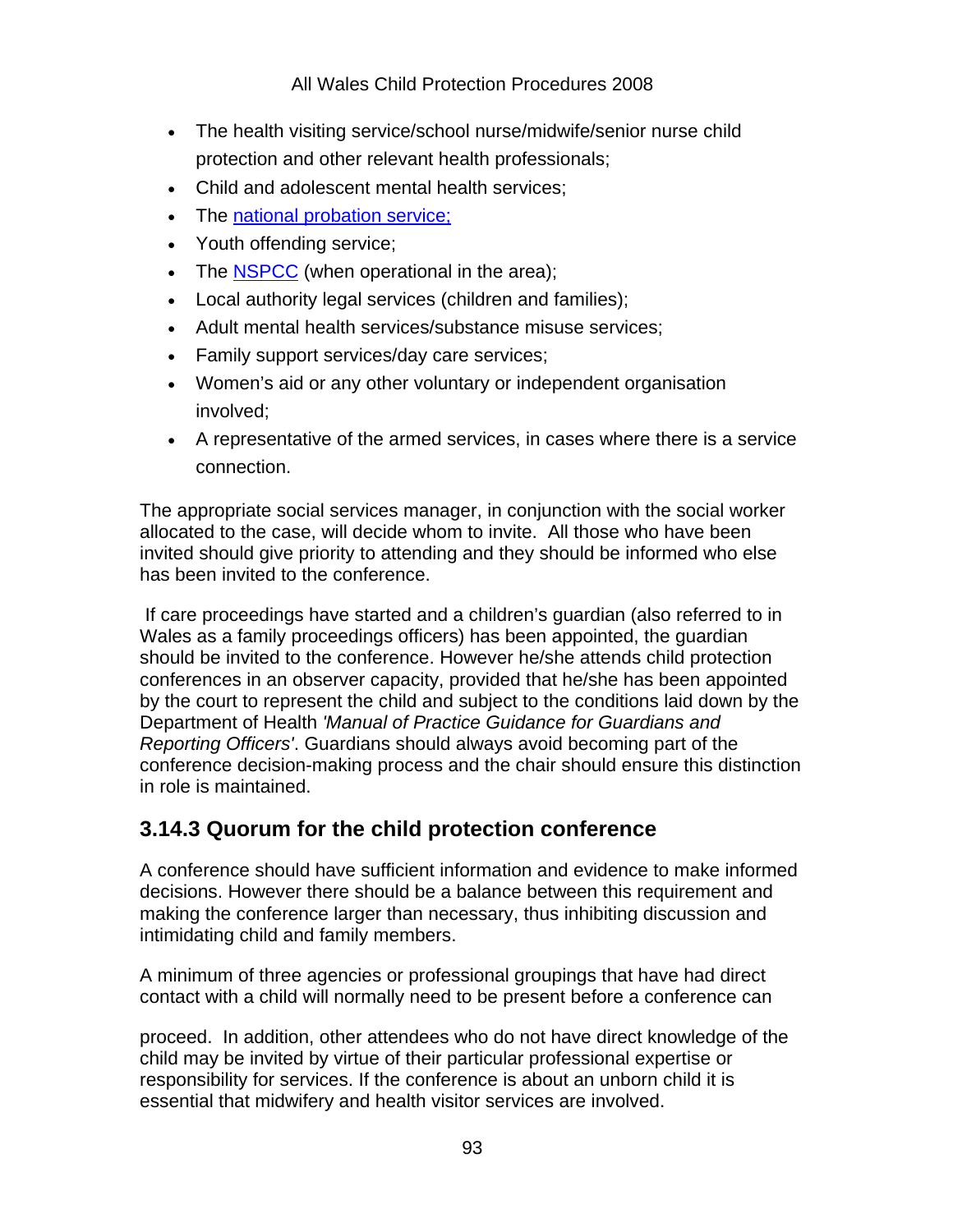However, situations may arise whereby only two agencies or professional groupings are present, where for example, in exceptional circumstances, the child has not had contact with three agencies. In these circumstances, the chair of the conference has the discretion for the conference to proceed, as long as he/she is satisfied that essential information is available, particularly from the key agencies involved.

All professionals and agencies invited to attend a child protection conference should submit a written report, whether or not they are able to attend.

**Any necessary protective action to secure the safety of a child at risk of significant harm must not be delayed because a child protection conference is pending.** 

### **3.14.4 Involvement of the child in the child protection conference**

The child's views and wishes should always be heard at the conference, whether this is by attending in person or by having their feelings and wishes presented on their behalf. Children should be encouraged to attend conferences provided they have the capacity to benefit from their attendance. The child should not be encouraged to attend if the experience is likely to be harmful to them because of their age, understanding or disclosures of information. It may be more appropriate for a child to put their feelings in writing, and they should be given help with this, if needed. They have a right to an independent advocate, who either attends with them or on their behalf.

The role of the conference chair is critical in enabling the child to have a positive experience. A child attending a conference should be given the opportunity to bring an advocate, friend or supporter. Account must be taken of the child's language of choice, their preferred medium of communication or any other specific needs. The conference chair should meet with the child beforehand, in the conference room and before other people arrive, to ensure that they understand what will happen at the conference, how they can contribute and how they can complain, if they so wish .

When the child's parent or caregiver is dismissive of the allegations, or seeks to minimise them, or is not supportive to the child/young person, this should not be a reason for excluding the child from the conference. However the chair will need to give thought to the conduct of the conference to avoid the child being subjected to further distress. This may include arranging for the child and parents to attend separately and provide their contributions to the conference without the other being present.

After the conference, the chair should offer the child an opportunity for immediate discussion and debriefing. The key worker should follow this up with a visit within 72 hours. If a child disagrees with the conference decisions, they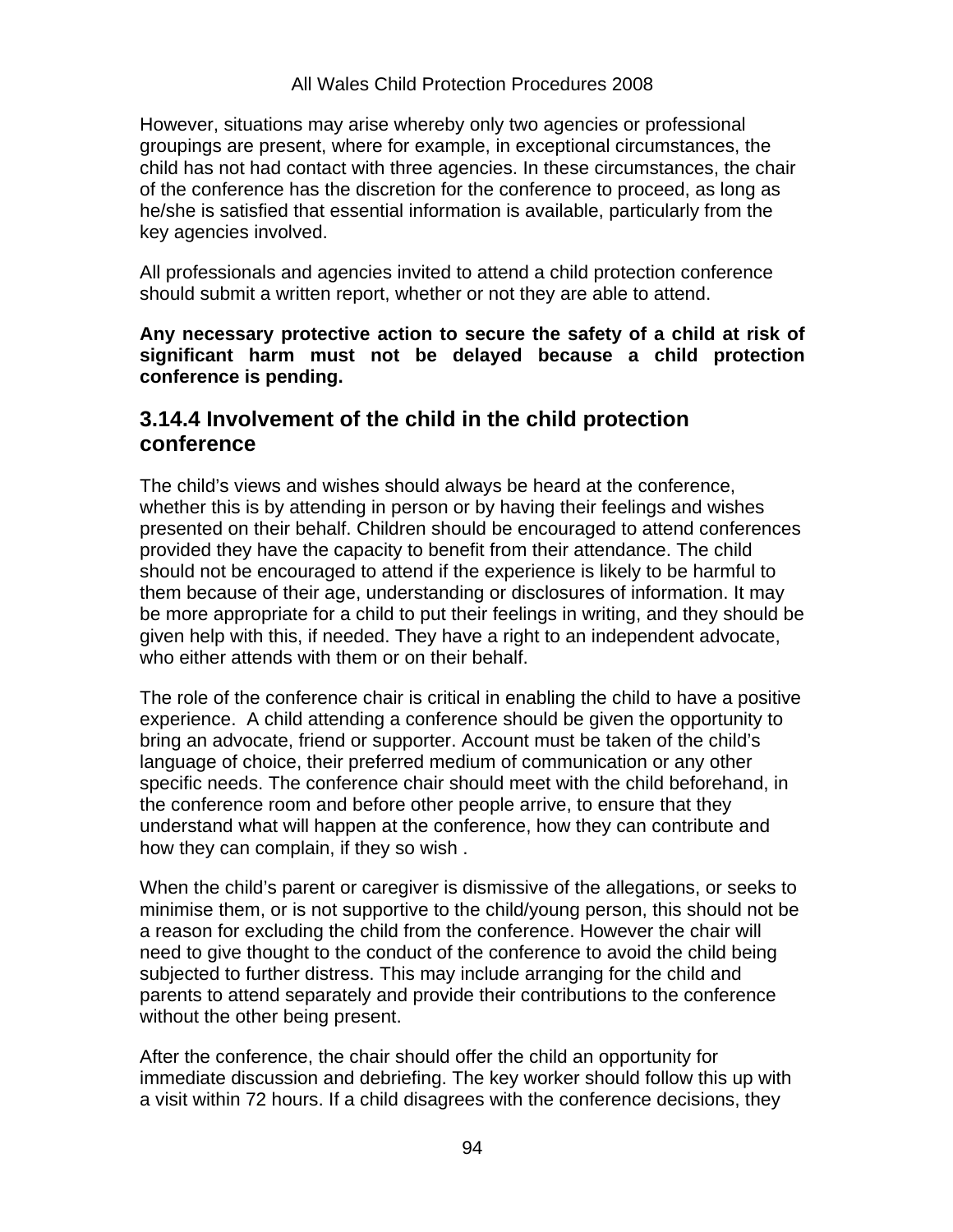should be given information and advice appropriate to their age and understanding about LSCB complaints/appeals procedures.

## **3.14.4.1 Excluding children from a child protection conference**

It is the responsibility of the chair of the conference to decide whether a child should be excluded for the whole or part of their child protection conference. Factors to consider include:

- The child's chronological age or the child's functional age indicates that they will have limited ability to understand the process and information;
- The child's behaviour indicates that the conference is likely to be severely disrupted by their presence to the extent that the meeting will not be effective;
- The child is likely to hear information that could be particularly distressing to them;
- The parent or person with parental responsibility does not consent to the child attending the conference.

When a child needs to be excluded the chair must be satisfied about arrangements for ensuring the child's views, wishes and feelings are reported to the conference and for informing the child of the outcome. It may, for example, be helpful to have the child's advocate attend the conference.

Any decision to exclude a child from the whole or part of a conference must be recorded in the minutes with reasons for this. Consideration should be made as to whether the child's advocate should attend and express the child's views and wishes when the child has been excluded or does not wish to attend.

## **3.14.5 Involvement of adults with parental responsibility/the child's caregivers at the child protection conference**

Parents/caregivers should always be actively encouraged to attend the child protection conference, unless there has been a decision to exclude them, because they should have a significant contribution to make. The importance of working in partnership with parents and family members underpins all child protection work, and needs openness and honesty between professionals and families to be established from the outset of the enquiries. The social worker initiating the conference should inform the parents/caregivers of the process that will be followed and ensure that they understand the purpose of the conference and who will attend.

Whilst parents should be encouraged to attend, this should not be at the cost of excluding a child who wishes to be present. It may not always be possible to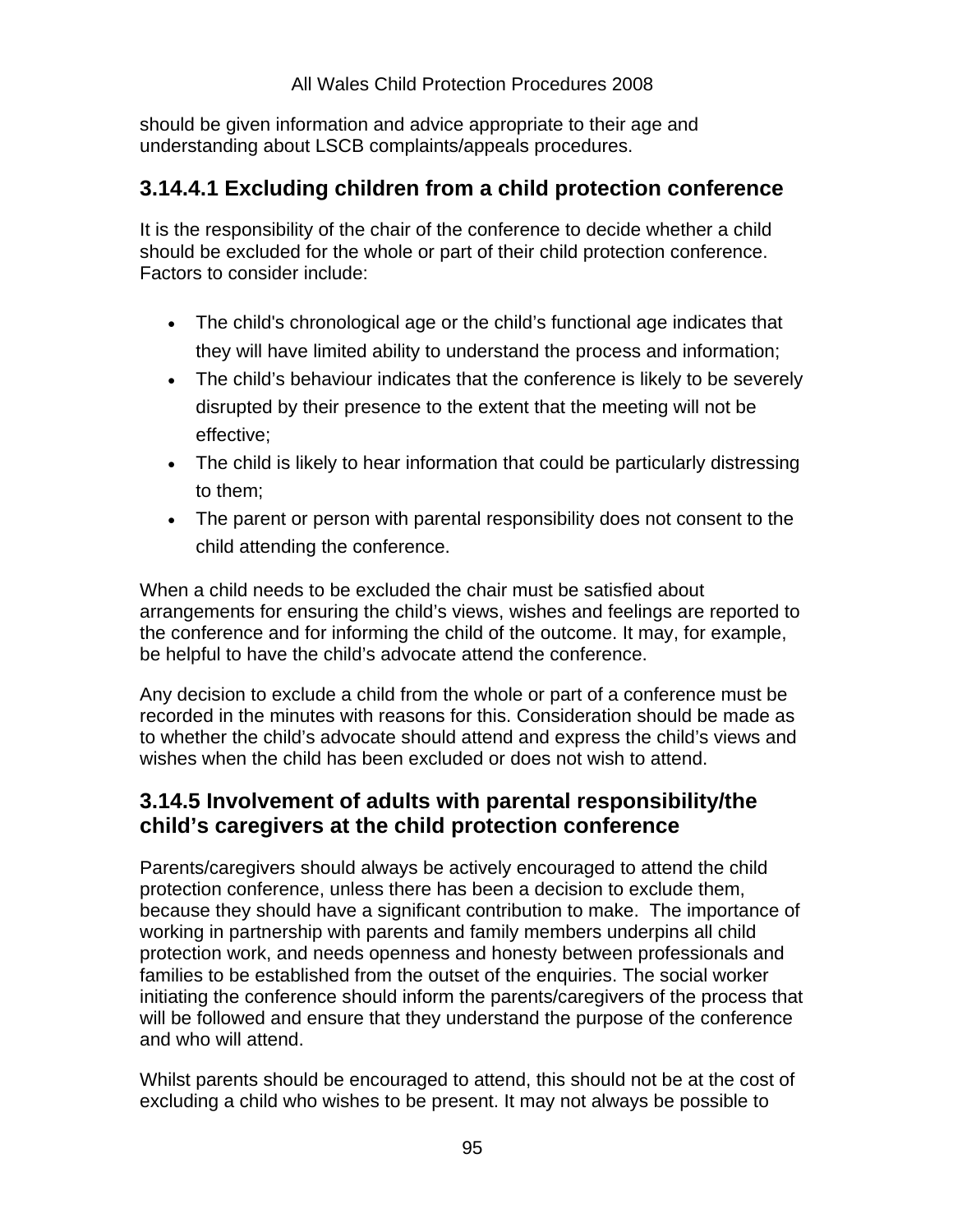accommodate all family members at all times, for example adults and children who wish to make representations to the conference may not wish to speak in front of each other; or information regarding another family may need to be shared; or there is other highly sensitive information, particularly if one parent is the alleged abuser.

### **3.14.5.1 Supporting parents or caregivers to attend the child protection conference**

The purpose of a conference, who will attend and the way it will operate should be explained to parents and other involved family members.

Unless the criteria for exclusion are met parents/caregivers should always be actively encouraged to attend the conference. By attending the conference parents/caregivers will know what the concerns are, should understand the risk to their children and the reason that agencies are involved with them and their children. All professionals who have face-to-face contact with the family should support and encourage attendance unless there are reasons that mean the chair needs to consider excluding them.

This may mean:

- Providing financial or practical help for transport to the conference venue;
- Arranging the conference for a time which is compatible with childcare or other responsibilities;
- Identifying a conference venue which is accessible, and/or which may provide a child minding service to allow the parent to participate fully in the conference;
- Arranging for a child and family to see the venue prior to the conference;
- Arranging for a translation service or any other specific needs to be met;
- Encouraging the parent/caregiver to invite a supporter, who may be a friend, family member, or member of a professional or voluntary organisation.

The social worker initiating the conference should inform the parents/caregivers of the process that will be followed and ensure that they understand the purpose of the conference and who will attend. **Attendance is not the same as participation**. Parents/caregivers should receive adequate preparation prior to the conference to enable them to participate as fully as possible. Parents should receive a verbal and written invitation to the conference and a leaflet explaining the purpose of conferences and of registration as well as the complaints leaflet. Some parents may need this information to ensure they understand the process and their role within it. A social worker should then discuss these matters with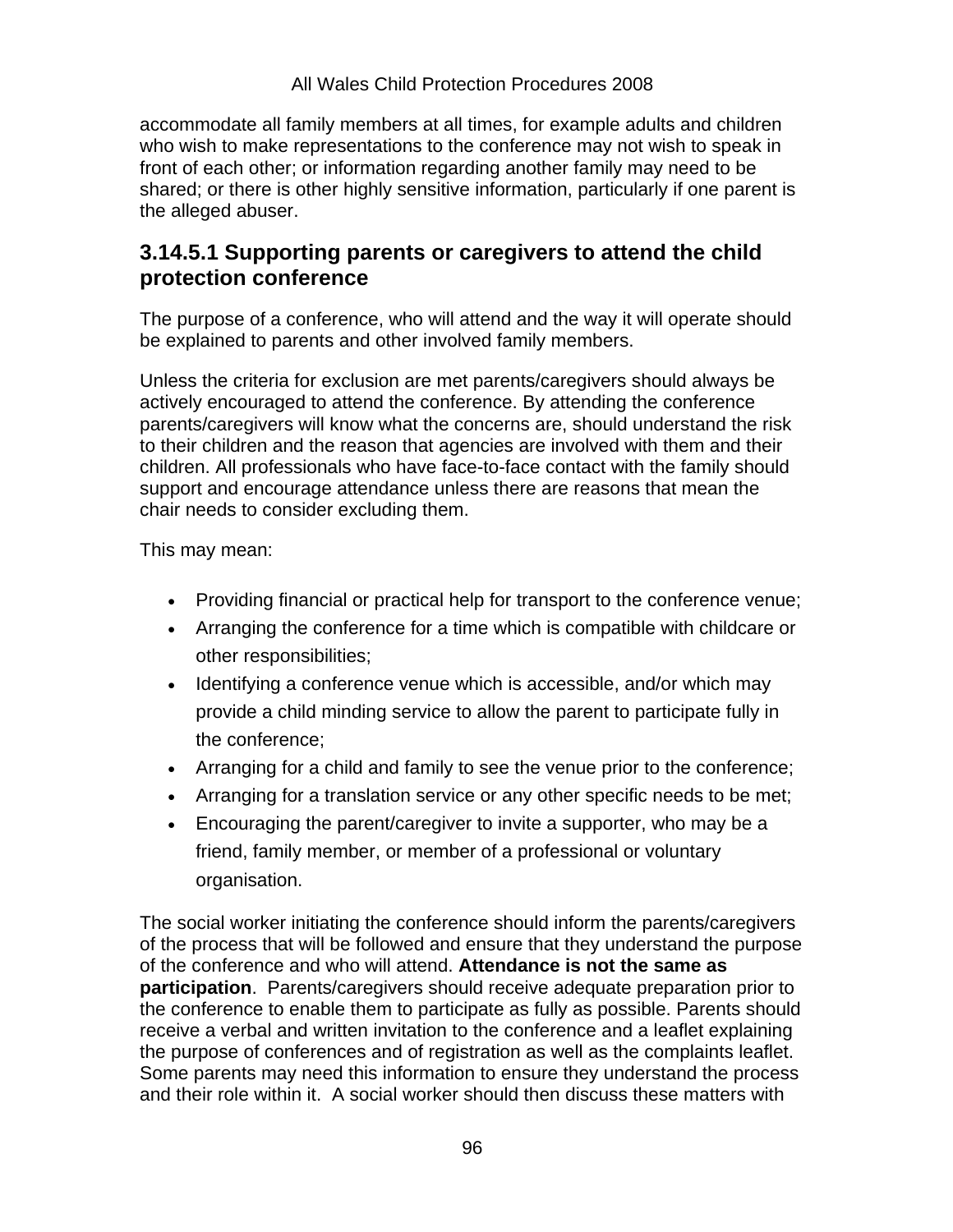them, including who is likely to attend and why, and what sort of issues will be discussed. The use of an advocate may assist in this process especially where communication is a difficulty.

If the involvement of parents is to be successful and effective, they may need help in preparing for the conference, for example, in making written notes of what they want to say as well as practical assistance with any child care or transport difficulties. Parents should be encouraged to bring to the conference a friend; a relative or other supporter, provided the person concerned is not a suspected or known abuser. This needs to take account of any wishes and feelings expressed by the child.

Where a parent/caregiver does not to attend the conference, efforts should be made to ensure their views, wishes and feelings are represented and recorded. An advocate can help develop this communication.

The conference chair should meet parents beforehand, preferably in the conference room before the other people attending arrive and explain to them how the meeting will be conducted and the ground rules.

If the conference members decide to place the child's name on the child protection register, parents should be told what they are required to contribute to the child protection plan, and how they will be involved in further care planning and review. If parents disagree with the conference decision, they should be informed about the LSCB complaints and/or appeals procedure.

Whether the parents attend the conference or not, they should be sent the conference decision and outline child protection plan in writing within 5 working days of the conference. The key worker should discuss the recommendations with the parents to ensure they understand the reasons and implications of the decision. This may require discussion of contingency plans or consequences if the child protection plan is not complied with or proves ineffective.

The child protection conference minutes should also be sent to parents and, where appropriate, the child **except where the child or any other person could be put at risk** as a result. The decision about whether or not to send the minutes should be made by the chair in consultation with the conference members and determine who has a full set of minutes and who should have a summary to avoid disclosure of sensitive information. Reasons for a decision not to send minutes to relevant family members should be carefully recorded in the minutes.

### **3.14.5.2 Excluding a parent or caregiver from a child protection conference**

A parent or caregiver with parental responsibility should only be excluded from a child protection conference because of the safety of the child and/or to ensure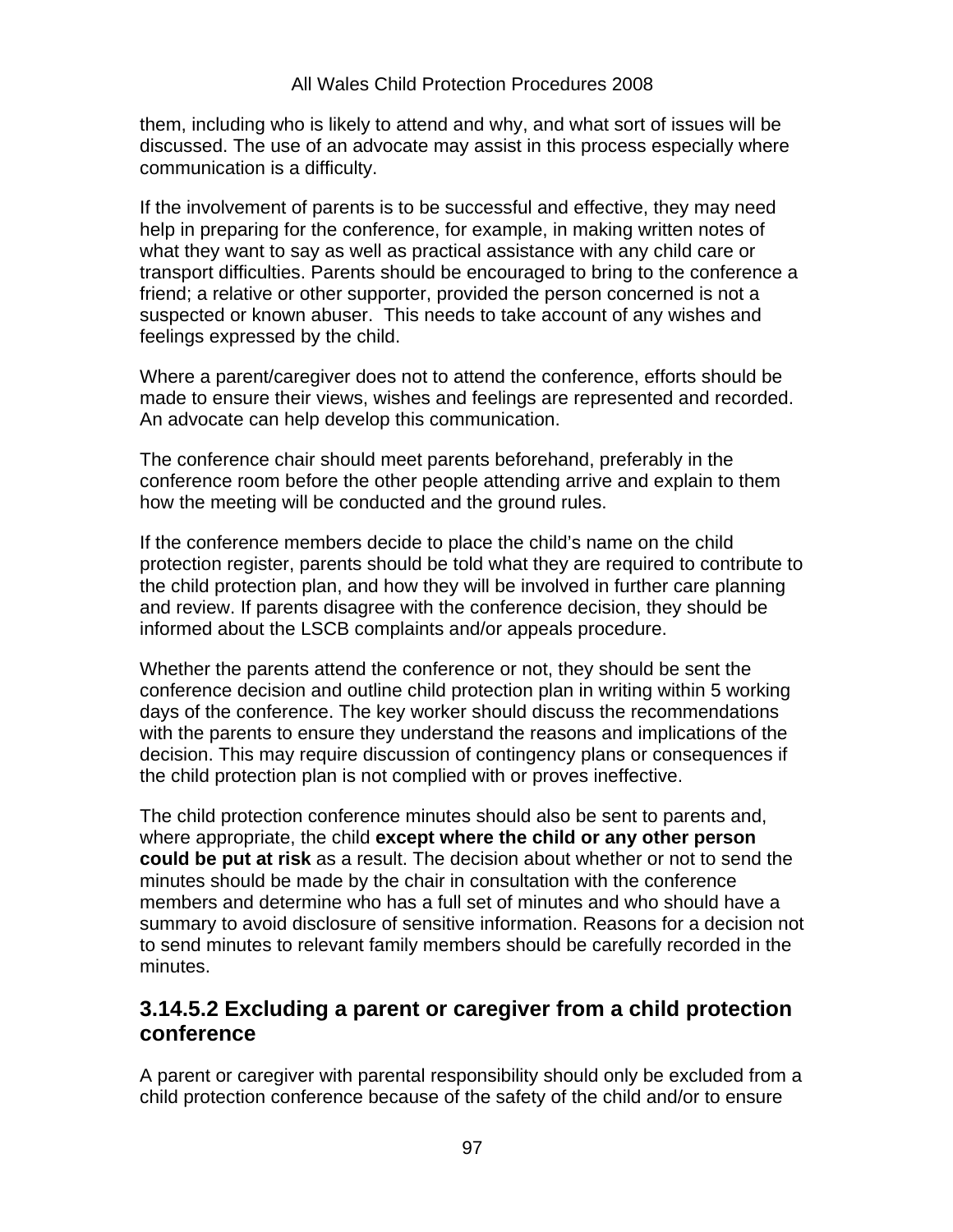the conference achieves it aims and purpose. The social worker should discuss the attendance of parent or caregiver with the conference chair at least 24 hours before the conference, and preferably earlier.

The chair can exercise discretion to exclude parents or caregivers from all or part of the conference where one or more of the following criteria apply:

- There is a strong risk of intimidation of the child or anybody else by a family member at or after the conference;
- When the presence of the parent / caregiver may seriously disrupt the conduct of the conference;
- There are implications for criminal proceedings of a parent who is the alleged perpetrator attending. However, the fact that a person may be prosecuted is not in itself a reason for exclusion and the chair should take advice from the police and crown prosecution service before making this decision;
- Children of sufficient age and understanding state that they do not wish their parents/caregivers to be present.

If a person with parental responsibility is to be excluded:

- They have a right to know why they have been excluded, and to request the chair reconsider the decision to exclude them, and to be consulted before and after the conference;
- They should have the chance to discuss their exclusion with the chair, and to communicate their views to the conference by other means;
- In the event of a decision to exclude a parent, the chair should ensure that the excluded parent's views are sought by the social worker and made available during the conference;
- They have a right to be informed of the decisions of the meeting that directly affect their family life;
- Reasons for the exclusion of parents must be noted in the minutes;
- The chair's decision to exclude is final and made in exceptional circumstances, although a complaint may be made;
- If the parents are excluded or unable or unwilling to attend, the reasons for this should be included in the minutes;
- Any professional can request the exclusion of a parent/caregiver from the conference. The request must be made to the conference chair at the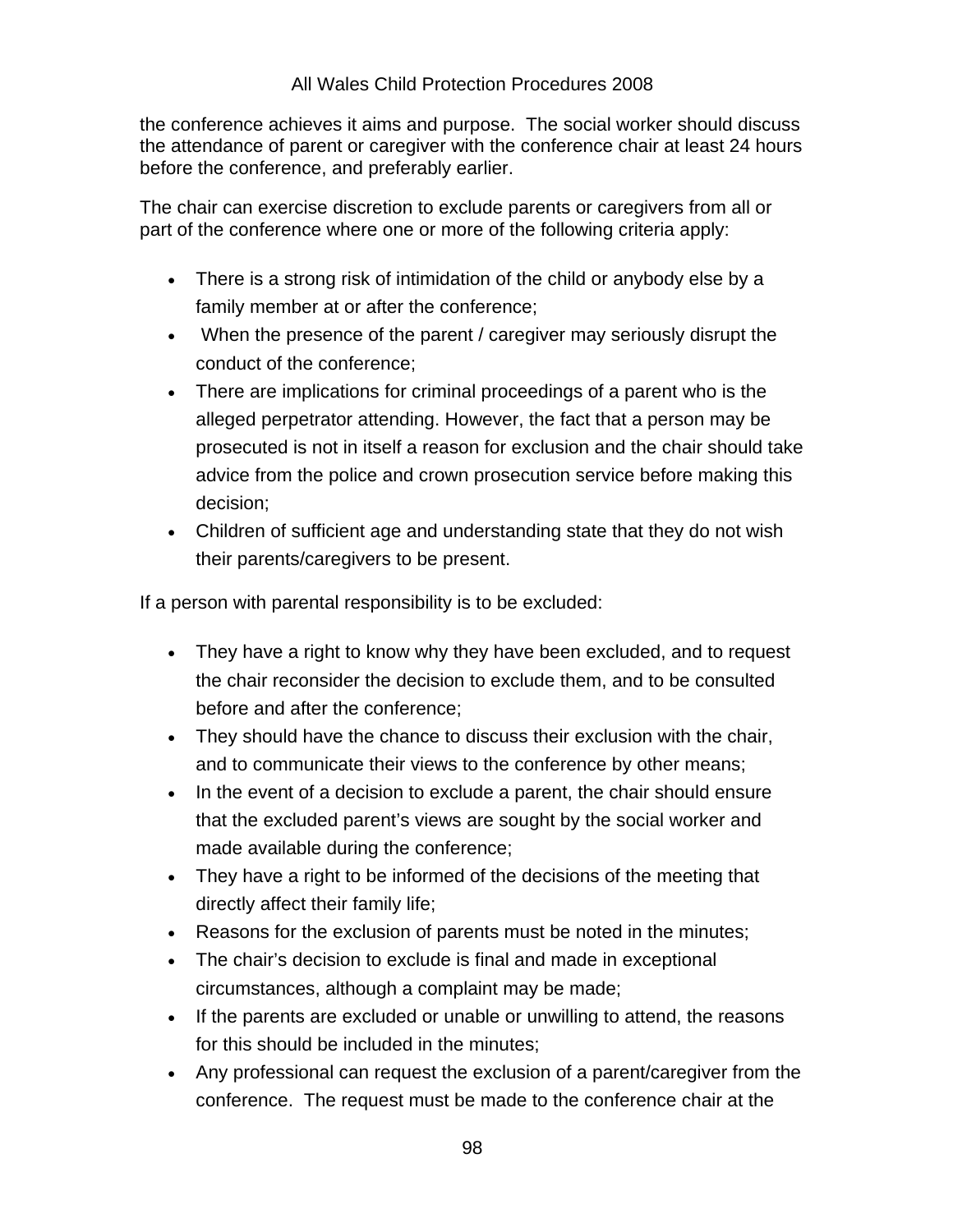earliest opportunity. The chair should discuss the request with the relevant agency manager before coming to a decision about whether to exclude.

### **3.14.6 Reports for the child protection conference**

Each agency invited to attend the conference should provide, in advance, a written report, which summarises their involvement with the family, their knowledge of the child's health and development, and importantly, their view of the parents' capacity to safeguard the child and promote their welfare. Written reports should use the guidance set out in the ICS exemplar and be available to the chair 48 hours before the conference, in accordance with ICS guidance. It is good practice for report authors to share, discuss and explain their reports with families at least the day before the conference. Agency representatives must come to the conference expecting to present their report and summarise their important points.

#### **All reports should distinguish between what is fact, observation, allegation or opinion.**

Report writers should address the needs of each child. They should check their records for factual data such as immunisation history, clinic attendance, A&E attendance and school attendance. Relevant adult records should also be scrutinised. This is especially important when there are factors such as adult mental ill health, alcohol or drug dependency, which have a bearing on their capacity to meet the needs of, or protect, a child.

Any particularly sensitive or confidential information should be drawn to the attention of the chair prior to the conference. Similarly, any professional's concerns about possible violence or intimidation should be communicated in advance to the chair.

### **3.14.8 The social worker's report**

The social worker's report summarises and analyses the information obtained in the course of the initial assessment and child protection section 47 enquiries, guided by the Framework for the Assessment of Children in Need and their Families and the ICS exemplar. The report should include:

- The initial assessment and information from the work that has been done on the core assessment so far;
- A chronology of significant events and agency and professional contact with the child and family, including a list in date order of the events that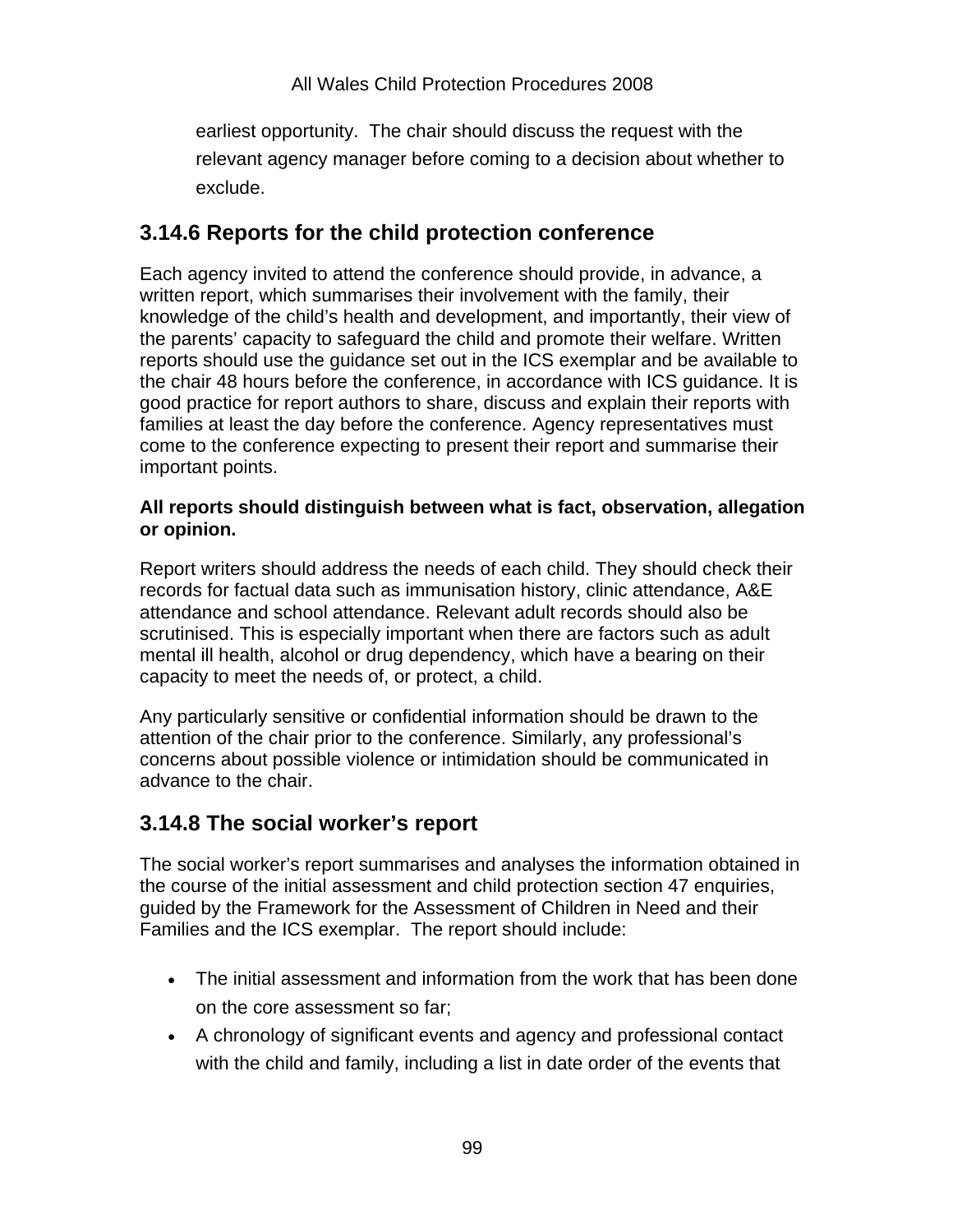brought the case to the child protection conference. Areas where more information is needed should be highlighted;

- Significant aspects of the child's current and past state of health and development;
- Report of the child protection section 47 enquiries and brief description of events;
- Information on the capacity of the parents and other family members to ensure the child's safety from harm, and to promote the child's health and development;
- The expressed views wishes and feelings of the child, parents and other family members;
- Assessment of risk and any child protection action taken;
- An analysis of the implications of the information obtained for the child's future safety, health and development;
- Recommendations for future work with the child and family;

The report may include a recommendation regarding registration, but this should not pre-suppose the decision making process of the conference. The social worker must be prepared to provide a clear summary and analysis to the conference to help decide what is needed to protect the child.

# **3.14.9 Other professionals reports**

Other professionals will be required to provide reports that should be consistent with the domains and dimensions of the assessment framework. Professionals must be prepared to interpret, analyse and explain their information for the benefit of other conference attendees.

- **Health personnel** including CAMHS will provide chronologies and reports which will collate all the other relevant health information appropriate to that professional, including that pertaining to parents and caregivers as it effects parental capacity to adequately provide for the health, safety and welfare of the children;
- **GPs** should always receive an invitation and if unable to attend should provide a written report. They should always receive minutes;
- **Education and school personnel** will collate and check all relevant records, including school attendance and pastoral information and provide a written report;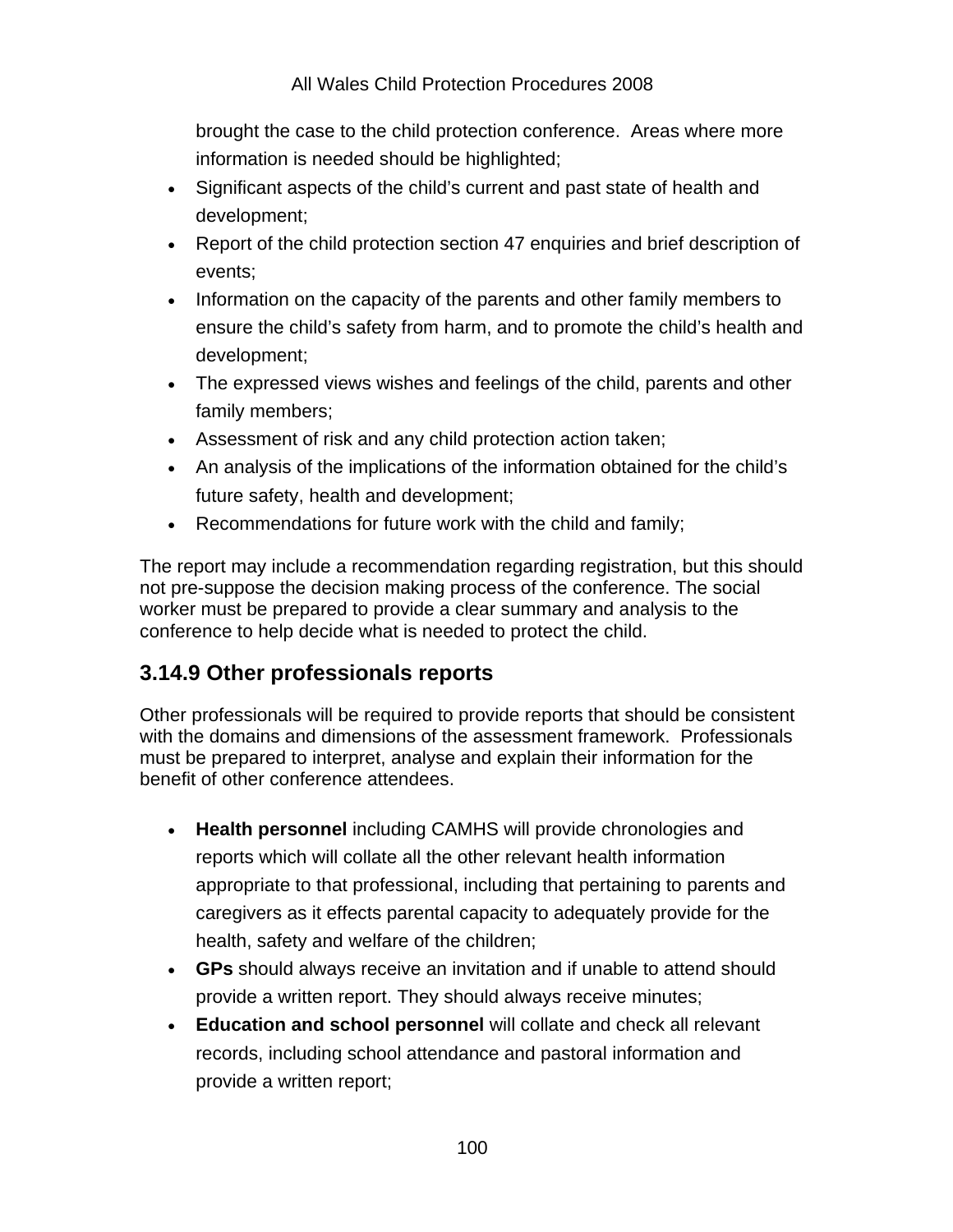- The **police** will check records of all known adults who have a significant involvement with the child and also check domestic abuse records. Their report needs to contain all previous convictions relating to drugs or alcohol, violence including domestic abuse, sexual offences or dishonesty where relevant to the child's welfare;
- The **national probation service** will check records including licence conditions and provide a written report;
- **Adult services** should be prepared to report on their involvement with the adult client and any issues that may indicate compromised parenting capacity;
- **Representatives of other agencies** will prepare and provide written reports as appropriate.

Reports from all agencies should include:

- Basic information about the child and family;
- Nature of their involvement with the family;
- Knowledge of involvement in current incident/cause for concern;
- Frequency of contact and date last seen for each child;
- Development details of each child;
- Background /previous concerns;
- Assessment of current issues/family strengths and risk factors to the child or children.

## **3.14.10 Medical reports**

Medical personnel will collate all relevant medical information and provide written reports. Where medical advice is crucial to the conference deliberations, the conference should be scheduled to ensure that the examining doctor(s) or locality/community paediatrician is able to attend. If due to exceptional circumstances, the doctor cannot attend, he or she must submit a written report and the chair of the conference should read the medical findings in full to the conference. Only a medical practitioner should undertake any further interpretation of the report, although the conference can, and should, explore the extent to which any diagnosis excludes any other alternatives to explain apparent abuse or injuries to a child. If conference is not clear as to the contents or the interpretation of the report, arrangements should be made by the chair to seek clarification. Any delay should not prejudice the safety of the child.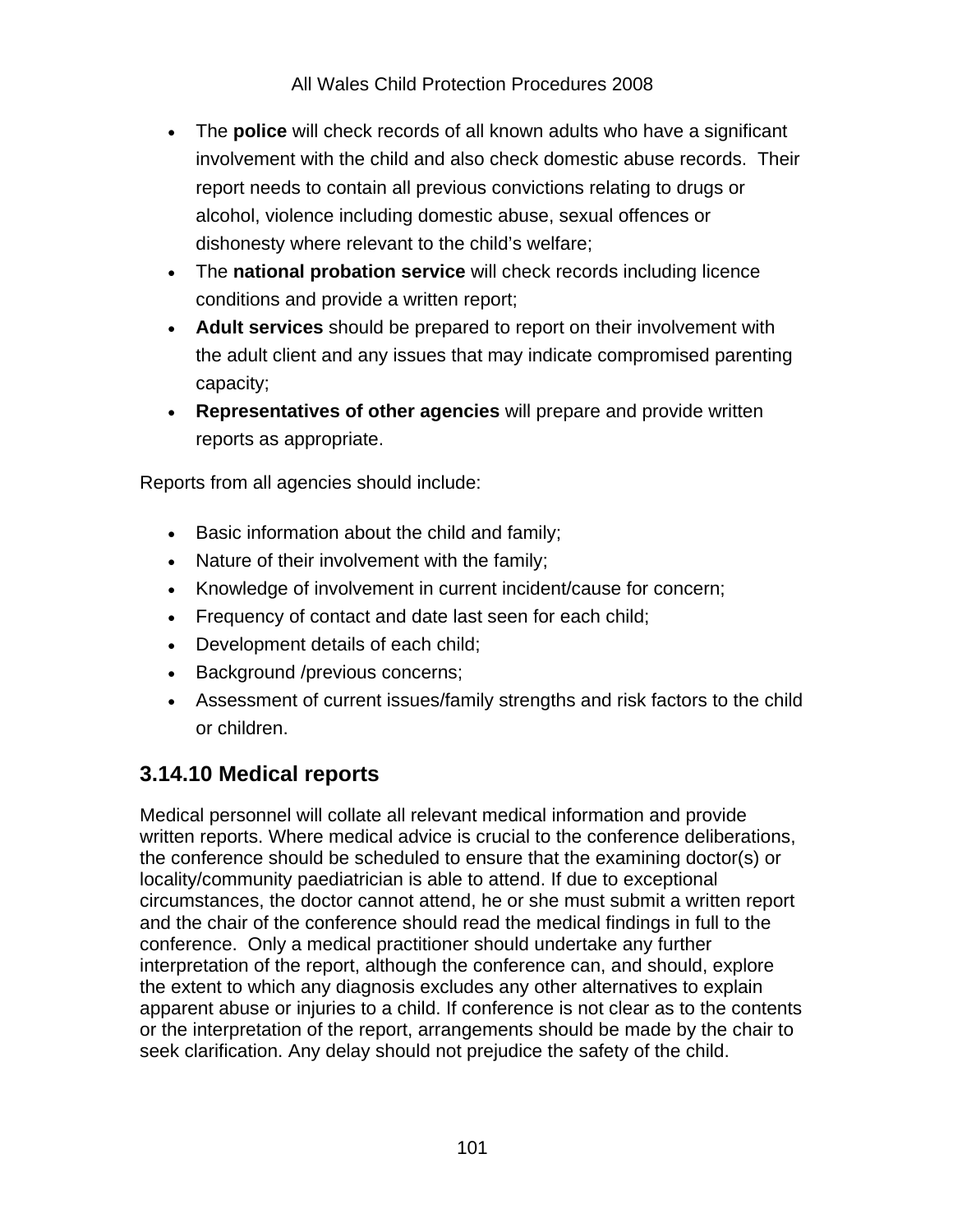In cases of conflicting medical opinion, the chair should request that the doctors involved review their findings jointly with the interests of the child in mind. If they are unable to establish common ground, they should be asked to explain their differences. Their views must be considered in the context of the other information available. If resolution is not possible, a further expert opinion may need to be commissioned to review the medical findings in order to offer a definitive opinion.

# **3.14.11 Chairing the child protection conference**

The conference chair must be knowledgeable and trained for the role and should be:

- A professional who is independent of operational or line management responsibility for the case;
- Trained in chairing child protection conferences;
- Possess a good understanding and professional knowledge of child protection, children's welfare and development, and best practice in working with children and families;
- Able to look objectively at and assess the implications of the evidence on which judgements should be based and confident in managing and drawing to clear conclusion the views and judgements of conference members;
- Skilled in chairing meetings in a way that encourages constructive participation while maintaining a clear focus on the welfare of the child and the decisions that need to be taken;
- Knowledgeable about diversity and committed to anti-discriminatory practice.

# **3.14.12 The role of the conference chair**

The role of the conference chair is to:

- Meet the child and family members in advance, to ensure that they understand the purpose of the conference and what will happen;
- Decide whether or not there are valid reasons for excluding any children or other family members from attending the conference if this request is made;
- Ensure that the conference agenda is followed;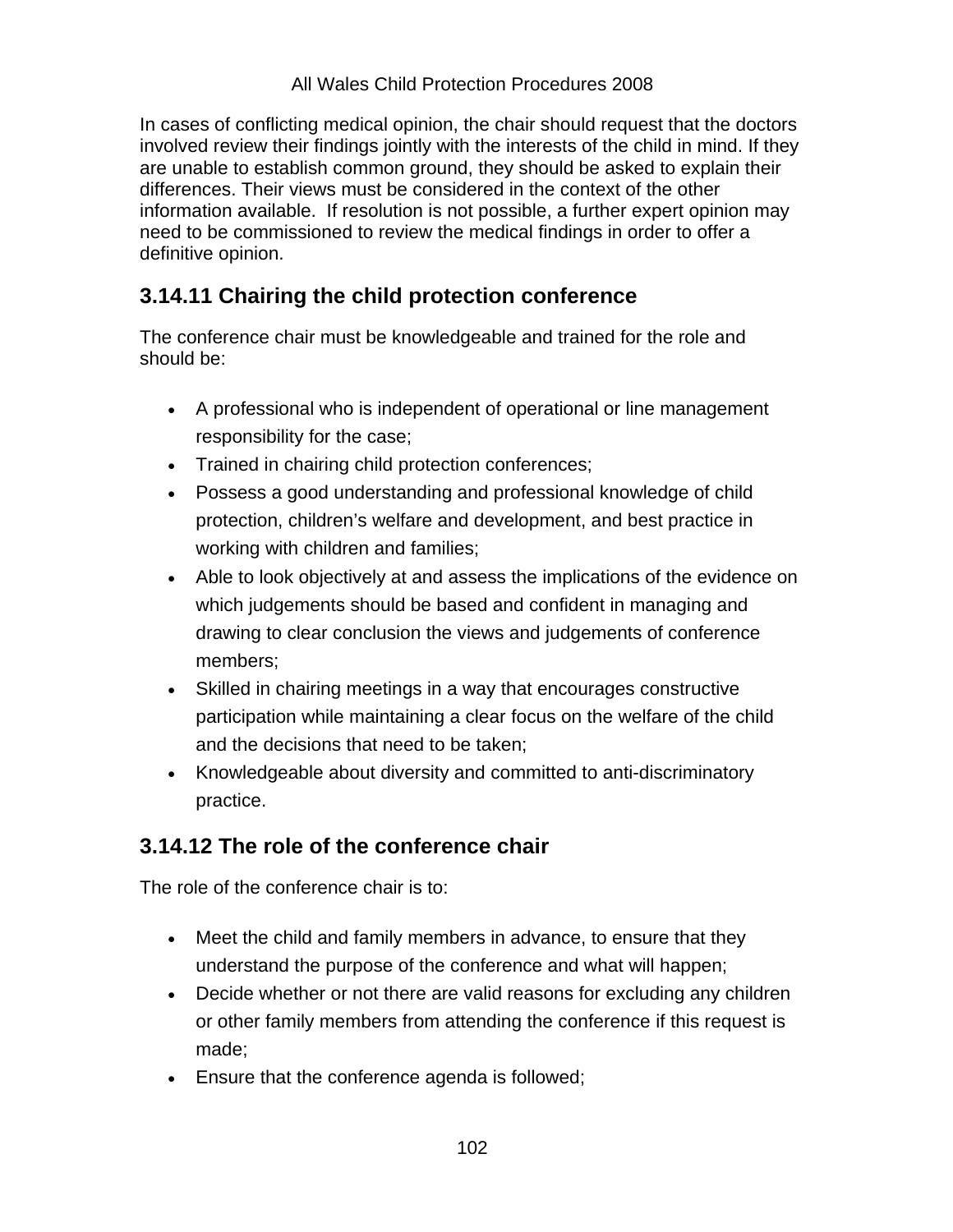- Enable **all** those present, including children and family members, to make their full contribution to discussion and decision making, which will include consideration of advocacy arrangements for parents, caregivers and/or child;
- Ensure that the conference makes decisions in an informed, systematic and explicit way;
- Enable conference members to share all appropriate information and evaluate risks;
- Ensure that the conference focuses on the child;
- Ensure that the conference is conducted in an anti-discriminatory manner and gives proper consideration to issues of race, culture, language, religion, gender and disability;
- Ensure that dissenting views and reasons are recorded in full;
- Clearly differentiate between fact, observation, allegation and opinion;
- Establish the opinions of lead persons from professional groupings about placing the child's name on the child protection register;
- Draw together the views of the conference members and arbitrate where different views are being expressed, in line with LSCB protocols;
- Be available after the conference to explain decisions to parents and children;
- Take responsibility for the accuracy of the conference minutes;
- Take responsibility for who will receive copies of the conference minutes.

# **3.14.13 The conference process**

The child protection conference will follow an agenda to include:

- The purpose or reasons for the particular conference and the tasks of the conference;
- Introductions, apologies, confidentiality, agency roles with the family;
- Circulation of reports;
- Details of the events leading up to the initial child protection conference;
- Information from the initial assessment, child protection section 47 enquiries and the core assessment to date;
- Background information from all agencies, including past and present involvement;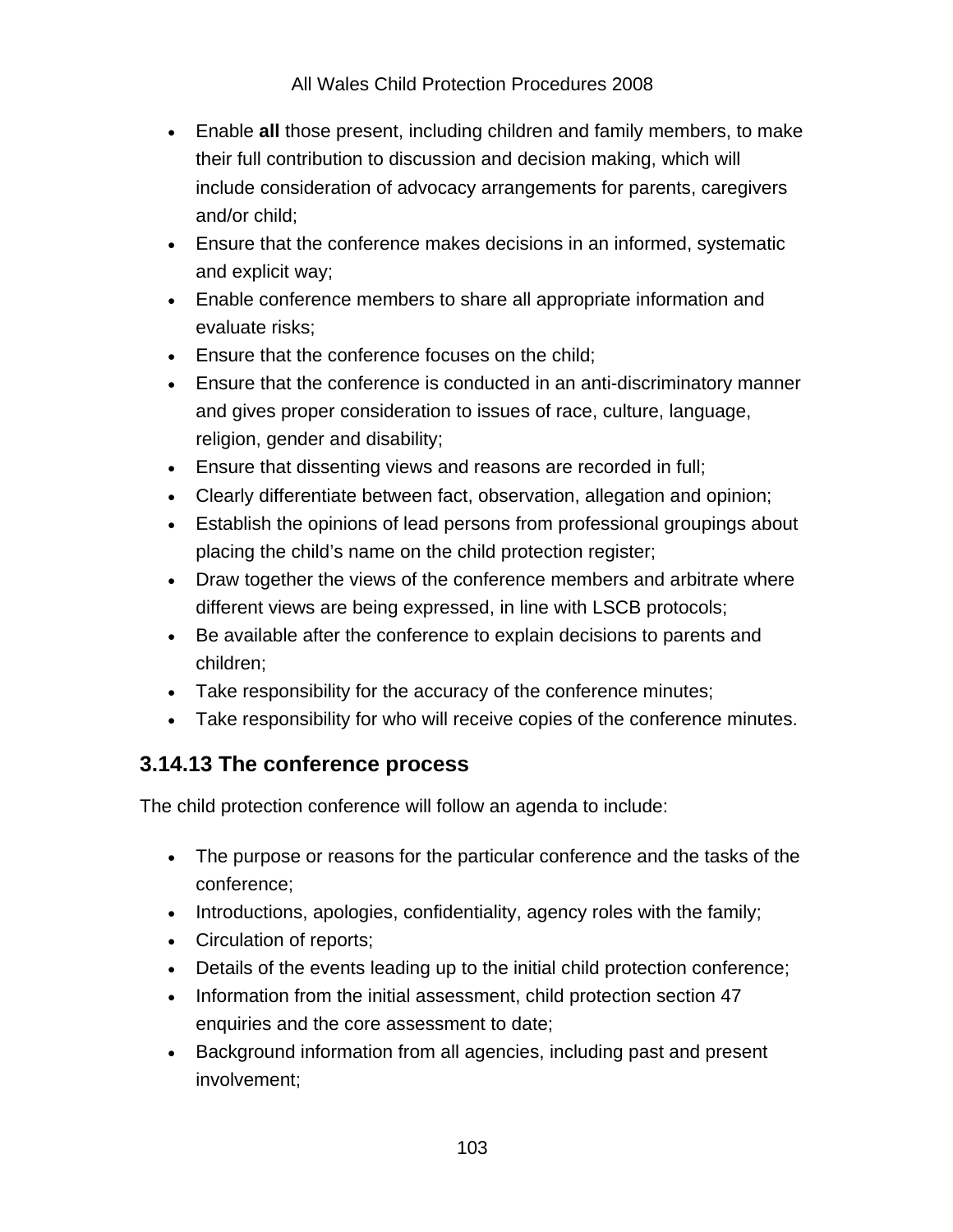- A summary by the chair of all the main information provided to the conference;
- The views of children and family members;
- An analysis of the implications of all the information shared for the child's future safety, health and development: i.e. whether the child at continuing risk of significant harm;
- Consideration of the risks of harm if the child remains at home, and explicit recommendations for how the risks can be managed;
- Consideration of the need for legal advice;
- Make a decision whether to place the child's name on the child protection register and the category of risk.

## **3.14.14 Confidentiality and the sharing of information at child protection conferences**

It is essential to the decision-making process that individual staff members and professionals contribute all the relevant information held on their records. Successful interagency co-operation in protecting children is rooted in the exchange and sharing of relevant information. In all cases where child abuse is alleged or suspected, there is a duty to share all relevant information. In all such situations the protection of the child must take precedence.

For further information on sharing information and the limits of confidentiality refer to *[Safeguarding Children: Working Together under the Children Act 2004,](http://wales.gov.uk/topics/childrenyoungpeople/publications/safeguardingunder2004act;jsessionid=RJvCKydbY6xdtL6pb4KGwkc7lx8Bm0htDstlL42PqT3KyF023WYb!-826231897?lang=en)  Chapter 14.*

Information obtained in any part of the child protection process must be treated in strict confidence. Anyone obtaining information through the child protection process should not disclose it for any purpose other than the protection of children without the expressed consent of the professionals or any family member who provided it. If there is any doubt about sharing information this should be discussed with the chair before the conference. The same rules for confidentiality should also apply to strategy meetings.

It is good practice for the chair to ask professionals prior to the start of the conference whether there is anything a professional would find difficult to share with the parents. The chair will discuss with professional attendees how this information is to be shared. In the event of any member of the conference exercising their right to withhold confidential information from the family members after the conference has started, the family will be asked to leave the conference briefly for a closed session. Conference members may decide that such information is relevant to the protection of children and must therefore be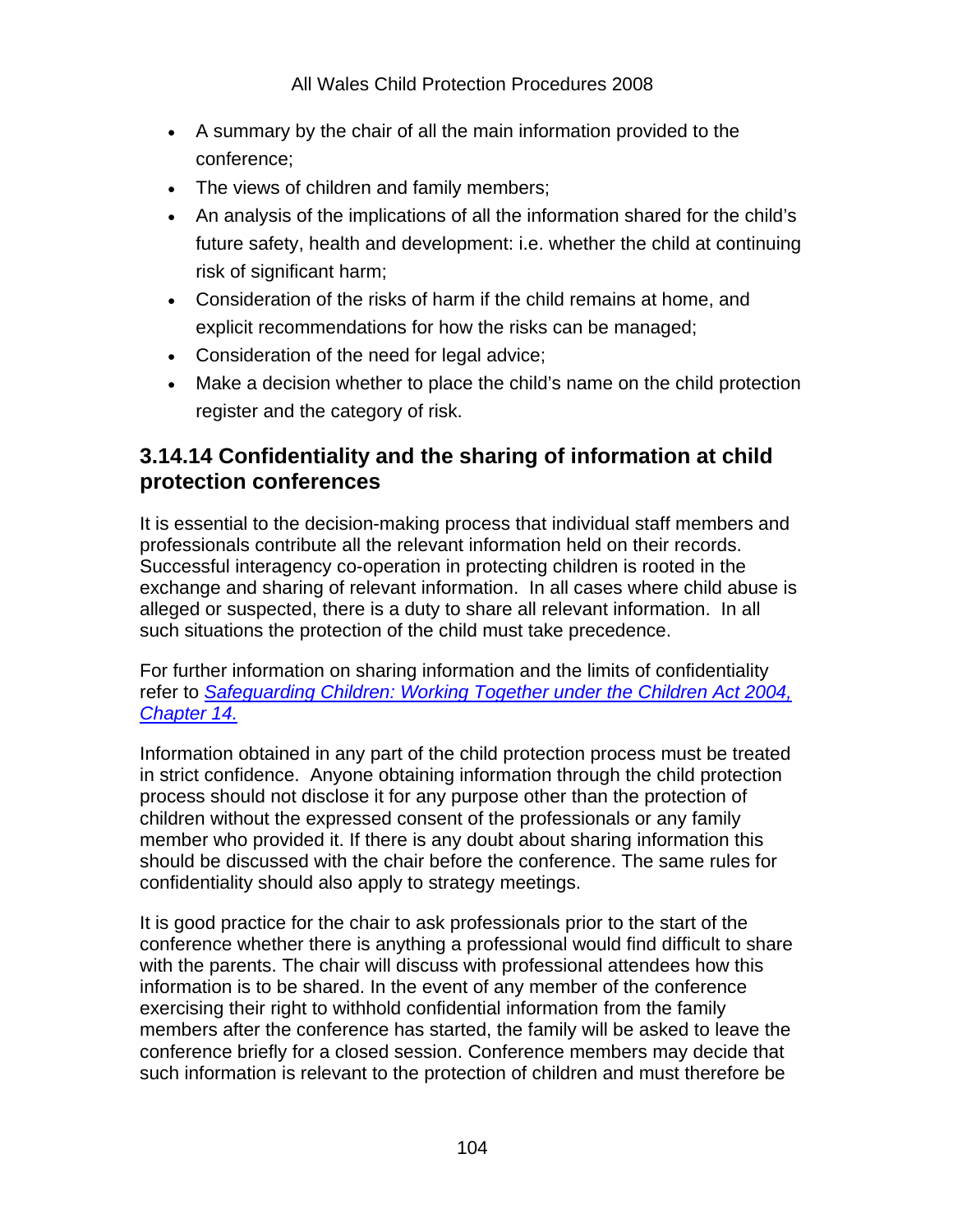shared with the family on their return to the conference room. The chair should facilitate this.

If parents or family members are not present at the meeting, the chair and conference members may decide that it is appropriate to provide them with full minutes in the interests of the children. This will usually be through the key worker.

Conference members should be aware that any person has a right to request access to confidential information held about themselves whether they attended the conference or not. All conference members should be mindful of this when making their contributions.

There are a number of circumstances when information must be disclosed:

- Subject to limited exceptions, any person has a right to request access to personal information held about them. This includes information contained in child protection conference minutes and must be disclosed upon request whether the individual attends the conference or not. It should be noted that non-family members might apply to see information about them that may be contained in child protection conference minutes;
- If there are court proceedings child protection conference minutes are disclosed to the parties. This applies to both family proceedings and to criminal proceedings. Conference members may be asked or ordered to attend court to give evidence;
- If there are legal proceedings, a guardian or a family court welfare officer in private proceedings, may see the child protection conference minutes, and any strategy meeting minutes, and may refer to them in their reports.

Permission should be obtained from the conference chair before passing information to a third party including other agencies. Other circumstances where the information may be disclosed include: -

- Disclosure to other professionals involved with the child who have not attended the conference;
- Conference attendees may disclose the minutes of the conference to their own legal advisor;
- Disclosure of confidential information when necessary, in the public interest when persons may be at risk of significant harm;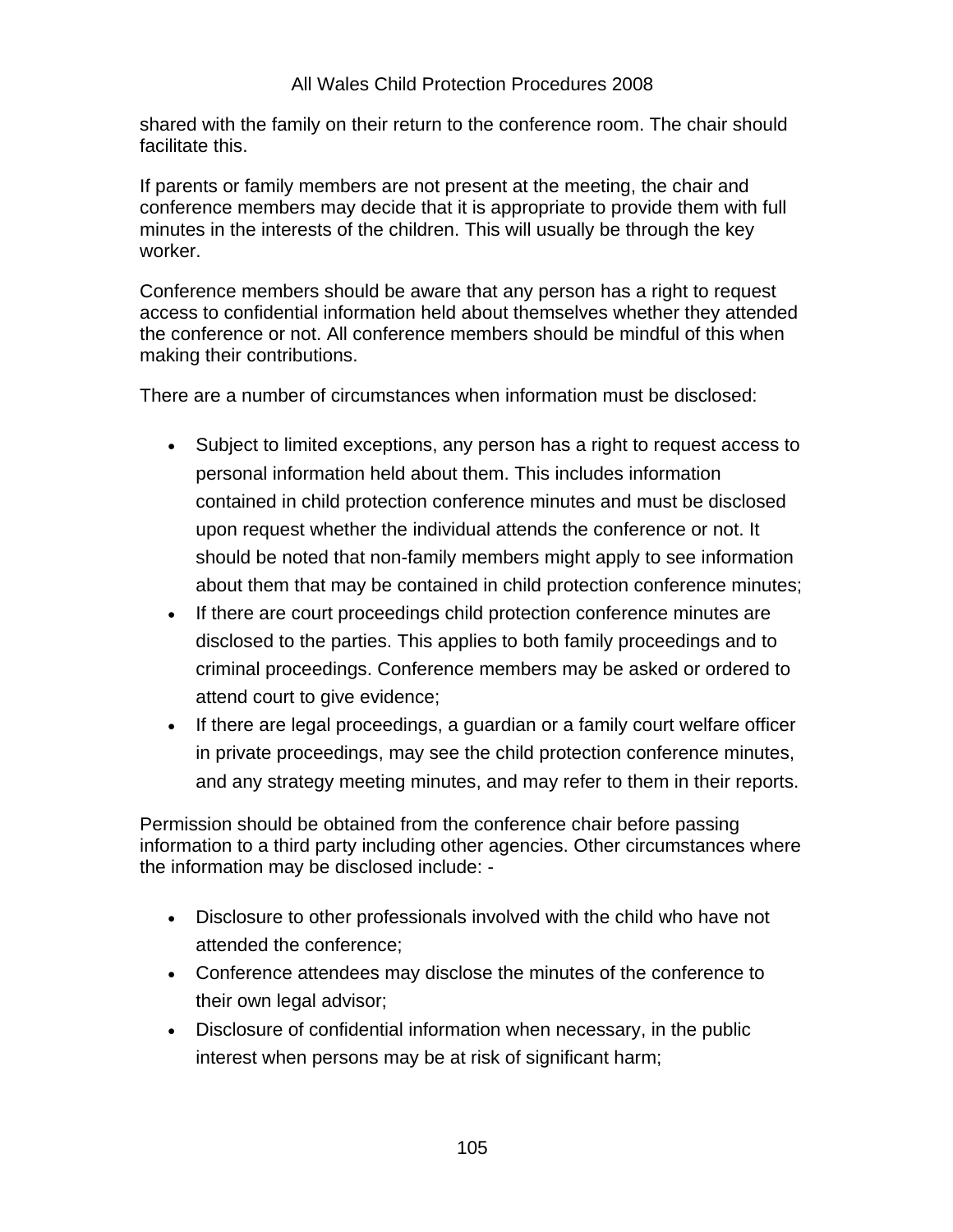The public interest in child protection overrides the public interest of maintaining confidentiality. Disclosures should be justifiable in each case and legal advice should be sought.

Where there are criminal proceedings, the police will disclose the minutes to the crown prosecution service and if they contain any information, which either undermines the prosecution case or assists the defence case, also to the defence.

## **3.14.15 The decision making process of the initial child protection conference**

The only decision that can be made at the conference is whether or not the child's name is included on the child protection register, and, if so, under which category. Discussion at the conference can contribute to making this decision, as well as providing a basis for future planning for the child. The conference needs to establish, as far as is possible, the cause of the significant harm or of the likelihood of significant harm to the child.

#### **The decision as to whether or not a child's name should be placed on the register depends on the answer to the question: 'Is the child at continuing risk of significant harm?'**

 **The child is at continuing risk of significant harm if** *either***:** 

- The child can be shown to have suffered ill-treatment or impairment of health or development as a result of physical, emotional, or sexual abuse or neglect, and professional judgement is that further ill-treatment or impairment are likely. **or**
- Professional judgement, substantiated by the findings of enquiries in this individual case or by research evidence, is that the child is likely to suffer ill-treatment or the impairment of health or development as a result of physical, emotional, or sexual abuse or neglect.

### **Box 14: Establishing significant harm**

To understand and establish significant harm, consider:

- The family context;
- The child's development within the context of their family and wider social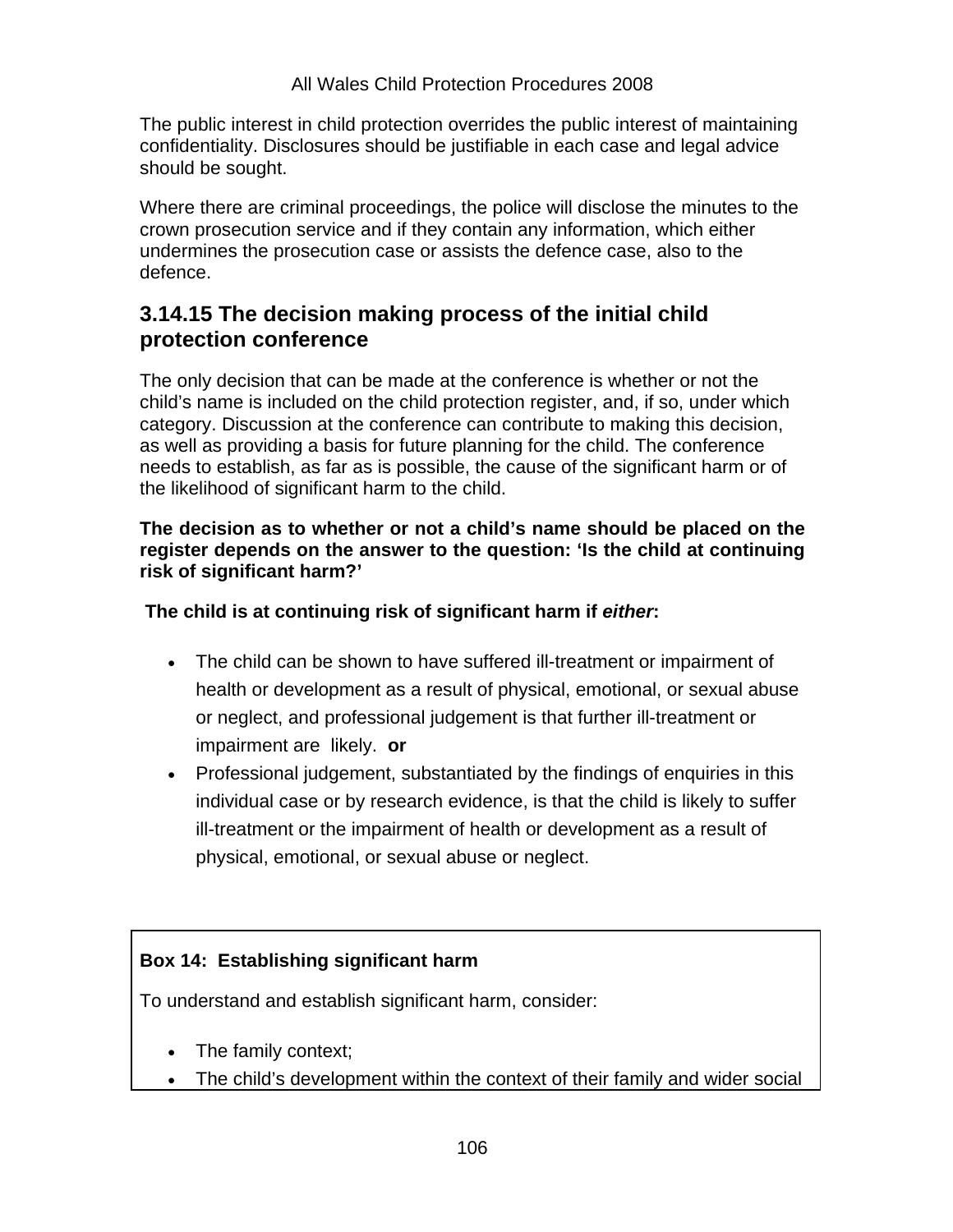and cultural environment;

- The child's reactions and his or her perceptions, according to the child's age and understanding;
- Any special needs, such as a medical condition, communication difficulty, or disability that may affect the child's development and care within the family;
- The nature of harm, in terms of ill treatment or failure to provide adequate care;
- The impact on the child's health and development and the adequacy of parental care.

The conference should follow a structured process of decision-making:

- The decision whether or not to include a child's name on the child protection register will be arrived at via a process of information sharing and discussion that includes everyone present at the conference and any written reports provided, including reports from those unable to attend;
- The conference chair should summarise the risks, based on the facts presented at the conference, before a decision is made about registration or before members of the conference are asked for their analysis of risk. The chair should then ask whether conference members agree this is an accurate summary, before proceeding;
- The role of the chair includes placing the facts that have been presented in a context informed by research and thereby summarising the risks to the child;
- The discussion at the conference should not be allowed to focus solely on registration; time and attention should be given to the development of a child protection plan if required;
- The chair should ask each member of the conference for their view about the risks to the child and the need for a child protection plan, including the proposed content of such a plan in terms of risks to be addressed.
- **All professionals attending conference must be aware that they are part of the decision making process and cannot abdicate their responsibility**;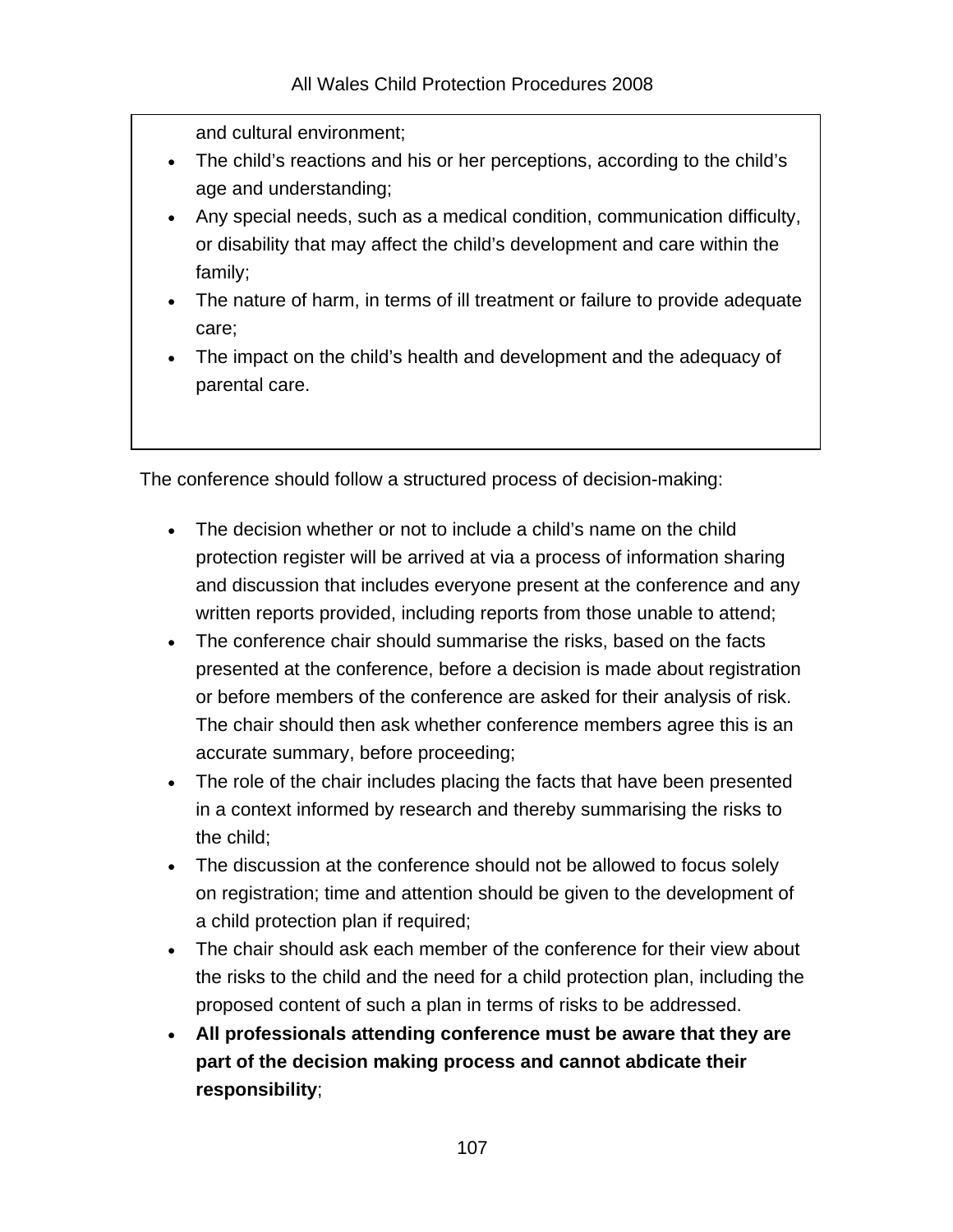- The decision should reflect the consensus view of the conference. The views of all individuals present at the conference will be taken into account. The views of parents and children are important to the conference but it is professionals who make the decision about registration;
- Where consensus cannot be achieved, the conference should make a decision on a majority basis to allow progress to be made.

### **3.14.16 Decision making at child protection conferences where consensus is not reached**

Each person at the conference other than family members or people who are there in the role of support for parents, should express a view about the need for a child protection plan and, hence, registration. Members of [CAFCASS Cymru](http://www.cafcass.gov.uk/) would not normally be expected to express an opinion regarding registration.

Parents, children (where appropriate) and family members should also be asked for their views but it is the professionals who would be responsible for making the final decision.

At many conferences there will be a consensus of opinion for or against registration.

In the event of a lack of consensus, the chair should attempt to seek a resolution, for example by re-summarising the issues and risks and facilitating further discussion. Voting as such should be avoided where possible although the chair needs to ensure the view of each agency has been sought. However if consensus is still not possible the decision on registration should be subject to a vote.

 Voting should be based on agencies and/or professional groupings not individuals. The chair should clearly identify the relevant professional groupings within agencies in respect of voting. Senior staff present from each agency should assist in this process and ensure that professional groupings are kept to a minimum.

The following examples of professional groupings should be considered:

- Children's social services;
- Adult social services;
- Police;
- Probation;
- Housing;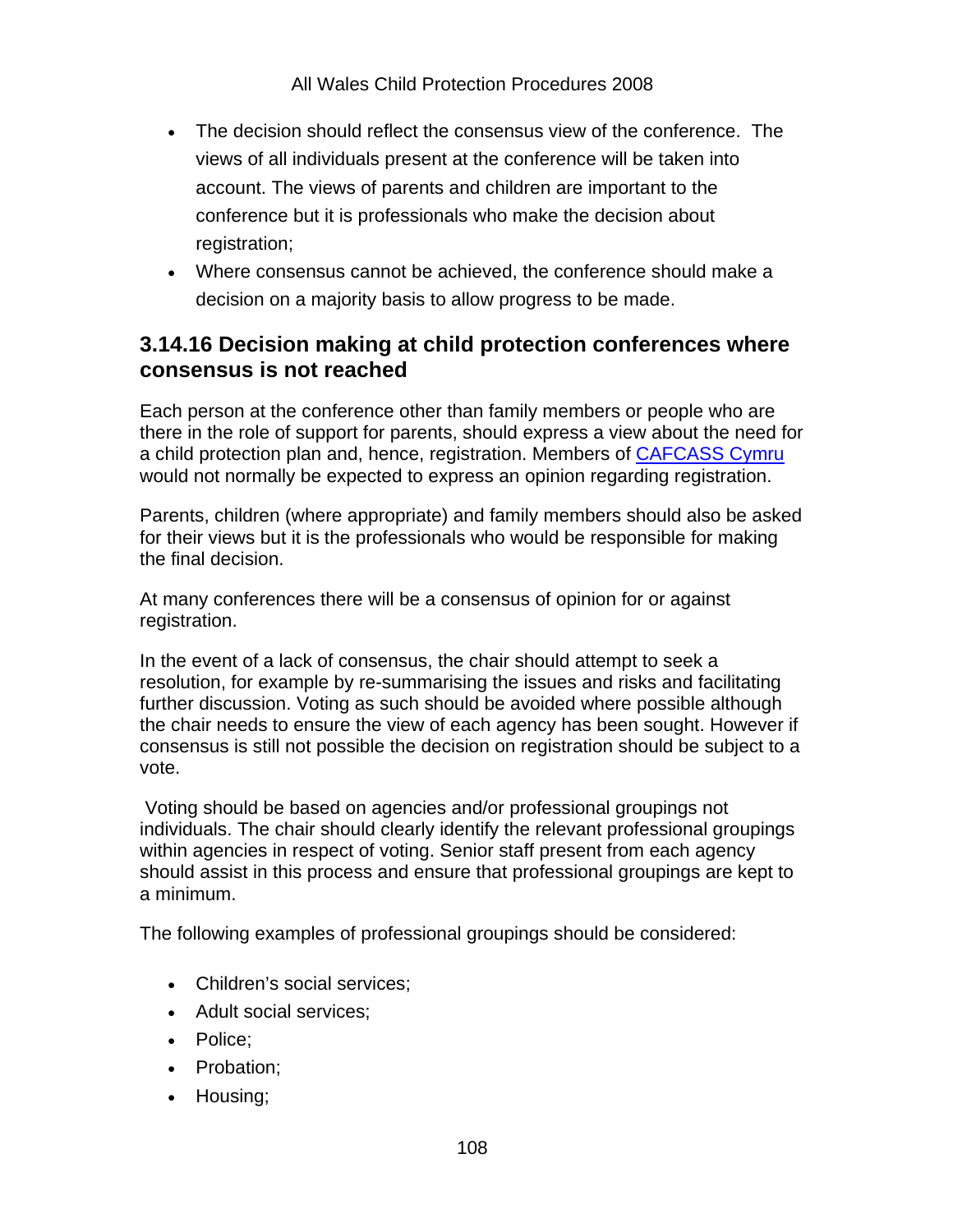- LEA;
- Primary school;
- Secondary school;
- Child health (to include health visitor, school nurse, midwife, paediatric nurse both acute and community);
- Paediatrician;
- GP;
- Adult mental health;
- Substance misuse service;
- CAMHS.

The nominated or lead person from each agency/professional group should be asked to vote on registration.

Where there is no consensus but there is a majority view, the chair will accept the majority view even if he/she may disagree with this. If the chair believes the decision places the child at risk, he/she needs to take their concern to the senior manager with responsibility for child protection immediately.

In situations where members remain split 50/50, the chair will make the decision about registration.

The minutes of the conference should reflect the difference of view expressed at the conference, including any concerns of the chair regarding the appropriateness of the decision.

 Where the issues of a lack of consensus relate to professional differences the LSCB professional differences protocol may need to be used at a later date.

## **3.14.17 Deferring a decision at a child protection conference**

#### **It is not good practice to defer making a decision about registration at a child protection conference.**

It is more appropriate to defer convening a conference if key elements of information will not be available to make an informed judgement about risk to child and decide whether to place a child's name on the register.

If there is insufficient information upon which to base a decision it is probable that the conference will decide not to place the child's name on the register, but recommend that the core assessment is completed and should provide clearer information regarding the child and family. The conference, and in particular the chair, must be satisfied that there is no discernable indication of immediate risk for the child. A date for the next child protection conference should be set.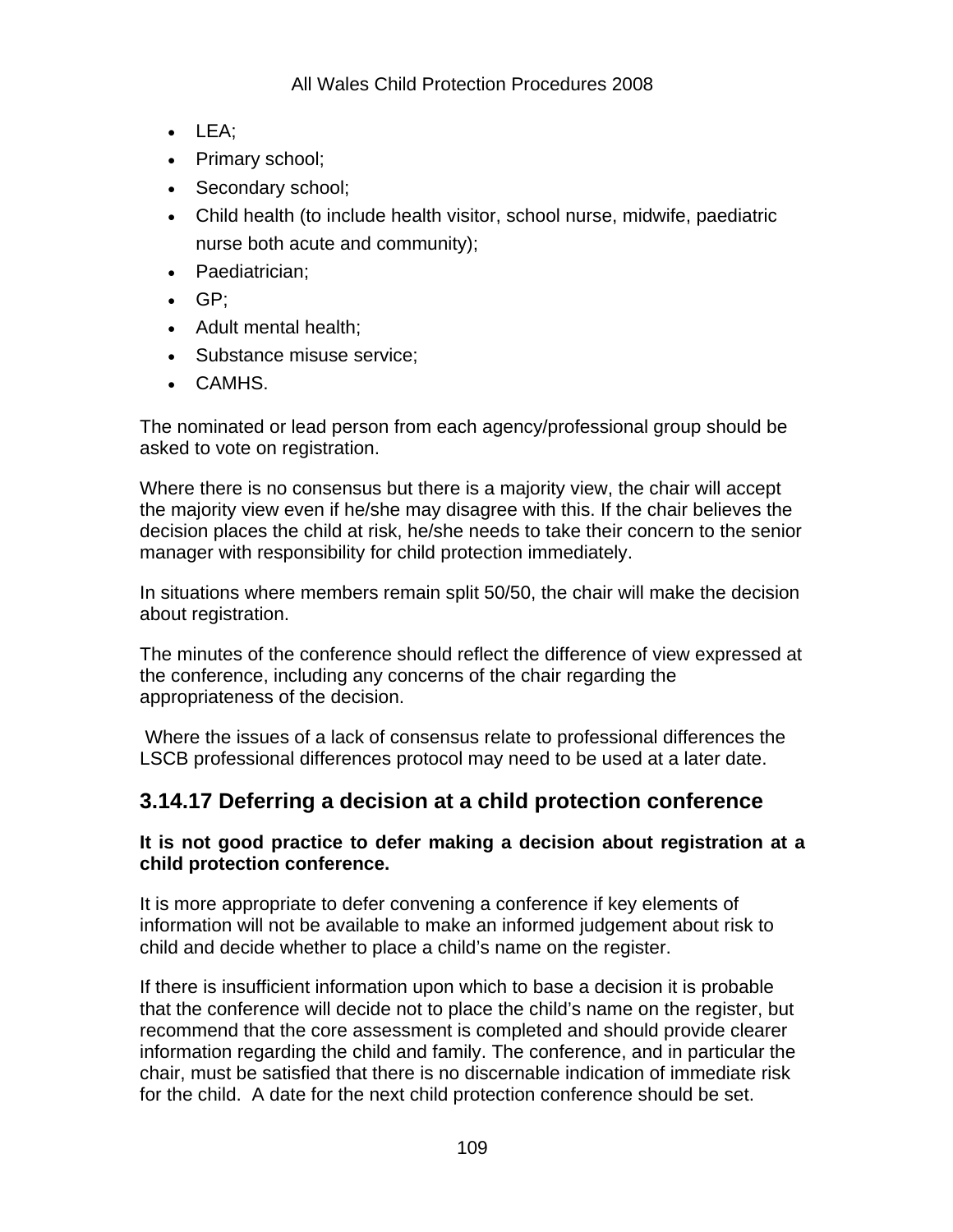Even where the child is not considered to be at continuing risk of significant harm, the child may be in need, and therefore require advice or services to promote his or her development. The core assessment may need to continue, in accordance with eligibility criteria, and inter-agency arrangements made to draw up a plan for provision of appropriate support or services.

Where the child is considered to be at continuing risk of significant harm and their name is to be placed on the child protection register, safeguarding and promoting the welfare of the child will require inter-agency help and intervention delivered through a formal child protection plan, to be agreed at the conference.

## **3.15 Placing a child's name on the child protection register**

The chair should determine under which category of abuse the child's name should be registered, taking into account the views of the conference members. The category used in registration will indicate to those consulting the register the primary presenting concerns at the time of registration. This can be one or more of the following:

- Physical abuse:
- Emotional abuse;
- Sexual abuse;
- Neglect.

The categories should reflect all the information obtained in the course of the child protection section 47 enquiries and subsequent analysis and should not just relate to one or more abusive incidents.

Any potentially abusive incident has to be seen in context to assess the extent of harm to a child and appropriate intervention. Often it is the interaction between a number of factors that serve to increase the likelihood or level of actual significant harm. In each case it is necessary to consider any ill treatment alongside the family's strengths and support.

### **3.15.1 The purpose of placing a child's name on the child protection register**

The purpose of placing a child's name on the register is to alert all professionals working with a child to their risk of significant harm it confirms that an interagency plan for the protection of the child is in place and must be complied with, and that a key worker is working with the child and family. Professionals have a duty to inform the key worker of significant events or changes of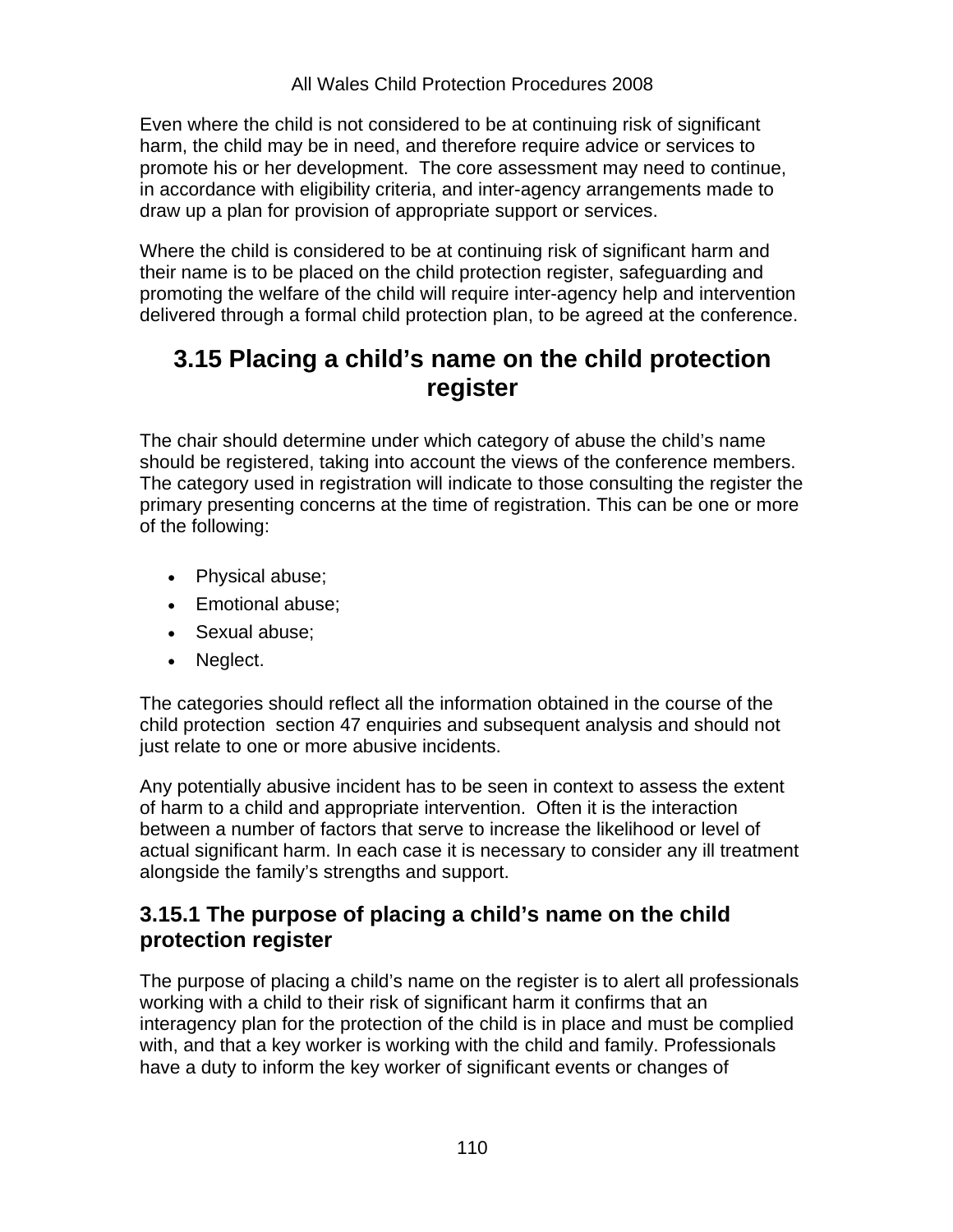circumstance relevant to the child. The fact that a child is on the register must never deter anyone from raising concerns with social services or the police.

Information regarding the management of the register including enquiries to the register is provided at 3.25

### **3.15.2 Looked after children and registration**

[The Review of Children's Cases Regulations 1991 as amended by the Review](http://www.opsi.gov.uk/legislation/wales/wsi2004/20041449e.htm) of Children's Cases (Amendment)(Wales) Regulations 2004 apply to local authorities looking after children and to voluntary organisations who accommodate children under [section 59 of the Children Act 1989](http://www.opsi.gov.uk/acts/acts2004/ukpga_20040031_en_6) and registered children's homes who accommodate children who are not looked after by local authorities. The review regulations stipulate the frequency of reviews. The 2004 regulations require authorities to appoint an independent reviewing officer (IRO). Where children looked after are also subject to a child protection review conference, the two systems should be fully integrated promoting a child centred approach to planning. This means that a review of the child's care plan under the looked after children regulations should have all the information available to it from the review of the child protection plan held under these procedures. Careful consideration should be given to the timing of the two reviews as well as to who should be involved. Both reviews should involve all the relevant people. Where a child who is looked after remains on the register, explicit agreements are required about arrangements for review and co-ordination of plans.

Where a child cannot live at home and has a care plan, which meets their care and protection needs, a review should normally recommend de-registration.

## **3.16 The outline child protection plan**

When a child's name is placed on the child protection register, the act of registration itself confers no protection on a child and a child protection plan should always accompany registration.

An inter-agency child protection plan must be formulated for every child whose name is placed on the child protection register. The child protection plan should be developed in two phases. An **outline** plan will be drawn up at the initial child protection conference and developed into a **detailed** plan at the first core group meeting.

The initial child protection conference should discuss and agree the following elements of the outline child protection plan for each child registered:

• Agree the risks of significant harm to the child and the way in which an inter-agency plan can protect the child;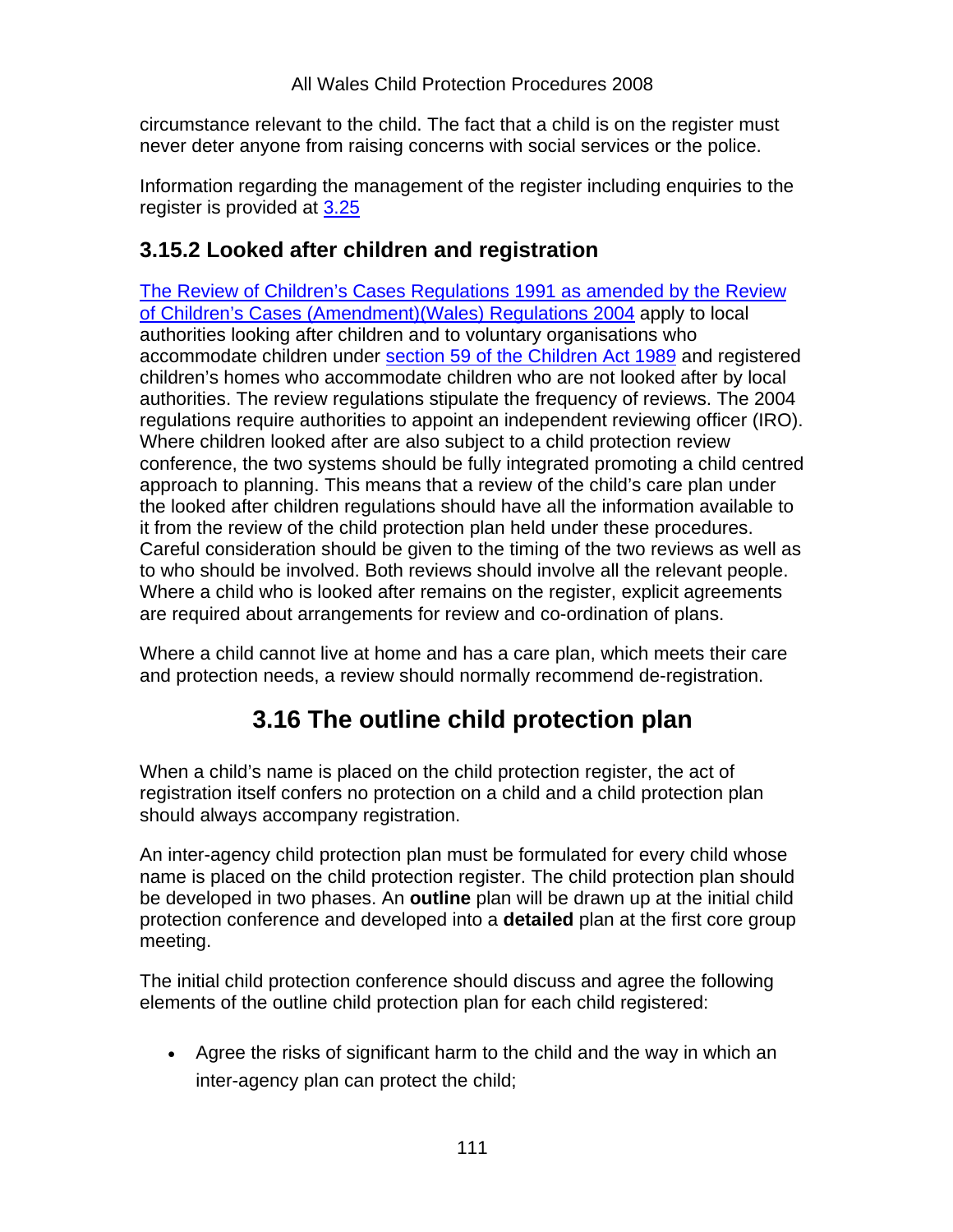- The shorter and longer term planned outcomes to be achieved, clearly linking them to reducing the risks of harm to the child and promoting the child's welfare;
- Specify who will have responsibility for what actions, within what specified timescales;
- Decide arrangements to monitor and evaluate progress against the plan;
- Identify the professionals who will monitor the child's progress, development, welfare and safety, and how;
- The outline child protection plan must take into consideration the wishes and feelings of the child, and the views of the parents, in so far as this is consistent with the child's welfare.

A copy of the outline plan and a summary of decisions made at the initial child protection conference, which includes the date of the next conference should be circulated to those invited and present at the conference and members of the core group within five working days.

## **3.17 Other tasks of the initial child protection conference**

When the child's name is placed on the child protection register the conference should:

- Agree how the decisions and recommendations of the conference are communicated to the parents or caregivers and, depending on age and understanding, the child/children, if they are not present at the conference;
- Appoint a key worker and set out their role, including visiting arrangements that should as a minimum comply with the standards described in section 3.20;
- Identify the membership of the core group of professionals and family members who will develop and implement the detailed child protection plan as a working tool;
- Establish how children and families will be involved in the planning and implementation process and identify the sources of support and advocacy available to them;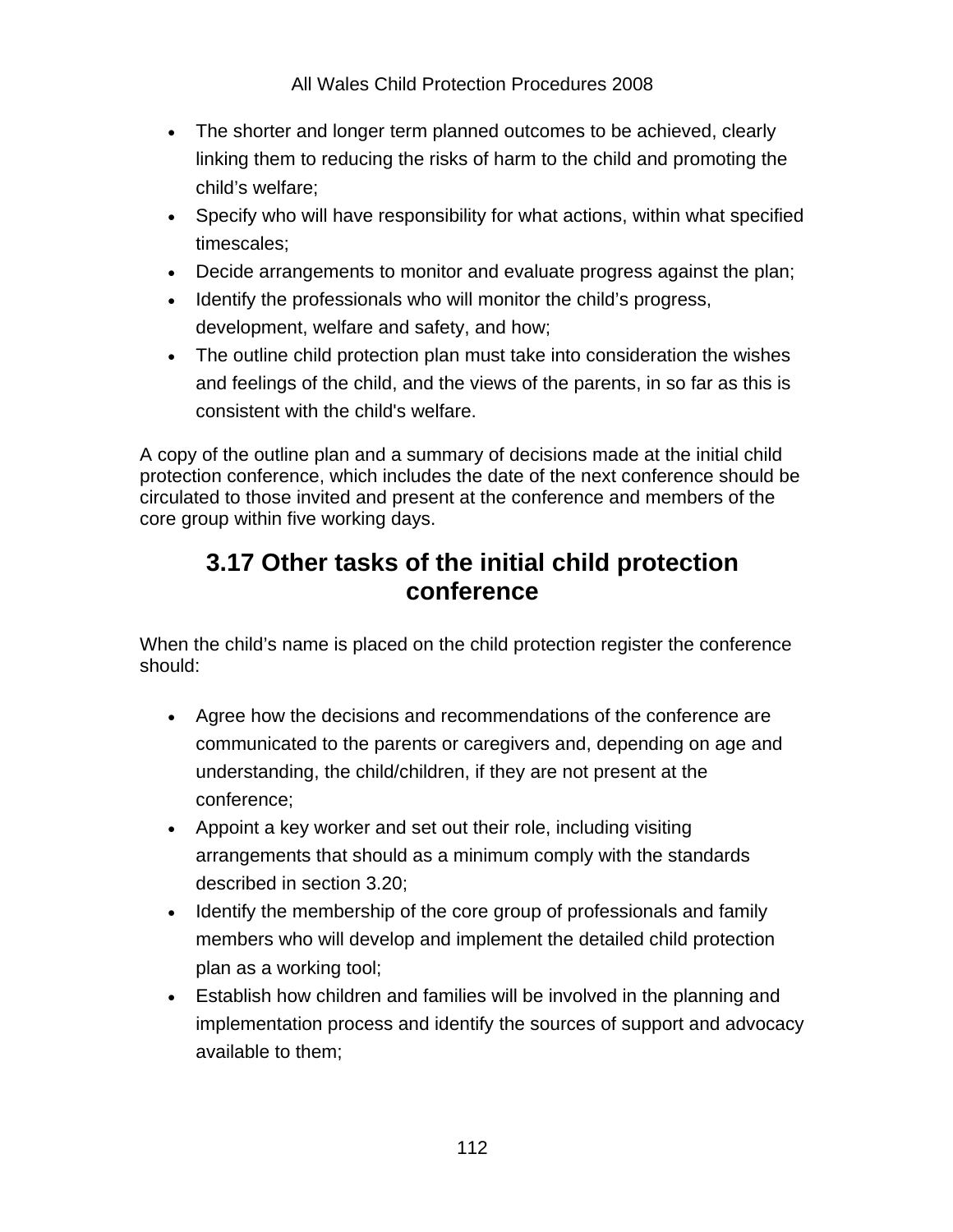- Set timescales for the meetings of the core group including the date of the first meeting and the production of the child protection plan. The core group should meet within 10 days of the date of the initial child protection conference and thereafter at monthly but no more than 6 weekly intervals;
- Set timescales for review conferences i.e. 3 monthly as a maximum time from the date of the initial child protection conference and thereafter at no more than 6 monthly intervals;
- Identify in outline the areas to be covered by the continuing core assessment with timescales for completion within 35 days of the date of the start of the child protection section 47 enquiries;
- Identify in outline which professionals will contribute to the core assessment and in what way;
- Outline the child protection plan, including identifying what needs to change in order to safeguard the child and the arrangements for monitoring the health, development and progress of the child.
- Consider the need for a contingency plan under certain circumstances e.g. in cases where the abuser receives a custodial sentence, the family withdraw co-operation or fail to comply with agreements
- Clarify the different purpose and remit of the initial conference, the core group and the child protection review conference;
- Recommend, if appropriate, that social services gives consideration to the need for legal action to protect the child;
- Plan any health assessment or care needed.

## **3.18 Minutes of the child protection conference**

The written record of the conference is a crucial working document for all relevant professionals and the family. All child protection conferences both initial and review should have a trained person to take notes and produce minutes of the meeting. The minute taker should have no other role in the conference and no involvement in the case.

The minutes should include:

• Details of attendance, including exclusions and the provision of reports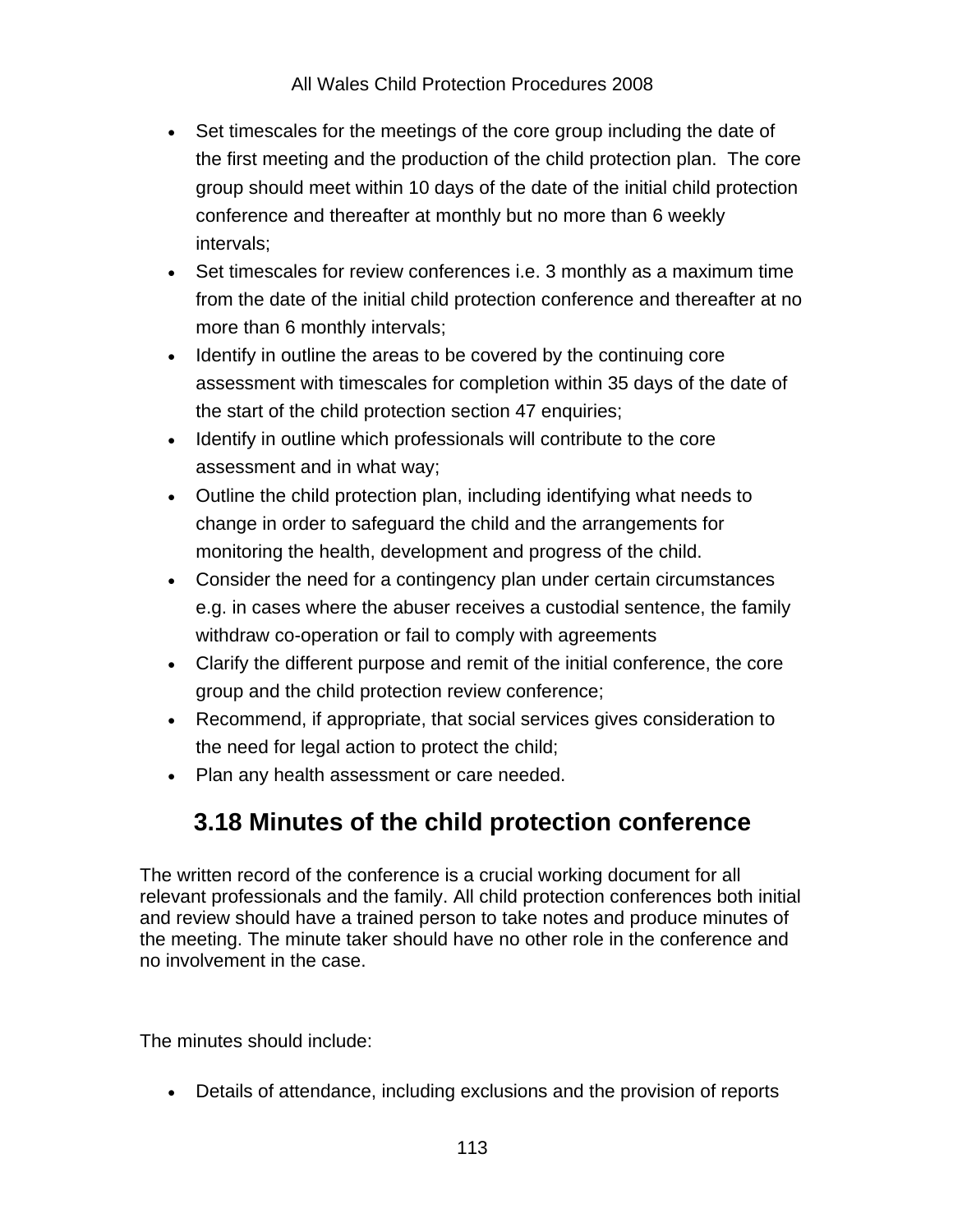- The essential facts of the case;
- A summary of the discussions at the conference which accurately reflect contributions made and clearly distinguishes between fact and opinion;
- A clear analysis of risk to the child;
- All decisions reached, with information outlining the reasons for decisions;
- An outline or revised child protection plan enabling everyone to be clear about their tasks and timescales for completing action;
- Any dissension from the conclusions, decision or recommendations of the conference.
- Minutes should be taken in the language of the conference and a translation provided for participants who require one. Families may wish for the conference to be held in the language of their choice but to receive the minutes in another language.
- The conference chair should agree the minutes including who should receive a full or partial copy before they are distributed. A summary and outline plan should be circulated within 5 working days or by the first meeting of the core group. A copy should be sent as soon as possible after the conference to all those who attended or were invited to attend, including family members, except for any part of the conference from which they were excluded. Good practice would aim for circulation no later than 20 working days. Conference participants, who have concerns regarding any inaccuracies in the minutes, should send their comments to the chair within ten working days of receiving the minutes.
- The minutes are confidential and should not be passed by professionals to third parties without the consent of the conference chair, except where transfer is made to another office of the same agency. Child protection conference minutes and other records associated with the registration process should be retained by the agencies receiving them in accordance with their record retention policies.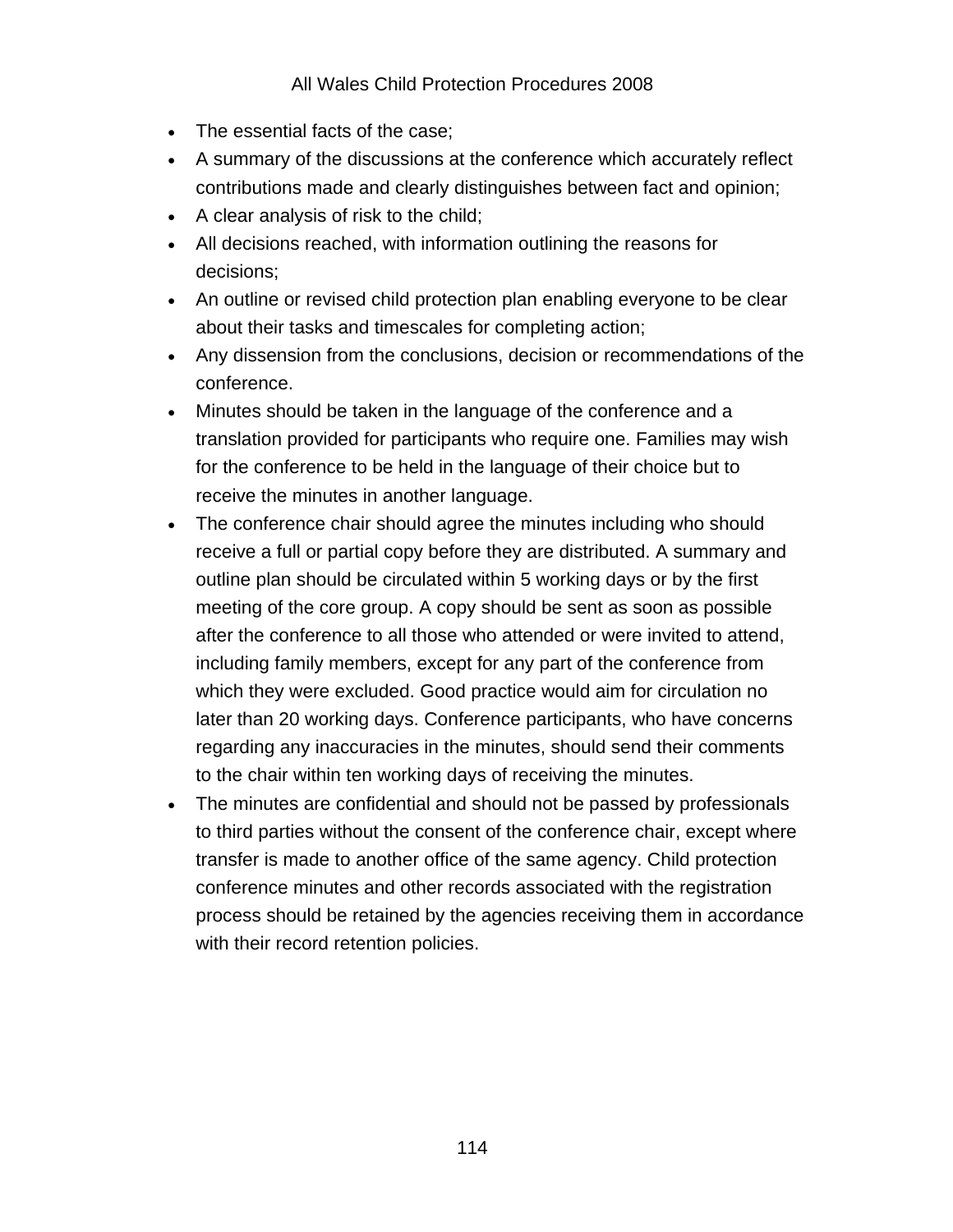## **3.19 Complaints from parents, caregivers and children about the decisions and functioning of a child protection conference**

The LSCB should agree local protocols to ensure parents, caregivers and children are aware of the procedures for making a complaint, information is available describing the procedure, and, arrangements for receiving and investigating complaints are established. (See 5.2)

The complaints procedure should cover:

- The process of the conference, in terms of adherence to procedures;
- The registration decision, including the category;
- A decision not to register or to de-register.

The procedure should **not** cover:

- Complaints in relation to the contents of minutes, which will be dealt with by the conference chair;
- Complaints or representations relating to services that are delivered by individual agencies as a result of conference decisions;
- Complaints about an individual professional attending conference.

These complaints will be dealt with under the internal complaints procedures of the relevant agency. If an issue emerges in relation to an individual professional whilst a conference complaint is being addressed, it will be referred to that individual's agency.

The LSCB should ensure:

- Easy and open access to the procedure;
- All complaints relating to the outcome and process of conferences are received and responded to within an agreed timeframe;
- All complaints are monitored and reported to the LSCB at regular agreed intervals;
- When complaints are upheld, redress is made within agreed timescales and lessons learned.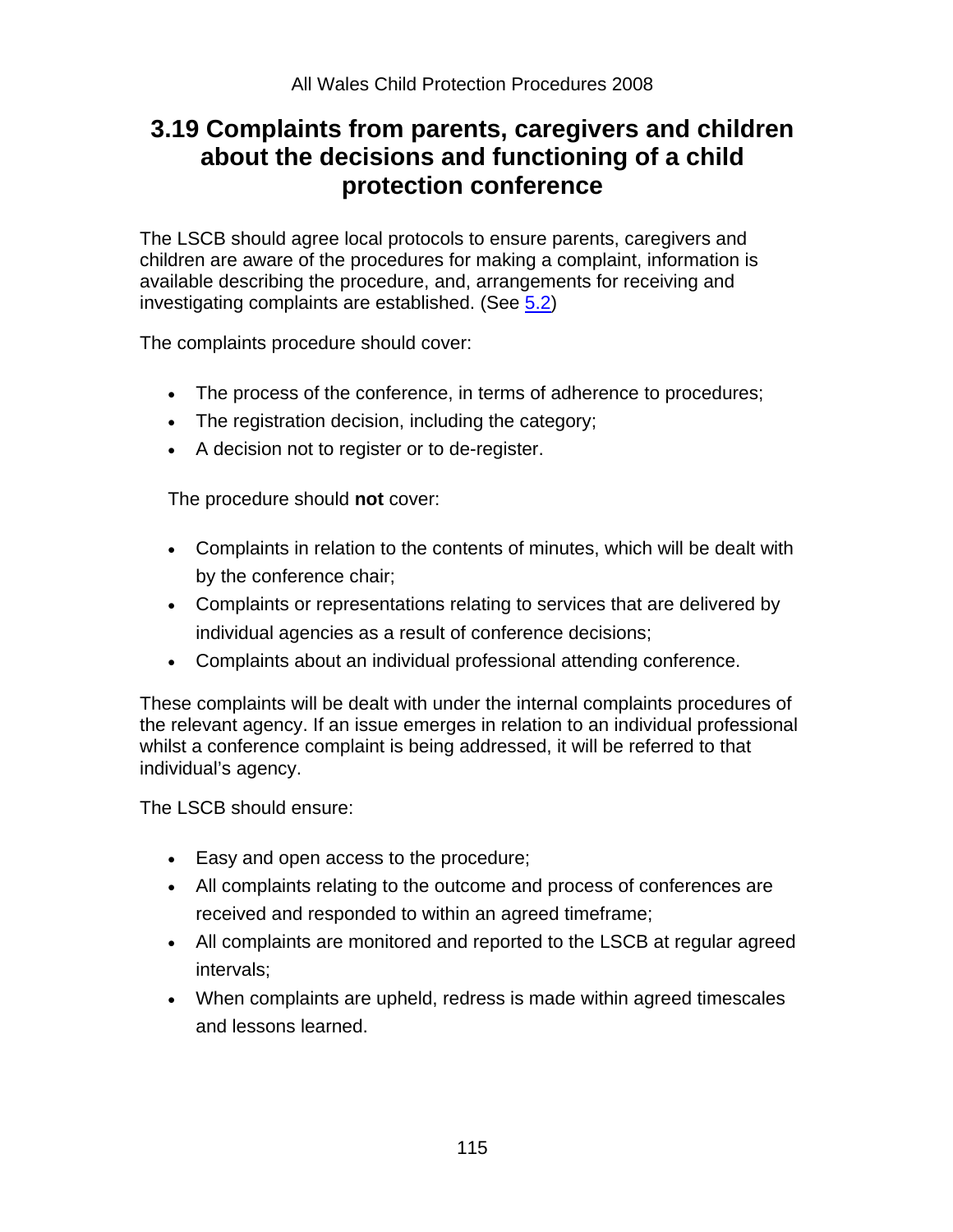#### **3.19.1 Informing families about the complaints procedure**

Information, which explains the process for making complaints, will be made available to parents, caregivers and children invited to the conference.

At the start of each conference, the chair will check that this has occurred and this should be noted in the minutes.

Where parents, caregivers and children have expressed concern about process or outcome during a conference, they should be reminded of their right to complain. This should be noted in the minutes. Refer to 5.2 for further information for managing complaints about child protection conference.

## **3.20 The key worker**

Each child, whose name is placed on the child protection register, should have a named key worker who carries the professional responsibility for the case. The chair at the initial conference should identify the key worker. The key worker is always a social worker registered with the [General Social Care Council](http://www.ccwales.org.uk/) and an employee of social services with appropriate qualifications, training and experience.

#### **In the event that it is not possible to appoint a key worker, the relevant senior manager responsible for child protection in social services must be informed immediately**

The key worker should:

- See the child at least every 10 working days, and ensure that the child is seen at home at least every 4 weeks;
- This responsibility is delegated to the key worker's line manager in the event of unanticipated absence;
- Ensure the child is seen alone whenever possible and as a minimum this should be every 6 weeks;
- Ensure the child's bedroom is seen at least once between conferences;
- Ensure that the outline child protection plan is developed by the core group into a more detailed inter-agency child protection plan;
- Co-ordinate the completion of the core assessment of the needs of the child and the family;
- Take the lead in inter-agency work with the child and family;
- Co-ordinate the contributions of family members and other agencies to the implementation of the child protection plan;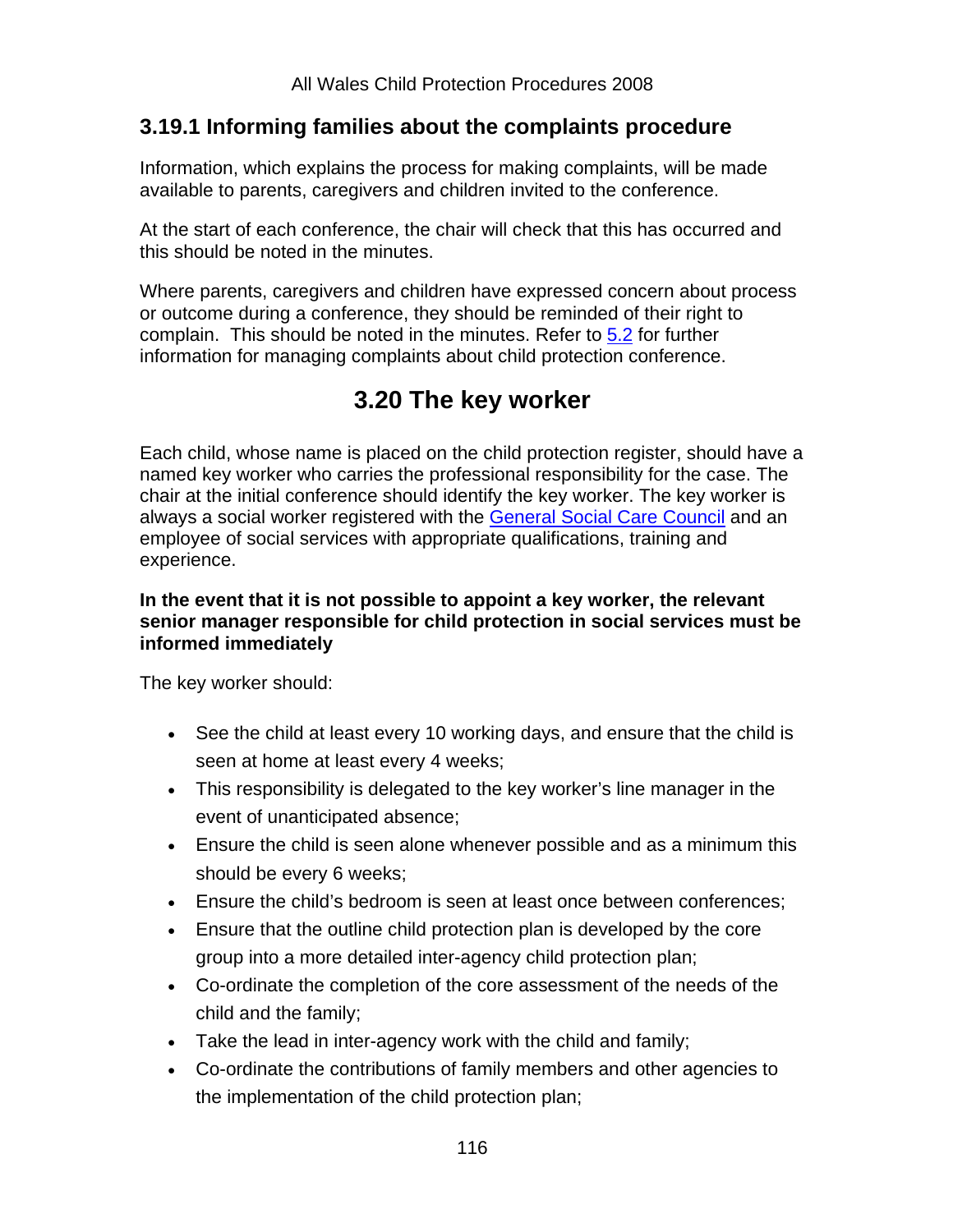- Review progress in outcomes for the child's safety and welfare in relation to the child protection plan;
- Provide a focus for communication between all professionals and family members;
- Ensure that the children and parents have a clear understanding of the objectives of the plan, and that they know of their right to make a complaint and how to do so.
- Complete the core assessment record

If a child is looked after or living away from home the standards for visiting looked after children may be applied.

All professionals have a duty to inform the key worker of significant events or changes of circumstance relevant to the child. This should not preclude making a new referral in the event of further risk or concerns being identified, and such concerns should be followed up in writing.

The key worker should notify the custodian of the child protection register immediately of any relevant information such as changes to the child's household, so the register can be updated. The key worker should also keep professionals informed of changes.

Any change of key worker must be notified verbally and confirmed in writing to all relevant agencies and the family by the key worker relinquishing responsibility or their supervising line manager. Registration records must also be amended promptly.

## **3.21 The core group**

The core group is responsible for developing and implementing the child protection plan as a detailed working tool within the outline plan agreed at the initial child protection conference. Membership is decided at the time of registration and will include the key worker, relevant family members (including children) and professionals and/or foster caregivers who have direct contact with the family. All professionals who have significant involvement should participate in the core group and may include staff from leaving care or substance misuse services. If another agency becomes involved the key worker may invite them to join the core group.

The first meeting of the core group should take place within a maximum of 10 working days of the initial child protection conference and be chaired in line with local arrangements. The core group should continue to meet at least monthly but no more than 6 weekly intervals.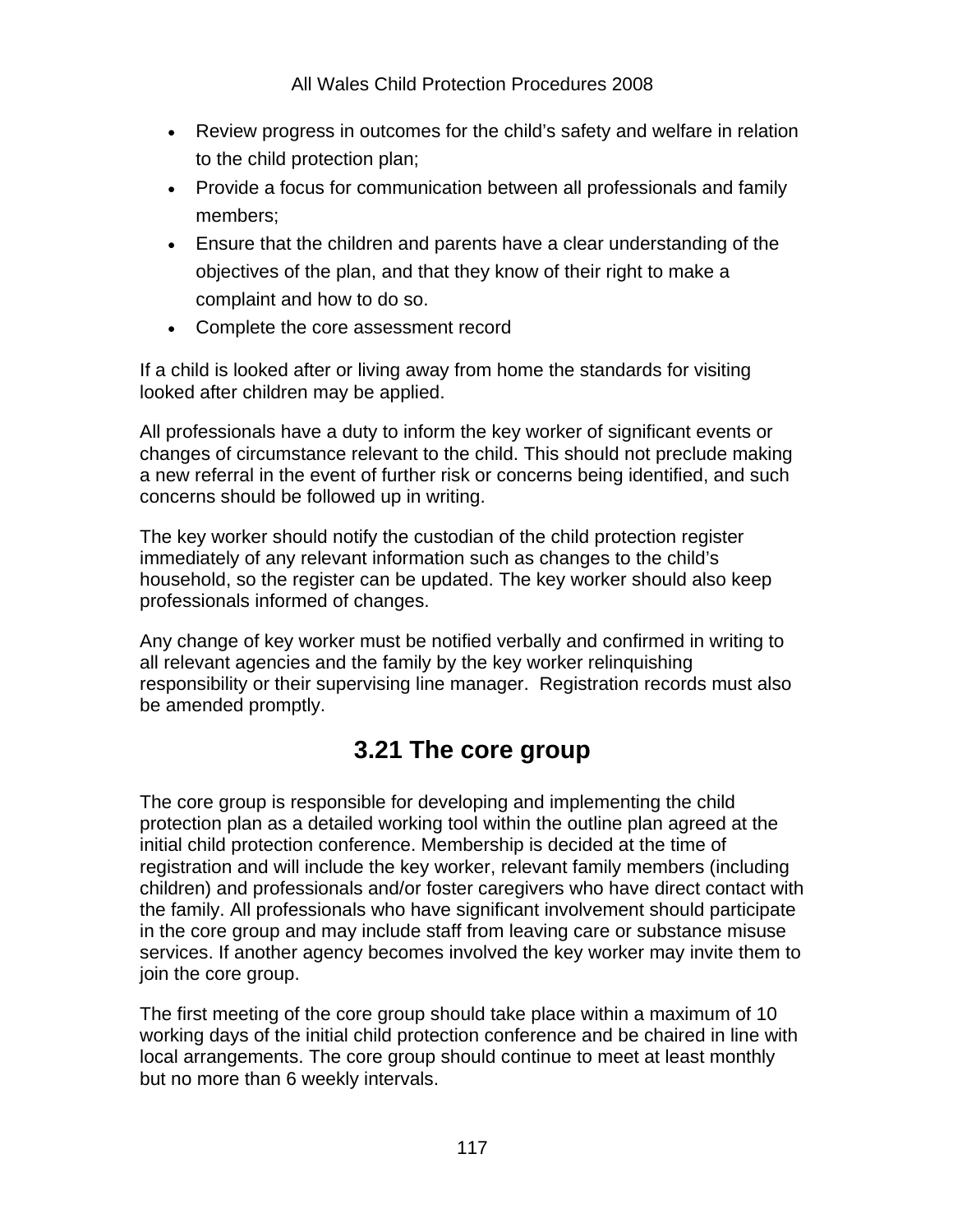The core group needs to be chaired effectively and can be done by any professional member of the core group. Good practice separates the role of key worker and chairing the core group.

Although the key worker has the lead role, all members of the core group are jointly responsible for preparing and implementing the child protection plan, and members of the core group can undertake specific work as part of the plan. The core group should contribute to the social worker's report.

The tasks of the core group:

- Identify in detail the risks to the child and how these are to be addressed;
- Agree the frequency of contact with the child by the key worker and/or other core group members that should as a minimum comply with the standards described in 3.20;
- Agree objectives and timescales at the first meeting;
- Develop the outline child protection plan, including the identification of contingency arrangements in the event of family members not complying with the plan;
- Decide what steps need to be taken, by whom, to complete the core assessment on time;
- Assist the key worker in the preparation of the core assessment of the child and family;
- Plan and implement the inter-agency work in accordance with conference recommendations;
- Monitor progress against the objectives specified in the plan and refine the plan as needed;
- Ensure that parents, and children where appropriate, are fully engaged in the implementation of the child protection plan, and understand the expectations and objectives of each agency involved;
- In the event of further incidents to the child, reconvene the child protection conference;
- Ensure any instances of a professional or core group member being denied access to the child and/or home is reported to the other core group members and social services manager;
- Contribute to the key worker's written reports for the child protection review conference outlining the work that has been undertaken by family members and professionals and with what degree of success, as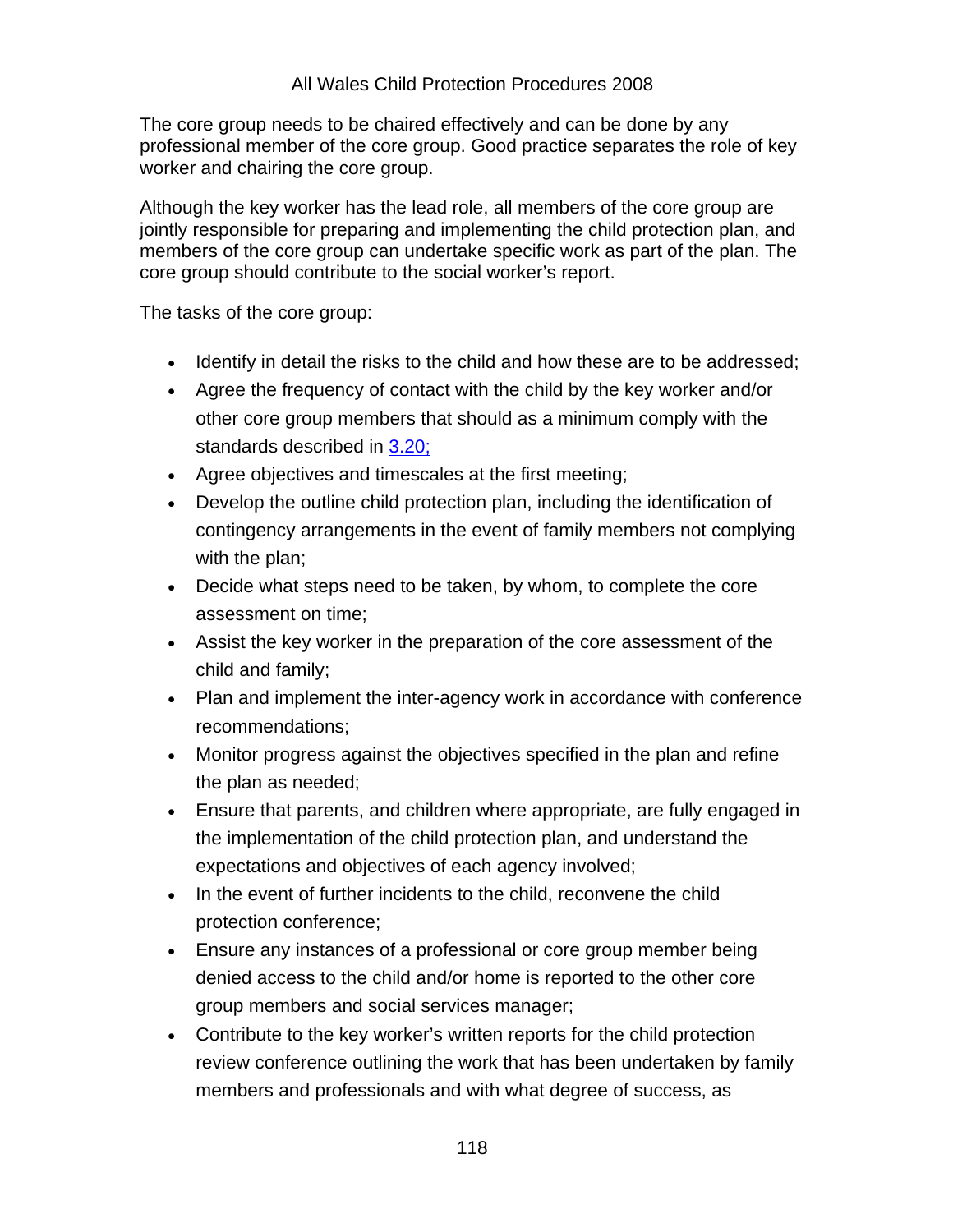measured against the objectives and in terms of positive outcomes for the child;

- The focus of planning has to always be on whether a child's requirement for safe and emotionally secure care will be met by their parent(s) making and sustaining necessary changes. Child protection interventions need to be undertaken within the context of child focussed care planning that secures the best possible outcomes for a child. This requires clear assessment and plans that are monitored to inform judgements about what is likely to be the best outcome for a child;
- Core groups should be mindful of children's needs for secure attachments and safe permanent care. Clear plans and agreements are essential components of working with parents of very young children in particular and determining whether parents are capable of addressing their child's needs for safety, welfare and development.

All core group meetings should be recorded in writing, including notes on the action agreed and decisions taken to inform the review conference. The minutes should be distributed to core group members. Good practice suggests the minutes should be circulated within 5 working days.

If the core group is unable to implement the plan agreed, for whatever reason, consideration needs to be given to seeking legal advice and the key worker in consultation with the relevant team manager should reconvene the child protection conference.

In particular if the key worker or other core group professional is obstructed or denied access at any time to a child on the child protection register, the relevant senior manager in social services should be informed as well as other core group members. The core group should formally agree that another agency carry out face-to-face contact and/or a child protection review conference should be arranged. The key worker in consultation with managers and legal advisors should consider whether any form of legal action including removal of the child is required to ensure the child is protected and safe.

Any necessary protective action to secure the safety and well being of any child at risk of significant harm must not be delayed because a core group meeting is pending or imminent.

## **3.22 The detailed child protection plan**

The core group develops the detailed child protection plan at its first meeting.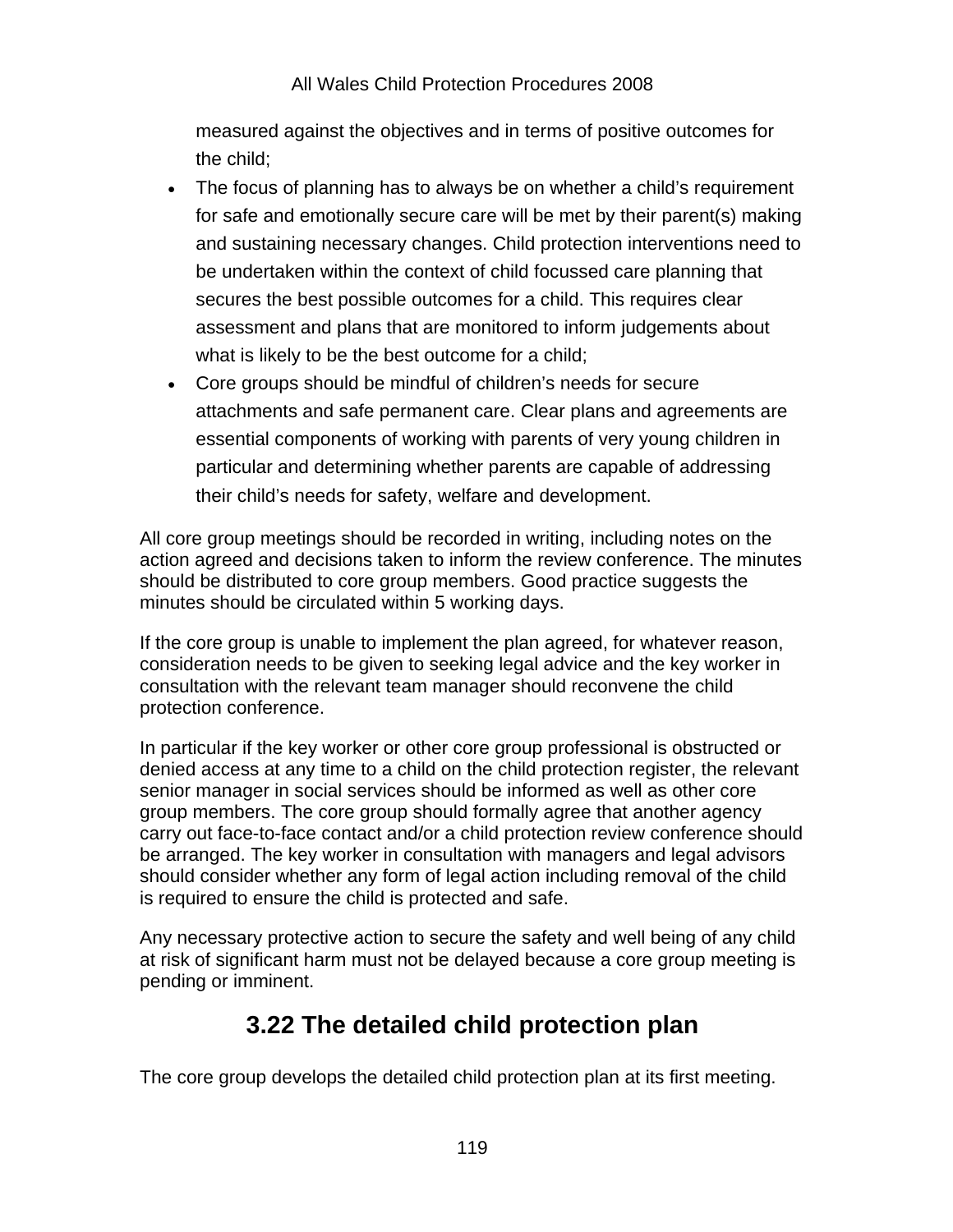The detailed plan will be the working document that the core group members use to assess, plan, provide and review the services to the family. The plan will identify in detail the risk of significant harm to the child, the needs of the child associated with the risk, and the expected outcomes from the interventions.

 The plan should be recorded and distributed to all members of the core group. The planning process should involve the whole family as fully as possible, as long as this is compatible with keeping children protected. The discussions about the plan should take place in their language of choice and they should be given a copy of the minutes of core group meetings and of the child protection plan in their language of choice.

The plan should be written in clear terms that are understood by all parties. It needs to make explicit what needs to change in order to reduce the risks to the child. It should describe outcomes to be achieved and be possible to make judgements about whether progress has been achieved, for example the plan needs to distinguish between a parent who attends a parenting course and their ability to carry out their parenting tasks in relation to their child.

The child protection plan must take account of the wishes and feelings of the child, and the views of the parents, in so far as this is consistent with the child's welfare.

The aim of the child protection plan is to:

- Safeguard the child from further harm;
- Promote the child's health and development;
- Support the family and wider family members in promoting the welfare of the child, provided that this is in the best interests of the child.

The child protection plan should set out what work needs to be done, why, when and by whom.

The plan should:

- Describe the identified risk to and needs of the child and any therapeutic services which are required;
- Include specific, achievable, child-focused objectives intended to safeguard the child and promote his or her welfare, together with timescales for achieving these objectives;
- Be specific about timescales which should reflect the needs of the child;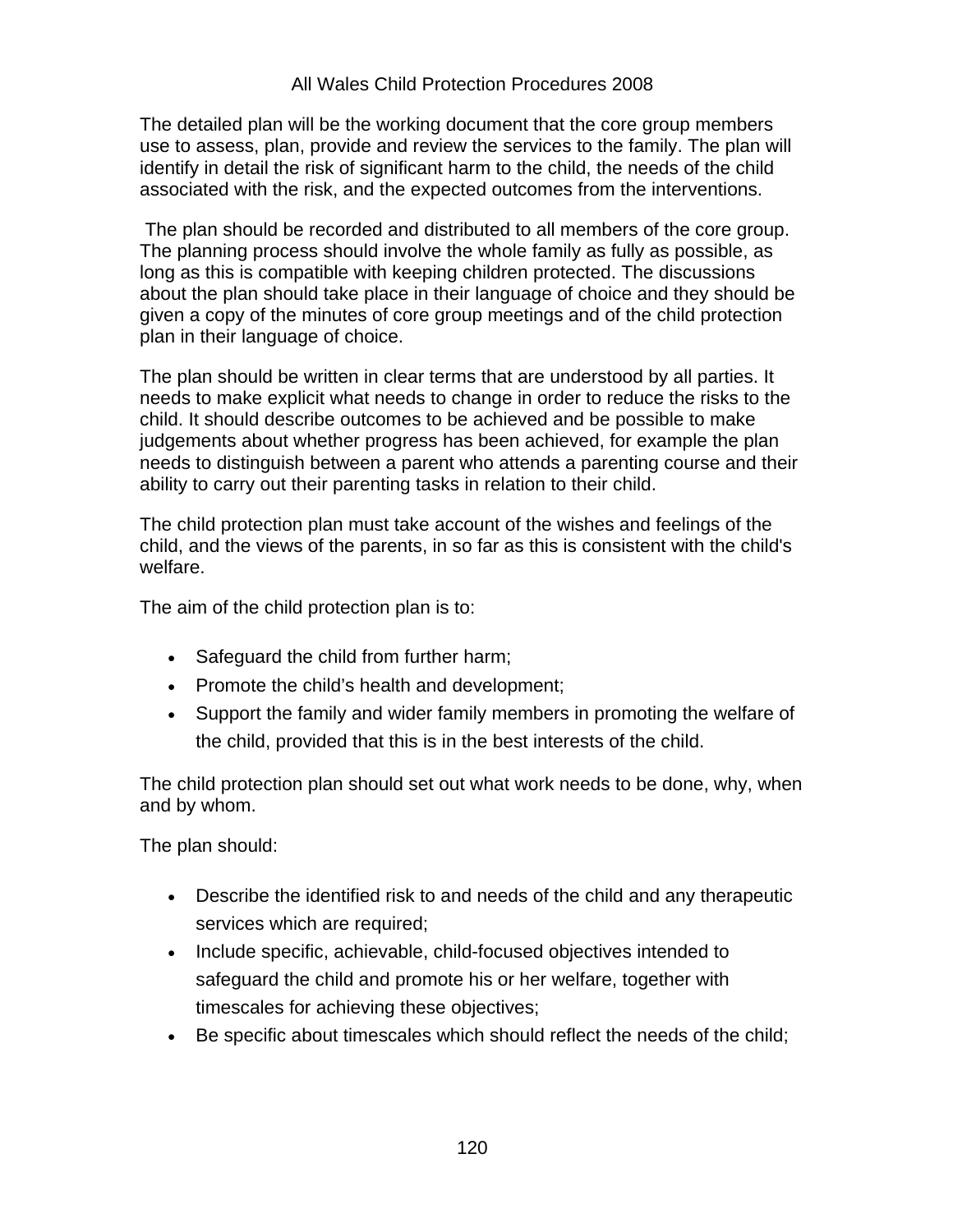- Make clear the part to be played by parents, the expectations they may legitimately have of agencies and what expectations agencies may reasonably have of them;
- Include realistic strategies and specific actions to achieve the objectives;
- Clearly identify roles and responsibilities of professionals and family members, including the nature and frequency of contact by professionals with children and family members;
- State when progress will be reviewed and the means by which progress will be evaluated;
- Set out clearly the roles and responsibilities of those professionals with routine contact with the child as well as any specialist or targeted support to the child and family;
- Agree contingency plans if access to the child/home is denied.

All members of the core group have equal ownership of and responsibility for the detailed child protection plan and should co-operate to achieve its aims.

All professionals working with children and/or families under a child protection plan must be alert to indications that the plan may be failing to protect the child.

## **3.22.1 Use of written agreements**

It is good practice to produce a written agreement as part of, or additional to the plan, which is negotiated between the child, the family and professionals regarding the implementation of the plan. The agreement should make clear for parents:

- The causes of concern that resulted in their child's name being placed on the child protection register;
- The changes that are required and the timescale for achieving them;
- What is expected of the parents/caregivers as part of the plan for safeguarding the child;
- The consequences of failure to cooperate.

For agreements to be effective they need to be constructed in language that is clear, straightforward and practical, and taking into account the parent/caregivers level of literacy and comprehension. Parents should be encouraged to think about what needs to be said in the agreement and it should describe tasks as well as the outcomes being sought. The agreements should avoid jargon or generalisations for example, rather than stating that an objective is to keep a child safe, describe the nature of the specific risk that led to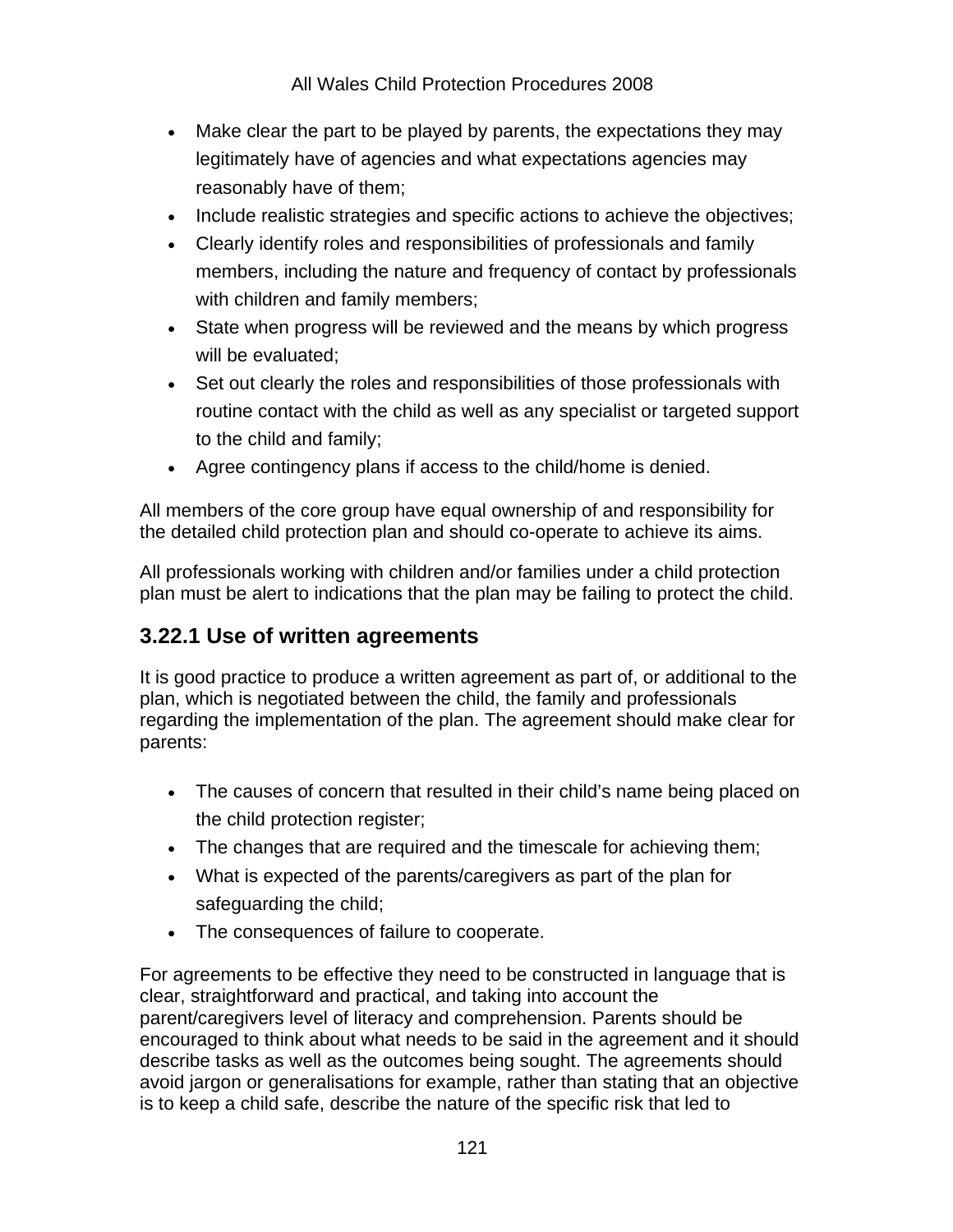registration and address it in terms of what the parent will do to reduce the identified risk. The agreement should also describe what professionals will do.

## **3.23 Action required when a professional believes a child on the register is not being adequately protected**

If any professional has concerns that a child on the child protection register is not being adequately protected, this must be brought to the immediate attention of their manager and their named child protection professional as well as the key worker and the social services team manager supervising the key worker. In their absence, or, if the response from the team manager is judged inadequate, the senior manager responsible for child protection in social services must be notified.

An agency may consider it necessary to take unilateral action in some cases. In exceptional cases where an individual worker or agency insists on unilateral action that departs from an agreed plan, the key worker and their team manager must be notified. The team manager will then discuss the matter with the senior manager responsible for child protection and the relevant senior manager of the agency concerned. Any issues arising out of this consultation will be brought to the attention of the chair of the LSCB. A child protection review conference will be convened as necessary. The case may also be referred for an internal case review.

## **3.24 The review child protection conference**

## **3.24.1 Purpose of the review child protection conference**

All children on the child protection register will be subject of regular reviews, which should consider including any other children in the household.

The tasks of the review child protection conference are to:

- Review the safety, health and development of the child against the planned outcomes set out in the child protection plan;
- Consider the information and conclusions of the core assessment;
- Consider how successfully the current plan has improved the original perceived concerns;
- Ensure that the welfare of the child continues to be adequately safeguarded;
- Consider whether inter-agency co-ordination is functioning effectively;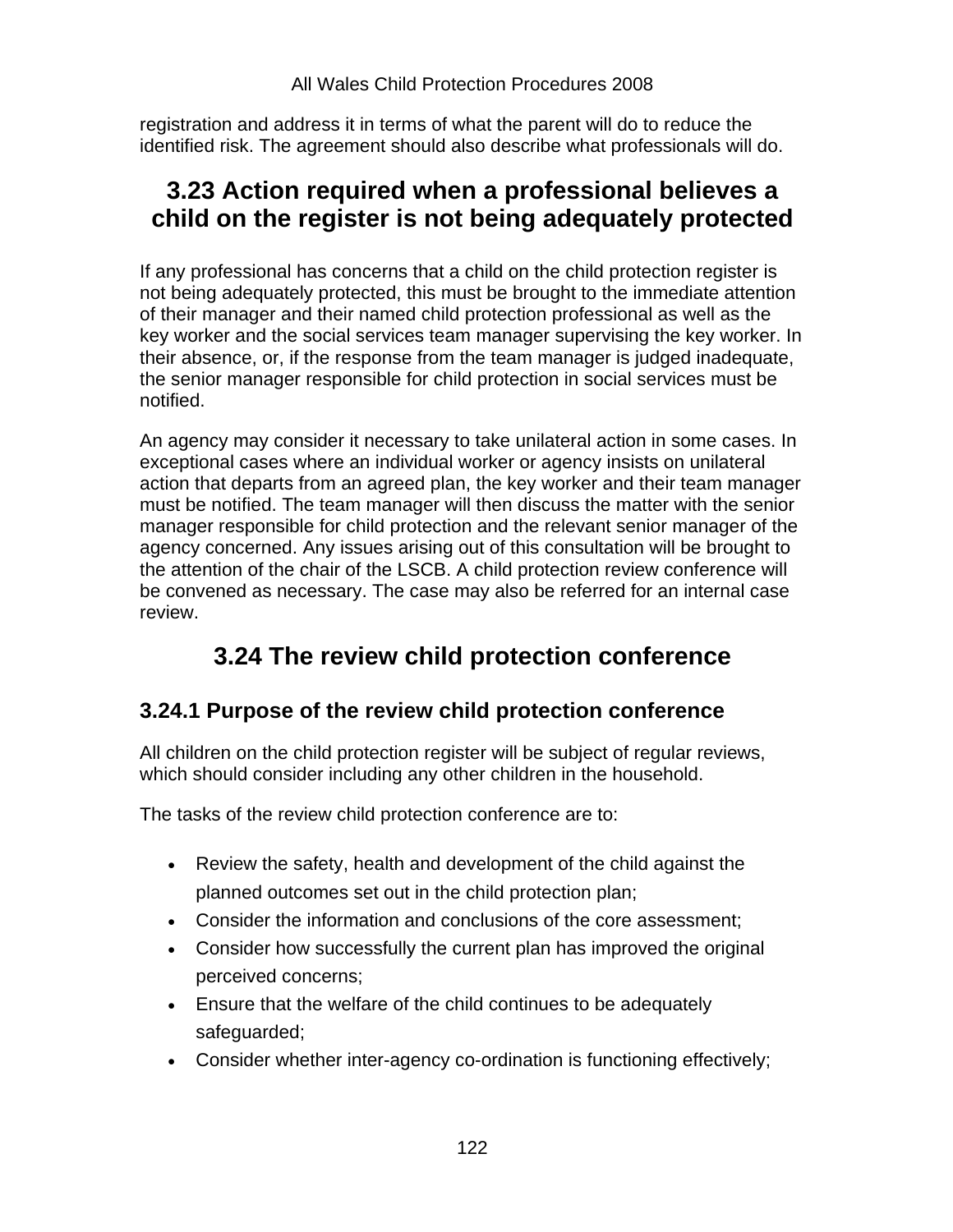- Consider whether the child protection plan should continue to be in place or should be changed;
- Consider whether the membership of the core group is appropriate;
- Consider whether the child's name should remain on or be removed from the child protection register or the category of registration changed.

The chair will decide if the category of registration should be changed.

### **3.24.2 Planning and conduct of the review child protection conference**

The first review child protection conference should be held within three months of the initial child protection conference. Further reviews should be held at intervals of no more than six months for as long as the child's name remains on the child protection register. If there is a significant change of circumstances, a further incident of significant harm, further child protection section 47 enquiries, or there are further incidents raising child protection concerns, the appropriate social services manager must be informed and he or she will then decide whether to bring forward the date of the review. The manager should normally agree to any such request from another agency supported by a senior manager or named or designated professional and / or core group.

Participants in the conference should include all members of the core group, including family members and the child, and any other relevant agencies such as those present at the initial child protection conference. Professional members of the core group have a responsibility to produce individual agency reports for the review child protection conference. Together they should provide an overview of the work undertaken by family members and professionals, and evaluate the impact on the child's welfare against the objectives and planned outcomes set out in the child protection plan.

The key worker is responsible for ensuring that all the appropriate people are invited. Where key professionals are absent from the conference and written information is not available, consideration should be given to postponing the conference. A review will then be reconvened so that they can attend and their respective agency will be informed in writing of any failure to comply.

The required quorum for attendance is the same as that for initial child protection conference, that is, a minimum of three agencies or professional groupings, or in exceptional circumstances and at the discretion of the conference chair, two agencies or professional groupings.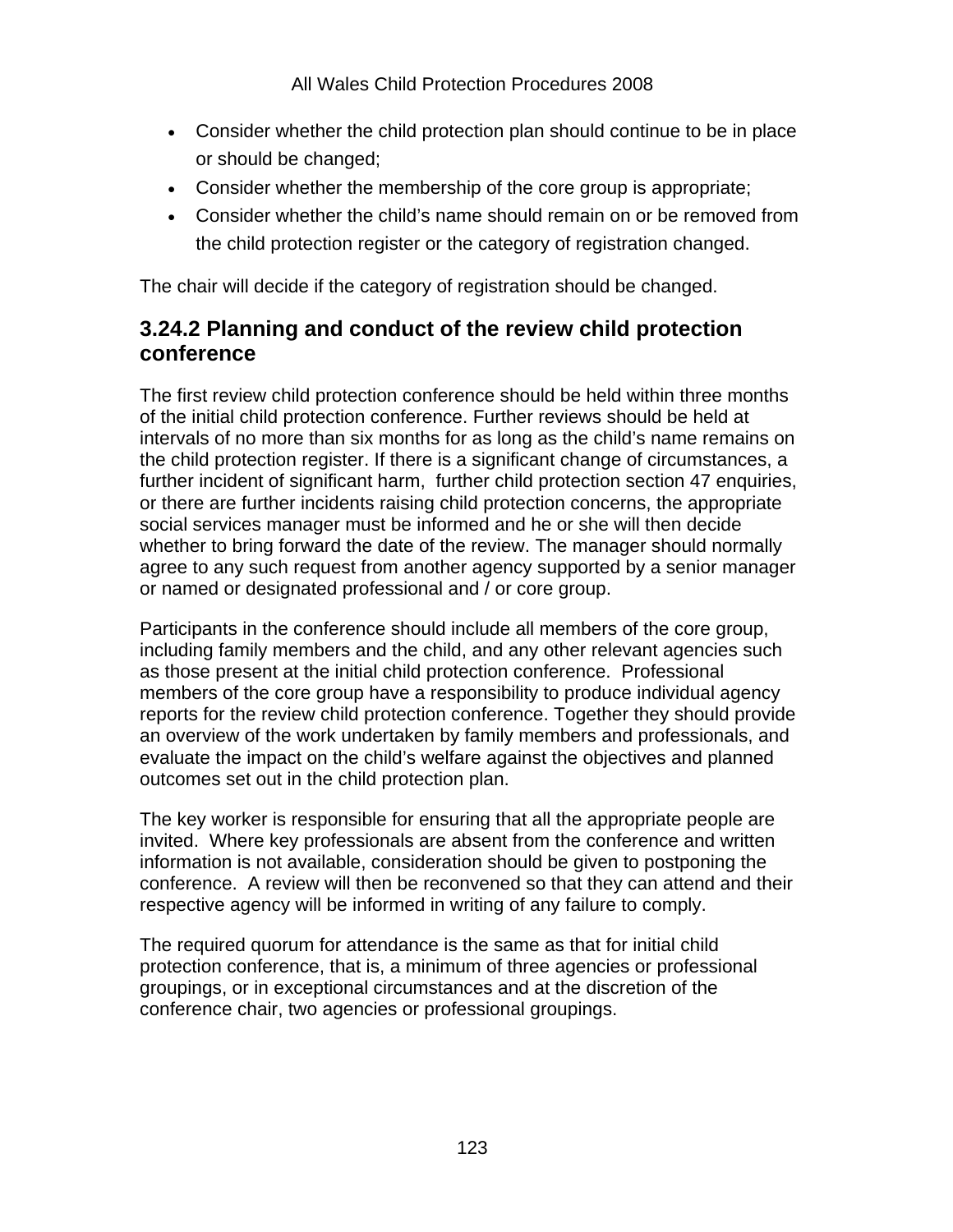#### **3.24.3 Decision making at review child protection conferences**

The review conference will consider whether the child continues to be at risk of significant harm and therefore whether or not their name should stay on the child protection register and they should continue to be in need of a formal child protection plan to safeguard their welfare.

While it is appropriate to consider removing a child's name from the register at each review conference, deregistration at the first review conference after registration would usually only occur if the child's circumstances have changed to such an extent that a child protection plan is no longer required.

 The review conference decision must be based on a careful and thorough analysis of all the available information, including the written reports provided by the core group, the completed core assessment and a discussion involving all members of the conference. The conference needs to have access to the child protection plan and recommendations of the previous child protection conference to help them decide whether progress has been made.

The professional members of the core group should be asked for their opinion before other members of the conference are asked for their views on whether registration should continue.

Before making any decision to remove a child's name from the register, members of the conference must be satisfied that the significant harm or risk of significant harm is no longer present or is no longer at a level to warrant registration, and the child no longer needs a child protection plan. Clear reasons for the decision should be given and recorded.

Conference participants should base their judgements on whether:

- The risk of harm has been reduced by action taken through the child protection plan;
- The child and family's circumstances have changed;
- The core assessment of the child and family indicates that a child protection plan is not necessary.

The role of the chair is to draw together the views of conference members. The decision about de-registration should reflect the consensus view of the review conference. Where consensus is not achieved, the review conference should make a decision on a majority basis. The views of parents and children are important to the conference but it is the professionals who make the decision about registration. In the event of a child's name being removed from the child protection register parents and caregivers should be informed that the previous registration history will remain on record.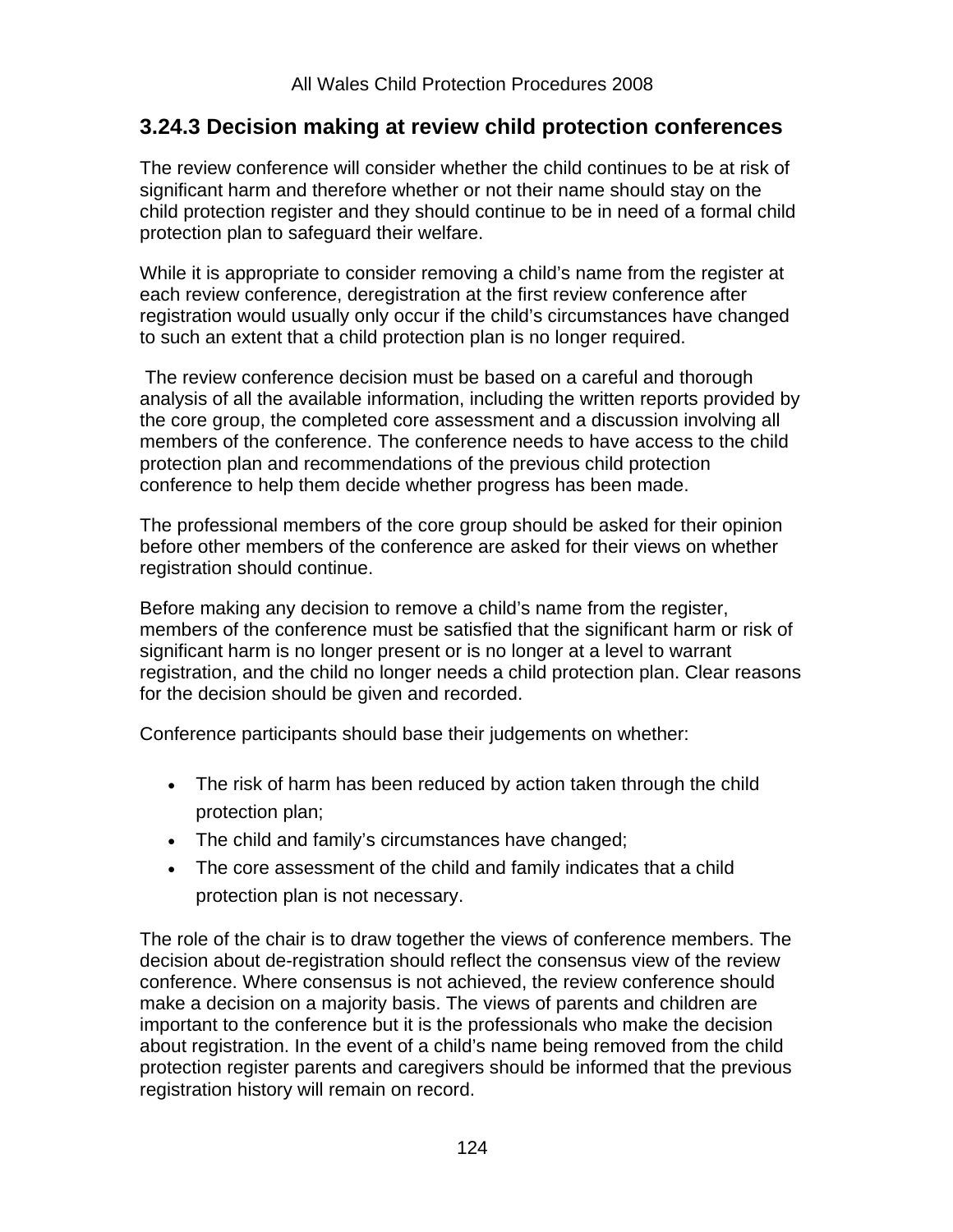A child whose name is removed from the child protection register may continue to require support and services, and in these circumstances consideration should be given at the review conference to formulating a child in need plan in partnership with the child and family.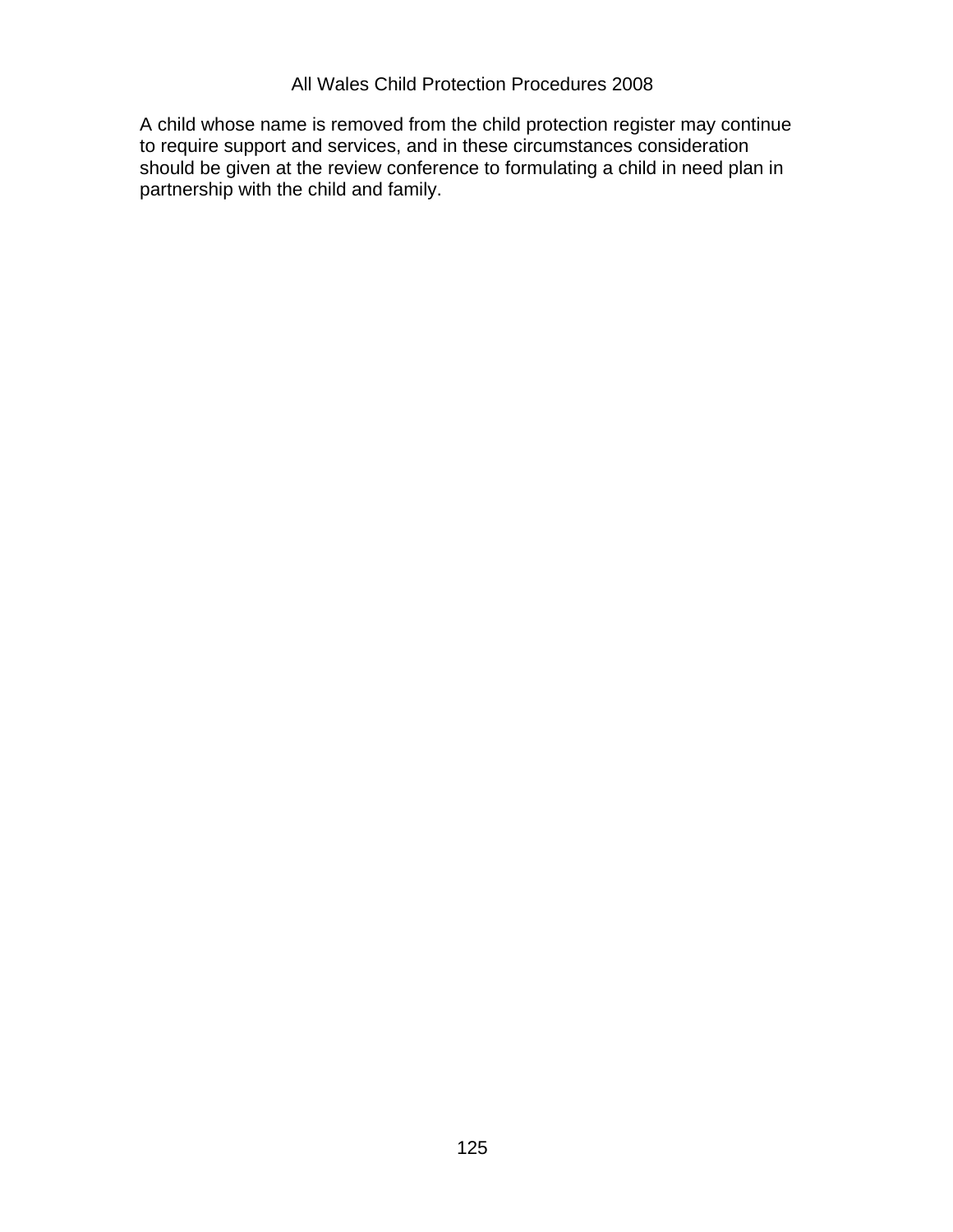## **3.24.4 Flow Chart 5: Action after the Child Protection Conference, including the Review Process.**

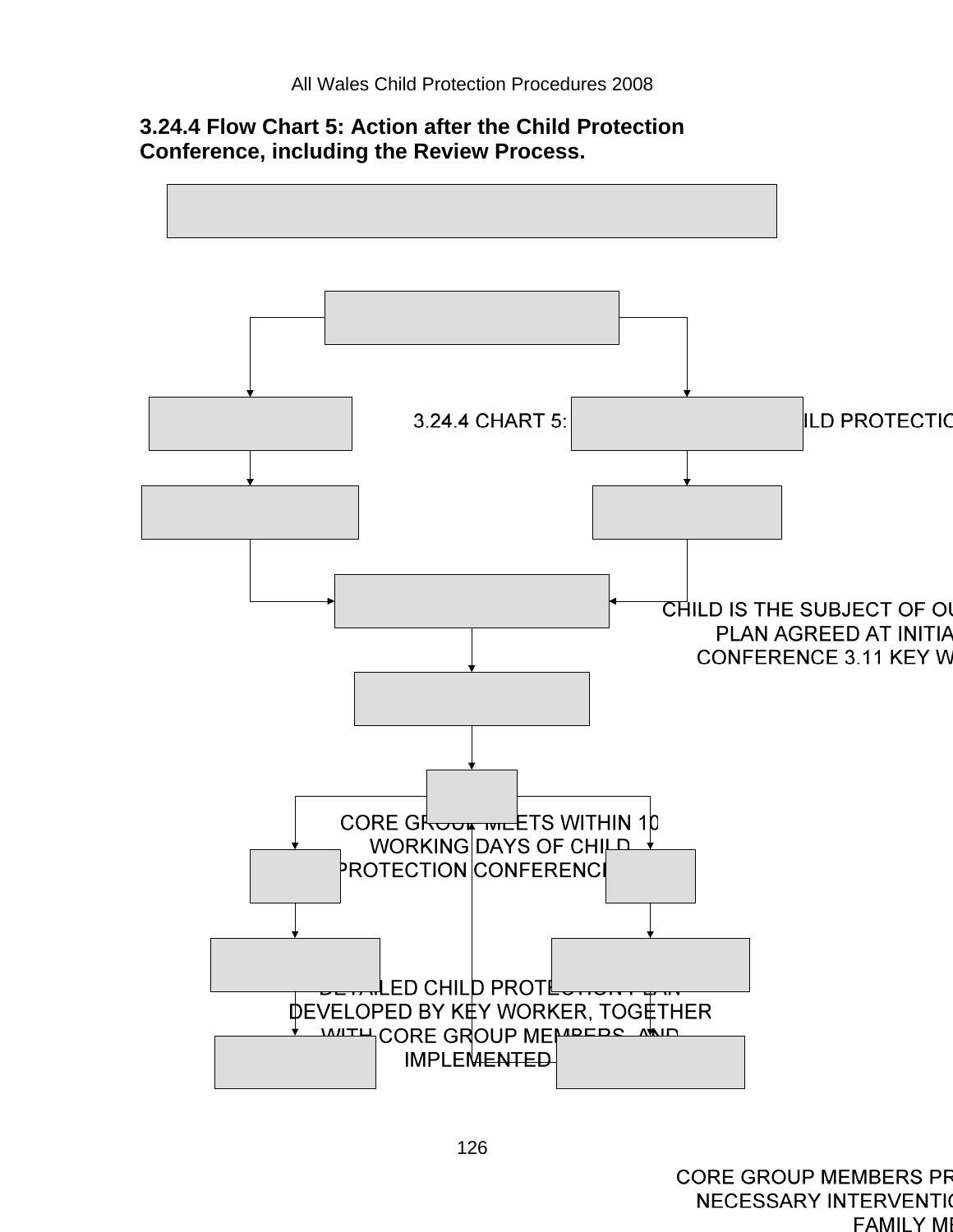## **3.25 The child protection register**

The child protection register is a confidential list of children in a local authority area who are considered to be suffering or likely to suffer significant harm and who are currently subject of an inter-agency child protection plan.

The purpose of the register is to:

- Provide an easily accessible list of all children resident in the relevant area who are currently placed on the register or who have previously been the subjects of child protection enquires;
- Provide a central point of enquiry, available 24 hours a day, for professional staff who are concerned that a child may be at risk of significant harm;
- Make agencies and professionals aware of those children who are judged to be at continuing risk of significant harm and in need of active safeguarding;
- Provide a record of all children in the area for whom there are unresolved child protection concerns and who are currently the subject of an interagency child protection plan;
- Provide statistical information about current trends in the area and to contribute to national collation of statistics concerning child protection;
- If used properly the register will contain a chronological record of all previous concerns about possible significant harm about a child, which could assist the enquirer in deciding what action, if any, is needed;

### **3.25.1 Managing the child protection register**

The child protection register is administered on behalf of the LSCB by social services. Social services will identify a senior manager to act as the custodian of the register.

Following the registration of a child, it is the responsibility of the custodian of the register to ensure that all details are entered onto the child protection register. Each LSCB should have arrangements in place to ensure that the custodian of the register is notified of all additions or changes to the register. The register should be kept up to date and its contents should be confidential other than to legitimate enquirers.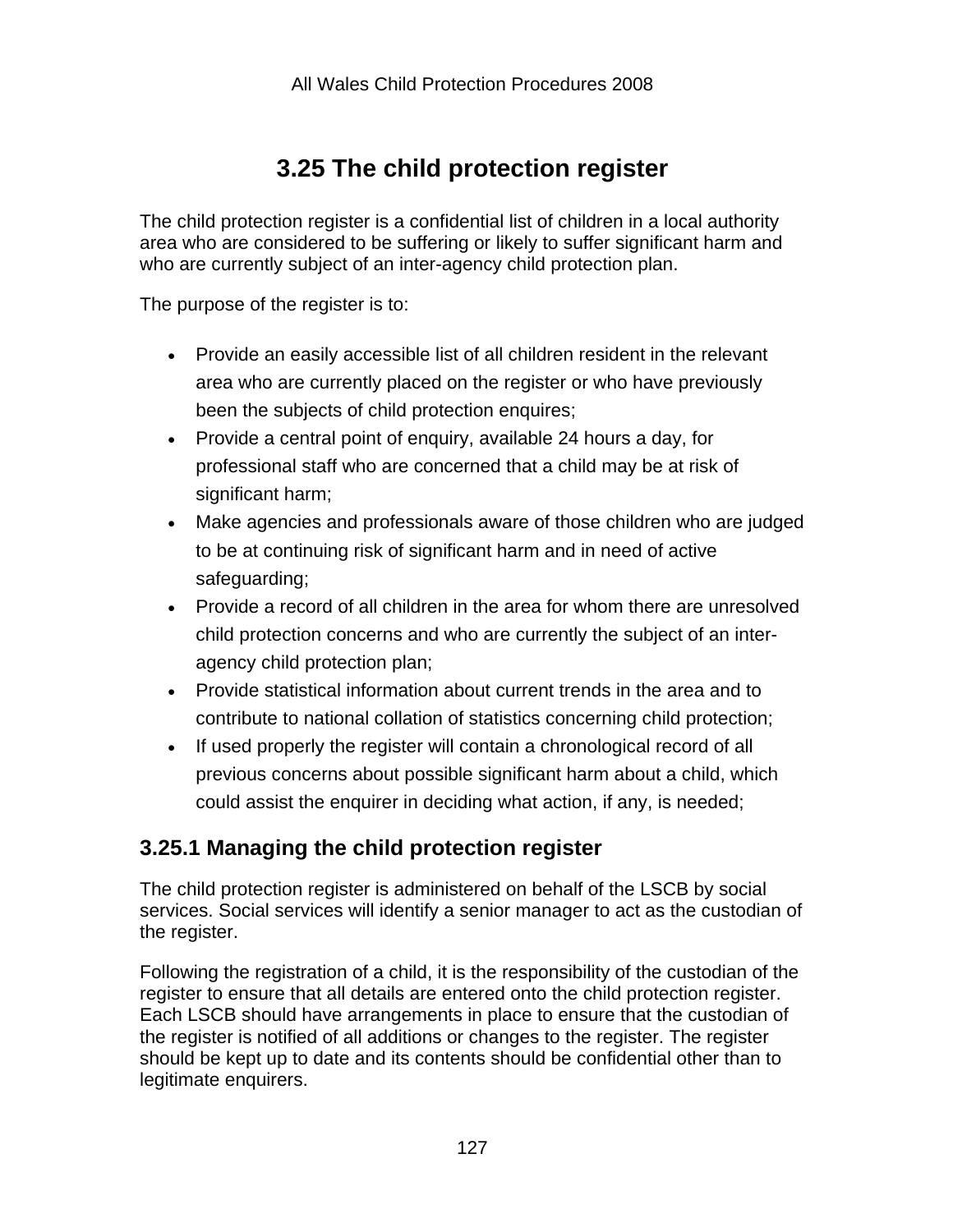### **3.25.2 Placing a child's name on the child protection register**

A child's name can be entered on the register only as a result of a decision at a child protection conference, except where it is a child on another authority's register who moves into the area. In this case, the child will be registered immediately and the registration reviewed at the initial child protection conference in the new area. Children should be recorded as having been abused or neglected under one or more of the categories of physical, emotional, or sexual abuse or neglect, according to a decision by the chair of the child protection conference. These categories help reflect current concerns about specific children and will also contribute to the collation and analysis of information by the LSCB.

#### **3.25.3 Removing a child's name from the child protection register**

Usually a child's name can be removed from the child protection register by the decision of a child protection conference.

A decision to remove a child's name from the register without the need to convene a child protection review conference may only occur in the following circumstances:

- The child has reached the age of 18 years
- Has permanently left the U.K
- Has died.

These decisions can only be made by the appropriate social services manager.

In all other cases the decision to de-register can only be made at a child protection review conference.

**Parents should always be informed in writing when their child's name has been removed from the child protection register.** 

#### **Formal notification should be sent to all the agencies involved with the child.**

The removal of a child's name from the register should not automatically lead to services being stopped, as a child whose name is removed from the register may still require additional support and services. The key worker should discuss with the parents and the child what services might be required.

Good practice would suggest that if after de-registration services continue to be provided by social services a child in need plan should be drawn up and reviewed at intervals of not more than six months until the case is closed.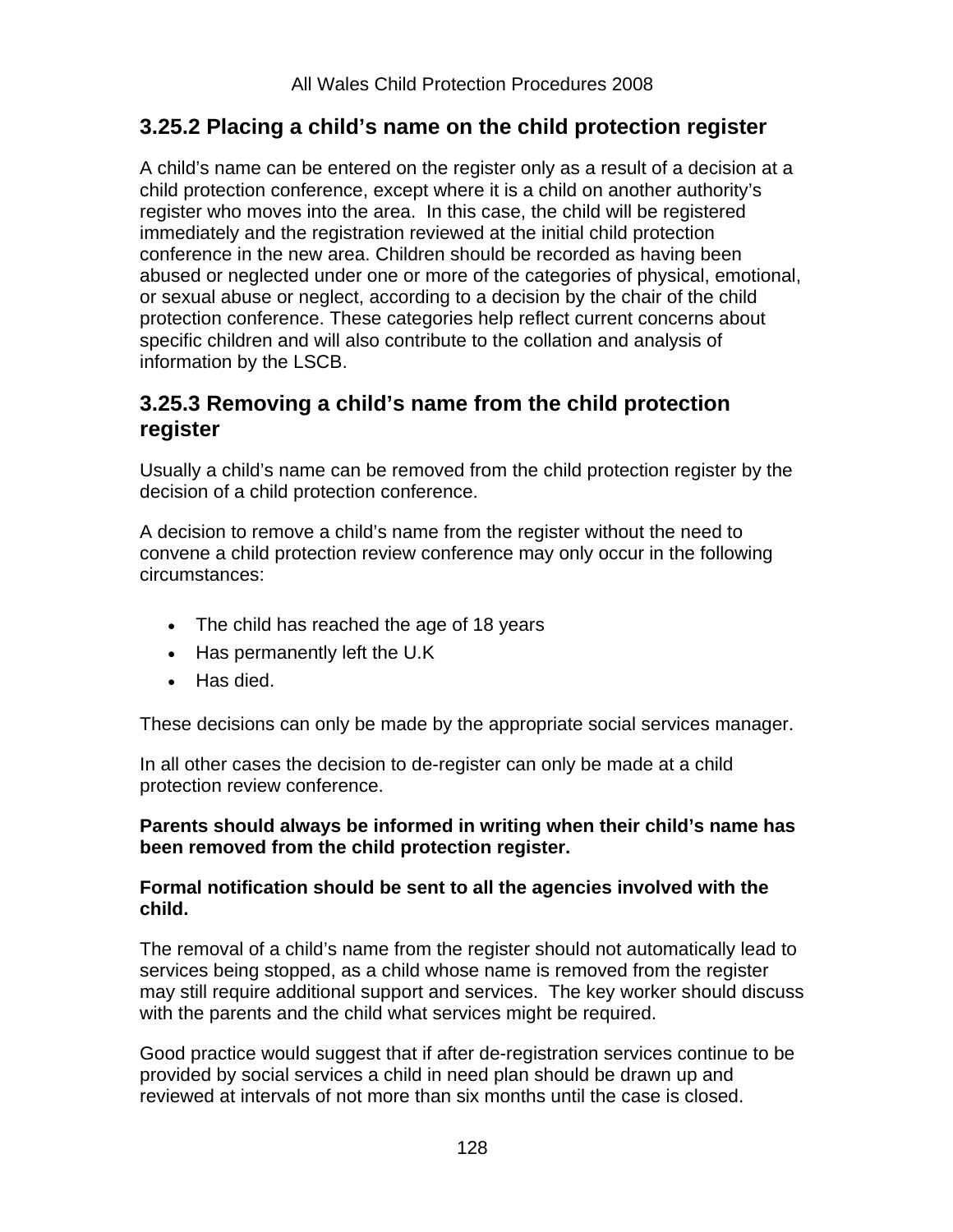## **3.26 Access and enquiries to the child protection register**

 Information can be sought from the register by any agency that is a member of the relevant LSCB.

All LSCBs should have a system to enable agencies to have access to the child protection register 24 hours per day. Where there is more than one access point there must be an agreed format of recording an enquiry and feeding this back to the custodian of the register.

LSCBs must ensure that arrangements are in place to monitor the operation of the register.

In some LSCB areas member agencies have 24 hour electronic access to the register, for instance NHS trust accident and emergency services. In these areas LSCBs should ensure that there is a distinction made between an automatic check to the register for all children using that service, and, a specific enquiry to the register, which is made because there are concerns that an individual child has been abused.

### **3.26.1 Enquiries to the child protection register**

Enquiries to the child protection register:

- enable a professional who has concerns about a child to enquire whether the child's name is or has been on the child protection register
- enable a professional who has concerns about a child to be informed if there have been other enquiries to the register

**Enquiries to the register must never be seen as a substitute for appropriate discussion of concern with social services and an appropriate child protection referral.** 

#### **3.26.1.1 Process**

Enquiries can be made by phone, letter, electronically or via fax.

When an enquiry is made the custodian or their representative shall:

- Confirm the identity and position of the person making the enquiry;
- Request the reason for the enquiry.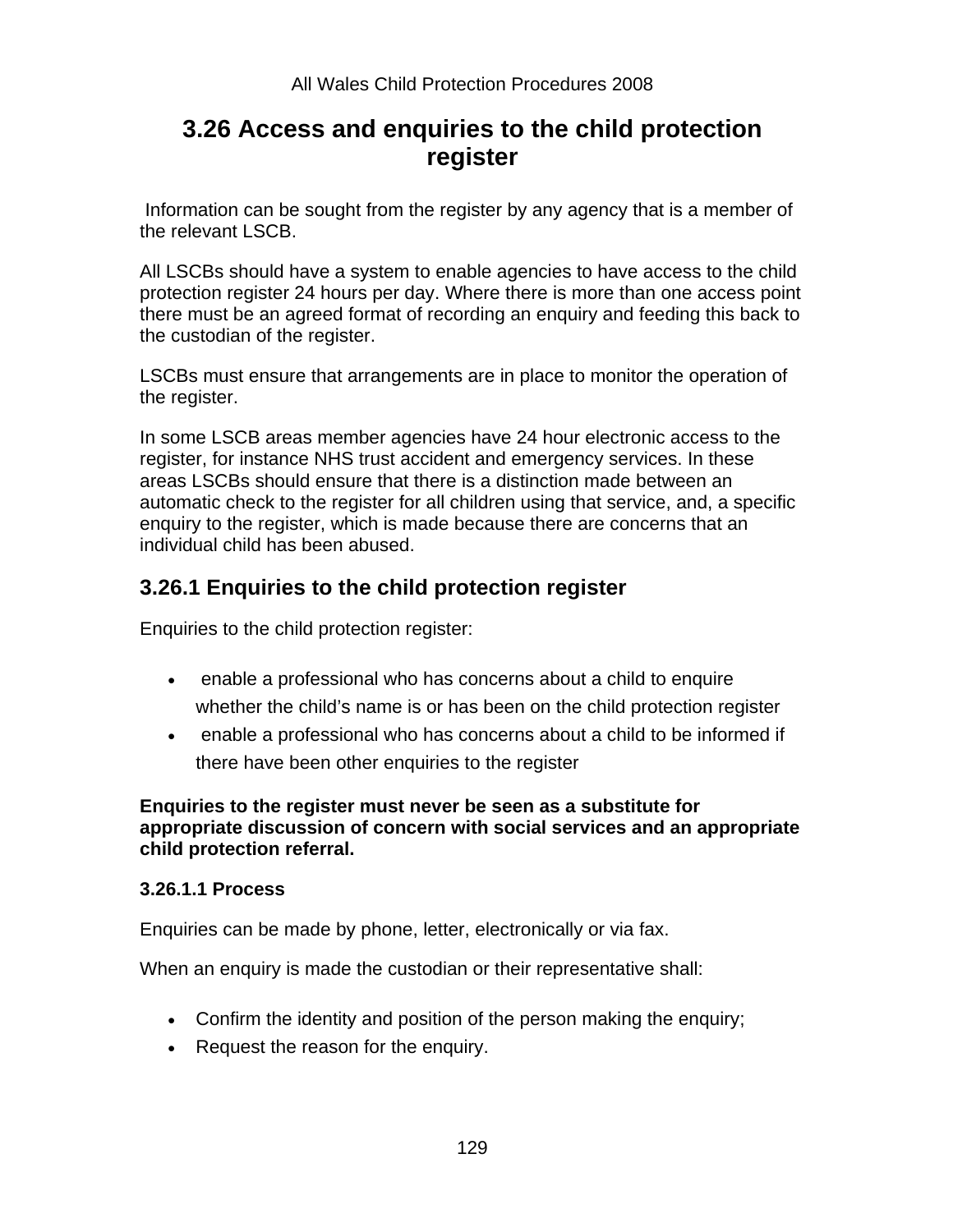Responses will be made, within 2 hours, by phone to the nominated professional making the enquiry or their line manager and their identity and right of access to information verified.

On each enquiry made to the custodian the following information must be recorded;

- Name, agency and contact number of the enquirer;
- Date and time of enquiry;
- Reason for the enquiry;
- Date and time feedback given;
- Outcome.

The custodian will provide the registration status of the child and if registered:

- The category of registration;
- The date of registration;
- The name and contact details of the key worker;
- Previous registration details if available;
- Details of previous enquiries if available.

If a child's name is on the register, the enquirer will be given the name of the key worker, and it is the responsibility of the enquirer to notify the key worker of the enquiry and of the concern.

The custodian of the register should notify the key worker of any enquiry regarding a child on the register, or a child at the same address as a child on the register

If an enquiry is made but the **child's name is not on the register** this should be recorded together with the advice given to the enquirer.

A record is kept of the names of children about whom enquiries are made:

- All enquiries to the register must be recorded on the social services client information data base within 24 hrs
- The response to the enquiry should be made within 2 hrs
- Whenever a child protection referral is received by social services, an enquiry of the CPR should be made as a part of the initial assessment process.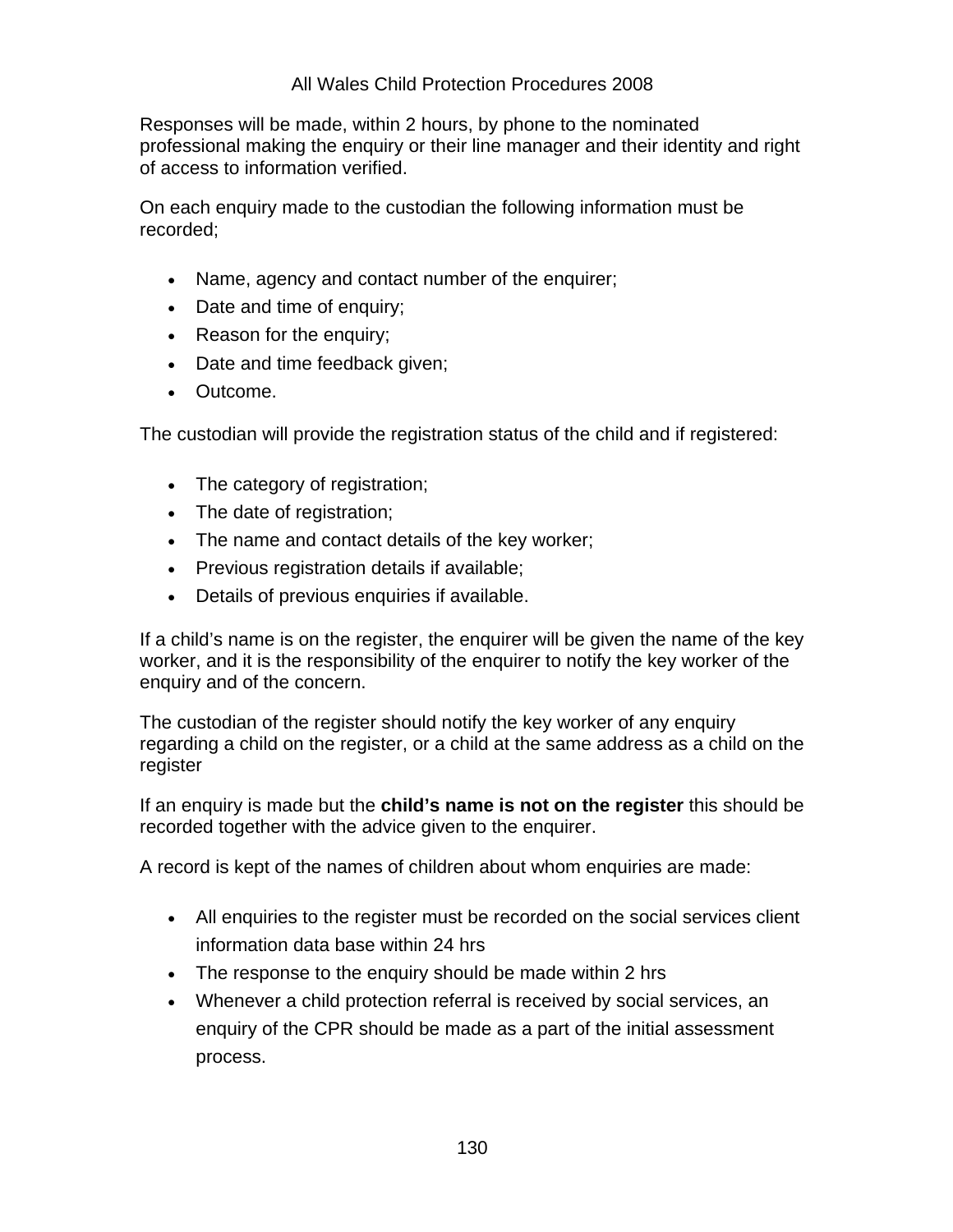#### **3.26.1.2 Repeat enquiries**

In the event of two enquires for a non-registered child being made in a 6 month period then the custodian will ensure that the senior manager with responsibility for child protection is informed.

In the event of a second enquiry about a non-registered child:

- the later enquirer should be told about the earlier enquiry;
- the first enquirer should be notified of the later enquiry.

### **3.26.2 Other requests for information about children on the register**

Other requests for information about children on the child protection register may be made in the following circumstances:

- A professional preparing a report for court or involved in any formal criminal or child protection enquiry (usually from [CAFCASS Cymru](http://wales.gov.uk/cafcasscymru/home/?lang=en) or [national probation service\);](http://www.probation.homeoffice.gov.uk/output/Page1.asp)
- **For the purpose of safeguarding children, for example working in regulated settings—child minders, fostering, adoption etc;**
- Anonymous statistical information (available to any agency or individual).

 Such requests should be referred to the team manager for the child if the case is open. For a child who has never been known or is a closed case, the custodian will let the enquirer know if the case involved previous registration or not.

 Written information from the child protection register will be given within 14 working days to a professional making an information request.

## **3.27 Moves of children on the child protection register**

Anybody working for an organisation represented on the LSCB should notify social services if they become aware that a family with a child whose name is on a child protection register moves into or out of the area. Social services should notify all other involved agencies, including the custodian of the register.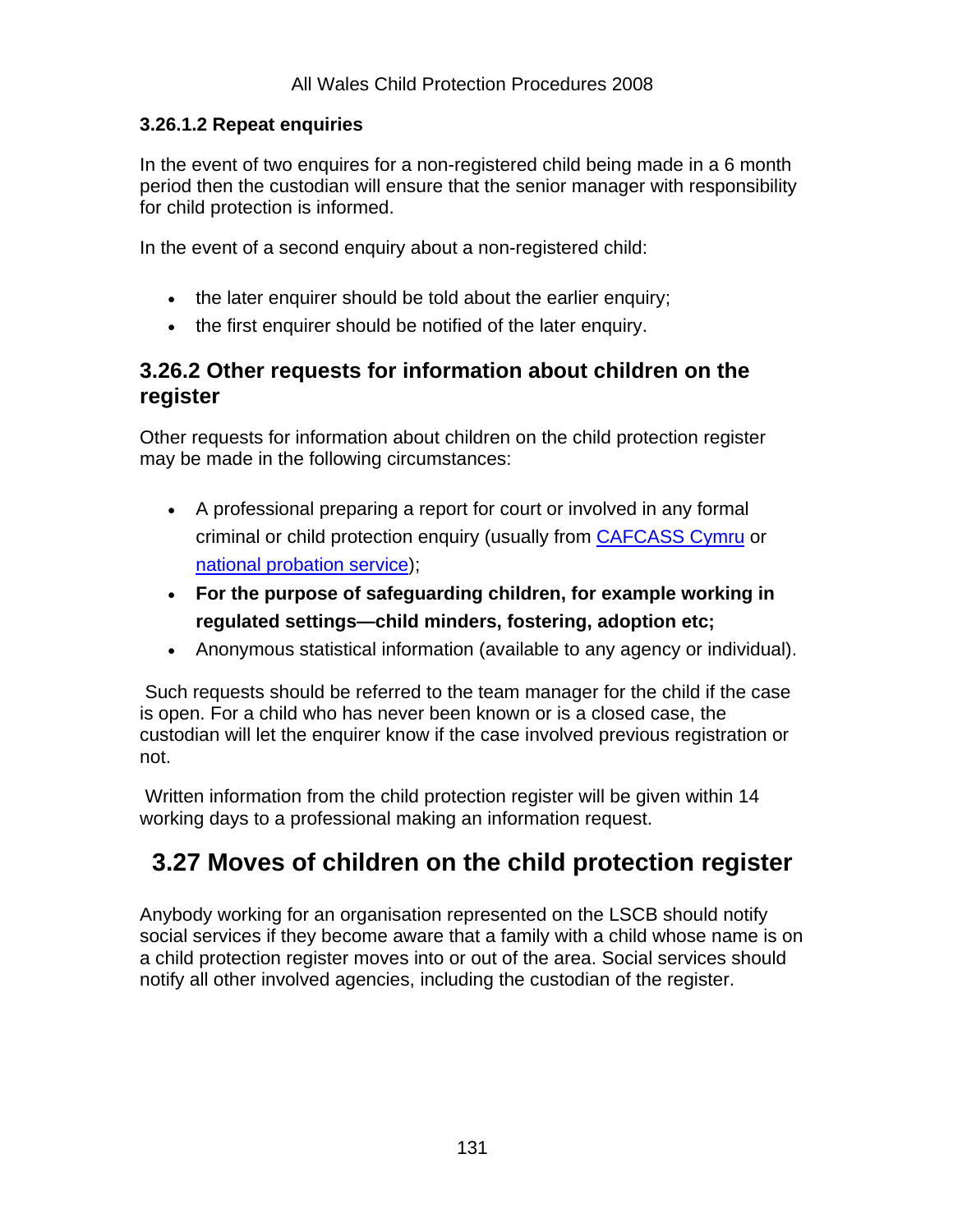### **3.27.1 Where a family moves out of the area**

#### **3.27.1.1 Informing the receiving authority**

When it becomes known that a family with a child whose name is included on the child protection register has moved, or is planning to move, permanently or temporarily out of a local authority area, the individual receiving the information must immediately inform the team manager.

The team manager in the originating area then ensures that the intake team in the social services department in the receiving authority is informed immediately by telephone. The team manager will ensure that the telephone message is followed up, within three working days, with written information, including the following:

- Chronology;
- Initial/core assessment;
- Relevant child protection conference minutes (note a summary is not sufficient, unless the conference is very recent and the minutes are not yet available).

A team manager should request a written acknowledgement.

The key worker will immediately inform the custodian of the register who will, in turn, inform the custodian for the receiving authority. The child's name will then be placed on the receiving authority's register on a temporary basis. The receiving authority will await a request from the originating authority for a transfer in conference when the move is considered to be permanent.

The key worker should also inform health and education in the originating local authority of the move so that they can inform their counterparts in the receiving area in line with local protocol.

When a family moves from the area each agency must ensure the children's records are secured and transferred promptly to the relevant agency in the new area and no later than 10 working days.

The social services' records transferred should contain a transfer summary and chronology together with assessments already undertaken as well as minutes of child protection conferences and core group meetings and the latest child protection plan.

### **3.27.2 Where the family moves to an unknown address**

If the family have moved and no forwarding address is known and reasonable efforts to ascertain this information have failed the team manager in the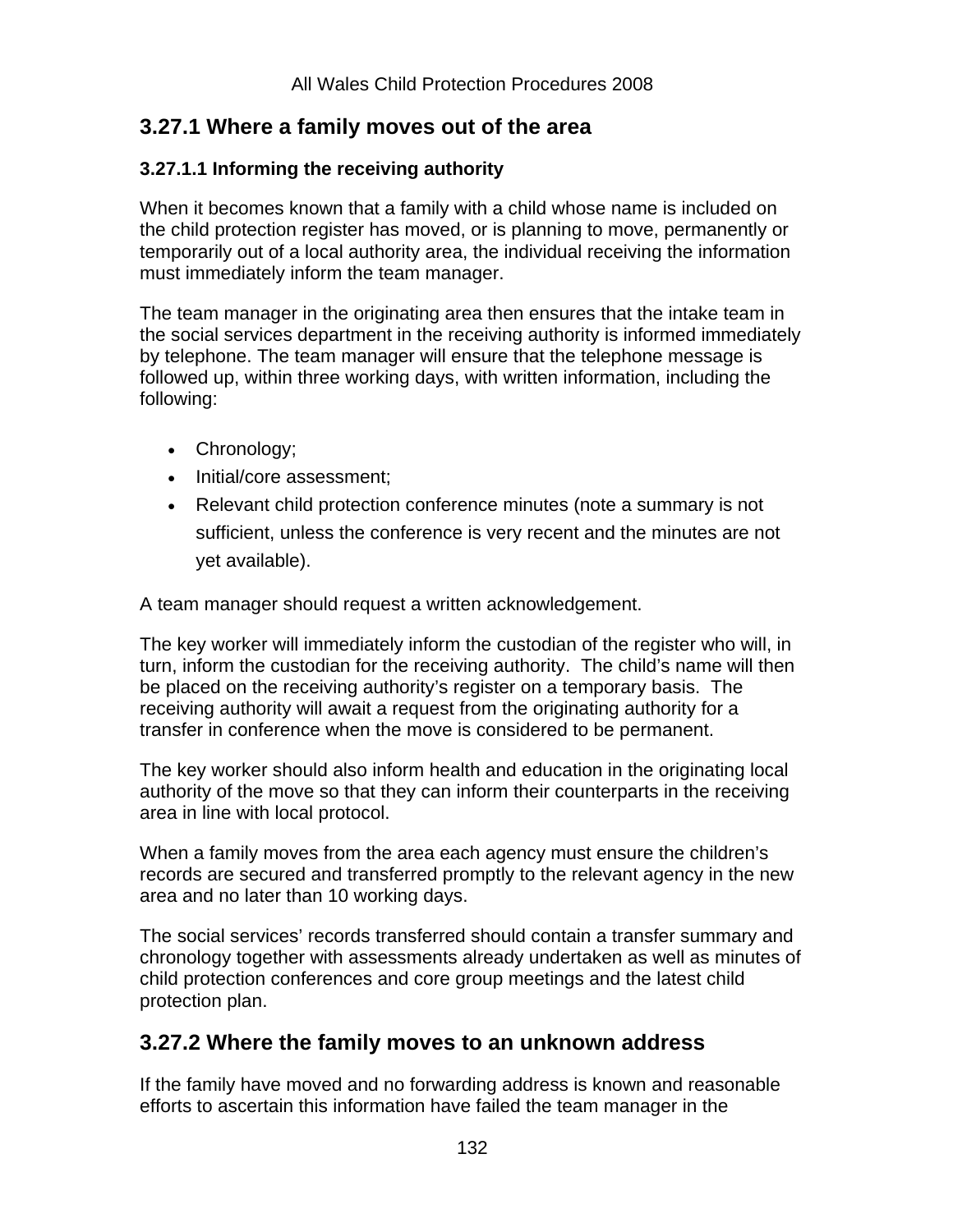originating authority should immediately discuss with the appropriate senior social services manager what further action is required. This action should include informing the LHB or NHS trust named nurse child protection, who already has responsibility for receiving information about local authority missing children and ante-natal referrals where there are child protection concerns. It is the responsibility of the trust named nurse to alert A&E departments, midwifery departments, mental health and health visiting services, in particular to include health visitors/ community nurses who cover women's refuges or homeless families units.

Action also might include:

- Circulating information on the missing family through the child protection network;
- Alerting the police;
- Alerting health either via the child protection network or via the designated professional's child protection in health.

### **3.27.3 Where a move of a child on the child protection register out of the originating area is temporary**

Following an initial assessment, the team manager in the receiving authority will determine whether the move is temporary or permanent. It would only be in exceptional circumstances that a child would have been considered to move temporarily if the period of residence exceeds (or is expected to exceed) three months.

Where a move is deemed to be temporary, the team manager will request that the child's name is placed on the receiving authority's child protection register on a temporary basis. The child's circumstances should continue to be reviewed by the originating authority until either the child returns to the originating area or a decision is taken that the move has become permanent.

Where it is anticipated that a child will remain in a receiving authority for longer than 3 months, but the arrangement is still considered to be on a on a temporary basis, a 'transfer in' child protection conference should be convened by the receiving authority. The originating authority will retain overall responsibility for the multi-agency child protection plan after the conference. The conference will clarify all of the information available in order to ensure that the multi-agency child protection plan operates in the receiving area for the child.

### **3.27.4 Where a family moves into the area**

Anybody working for an organisation represented on the LSCB should notify social services if they become aware that a family with a child whose name is on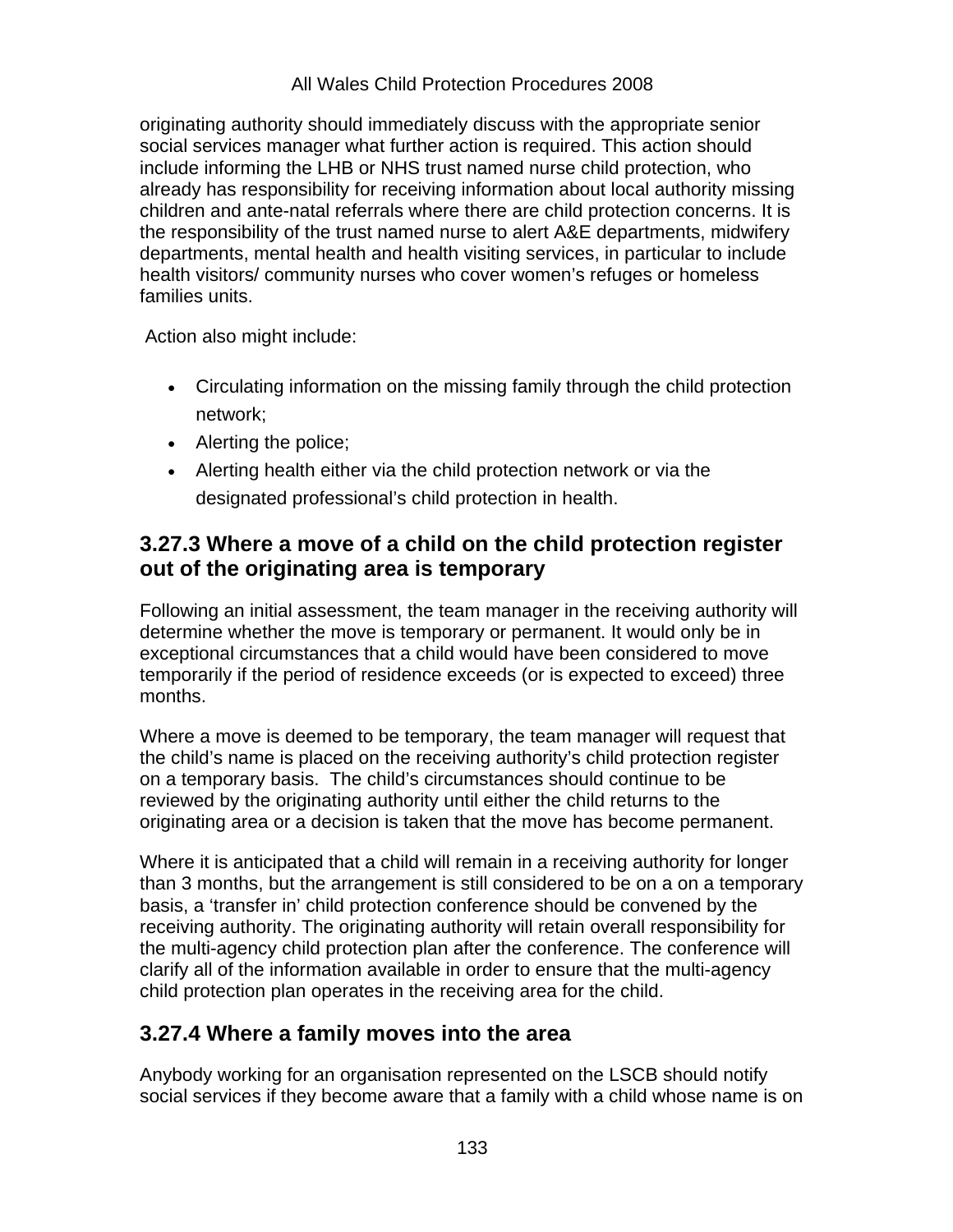a child protection register moves into the area. Social services should notify all other involved agencies, including the custodian of the register.

#### **3.27.4.1 Receiving the referral**

Where a family moves into the local authority area, including into a women's aid refuge, and the child or children's names are included on another LSCB's child protection register, whoever first receives the information should inform the custodian of the child protection register in the receiving area.

The custodian of the child protection register will inform all other relevant agencies. The custodian will add the child/children's names temporarily to the child protection register, pending the convening of a receiving child protection conference.

The team manager of the receiving authority should check whether a written referral has been made by the originating authority along with relevant information for example, e.g. initial assessment, core assessment, and minutes of previous child protection conferences. If necessary, the team manager in the receiving authority should ask the originating authority to make a written referral, to include this information.

The receiving local authority will carry out an initial assessment of the child's new living arrangements. Following the initial assessment the team manager in the receiving authority will determine whether the move is temporary or permanent. It would only be in exceptional circumstances that a child would have been considered to move temporarily if the period of residence exceeds (or is expected to exceed) three months.

#### **3.27.4.2 The 'transfer in' child protection conference**

If it becomes clear that the child is to remain in the receiving area on a permanent basis, a 'transfer in' child protection conference will be called within 15 working days by the receiving authority. In addition to the people who would normally be invited, the key worker and relevant members of the core group from the originating authority should be invited to attend and should provide a written report.

Following the conference, case responsibility will transfer to the receiving authority irrespective of the decision about registration. Should a decision be made to register the child/children the receiving authority will immediately name a suitably qualified key worker.

The team manager/assistant team manager in the receiving authority will, without delay, inform the receiving authority's custodian of the child protection register of the outcome of the conference. The custodian of the child protection register will then amend the records accordingly and confirm in writing, to the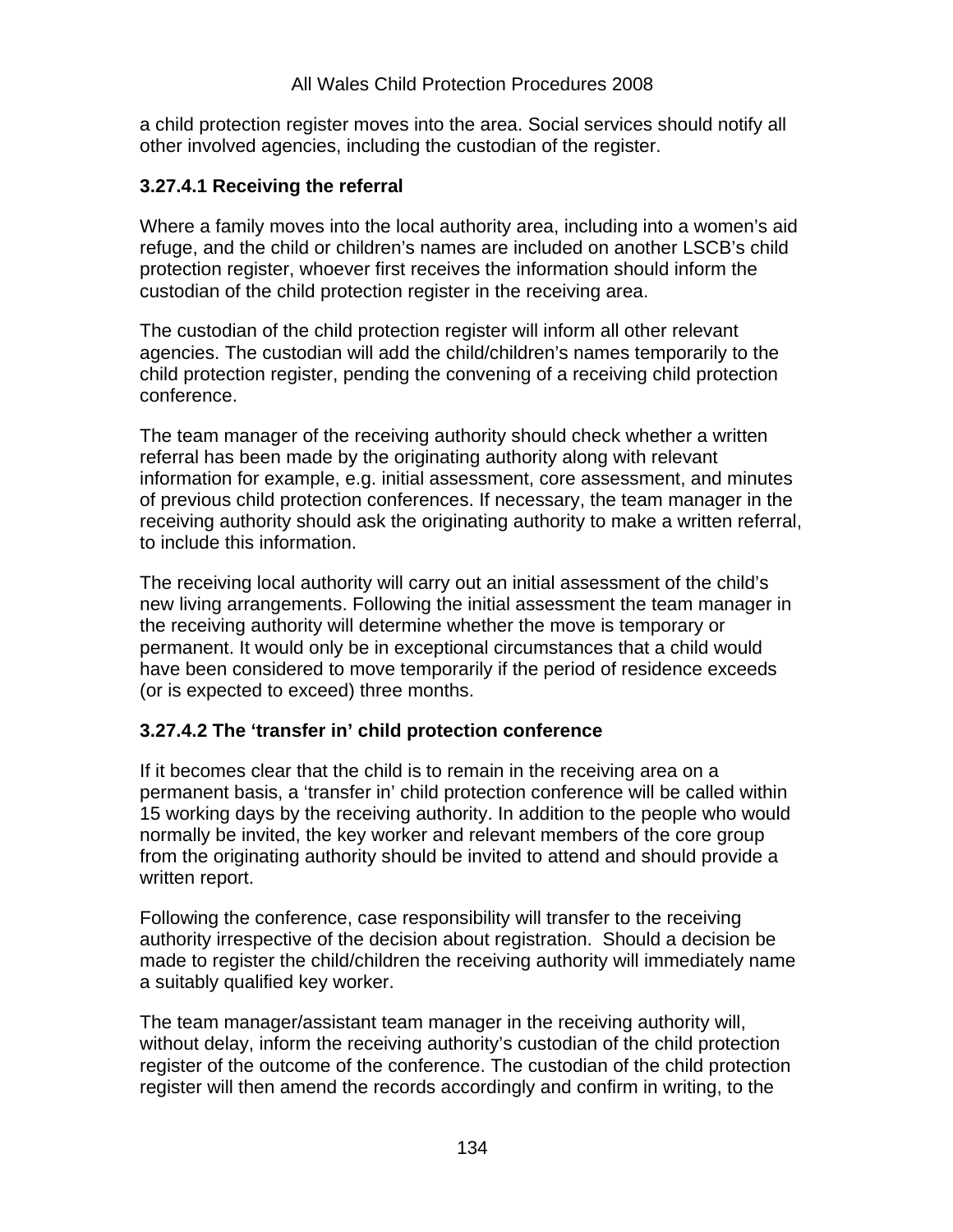custodian of the child protection register of the originating authority that the name of the child/children can be removed from that authority's child protection register.

### **3.27.5 Where a move of a child on the child protection register into the receiving area is temporary**

If it is concluded that the move is of a temporary nature it is important that the arrangements for supervision of the child are agreed between the team manager in the receiving authority and the originating authority.

These arrangements are likely to include:

- Responsibility for undertaking the child protection monitoring visits;
- Frequency of monitoring visits;
- Where concerns from other professionals should be directed;
- Who arranges and chairs core groups;
- How this information is going to be passed to other relevant professionals.

Where a child has remained, or is expected to remain, in an authority on a temporary basis for 3 months or longer a receiving conference should be convened by the authority in which the child is currently residing prior to the end of the 3 month period.

## **3.27.6 Missing children on the child protection register**

All professionals should immediately notify the key worker and the police if they become aware that a child whose name is on the child protection register is missing. The key worker will consult with the responsible team manager and make urgent enquiries in consultation with the police in order to locate the child.

The point at which a family is considered to be "missing" will depend on the known facts about the family and the assessed seriousness of the situation. The major reason for trying to locate such families is that the disappearance may indicate further abuse has occurred. It might also apply where there are unsuccessful contacts with children who are children in need.

The key worker should liaise closely with the police to ensure that there is no duplication of effort and that all enquiries are co-ordinated and recorded. The senior manager for child protection in social services should be informed. Legal advice should be sought at the earliest opportunity.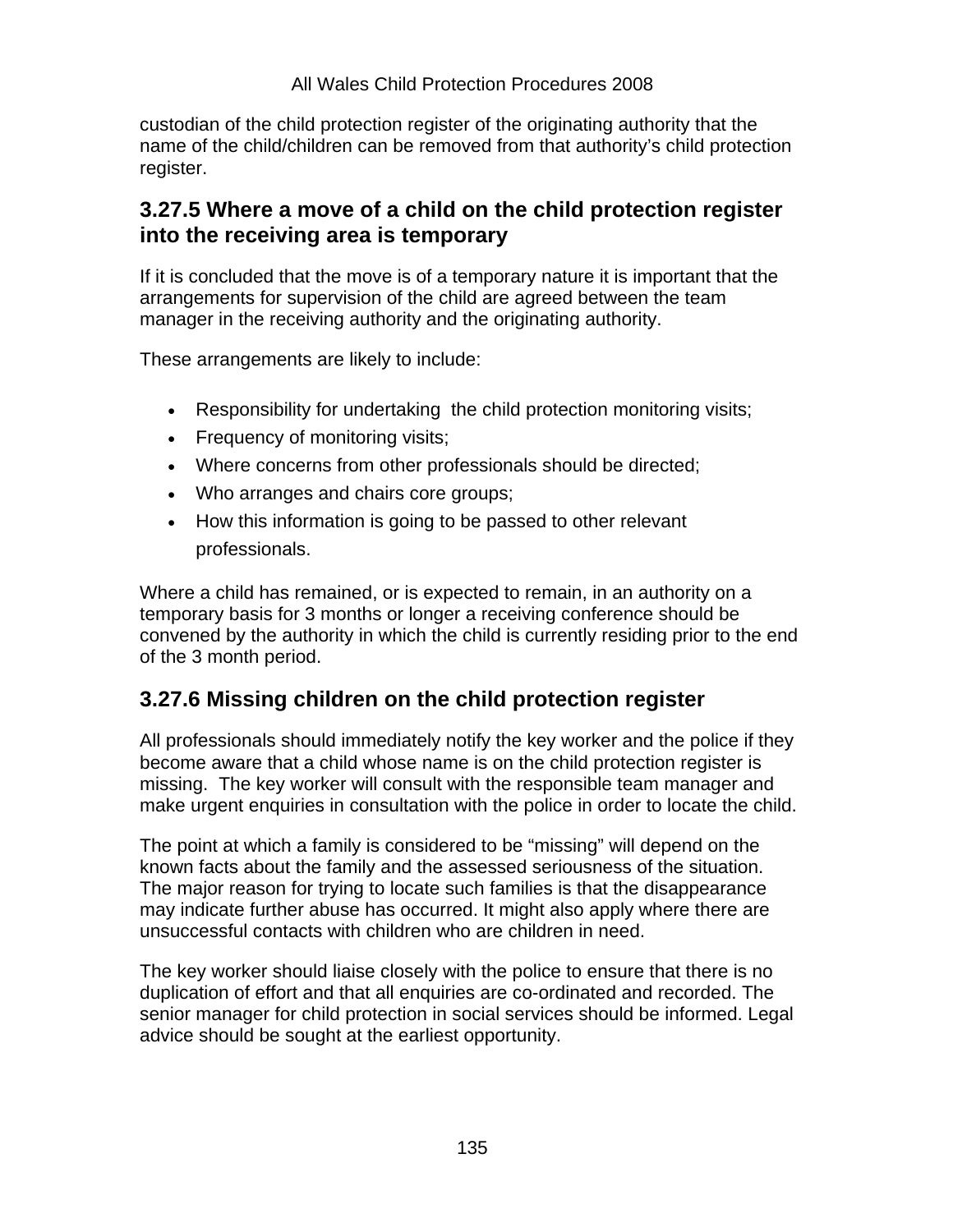If all efforts to locate the child fail, the appropriate manager in social services may request assistance from: the local [Department of Work and Pensions office;](http://www.dwp.gov.uk/)  the [Child Benefit Centre;](http://www.hmrc.gov.uk/childbenefit/index.htm) health organisations, education and schools.

The key worker should inform the custodian of the child protection register and the custodian should consider whether to circulate details of the missing family to all custodians of child protection registers throughout Wales and the United Kingdom. The custodian may liaise with the designated health professional for child protection to decide what if any circulation should be initiated within the National Health Service.

When the family is found, the key worker should be notified and will follow the procedure for the transfer of cases on the child protection register where appropriate. The key worker will also ensure that all other agencies are informed as well as the custodian of the register.

LSCBs should develop missing children procedures. Arrangements should include database and information systems that record and track school age children but who are not on a school roll. For pre-school children health professionals have a crucial role in alerting other agencies if a child is missing.

#### **Box 15: Noticing when a family goes missing**

A series of missed appointments or abortive home visits may indicate that the family have suddenly and unexpectedly moved out of the area. Anyone working with children and families where there are outstanding child protection concerns (including where the concerns are about an unborn child who may be at future risk of significant harm) should be vigilant, and inform social services and the police immediately.

## **3.28 Moves of families with children in need**

Whenever families with children in need move across the geographical boundaries of responsible agencies, the professionals concerned will make a decision with regard to alerting colleagues in the new area. This would normally be done with the consent of the family. It may be done via routine transfer of records or a specific referral raising particular issues or concerns if required.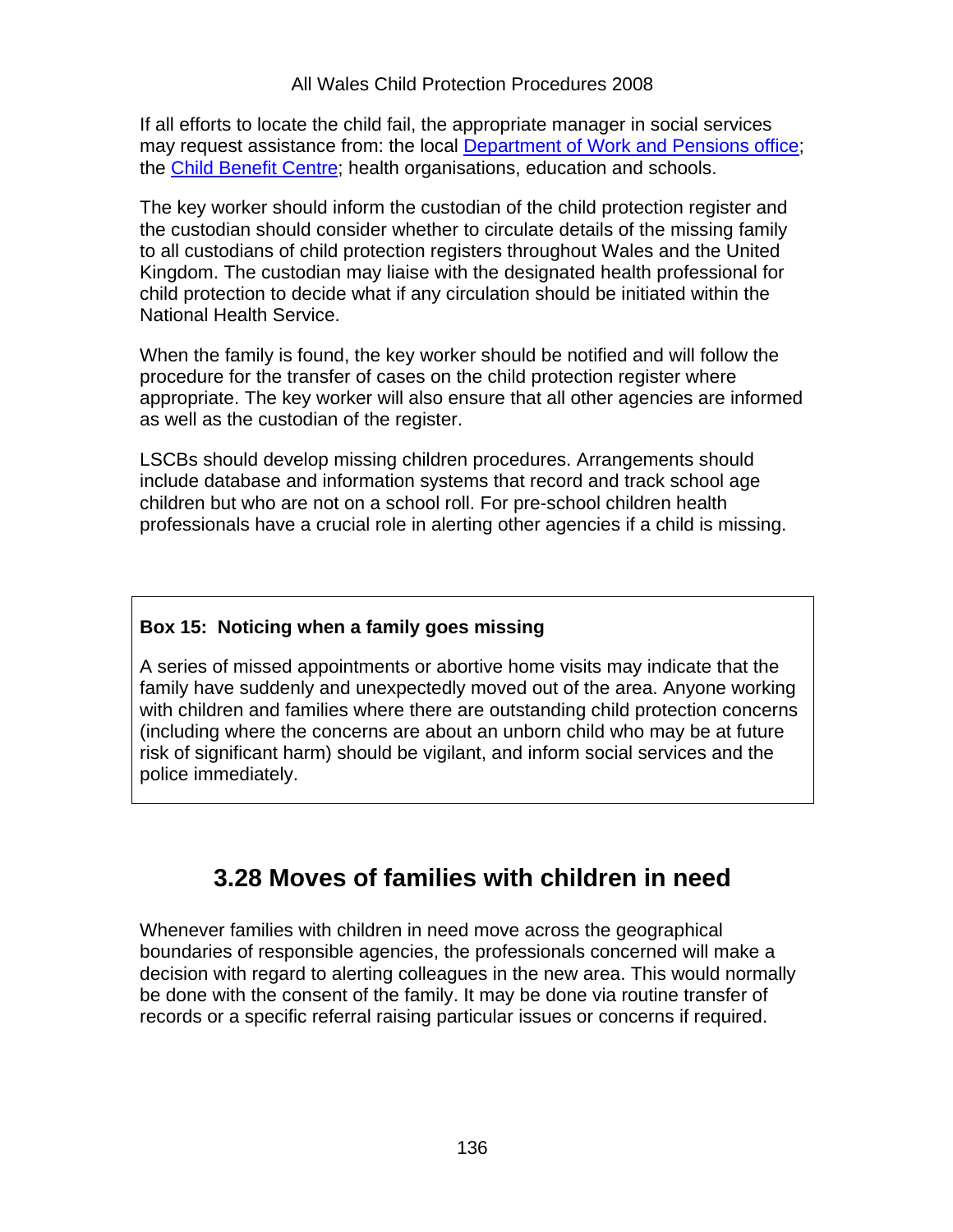### **3.28.1 Moves out of the authority of children in need**

 In this section children in need refers to children whose cases are open to the originating local authority. They may:

- Have been assessed as being in need and be currently receiving services;
- Have had their assessments completed but are waiting for allocation or re-allocation to services;
- Currently be undergoing assessment.

Whenever a family with a child or children in need whose case is open to the local social services moves out of the area of the originating authority the social work professionals in the originating authority must consider whether to inform colleagues in the receiving authority. They will normally do so, subject to the consent of the family, if:

- They judge that it would be in the best interests of the child concerned to continue to receive services from the receiving authority; and/or,
- There is a history of concern about a child or children even though the child or children's names do not appear on the child protection register.

Given that there are no arrangements for the routine transfer of records between local authorities, this will always be done by making a referral.

#### **3.28.1.1 Making the decision**

When any member of social services staff within the originating authority becomes aware that a family with children currently allocated to a social worker has moved or is planning to move from the area, he or she will immediately inform the responsible team manager in the originating authority. The team manager will:

- Discuss with the allocated practitioner the need to make a referral to the receiving authority;
- If a referral is required, make suitable arrangements to inform the family of the decision, and seek their consent for the referral to be made;
- Where there are school age children, and following discussion with the family, inform the LEA's education welfare service in the originating authority about the move and ask them to liaise with the LEA in the receiving authority;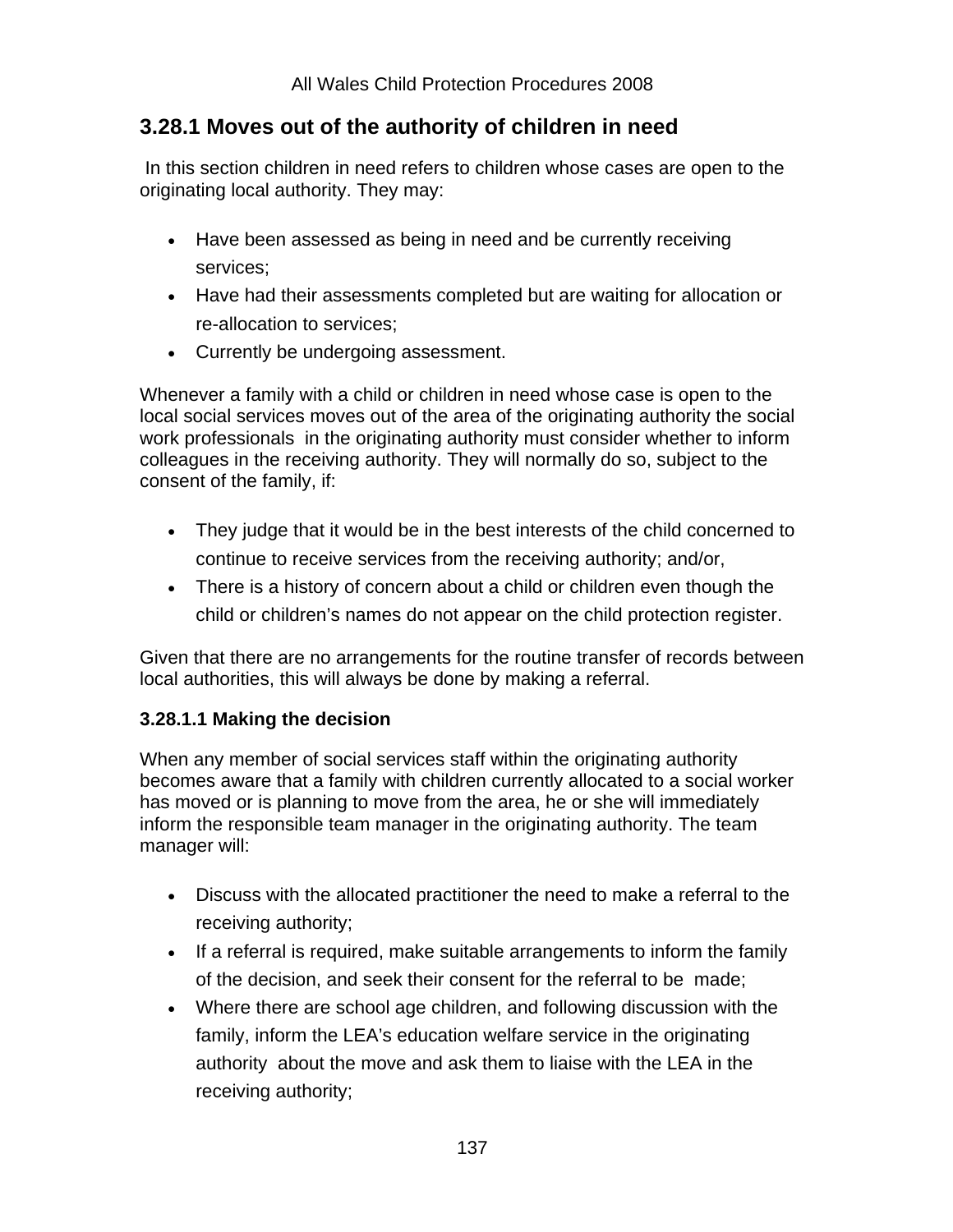- Where there are school age children, and following discussion with the family, inform the school nursing service in the originating authority , so that the school nursing service can notify the school nursing service in the receiving authority;
- Where there are children under 5, inform the health visiting service in the originating authority , following discussion with the family, so that the health visiting service can notify the health visiting service in the receiving authority;
- Follow local protocols on notification and transfer of records.

If the parents refuse consent for a referral to be made to the receiving authority, the team manager must make a professional judgement, in accordance with their own local authority's guidance, about whether or not the child is likely to suffer significant harm if a referral is not made. If it seems likely that the child will suffer significant harm, they should make the referral even without the consent of the parents.

#### **3.28.1.2 Making the referral**

If a decision is taken to refer the family to the receiving authority the team manager will make arrangements for the receiving authority to be informed verbally and this will be recorded on the case file. Within five working days, a written confirmation of the referral will be made to the receiving authority, to include the following information:

- Names and dates of birth of all family members (if known);
- Address in the originating authority and in the receiving area (if known);
- Details of education and health arrangements;
- Outcome of any assessments conducted in the originating authority;
- Details of provision of services in the originating authority;
- Family history and reason for referral.

In all cases, where there is a disagreement in respect of actions taken/not taken which cannot be resolved by the social work practitioners, the disagreement will be referred to appropriate managers within the two authorities who will resolve the matter within 20 working days.

#### **3.28.1.3 When the decision is made not to make a referral**

If a decision is made not to make a referral to the receiving authority the case file will be closed and the team manager will record the reasons for the action on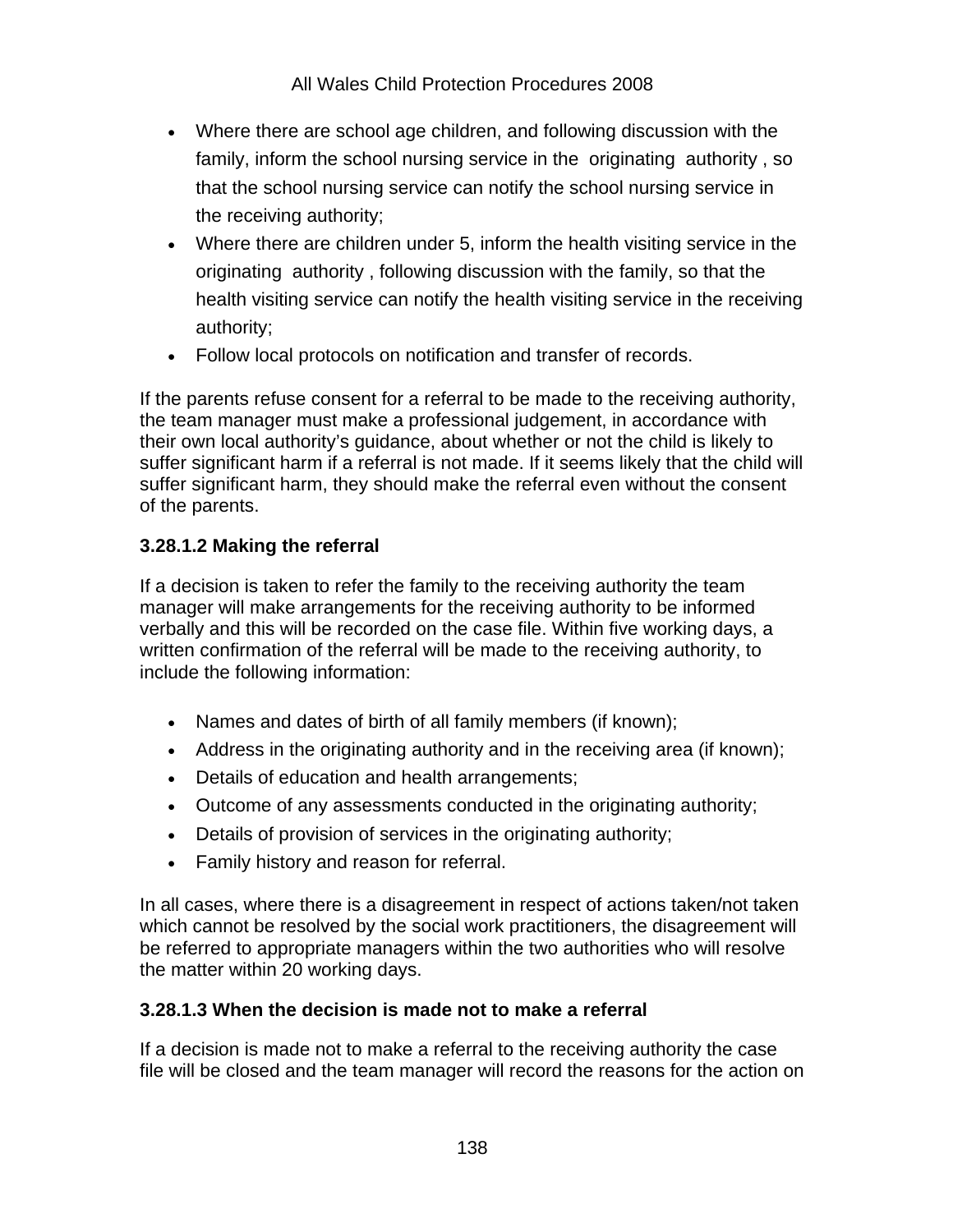the case record and make suitable arrangements to inform the family of the decision.

#### **3.28.1.4 When a family moves to an unknown address**

If the family has moved and no forwarding address is known, despite reasonable efforts to find this information having been made, the team manager in the originating authority should immediately discuss with the appropriate senior manager in social services what, if any, further action is required. If the issues identified raise concern that the child may be in need of protection, consideration should be given to notifying the child protection network and the police of the missing family. There should be a clear agreement with the police regarding the concerns and the expected action required by the police if the child is found.

If, when located in another area, the child is assessed as being a child in need but not in need of protection, the originating authority's case file can then be closed with all actions recorded and counter-signed by the team manager. The team manager in the originating authority will inform key agencies involved in that authority of the decision to close the case file.

### **3.28.2 Moves into the authority of children in need**

#### **Referrals**

In the event of a local authority be notified by an originating authority that they wish to refer a child in need moving into the area, the originating authority should be asked to complete a referral form and the team manager will make a decision regarding the referral in the normal way.

Where there is a disagreement in respect of actions taken/not taken that cannot be resolved by the social work practitioners, the disagreement will be referred to appropriate managers within the two authorities who will resolve the matter within 20 working days.

### **3.28.3 Moves of children in need and child protection section 47 enquiries**

If the originating authority indicates that they were about to commence child protection section 47 enquiries before the family moved, they will make a referral to the receiving authority.

 The receiving authority will convene a strategy discussion/meeting to plan the section 47 enquiries, which will be held jointly with the receiving authority within 48 hours of the originating authority making the referral. It is the role of the receiving authority to carry out an initial assessment and to clarify with the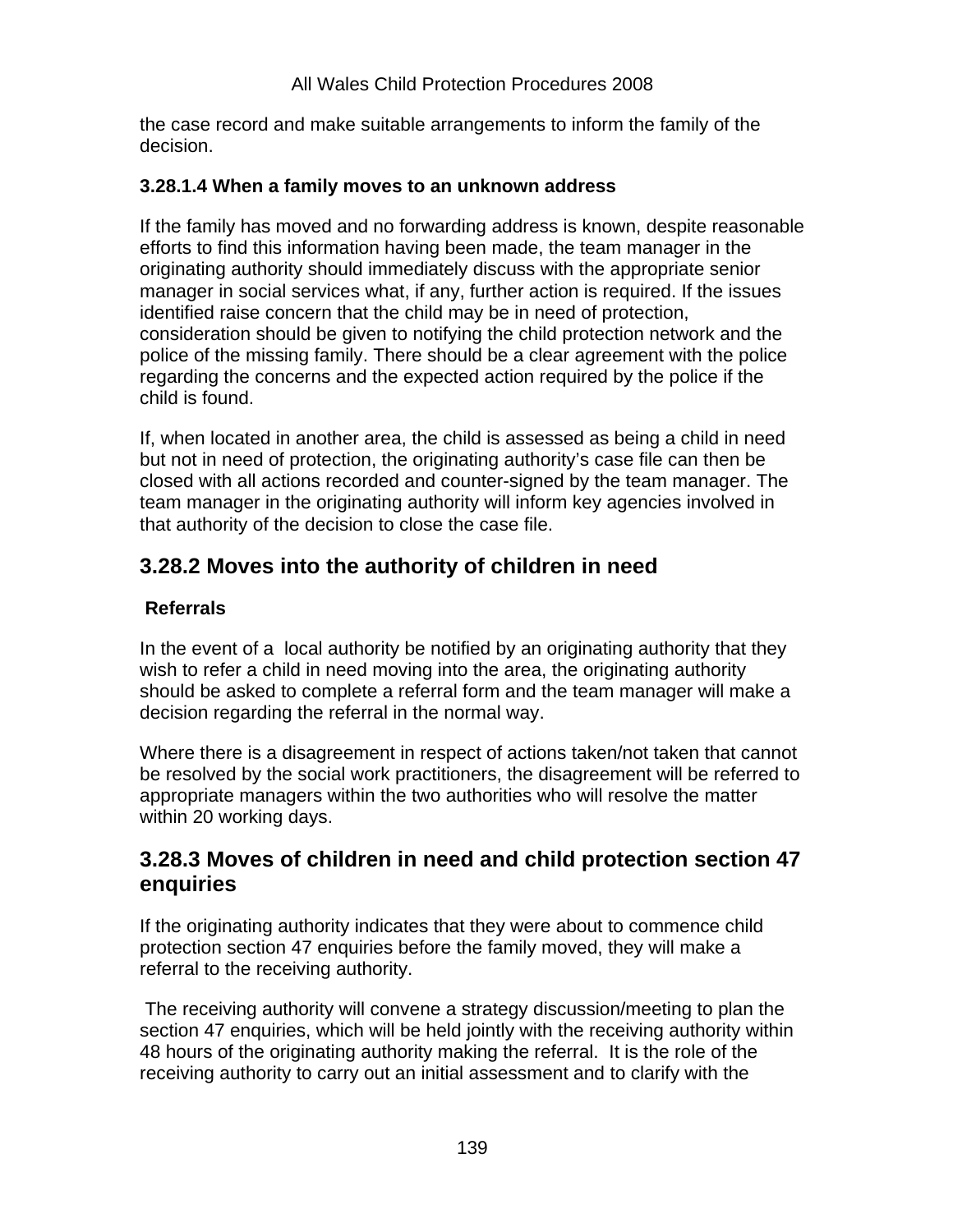originating authority whether any emergency protective action is required. Decisions should be clearly recorded on both authorities' case files.

#### **Box 16: Specific referrals about children in need moving to other areas**

Specific referrals are important in order to alert receiving agencies where there is a history of concerns about a child or children, even though they are not currently on the register. Everybody working with a family needs to think carefully about whether to make a specific referral about a child moving to another area. Take account of issues of consent. Don't make assumptions about the children's needs being met, or assume that concerns will be systematically addressed. It is neither safe nor professionally competent to assume that other agencies involved either know about the change or will take the appropriate action.

## **3.29 The child protection process and summary of timescales**

- Referring agency reports concerns to social services or police. Referring agency follows up verbal report with written referral **within two working days;**
- Duty worker shares referral with his/her designated supervising manager on the **same day;**
- Child subject of allegations of deliberate abuse or concern should be seen and spoken to **within 24 hours;**
- Enquiry of the child protection register **within 24hours;**
- Response from the custodian of the child protection register **within 2 hours;**
- Initial assessment completed within 7 working days of receipt of the referral;
- Referring agency advised of action being taken **within 10 days;**
- Where child protection section 47 enquiries are indicated, there is a strategy discussion with the police and a decision made about next course of action **within 24 hours;**
- Strategy meeting convened if appropriate as soon as possible but within 8 working days of receipt of the referral;
- Conference convened within 15 working days of the last strategy discussion/meeting;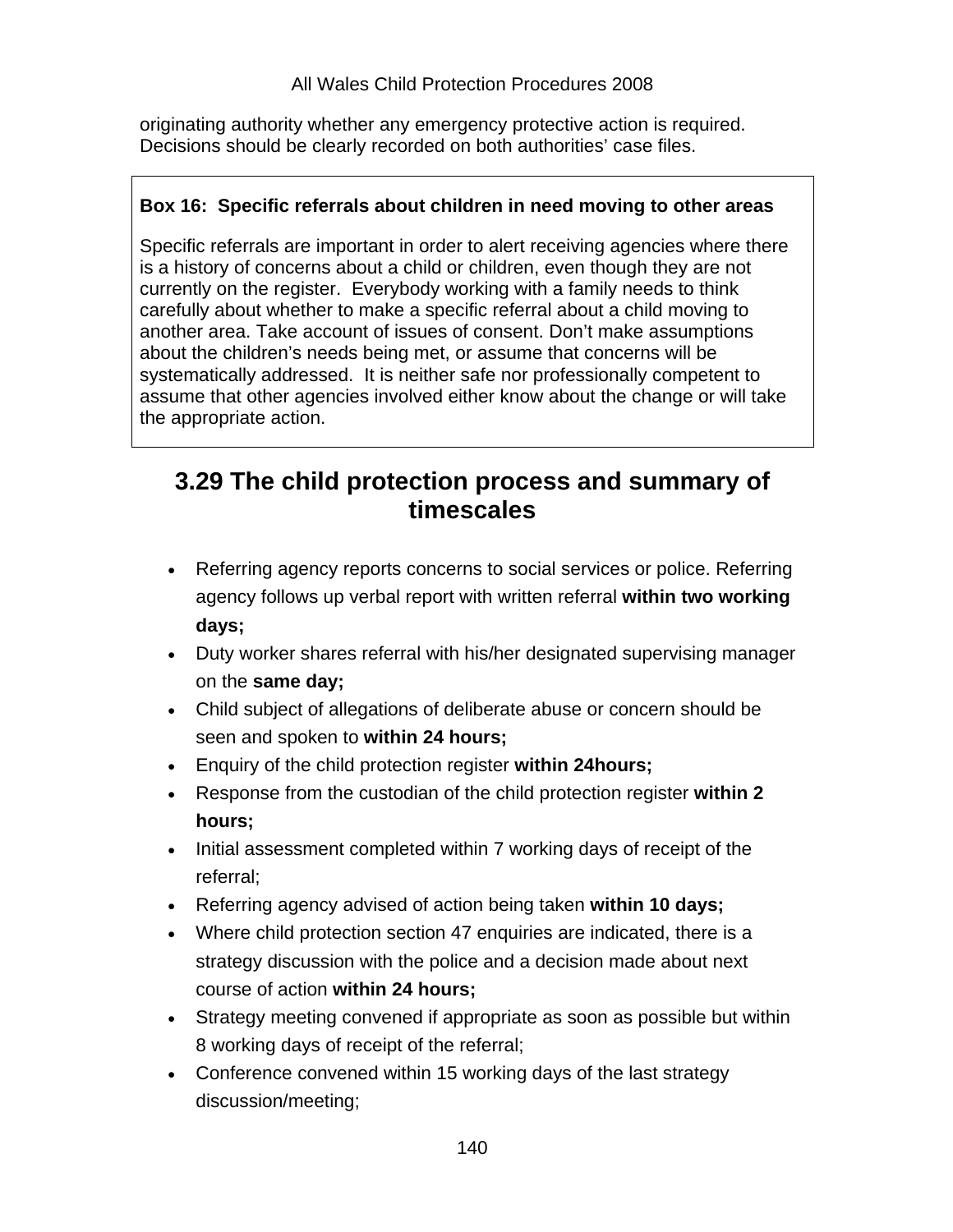- Outline child protection plan agreed at conference and circulated within 5 working days or by the first core group;
- Core assessment completed **within 35 working days of commencement;**
- Core group convened **within 10 working days of initial child protection conference;**
- First review conference held **within 3 months of initial child protection conference;**
- Subsequent reviews to be held **within 6 months;**
- **Missing children must be reported to the police immediately** and in any case no later than midnight on the first day of disappearance;
- Police or social services interview missing child who returns within 72 hours;
- Child missing for **more than seven days convene a strategy meeting;**
- Child missing more than three times in 12 months **convene a strategy meeting.**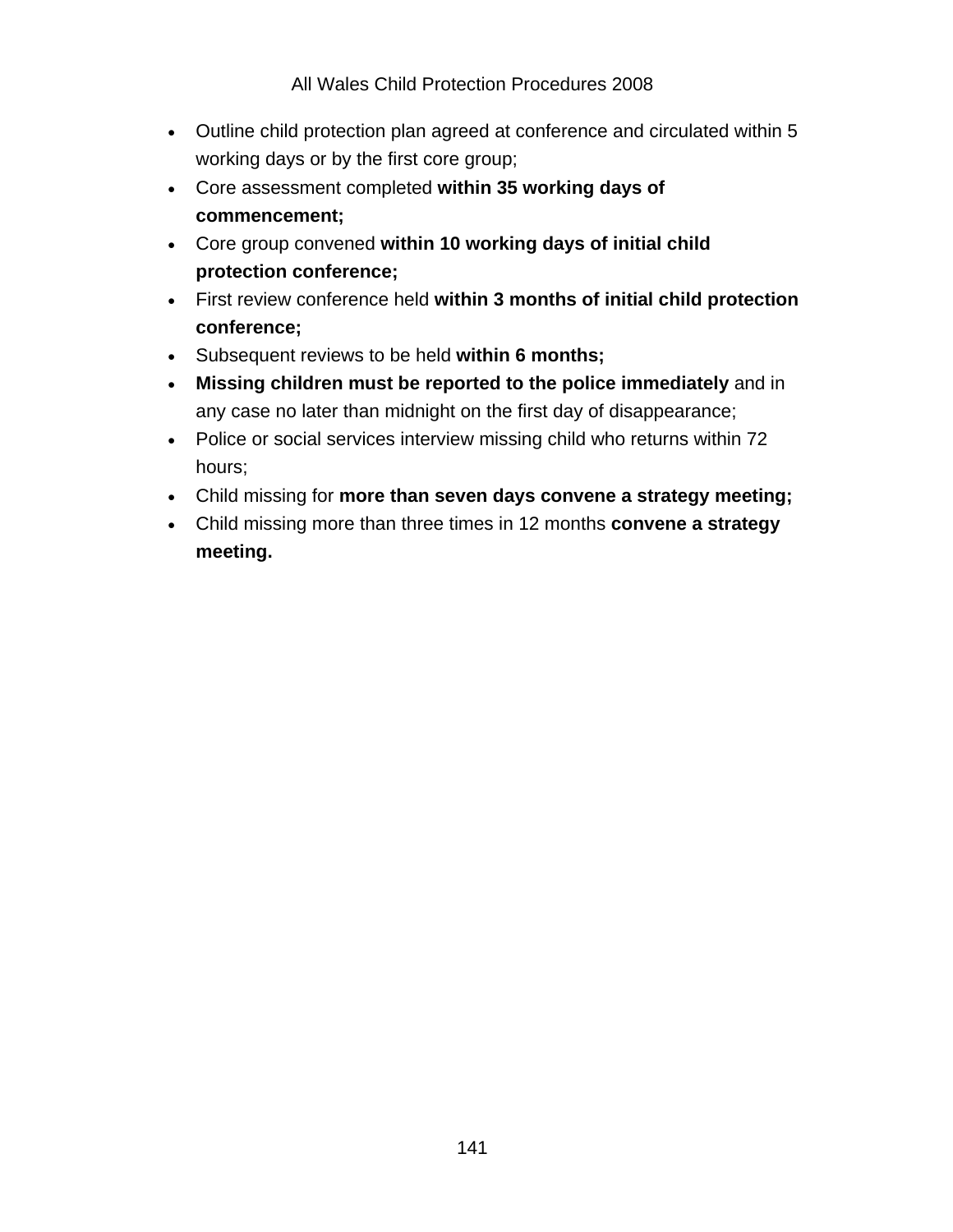## **PART 4**

# **4. Child Protection in Specific Circumstances**

## **4.1 Introduction**

This section supplements Part 3: *The Child Protection Process,* and should be read in conjunction with it. Whilst Part 3 sets out the basic framework of actions to be taken in all circumstances when anyone has concerns about the welfare of a child, Part 4 deals with additional considerations or points of procedure. One or more sections might apply to an individual child's circumstances.

## **4.2 Children living away from home**

## **4.2.1 Circumstances in which children live away from home**

#### **Children living away from home must be afforded the same level of protection as children living with their family.**

These procedures should be applied in every situation where there are concerns about a child's welfare and this includes children living away from home. Children are deemed to be living away from home in the following circumstances:

- Foster care, provided by the local authority or by an independent agency;
- Private fostering;
- Residential care, provided by the local authority or by a voluntary or independent agency;
- Secure units,
- Residential schools, both provided by the local authority and voluntary/independent schools;
- Health establishments such as hospitals;
- Independent accommodation used by care leavers and other young people under 18 years;
- Prisons, secure training centres and young offender institutions

Where services are commissioned by a local authority but not directly provided by them, basic safeguards should be explicitly addressed and stated clearly in any service level agreement / contracts with the external provider.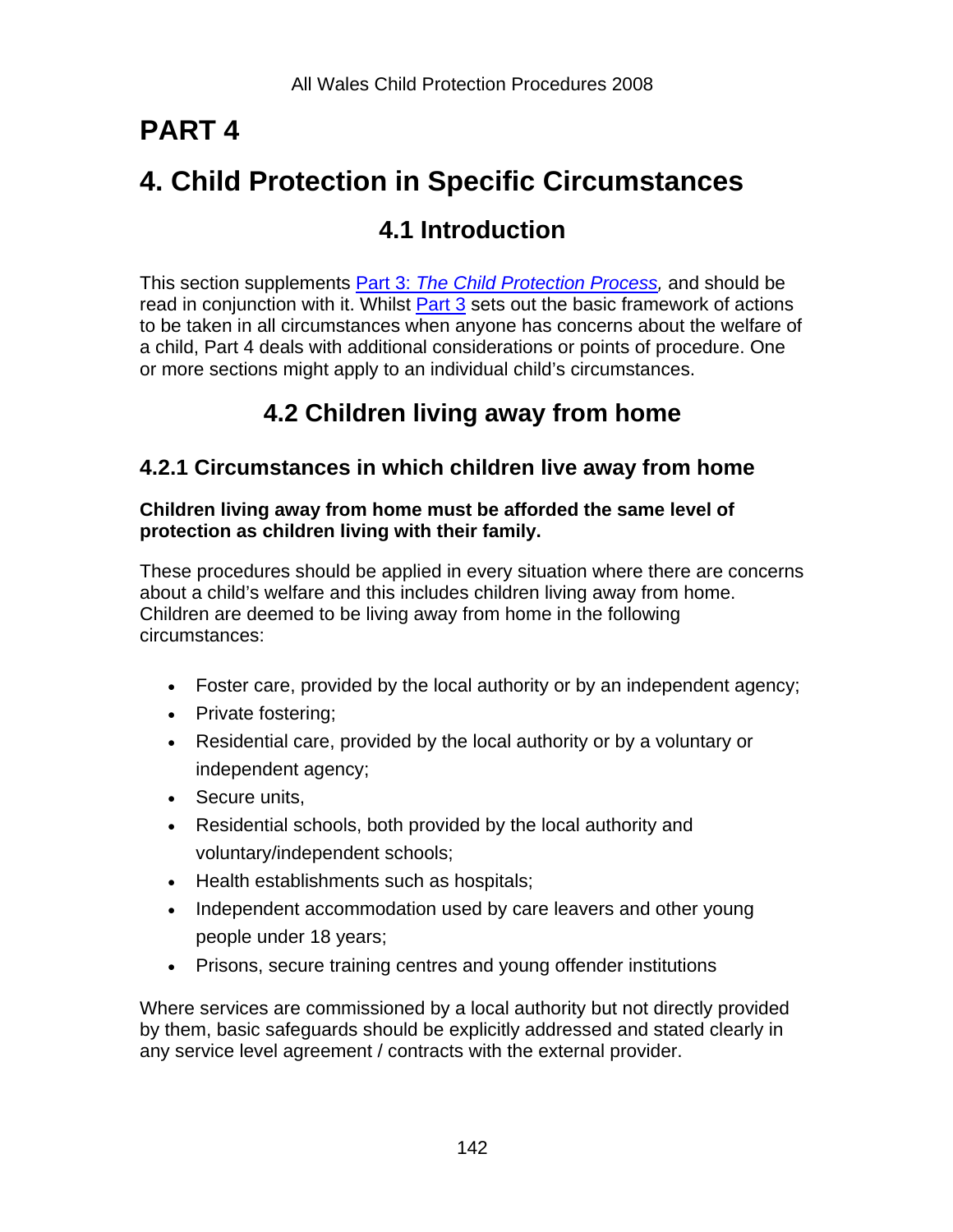### **4.2.2 Essential safeguards**

Every setting where children live away from home should provide the same basic safeguards against abuse, founded on an approach that promotes their general welfare, protects them from harm, and treats them with dignity and respect.

#### **Box 17: Safeguards for Children Living Away From Home**

Children who live away from their family home require safeguarding measures to protect them from harm. The LSCB should ensure that agencies/organisations commissioning placements and services for children living away from home always explicitly address the following safeguards in contracts/service level agreements with providers.

- Statements that describe how children will be made to feel valued, respected and safe;
- Statements and policies that ensure respect for diversity and sensitivity to race, culture, religion, gender, sexuality and disability is promoted;
- Statements that confirm arrangements for external scrutiny;
- Statements that confirm arrangements for the involvement of families;
- Recruitment and vetting procedures for staff that comply with national guidance and standards
- Child protection and safeguarding training, including the management of self harm, is provided for all staff and caregivers;
- Clear, effective and well promoted complaints procedures;
- Arrangements to ensure that children are aware and have information about how to make complaints and the help they will receive from advocacy services;
- A child's access to an independent advocacy service;
- A child's access to the independent visiting service;
- [A child's access to the local authority complaints officer, the Children's](http://www.childcom.org.uk/)  Commissioner and [Child line;](http://www.childline.org.uk/pages/home.aspx)
- Formal protocols that describe the permitted measures of care and control;
- Training for staff/caregivers regarding the permitted measures of care and control;
- Staff and caregivers' access to explicit and well promoted whistle blowing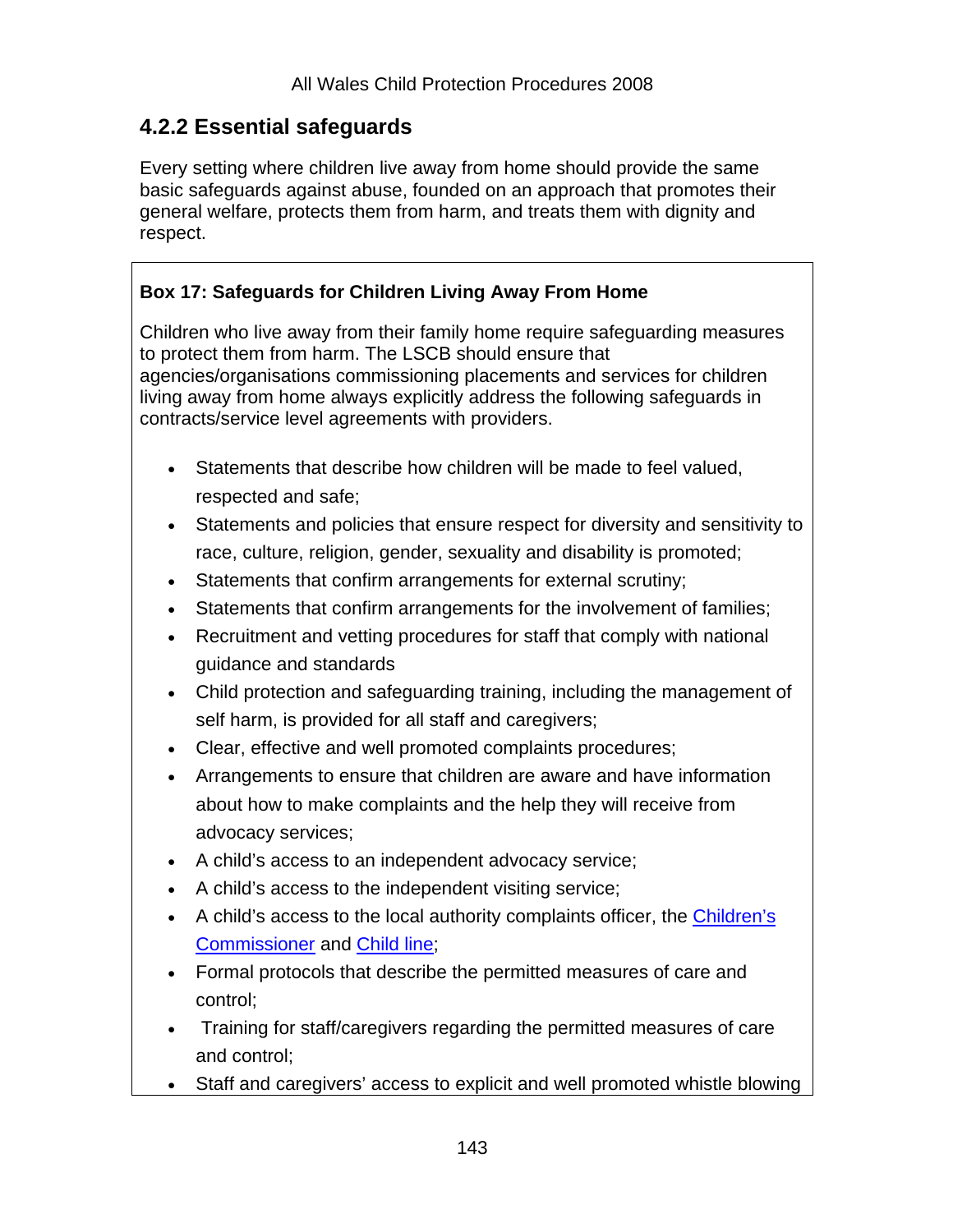arrangements;

- Clear arrangements for the supervision and support of staff and caregivers, including temporary and volunteer staff;
- Formal protocols for the management and care of children who go missing from their placement that provides a child with the opportunity to talk to an independent person about any concerns;
- Adherence to the All Wales Child Protection Procedures and protocols.

#### **Box 18: Duty to notify social services about children in hospital or residential school**

The *[Children Act 1989, section 85](http://www.opsi.gov.uk/Acts/acts1989/ukpga_19890041_en_12)*, requires health providers and education services to notify the local authority for the area where the child is ordinarily resident, or where the child is accommodated if this is unclear, when a child has been or will be accommodated for three months or more (for example in hospital or residential school), so that the welfare of the child can be assessed if necessary and kept under review.

The health provider or education service should inform social services whether this is a routine notification, or whether they consider that an assessment of the child's needs and family situation is needed. If the health provider or education service has particular concerns or issues regarding the safeguarding of the child, a formal child protection referral should be made, as described in part 2.

 Any notification/referral should be normally done in consultation with, and the agreement of, the parent(s) or person with parental responsibility, unless this would place the child or staff at risk.

## **4.3 Allegations of the abuse of children by professionals / staff members**

All organisations, establishments and professional groupings that work or have contact with children and families should have their own procedures for the management of allegations against staff and professionals, and for whistle blowing. The procedures should be compliant with the *All Wales Child Protection Procedures*. All staff and professionals should be made aware of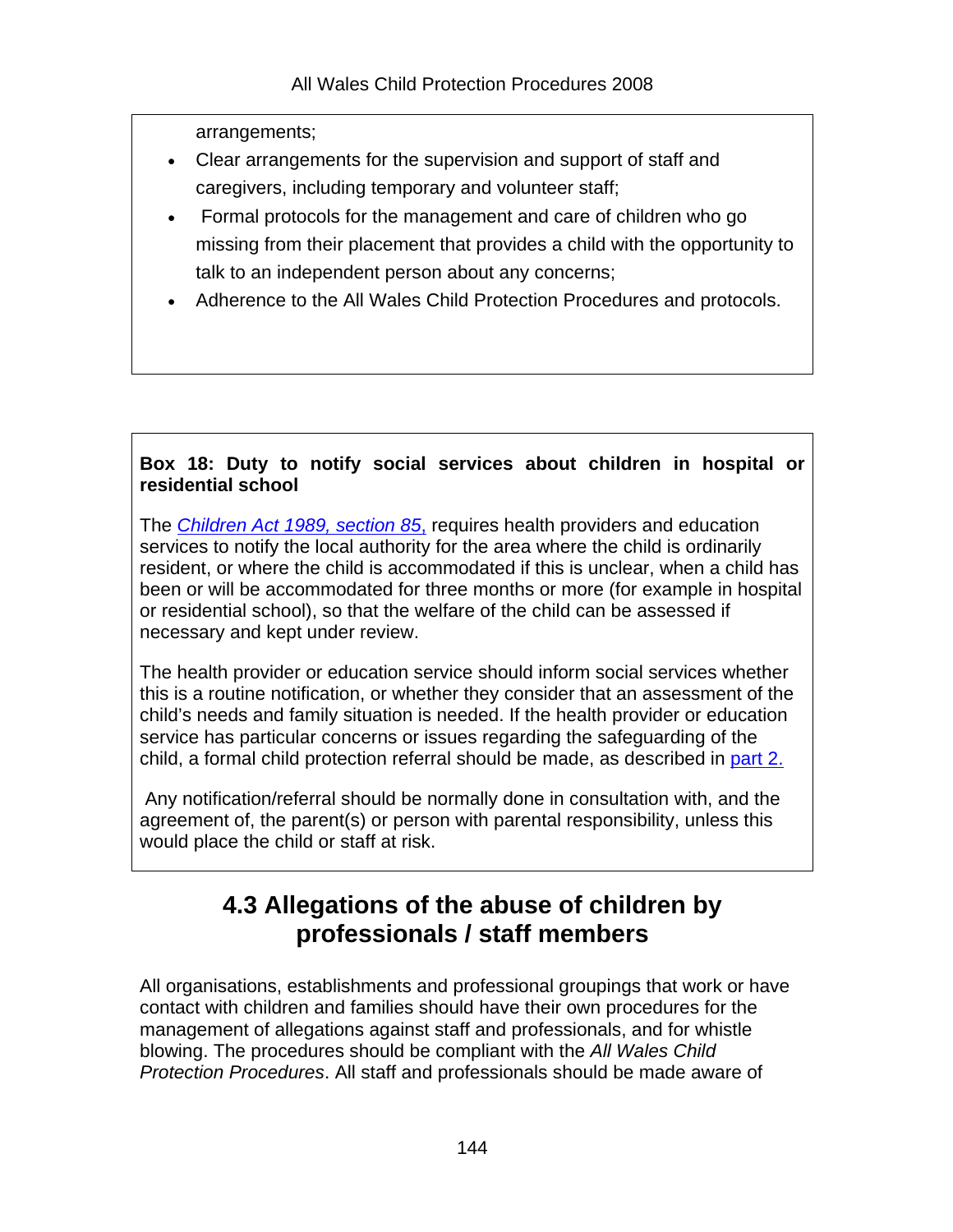these procedures. The LSCB should be provided with a copy of them and ensure that they are effective.

Allegations of the abuse of children by professionals/staff members should be managed in accordance with the child protection process. There are some differences that reflect the nature of the setting.

The following circumstances are addressed:

4.3.1 Allegations of child abuse by staff in residential homes;

4.3.2 Allegations of abuse against a foster carer;

4.3.3 Allegations of abuse against private foster carer;

4.3.4 Additional guidelines on childminders;

4.3.5 Allegations of abuse of children in custody;

4.3.6 Allegations of abuse about a professional, staff member or volunteer in contact with children and vulnerable adults.

For all of the sections  $4.3.1$  to  $4.3.6$  the following applies:

In the event of a member of staff being dismissed or moved to another position as a result of child protection enquiries and/or a criminal investigation, the investigation outcome meeting should advise the employer of the duty to submit [their details under the P](http://www.dh.gov.uk/en/Publicationsandstatistics/Publications/PublicationsPolicyAndGuidance/DH_4085855)[rotection of Children Act 1999 \(POCA](http://www.opsi.gov.uk/Acts/acts1999/en/ukpgaen_19990014_en_1)[\) or Protection of](http://www.dh.gov.uk/en/Publicationsandstatistics/Publications/PublicationsPolicyAndGuidance/DH_4085855)  Vulnerable Adults (POVA) protocols, and any other subsequent directions by the Welsh Assembly Government. No employing agency should accept a resignation from a member of staff subject to child protection enquiries and/or a criminal investigation but should follow disciplinary procedures to ensure a formal employment record of the investigation and its outcome and any disciplinary measures taken are clearly recorded.

Further information can be sought from http://www.crb.gov.uk/

- The LSCB should be informed about any recommendations made by the investigation outcome meeting for the employing authority to refer to the barring lists and / or to the relevant professional regulatory bodies
- The agency should be required to confirm in writing to the LSCB that this action has been taken.
- The LSCB should monitor the implementation of any such recommendations.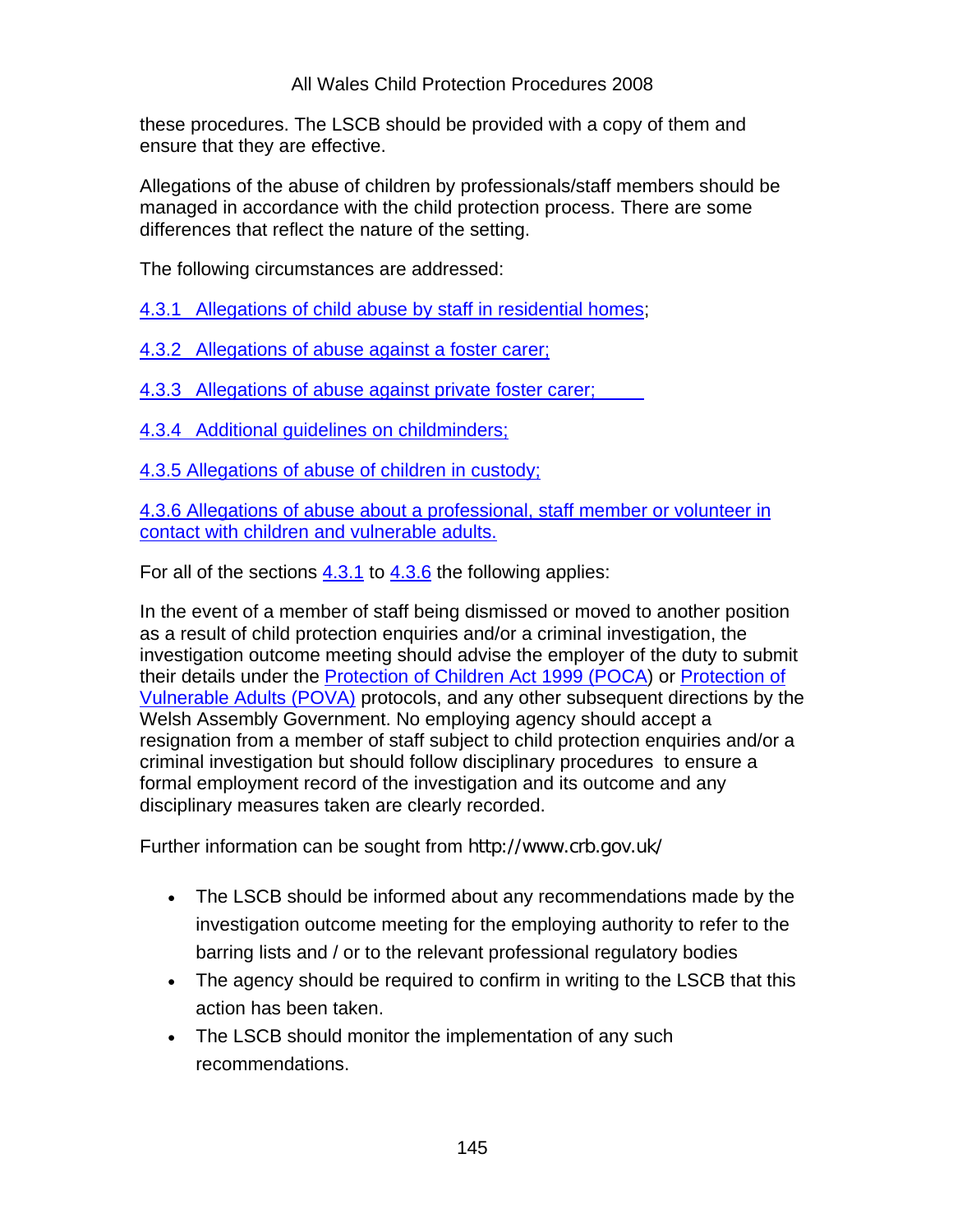### **Box 19: Duty to report professional abuse**

- Every staff member/professional has a duty to safeguard and promote the welfare of children.
- All organisations must ensure that job descriptions, codes of conduct and contracts/service level agreements include the duty to safeguard and promote the welfare of children.
- Individual staff members/professionals and volunteers have a duty to report concerns about the behaviour of other staff members /professionals/volunteers towards children.
- All organisations must ensure they have whistle blowing procedures.
- Chief officers should make sure that a record of any whistle blowing allegations in respect of possible child abuse within their organisation, are maintained on a register.

## **4.3.1 Allegations of child abuse by staff in residential homes**

In the event of a staff member in a residential home being reported for alleged abuse, the child protection procedures for allegations against professionals must always be followed. A criminal offence must be reported to the police. An allegation may also result in an organisation's disciplinary procedures being invoked.

#### **The implementation of the All Wales Child Protection Procedures will always take precedence over a residential home's disciplinary process.**

Child protection enquiries into allegations of abuse of children in residential settings will follow the procedures in Part 3, and must also consider the likelihood that other children may have been abused, and that there may have been a pattern of historical abuse. Therefore social workers and police officers undertaking the enquiries must be familiar with the procedure for the management of organised abuse.

Staff members will usually report concerns about the alleged abuse of a child by a staff member to the head and/ or deputy of the establishment, and follow the establishment's own procedures and guidance.

#### **Immediate consideration should be given to postponing any new or pending placements of children at the establishment.**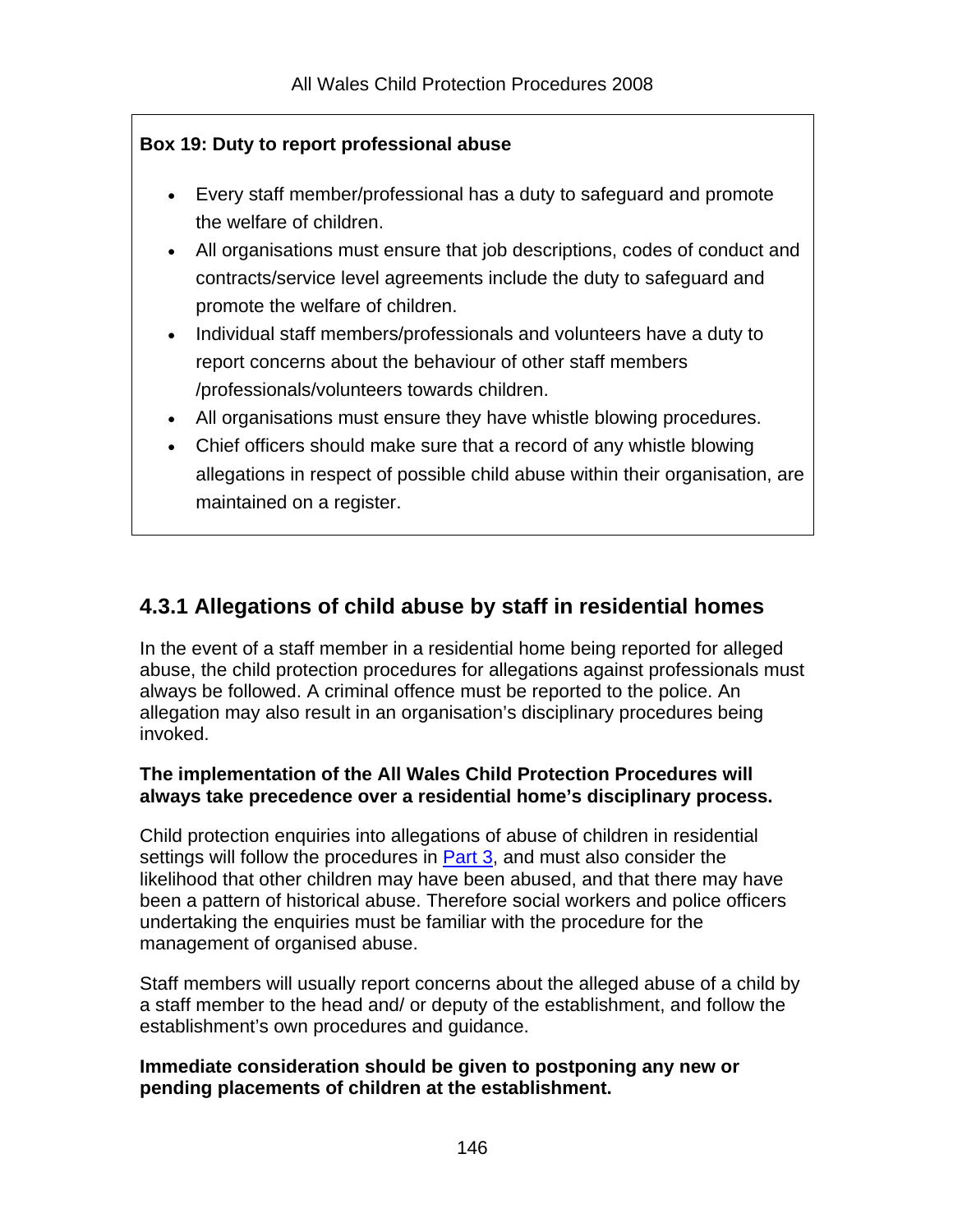The head of the residential home is required to report all allegations of abuse to [CSSIW in accordance with the Children's Homes \(Wales\) Regulations 2002](http://www.opsi.gov.uk/legislation/wales/wsi2002/20020327e.htm) (Regulation 29 (1) (Schedule 5).

When the staff member has reported the alleged abuse to the head/deputy of the residential home, the head/deputy will inform the referring staff member about the actions taken to address the allegation and protect the child. If the referring staff member:

- Has concerns that the actions taken by the head and/or deputy have failed to protect the child and other children from continuing harm; *or*
- Is unable to discuss concerns with the head and/or deputy; *or*
- Suspects that the head and/or deputy is involved in or colluding with the abuse;

The staff member must report their concerns directly to the social services manager responsible for child protection in the local authority in which the establishment is situated, and/or to the police.

In the event of the allegation being directly or indirectly made about the head and/or deputy, the staff member should promptly report the allegation to the social services manager responsible for child protection in the local authority in which the establishment is situated, and/ or to the police.

Where the children's home is managed by or on behalf of the local authority:

- There should be someone independent involved in the child protection enquiry from the outset;
- The person managing the investigation should not have line management responsibility for the establishment.

At the strategy meeting/investigation outcome meeting a decision is required about the following additional matters:

- Arrangements for social services to inform the child's parents at an early stage of the details of the allegation and the procedure to be followed;
- Offer an independent advocate (e.g. Children Rights Service or Advocacy Service) to the child;
- Agree any action needed to protect the child making the referral and/or the child who is the subject of the allegation and any other children in the residential unit;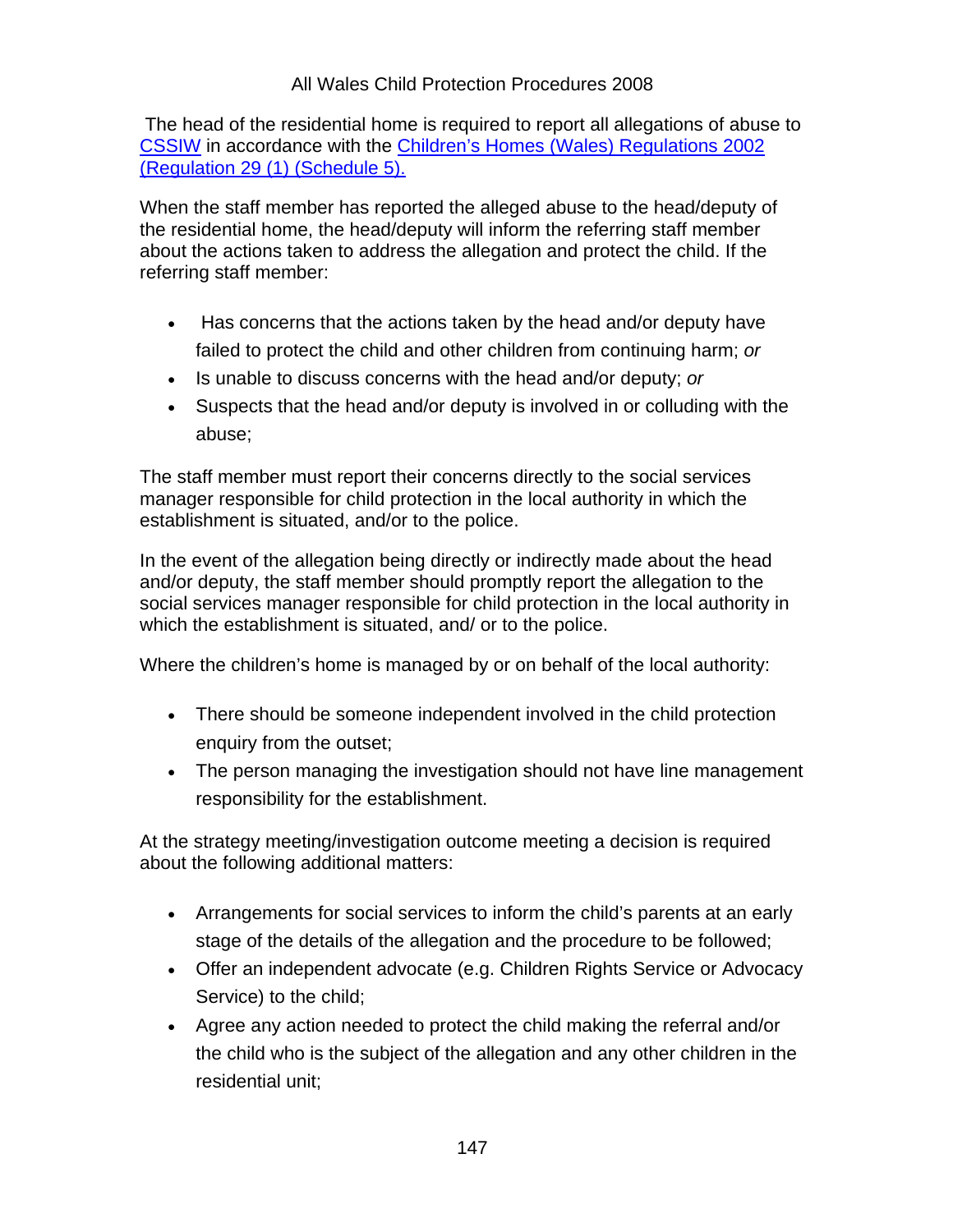- Transfer the child to another placement if this is in the child's best interests;
- Consider what disciplinary measures should be invoked even when there is insufficient evidence for prosecution.

Additionally, in cases of alleged abuse in independent schools, the senior manager responsible for child protection in social services should at an early stage notify the [Care and Social Services Inspectorate Wales \(CSSIW\)](http://wales.gov.uk/cssiwsubsite/newcssiw/?lang=en) and the registrar of independent schools.

## **4.3.2 Allegations of abuse against a foster carer**

### **4.3.2.1 Identifying the risk of harm**

This section applies to foster placements arranged by a local authority, independent fostering agencies and voluntary organisations.

Children looked after in foster care are often the most vulnerable in society. The majority of foster carers provide children with good quality and safe care. However the fact that foster care is undertaken in the privacy of a caregivers home may make it difficult to identify abuse taking place and for children to voice their concerns. A child in placement may have experienced abuse previously.

It is important for both the child and caregiver that all concerns are fully and rigorously investigated. An allegation against a foster carer has serious implications for them and their families.

Any allegation or concern about abuse or suspected abuse in relation to a foster carer or any member of the foster carer's household must be referred to the social services managers responsible for child protection, looked after children and fostering.

Child protection enquiries should not be carried out by anyone who has been involved in assessing the foster carer or who has operational responsibilities for the family placement/fostering service in the area. However, fostering staff can be important sources of information and may provide support to the foster carer, although consideration should always be given to the provision of independent support for the foster carer.

The handling of the referral will follow the procedure set out in **Part 3**, with the following additional measures:

• Inform the social worker of any looked after child placed in the household;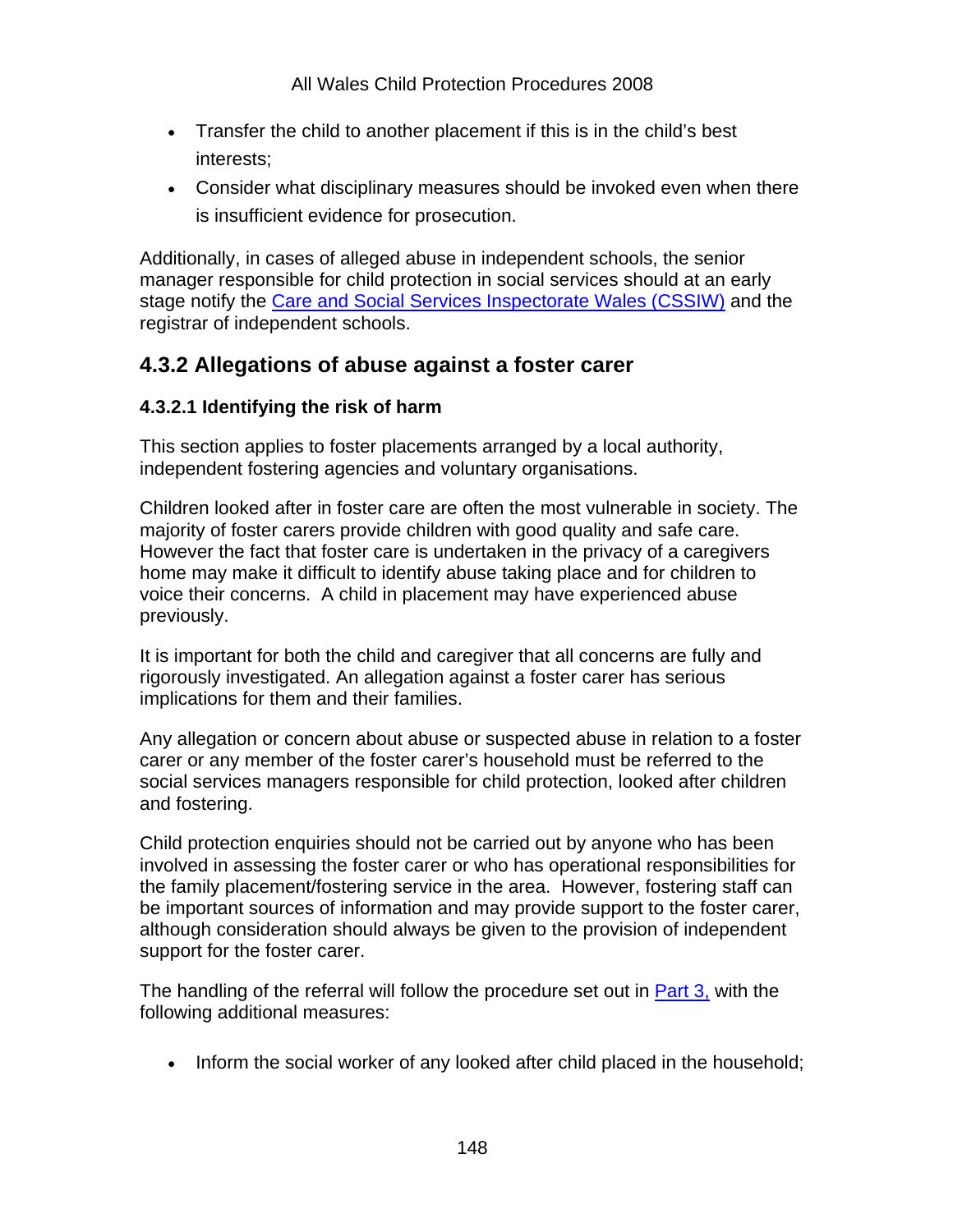- Take any immediate steps necessary to ensure the protection of all children in the household;
- Take any immediate steps necessary to ensure the protection of the foster carer's own children;
- Ensure that no further placements are made pending the child protection enquiry;
- Convene a strategy meeting as soon as possible, to be chaired by social services at a senior level; best practice would be to hold the strategy meeting within 2 working days;
- Inform [CSSIW](http://wales.gov.uk/cssiwsubsite/newcssiw/?lang=en) of the allegations.

### **4.3.2.2 Strategy meeting**

Consideration should be given to attendance by:

- The senior social services manager with responsibility for child protection;
- The manager responsible for fostering;
- The social services child protection co-ordinator;
- The social worker for the child and the team manager;
- The foster carers' social worker:
- A police representative;
- A legal representative for the authority;
- [CSSIW](http://wales.gov.uk/cssiwsubsite/newcssiw/?lang=en);
- LAC clinical nurse specialist / named or designated child protection health professional;
- Other relevant agencies e.g. education representative;
- The person with details of the referral.

The tasks of the strategy meeting should include the following, in addition to the tasks of all strategy meetings described in section 3.5

Consider the safety and needs of all children currently in the placement as well as previously in the placement

• Consider **each** child individually and make recommendations as to whether the foster child/children should remain with the foster carers pending child protection section 47 enquiries. The views of the child should always be taken into account;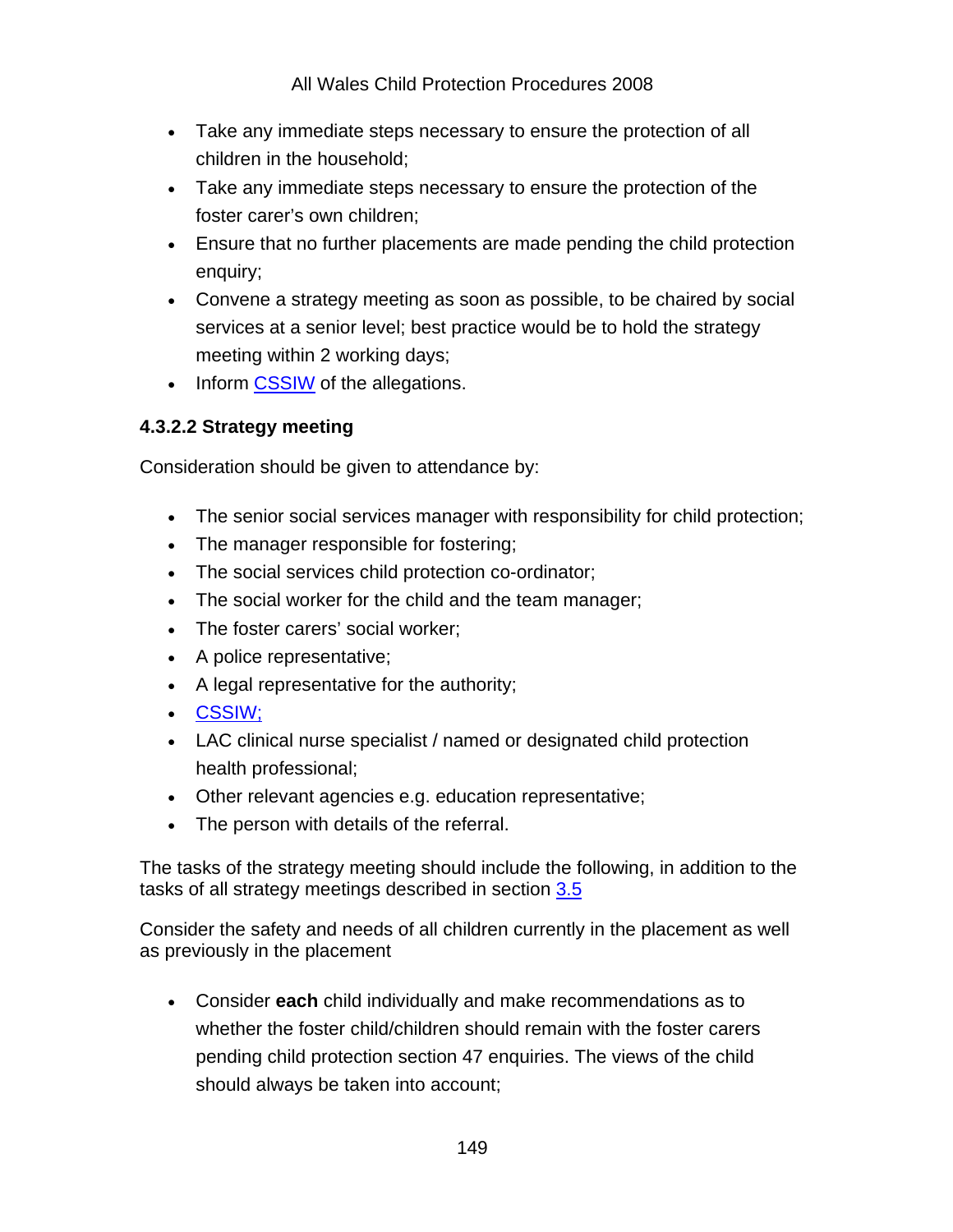- Plan additional safeguards, if the child is to remain in the foster placement while the enquiries take place;
- The approval of the senior manager should be sought if it is recommended that the child remains in the placement;
- Appoint an advocate for the child/ children, who may be a social worker, family member or independent person. There are particular benefits to involving an independent advocate who can represent the child at all stages of the process. However, the advocate would not usually be part of the strategy meeting unless they had information to share;
- Consider the safety and welfare of the foster carers' own children and any other children with whom they have regular contact;
- Consider any other employment or voluntary activity of the foster carer, which brings them into contact with children and may place a child at risk;
- Identify all children previously placed and whether there may be concerns in relation to them;
- Identify what information will be given to the foster carers, when and by whom, regarding the allegation and section 47 enquiries. The chair of the strategy meeting to confirm this information in writing to the foster carers;
- Identify who will support the foster carers during the process of investigation and how they will be kept informed. If the strategy meeting gives a staff member this role, their status must be made clear to all parties to avoid confusion;
- Make arrangements to advise the foster carers that no further placements will be made during the course of the child protection enquiries;
- The child's parent(s) should be informed at an early stage of the allegation and of the procedures to be followed, and should be offered support and advocacy. The disclosure of information to parents of other children in the placement should be carefully considered, particularly when a child has to be moved as the result of an allegation;
- Agree the manager who will receive the information on the outcome of child protection enquiries and the criminal investigation.
- A full record of the meeting will be made, including the reasons in the event of a decision to take no further action.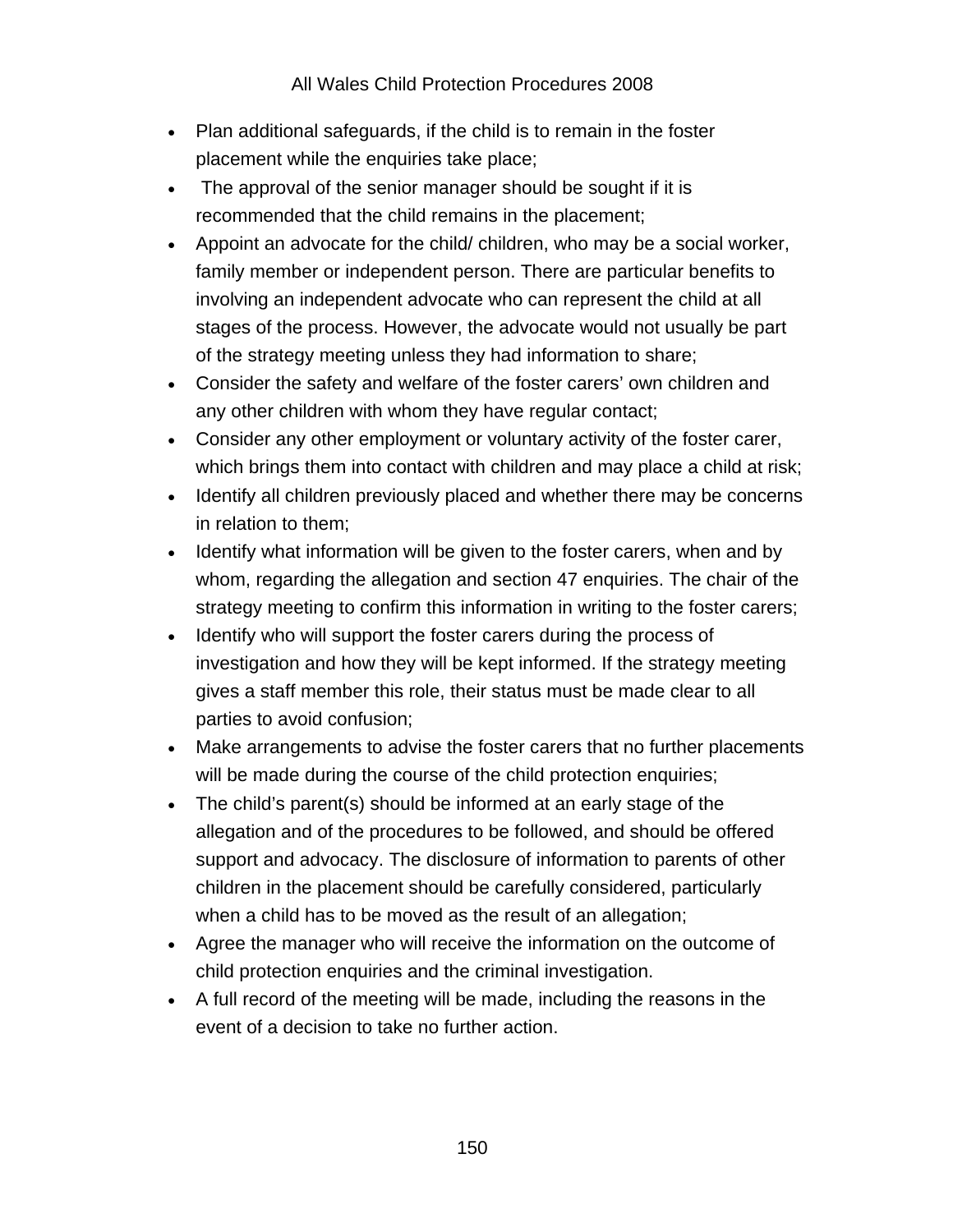### **4.3.2.3 The foster carers**

The person supporting the foster carers should ensure that the foster carers:

- Understand the concerns being expressed and arrange for the foster carers to verify and comment on the factual information given, unless this compromises any criminal investigation;
- Are informed of the child protection procedures that will be followed;
- Are informed of time scales set for the process;
- Are told what support is available to them and how to contact the **[Fostering Network](http://www.fostering.net/)** and any other external support arrangements for foster carers made by the local authority;
- Are clearly informed of the outcome of the child protection enquiries/criminal investigation;
- Understand that witnesses, including support workers may be called to give evidence, in the event of a court hearing.

### **4.3.2.4 After the child protection section 47 enquiries have been completed**

An investigation outcome meeting must be held following completion of the child protection enquiries and/or criminal investigation to determine what should happen next.

- The attendance at this meeting should include the strategy meeting participants, staff and officers directly contributing to the child protection enquiries and criminal investigation, and the child's advocate.
- This meeting will be convened by the social services manager with responsibility for child protection and will undertake the following tasks:
- Evaluate the information/findings gathered during the child protection enquiries and criminal investigation;
- Decide whether there is substance in the allegations;
- Decide whether further action is needed to safeguard any child in the light of the information gathered;
- Decide whether to convene an initial child protection conference in respect of the foster children and/or any other children for whom there may be child protection concerns;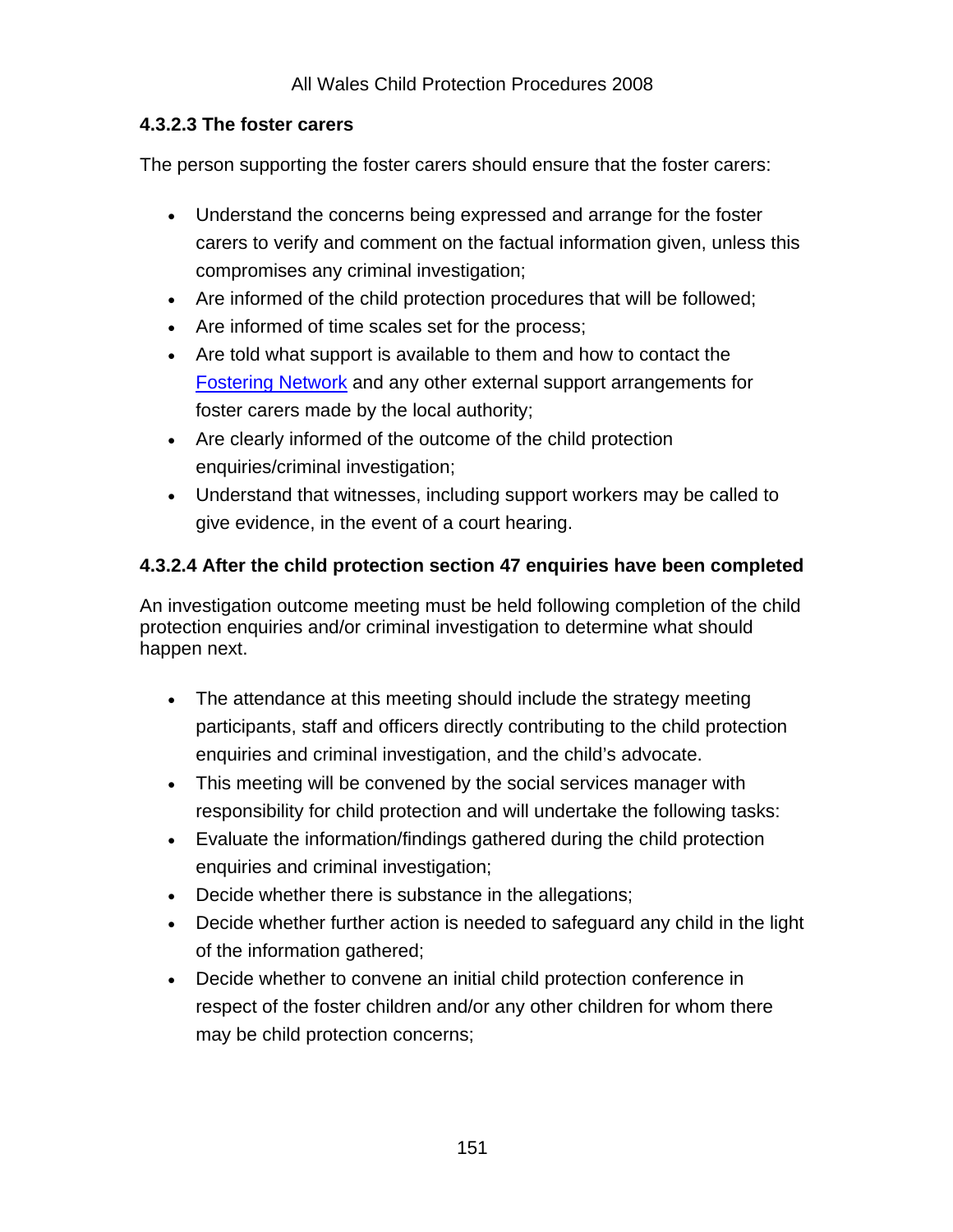- Consider what information, regarding the outcome, should be given to the parents and/or caregivers of children who are the subject of the allegations;
- Ensure support is available as required for the child and the foster carer;
- Within five working days of this meeting, the foster carers should receive a letter from the chair of the strategy meeting giving details of:
- The nature of the allegation;
- The result of the child protection section 47 enquiries;
- The decisions of the strategy meeting.

Following any child protection section 47 enquiries, or a significant incident or complaint, the fostering panel should always consider the foster carer's approval status. A record of the allegation and the outcome of the child protection enquiries and/or criminal investigation should be placed on the foster carers file.

The independent reviewing officer (IRO) should be informed about the child protection enquiries and the outcome.

Foster carers subject to allegations may decide to give notice of their intention to cease fostering. The regulations allow foster carers to provide 28 days notice of their intention to resign after which the resignation becomes effective. It is likely that in the event of a foster carer deciding to resign at an early stage of child protection enquiries that the investigation will not be complete before it takes effect. In the event of the foster carer having already resigned, the fostering panel should receive a report concerning the outcomes of the child protection enquiries and/or criminal investigation, and ensure a record of the panel discussion together with any advice or recommendations are placed on the foster carer's agency record. In the event of a request being made at a later date from other agencies for a reference, any response must include comment about recommendations or advice and make clear the foster carer resigned before the agency made a decision concerning their approval status.

The child protection section 47 enquiries and/or criminal investigation must be completed regardless of a resignation.

Social services must ensure that details about a foster carer removed from local registers as a direct result of the allegations, whether substantiated or not, are submitted for inclusion under the POCA and POVA protocols, and any other subsequent requirements directed by the Welsh Assembly Government.

### **4.3.3 Allegations against private foster carers**

A private fostering arrangement is a private agreement without the involvement of a local authority for the care of a child under the age of 16 (under 18, if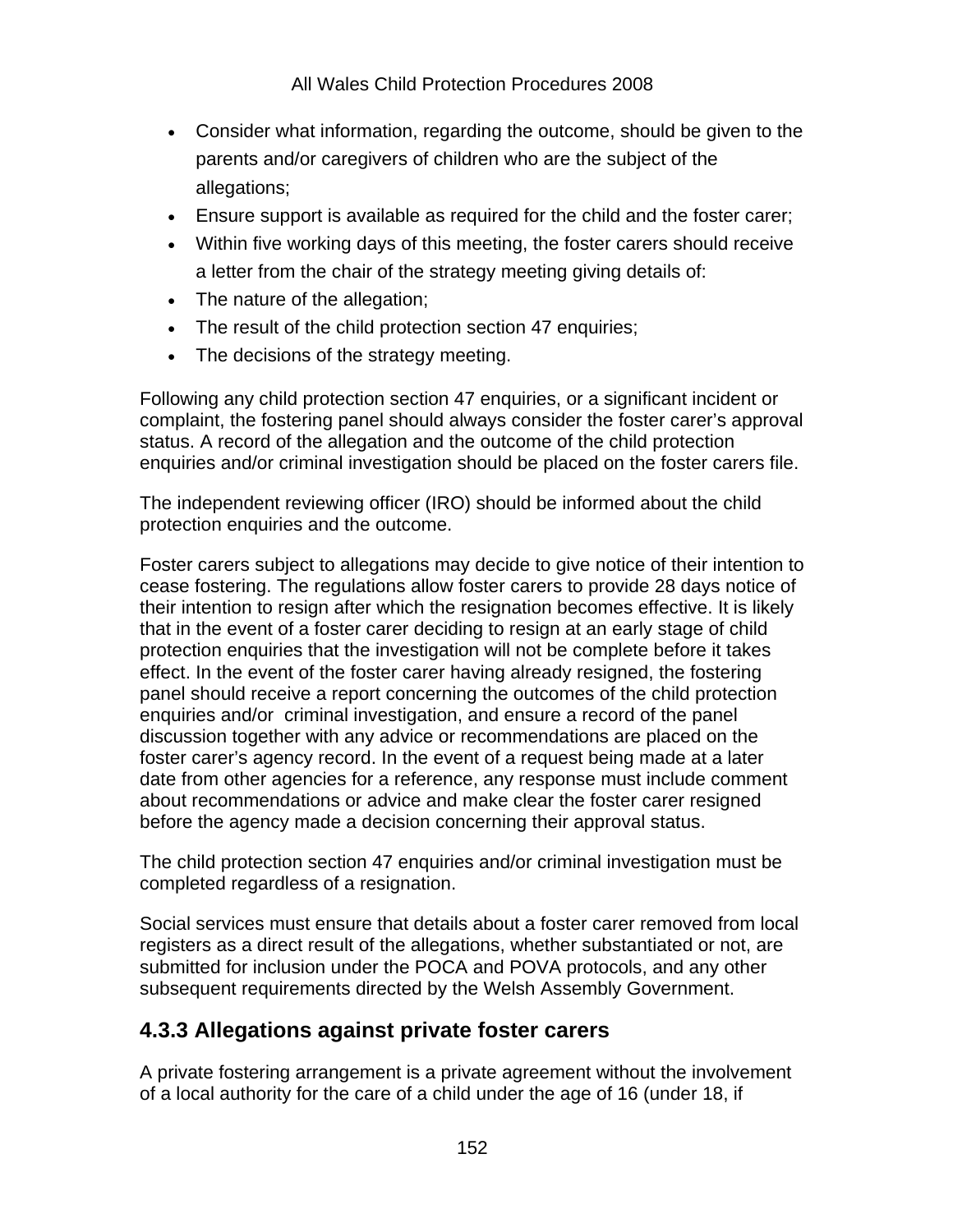disabled) with someone other than a parent or close relative with the intention of it lasting for 28 days or more.

A private foster carer may be a friend of the family, the parent of a friend of the child, or someone previously unknown to the child or their family but who is willing to privately foster the child.

Both the private foster carers and the persons with parental responsibility are required to notify the local authority of the arrangement.

#### **All professionals have a duty to notify the local authority if they become aware of a private fostering arrangement.**

The risk of abuse of children subject to private fostering arrangements was highlighted by the death of [Victoria Climbié in 2000.](http://www.publications.parliament.uk/pa/cm200203/cmselect/cmhealth/570/570.pdf) The *[Children Act 2004](http://www.opsi.gov.uk/acts/acts2004/ukpga_20040031_en_1)* establishes duties on all local authorities to promote awareness about the need to notify the authority about any privately fostered children living in their area.

The procedures to be followed when making enquiries about allegations concerning private foster carers follow the same sequence as described for other foster carers with some important distinctions:

- A strategy meeting should involve the social worker who has undertaken statutory visits to the private foster carer and child;
- If the child is a non UK national the appropriate embassy should be contacted;
- Consider support for the private foster carer following the completion of the enquiries.

# **4.3.4 Additional guidelines in respect of childminders**

The Registration and Inspection Regulations apply to all childminding arrangements. The membership of the strategy meeting should therefore include:

- The Registration and Inspection Officer (Care and Social Services Inspectorate Wales (CSSIW);
- A senior social services officer responsible for day care services.
- In addition to the quidance in Part 3, the strategy meeting will also:
- Consider action that may be taken by the [CSSIW](http://wales.gov.uk/cssiwsubsite/newcssiw/?lang=en) with regard to the suspension of the childminder's registration;
- Identify children currently and previously cared for by the childminder;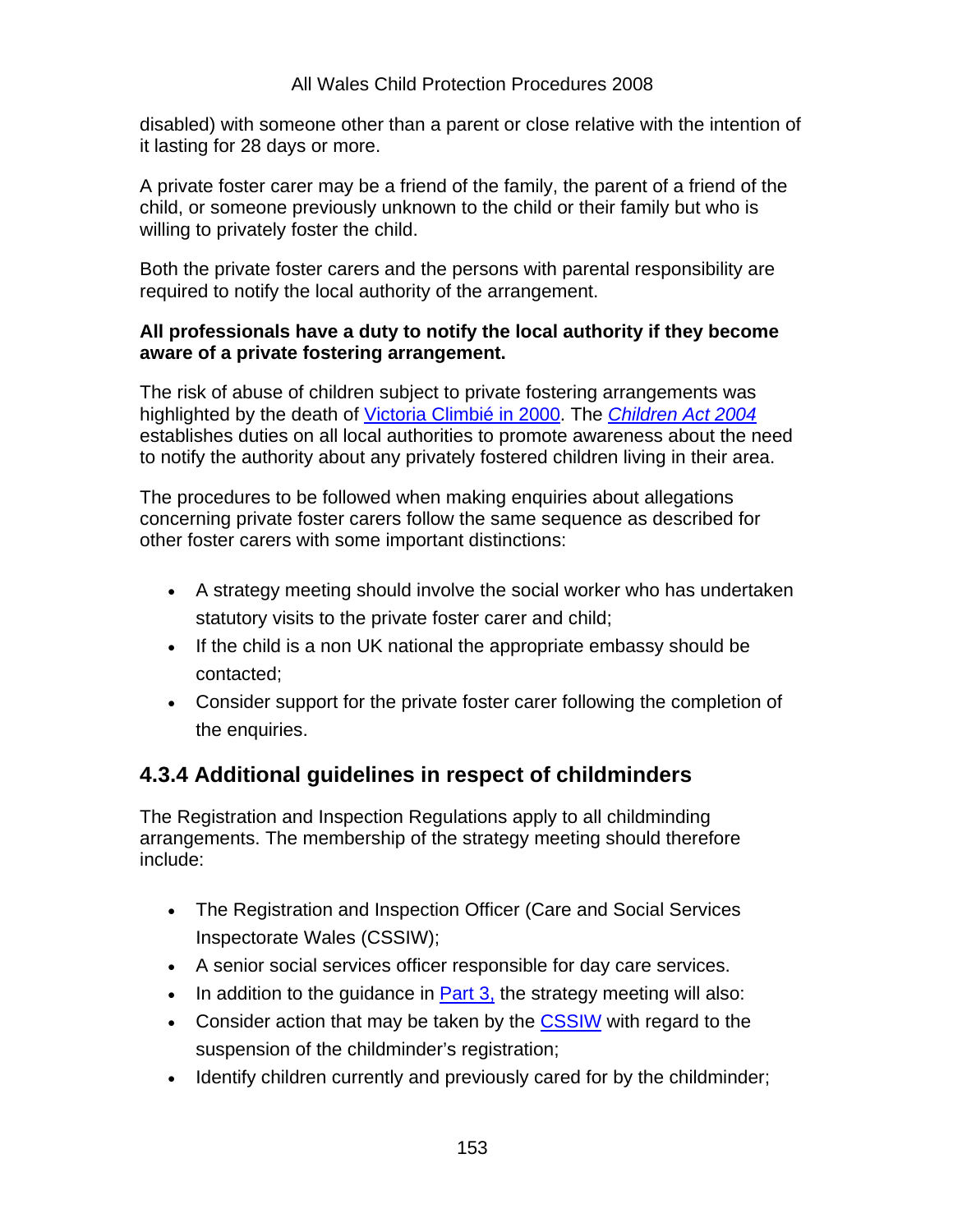- What information should be shared with other parents currently using the service of the childminder;
- Consider the circumstances and welfare of the childminder's own children and any other children with whom they have significant contact;
- Agree the information to be given to the childminder about the allegation and child protection enquiries; the chair of the strategy meeting will provide this in writing to the childminder;
- Decide what information will be given to parents/caregivers; the chair of the strategy meeting will send this in writing to the parents/caregivers;
- Identify the nature and levels of support, which should be offered to the children, their parents and the childminder.

During the course of the enquiries, the childminder should be encouraged to seek support from the [National Childminder Association.](http://www.ncma.org.uk/) The childminder will be kept informed as far as possible without prejudicing the effectiveness of the ongoing enquiries.

# **4.3.5 Allegations of abuse of children in custody**

When children are remanded to the care of social services or the police, protocols should describe arrangements for referring any allegations of abuse. These should be agreed with the LSCB.

### **4.3.5.1 Responding to allegations of abuse involving children in prison.**

Individual staff members or professionals visiting children in custody have a responsibility to refer any concerns regarding the safety or well being of a child in custody to social services. The concerns may arise from disclosures made by the young person, observed signs or symptoms of abuse, or third party disclosures. The concerns may arise from allegations or suspicions regarding abuse from other prisoners or allegations concerning staff.

Individual staff members or professionals who have concerns or evidence about the safety and well being of a child in custody should bring their concerns to the attention of the designated child protection co-ordinator within the establishment without delay. Consideration should be given to whether the concerns merit referral to the local social services duty team. If the allegation concerns abuse by a member of staff a referral should be made in all cases and the procedures described in section 4.3.6 followed.

Individual staff members or professionals visiting a child in custody who become aware or have concerns or specific information regarding allegations of abuse must ensure that a referral is made to the social services duty team in whose area the establishment is located. It is good practice for the designated child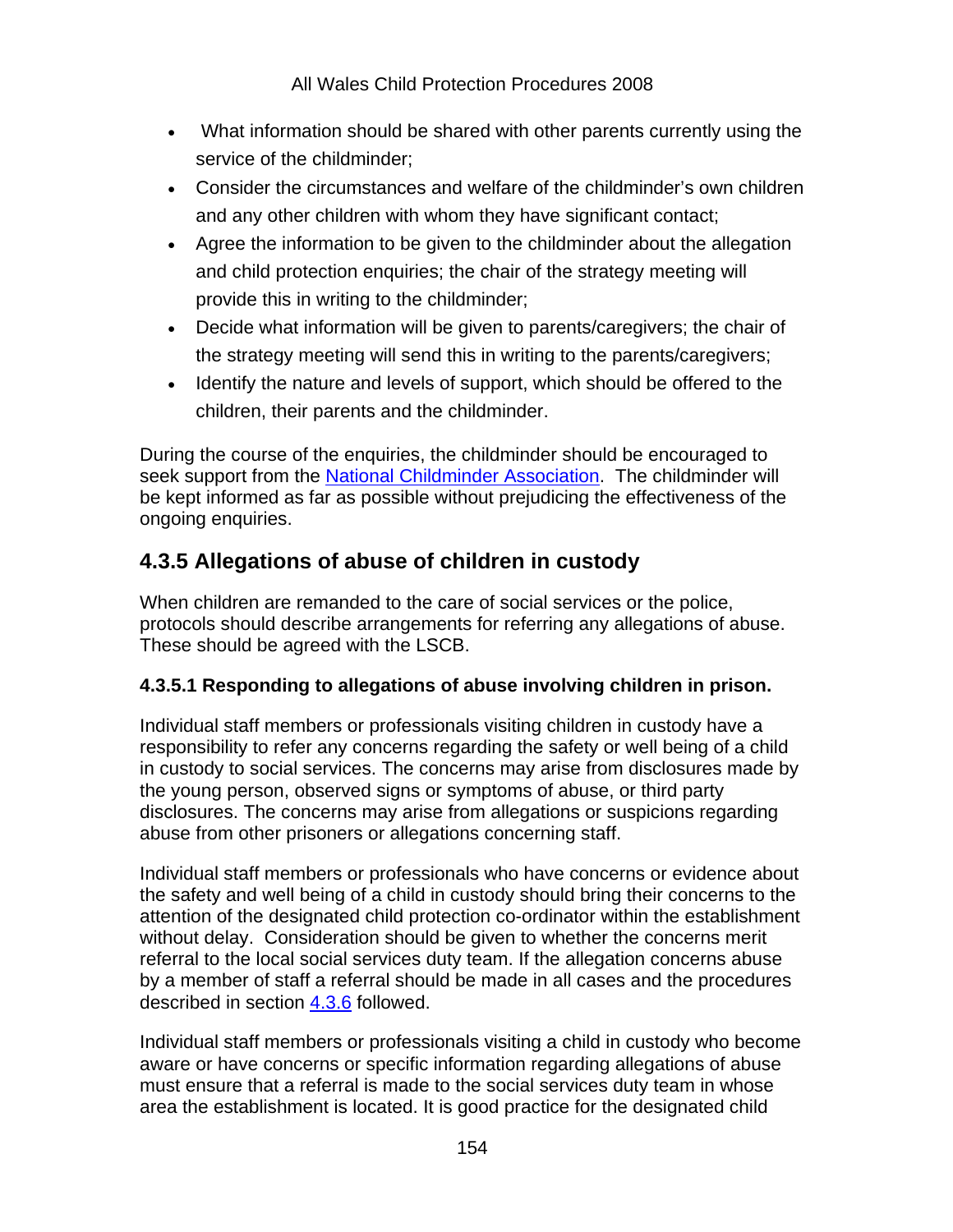protection co-ordinator within the establishment to be informed of the concern or allegation as soon as practicable.

#### **4.3.5.2 Action required**

The procedures described in part 3 and section 4.3 apply to children in police custody, prison, secure training centres or youth offender institutions, who are subject of court warrants or orders.

The strategy meeting should follow the guidance in Part 3 with the additional considerations:

- Decide whether the allegations or suspicions have implications for the safety and needs of other or **all** children in the establishment;
- Make recommendations as necessary as to whether the child/children should remain within the establishment pending child protection section 47 enquiries. Welfare and safety considerations as well as the views of the child should be taken into account, subject to the requirements of maintaining the physical security of the child;
- Plan additional safeguards as necessary if the child is to remain in the establishment while enquiries take place. If the allegations concern other children in custody the meeting should agree what arrangements will be made to prevent further abuse or intimidation occurring;
- Seek approval for the child to move to another establishment if considered necessary and practical;
- Appoint an advocate for the child/ren. It is beneficial to appoint an independent advocate who can represent the child at all stages of the process. However, the advocate would not usually be part of strategy meeting unless they have information to share;
- If the allegations concern a staff member consider the circumstances of their own children and whether any further child protection section 47 enquiries are necessary in respect of them;
- If the allegations concern other prisoners consider their family and social networks and whether any further child protection section 47 enquiries are necessary to assist with enquiries or safeguard other children;
- Determine if there is a need to identify other children previously placed and whether there may be issues in relation to them;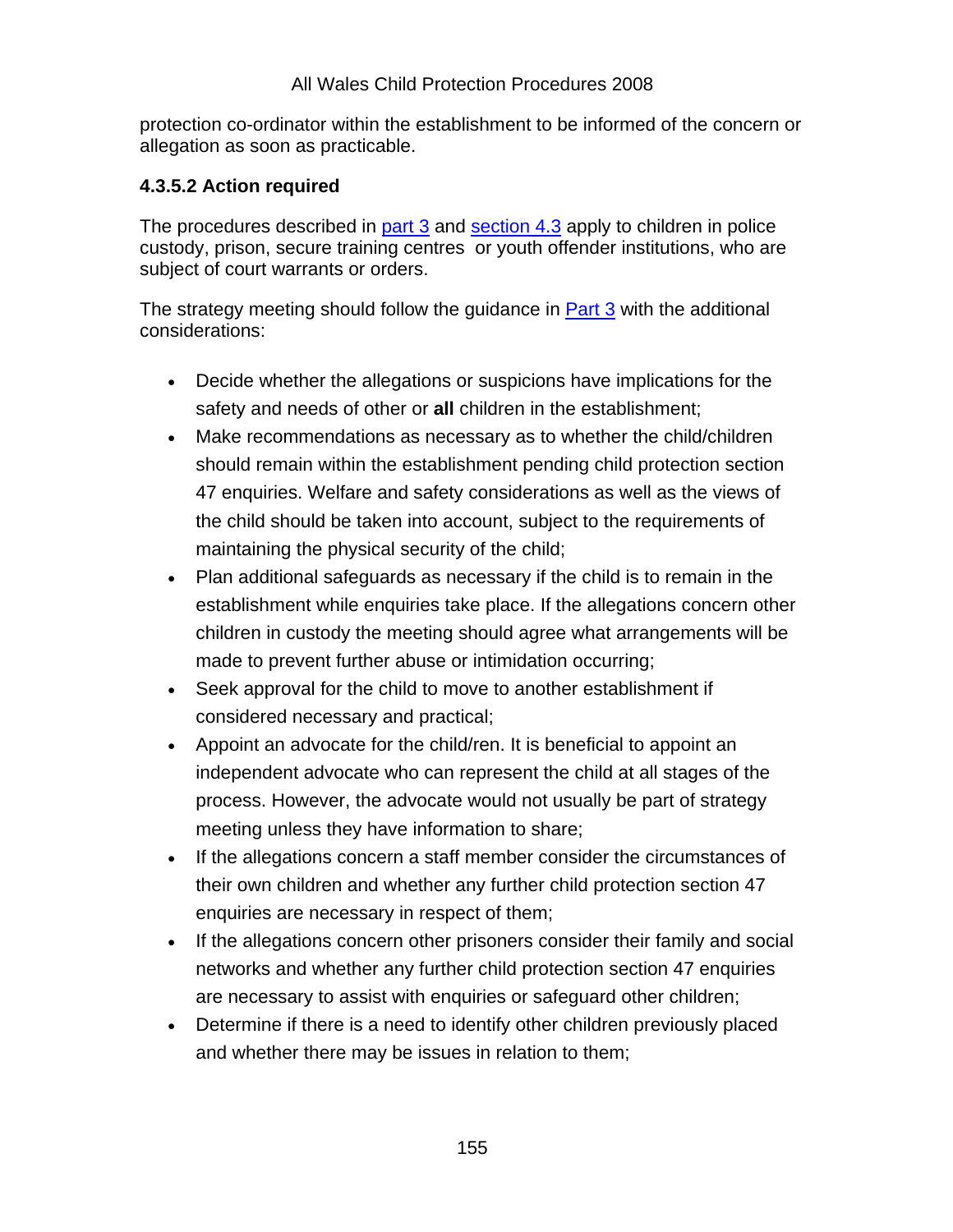- Identify what information will be given to the staff member(s) concerned, when and by whom, regarding the allegation and child protection section 47 enquiries;
- Identify who will support the alleged perpetrator during the process of investigation and how they will be kept informed. If the strategy meeting gives a staff member this role, their status must be made clear to all parties to avoid confusion;
- Decide who should give what information to the parents of the child. The child's parent(s) should be informed at an early stage of the allegation and of the procedures to be followed. They should be offered support and advocacy. The chair of the strategy meeting should confirm this in writing to the parents. The disclosure of information to parents of other children in the placement should be carefully considered, particularly when a child has to be moved as the result of an allegation;
- Arrange for staff to verify and comment on the factual information given;
- Appoint a case co-ordinator within the establishment, who will receive the information on the outcome of the child protection enquiries and the criminal investigation.

A full record of the meeting will be made, including any reasons for no further action if appropriate.

### **4.3.6 Allegations of abuse about or against a professional, staff member or volunteer in contact with children and vulnerable adults (or who manage/supervise/influence services)**

**Each agency must identify a senior manager/executive with responsibility for its professional abuse policy.** 

### **4.3.6.1 Responding to referrals about professionals who abuse a child in their professional or their private capacity**

This section applies to all professionals, employees and volunteers working for or accredited by a public, voluntary, private agency, place of worship or faith organisation or independent contractor, whose work brings them into contact with children and/or vulnerable adults. It includes employees working in prisons, secure training establishments, and escort driving services for children. For the purposes of this section the term individual employee will be used to describe a professional, employee, member of staff and volunteer.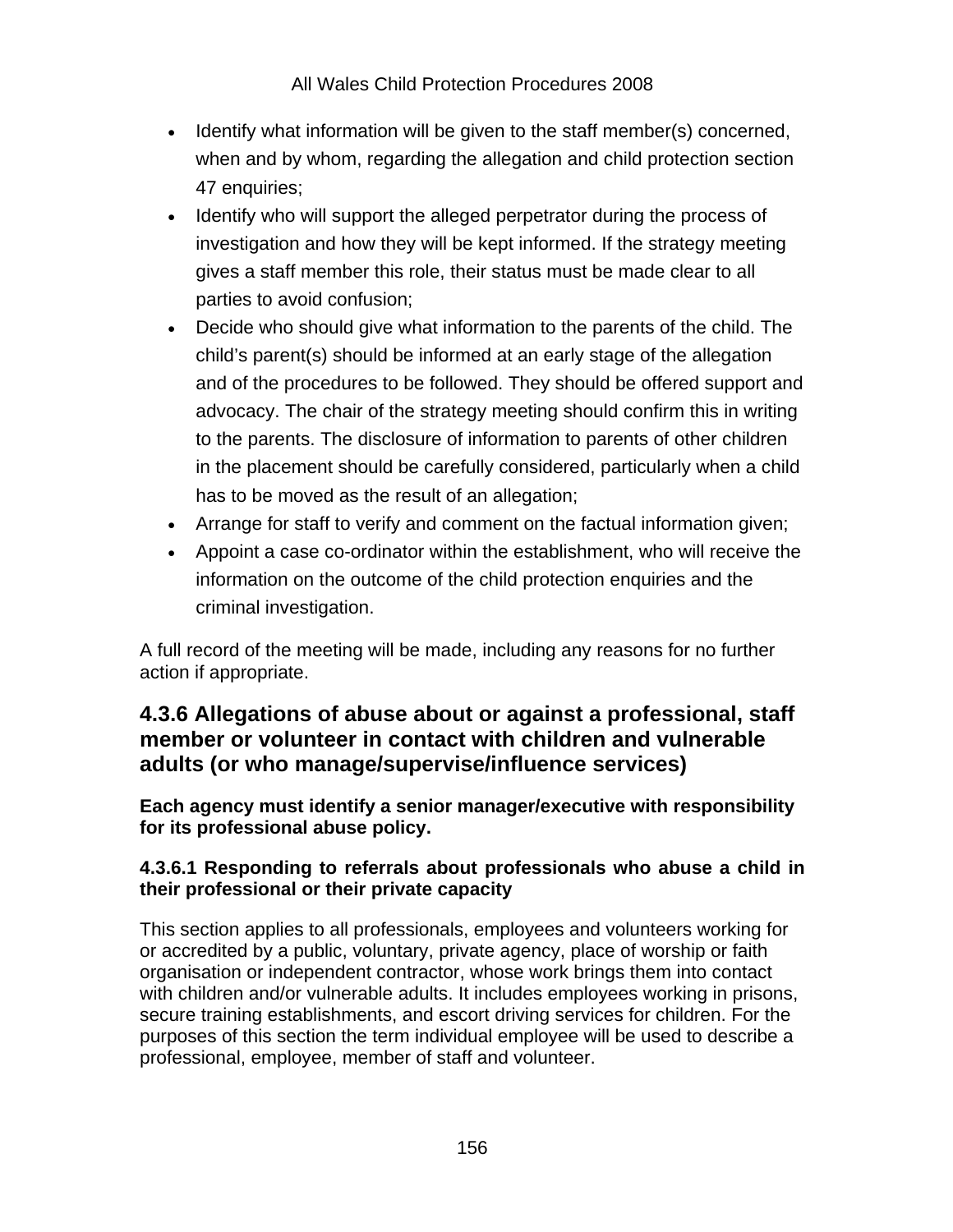Allegations of abuse may be made against an individual employee in either their private life or their working capacity.

In the event of an allegation of abuse being made against an individual employee in their private life, child protection enquiries should be conducted in accordance with the procedures described in Part 3. In addition to the procedures in Part 3 the strategy discussion and/or strategy meeting should consider the following:

- Informing the employer about the allegation;
- Extending the child protection section 47 enquiries to include other children with whom the individual employee has contact at work;
- Convening a strategy meeting to consider likelihood of harm to other children with whom the individual employee has contact at work.

In circumstances where the individual employee is working with vulnerable adults, the allegations should be referred to the appropriate senior manager for vulnerable adults.

The local authority social services department must be informed by the employer in the event of an allegation of abuse and/or a criminal offence against a child being made about an individual employee in their working capacity, or information indicating that they have behaved towards a child in a way that may make the individual employee unsuitable to work with children The employer must also immediately inform the police about a possible criminal offence. Following receipt of the referral the appropriate responsible senior manager in the local authority social services department will coordinate the response.

The responsible senior manager will have an initial discussion with the employer. If during the initial discussion the employer can unequivocally demonstrate that the allegation is false and/or unfounded, the senior manager may make a decision that there should be no further action. The senior manager may want to consult with the police before arriving at this decision. The decision should never be based on the employer's opinion about the character and/or personal circumstances of the individual employee and about the person making the allegation. In the event of no further action being taken the senior manager will consider the following:

- Informing the child's parents about the allegation and outcome. In certain circumstances the employer may need to advise parents immediately, before any discussion, if the child requires medical treatment;
- Informing the individual employee about the allegation, including the amount of detail that should be provided.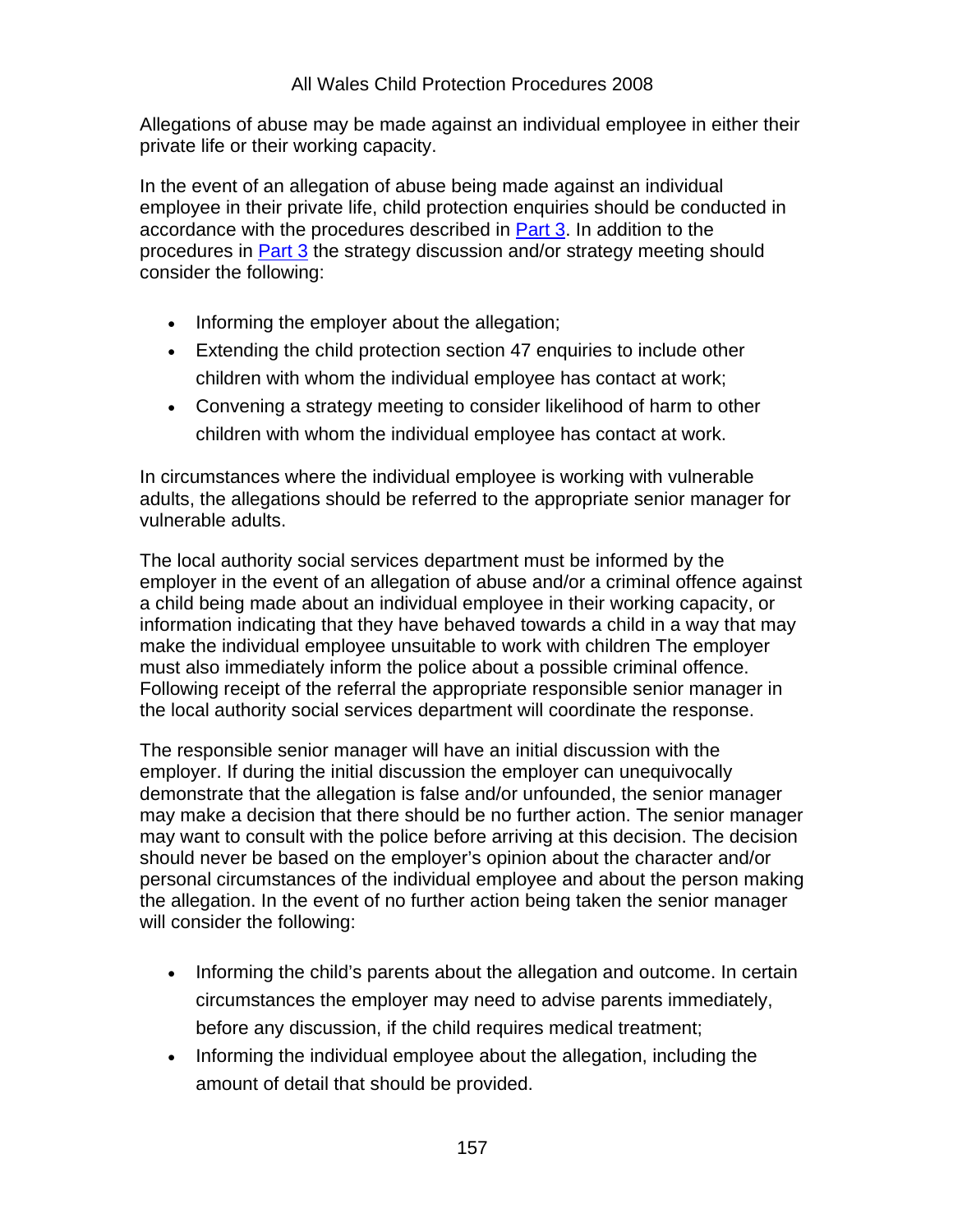The reasons for the decision must be recorded.

If, following the initial discussion between the senior manager and the employer, there is cause to suspect a child is suffering or likely to suffer significant harm, and/or a criminal offence against a child has been committed, and/or the individual employee has behaved towards a child in a way that indicates he/she is unsuitable to work with children, the senior manager will arrange for a strategy discussion with the police to consider any immediate action to protect the child, and to arrange a strategy meeting.

At any point after being informed about the allegation the employer may decide to suspend the individual employee in order that the child can be afforded protection; the possible risk of harm to children can be evaluated; and, the child protection enquiries and/or criminal investigation be undertaken.

In addition if the individual employee decides to resign at any time following the allegation the child protection procedures and any disciplinary processes shall continue. The employer must not enter into any compromise agreements with the employee.

### **4.3.6.2 Strategy meeting**

The senior manager will arrange for a strategy meeting to be convened within 2 working days of the referral.

All relevant agencies will be invited to the strategy meeting, and, in addition consideration should be given to inviting the following:

- The employer;
- The human resources/personnel department of the employing organisation;
- The regulating body as defined in the Care Standards Act 2000;
- [HMIP,](http://www.justice.gov.uk/inspectorates/hmi-prisons/) if the allegation is about an employee in a prison, secure training centre or youth offending institution;
- If the allegations concern an individual who also has contact or care of a vulnerable adult the vulnerable adult co-ordinator or designated lead manager in the area in which the vulnerable adult lives should be invited to attend.

The strategy meeting must be chaired at a senior level.

The strategy meeting will take account of the preliminary information gathered in the referral and initial assessment, and the information provided by the employer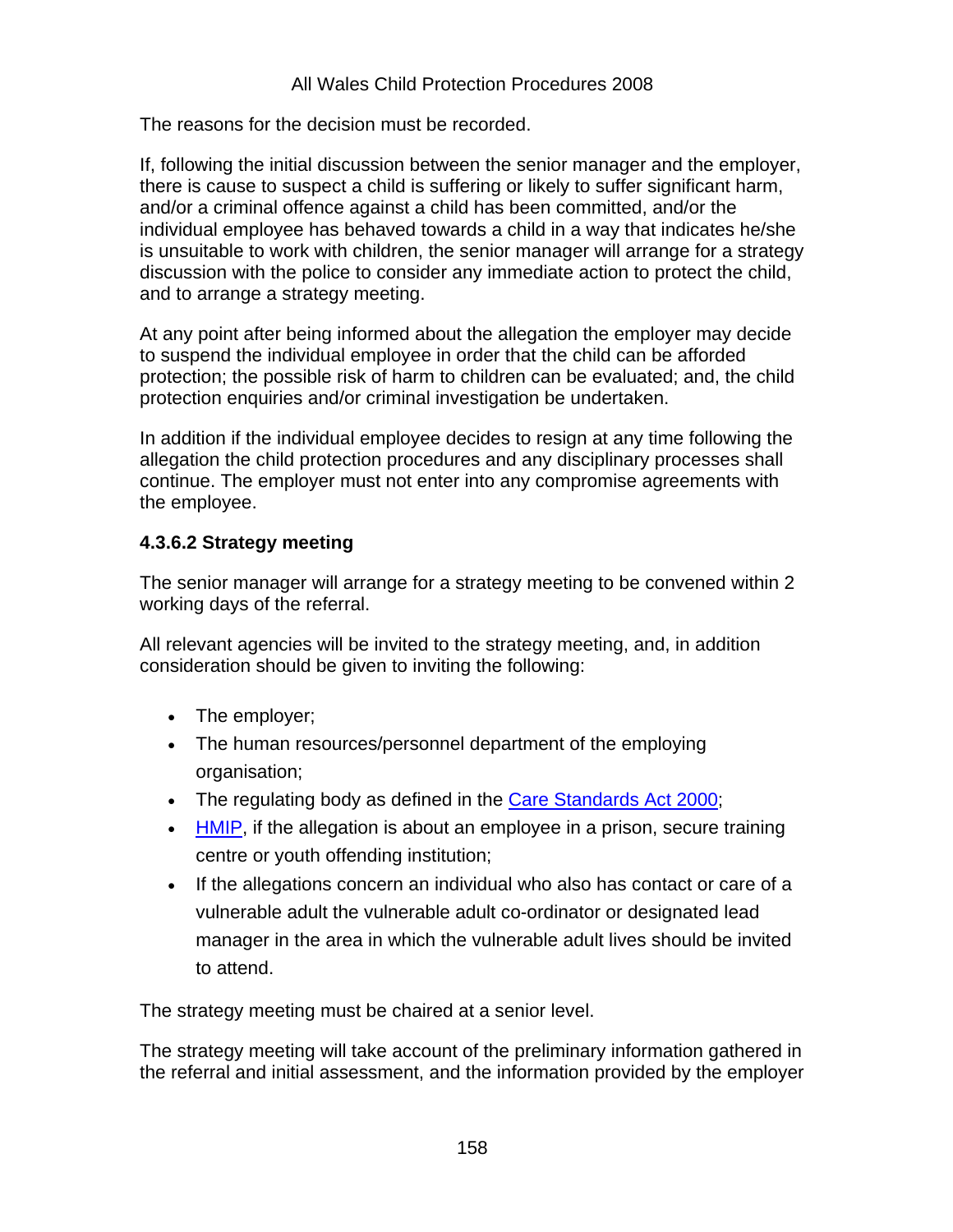about the circumstances and context of the allegation. The strategy meeting should follow the procedures in **Part 3** and the additional considerations:

- The strategy meeting will also need to consider and evaluate the risk of harm to the individual employee's own children, and agree any actions that are required;
- When the allegation is about an individual employee of the social services department or the police the strategy meeting may recommend commissioning an independent agency to undertake the child protection enquiries;
- During the strategy meeting the suspension of an individual employee must always be considered where there is cause to suspect that a child is at risk of significant harm, and/or where the allegation warrants a criminal investigation by the police, and/or where the allegation might be grounds for dismissal. The suspension of an individual employee is not an automatic requirement and should only be recommended after careful consideration, and reviewed at each strategy meeting and the investigation outcome meeting. The strategy meeting can only recommend suspension; the authority to suspend an individual employee rests with the employer. However, in the event of an employer deciding not to suspend an individual employee, the employer should be encouraged to undertake a risk management assessment that should be shared with the strategy meeting, and/or consider the redeployment of an individual employee to a position where he/she has no contact with children.

Suspension is considered a neutral act and should be considered:

- Where an allegation has been made which, if proven, would lead to a dismissal or prosecution;
- Where a child could be placed in danger if the member of staff were not removed from duty;
- Where it is necessary to allow full and proper child protection section 47 enquiries and/or criminal investigation and the taking of statements for criminal proceedings.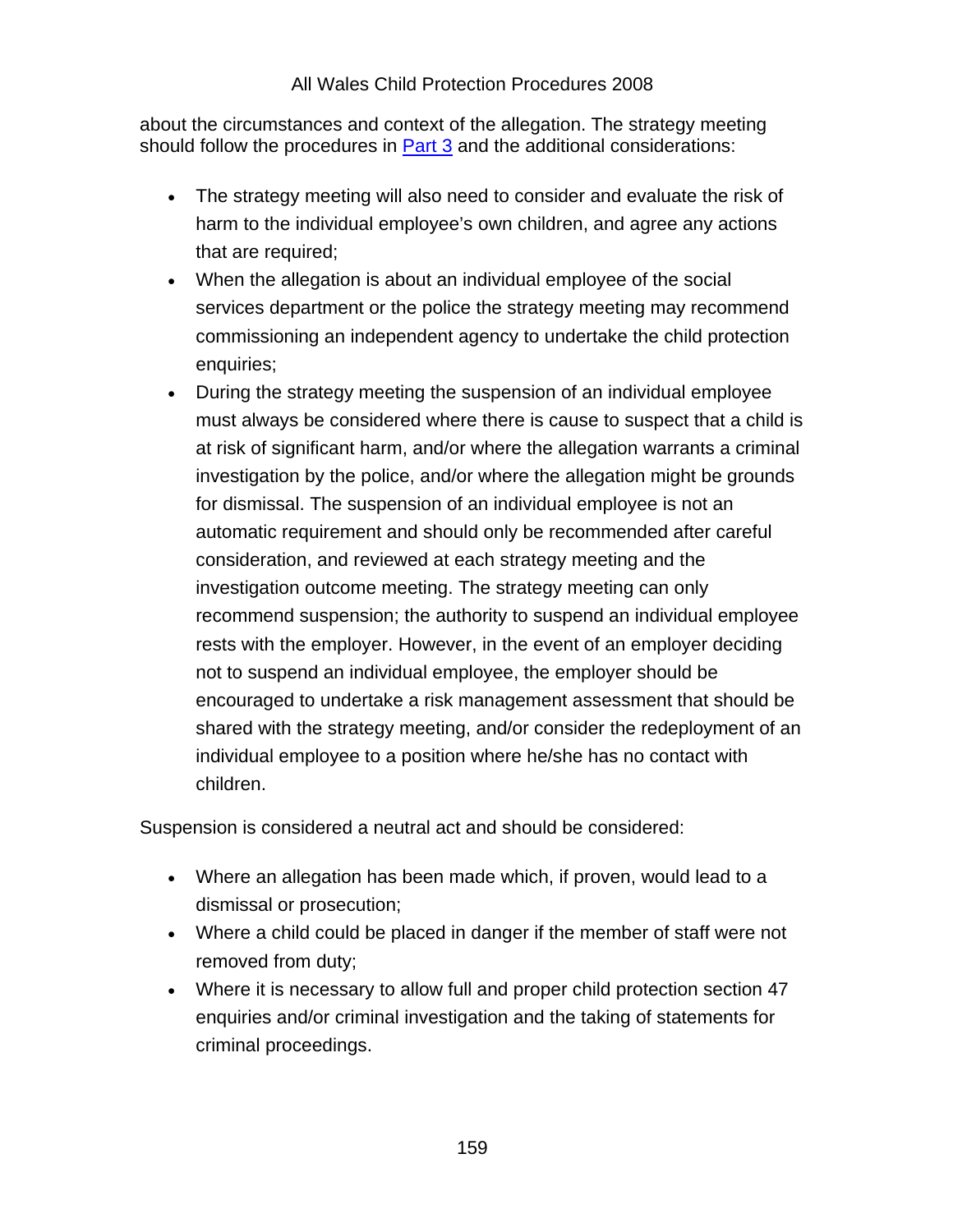### **4.3.6.3 Outcome of the strategy meeting**

The strategy meeting will decide the following:

- To undertake child protection section 47 enquiries and/or a criminal investigation;
- That child protection section 47 enquiries are not required and the employer should deal with the allegation in accordance with the organisation's own disciplinary procedures;
- No further action should be taken.

If the outcome of the strategy meeting is for no further action to be taken, the reasons for the decision should be recorded.

It may be necessary to hold further strategy meetings in the event of child protection section 47 enquiries, and/or criminal investigation, and/or the organisation's disciplinary process identifying a risk of harm to other children. In addition during a prolonged and complex enquiry the local authority social services department should monitor the progress of the child protection section 47 enquiries by convening review strategy meeting at agreed intervals.

The strategy meeting should develop an action plan with timescales in order to avoid unnecessary delay.

The outcome for a number of allegations is likely to be that a criminal prosecution does not take place, and that the employer and/or regulatory body undertake disciplinary proceedings. The avoidance of delay and duplication may be facilitated by a recommendation at the strategy meeting that the interviewing police officer and/or social worker seek consent from individuals being interviewed to share the information provided with the employer and/or regulatory body and/or independent investigation service at the conclusion of the enquiries and/or court hearing.

### **4.3.6.4 Information to the staff member**

The employer should inform the individual employee about the allegation at the earliest opportunity, unless to do so may place a child at risk of further harm and/or prejudice the criminal investigation. The employer should keep the individual employee up to date with the progress of the enquiries. The local authority social services department senior manager, the police and the employer must agree the information that can be disclosed to the individual employee.

The individual employee should be informed that the child protection enquiry would be carried out in accordance with the child protection procedures. The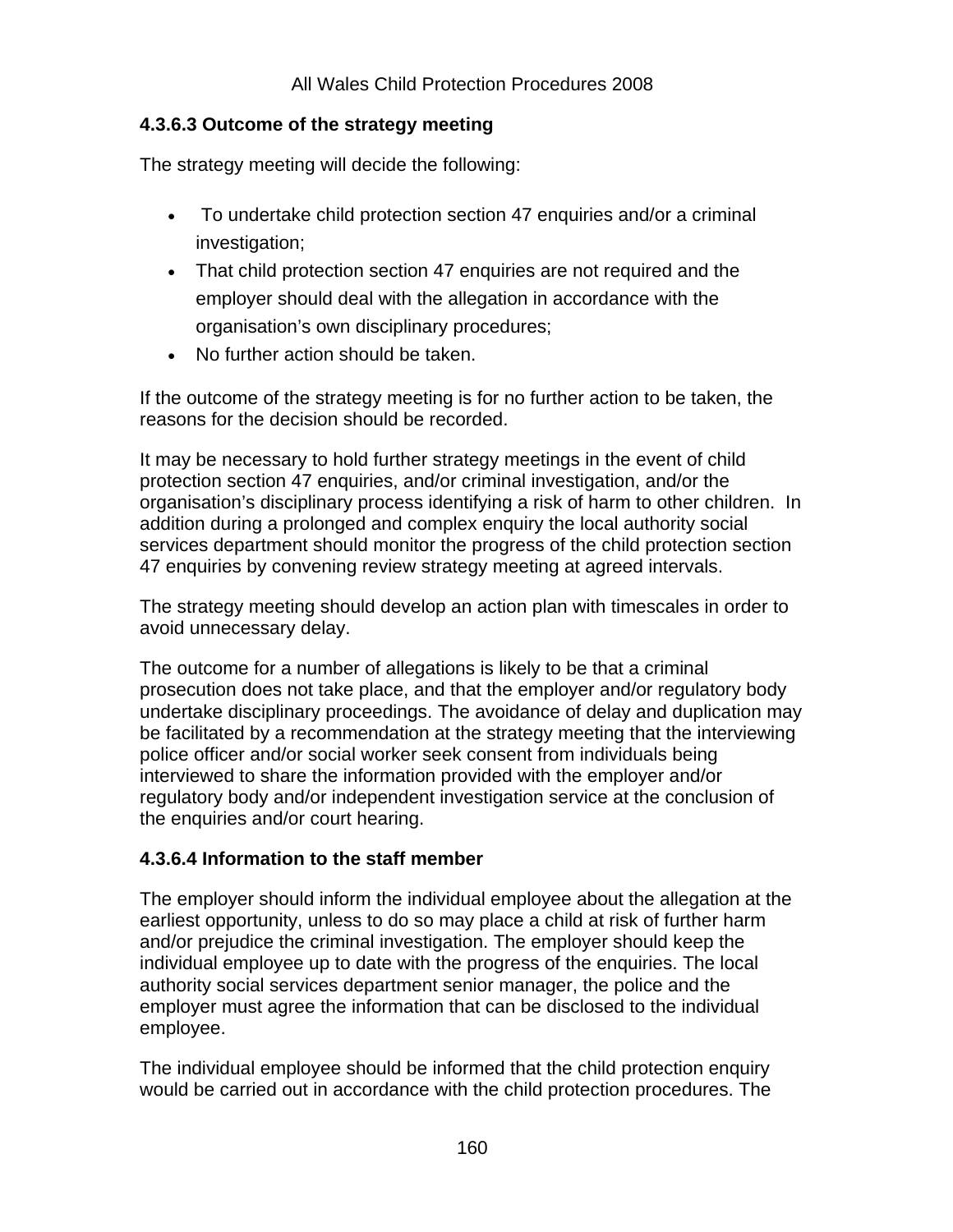individual employee will be assured that every effort will be made to preserve confidentiality and avoid media publicity during the enquiries. However any information gathered that is relevant for criminal proceedings or disciplinary procedures will be disclosed for those purposes.

If the individual employee is a member of a trade union or professional association they should be advised to contact that organisation.

The individual employee will not be invited to strategy meetings or the investigation outcomes meeting. At the conclusion of the investigation outcomes meeting and within 5 working days, the chair must write to the individual employee and inform them about the allegation that was made, the procedures followed, and, the outcome, including decisions that were made, unless to do so would prejudice any further enquiries or the legal process.

#### **4.3.6.5 Investigation outcome meeting**

When the child protection section 47 enquiries and/or criminal investigation has been concluded an investigation outcome meeting should be convened.

The social services manager with responsibility for child protection will convene an investigation outcome meeting within five working days of the completion of the child protection section 47 enquiries. The meeting will determine whether an allegation continues to be dealt with under these procedures. The meeting will be attended by those involved in the strategy meeting, plus relevant others who have been directly involved in the investigation process, and the child's advocate.

The investigation outcome meeting will:

- Evaluate the information gathered during the enquiries;
- Decide, on the balance of probability, whether there is substance in the allegation
- Decide whether any further action is needed, in the light of the information gathered;
- Ensure support and services are available for the child or children where indicated;
- Decide whether to recommend that the employer make a referral under the POCA and POVA procedures, and List 99 (and future arrangements brought in by the the Welsh Assembly Government);
- Offer advice to the police regarding any entry on the Police National Computer taking particular care to ensure that the outcome of the investigation is clearly recorded;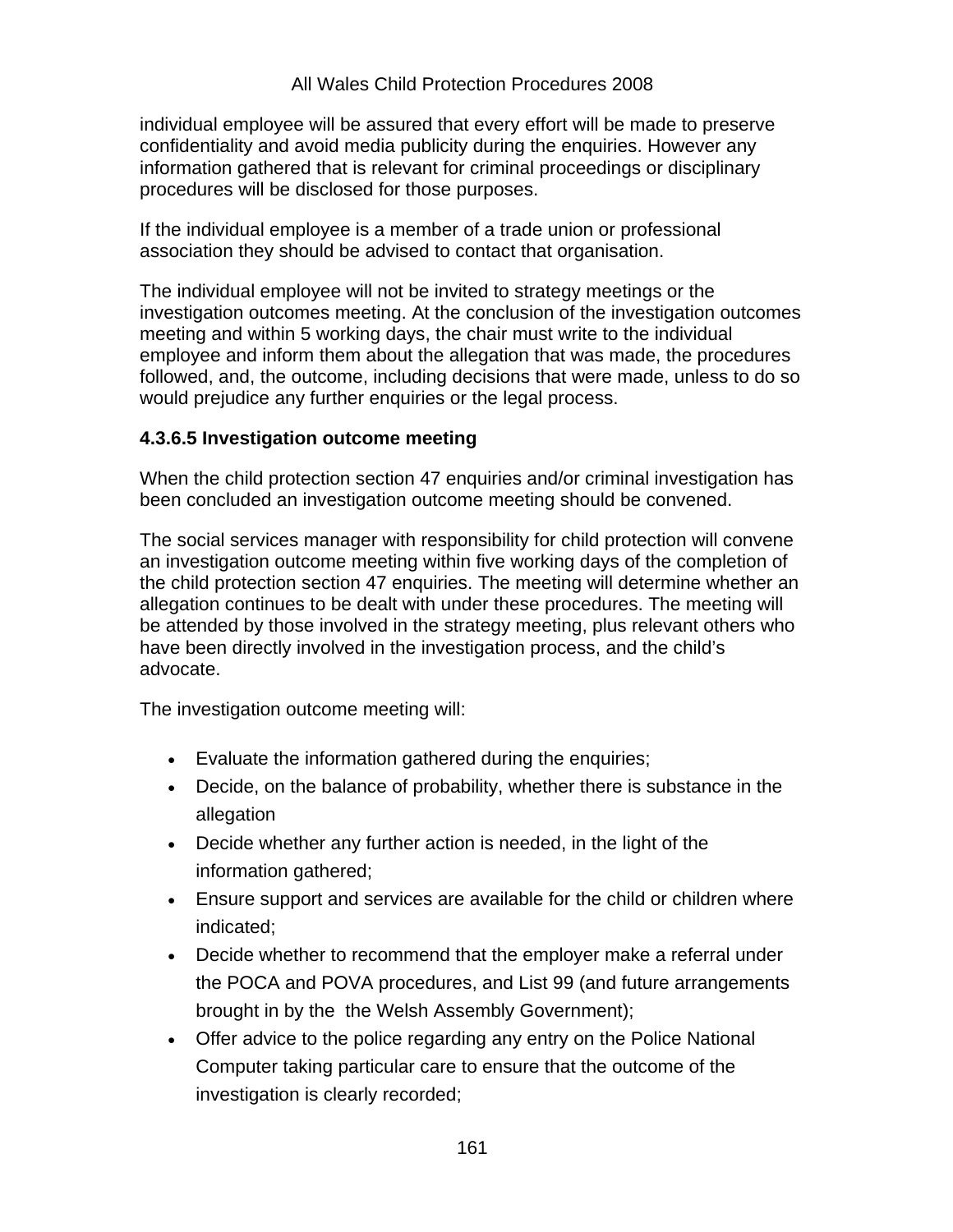- Agree reporting arrangements to CSSIW, if involved, on the investigation and action taken or to be taken;
- Discuss and make recommendations to the employing manager in relation to employees who may have been temporarily suspended or redeployed for the duration of the investigation;
- Advise on support for staff where concerns are substantiated/ are not substantiated;
- If the allegation is deemed to be not substantiated, record the reason for this decision.

### **4.3.6.6 Additional considerations in respect of education**

The process described in 4.3.6 applies equally to teaching staff, and the child protection referral must be made to social services.

The Children's Commissioner in the Clywch report, recommended an independent investigative element to be in place in respect of any disciplinary process, in relation to teaching staff where there are child protection concerns.

The Welsh Assembly Government has in the *Staffing of Maintained Schools (Wales) Regulations 2006* set out this requirement for an independent investigation service. Schools are now required to use an independent investigation service in respect of any disciplinary process in relation to teaching staff. The purpose of the independent investigation service is to support the school governing bodies when considering a disciplinary matter.

However the independent investigative element should not be introduced until the completion of the child protection enquiries and/or criminal investigation by the statutory agencies.

The investigation outcome meeting will have a role in determining when the independent investigative element of any disciplinary process commences.

LSCBs should ensure that there are protocols in place for the appropriate sharing of information with the independent investigation service.

### **4.3.6.7 Action after the court hearing**

The police and CPS should inform the employer and the social services department senior manager when a criminal trial has been concluded and its outcome. The social services department senior manager should arrange for a child protection strategy meeting to be convened. The purpose of the strategy meeting will be to consider the outcome of the court hearing and decide any further recommendations and actions.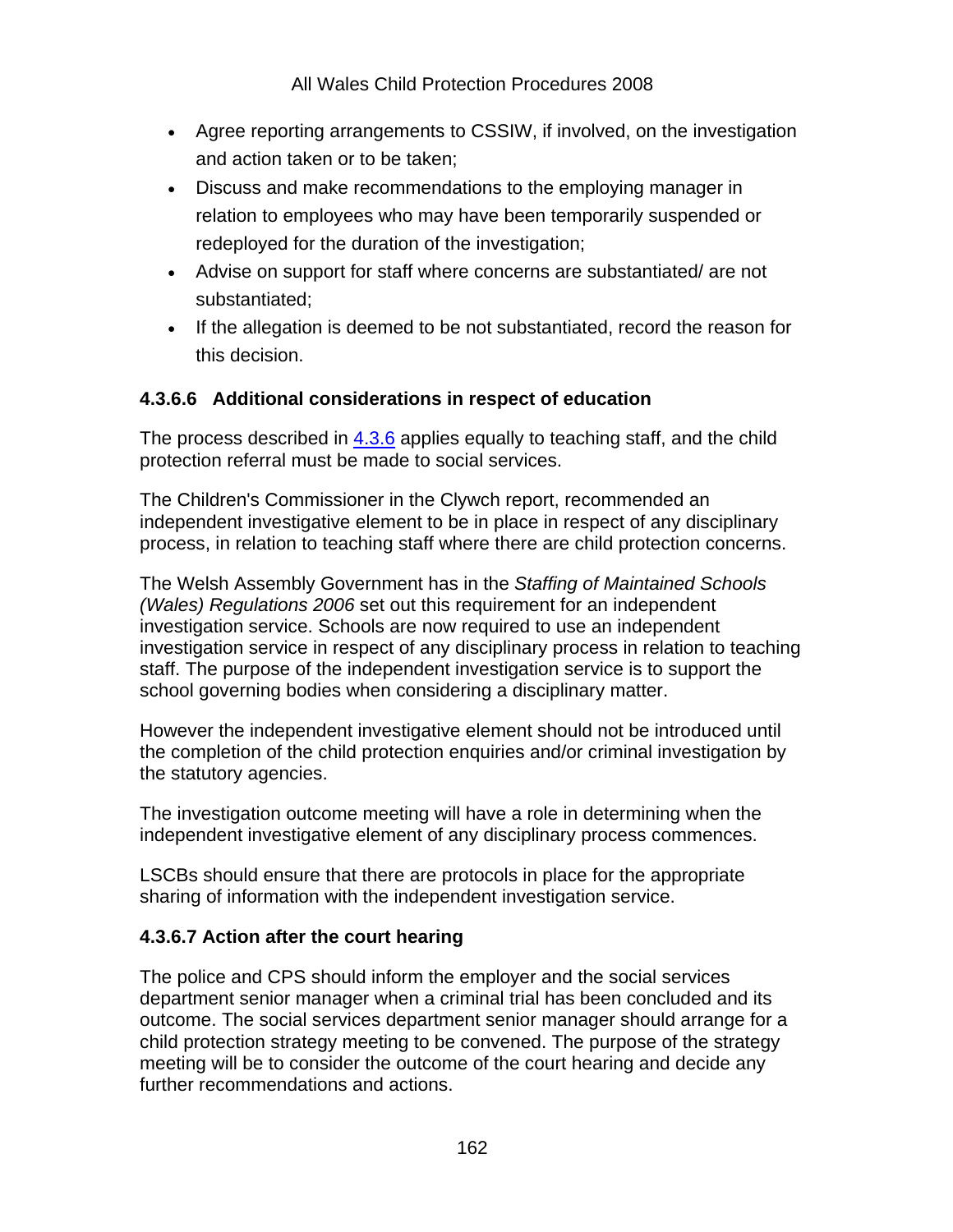In the event of a criminal conviction and the individual employee is dismissed or resigns, the strategy meeting must recommend that the employer notify the relevant regulatory/barring organisation. Employers in the education sector are under a statutory duty to refer individual employees.

In the event of a court decision that does not find the individual employee guilty, the employer will decide if any further disciplinary action is required. If the individual employee is to return to work the strategy meeting will consider how the contact between the individual employee and child should be managed, and any services that the child may need.

The employer should never reach a compromise agreement with an individual employee who decides to resign. The disciplinary procedure and notification should always be carried out.

The strategy meeting should arrange to keep the child and his/her parents informed of the outcomes.

# **4.4 Allegations of abuse of looked after children who are living outside their local authority area**

This procedure applies when a looked after child lives outside his/her own local authority area, and/or is in a placement that is not directly provided by the originating authority. The child may be living with kinship carers, in a residential home or a placement provided by an independent fostering agency. The procedures should also be applied to children placed in secure accommodation, secure training centres, young offender institutions and prisons where young people under 18 are detained.

Any allegation or incidence of child abuse concerning a looked after child placed in another local authority must be reported to the senior manager of the residential home or the foster care manager of the authority where the child is placed. The social services manager responsible for child protection for that authority must also be informed. The child's social worker must also be told about the allegation or incident.

The originating authority should immediately inform the child's social worker of the incident, and the social worker will inform the appropriate team manager. If the child placed in the other local authority area is the alleged abuser, the same procedures will be followed.

The social worker will inform the child's parents of the incident and explain that child protection procedures will be followed.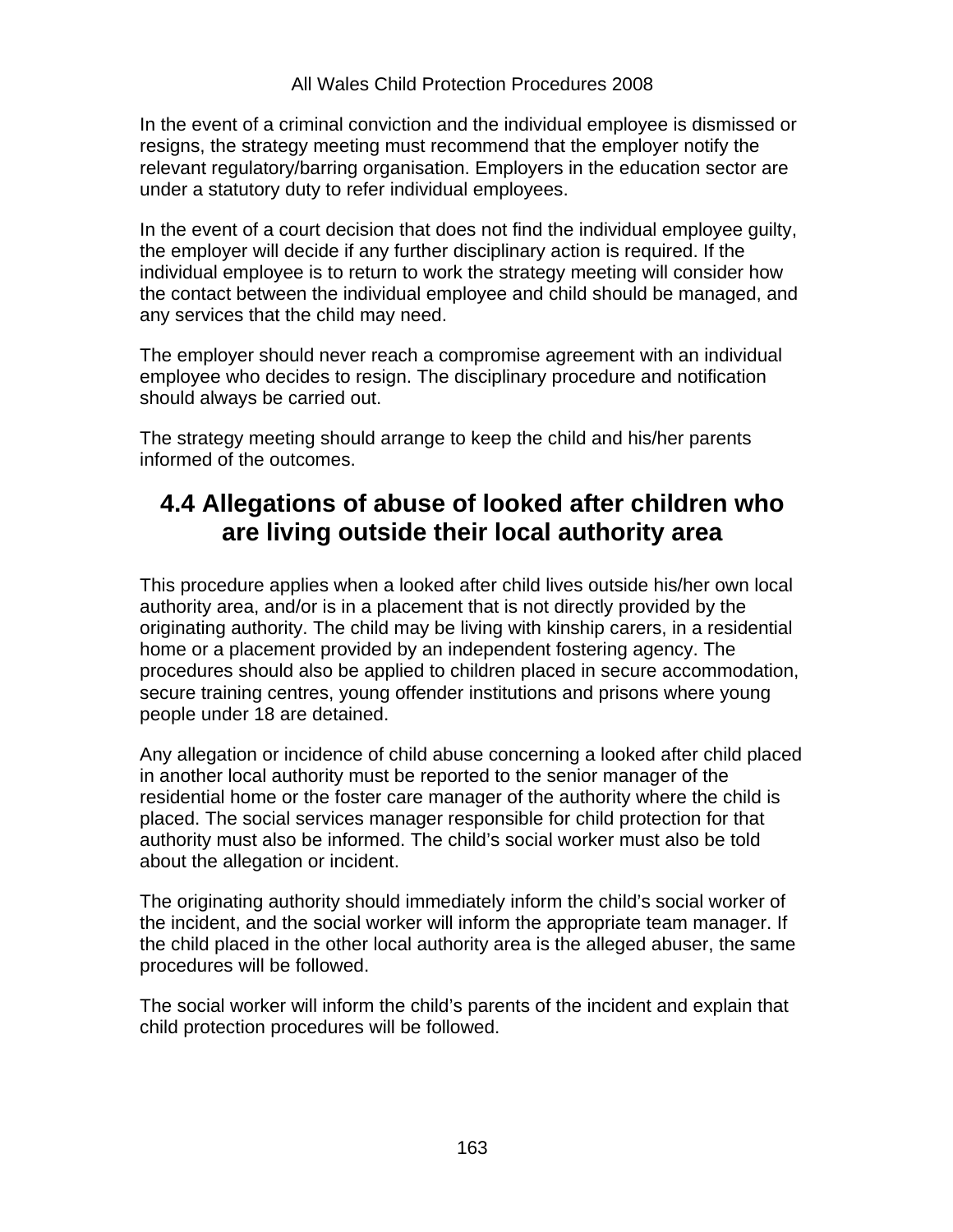# **4.4.1 Responsibility for the strategy meeting and investigation**

- Where a complaint is received from a looked after child, found living away from the originating authority the initial strategy meeting will be convened by the authority where the child is found when he or she makes the complaint;
- The relevant social services managers should be informed about the referral without delay, and the strategy meeting (or discussion where there are constraints of distance) must be organised to allow for the attendance of a representative of the originating authority, and the authority where the incident is alleged to have happened if that is different from the authority where the child is found at the time of the complaint. The strategy meeting will decide which authority should have responsibility for carrying out the child protection section 47 enquiries although this will usually be the authority in whose area the incident occurred. The meeting will also decide what part the other relevant authorities should play in the child protection section 47 enquiries;
- The decision and reason for making this decision need to be clearly recorded and made in the best interest of protecting the child.

# **4.4.2 Strategy meeting**

The social services manager with responsibility for child protection should ensure that a strategy meeting is convened which will consist of the following core members:

- A senior manager of the local authority in which the child is living or was found at the time of the allegation, who will chair the meeting;
- Police officer(s) from the team undertaking the child protection enquiries and/or criminal investigation;
- One or more social services representatives from relevant local authorities;
- A member of staff from the residential home or the foster care manager, whichever is relevant;
- Any other professional who may have a contribution to make.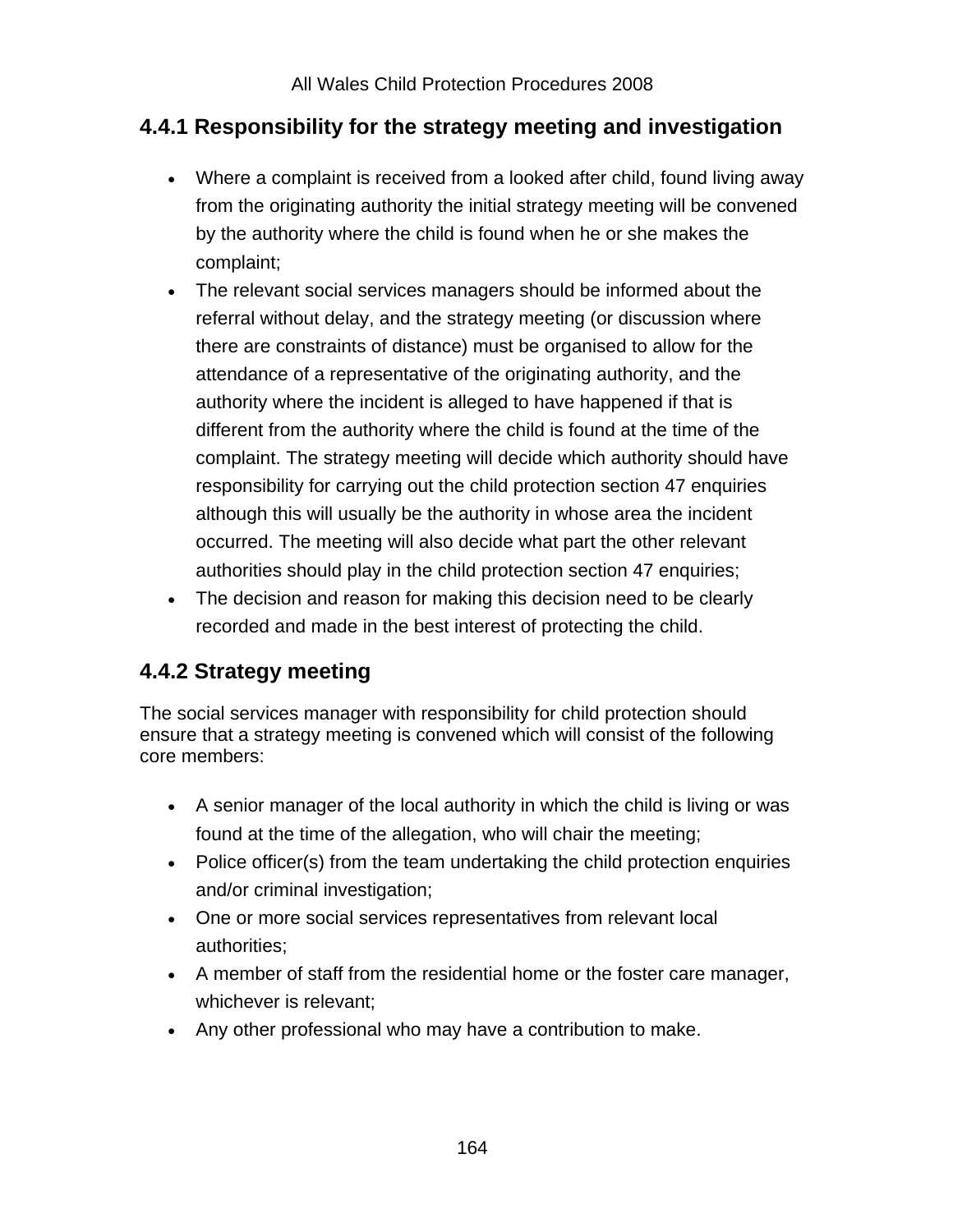The strategy meeting will address the issues outlined in the previous sections relating to allegations of abuse against professionals or foster carers, and in addition will need to identify:

- The professionals who will take responsibility for the different parts of the child protection section 47 enquiries;
- The role of the child's originating authority in relation to the child protection section 47 enquiries, any possible criminal investigation and staff disciplinary issues.

All decisions will be recorded and circulated within five working days. Further strategy meetings may need to be called during the enquiries, and decisions made at those will be recorded and circulated.

Occasionally, there will be young people who are highly vulnerable or considered to be a recognised risk to other children. In such a case, senior managers of the originating authority and the authority where the child is found or placed will make a joint decision on the child's future placement.

The social worker will keep the parents of the child informed throughout the child protection process. The social worker's team manager should ensure that these arrangements have been undertaken.

# **4.5 Investigating organised or multiple abuse**

### **4.5.1 Definition of organised or multiple abuse**

Reference should also be made to *Safeguarding Children: Working Together [under the Children Act 2004 \(Chapter 9\), and Complex Child Abuse](http://wales.gov.uk/topics/childrenyoungpeople/publications/safeguardingunder2004act;jsessionid=RJvCKydbY6xdtL6pb4KGwkc7lx8Bm0htDstlL42PqT3KyF023WYb!-826231897?lang=en)  Investigations: Inter-Agency Issues* (*Welsh Assembly Government 2003*).

Organised or multiple abuse involves one or more abusers and a number of related or non-related abused children and young people. The abusers may act together or in isolation, and/ or may use an institutional framework, and/ or a position of authority to recruit children for abuse, or may target establishments/organisations where child protection procedures are not sufficiently robust.

Organised and multiple abuse occurs both as a result of a network of abuse across a family or community, and within institutions such as residential homes or schools. The abuse is traumatic for the children who become involved. Its investigation is time consuming and emotionally demanding work requiring specialist skills from the police and social services. Some investigations have been extremely difficult due to the number of places and people involved and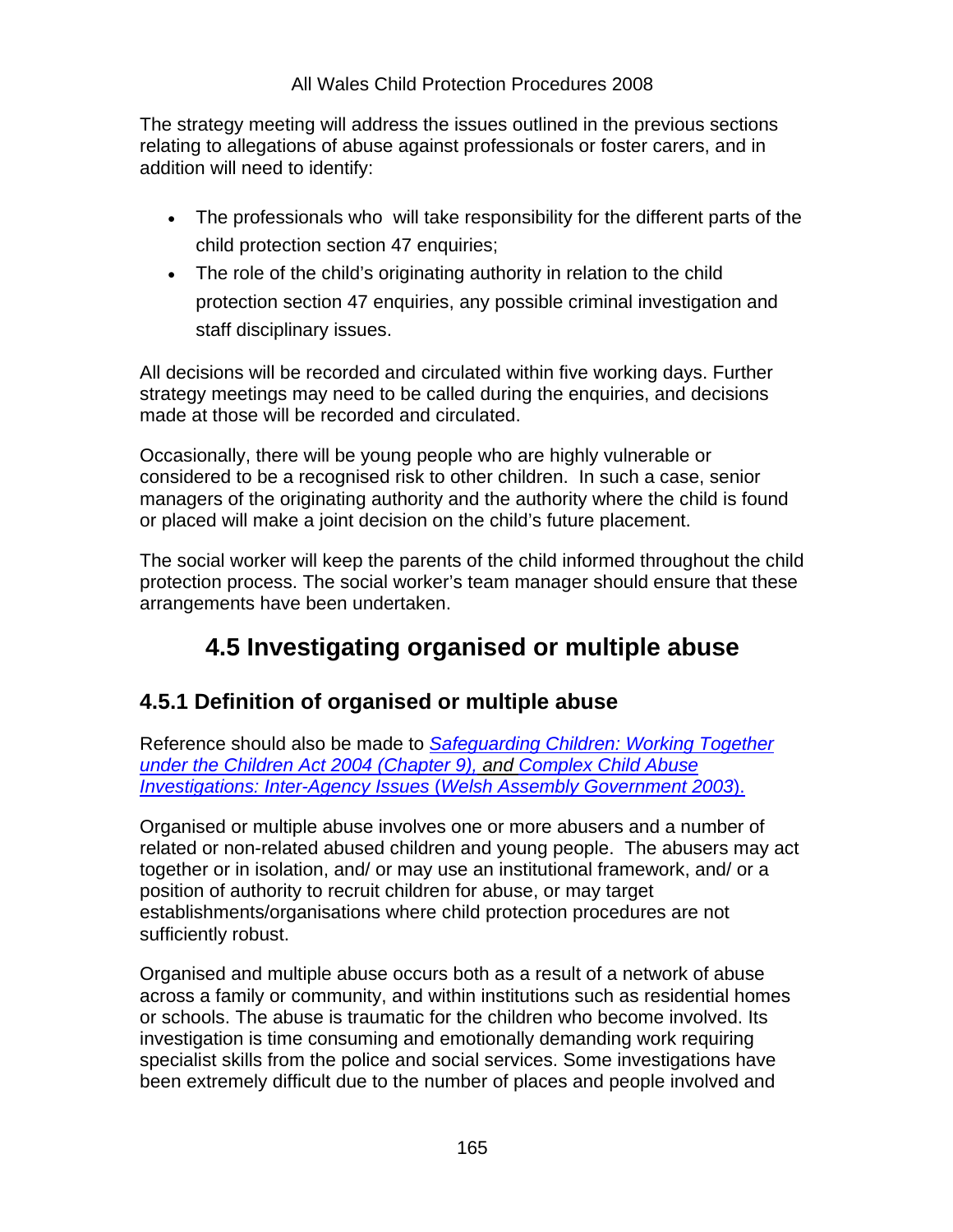can be complicated further when the allegations concern historical cases where alleged victims and perpetrators are no longer linked to a particular setting.

In general, organised or multiple abuse networks develop sophisticated mechanisms to avoid detection. Breaking into such networks requires careful consideration of the risks associated with complex investigations.

These are principally:

- Delaying the start of face to face investigations in order to collate evidence;
- Only uncovering a small part of the network but not all of it, and thereby exposing more children to further abuse.

In planning the response, the need for secrecy on the part of the investigators must be considered given the serious nature and potential scale of this form of abuse.

The implications of unplanned interventions, and the potential for media interest requires senior managers in both social services and the police to be involved from the outset. The LSCB should have written protocols describing local arrangements for managing a complex investigation.

# **4.5.2 Action required**

Each investigation of organised or multiple abuse will vary according to the circumstances and the scale and complexity of the investigation.

Suspected organised abuse should be brought immediately to the attention of the designated senior social services manager and the senior detective officer for the police division. These officers will liaise and take responsibility for initiating these procedures. They will take responsibility for each notifying their relevant agency senior manager without delay. The designated senior manager from involved agencies should ensure that appropriate resources are deployed and that staff will receive the necessary support.

The LSCB should ensure that a strategic management group is established to act as a steering group to formulate strategy, policy and working arrangements as necessary. This group should ensure clear terms of reference are established at the outset and agree staffing and other resources for the investigation. The possibility that the size and complexity of the task may increase considerably over time should be taken into account when initial decisions about the management of the investigation are taken. The strategic management group has a distinct role from the operational group of staff responsible for undertaking the investigation.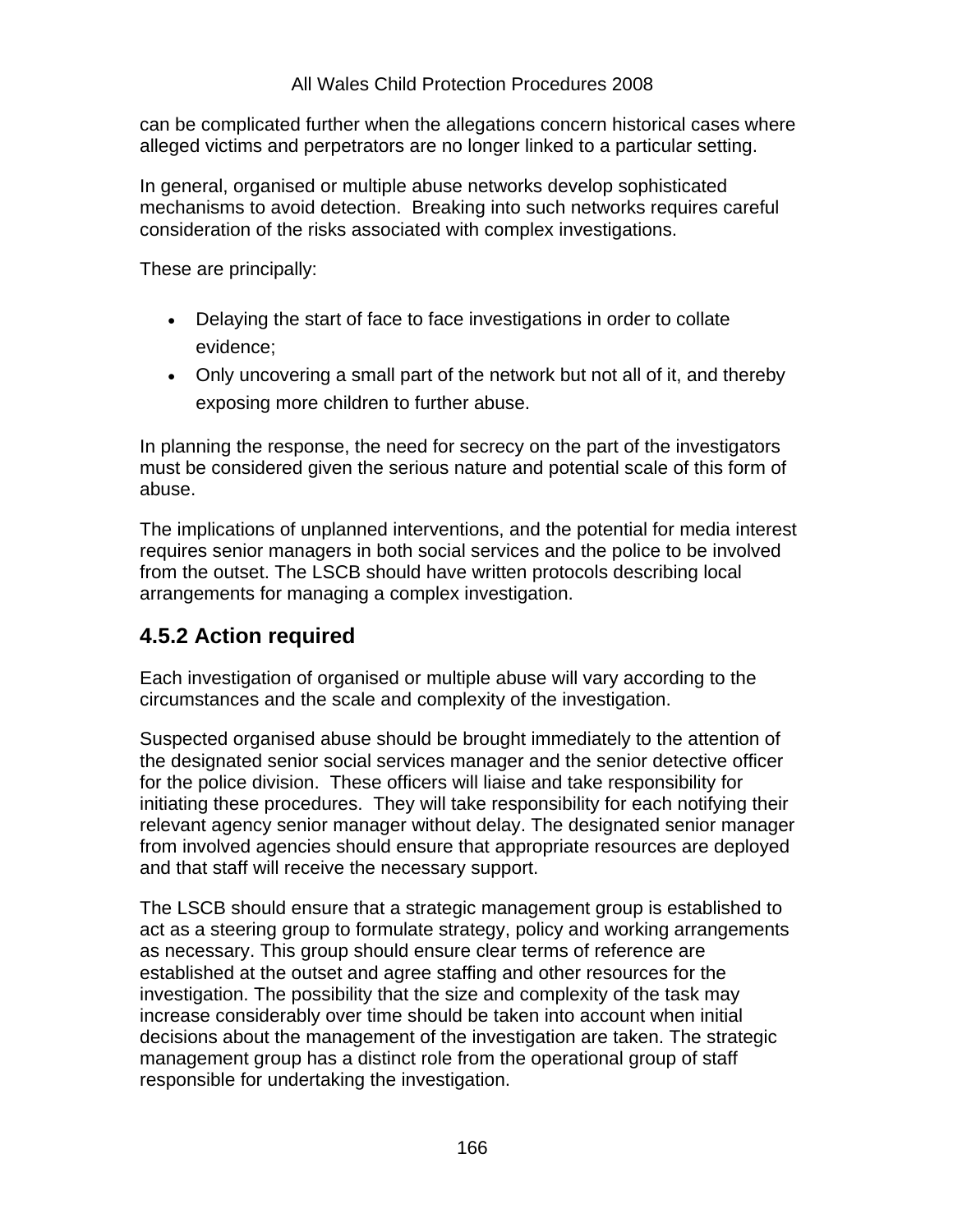An expert, trusted and vetted team of police and social workers, that may include staff from NSPCC, suitably trained, should be put together as and when needed for the purposes of complex investigations of abuse in residential and other settings.

# **4.5.3 Strategy meeting**

The initial format and timing of the investigation should be agreed at a strategy meeting involving staff from the main child protection agencies. The meeting will be convened by social services in conjunction with the police within 2 working days of the receipt of the referral or the recognition that there may be complex or organised abuse.

The meeting must involve senior managers and be chaired at a senior level. Social services, the police (senior investigating officer or above) and other agencies as appropriate, the local authority solicitor and any other professionals on a "need to know" basis will attend the meeting. If the allegations relate to a regulated care setting, the Care and Social Services Inspectorate for Wales should be invited to the meeting.

The strategy meeting will consider all the issues listed in Part 3 *The Child Protection Process* and also refer to the *Achieving Best Evidence* guidance in relation to investigative interviews with children.

It will additionally undertake the following:

- Consider whether there are any children
	- o who need protection;
	- o who need therapeutic help;
	- $\circ$  and, how this will be achieved in a way compatible with the conduct of a criminal investigation.
- Appoint a senior officer from social services and the police to co-ordinate and manage the overall investigation;
- Appoint a team from police and social services and /or NSPCC;
- Set out clear terms of reference that define the role and objectives for the team and methods of working and include specific arrangements for the team to have access to records and individuals who hold important information;
- Agree a joint plan for the investigation which identifies roles and tasks of staff involved and any resource implications;
- Agree the timing of any action and the possible consequences, for example not to remove children during unsocial hours;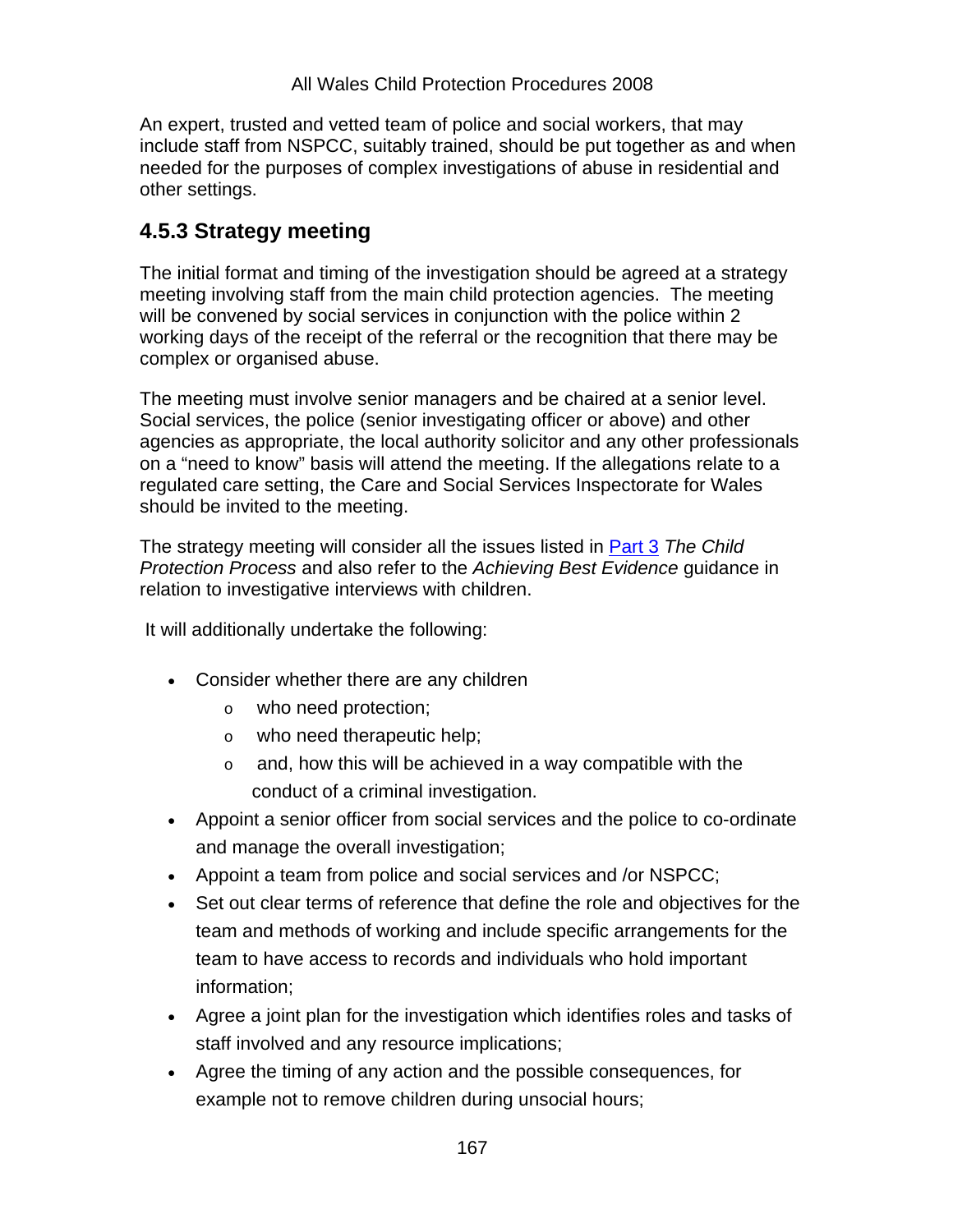- Agree the lines of accountability and communication;
- Agree how and with whom information will be shared compatible with the need for confidentiality;
- Consider carefully the decision about what information to share with parents and when. Parents are usually entitled to the fullest possible information but in these circumstances the decision is more complex;
- Secure expert legal advice and ensure that the investigation will have ongoing access to expert legal advice in respect of criminal, civil and employment processes where the allegations concern professional staff;
- Make arrangements to ensure that both paper and electronic records will be safely and securely stored;
- Agree a strategy for dealing with the media; for example, senior managers will agree the timing and content of press and media statements. Particular care must be taken regarding matters which are *sub judice* or may identify the victim/s or family/ies;
- Contact other local authorities if the allegation crosses authority boundaries, to ensure joint planning and consistency;
- Agree the convening of child protection conferences as and when necessary;
- Agree a timetable for future meetings;
- Communicate the outcome of the meeting to the lead director responsible for children's services and the chief constable.

# **4.5.4 Planning and running the investigation**

The investigation should follow the guidance on child protection section 47 enquiries set out in **Part 3**, and also address the following additional issues:

- The police should appoint a senior investigating officer of appropriate rank and experience and consider the use of the major incident room, standard administrative procedures, and, the Home Office large major enquiry system;
- A communications strategy should be developed covering authority members, staff, children and families, the media and CSSIW;
- Regular strategic planning meetings and reviews should consider the conduct of the investigation, next steps and the effectiveness of joint working;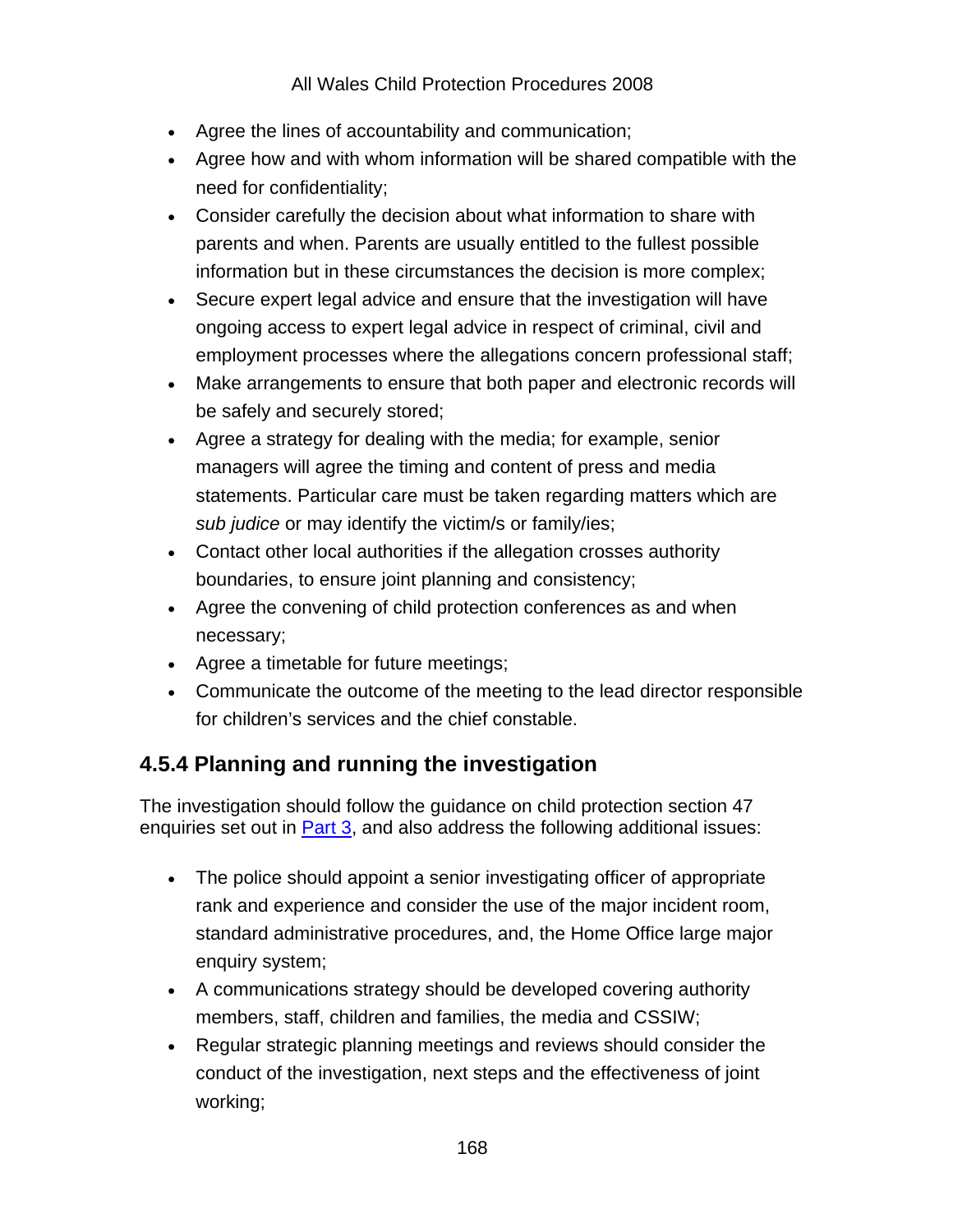- Identify the resources in terms of appropriate staff and finance that may be required;
- Agree clear written protocols between police, social services and other agencies in relation to all key operational and policy matters, including information sharing;
- A thorough assessment should be made of victim/s' needs, and consideration of the services provided. It is good practice to provide a confidential and independent counselling service for victim/s and families. Guidelines should be agreed with counselling and welfare services on disclosure of information, to avoid the contamination of evidence;
- Where children are to be removed from their homes, the welfare of the individual child or children will always be the first consideration. Therefore the timing of removal should be agreed following consultation with all the appropriate professionals, unless the children are in acute and immediate physical danger;
- Care and support should be provided for the investigation team since much of the work may be difficult and distressing;
- Where social services staff, foster carers or police officers are under investigation, it is essential to ensure independence and objectivity on the part of the agencies that are members of the investigating team. It is important to ensure sufficient distance and independence from those being investigated by, for example, involving investigative staff from another area;
- Managers of the investigating team should have training and expertise in conducting investigations, legal processes, disciplinary proceedings, children's welfare, profiles and methods of abusers;
- Managers may wish to co-opt a colleague from another authority area that has recent experience of managing a complex investigation to provide advice and guidance at any stage of the enquiry. Investigating team members need expertise in conducting investigations, child protection processes, and children's welfare and they should be committed to working closely together;
- There should be the means for identifying and acting on lessons learned from the investigation as it progresses.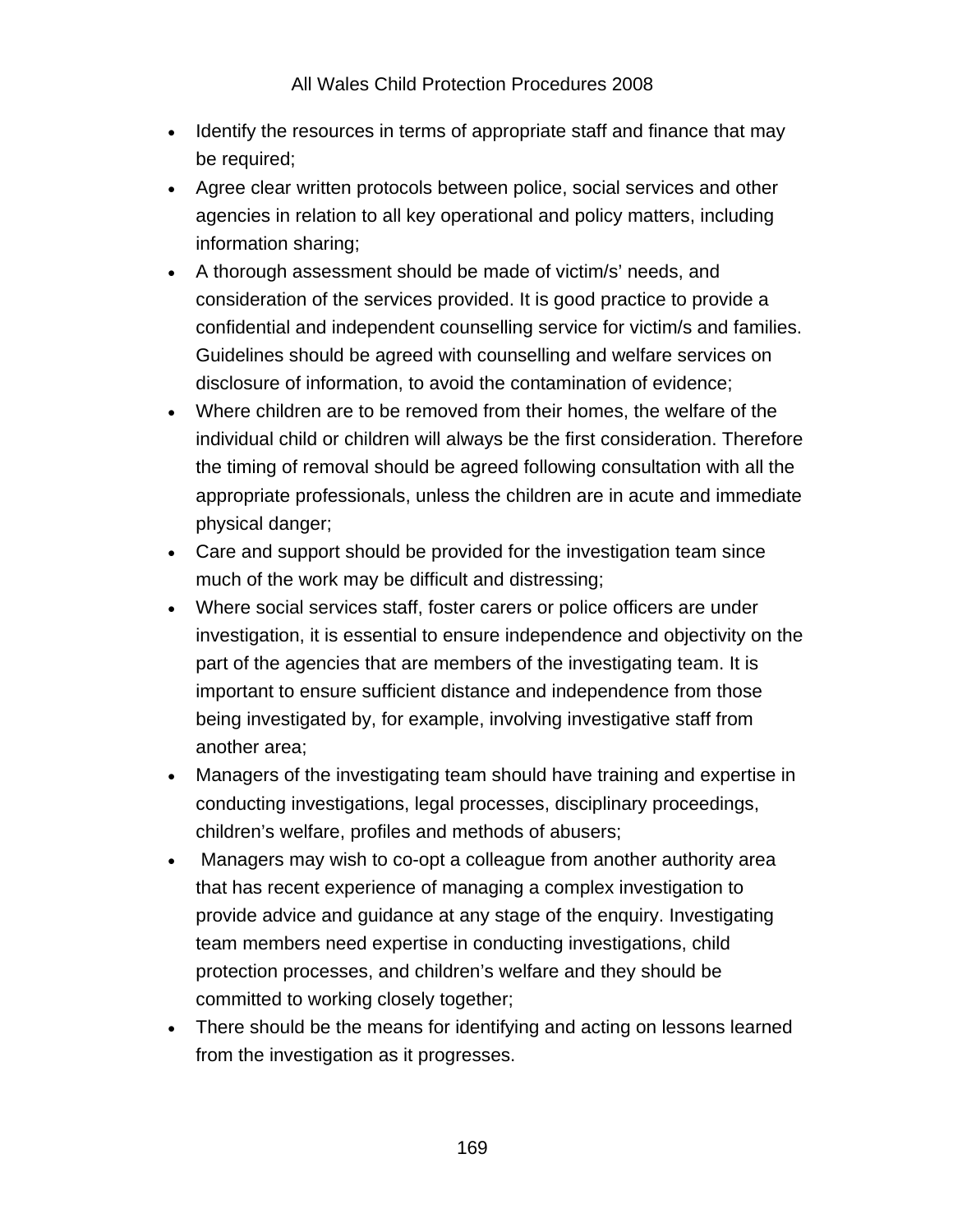When the investigation is concluded, managers in conjunction with the LSCB should assess the management and identify lessons for conducting similar investigations in future. These should be shared with other relevant LSCBs.

### **Box 20: Balancing the welfare of the child with the need to undertake a criminal investigation**

On occasion, a decision will be needed on whether protective action should be delayed in order to collect more evidence against abusers. Care should however be taken, particularly in large-scale investigations, to ensure that staff do not concentrate on the criminal aspects of the investigation at the expense of the safeguarding and promoting the welfare of children.

The single most important consideration is the safety and well being of the child/children. Their protection should always be the first priority. This has to be balanced with the knowledge that in cases of organised abuse the risk to children will escalate if abusers avoid detection.

# **4.6 Future risk of harm to an unborn child**

# **4.6.1 Identifying the risk of harm**

Individual staff members and professionals who have concerns about future risk of harm to a child not yet born, must make a child protection referral to social services. Although statutory intervention cannot begin prior to birth, an assessment can take place and plans formulated at a child protection conference with the purpose of ensuring the needs of the baby can be met following birth. Serious case reviews reinforce the importance of pre-birth plans for protecting children.

The circumstances for making a referral include:

- Previous children in the family have been removed because they have suffered harm;
- Other children in the family have their names included on the child protection register;
- The expectant mother/father has previously abused or allegedly abused a child;
- The expectant mother has a partner, or is in contact with someone, who has abused a child;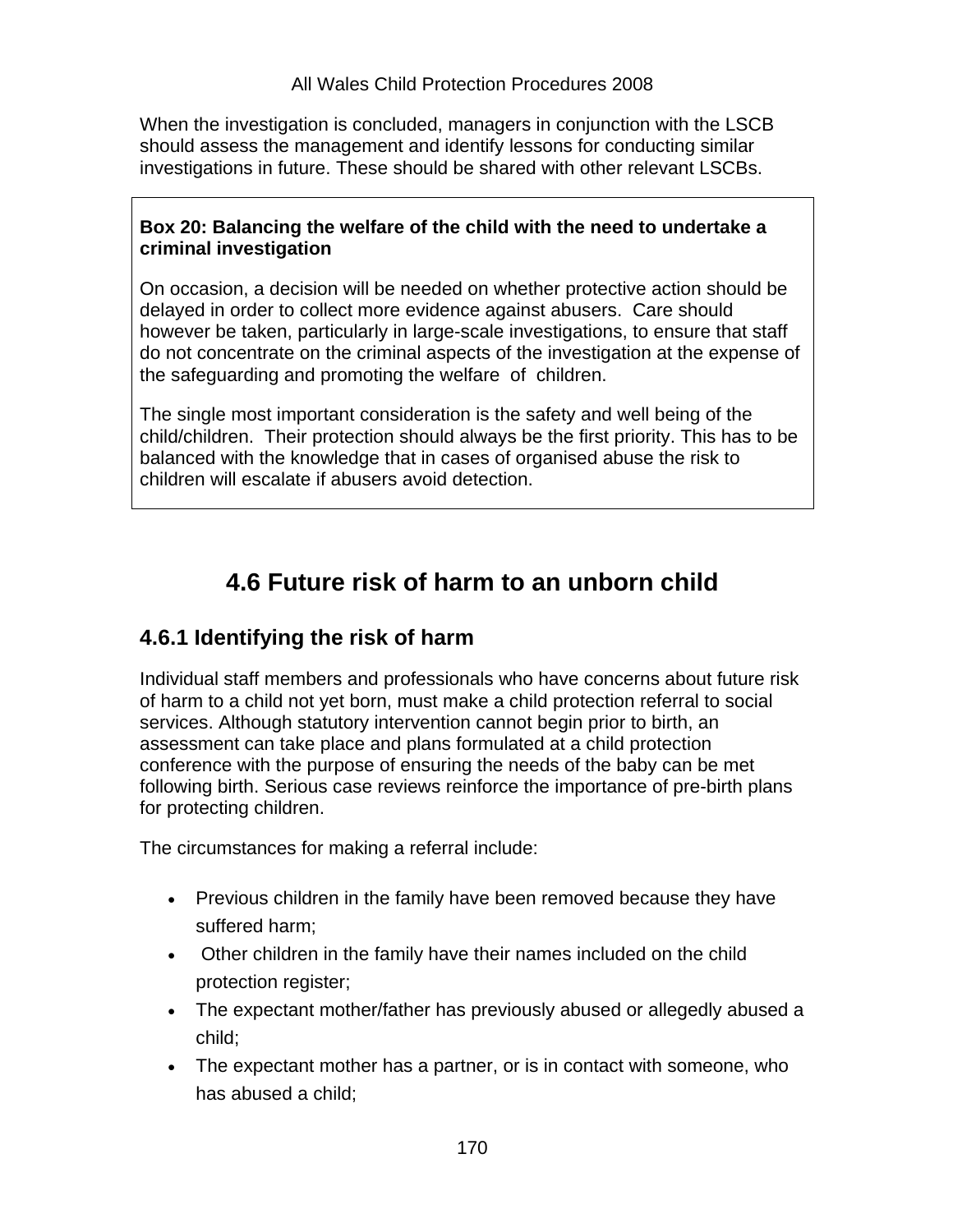- Concerns about either parent's ability to protect the baby;
- Any concern about new parents' capacity to parent and it is believed that any child of the family might suffer significant harm;
- Concerns about compromised parenting capacity for example:
	- o Significant learning difficulties
	- o Serious mental health problems (including a previous history of puerperal/post natal psychosis where there were concerns regarding parenting capacity);
	- o Alcohol or substance abuse (could be affecting the health of an unborn baby, and may significantly impair parenting skills);
	- o Serious or persistent incidents of domestic abuse (within the relationship which give cause for concern about a child's safety or well being).
- A very young expectant parent may require a dual assessment of her/his own needs as a child, as well as her/his ability to meet the baby's needs
- The lifestyle of the expectant mother and/or the people she is in contact with is such that the child may be at risk at birth;
- A history of non-cooperation with agencies in families for whom there are concerns, especially where there is a new partner.

# **4.6.2 Action required**

The allocated social worker will conduct an initial assessment and follow the procedure outlined in Part 3 *The Child Protection Process*.

Consideration will then be given to convening an initial child protection conference before the birth to plan co-ordinated action and services for the protection of the child at the time of the birth. The decision about whether to convene an initial child protection conference must be made in accordance with the procedures set out in part 3. The conference will have the same status and be conducted in the same manner as any other initial child protection conference.

The child protection conference should take place between 8 and 16 weeks before the estimated delivery date to allow for appropriate assessment and planning.

Conference members will share information and consider the need for registration of the child at birth. When it is agreed that the unborn baby will be registered at birth, the key worker and members of the core group will agree a detailed child protection plan in advance of the birth.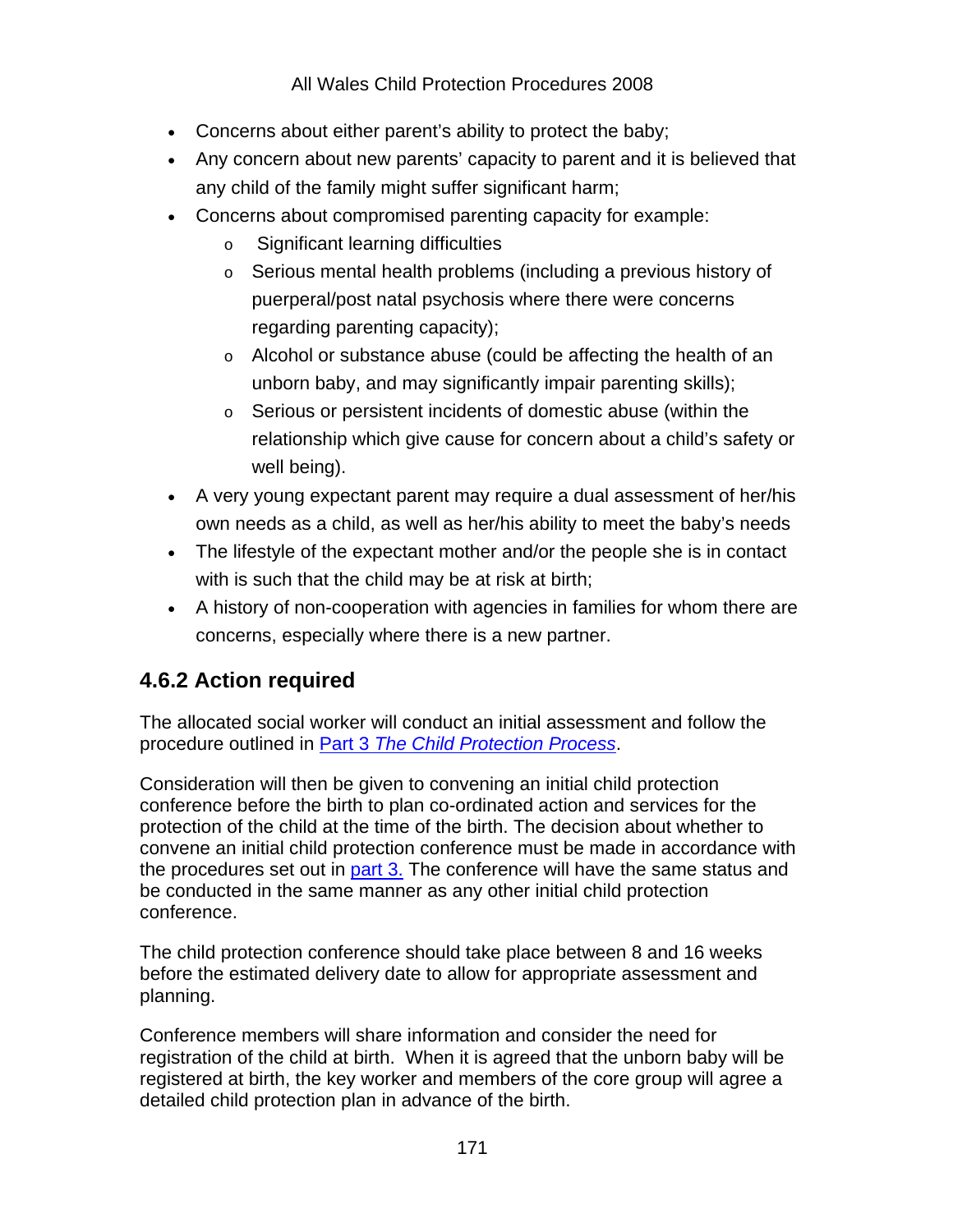The plan will need to include:

- A pre-birth core assessment to ensure that an effective response is made at the time of the birth;
- Ensuring that the named midwife/nurse informs the delivery team of the planned response and that a copy of the plan is sent to the maternity unit.

The core assessment should ensure that information from the GP, the midwife and other health sources is incorporated together with a comprehensive social history, an assessment of the parents, their relationship, parenting capacity, an exploration of the family's functioning and an account of any previous abuse involving the family or parents. The assessment should explore family attitudes to professional involvement and include an evaluation about the parents understanding of their baby's basic needs and their ability to meet them.

The conference can decide to place the unborn child's name on the child protection register at birth without a further conference, although a further conference can be convened if required. The same criteria for registration apply as for any other child. A review conference should take place within 3 months of the baby's name being placed on the child protection register, that is, at birth. However it may be necessary to hold the review conference at an earlier stage.

When a decision is taken to remove a baby at birth a plan needs to be in place that ensures clarity about arrangements. These should include:

- Hospital staff know who to contact when the mother is admitted;
- Arrangements are agreed if the birth occurs outside office hours;
- The parent's level of contact with the baby is agreed;
- The plan includes practical care arrangements such as breast-feeding;
- Consider whether other hospitals need to be alerted to the plan;
- Arrangements for initiating legal proceedings;
- Contingency plans if the baby is born outside hospital;
- Identify who needs a copy of the plan.

If the baby is born prematurely a pre-birth meeting/conference may not be possible. The child protection conference should be held as soon as possible after the birth and before the baby is discharged.

In addition if a baby is born prematurely the child protection concerns may not have been identified before the birth. In such cases it is highly probable that the baby will be cared for in a neonatal intensive care unit (NICU)/special care baby unit (SCBU). These units need to ensure there is a thorough process for planning the discharge of the baby that includes an appropriate assessment of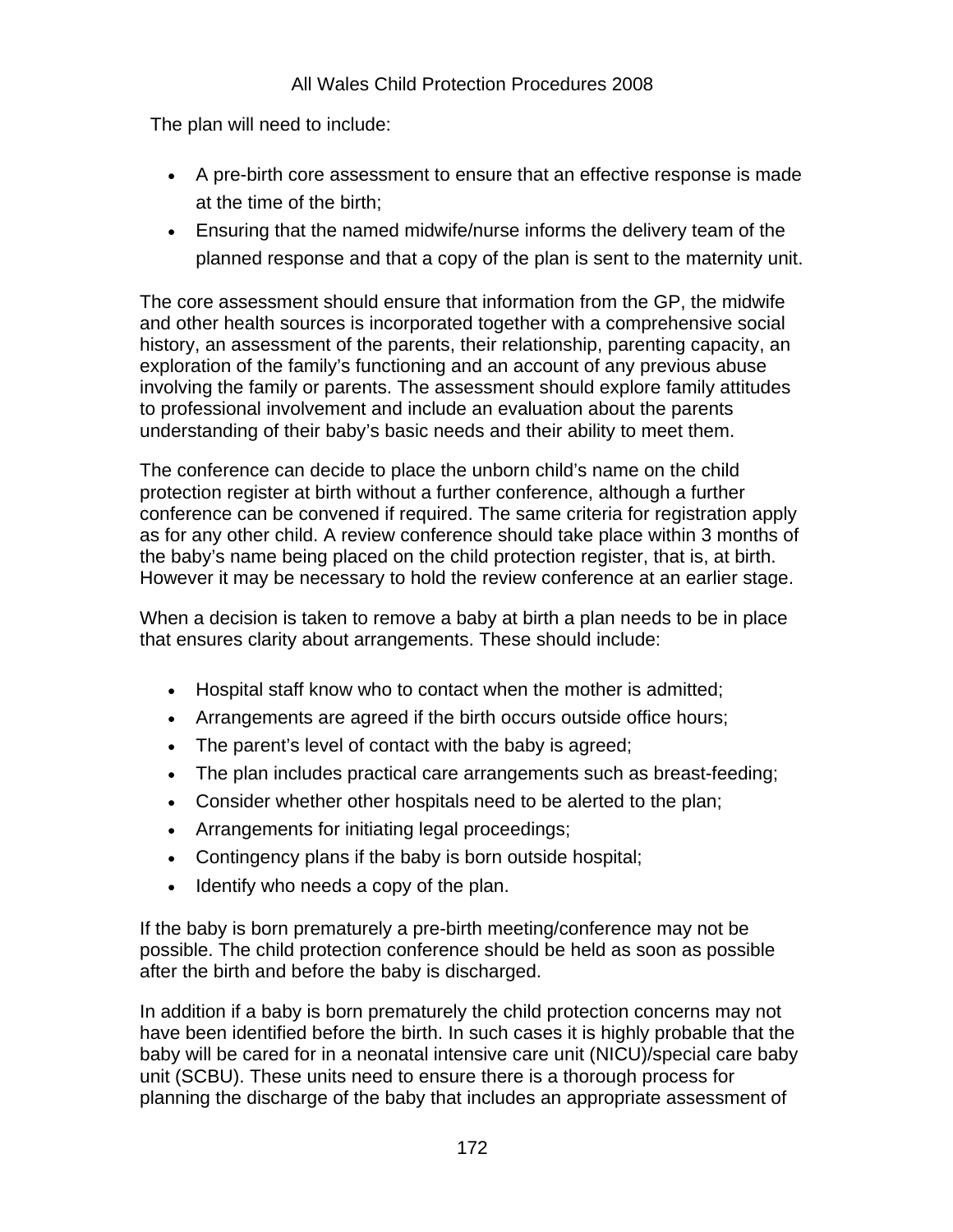parenting capacity involving the relevant community based practitioners. If any concerns of safeguarding are identified a child protection referral must be made to social services.

# **4.7 Abuse of children with a disability**

### **The protection and safeguarding of children with a disability must follow the same procedure as for all other children.**

There is considerable evidence that children with a disability are at increased risk of abuse, and children with multiple disabilities appear to be at increased risk of both abuse and neglect.

 Children with a disability are especially vulnerable for a number of reasons, which include:

- They have fewer outside contacts than other children;
- They receive intimate care sometimes from multiple caregivers that increases the potential for exposure to abuse;
- They have an impaired capacity to resist or avoid abuse;
- They have difficulty in communication;
- They can be concerned about loss of services if they raise complaints;
- They are particularly vulnerable to bullying and intimidation.

Some professionals and others working with children with a disability may be reluctant to believe that such children can be abused or neglected and therefore be unwilling to challenge parents / caregivers when necessary.

Concerns about the welfare of a child with a disability should be acted upon in accordance with the guidance throughout these procedures with the additional considerations:

- Where a child has communication, learning difficulties, and /or emotional health problems special attention needs to be given to their communication needs and ascertaining the child's perception of events and their wishes and feelings;
- Social services and the police need to ensure staff undertaking interviews have been trained, and have access to appropriate specialist knowledge and resources. This will include using suitable interpreters or facilitators when appropriate;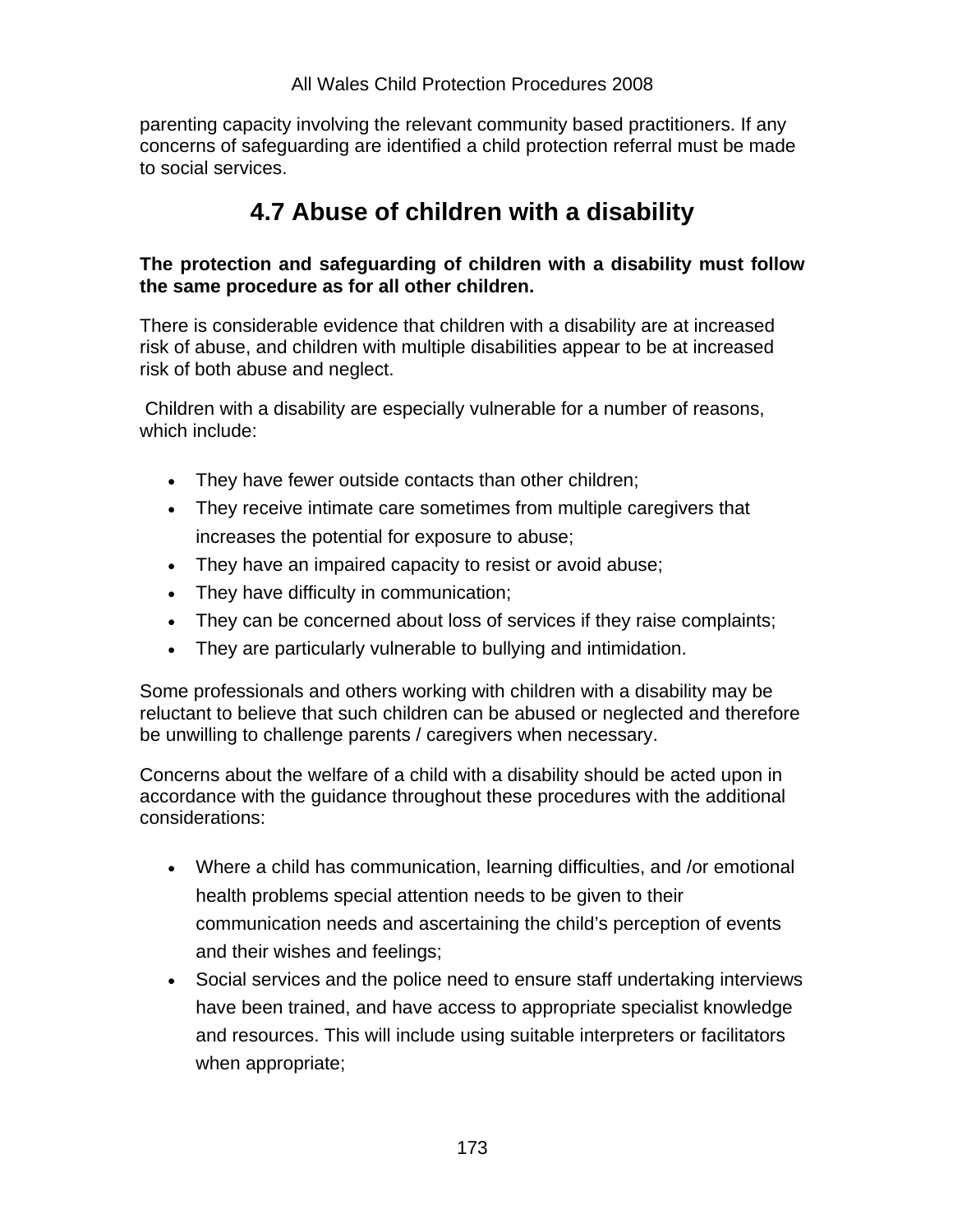• Consider the use of specialist staff to work alongside the investigating workers.

Practitioners need to be wary of assumptions about the inability of a child to give credible evidence. Care should be exercised in how information is sought from children who may have limited comprehension or means of communication. Particular care needs to be paid to not leading a disclosure from a child. This can be especially sensitive in cases involving suspected sexual abuse. A balance is required between the needs of the criminal justice system to detect, investigate and prosecute individuals who have committed crimes and keeping a child safe and protected. Agencies should not make assumptions about the ability of a child to either give evidence or withstand the court process but do need to balance the child's best interests and the interests of justice.

Where concerns remain and the young person is approaching the age of 18, there must be transition plans in place with an appropriate transfer to the protection of vulnerable adults arrangements.

LSCBs have an important role in raising awareness about safeguarding children with a disability and promoting the pooling of interagency expertise between those with expert knowledge about specific disability and those with knowledge and skills in child protection.

# **4.8 The sexual exploitation of children**

# **4.8.1 Definition**

The sexual exploitation of children and young people is a hidden form of abuse though the concepts of exploitation and exchange are central.

Child sexual exploitation includes:

- abuse through prostitution;
- abuse through using children to produce child sexual abuse images and material;
- abuse through grooming whether via direct contact or the use of technologies such as mobile phones and the internet;
- abuse through trafficking for sexual purposes.

# **4.8.2 Recognition**

Safeguarding Children Involved in Prostitution (2000) highlights the need to respond to children who are being sexually exploited as victims of abuse and to ensure the proper investigation and prosecution of perpetrators. It states all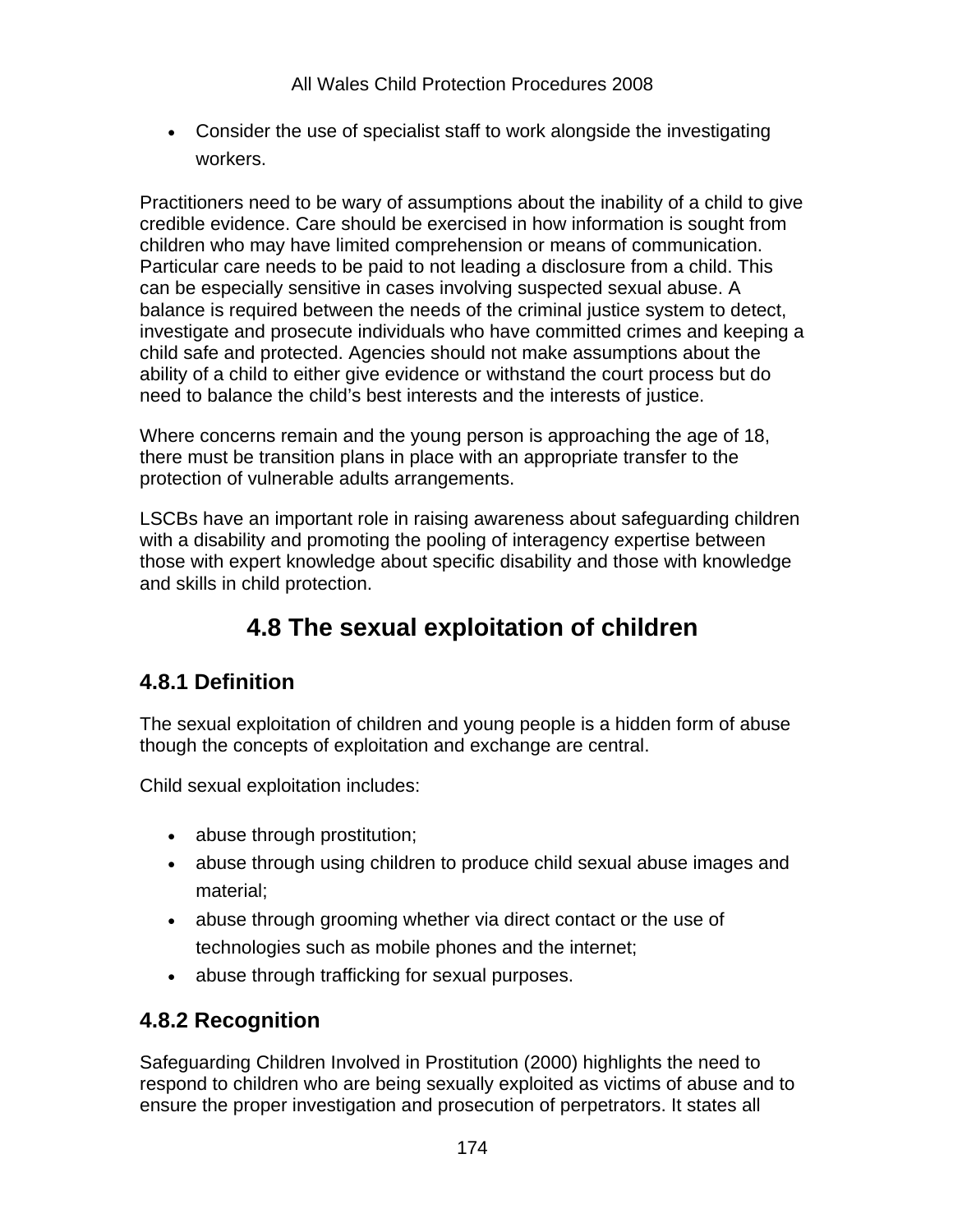professionals and staff in agencies who work with children and families should be aware of and alert to indicators of abuse or risk of abuse to children through sexual exploitation.

Interagency working is essential, agencies should contribute to safeguarding children and promoting their well being by working together, sharing information and agreeing and implementing a child protection or child in need plan which addresses all the child's assessed needs.

Sexual health service providers should be particularly vigilant in recognising potential signs a child is being sexually exploited and should be trained to do so.(see 5.5. Safeguarding and Promoting the Welfare of Sexually Active Young People).

The research evidence about child sexual exploitation suggests that the majority of abuse is hidden and takes place 'off street', in private accommodation, or hotels or sauna and massage establishments.

Disclosure of sexual abuse and violence is always difficult for children. The sophisticated grooming and priming processes executed by abusing adults and the exchange element of this form of abuse, can act as additional barriers, which increase denial and make disclosure especially difficult

### **Box 21 Vulnerabilities include:**

- Abuse or neglect by parent/carer/family member;
- History of local authority care;
- Family history of domestic abuse;
- Family history of substance misuse;
- Family history of mental health difficulties;
- Breakdown of family relationships;
- Low self-esteem.
- Risk indicators include:
- Staying out late;
- Multiple callers (unknown adults/older young people);
- Use of a mobile phone that causes concern;
- Expressions of despair (self-harm, overdose, eating disorder, challenging behaviour, aggression);
- Disclosure of sexual/physical assault followed by withdrawal of allegation;
- Sexually Transmitted Infections (STIs);
- Peers involved in clipping/sexual exploitation;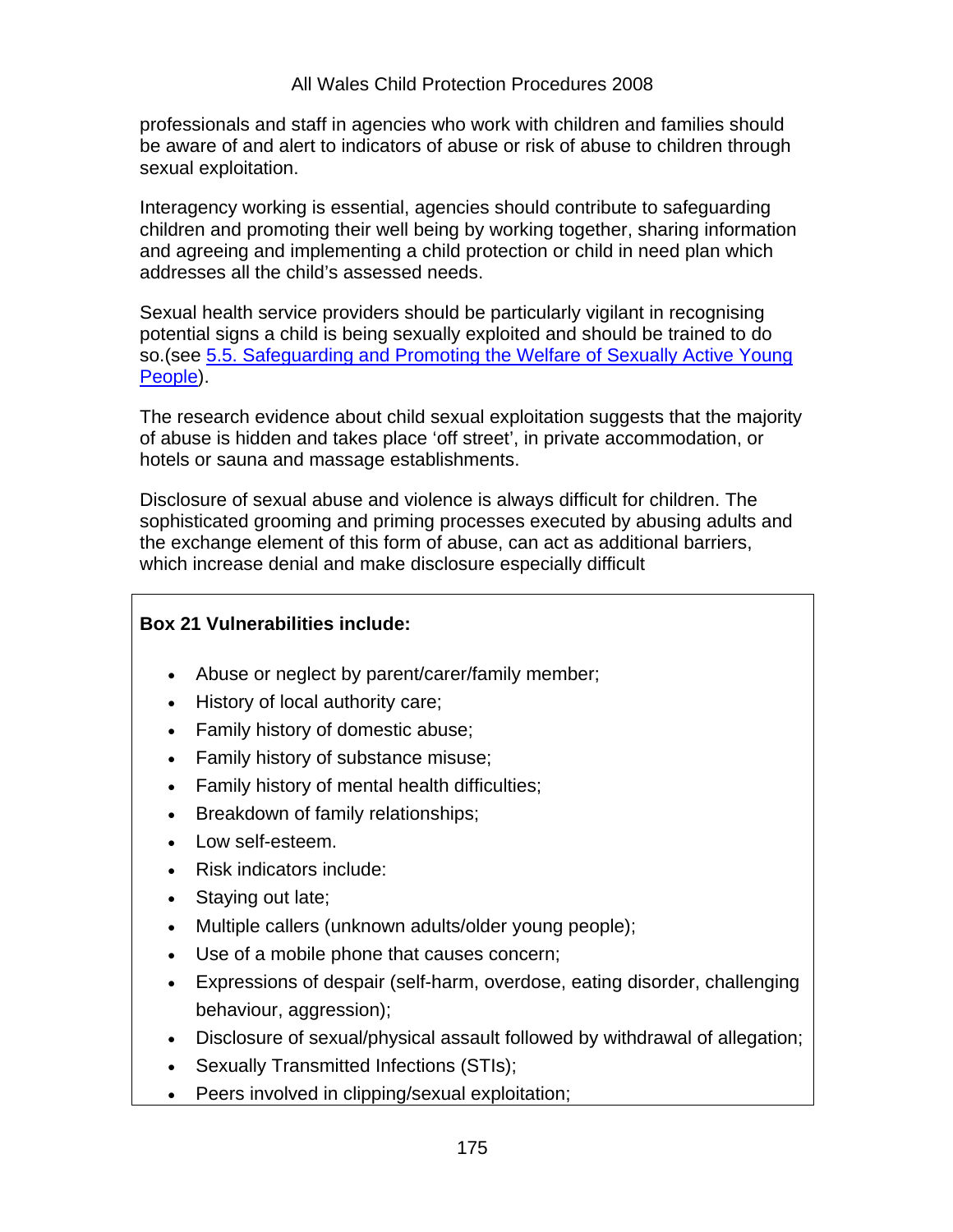- Drugs/alcohol misuse;
- Use of the Internet that causes concern;
- Unsuitable/inappropriate accommodation;
- Isolation from peers/social networks;
- Lack of positive relationship with a protective/nurturing adult;
- Exclusion from school or unexplained absences from or not engaged in school/college/training;
- Living independently and failing to respond to attempts by worker to keep in touch;
- High number of sexual partners.
- Significant risk indicators include:
- Periods of going missing overnight or longer;
- Older boyfriend/ relationship with controlling adult;
- Physical/emotional abuse by boyfriend/controlling adult;
- Entering/leaving vehicles driven by unknown adults;
- Unexplained amounts of money, expensive clothing or other item;
- Frequenting areas known for prostitution;
- Physical injury without plausible explanation;
- Children under 13 years asking for sexual health advice.

# **4.8.3 Referral**

Any person who works with children and families and has concerns that a child is at risk of abuse through sexual exploitation must make a referral in accordance with child protection procedures as set out in Part 3. This includes any unsubstantiated concerns as they can contribute to other information that has been provided from elsewhere and help to build up a full picture that the child may be suffering harm.

# **4.8.4 Action required**

Following referral, the procedures set out in Part 3 will be followed, and a strategy meeting will take place with the following additional considerations:

• If the sexual exploitation is taking place or has taken place in another area, social services and police should make contact with their respective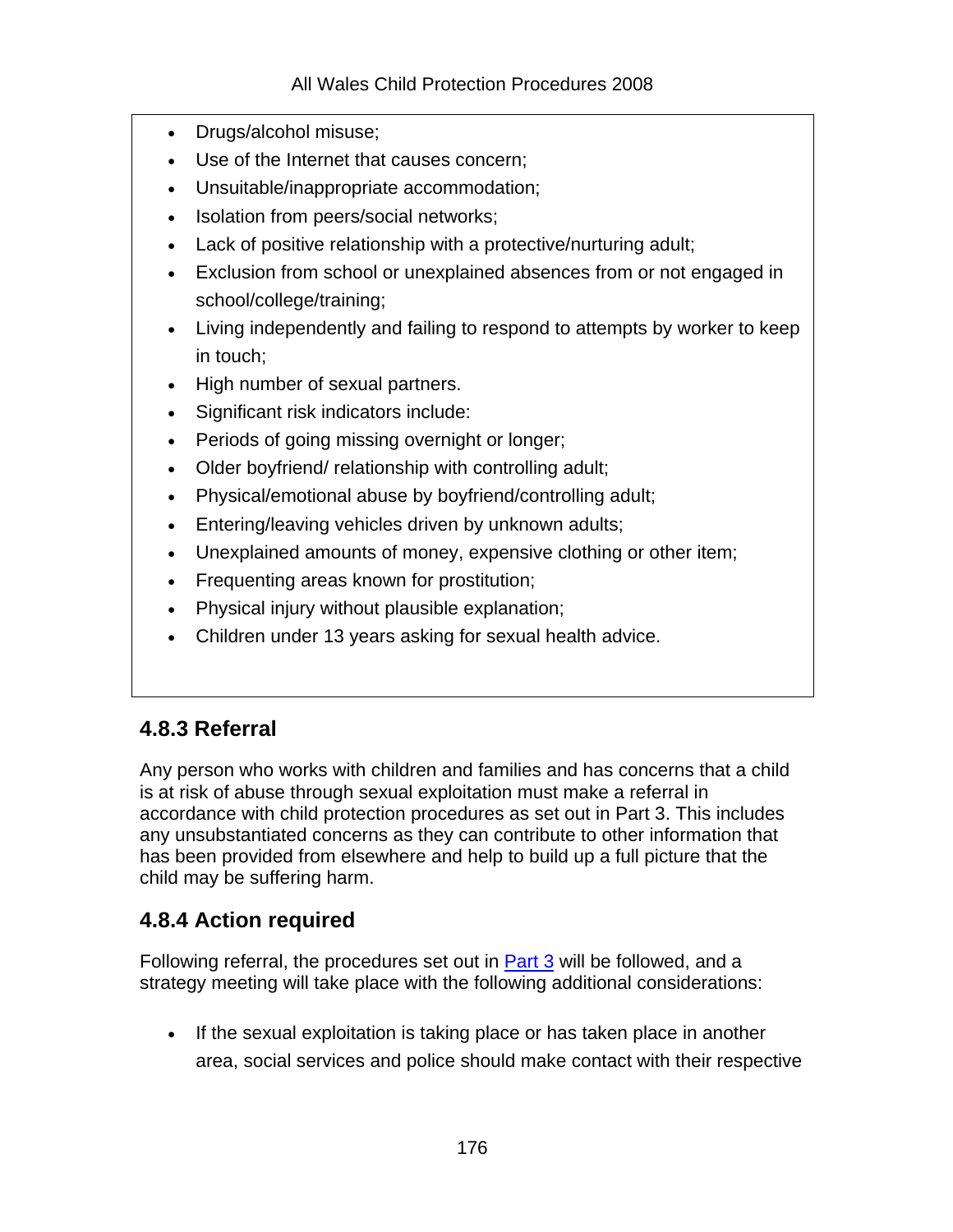agencies to make them aware of the concerns and agree action, including participating in the strategy meeting;

- In light of the complex and hidden nature of this form of abuse which children and young people rarely disclose, it is important to work on the basis of concerns rather than relying on hard evidence.
- [Take account of the new offences introduced by the Sexual Offences Act](http://www.opsi.gov.uk/acts/acts2003/ukpga_20030042_en_1)  2003 in respect of child sexual exploitation detailed below .
- 1. Paying for the sexual services of a child aged under 13 years (Section 47);

2. Paying for the sexual services of a child aged between 14 and 16 years (Section 47);

3. Paying for the sexual services of a child aged between 16 and 18 years (Section 47);

- 4. Controlling a child prostitute (Section 49);
- 5. Causing or inciting child prostitution (Section 48);
- 6. Arranging or facilitating child prostitution (Section 50);
- 7. Sexual grooming of a child under 16 years.

The strategy meeting will result in one of the outcomes set out in part 3, plus the following

- Monitoring and intelligence gathering for any future prosecutions against adults, and, if appropriate, a referral to the Multi Agency Public Protection Arrangements;
- Activating organised abuse procedures if it is suspected that the allegations concern organised or multiple abuse;( See 4.5)
- Ensuring worker is identified to co-ordinate any multi agency plan if it is not appropriate for nominated social worker to undertake this role;
- Make arrangements to review the plan minimum timescale 3 months.

# **4.8.5 LSCB responsibilities**

LSCBs should ensure clear guidance and working protocols are in place describing arrangements to respond to concerns that children (including 16/17 year olds) are of may be being abused through sexual exploitation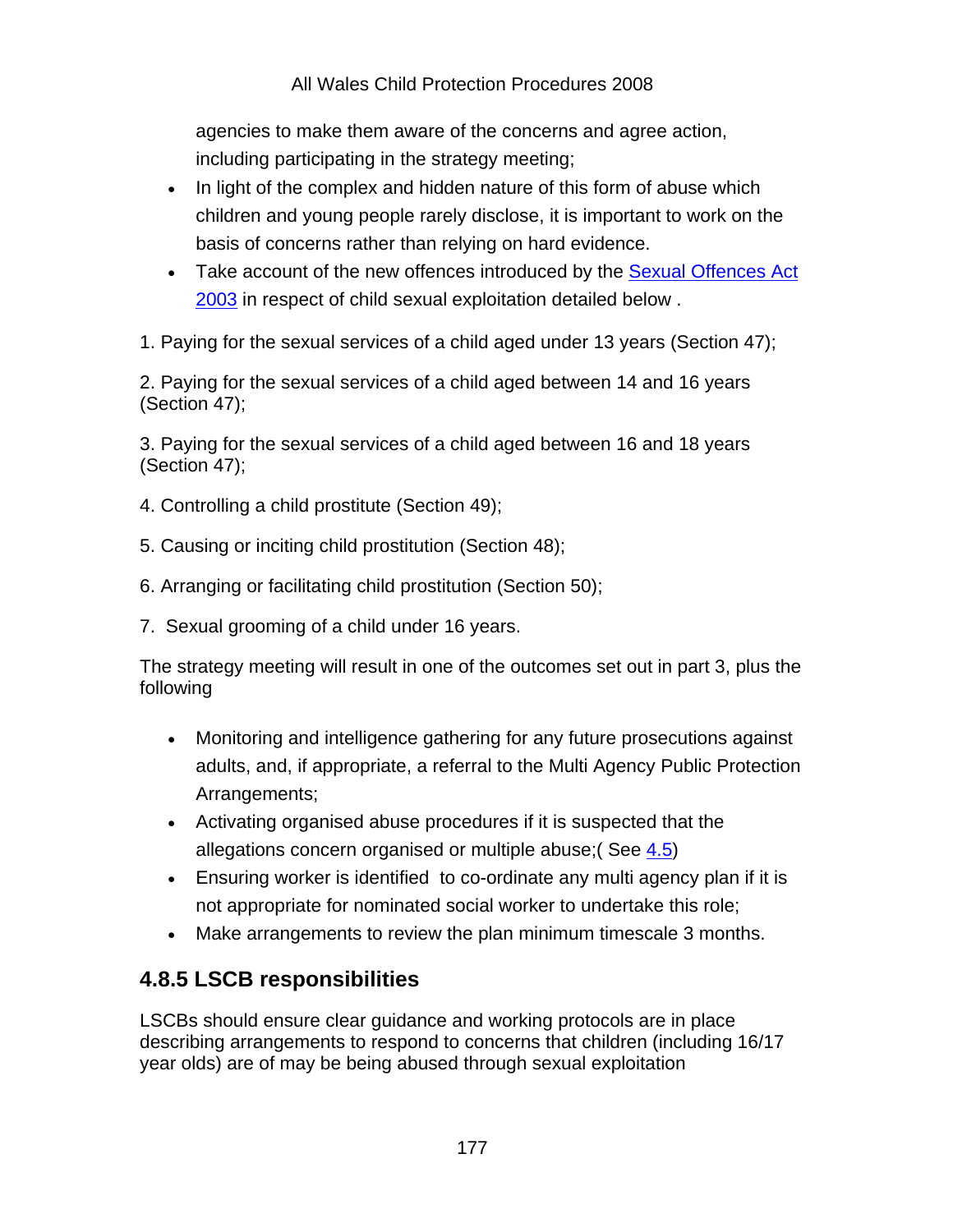NB There is currently an All Wales Sexual Exploitation of Children Protocol in development.

# **4.9 Children who display sexually harmful behaviour**

This section relates to children and young people who display sexually harmful/offending behaviour.

## **4.9.1 Responding to sexual abuse by children and young people**

### **Abuse by children and young people should be treated seriously and should always be referred to social services and/or the police.**

Staff members and caregivers need clear guidance and training to identify when relationships between children are coercive, inappropriate or exploitative. They need to be aware that children and young people may commit sexual offences. They should not dismiss abusive sexual behaviour as normal and adaptive, and need to know that a child under 13 cannot in law consent to sexual activity.

If the allegedly abusive behaviour is initially investigated directly by the police they must always inform social services. This information should be regarded as a child protection referral and managed in accordance with procedures in Part 3.

There should be a co-ordinated approach to allegations of sexual abuse by children and young people that involves the Youth Offending Service as well as social services, police, education services (including educational psychology and education welfare), the health service (including child and adolescent mental health service) and specialist harmful behaviour services where available.

The needs of children and young people who abuse other children should be considered separately from the needs of their victims, and an assessment should be carried out in each case. This should address their emotional and therapeutic needs as well as being mindful of protecting other children from future abuse. Children and young people who abuse others are likely to have considerable needs themselves as well as posing a significant risk of harm to other children. They may also be in need of protection.

Children and young people who abuse others should be held responsible for their abusive behaviour, whilst being identified and responded to in a way that meets their needs as well as protecting others. Therefore when another child or young person within or outside the family alleges abuse of a child, the child protection procedures must be followed in respect of both the victim and **considered** in relation to the alleged abuser. The welfare of other children, for example, those living in the same residential home, should also be considered.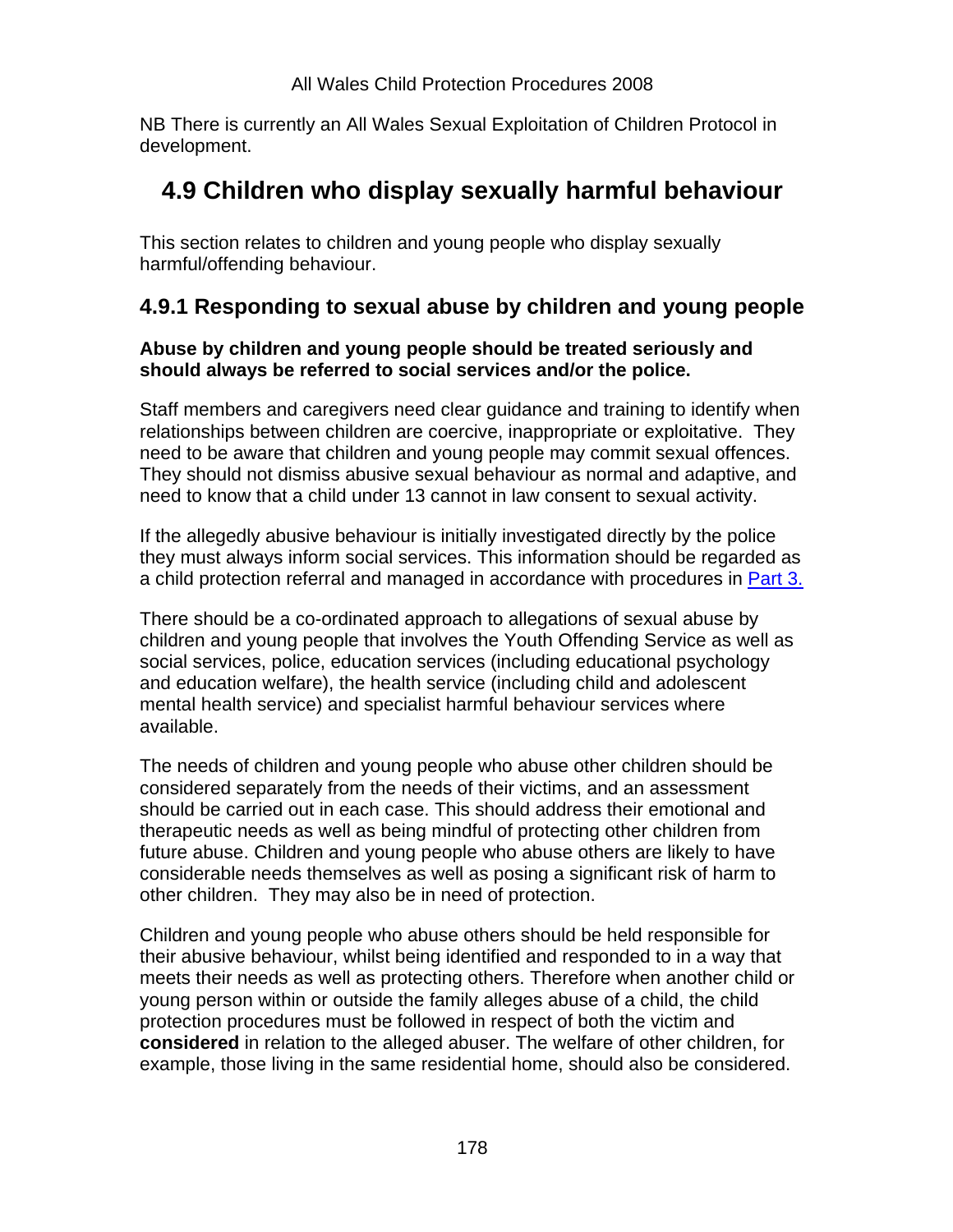If the initial assessment and/or child protection section 47 enquiries indicate that a child has an urgent requirement for services arising from an allegation of abuse, or because they are exhibiting sexually inappropriate behaviour, the services should be made available before the completion of a core assessment.

## **4.9.2 Action required**

Following the referral, the child protection procedures set out in **Part 3** will be followed, with the following variations.

When a child makes an allegation of abuse against another child in a residential home, the manager of the home must be informed. He or she should make a referral to the social services manager with responsibility for child protection in the area. The manager of the residential home and the child's key worker must attend the strategy meeting.

In planning the child protection enquiries it is important to ensure that:

- Information relevant to evaluating the needs of both victim and abuser is collected only once, and shared;
- The enquiries are sufficiently separate to ensure that the needs of and risks to each child in his or her own right are assessed, and neither child's needs or interests are treated as more important than the other's;
- Account has been taken of any learning disability the child may have.

The enquiries should also take account of the following factors:

- The power difference between the alleged abuser and his or her victim, which may relate to age, physical size, intellectual or social status;
- The sophistication and age-appropriateness of the activity, given the age and understanding of the young person;
- Any evidence of overt violence, sexual bullying or exploitation;
- Whether consent/choice could not be exercised because of the victim's social or economic vulnerability;
- Whether there was secrecy or denial of the activity;
- The possible immediate risk posed by the alleged abuser to his or her current alleged victims and other potential victims;
- Whether the alleged abuser is a child in need of protection and/or has in the past suffered or may be suffering continued abuse;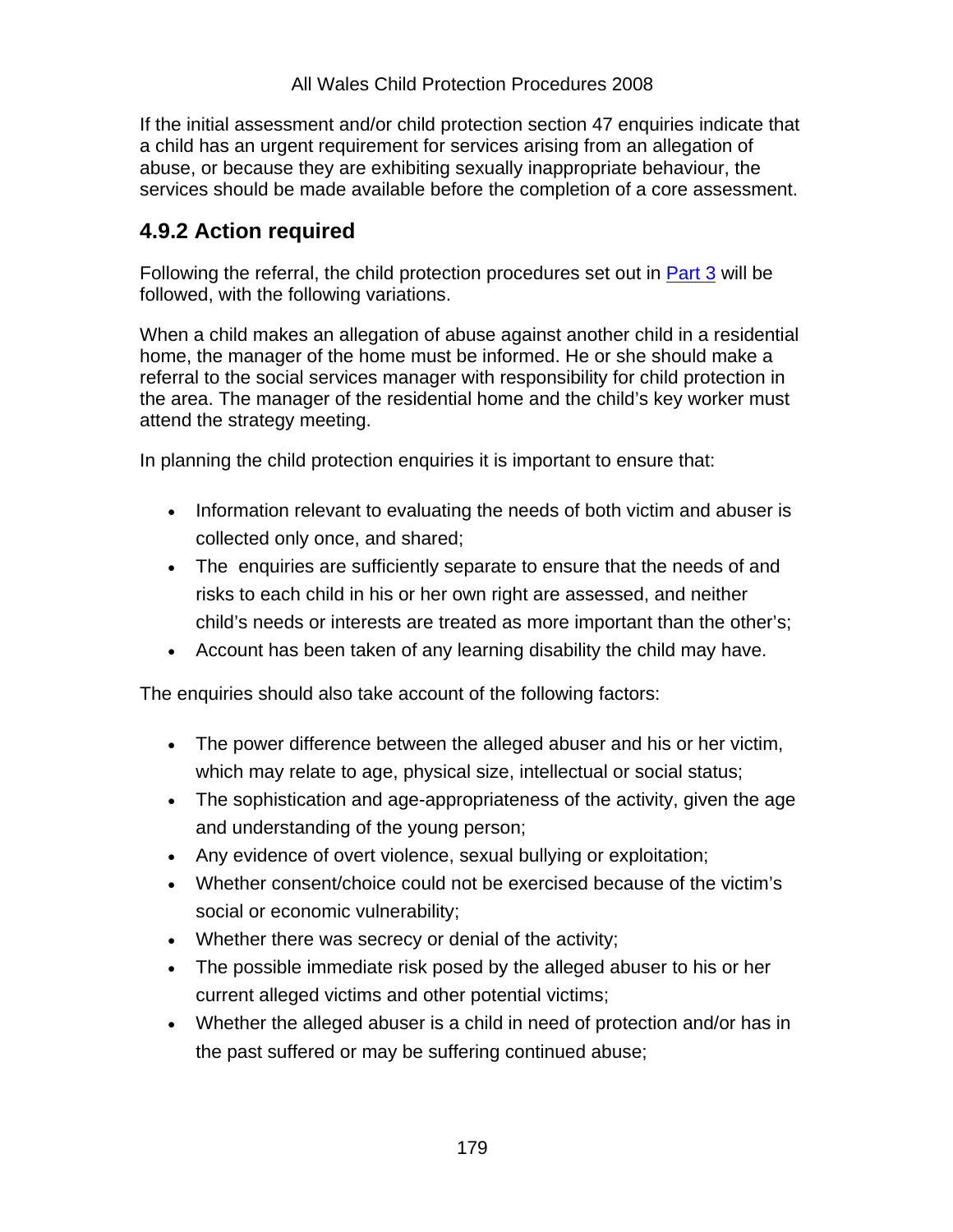• Establish whether the children's parents or caregivers were aware of the abuse prior to the referral being made but took no action or colluded with the abuse.

### **Box 22: Abuse by children and young people and learning disability/difficulty**

- Any learning difficulties or disability should be assessed at the outset and appropriate advocacy should be provided during the enquiries;
- Although the child with learning difficulties may not be culpable, they may nevertheless continue to present a risk of significant harm to other children;
- Treatment will need to take account of the child's abilities and address the child's needs in a holistic way.

## **4.9.3 Initial child protection conferences where the alleged perpetrator is a child/young person**

An initial child protection conference should be held about the victim of the alleged abuse where either:

- The child's parents may have contributed to the abuse through negligence or collusion; *or*
- The alleged abuser is considered to pose a further risk to the child victim.

# **4.9.4 The child perpetrator**

A strategy meeting should always take place wherever there is an allegation that a child or young person has committed a sexually abusive act. This meeting will consider whether a child protection conference is appropriate and a core assessment be instigated.

Evidence suggests that children who sexually abuse others may have:

- Suffered considerable disruption in their lives;
- Been exposed to violence within the family;
- Witnessed or been subject to neglect, physical or sexual abuse;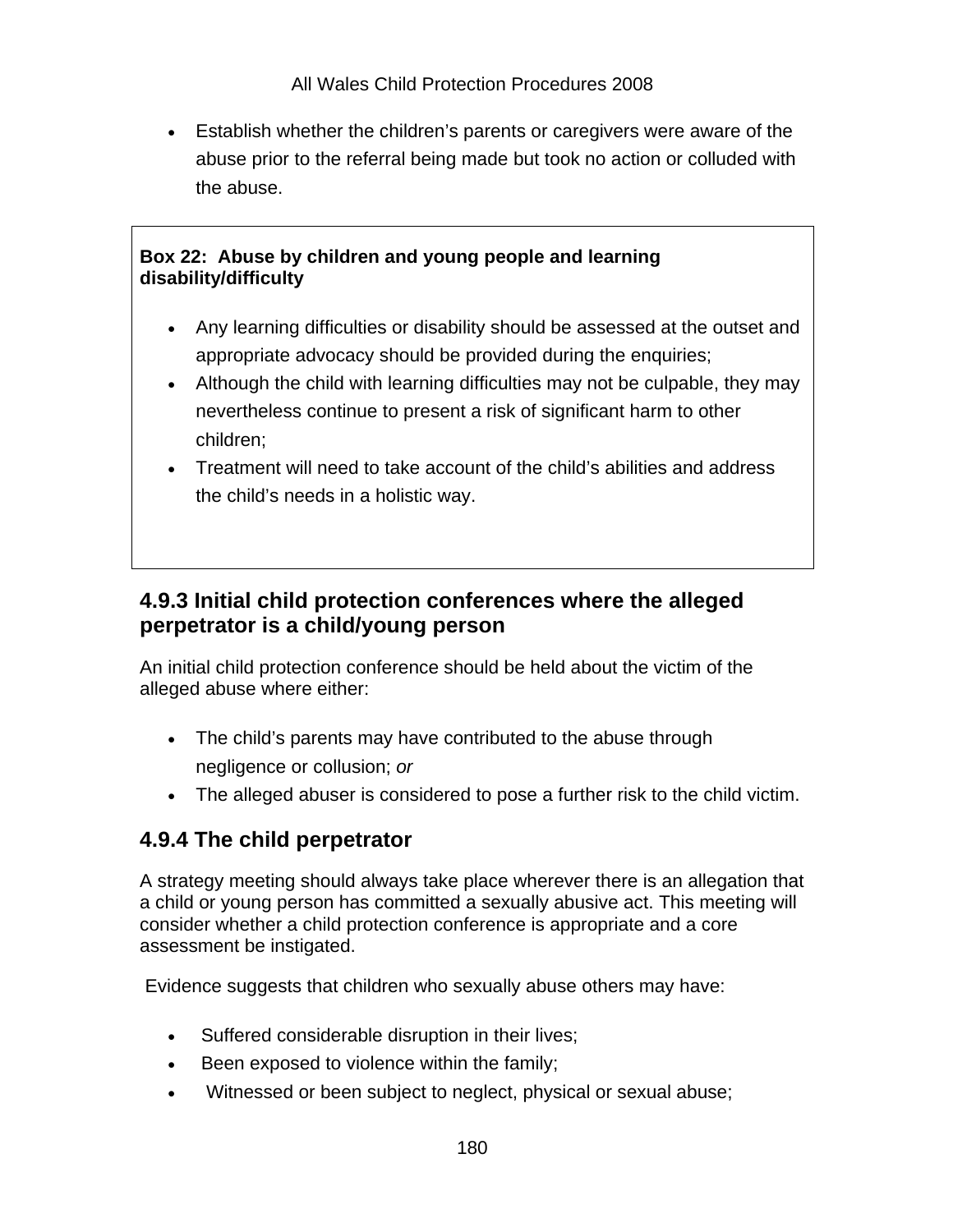- Problems in their educational development;
- Committed other offences.

 Children and young people who exhibit sexually harmful behaviours are likely to be children in need, some will additionally be suffering or be at risk of significant harm, and may require protection themselves. Research from work with adult abusers demonstrates that many began committing abusive acts during childhood or adolescence, and that a significant number have been subjected to abuse. Early intervention with children and young people who exhibit sexually harmful behaviours may, therefore, play an important part in protecting the public by preventing the continuation or escalation of abusive behaviour.

The strategy meeting should decide whether to arrange an initial child protection conference in respect of the alleged child abuser. If the decision is made not to hold a conference, social services should ensure that this decision is made in full consultation with all those agencies included in the child protection enquiries. If there is no agreement, the social services manager with responsibility for child protection should be consulted.

A child protection conference about the alleged abuser should:

- Share all available information about the young person including his or her family circumstances, the circumstances of the abusive behaviour and the nature of the offence committed, and consider whether to place the young person's name on the child protection register;
- Consider the level of understanding he/ she has about the offence;
- As part of the core assessment, decide on any further specialist advice and assessment that may be required;
- Set a date to discuss the results of the core assessment and any additional specialist assessments;
- Ensure that the placement of the young person fully protects actual and potential victims, and that the young person is supported safely;
- Consider any other help that should be offered to the young person and his/ her family;
- Seek the agreement of the young person and their family to whatever further intervention is needed;
- Identify the therapeutic needs of the young person and the pathway for accessing this;
- Consider alternative forms of intervention where voluntary agreement cannot be reached, including court proceedings.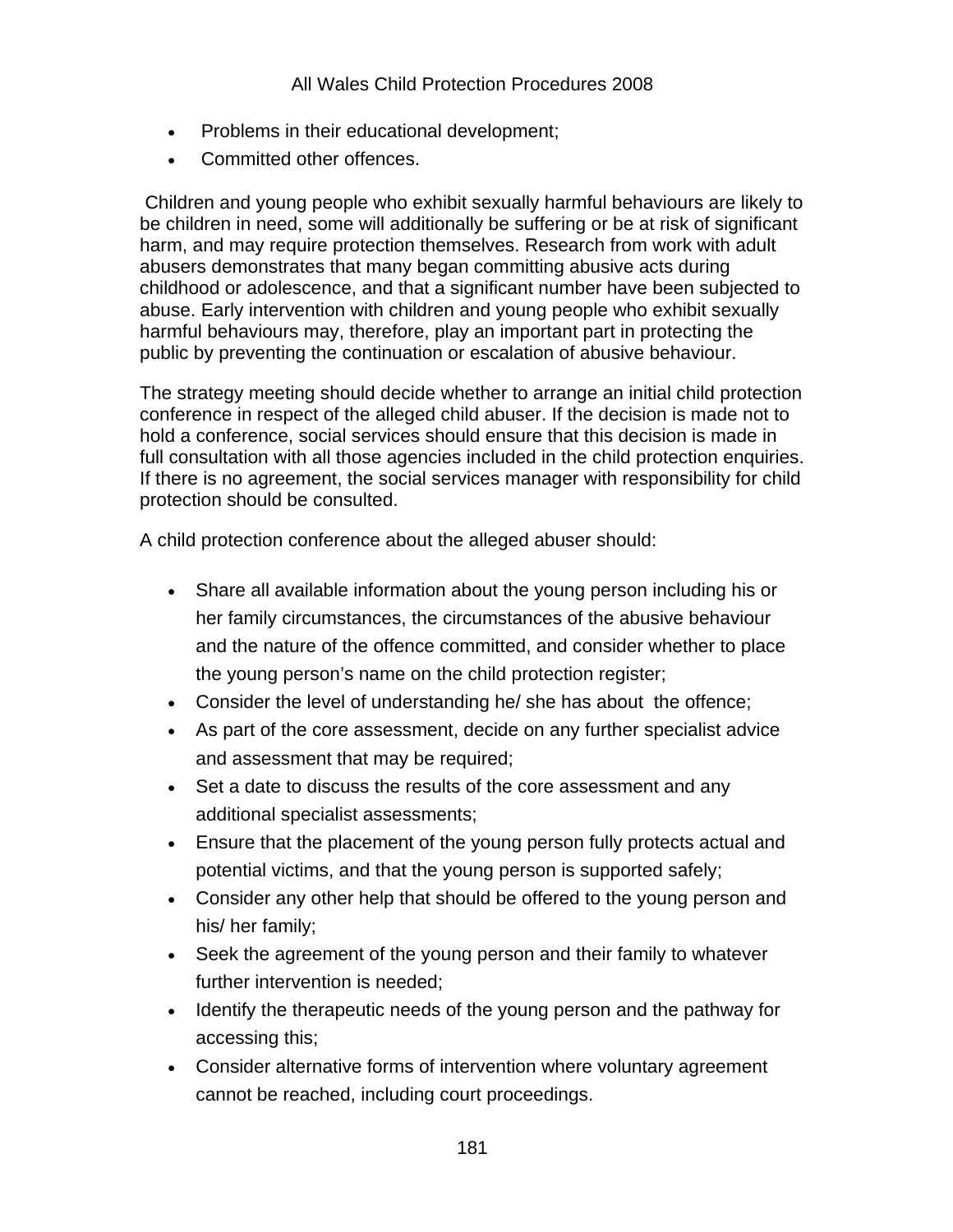A specialist sexually harmful behaviour service, or in the absence of such a service, a professional, trained and experienced in working with children who sexually harm / offend, should provide advice and assistance with the outcome of the core assessment.

Where a decision is made not to hold a child protection conference or the young person's name is not placed on the child protection register, and work with the young person and possibly their family/caregivers may still be recommended, there must be continued multi agency working and meetings.

### **4.9.5 A child who becomes a suspect**

A child being interviewed during child protection enquiries may come under suspicion of involvement in a criminal offence, perhaps by making a selfincriminating statement. The interview should be terminated and the child told that it is possible that he/she may be interviewed concerning these matters at a later time.

[If the child is to be interviewed in accordance with the Police and Criminal](http://police.homeoffice.gov.uk/operational-policing/powers-pace-codes/pace-code-intro/) Evidence Act, he or she will be cautioned and the purpose of the interview made clear.

Where the priority is to obtain evidence from the child as a victim or witness, the interview can proceed and should follow Achieving Best Evidence guidance.

# **4.10 Unaccompanied asylum seeking children (UASC)**

### **4.10.1 Introduction**

Each year, substantial and growing numbers of children and young people come to seek asylum in the UK. They are "unaccompanied" in the sense that they do not have parents or guardians to turn to when they arrive here, although they may well have been accompanied on the trip by a courier or other companion. UASC are usually in the 16-18 age group, although some younger children arrive as well.

 As with any other child in the UK, UASC are entitled to social services' assistance from a named authority for the period of their childhood, or until they leave the United Kingdom, or until their needs are otherwise met. UASC are entitled to assessment, support and protection in the same way as any other child. The local authority in which a child's needs are identified is usually responsible for meeting them.

UASC frequently arrive with little or no documentation. There can be uncertainty and dispute about their ages, and even whether they are children at all. Their immigration status, entitlements, and the identification of appropriate support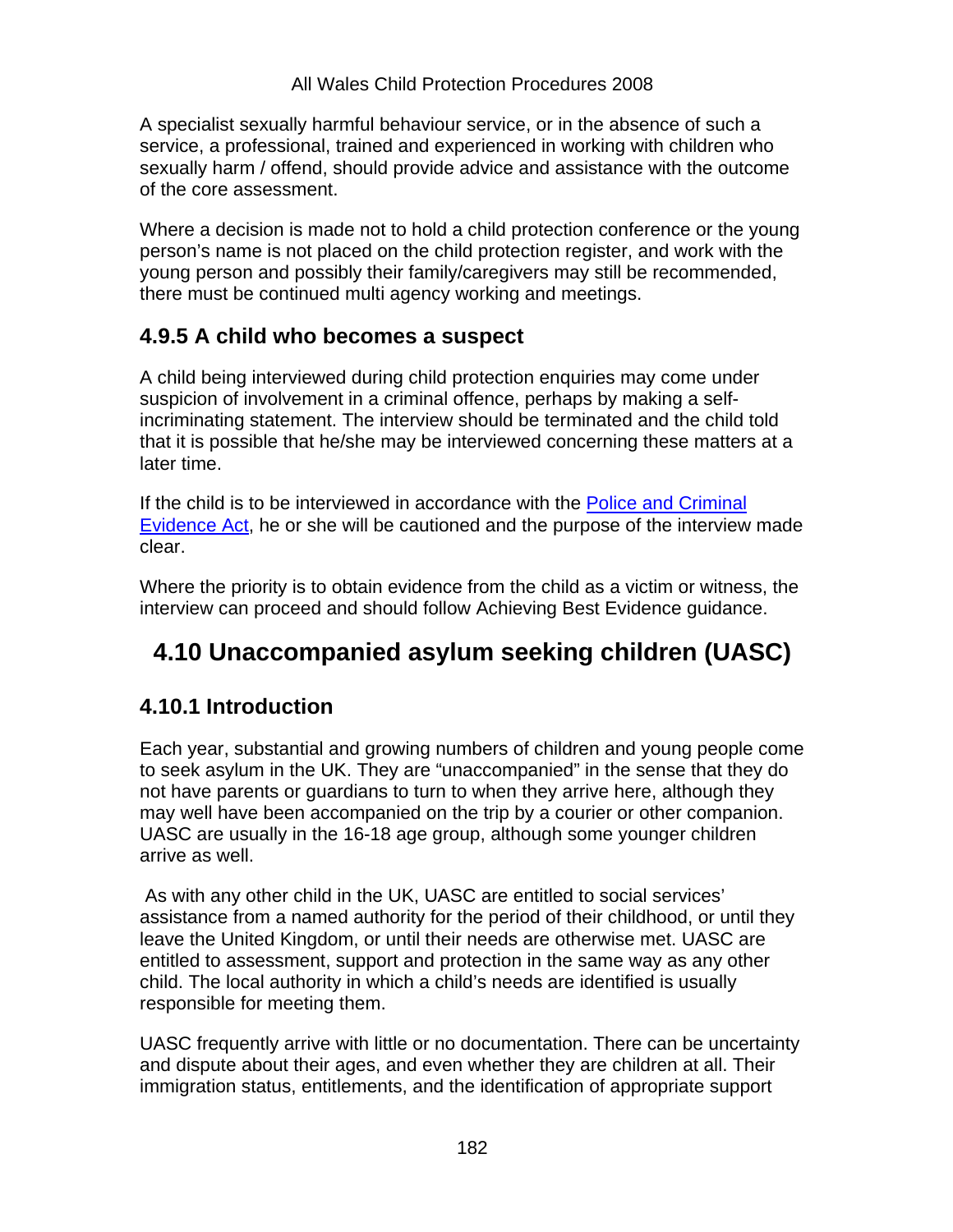services all depend on an assessment of the age range into which they fall. Immigration staff and staff members and professionals in the receiving authority are frequently involved in making judgements about a young person's age and entitlements, which at times can be difficult and conflicting.

There is a significant lack of information about children who arrive with pressing child protection needs. The protection of children at risk from traffickers requires staff members and professionals with specialist skills, and the earliest possible identification of potential victims.

# **4.10.2 Establishing responsibility for UASC**

UASC, like other children in urgent need, should receive immediate assistance from the nearest local authority, until an authority with long-term responsibility takes over.

When an asylum-seeking child establishes a local connection, the local authority responsibility is determined in the usual way. Children/young people should be asked for their preferences, and their attachment to a particular area, because of existing communities, and as far as possible their views should be respected.

Where a child has not established a local connection with a particular local authority, responsibility should be established quickly.

# **4.10.3 Assessing the needs of UASC**

As with any other child, local authorities should use the Framework for Assessment of Children in Need and their Families when assessing the needs of UASC. Particular attention should be paid to the following:

- family history, language, culture, religion;
- child's knowledge of plans for them in the UK;
- child's knowledge of accompanying/meeting adult;
- whether the child has any worries, concerns;
- whether the child has any contact numbers, knowledge of relatives etc in UK;
- any gaps in the information identified above.

Particular attention should be paid to the following, which are additional indicators of risk of significant harm to those, which apply to all children:

- false address provided in UK;
- evidence that address is unsuitable;
- evidence that accompanying/meeting adult is unsuitable;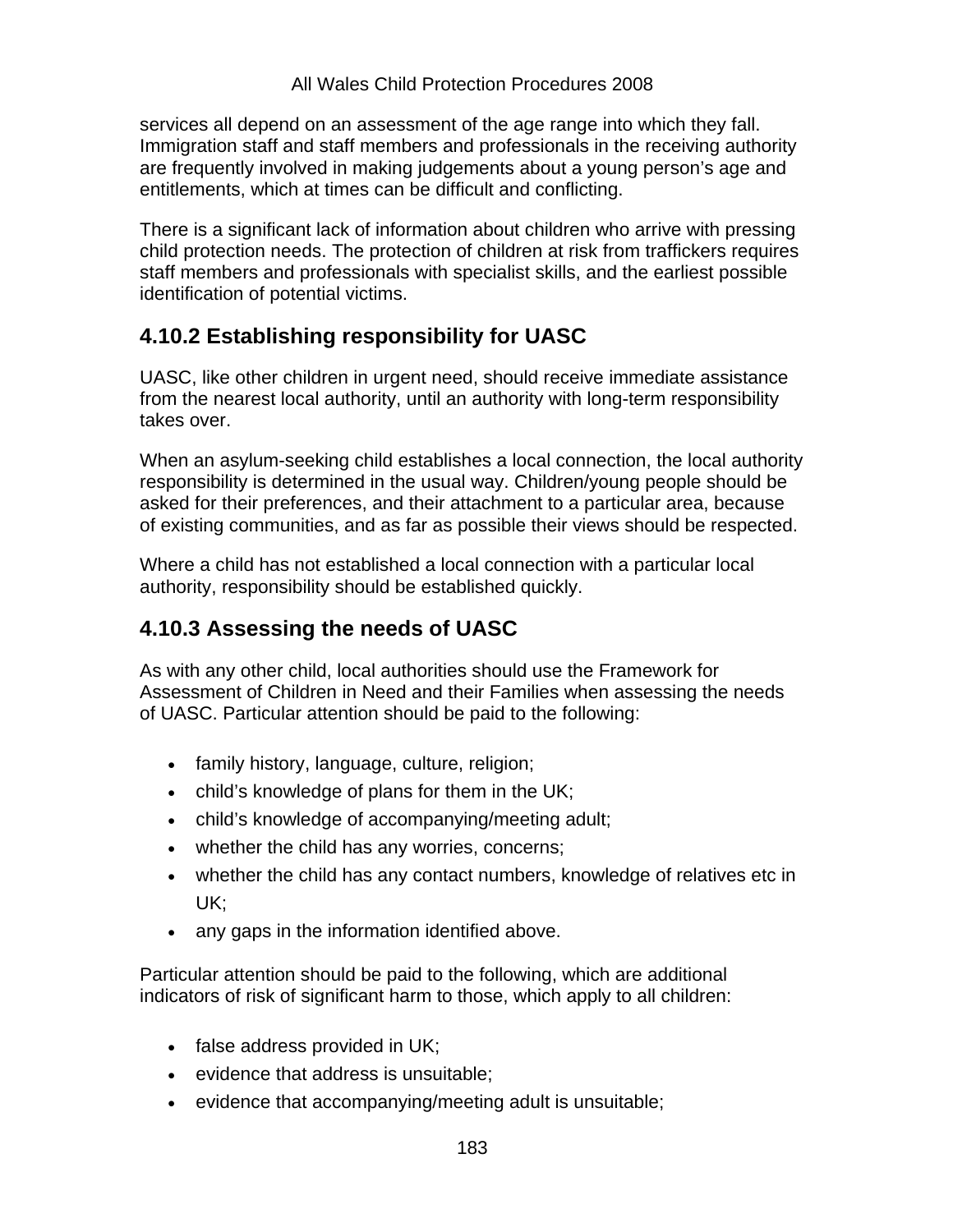- evidence that parents have not made plans for the child;
- no relationship between adult accompanying/meeting the child; remember it may be culturally acceptable for an extended family member or friend to care for a child; **but this may be a private fostering arrangement and the receiving local authority would need to be notified and assess**;
- telephone numbers held by the child give cause for suspicion;
- police checks on adults meeting the child cause concern;
- discrepancies in the child's and accompanying/meeting adult's account;
- demeanour of child in company of adult;
- account of child;
- account of (absent) parent;
- contents of luggage, e.g. drugs, pornography, large sums of money.

Where appropriate, use should be made of Language Line or an independent interpreter.

# **4.10.4 Sharing information on the movements of UASC**

There is a [National Register for Unaccompanied Children \(NRUC\).](http://www.nruc.gov.uk/index.html) This is a web-based register where it is intended that all unaccompanied children's details will be entered. This means that if a child moves across boundaries, the collected information about them will be accessible by the receiving authority. **In the event of authority becoming aware of movements of UASC either in or out of their authority the web site must be notified.** 

# **4.11 Multi agency public protection arrangements (MAPPA)**

The Multi Agency Public Protection Arrangements (MAPPA) provide a national framework for the assessment and management of risk posed by sexual and violent offenders. This includes individuals who are considered to pose a risk, or potential risk of harm to children. The arrangements impose statutory requirements on the police and probation services (the "Responsible [Authorities"\) to make these arrangements under Sections 67 and 68 of the](http://www.opsi.gov.uk/Acts/acts2000/en/ukpgaen_20000043_en_1) Criminal Justice and Court Services Act of 2000.

[Section 325 \(3\) of the Criminal Justice Act 2003](http://www.opsi.gov.uk/acts/acts2003/ukpga_20030044_en_1) imposes a 'duty to co-operate' with the MAPPA on certain agencies:

• Youth Offending Service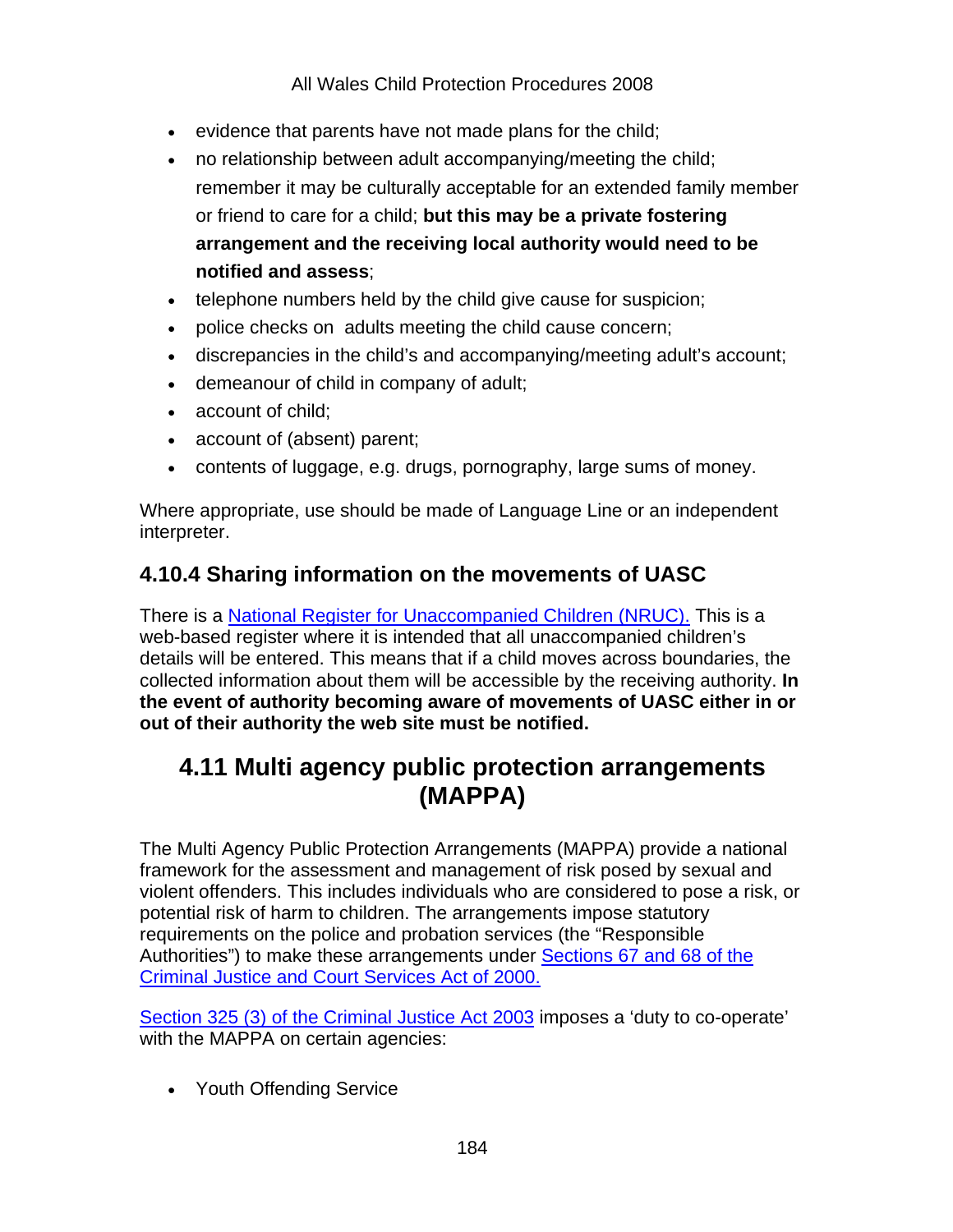- Local Education Authorities
- Local Authority Social Services
- Job Centre Plus
- Local Housing Authorities
- Registered Social Landlords
- Electronic Monitoring providers
- Health Bodies including:-
- National Health Service Trusts
- National Public health Service
- Local Health Boards

The purpose of MAPPA is to focus on convicted sexual and violent offenders returning to and living in the community. The development of national databases significantly enhances the ability to track offenders who move between communities and across organisational boundaries. The LSCB should ensure local databases are effective in storing and searching for information regarding adults who pose a risk to children.

There will be local arrangements including information sharing protocols in place to enable and direct the full sharing of information between all agencies involved.

Three categories of offenders are identified for MAPPA:

- **Category 1**: registered sex offenders as defined by the Sex Offenders [Act 1997, and amended by the Criminal Justice and Court Services A](http://www.opsi.gov.uk/acts/acts2003/ukpga_20030042_en_1)[ct](http://www.opsi.gov.uk/Acts/acts2000/en/ukpgaen_20000043_en_1) 2000 and the [Sexual Offences Act 2003;](http://www.opsi.gov.uk/acts/acts2003/ukpga_20030042_en_1)
- **Category 2**: violent and other sex offenders; violent and sexual offenders who receive a custodial sentence of 12 months or more, those detained under Hospital or Guardianship Orders and those who have committed specific offences against children;
- **Category 3**: other offenders not in Category 1 or 2 but who are considered by the responsible authority to pose a serious risk to the public.

Offenders are referred to the MAPPA process following conviction for a relevant offence. Following referral to MAPPA, a thorough and rigorous risk assessment on an individual case basis should be undertaken. Each area should have identified a MAPPA co-ordinator who can be contacted via any of the local responsible authorities.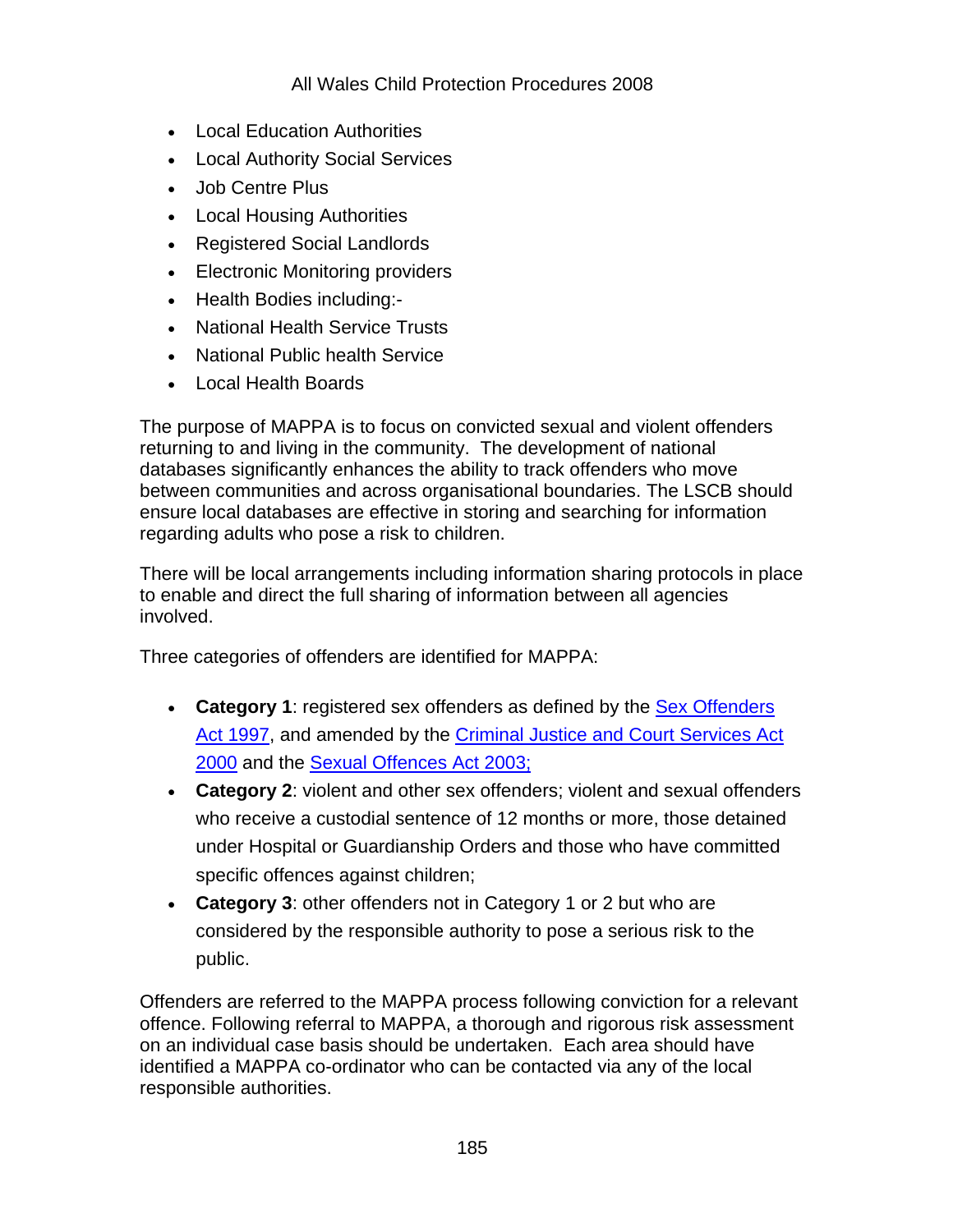The area MAPPA Strategic Management Board comprises lead managers from police, probation and prison, a number of agencies with a duty to cooperate and two lay advisors.

The National Probation Service and the Prison Service are responsible for the assessment of risk under the MAPPA arrangements. These services assess [risk of harm using the O](http://www.yjb.gov.uk/en-gb/)[ffender Assessment System \(OASys\).](http://www.probation.homeoffice.gov.uk/files/pdf/Info%20for%20sentencers%203.pdf) [The Youth](http://www.yjb.gov.uk/en-gb/)  **Justice Board use ASSET for under eighteen year olds. The following describe** each level of risk:

- **Low**: no significant indicators of risk of harm at present;
- **Medium**: there are currently some indicators of risk of harm. The offenders has the potential to cause harm but is unlikely to do so unless there is a change in circumstances, for example failure to take medication, loss of accommodation, relationship breakdown, drug or alcohol misuse;
- **High**: there are currently indicators of risk of serious harm. The potential event could happen at any time and the impact would be serious;
- **Very High**: there is an imminent risk of harm. The potential event is more likely than not to happen imminently and the impact would be serious.

Risk is categorised by reference to people who may be the subject of that harm. This includes children who may be vulnerable to harm of various kinds, including violent or sexual behaviour, emotional harm or neglect. In this context, the MAPPA must work closely with LSCBs to ensure that the best, local joint arrangements can be made for any individual child being considered by either setting.

The MAPPA framework identifies three separate, but connected levels at which risk is assessed and managed:

- **Level 1** ordinary risk management: this would be where the risks posed by the offender can be managed by one agency without significantly, involving other agencies;
- **Level 2** local inter-agency risk management: this is used where significant involvement from more than one agency is required but where either the level of risk or the complexity of managing the risk is not so great as to require referral to level 3;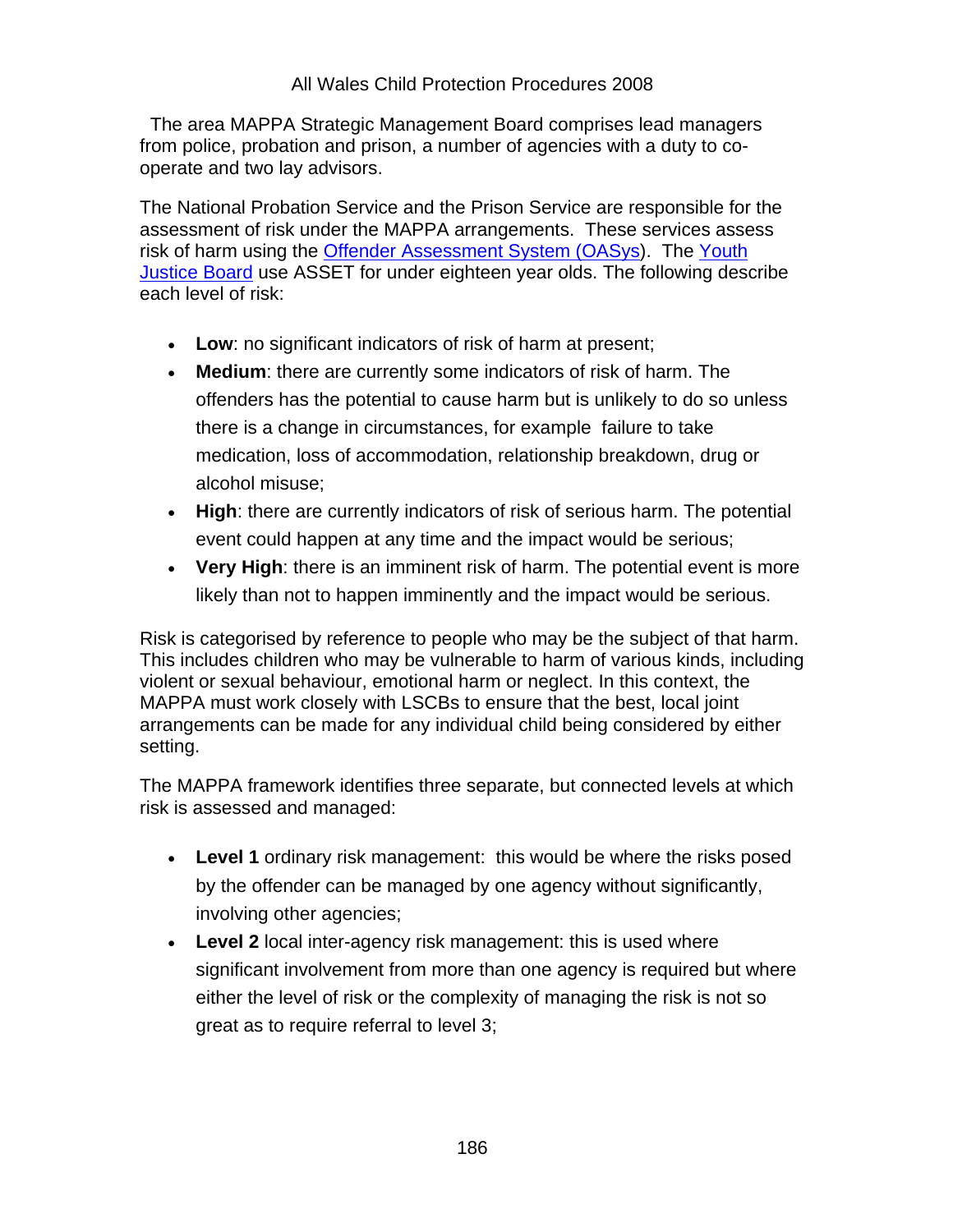• **Level 3** MAPPP (Multi Agency Public Protection Panels): This relates to the "critical few" assessed under OASys/ASSET as being a high or very high risk of causing serious harm.

### **4.11.1 Action required where a risk to a child/children is identified by the MAPPA process**

When an offender is assessed as presenting a medium or high risk to a particular child/ren, the MAPPA co-ordinator has the responsibility for making the referral to social services or the police, who will consider the need to convene a strategy meeting.

The strategy meeting must:

- Consider where the offender plans to reside, its location and opportunity for contact with children;
- Consider the safety and needs of **all** children living in a household the offender plans to move in to or have contact with taking account of their age, understanding, any special needs and previous contact;
- Decide if child protection section 47 enquiries are required , and/or whether an assessment of a child's needs is required for providing a service that safeguards and promotes the welfare of the child;
- Determine what need, if any, there is to identify other children the offender has had contact with previously;
- Identify what information has been provided by MAPPA about the offender to schools, voluntary groups and others and whether any further steps are required to safeguard specific children;
- Identify a contingency plan and, if necessary, convene a child protection conference.

A full record of the meeting will be made, including any reasons for no further action if appropriate.

### **4.11.2 The domestic abuse multi agency risk assessment conference (MARAC)**

The MARAC is a process to address the safety and protection of those most at risk from serious assault or murder as a result of domestic abuse. Effective protection of victims and their children is a multi agency responsibility and this conference to facilitate the risk assessment process is attended by a partnership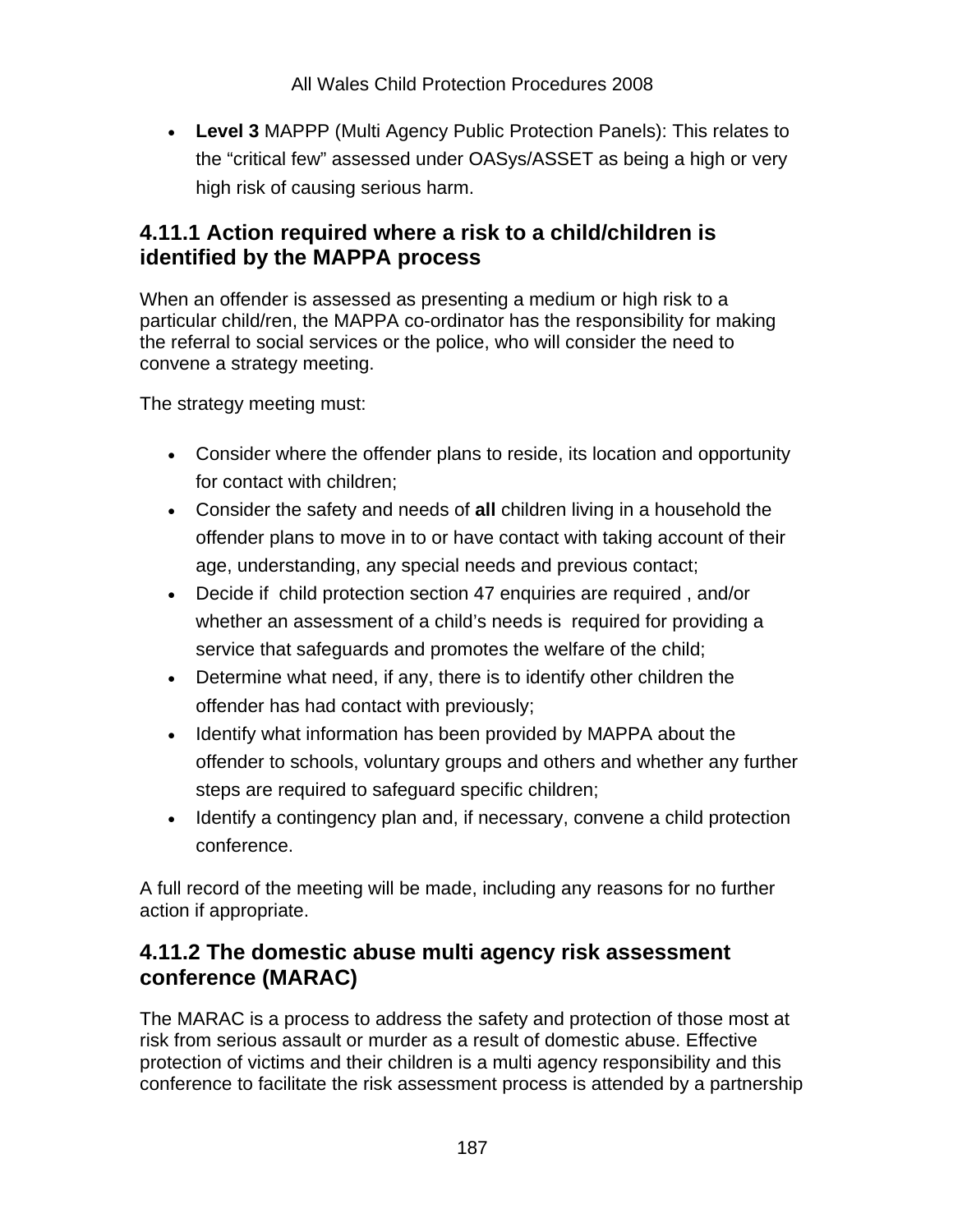of criminal justice agencies, other statutory bodies and the voluntary support sector.

The MARAC process is a way of moving the responsibility for addressing domestic abuse from the victim to a broad group of agencies.

In many high risk situations, victims may adopt an increasingly passive stance and an acceptance of their situation without the possibility of change, leading to them being unlikely to seek help. The MARAC is a vital tool in addressing their safety.

The MARAC meeting combines up to date risk information with a comprehensive assessment of a victim's needs linking those directly involved to the provision of appropriate services for the victim, children and perpetrator.

#### **4.11.2.1 The aims of the MARAC.**

The aims of the MARAC are to:

- Share information to enhance the safety, health and well being of victims, adults and their children;
- Raise awareness of the impact of domestic abuse on children;
- Agree and implement a risk management plan;
- Reduce repeat victimisation;
- Determine whether the perpetrator poses a significant risk to any particular individual or to the general community;
- Reduce domestic homicide and abuse;
- Prevent child abuse;
- Ensure agency accountability;
- Provide support for staff members and professionals involved in high risk domestic abuse cases.

The MARAC may recommend a referral to social services. Similarly at any point in a social services assessment process a MARAC may be recommended and arrangements must be in place to share information between the 2 processes.

**Research shows that children experiencing domestic abuse can be affected in every aspect of their functioning - safety, health, school attendance, educational achievement, economic well-being and emotional and social development. In the most extreme cases children are at risk of serious injury or death.** 

MARAC partner agencies recognise the overlap between domestic abuse and the abuse of children. The legal definition of harm to children has been extended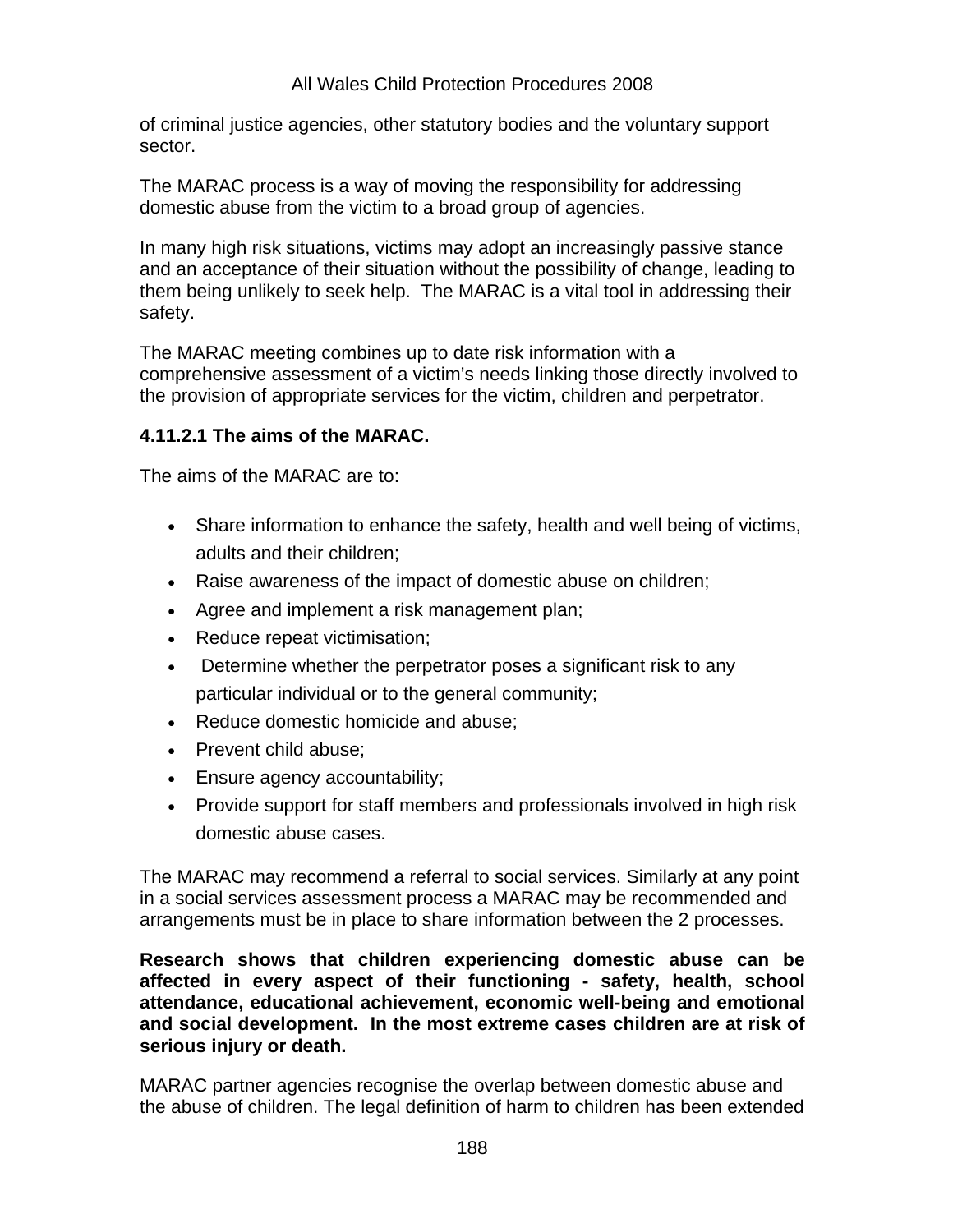to include those living in households where domestic abuse is taking place. Amendment*, [Section 120, Adoption & Children Act 2002](http://www.opsi.gov.uk/acts/acts2002/en/ukpgaen_20020038_en_1.htm)*.

# **4.12 Safeguarding children who visit adult prisoners**

The purpose of these guidelines is to provide a framework of guidance for managing contact between children and their parents/guardians or close relatives who have been deemed a risk to children or a specified child. As part of an overall assessment, professional judgement will be required regarding any contact between a prisoner and child.

#### **The Prison Services Public Protection Strategy** states that:

- The over-riding principle is that the child's welfare is paramount;
- Any contact should be in the child's best interest;
- It is necessary to carry out a risk assessment of the prisoner and a best interest assessment for the child in order to decide what, if any, form of contact is appropriate;
- Contact includes correspondence, telephone calls and visits;
- A minor is classed as any person under the age of 18.

The overriding principle in any decision-making is safeguarding and promoting the welfare of children. When assessing contact arrangements for a child, social services in consultation with the prison will need to take account of the wishes and feelings of the child. Any orders made by a court regarding contact between a child and specified people must be complied with and will take precedence over this guidance. If an order prohibiting or restricting contact has been made concerning a prisoner, and a child is supervised by a social worker, he/she must ensure the Prison Governor/Director is advised of this order and the terms of the restriction.

#### **The prison governor has the overall responsibility for visiting arrangements.**

# **4.12.1 Identification of prisoners posing a risk to children**

Establishments are required to identify prisoners who have:

- Been convicted or are charged with a sexual offence against a child;
- A previous conviction for a sexual offence against a child;
- A conviction or charge of murder or assault against a child;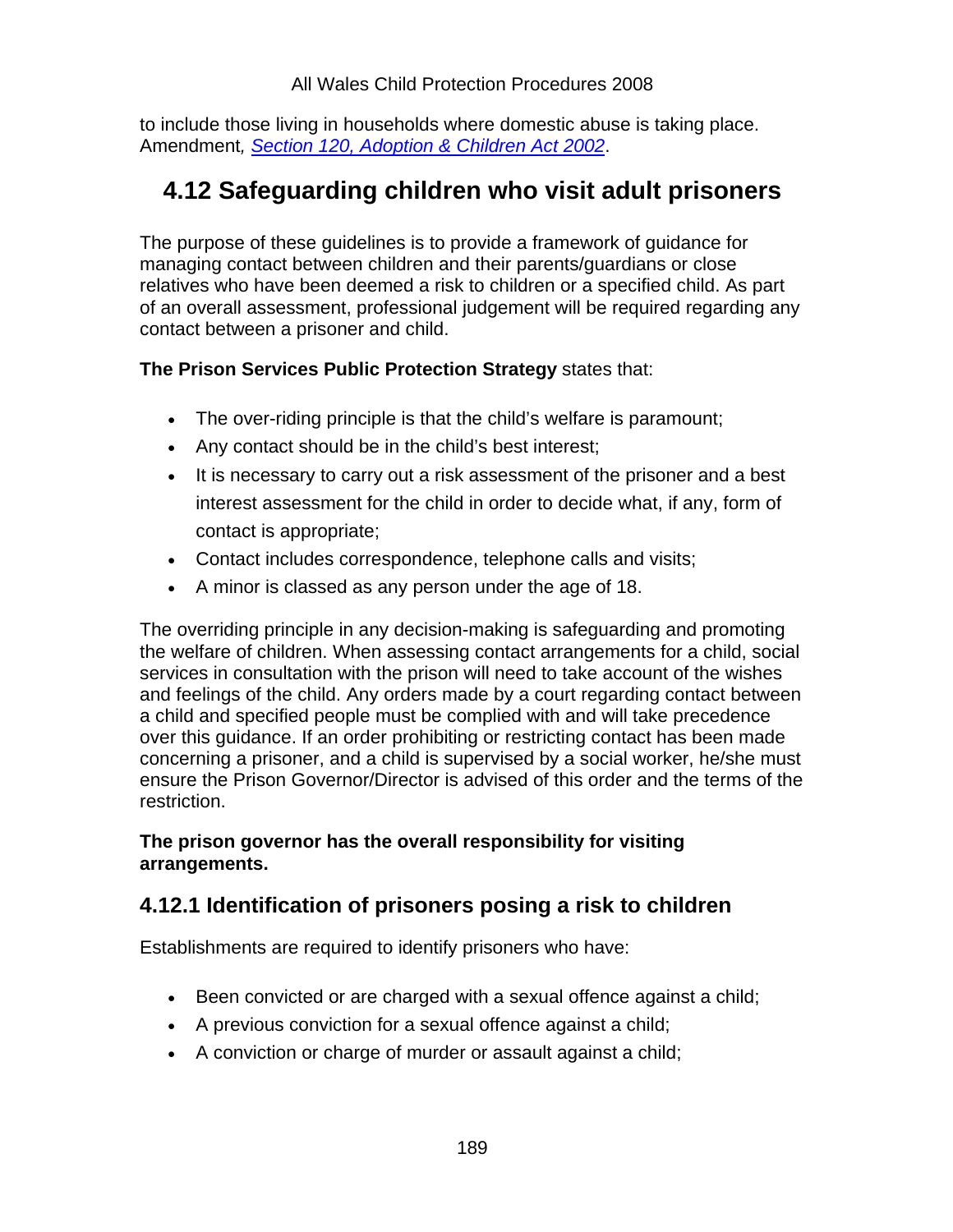- A charge or conviction involving domestic abuse where a child was involved;
- A charge or conviction where emotional abuse or neglect of a child was involved;
- Displayed any behaviour whilst in custody indicating the prisoner presents a risk to a child;
- Information has been received from other agencies that the prisoner presents a risk to a child.

Establishments are required to undertake a risk assessment to determine whether the offender poses a risk to children.

An assessment must give consideration to:

- a pattern of behaviour;
- age at time of offence;
- a prisoner's insight into his/her behaviour.

 Once an offender has been assessed as a *Risk to Children* they will not be allowed to contact any child by any means regardless of their prisoner status, that is convicted or on remand. All prisoners are informed of the decision made and are offered the opportunity to apply for contact.

#### **4.12.2 Assessment procedure**

In accordance with the prison service public protection manual an offender can apply for contact with:

- Their own children:
- Their brothers and sisters children; and,
- In exceptional circumstances, their grand-children.

Where a prisoner requests a child visit, the establishment is responsible for the assessment of the offender.

The prison service will be required to write to the main carer of the child to seek their approval for contact to take place. The parent/ person with parental responsibility will be contacted for their consent. The views of the child/young person must also be listened to and considered.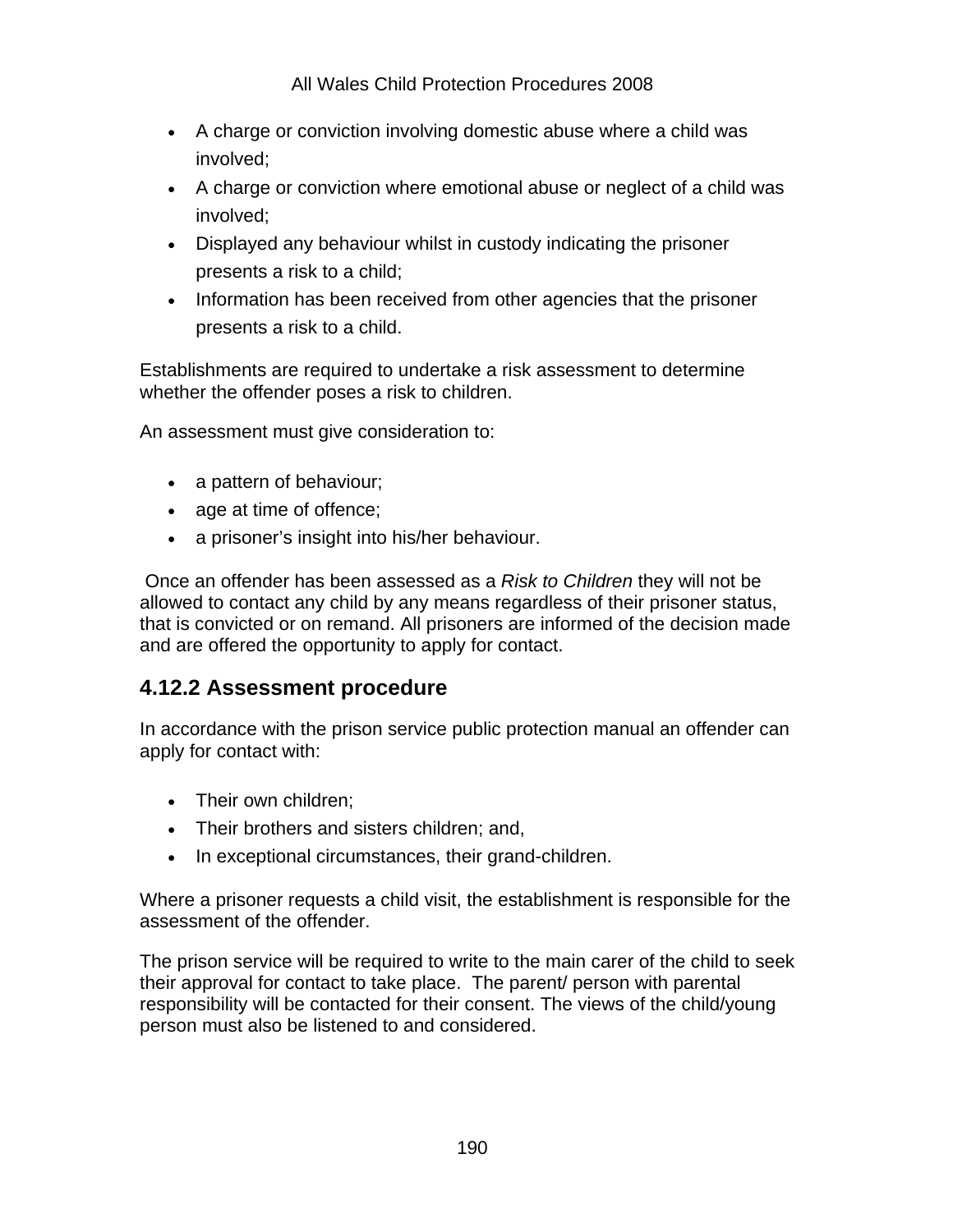If contact is supported then a full risk assessment will be undertaken. A request for assistance will be sent to social services, police and probation. These agencies will be asked to provide a written report.

The prison service will contact social services to request an assessment of the suitability of the visit by the child. Social services should respond if they know the child and/or family. When the child is a looked after child, the views of social services must always be sought.

If the main carer, who has or shares parental responsibility does not support contact then the prisoner will not be allowed any contact with children and the full risk assessment will not be carried out.

When the establishment has received all assessments then a decision will be made on the level of contact the prisoner is allowed. In the case of a prisoner's contact with grandchildren the Governor/Director will make the final decision.

There are four levels of contact:

- Level 1 No contact allowed;
- Level 2 Written correspondence only;
- Level 3 Written and telephone contact;
- Level 4 Full contact including visits, mail and telephone calls.

An offender can appeal any decision made through the establishment's internal procedures. All cases are reviewed at least every 6 months.

### **4.12.3 Safeguarding the interests of children**

Only those offenders identified after a thorough risk assessment will be allowed contact with children.

A photograph will be held at reception and in the visiting area. Each child will be identified prior to entering the prison and again on arrival at the visits hall. Where a child arrives at the prison and is not allowed to have contact with the prisoner then access will be refused. Establishment staff will closely monitor visits.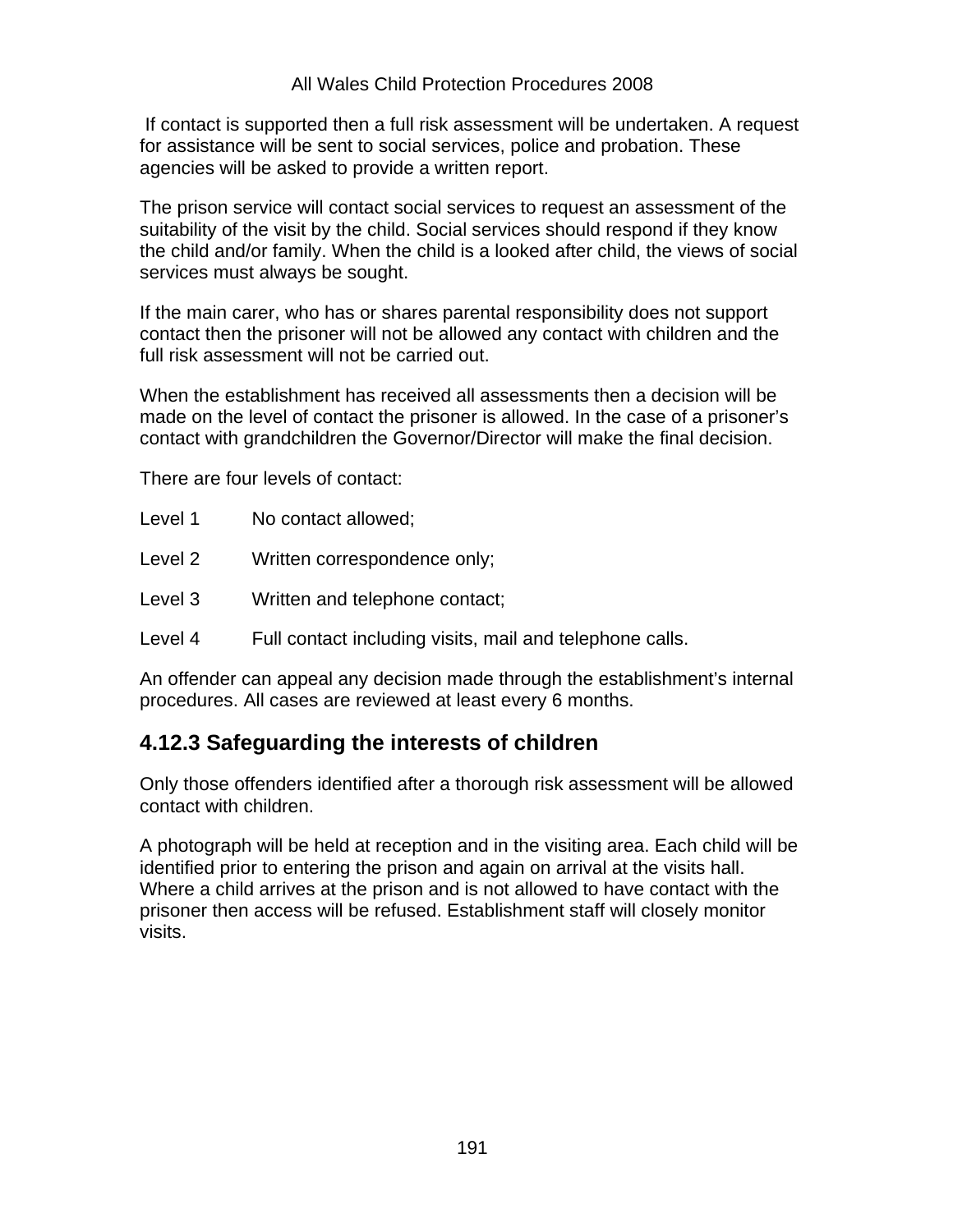# **PART 5**

# **5. All Wales protocols for safeguarding children in specific circumstances.**

# **5.1 Introduction**

The guidance, *[Safeguarding Children: Working Together under the Children Act](http://wales.gov.uk/topics/childrenyoungpeople/publications/safeguardingunder2004act;jsessionid=RJvCKydbY6xdtL6pb4KGwkc7lx8Bm0htDstlL42PqT3KyF023WYb!-826231897?lang=en)  2004 r*equires LSCBs to have a number of specified multi agency child protection protocols in place. They can be produced at a local, regional or national level, and a function of the All Wales Child Protection Procedures Review Group is to undertake this task on behalf of LSCBs in Wales. All child protection multi agency protocols should be accepted and approved by individual LSCBs before being implemented. They should be reviewed on a regular basis.

The Clwych Report recommended that all LSCBs keep a register of child protection protocols, including single agency child protection protocols issued in their local area.

|                | <b>Title of Protocol</b>                                                                                      | <b>All Wales</b><br>version<br>available as<br>separate<br>document | Included in<br><b>Procedures</b> | <b>LSCB</b><br>version<br>required |
|----------------|---------------------------------------------------------------------------------------------------------------|---------------------------------------------------------------------|----------------------------------|------------------------------------|
| 1              | <b>Protocol for Child</b><br>Protection Enquiries /<br><b>Investigation (Section 47</b><br>Children Act 1989) |                                                                     |                                  | N                                  |
| $\overline{2}$ | <b>Resolving Professional</b><br><b>Differences</b>                                                           |                                                                     |                                  | N                                  |

The guidance requires LSCBs to have the following child protection protocols.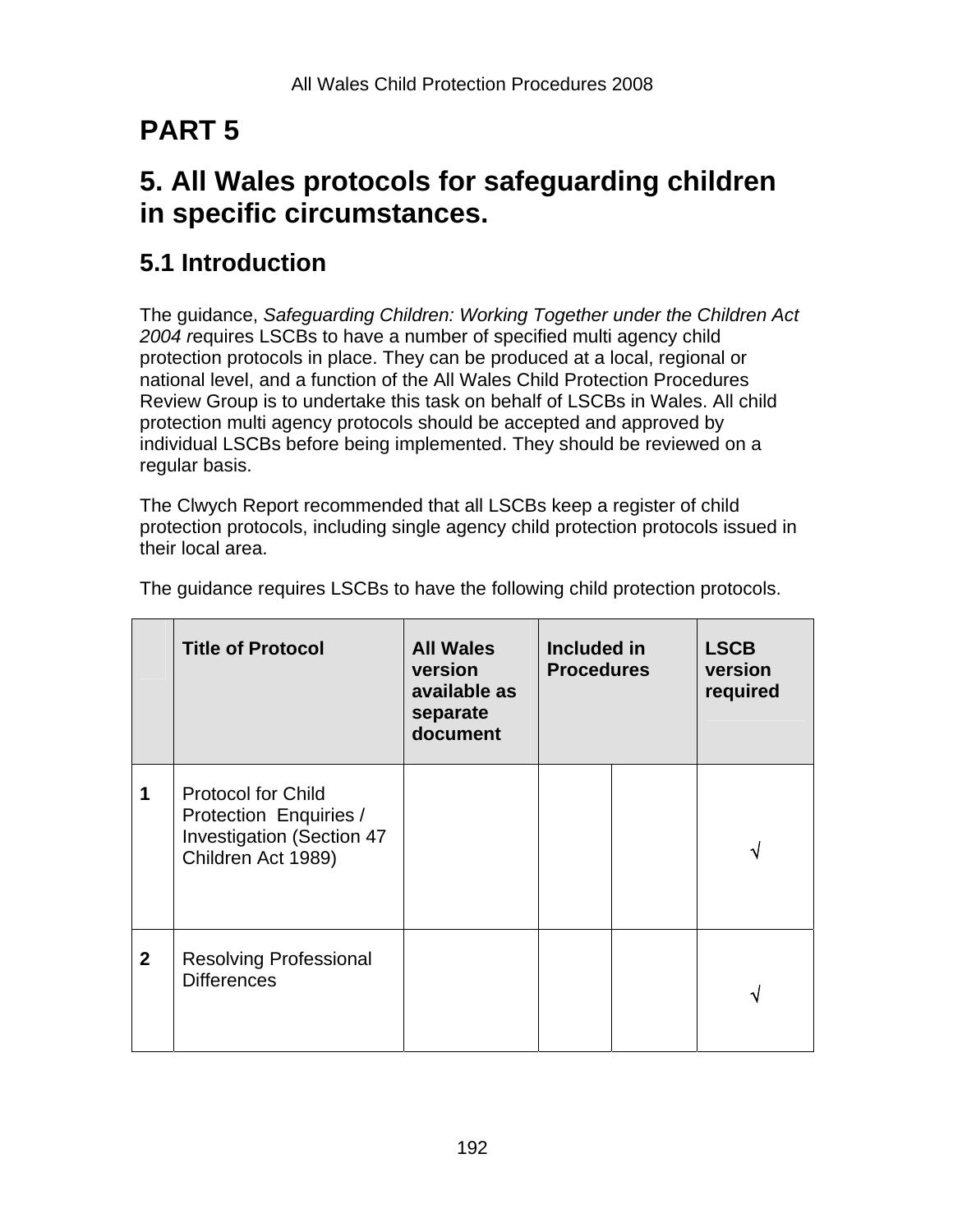| $\mathbf{3}$            | Information sharing<br>protocol for the<br>assessment of children in<br>need and children<br>requiring protection                                                                              |            |        | √ |
|-------------------------|------------------------------------------------------------------------------------------------------------------------------------------------------------------------------------------------|------------|--------|---|
| $\overline{\mathbf{4}}$ | <b>Access and Enquiries to</b><br>the Child Protection<br><b>Register</b>                                                                                                                      | $\sqrt{ }$ | 3.26   |   |
| 5                       | Attendance at child<br>protection conferences<br>(including quorum)                                                                                                                            | $\sqrt{ }$ | 3.14.3 |   |
| 6a                      | The participation of<br>children, and the<br>representation of the<br>views, wishes and<br>feelings at child<br>protection conferences                                                         | √          | 3.14.4 |   |
| 6b                      | The participation of<br>adults with parental<br>responsibility/the child's<br>caregivers, and the<br>representation of the<br>views, wishes and<br>feelings at child<br>protection conferences | $\sqrt{ }$ | 3.14.5 |   |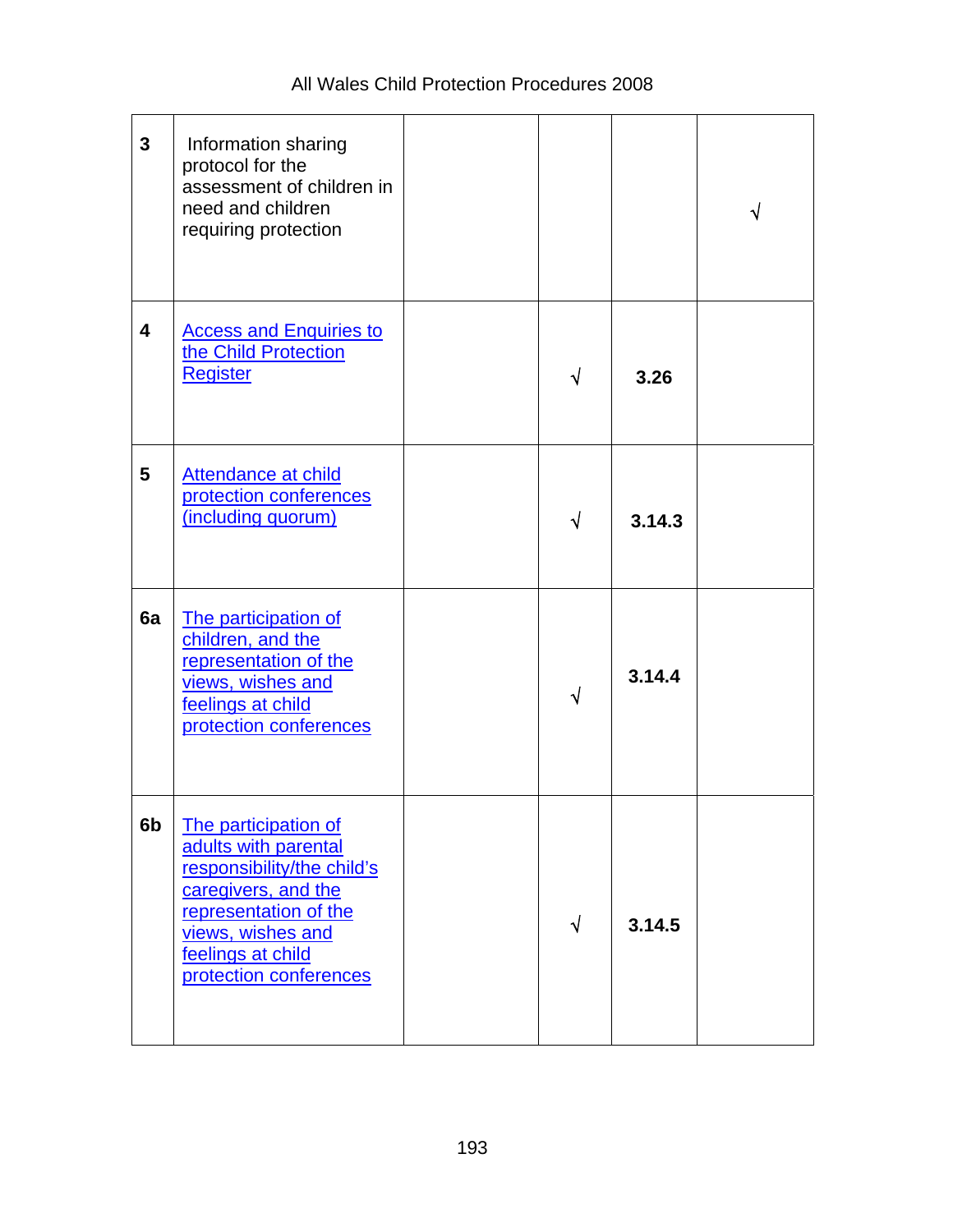| $\overline{7}$ | <b>Decision Making at child</b><br>protection conferences<br>where a consensus is not<br>reached                       | $\sqrt{ }$ | 3.14.16      |    |
|----------------|------------------------------------------------------------------------------------------------------------------------|------------|--------------|----|
| 8              | <b>Handling complaints from</b><br>families re child<br>protection conferences                                         | √          | 5.2          |    |
| 9              | Joint working<br>arrangements with Care<br>and Social Services<br>Inspectorate Wales                                   |            |              | √  |
| 10             | <b>Moves of Child Protection</b><br><b>Cases and Vulnerable</b><br><b>Children between Local</b><br><b>Authorities</b> | √          | 3.27<br>3.28 |    |
| 11             | <b>Safeguarding Children in</b><br><b>Whom Illness is</b><br><b>Fabricated or Induced</b>                              |            | 5.3          |    |
| 12             | Safeguarding Children at<br><b>Risk of Sexual</b><br>Exploitation                                                      |            |              | √  |
| 13             | The Provision of Pre-Trial<br>Therapy for Child<br>Witnesses                                                           |            |              | ٦J |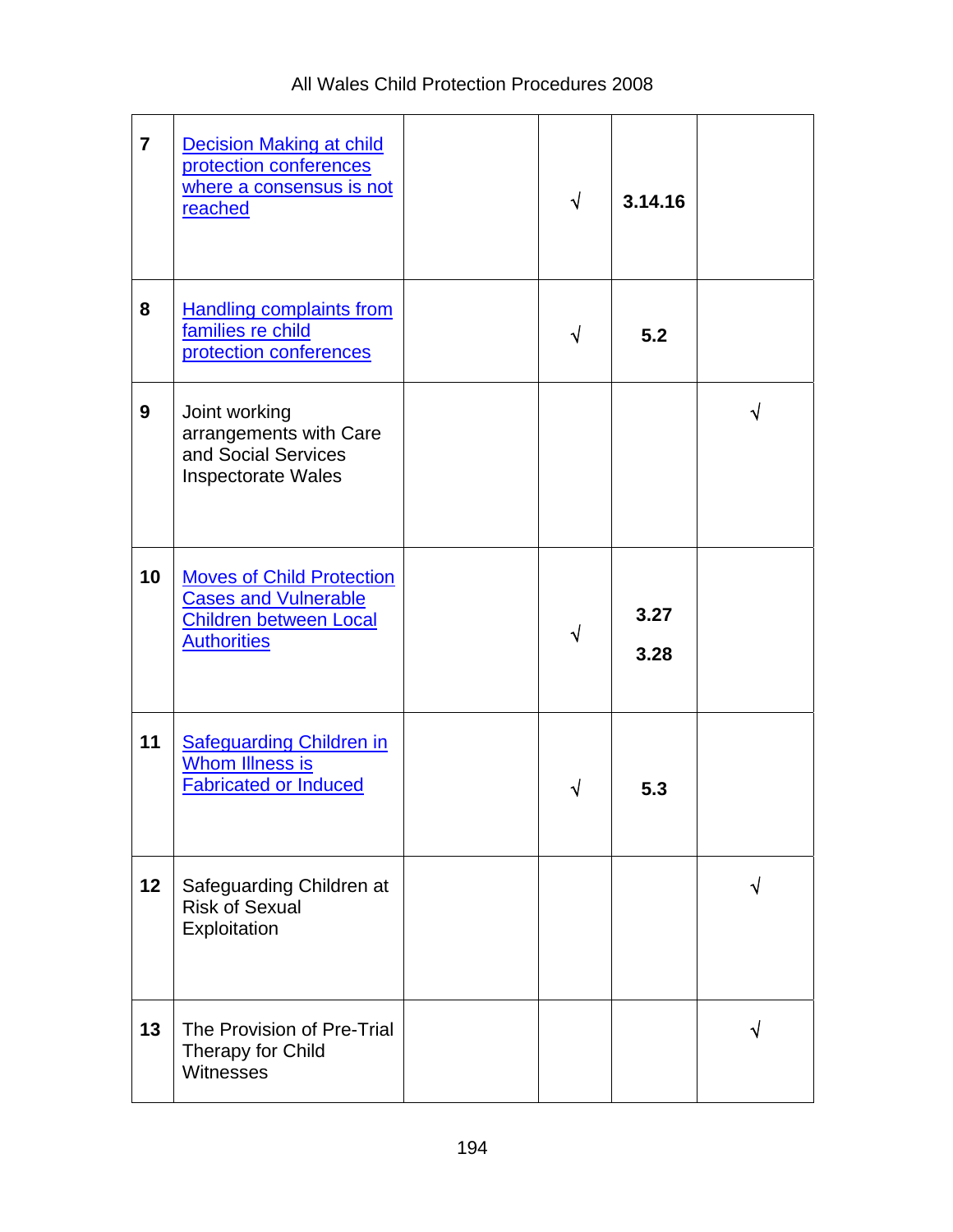| 14 | Children visiting secure<br>psychiatric hospitals |  | $\bullet$             |
|----|---------------------------------------------------|--|-----------------------|
|    |                                                   |  | (where<br>applicable) |

The All Wales Child Protection Procedures Review Group recommends that LSCBs have the following protocols, some of which are / or will be available as all Wales versions:

|    | <b>Title of Protocol</b>                                                                | <b>All Wales</b><br>version<br>available<br>as<br>separate<br>document | Included in<br>Part 5 |  | <b>LSCB</b><br>version<br>required |
|----|-----------------------------------------------------------------------------------------|------------------------------------------------------------------------|-----------------------|--|------------------------------------|
| 15 | The impact on the child/children<br>of families experiencing Mental<br>Illness/disorder | To be<br>developed                                                     |                       |  | ٦J                                 |
| 16 | The impact on the child/children<br>of families with substance /<br>alcohol misuse      | To be<br>developed                                                     |                       |  | √                                  |
| 17 | The impact on the child/children<br>of Domestic Abuse                                   | To be<br>developed                                                     |                       |  | $\sqrt{}$                          |
| 18 | Children Missing from home or<br>from local authority care                              | To be<br>developed                                                     |                       |  | ٦J                                 |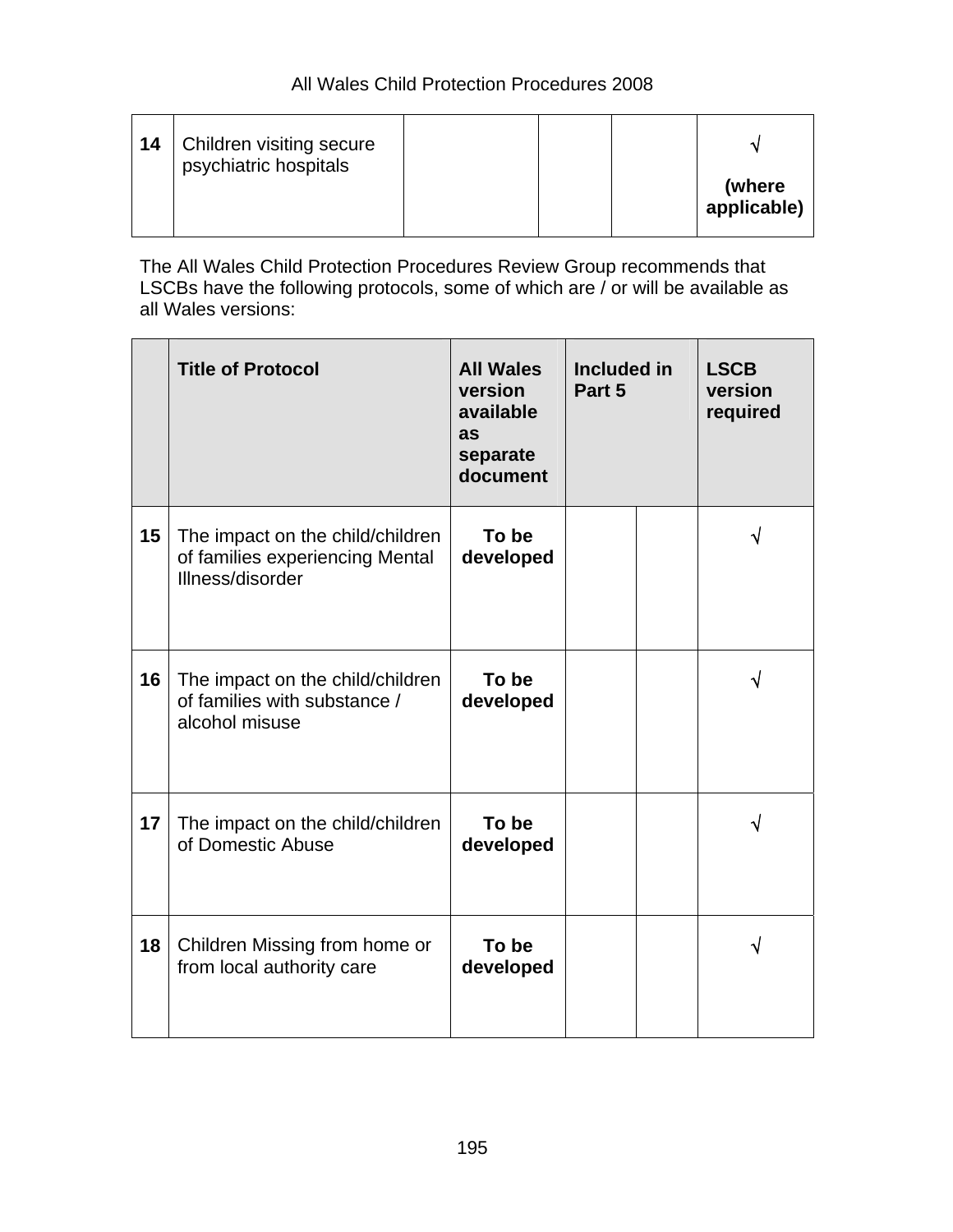| 19 | All Wales Multi-Agency<br><b>Protocol for Sudden</b><br>Unexpected Death in Infants<br>and Children (SUDI) |           |     |    |
|----|------------------------------------------------------------------------------------------------------------|-----------|-----|----|
| 20 | <b>Female Genital Mutilation</b><br>Protocol                                                               |           |     |    |
| 21 | <b>Safeguarding and Promoting</b><br>the Welfare of Sexually Active<br><b>Young People</b>                 | $\sqrt{}$ | 5.4 |    |
| 22 | The management of children<br>displaying sexually harmful<br>behaviour                                     |           |     | N  |
| 23 | The protection of children from<br>abuse via information<br>technology                                     |           | 5.5 |    |
| 24 | <b>Serious Case Reviews</b>                                                                                |           |     | ٦J |
| 25 | Safeguarding children within<br>surrogacy arrangements                                                     |           |     |    |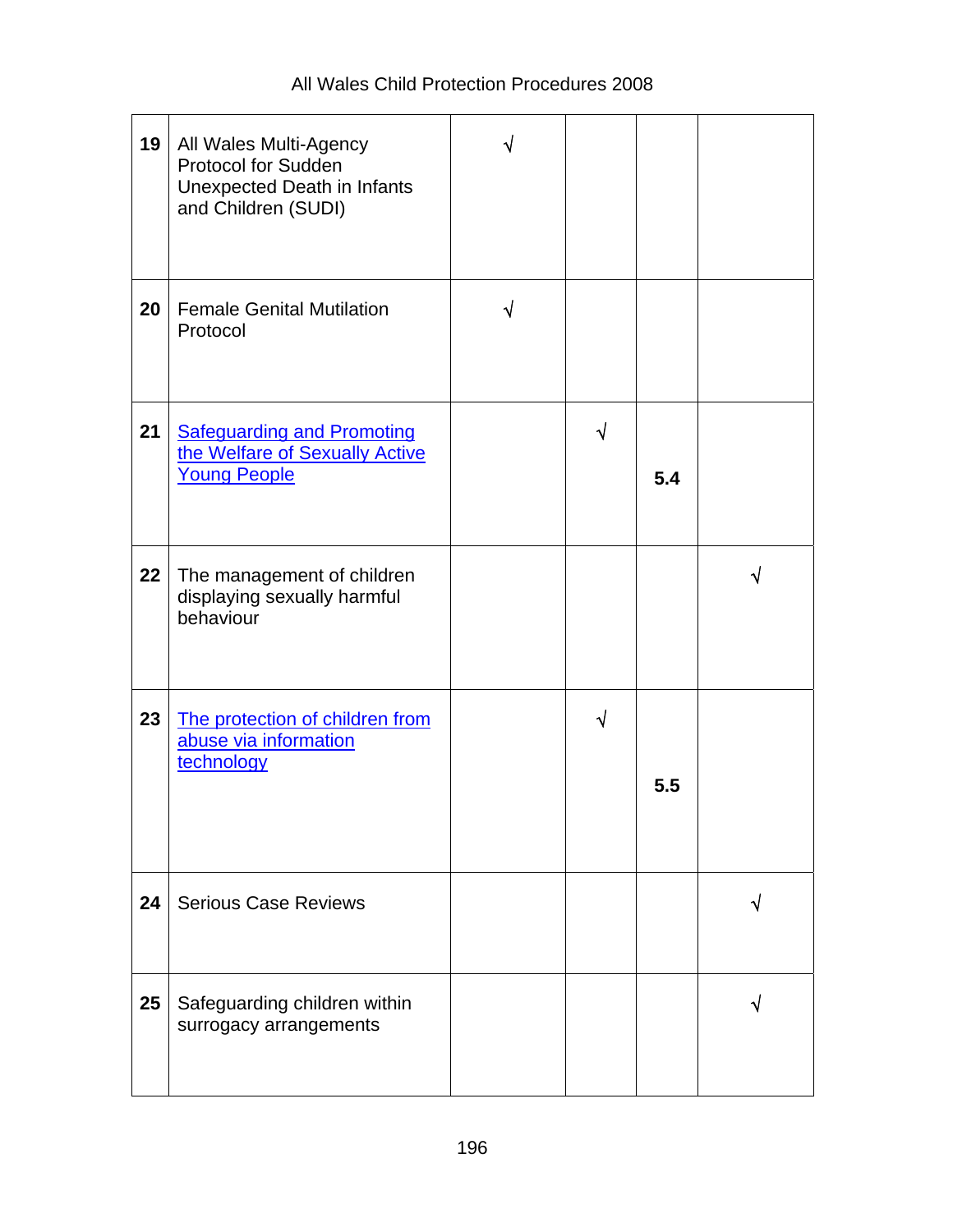| 26 | Children on exchange holidays                                                  |  | ٩.                |
|----|--------------------------------------------------------------------------------|--|-------------------|
| 27 | Children of Asylum seeking<br>families                                         |  | see also<br>4.10) |
| 28 | Safeguarding Children from<br>Abuse linked to a belief in Spirit<br>Possession |  | (see also<br>5.6) |

All Wales protocols available as All Wales documents but not included in these procedures can be accessed at www.awcpp.org.uk.

In addition a model template for the Serious Case Review chronology is available on the website.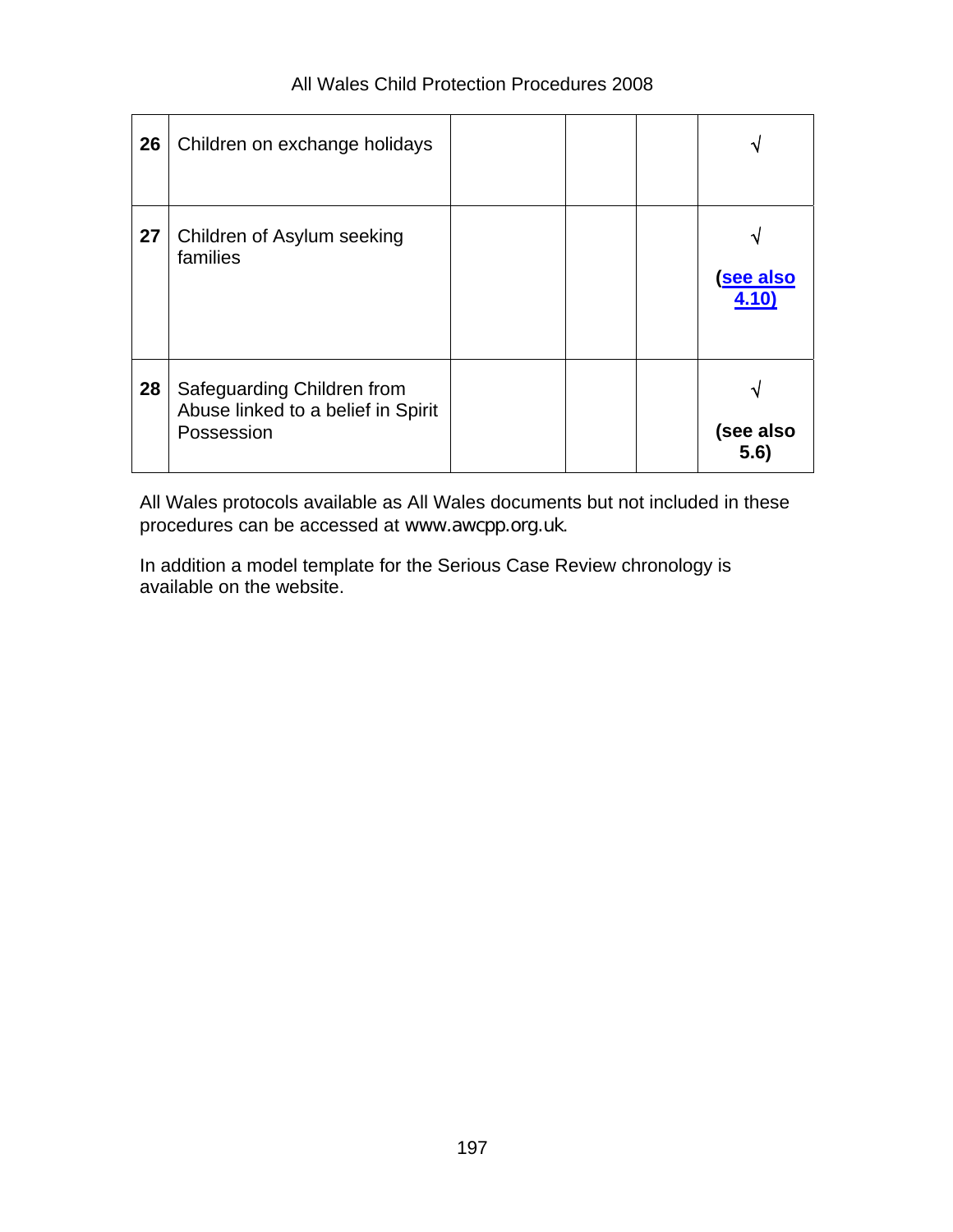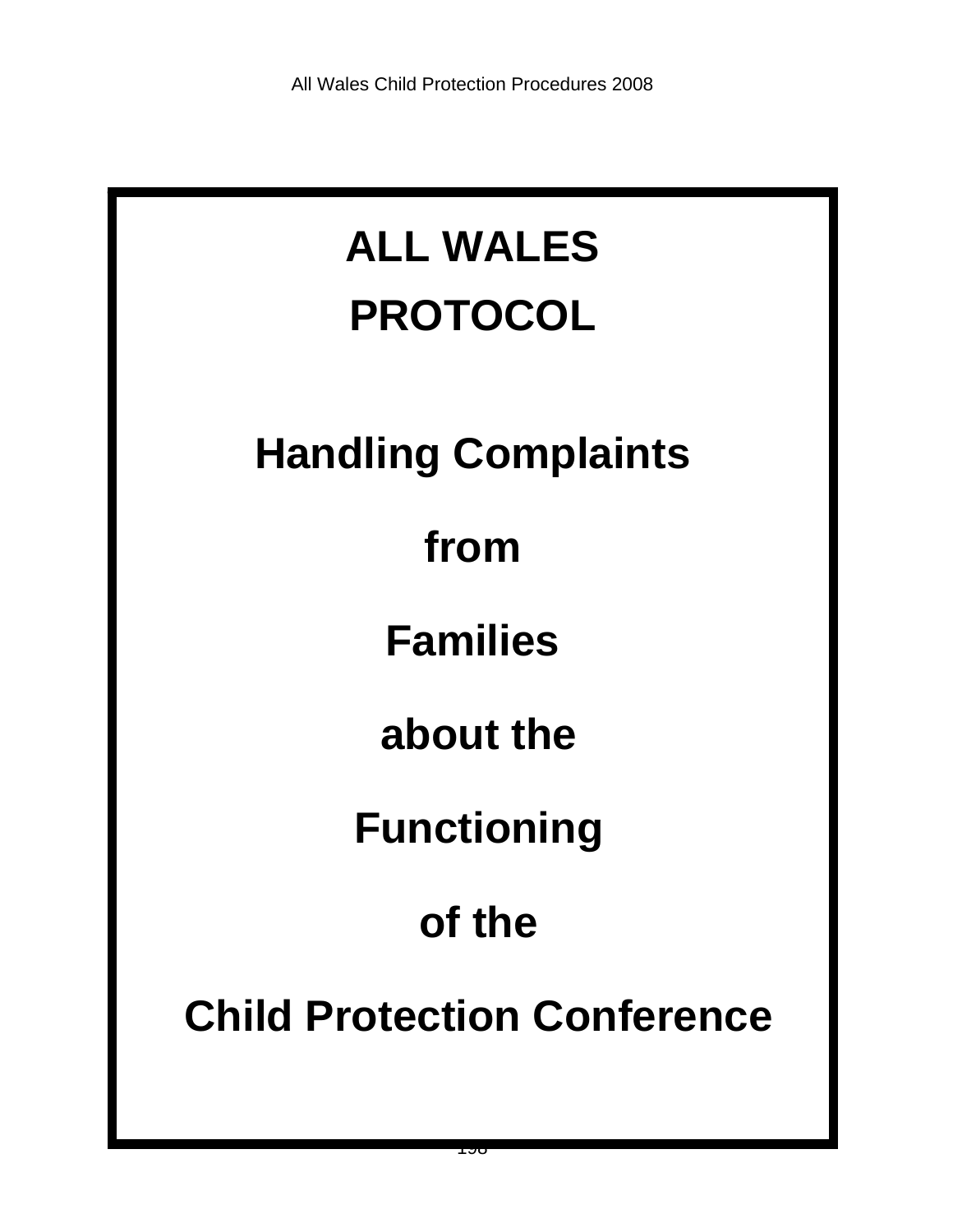# **5.2 Handling complaints from parents, caregivers and children about the functioning of the child protection conference**

Parents, caregivers and children, who are involved in the conference process, may have concerns about which they may wish to make representations or complain, in respect of one or more of the following aspects of the functioning of child protection conference:

- The process of the conference in terms of adherence to procedures;
- The registration decision, including the category;
- A decision not to register or to de-register.

Complaints should be addressed to the conference chair within 14 working days from the conference minutes being sent. The person making the complaint may need to be assisted in putting their complaint in a written format. The complainant should agree and sign the complaint. The chair should notify the senior manager for child protection in social services about the complaint.

The chair will attempt to resolve the complaint within 7 days of receiving the complaint.

If the complaint is not resolved, the chair should inform the senior manager for child protection that the complainant wishes to go to next stage of the procedure, the interagency LSCB Panel.

# **5.2.1 The LSCB panel**

The senior manager for child protection shall convene a meeting of the interagency LSCB Panel. This panel has 25 working days from the date that the complaint was **signed** to inform the complainant of their findings.

The panel should consist of a minimum of three senior representatives from LSCB member agencies, one of whom will act as chair. The panel shall not include anyone who has had direct involvement in the case that is being heard.

The complainant shall be offered the opportunity to make a statement in person or in writing to the panel and call evidence relating to his/her complaint. The complainant shall be entitled to be accompanied by an advocate and/or a legal advisor.

Both the panel and the complainant may call witnesses.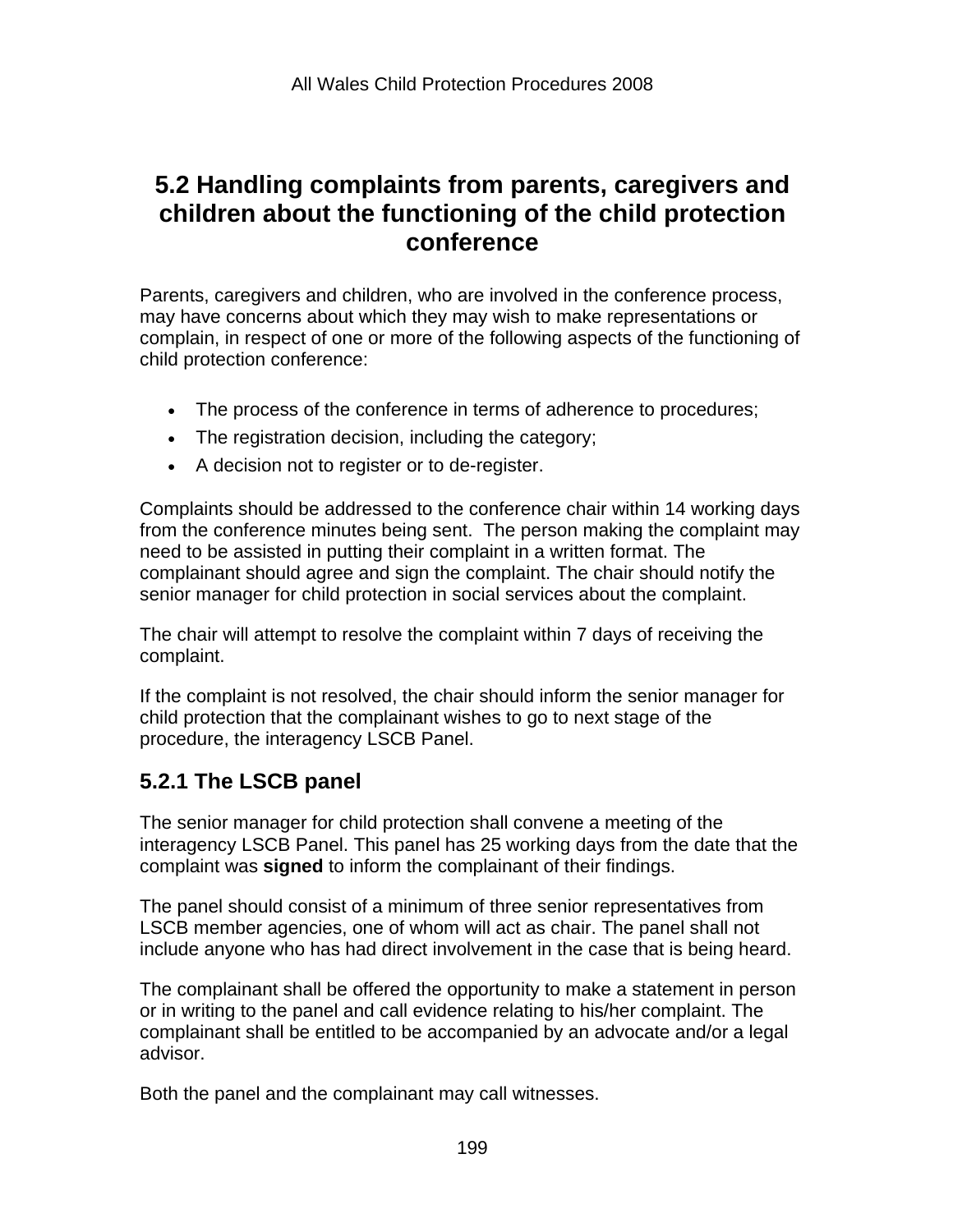The panel will determine:

- Whether the process followed adhered to the All Wales Child Protection Procedures;
- Whether the decision that is being complained about follows reasonably from the proper observation of the procedures;
- Whether the decision that is being complained about follows reasonably from the information available to the original conference.

#### **The LSCB panel cannot remove a child's name from the child protection register; this can only be done at a child protection conference**

The chair of the panel shall inform the complainant of the decision of the panel.

The decision should be communicated in writing and also be sent to:

- The child if appropriate to their age and understanding
- Any other parent or caregiver
- Any other person with parental responsibility
- Members of the relevant child protection conference
- The chair of the child protection conference, subject to the complaint

# **5.2.2 If the complaint is upheld:**

The panel shall refer their recommendations to a reconvened child protection conference to reconsider the registration decision and category.

A different conference chair must be nominated and the conference reconvened within 15 working days of the panel decision. The original conference decision will remain in place until the reconvened conference has taken place.

The conference must consider, taking into account the panel's recommendations, whether the criteria for registration is met.

If the criteria for registration are met, the conference chair should then determine the relevant category for registration.

### **5.4.3. Unresolved complaints**

LSCB's should consider making their own arrangements for dealing with unresolved complaints.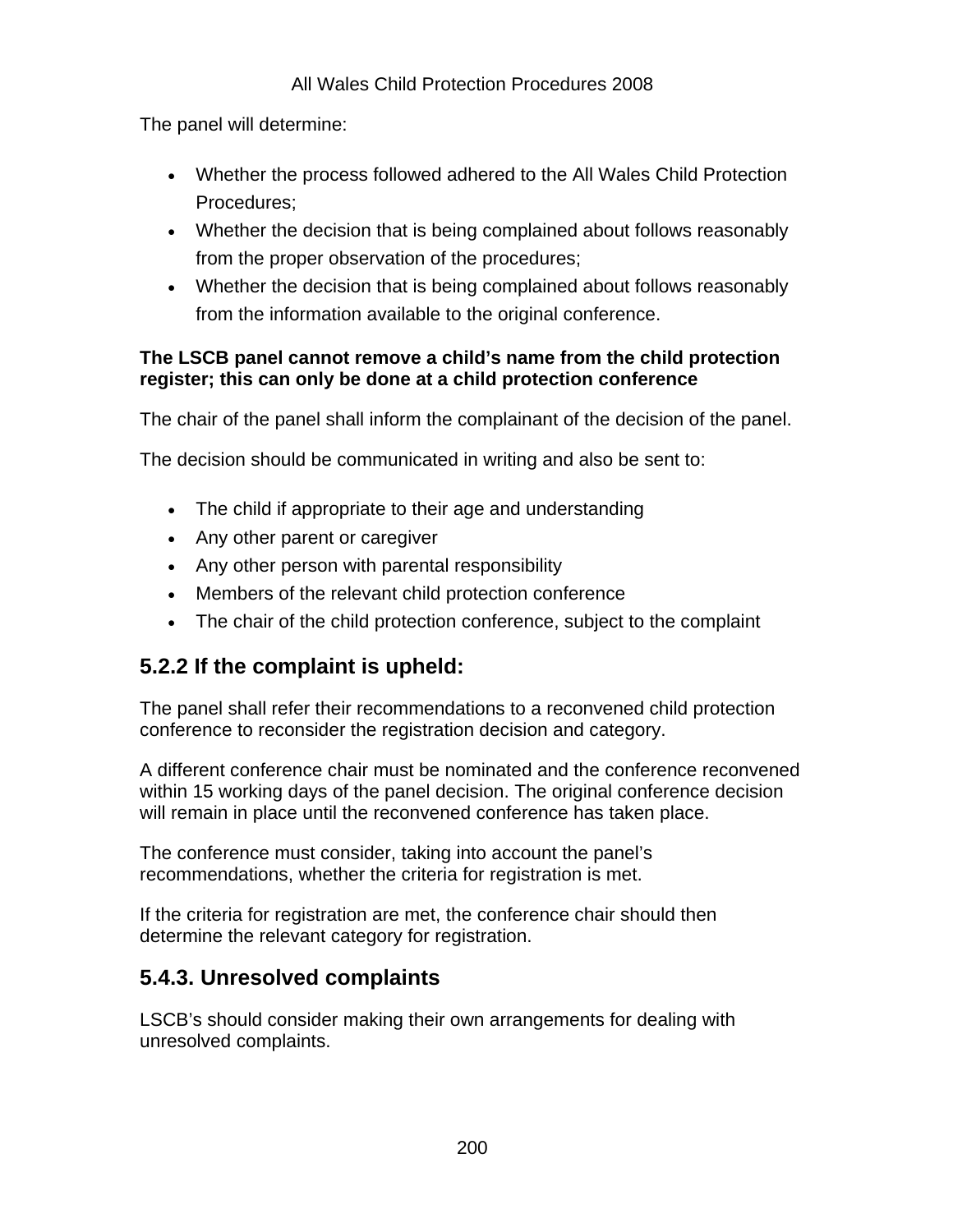# **5.4.4. Reports**

The LSCB should ensure reports are provided on a quarterly basis regarding any complaints made, outcomes and summary of issues raised.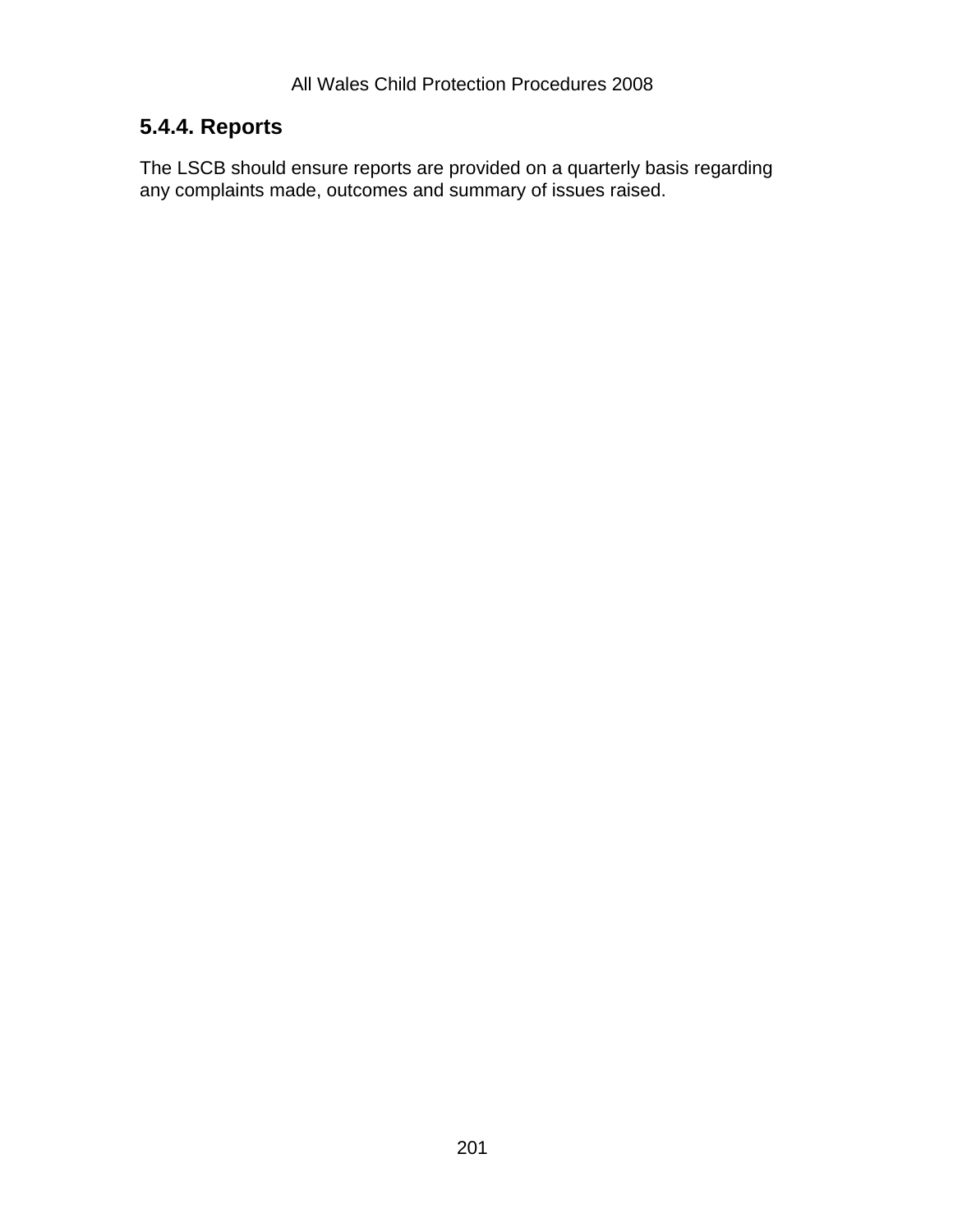### **5.2.5 Flow Chart 6: Handling Complaints about Child Protection Conferences.**

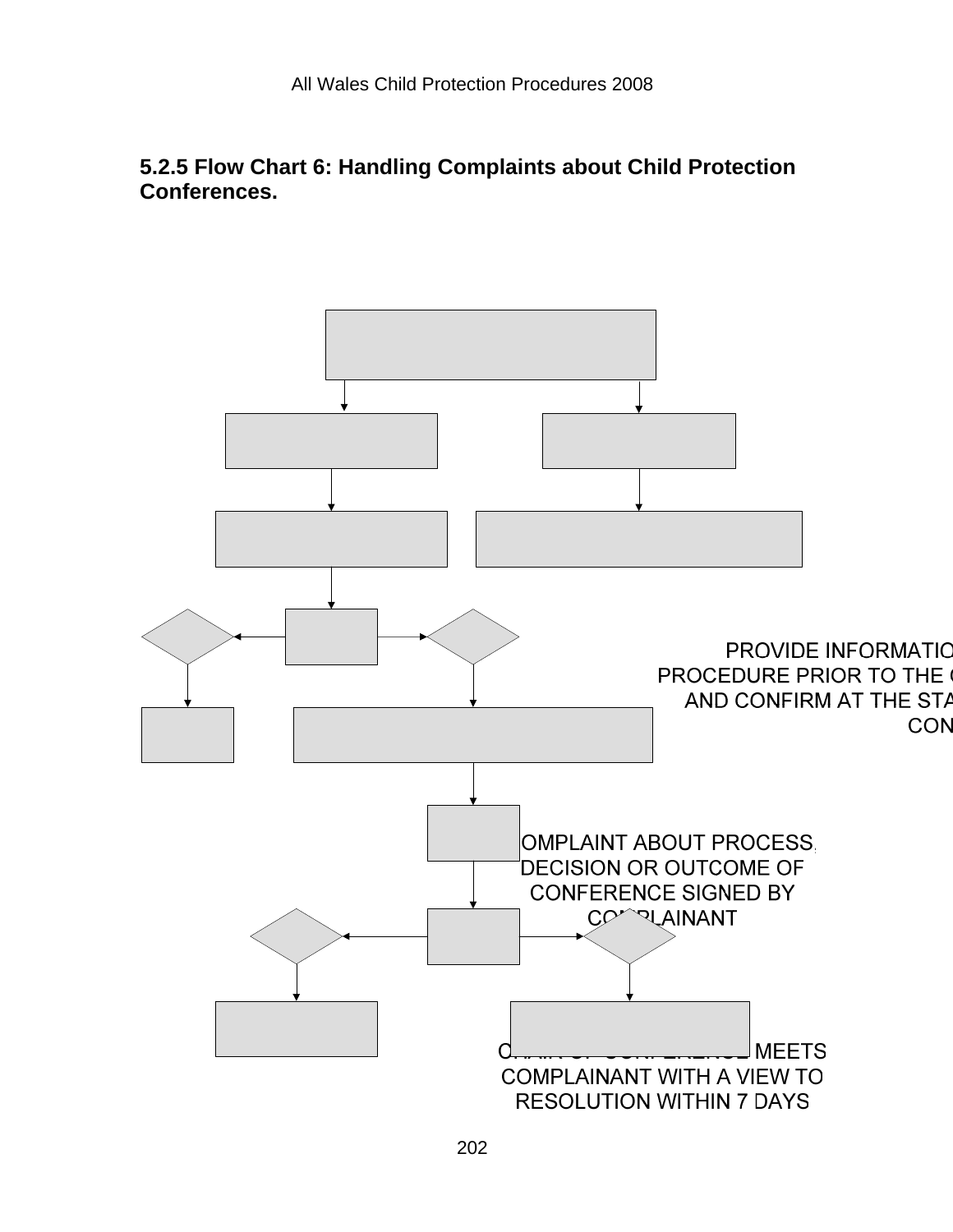

Replaces the previous 2004 version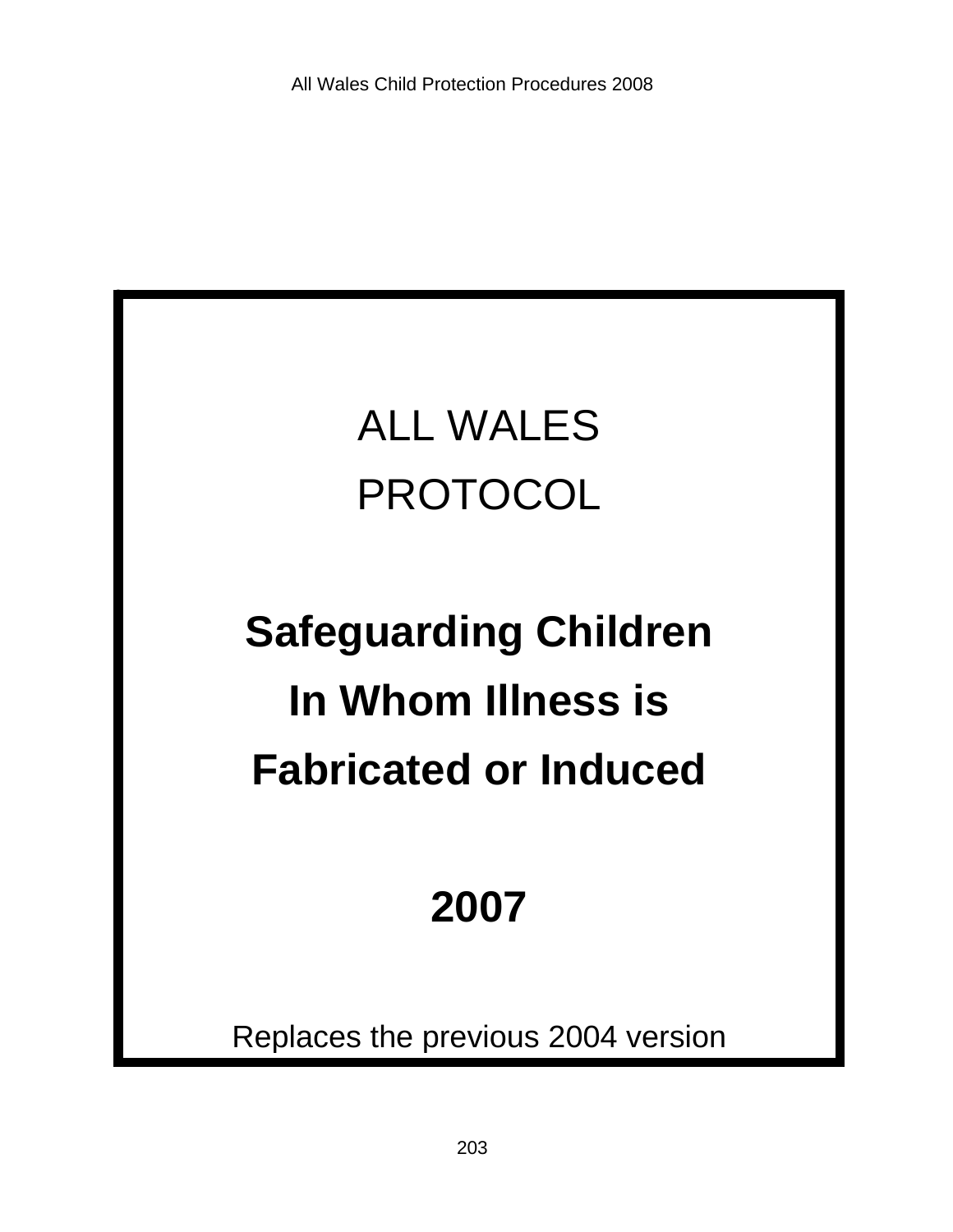# **5.3 Fabricated Illness Protocol**

 This policy was previously issued in 2004, and is now reissued as an update for the new All Wales Child Protection Procedures 2007.

#### **Fabricated/Induced Illness in children is a form of abuse**

#### **not a medical condition.**

#### **5.3.1**

In 2002 the Department of Health, Home Office, Department of Education and Skills and the Welsh Assembly Government issued comprehensive guidance under statute, *[Safeguarding Children in Whom Illness is Fabricated or Induced.](http://wales.gov.uk/topics/childrenyoungpeople/publications/illnessfabricated/;jsessionid=f1dyKDQJTdsqmy1Qy2gftyXTfGJl77DmvvN3R6gKHbGvwlbQyQQX!1555076423?lang=en)*

- The guidance provides a national framework for all agencies and recommends that more specific and detailed guidance is available locally;
- In addition in 2001/2 The Royal College of Paediatrics and Child Health (RCPCH) produced their own working party report;
- The guidance gives a comprehensive overview of fabricated illness, and in particular the complex issues of working with families;
- The above national policy *Safeguarding Children in whom Illness is Fabricated/Induced*[, and this All Wales protocol should be viewed a](http://wales.gov.uk/topics/childrenyoungpeople/publications/illnessfabricated/;jsessionid=f1dyKDQJTdsqmy1Qy2gftyXTfGJl77DmvvN3R6gKHbGvwlbQyQQX!1555076423?lang=en)s addenda to the *[All Wales Child Protection Procedures and Safeguarding](http://cymru.gov.uk/publications/circular/2007/1637402/;jsessionid=g9DpKlCZxp5lnGNsJTFYpnnYR72vVy1DFhz2NZJ6bpcHx9y4Tg17!514291769?lang=en) Children: Working under the Children Act 2004 (2006;)*
- The above documents should be available to practitioners and must be read in conjunction with this protocol;
- A training pack for professionals is now available: **'Incredibly Caring'.**  ([Radcliffe Publishing Oxford\)](http://www.radcliffe-oxford.com/)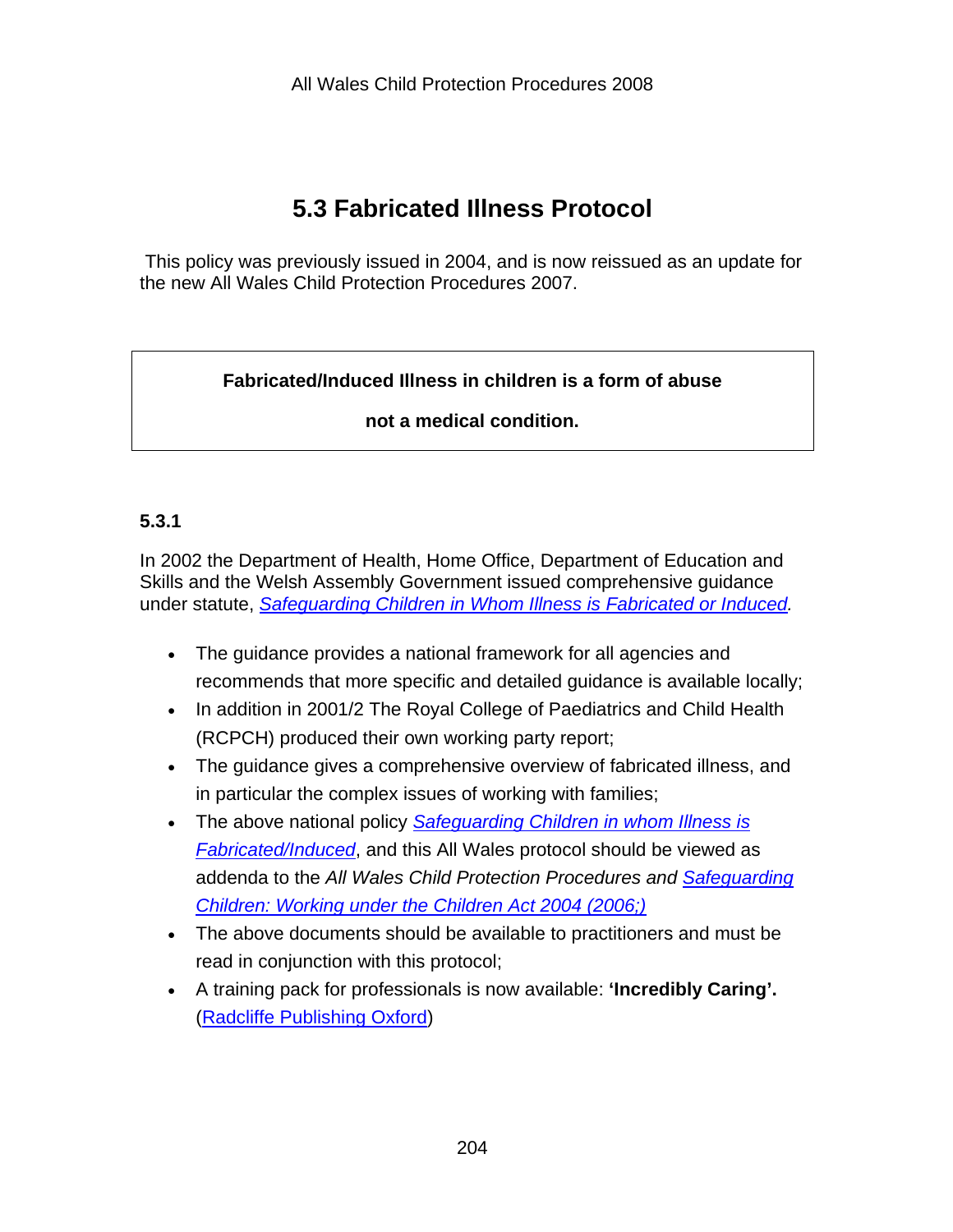#### **5.3.1.1**

Referrals regarding fabricated/induced illness should be managed in accordance both with the *All Wales Child Protection Procedures 2007*, Part 3 – The Child Protection Process and with this protocol.

• **Fabrication of symptoms and signs by a caregiver will result in harm to the child whether as a direct result of the caregiver's actions** 

OR

• as a result of unnecessary medical investigation and treatment.

All professionals in all agencies should be alert to the possibility of fabricated illness.

 The terminology used and the diagnostic criteria should be carefully considered.

The term FII (Fabricated/Factitious/Induced Illness) should be reserved for parents who are causing the child harm, or risk of harm, as a result of deliberate fabrication/induction of illness.

The spectrum of cases will vary from the very mild to the severe and life threatening.

(Another term in use is Paediatric Falsification)

#### **5.3.1.2 The following may be present:**

- Exaggerating real illness and symptoms;
- Fabrication of symptoms for example sleep apnoea, seizures, asthma attacks and allergy;
- Falsifying signs, tests and records, for example addition of blood or sugar to urine, false temperature records;
- Inducing physical illness, for example poisoning, suffocation, starvation or inappropriate diet;
- Sudden unexpected death of infant or child;
- False allegations of abuse;
- Encouraging or requiring the child to appear disabled, including learning disability and/or obtaining unnecessary specialist treatments or equipment for the child.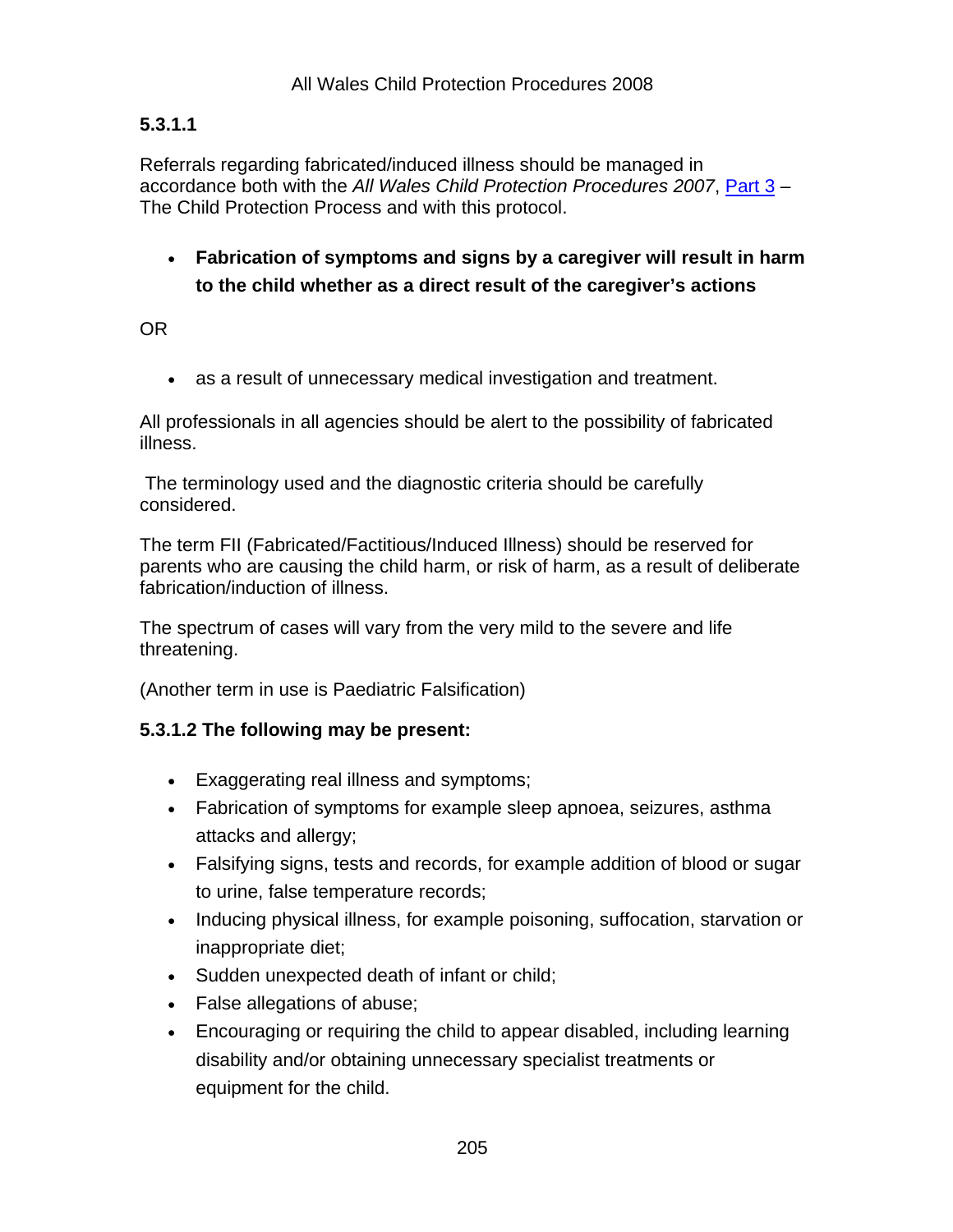**5.3.2 Fabricated illness** may be unusual but should form part of a differential diagnosis/consideration for all professionals, especially health, in working with/ treating children and young people.

#### **5.3.2.1 In the case of suspected fabricated illness, a referral should be made to social services.**

#### **Where any such concerns arise:**

- All professionals in all agencies need to be aware of the need to seek the advice of a senior key professional at an early stage;
- Considerable care must be taken in deciding whether to share concerns with the family at this stage, and should only take place where it is clear that this will **not** further jeopardise the safety of the child. This is highlighted as being different to the normal rule of partnership working with parents;
- Consideration of whether to share concerns with the family should be a multi-agency shared responsibility, possibly decided at a professional/strategy meeting when the initial assessment has been undertaken;
- Action must be taken in a time frame which is not detrimental to the needs of the child;
- All professionals **MUST** keep clear, accurate and contemporaneous records.

**5.3.2.2** An initial assessment will then be carried out by social services and a strategy meeting under child protection procedures will be held. The strategy meeting will include senior professionals from each relevant agency:-

- Senior manager social services / team leader / social worker;
- Named doctor and named nurse or equivalent;
- Senior investigating police officer;
- Local authority legal adviser;
- General practitioner;
- Other health professionals as indicated (either involved with the family or an expert resource);
- Education and other agencies if indicated.

**5.3.2.3** Once it has been decided that a strategy meeting should be convened;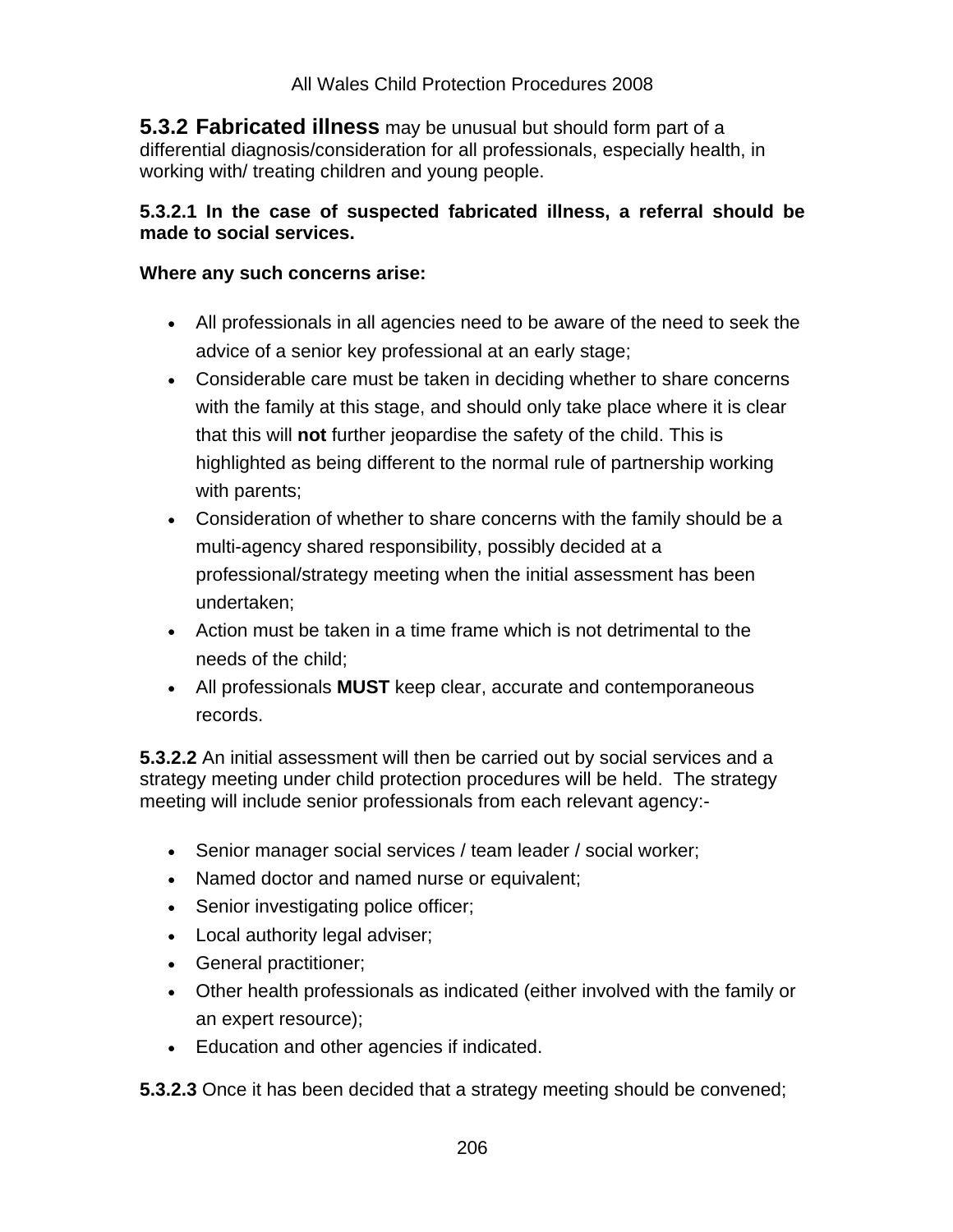The strategy meeting will:

- Share information and plan to produce a detailed chronology of all of the issues, with clear recognition of confirmed signs and symptoms. Health has a particular responsibility to explain the significance of the medical information. In addition to a chronology a time line of the information available may be of assistance;
- Confirm the key health professionals and key professionals from the other agencies;
- Clarify and possibly limit the number of health professionals seeing the child for example where possible ensure that the same GP responds to requests for consultation;
- Consider the need to access the family's health records. This should be facilitated via the named and/or designated doctor and nurse;
- Make a decision on sharing or not sharing information with the family. (Fabricated Illness is an exception to "Partnership with Parents");
- Consider appropriate protection arrangements for the child;
- Consider whether to consult a health professional, or other child care professional who can give an expert opinion, and who is independent of the case. This may be a professional with expertise in fabricated illness and/or` a professional with expertise relevant to the target diagnosis;
- Ensure that all agencies understand the need to work very closely together and to keep each other fully informed;
- Only consider covert video surveillance as a possible course of action following full discussion within a strategy meeting. It can only be initiated by the police according to their guidelines and must comply with the [Regulation of Investigatory Powers Act 2000;](http://www.opsi.gov.uk/acts/acts2000/ukpga_20000023_en_1)
- Develop a clear action plan, although in many cases, especially if referral is at a very early stage, the next steps may be further collation of information;
- Emphasise that each agency may need to take its own legal advice. In complex cases the legal advisers may also themselves need to meet with all of the relevant professionals;
- Decide whether child protection section 47 enquiries should be initiated;
- Consider the need for further strategy meetings;
- The meeting will need to advise on the need for longer term vigilance;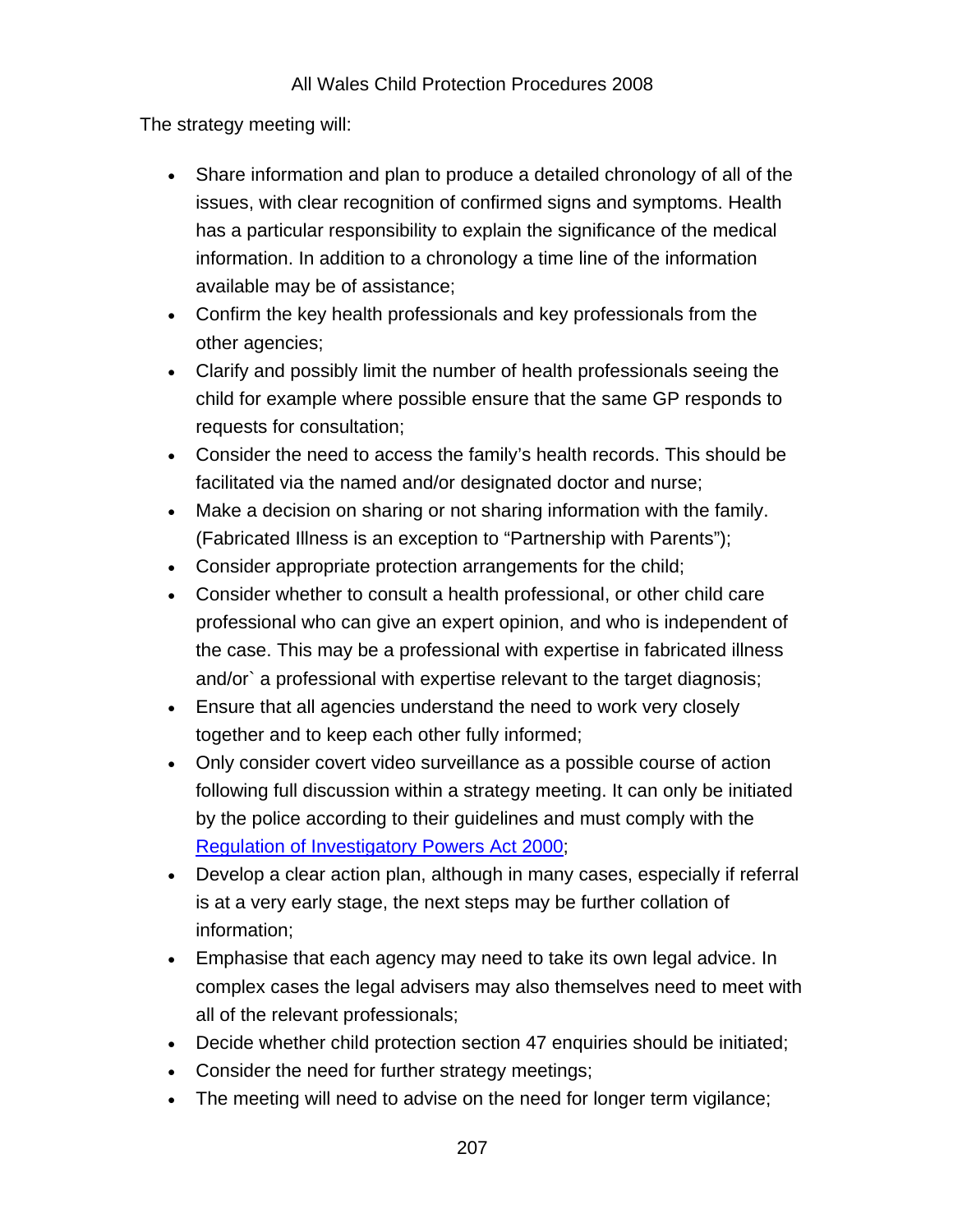- The meeting will be minuted, with strict control over the circulation of the minutes;
- Consider the needs of, and provide support and supervision for all professionals involved with the family.

There may be a series of strategy meetings under child protection procedures before a decision is made to proceed to a child protection conference.

### **5.3.3 Specific action by the Local Safeguarding Children Board (LSCB):**

- Each LSCB needs to ensure that appropriate key professionals are nominated from each agency and to hold a list of these names
- Each LSCB, via Health, needs to ensure access to appropriate expert medical opinion.

### **LSCB LIST OF "KEY" PROFESSIONALS**

(to be completed by each LSCB)

Identified Professionals re: Fabricated Illness:

- **Key Health Professionals**
- **Key Social Services Professionals**
- **Key Education Professionals**
- **Key Police Professionals, including those with responsibility for Covert Video Surveillance**
- **Key Legal Professionals who can access expert medical advice**

#### **5.3.4 CONSIDERATIONS FOR HEALTH PROFESSIONALS**

Health will often be the first agency to raise concerns. It is therefore important that health has well-established links with children's/social services and the family/child protection units of the police, to enable early discussion of cases.

It is again imperative that within NHS settings and in particular where children and young people may be under the care of "non paediatric" specialists, health professionals are alert to the possibility of the diagnosis and aware of where to obtain advice. This will usually be from the named doctor and/ or named nurse child protection for the trust.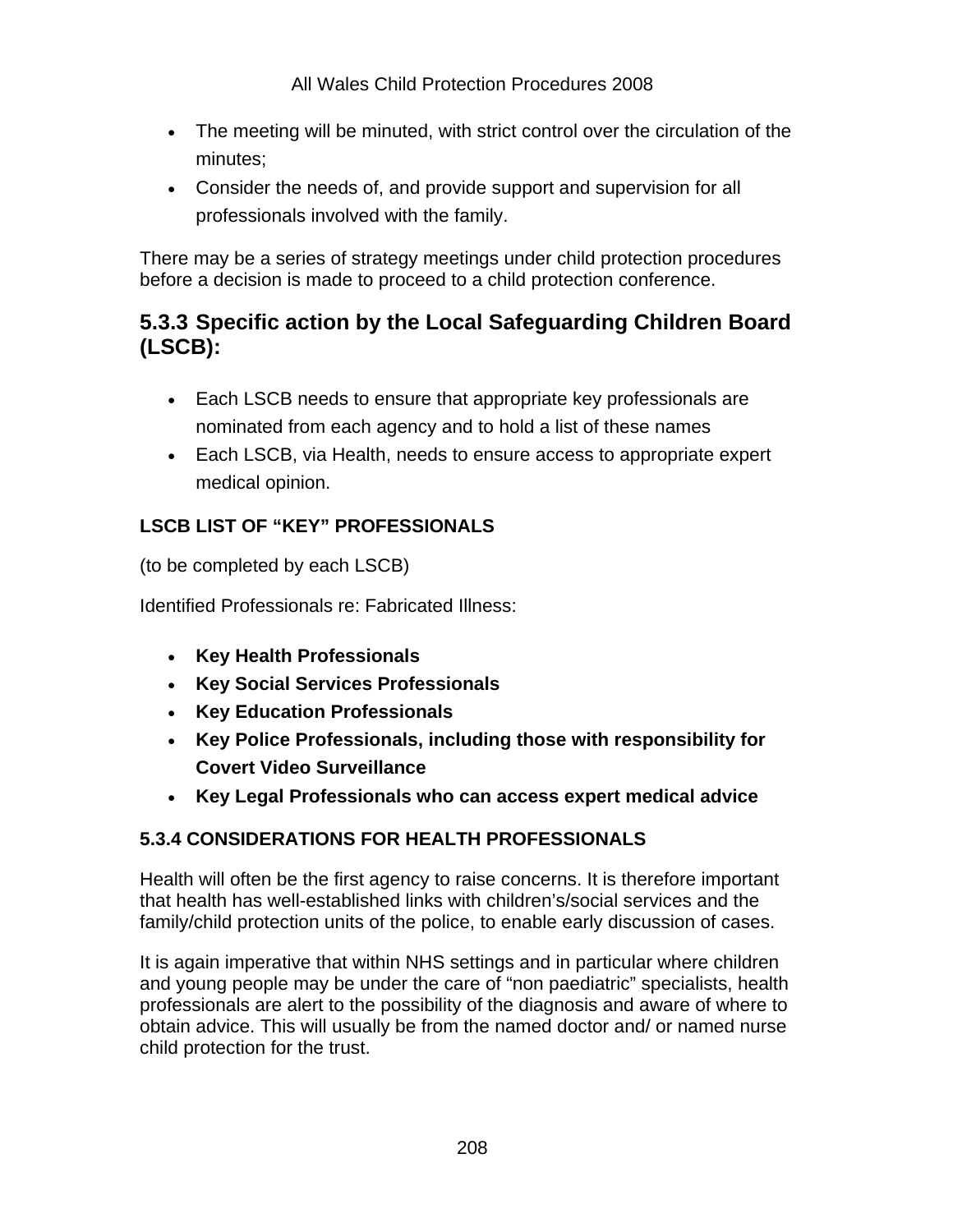It is imperative that health professionals are fully aware of the need to make an early decision on sharing information with the statutory agencies.

The named doctor/named nurse (or appropriate health professionals with expertise), should work with all involved health colleagues to draw together all available information and make an early decision on sharing information with social services.

#### **5.3.4.1 Action for health professionals (if initial concerns raised by health)**

- Medical and nursing staff should record their concerns and seek further information regarding the family within their own department initially. (Health professionals should be aware of local protocols about the use of "supplementary type records". They **must** then communicate with other local health professionals, who may have had contact with the family, e.g. the general practitioner, the named and/or designated doctor and nurse child protection and other agencies;
- Non- medical / non-nursing staff in health should communicate with the appropriate named and/or lead professional for child protection and document as advised;
- A key health professional should be nominated to pull together **ALL** the health information across the acute units and the community. This should also include relevant family history available from the GP including relevant information regarding the child's caregivers;
- A health professionals' meeting may be convened at this stage including only relevant personnel, or an immediate contact made with social services. It is crucial that possible perpetrators are still not informed.

#### **5.3.4.2 Additional health considerations:**

- Ensure a "key" health professional is nominated, who will ensure agreement between primary and secondary services and also maintain communication with tertiary services;
- The key professional will need to monitor and liaise when advice is sought by the family from alternative or other specialist centres;
- Health will need to take steps to ensure that investigations/interventions are limited;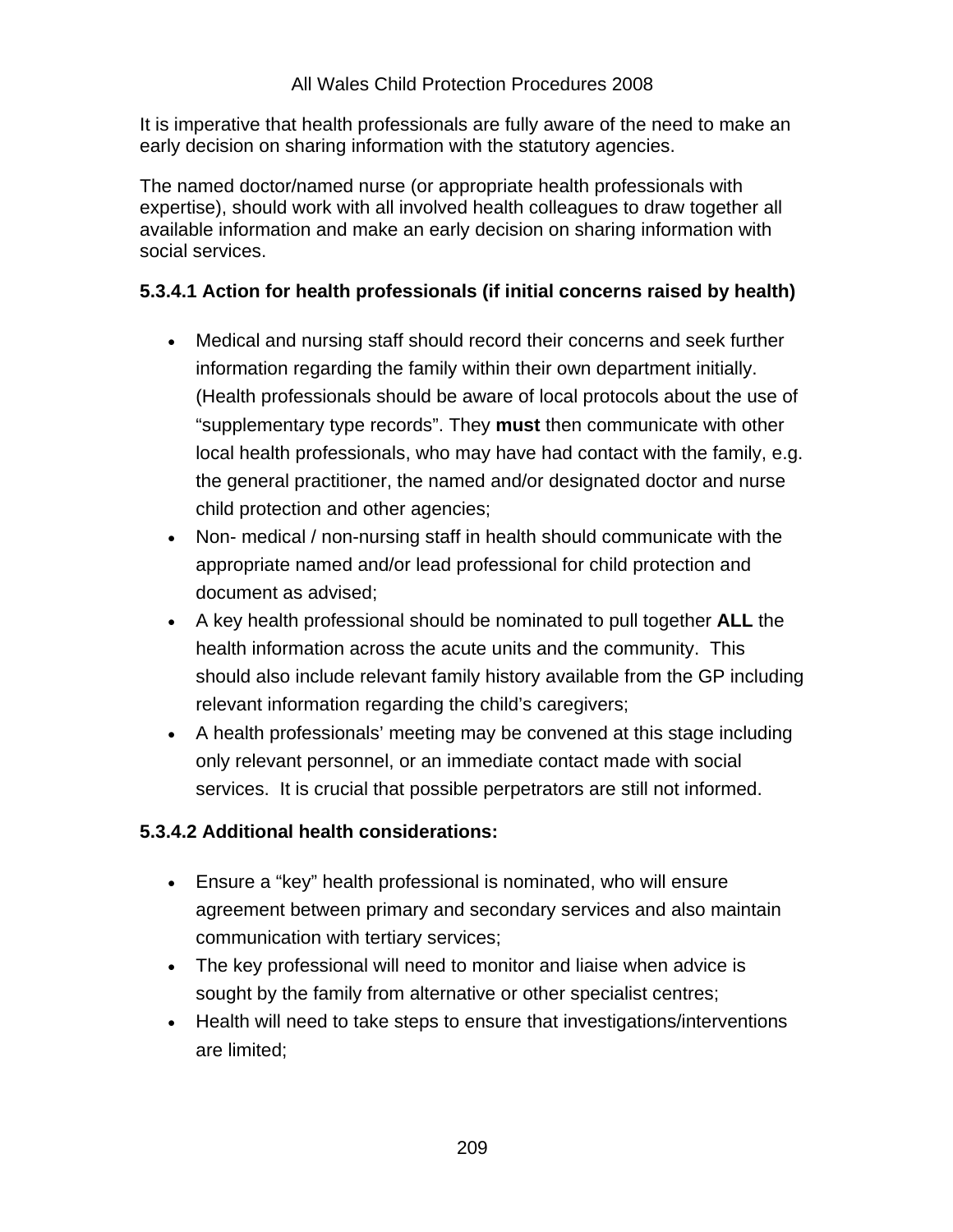- If the GP is unable to attend strategy meetings the nominated health professional must ensure that all information is shared, but in such a way that the family are not alerted;
- Health professionals need to have a low threshold for sharing information with the statutory agencies;
- Health professionals should ensure that they refer to the national policy, *[Safeguarding Children in Whom Illness is Fabricated/Induced](http://wales.gov.uk/topics/childrenyoungpeople/publications/illnessfabricated/;jsessionid=f1dyKDQJTdsqmy1Qy2gftyXTfGJl77DmvvN3R6gKHbGvwlbQyQQX!1555076423?lang=en)* and the report of the Royal College of Paediatricians and Child Health (RCPCH), for further guidance and information.

# **5.3.5 CONSIDERATIONS FOR SOCIAL SERVICES**

Referrals to social services in relation to fabricated or induced illness should be managed in accordance with *the All Wales Child Protection Procedures (2007*) (Part 3: The Child Protection Process), and with this All Wales Protocol.

Action for Social Services Professionals.

The role of social services is to undertake assessment, planning, and intervention in order to achieve the best outcomes for children and families.

Social services work in collaboration with other agencies, which also have responsibilities for safeguarding and promoting the welfare of children

#### **5.3.5.1 Key considerations**

#### **5.3.5.1.1 Immediate action**

- If, at any stage, there is medical evidence to indicate that a child's life is at risk, immediate action should be taken by police and/or social services to secure the child's safety;
- The nature and severity of the abuse will determine the urgency and level of response; for example; intentional suffocation or poisoning will require immediate protection for the child, whereas this level of response is unlikely to be required for verbal fabrication of illness;
- However, the circumstances and child's needs may change during the assessment process, especially if parents and/or caregivers become aware that professionals are suspicious that symptoms of an illness are being fabricated. The decisions, about the need for immediate action should be kept under constant review;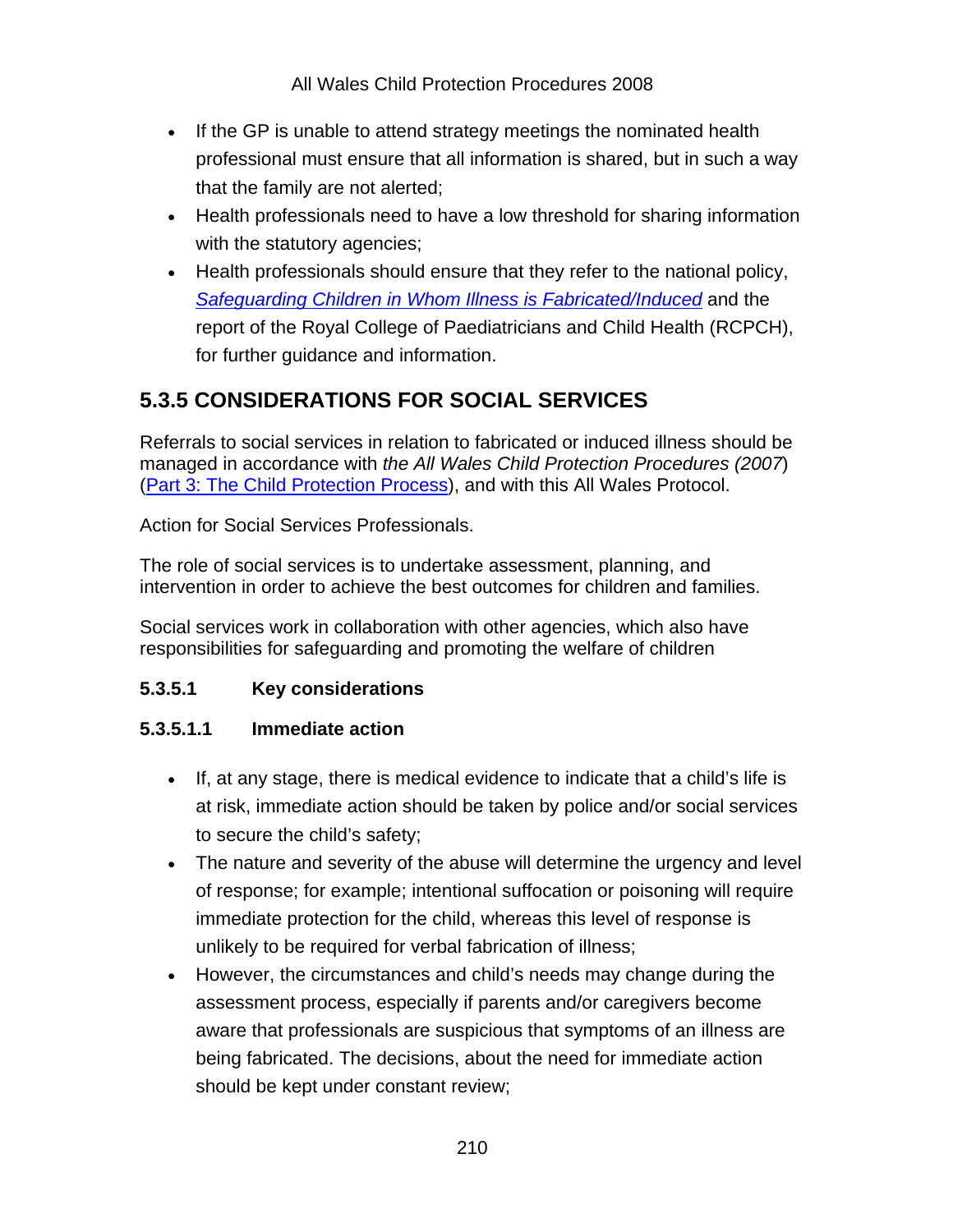• During the assessment social services professionals should consider the needs of other children in the household and whether any action is required to protect them.

#### **5.3.5.1.2 Information to parents**

- At each stage of the enquiries, from referral and case planning to intervention and review, careful consideration must be given to what information should be shared with parents, when and by whom, taking account of the child's welfare;
- The professionals should discuss and jointly agree the information that will be shared with parents and /or caregivers, in accordance with the All Wales Child Protection Procedures;
- No concerns and/or information should be shared with parents and/or caregivers if it is judged that this action will jeopardise the child's safety;
- In all cases any decision to disclose concerns to the parents needs to be handled very carefully.

#### **5.3.5.1.3 Initial assessment**

- A chronology is an integral part of the initial assessment. The social worker should compile it from existing records and all available information from other agencies in preparation for a child protection strategy meeting or other information-sharing meeting;
- The nominated key health professional responsible for collating all the health information in the child's case should also be preparing a health chronology.

#### **5.3.5.1.4 Strategy meeting (see also 5.3.2.3)**

- A child protection strategy meeting shall always be convened following suspicions or allegations of fabricated or induced illness. A telephone strategy discussion is not an adequate and appropriate course of action;
- Police and social services should ensure that the child's medical consultant, GP, the senior ward nurse (if the child is an in-patient) and other relevant professionals are involved in their planning and decisionmaking, including decisions about sharing information with parents;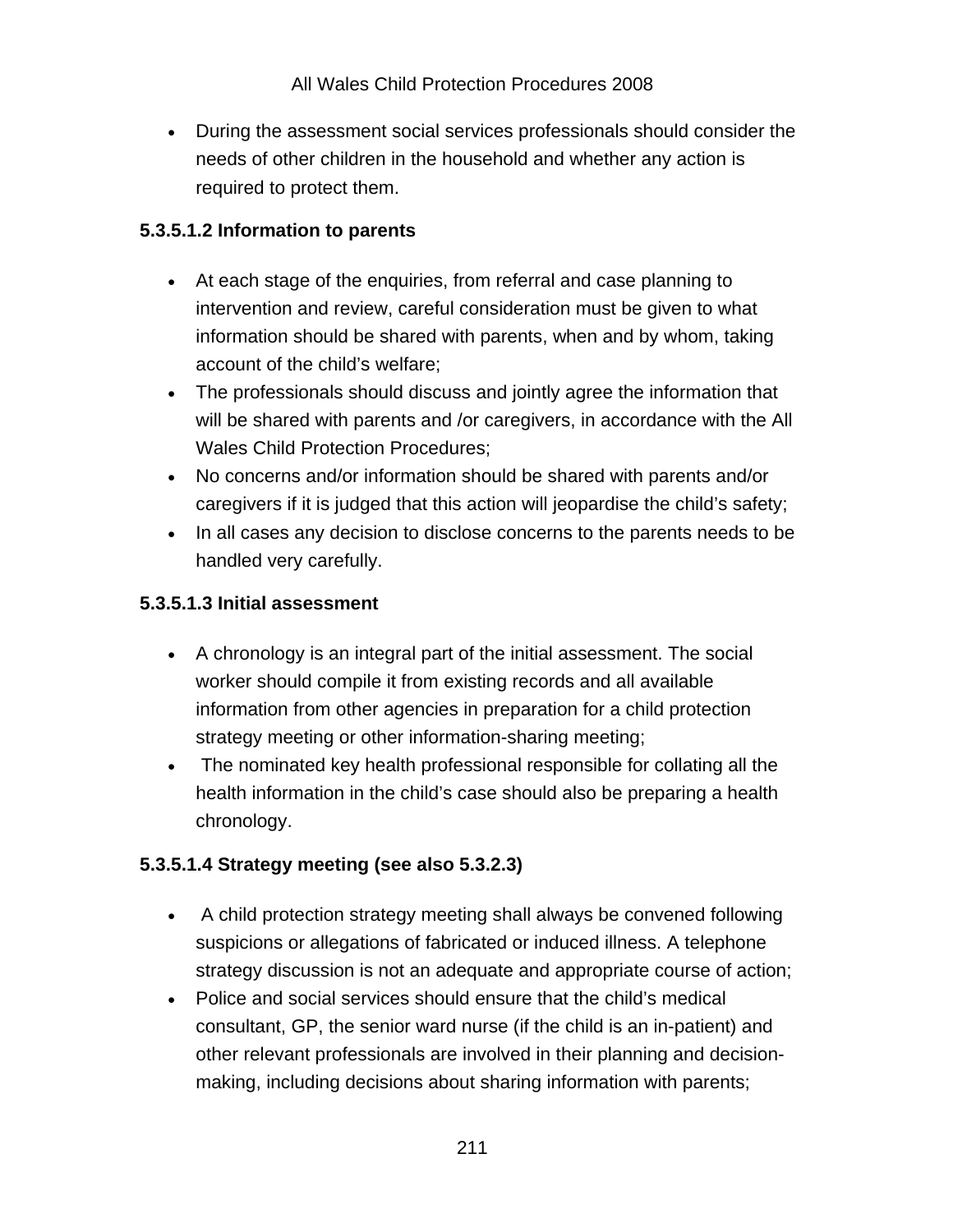• More than one child protection strategy meeting might be necessary in order to ensure that the complex issues are discussed thoroughly and all the information shared before a decision is made to undertake child protection section 47 enquiries.

#### **5.3.5.1.5 Initial child protection conference**

- The social worker should ensure that the initial child protection conference takes place within 15 working days of the child protection strategy meeting. There may be a series of strategy meetings, and the conference should be held within 15 working days of the final one held.
- The social worker in consultation with their line manager, should consider inviting a professional who has expertise in the field of fabricated or induced illness and a medical professional such as a paediatrician with knowledge of the particular symptoms and illness processes caused by the suspected abuse for example, gastroenterology, neurology, respiratory illness and other specialist areas. The medical professionals can provide essential specialist assistance to the conference participants in making sense of all the information presented;
- Children should be involved in the initial child protection conference in accordance with their age and level of understanding. A child who has suffered fabricated or induced illness is also likely to have suffered emotional harm, and therefore all discussions should be carried out in a sensitive manner and provide a safe context for the child. In addition the child's safety following the conference, and the way in which these concerns are conveyed are important considerations for conference participants;
- The parents and/or caregivers will normally be invited to the child protection conference. However, it may not be in the child's interests for them to attend at the same time, for instance the alleged abusing parent and/or caregiver may not wish to admit their behaviour in front of their partner and should not be put under pressure to talk about the abuse. These are matters that might be best managed outside the conference. The preparation of family members should be undertaken by the social worker before the conference, using her/his professional judgement from what she/he knows about each of them to recommend their level of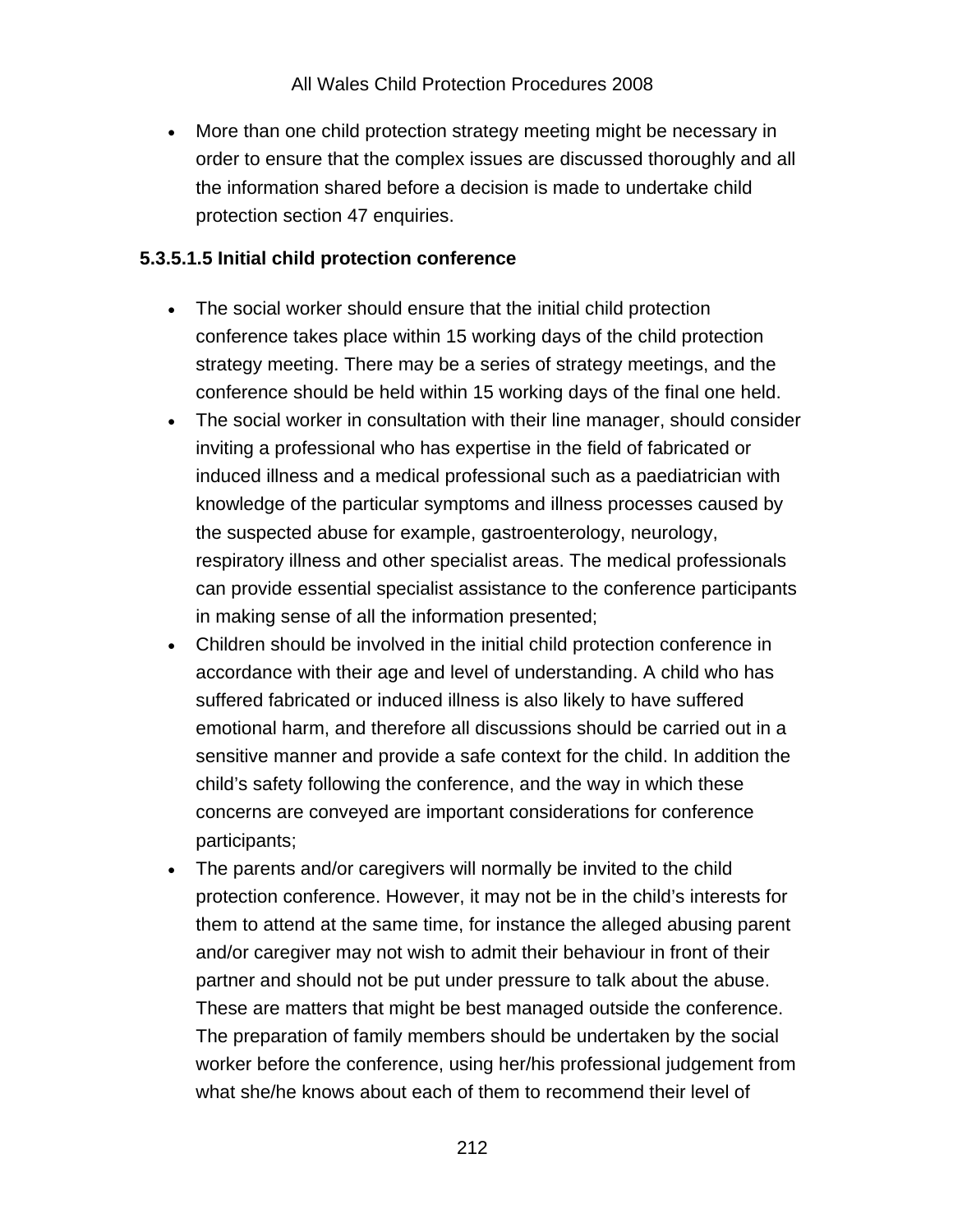participation in the meeting. The social worker should discuss his/her views with the independent chair of the child protection conference and the chair will decide on the matter of attendance.

• The social worker and other key professionals will contribute written reports to the conference, setting out their involvement with the family. Factual accuracy is essential. A chronology, focusing particularly on the child's medical history, should be compiled in collaboration with the responsible consultant paediatrician involved and the health history of siblings should also be considered. The social worker's report and the chronology will **not** routinely be shared with parents before the conference following allegations of fabricated or induced illness. The social worker and other professionals should discuss this course of action at the child protection strategy meeting and with the independent child protection conference chair before the conference.

# **5.3.6 CONSIDERATIONS FOR THE POLICE**

Any suspected case of fabricated or induced illness may also involve the commission of a crime and therefore the police should always be involved at an [early stage in accordance with 'Safeguarding Children: Working Together under](http://cymru.gov.uk/publications/circular/2007/1637402/;jsessionid=g9DpKlCZxp5lnGNsJTFYpnnYR72vVy1DFhz2NZJ6bpcHx9y4Tg17!514291769?lang=en)  the Children Act 2004 [2006] and the All Wales Child Protection Procedures.

#### **5.3.6.1**

- Such complex cases must be led by an experienced detective supervisor who as part of the inter-agency management team should, plan carefully the investigation process, taking account of the impact that such an investigation may have on hospital staff and patients;
- All investigative avenues must be explored, including the use of covert surveillance techniques;
- Covert surveillance should only be used when there are no alternative ways of explaining the child's signs and symptoms and the multi agency strategy meeting considers that such an approach is appropriate;
- When covert surveillance techniques are utilised the detective supervisor dealing with the investigation **MUST** liaise, at the earliest opportunity, with the authorising officer for RIPA (Regulation of Investigatory Powers Act 2000) within the appropriate policing area;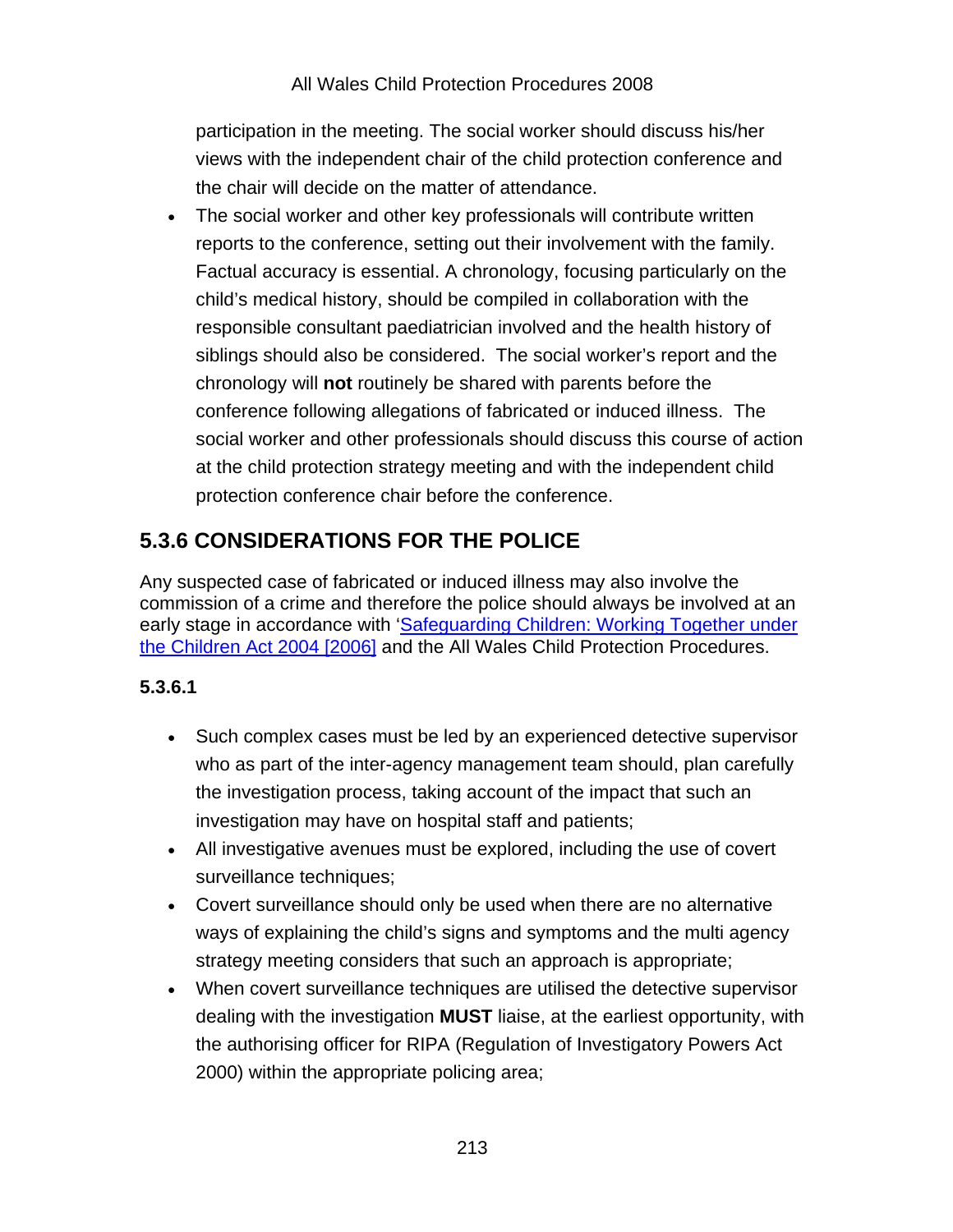• The RIPA authorising officer when considering the use of covert techniques to deal with such sensitive matter must consider that the levels of intrusion offered by the covert methods used are justified, necessary and proportionate when considering the information available and the offences under investigation.

# **5.3.7 CONSIDERATIONS FOR THE CROWN PROSECUTION SERVICE**

- It is expected that when any enquiries regarding a possible fabricated/induced illness reach the criminal investigation stage, the police will work closely with the crown prosecution service. Cases of this nature will be covered by the director of public prosecution's (dpp) guidance on charging, requiring the crown prosecutor to advise upon charge in all cases;
- In deciding upon the charge the crown prosecutor will consider the need for any specialist expert evidence and may consider whether a conference with health and children's social services might be helpful in assessing the evidence;
- Following charge the crown prosecutor will be alert to the need to obtain and consider further expert opinion (for example where the defence serve an opinion from their own expert upon the crown)

# **5.3.8 CONSIDERATIONS FOR EDUCATION SERVICES**

# **THE ROLE OF EDUCATION**

Schools have an important role to play in the identification and management of suspected cases of fabricated or induced illness. Through their day-to-day contact with children, teachers and other school staff are particularly well placed to notice outward signs of a child at risk of significant harm. Similarly, staff from LEA school support services, such as education welfare officers, education social workers and educational psychologists, are in a position to raise concerns.

#### **5.3.8.1 Identifying fabricated or induced illness**

There are a number of factors that teachers and other school staff should be aware of that can indicate that a pupil may be the subject of fabricated or induced illness.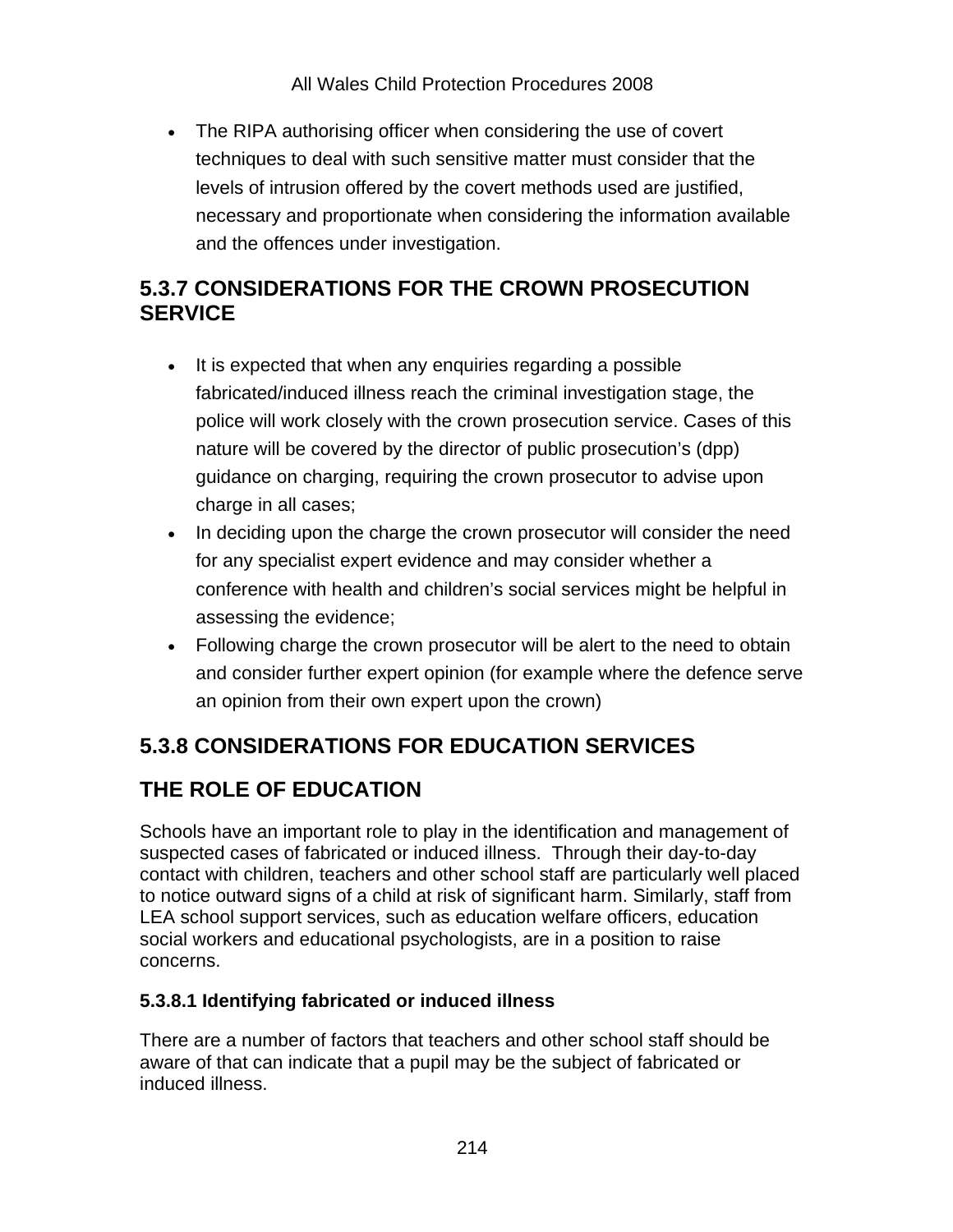- Frequent and often unexplained absences from school;
- Regular absences to keep a hospital or doctor's appointment;
- Repeated claims by a parent/caregiver that a child is frequently unwell and that s/he requires medical attention for symptoms or illnesses that have not been observed by staff;
- Conflicting or patently untrue stories about illnesses, accidents or deaths in the family.

Schools should be aware of significant changes to a child's physical or emotional state, unexplained injuries, changes in behaviour and a failure to thrive.

#### **5.3.8.2 Action required by school staff**

Where a teacher or other member of staff has cause to believe that a child is at risk from, or is the subject of, fabricated or induced illness, the teacher with designated responsibility for child protection should be immediately informed. As with all forms of suspected harm, the *All Wales Child Protection Procedures'* will apply and the designated teacher will take responsibility for making an appropriate referral to social services. All evidence relating to the concern should be kept safely as it may be needed to inform decision-making or contribute to any consequent investigation.

Teachers and other school staff should not carry out their own investigations or discuss the matter with the child's parent/caregiver. With the safety of the child foremost in mind, the teacher will take advice as to whether the school should share its concerns with a child's parent/caregiver. After the designated teacher has referred a concern to social services, the lead agencies, including education, will take the matter forward in line with local LSCB child protection arrangements.

#### **5.3.8.3 Action required by staff from LEA school support services**

Staff from school support services should either refer their concerns to the designated teacher of the child's school or to the LEA senior officer with designated responsibility for child protection who will make the referral to social services.

#### **5.3.8.4 Further advice**

Further advice can be sought from the LEA senior officer with responsibility for co-ordinating action and policy on child protection.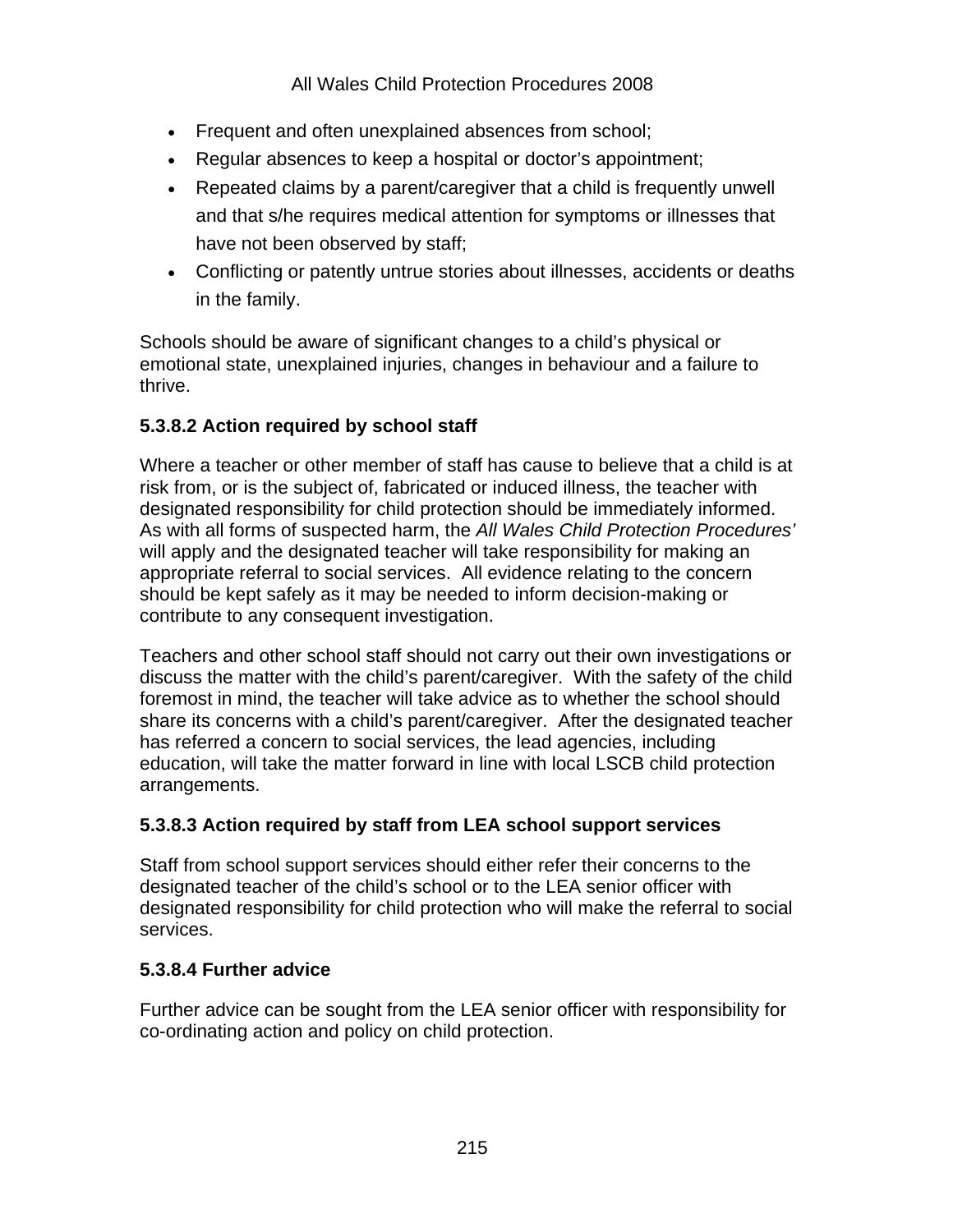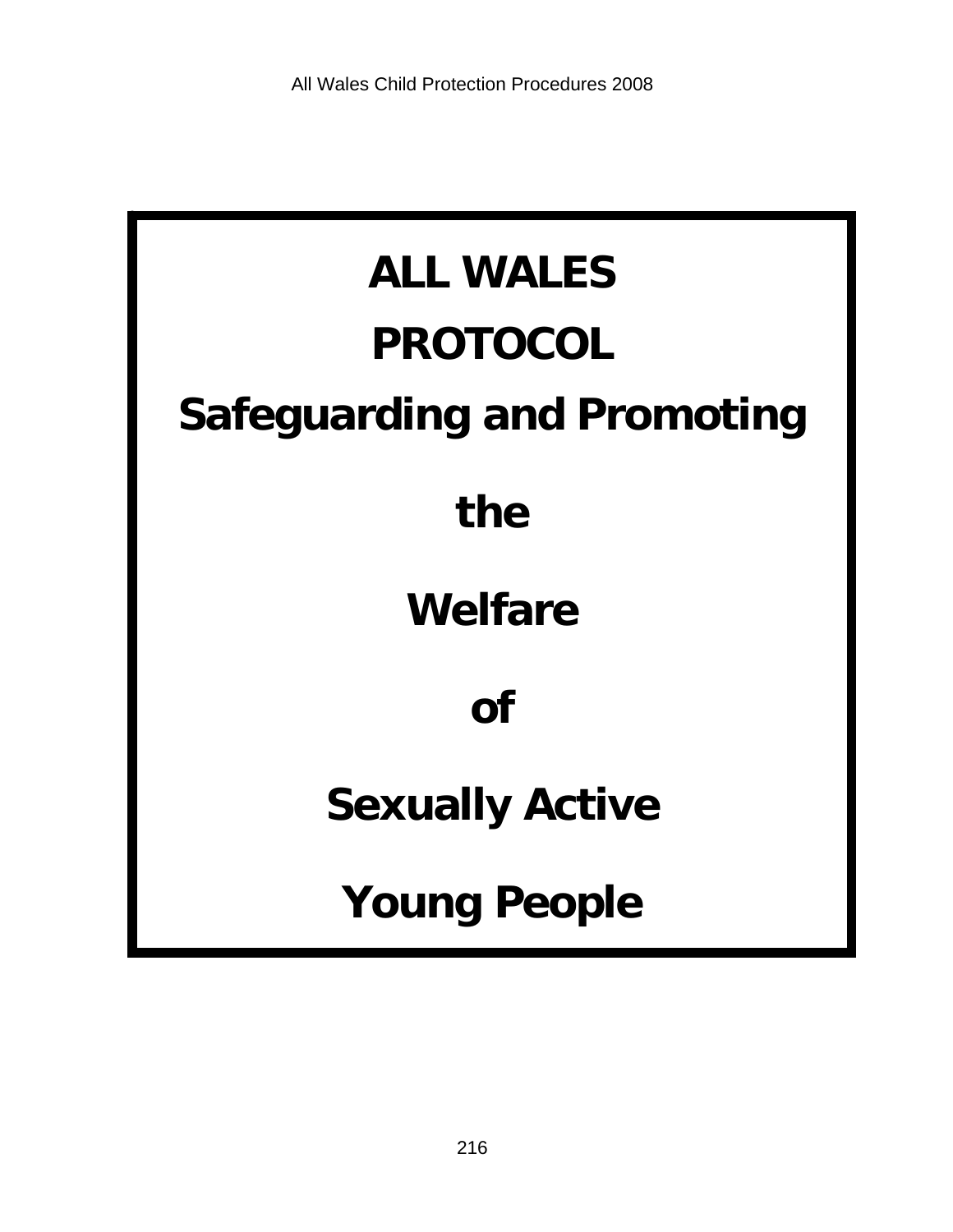# **5.4 Safeguarding and Promoting the Welfare of Sexually Active Young People**

# **5.4.1 Introduction**

- This protocol is designed to assist those working with young people to identify where these relationships may be abusive and where children and young people may need safeguarding or additional services.
- It has been devised with the understanding that most young people under the age of 18 will have a healthy interest in sex and sexual relationships. This protocol provides a bridge between government guidance, legislation, public inquiries such as the [Bichard Report](http://police.homeoffice.gov.uk/publications/operational-policing/bichard-inquiry-report?view=Binary) and the needs of children and young people.
- This protocol will ensure consistency in the identification, reporting and response throughout Wales in relation to under age sexual activity.
- The protocol is based on the core principle that the welfare of the child is paramount and emphasises the need to accurately assess any risk of significant harm when a child or young person is engaged in a sexually active relationship.
- The [Sexual Offences Act 2003](http://www.opsi.gov.uk/acts/acts2003/ukpga_20030042_en_1) sets the legal age for sexual activity, both heterosexual and homosexual at 16. It further states that children under the age of 13 are of insufficient age to give consent to sexual activity. In law, sexual activity with a child under the age of 13 years is a serious arrestable offence and reflects society's view that children of less than 13 years of age should not be sexually active and that their level of vulnerability to exploitation and sexual grooming is potentially significant.

This protocol endorses both of the following;

- Sexual activity between consenting young people should not be criminalised;
- The legal position that sexual activity under the age of 16 is an offence.

 In practice this protocol will apply for under 16 year olds. However professionals must always be aware of the possibility of abuse and / or exploitation in the 16- 18 age group.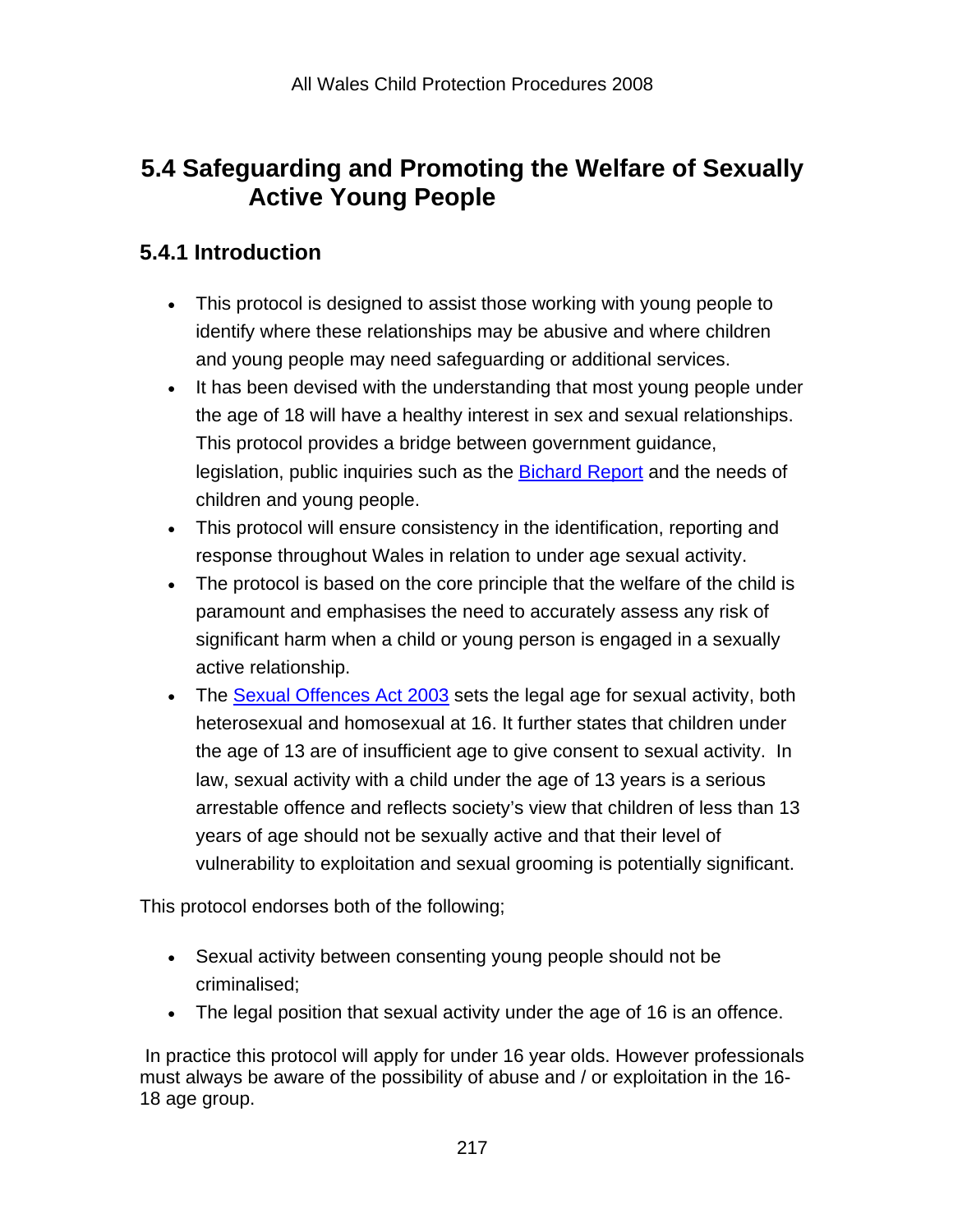**It must be noted that is illegal to pay for sex with any child or young person under the age of 18 years.** 

**Achieving good outcomes for children and young people requires all those with responsibility for assessment and the provision of services to work together according to this protocol and the** *All Wales Child Protection Procedures. [Safeguarding Children: Working Together under the](http://wales.gov.uk/topics/childrenyoungpeople/publications/safeguardingunder2004act;jsessionid=RJvCKydbY6xdtL6pb4KGwkc7lx8Bm0htDstlL42PqT3KyF023WYb!-826231897?lang=en)  Children Act 2004.* 

# **5.4.2 Information sharing**

Comprehensive information on any child or young person or indeed on any specific risk factor in their life is rarely held exclusively by a single agency. Often, it is only when information from a number of sources has been shared that it becomes clear that a child is at risk of or is suffering harm.

The first duty of every practitioner is to safeguard and promote the welfare of the child and young person. It must always be made clear to children and young people at the earliest opportunity and throughout any working relationship that the duty of confidentiality is not absolute, and that there will be some circumstances where the needs of the child or young person, or of other children and young people, can only be safeguarded by sharing information with others.

Decisions to share information with parents and caregivers will be taken using professional judgement, consideration of Fraser/Gillick guidelines (see 5.4.8) and in consultation with the All Wales Child Protection Procedures. Decisions will be based on the child's age, maturity and ability to appreciate what is involved in terms of the implications and risks to themselves. This should be coupled with the parents' and caregivers' ability and commitment to protect the young person. Given the responsibility that parents have for the conduct and welfare of their children, professionals should encourage the young person, at all points, to share information with their parents and caregivers wherever safe to do so.

This protocol is written on the understanding that those working with this vulnerable group of young people will naturally want to do as much as they can to provide a safe, accessible and confidential service whilst remaining aware of their duty of care to safeguard them and promote their well being.

#### **5.4.2.1 Confidentiality and consent**

The [Sexual Offences Act 2003](http://www.opsi.gov.uk/acts/acts2003/ukpga_20030042_en_1) does not affect the duty of care and confidentiality of health and social care professionals to children and young people under 16 years of age. According to current government guidance for health and social care professionals, although the age of consent remains at 16, it is not intended that the law should be used to prosecute mutually agreed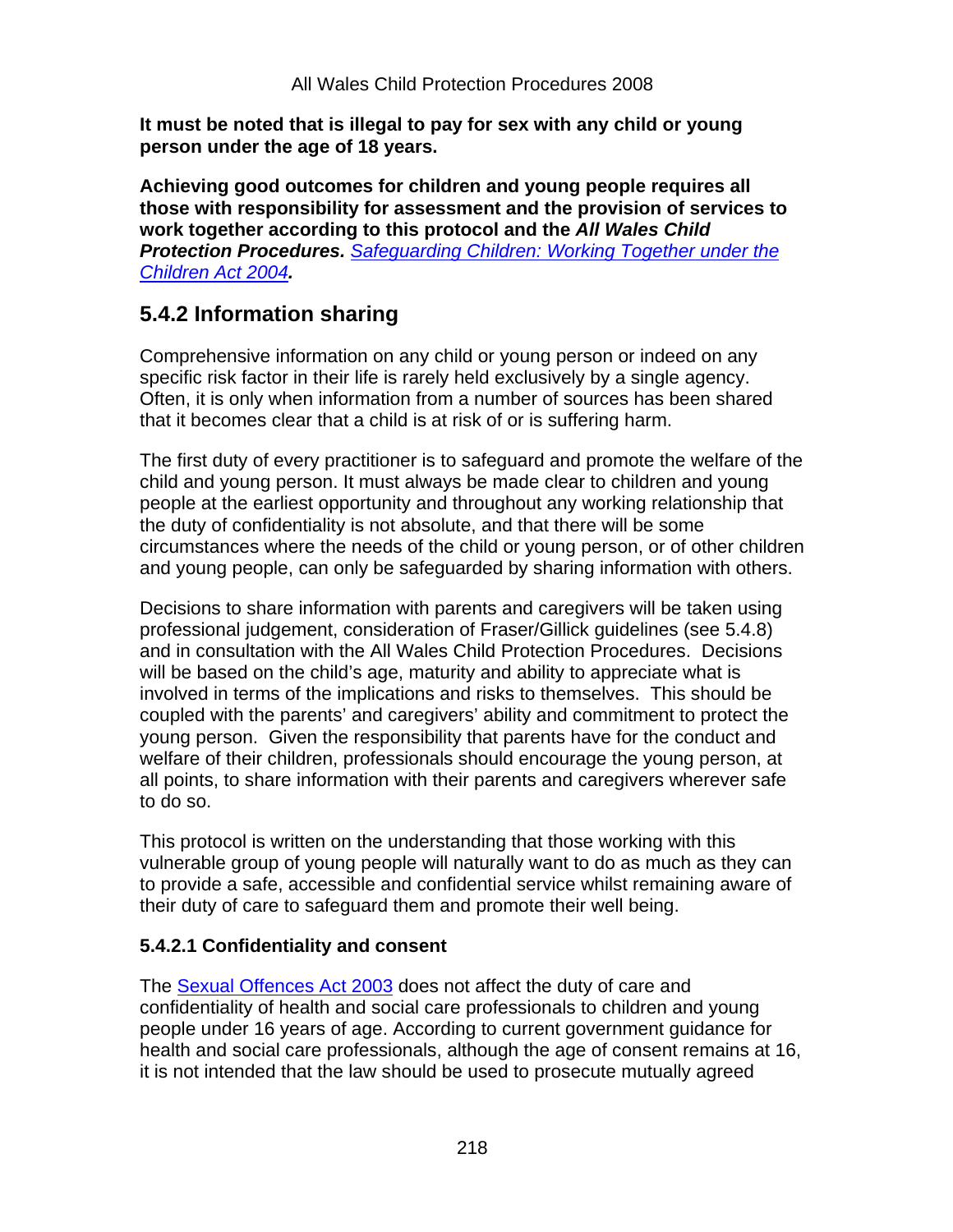teenage sexual activity between two young people of similar age, unless the activity involves abuse or exploitation.

Professionals can only work together to safeguard children if there is an exchange of relevant information between them. This has been recognised in principle by the courts (Butler Schloss LJ in Re G (a minor) (1996) 2 ALL ER 65 at 68) 6. Normally personal information should only be disclosed to third parties (including other agencies) with the consent of the subject of that information. When ever possible, consent should be obtained before sharing personal information with third parties. However, in some circumstances, consent may not be possible or appropriate but the safety and welfare of a child may dictate that the information must be shared. (*[Safeguarding Children: Working Together](http://wales.gov.uk/topics/childrenyoungpeople/publications/safeguardingunder2004act;jsessionid=RJvCKydbY6xdtL6pb4KGwkc7lx8Bm0htDstlL42PqT3KyF023WYb!-826231897?lang=en)  under the Children Act 2004)* 

The duty of confidentiality is not absolute. Where a professional believes that there is a risk to the health, safety or welfare of a child, young person or others, which is serious enough to outweigh the young person's right to privacy, they should follow the All Wales Child Protection Procedures.

Any disclosure or decision not to disclose must be justified according to the particular facts of the case and documented accordingly. Advice should be sought in cases of doubt from lead professionals in child protection within the practitioners' own agency without delay.

Disclosure of information without consent might give rise to a challenge under [Article 8 \(European Convention on Human Rights\).](http://www.opsi.gov.uk/acts/acts1998/ukpga_19980042_en_1) However Article 8 is not absolute and disclosure of information to safeguard children is essential and can be wholly justified when considering the protection of children and young people's safety, health or morals, the rights and freedoms of others and for the prevention or detection of crimes committed against children.

 The assessment of risk is a continual process it is therefore appropriate that on each occasion that a practitioner has contact with a young person or receives information about them, consideration should be given as to whether the young person's circumstances have changed in a way which may require referral (or re-referral) to social services and the police. Further information may be required from partner agencies to inform the decision-making before making a referral to appropriate agencies.

## **5.4.3 Assessment**

All young people, regardless of gender, or sexual orientation who are believed to be engaged in, or planning to be engaged in, sexual activity must have their needs in respect of their health, education, support and/or protection assessed by the agency involved. This assessment must be carried out in accordance with information and guidance set out within: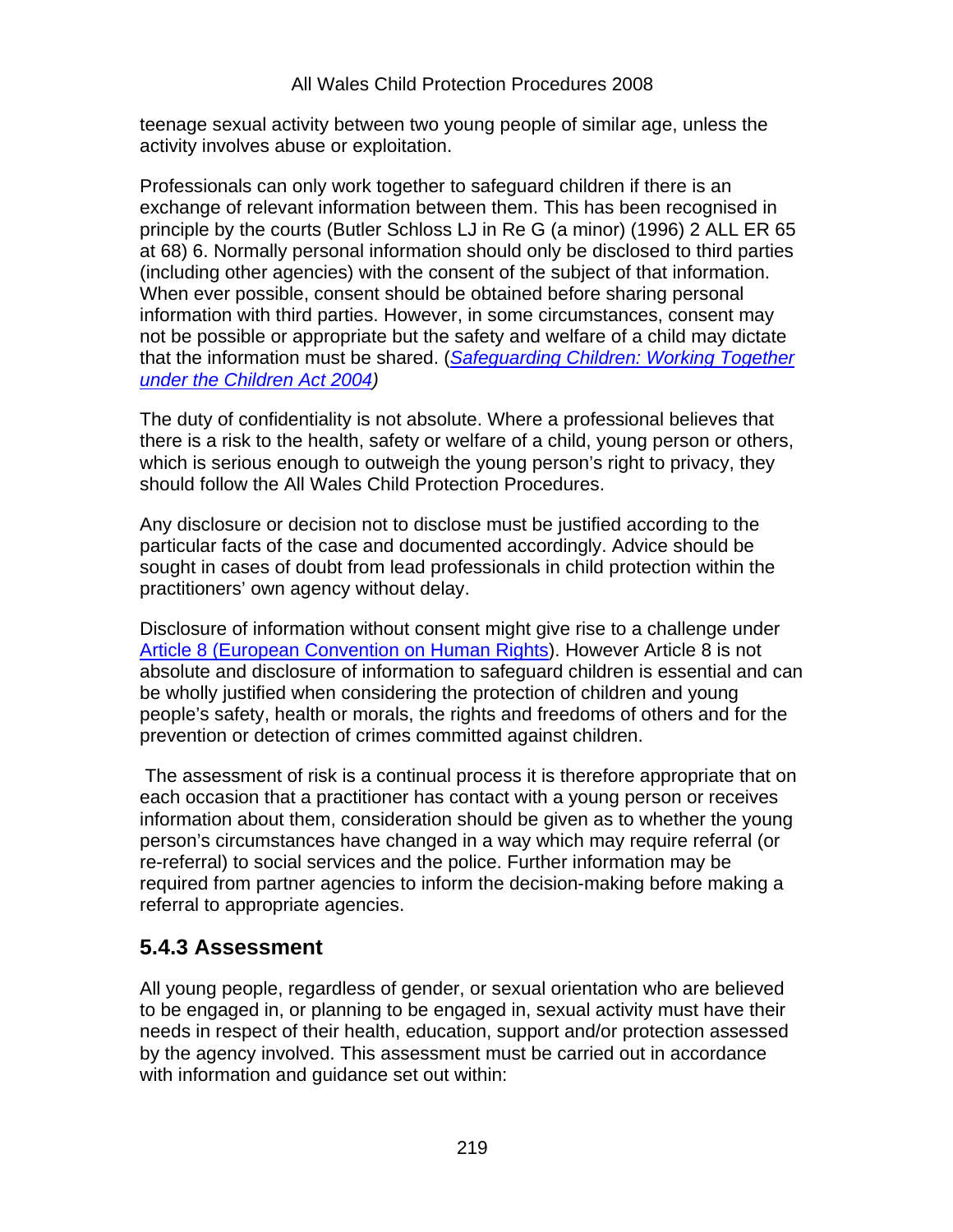#### All Wales Child Protection Procedures 2008

- All Wales Child Protection Procedures;
- Department of Health Best Practice Guidance for Doctors and other Health Professionals on the provision of Advice and Treatment to Young People Under 16 On Contraception, Sexual, and Reproductive Health.

#### **5.4.3.1 Assessing young people's needs:**

- Children/young people engaging in consensual sexual relationships are entitled to confidential advice and services;
- Children and young people must have their health and / or education needs assessed;
- However every professional has a duty to always consider the possibility of harm for every sexually active child or young person under 18 years of age. Sexual activity at a young age is an indicator that there are possible risks to the welfare of the child and possibly other children.

#### **5.4.3.2 Indicators of risk of harm**

In order to determine whether a relationship presents a risk of harm to a young person, the following factors should be considered:

- Whether the child/young person is competent to understand, and consent to, the sexual activity they are involved in. The Fraser guidelines (see 5.4.8) should be applied and decisions recorded;
- Where and with whom the child or young person resides, whether they are attending school or whether they or their siblings have involvement with social services or any social care agency etc;
- The nature of the sexual relationship between those involved, particularly if there are age or power imbalances (see 5.4.3.3);
- Whether overt aggression, coercion or bribery was or is involved including misuse of alcohol or other substances as a disinhibitor;
- Whether there is any element of commercial sexual exploitation including in particular the elements of affection, money, drugs, alcohol;
- Whether the child/young person's own behaviour, for example through misuse of alcohol or other substances, places him/her in a position where he/she is unable to make an informed choice about the activity;
- Any attempts to secure secrecy by the sexual partner beyond what would be considered usual in a teenage relationship;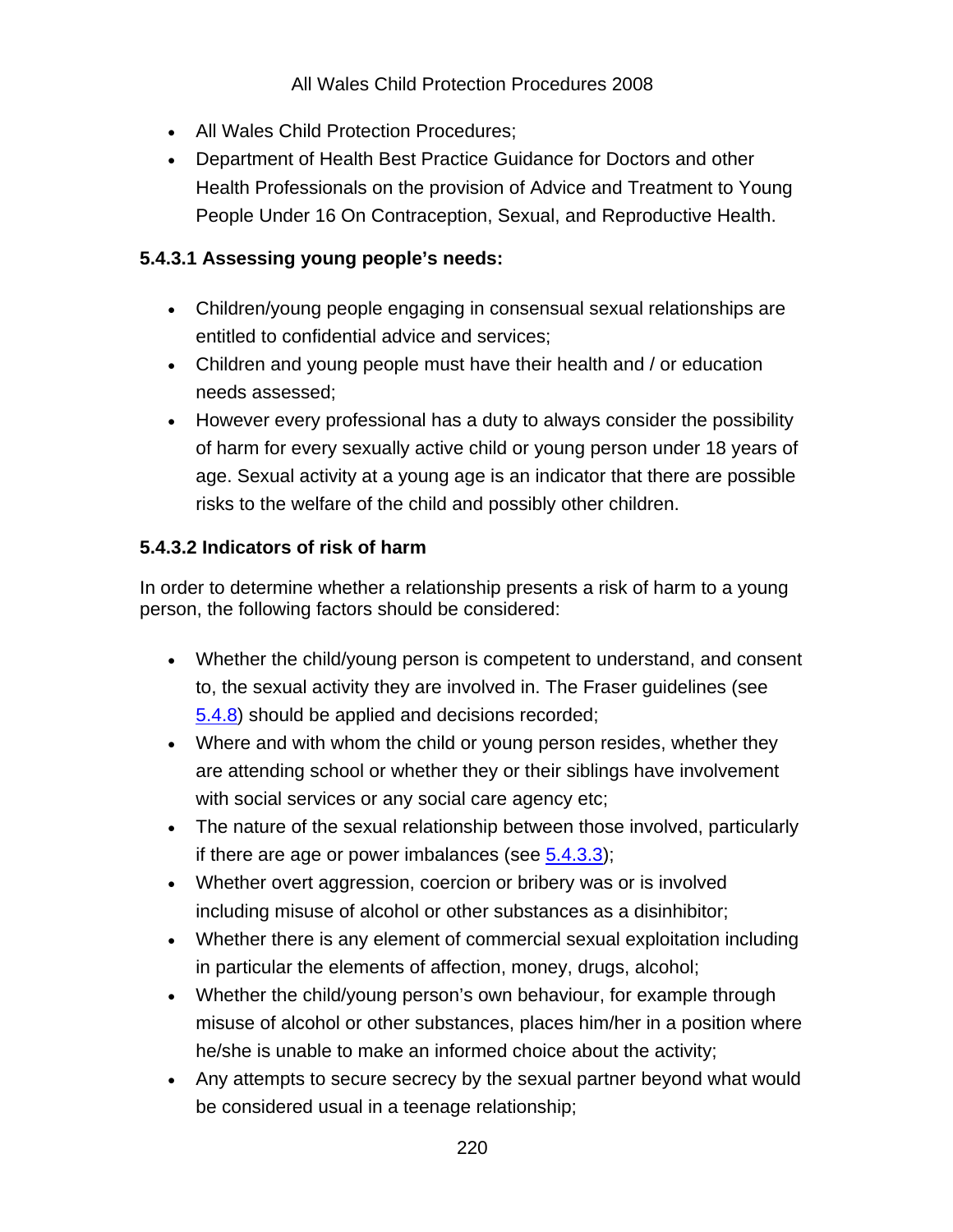#### All Wales Child Protection Procedures 2008

- Whether methods used to secure a child or young person's compliance and trust and/or secrecy by the sexual partner are consistent with grooming for sexual exploitation. Grooming is likely to involve efforts by a sexual predator (usually older than the child or young person) to befriend a child/young person by indulging or coercing her/him with gifts, treats, money, drugs, developing a trusting relationship with the child/young person's family, developing a relationship with the child or young person through the internet etc in order to abuse the child/young person;
- Whether the sexual partner is known by one of the agencies as having or having had, other concerning relationships with children/young people which presupposes that checks will be made with the police;
- Whether the child denies, minimises, or accepts concerns;
- Whether the child or young person has learning needs;
- Whether the child has a history of being missing from home.

#### **5.4.3.3 Power imbalances**

Sexual abuse and the exploitation of a child or young person involve an imbalance of power. The assessment should seek to identify possible power imbalances within a relationship. These can result from differences in size, age, material wealth and/or psychological, social and physical development. In addition gender, sexuality, race and any other diversity issues where levels of sexual knowledge can be used to exert power.

Whilst a large age differential could be a key indicator for example a 15-year-old girl and a 20-year-old man, practitioners should be aware that a 14 or 15 year old boy, supported by a group of his peers, is able to exert very real pressure over a girl of the same age or older. There will also be instances when the sexual predator is a woman or girl and the victim is a boy.

Where a power imbalance results in coercion, manipulation and/or bribery and seduction, these pressures can be applied to a young person by one or two individuals, or through peer pressure (i.e. group bullying). Professionals assessing the nature of a child or young person's relationship need to be aware of the possibility that either or both of these situations can exist for the child or a young person – and conduct an holistic assessment of the young person's needs.

There will be an imbalance of power and the child or young person will not be deemed able to give consent if the sexual partner is in a position of professional trust or is a family member as defined by the [Sexual Offences Act 2003.](http://www.opsi.gov.uk/acts/acts2003/ukpga_20030042_en_1)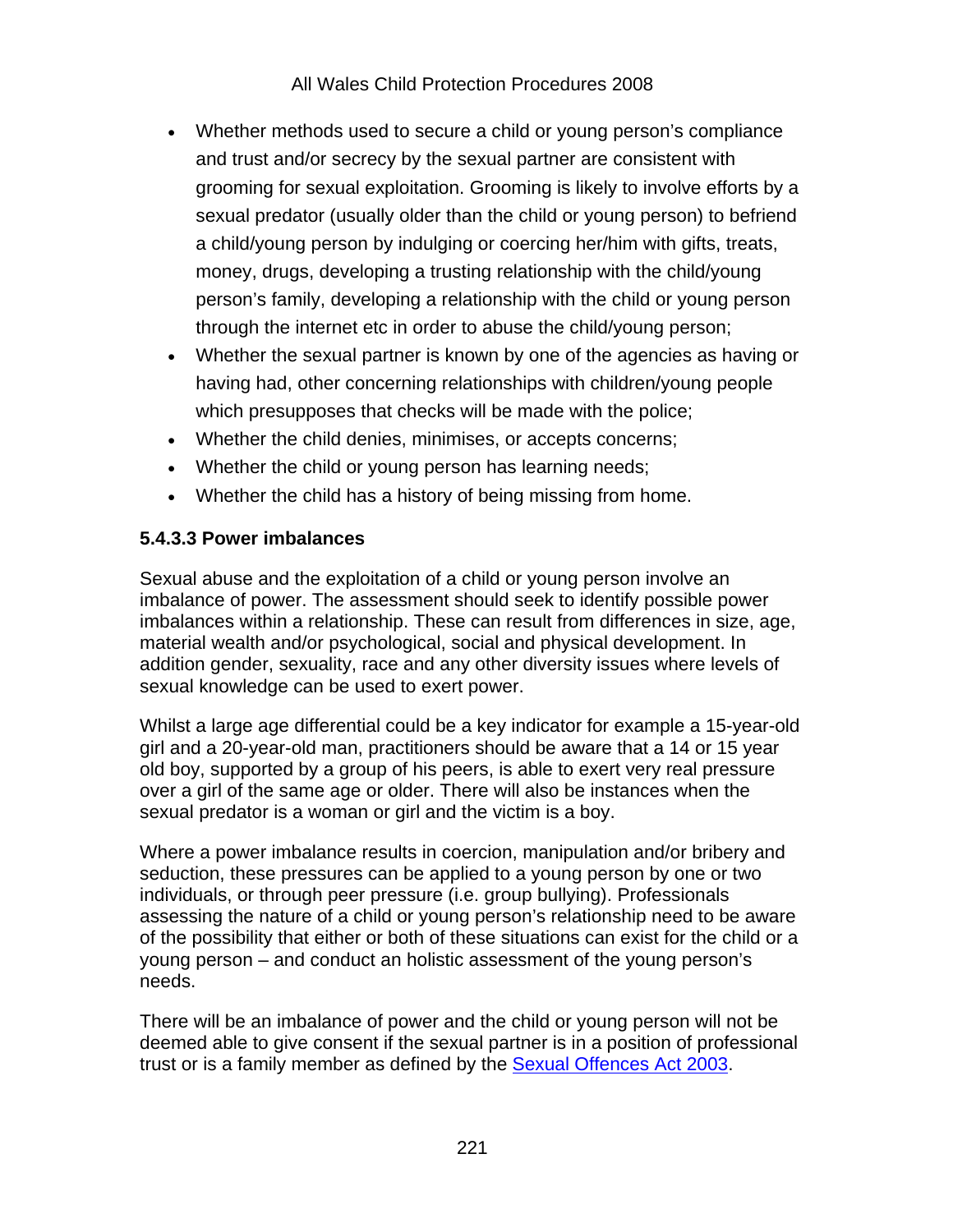It is illegal for any person to pay for sexual activity with a child or young person under 18 years.

### **5.4.4 Children and young people with a disability and/or with a mental health disorder**

Children and young people with a disability and/or with a mental health disorder are more vulnerable than non-disabled children; and they are especially at risk when they are living away from home. They may be particularly vulnerable to coercion due to physical dependency or because of a learning disability or because a communication difficulty means that it is not easy for them to make known their wishes to another person. Their disability and age increases the risk that a sexual relationship may not be consensual.

 In assessing whether a relationship presents a risk of harm to a disabled child or young person, professionals need to consider the indicators listed in 5.4.3.2 in the light of these potential additional vulnerabilities.

 A child or young person with moderate learning difficulties could be vulnerable to harm from a sexual relationship developed through inclusive activities. This may be in mainstream schools, education colleges, leisure centres and other places where children and young people meet where supervision is at a minimum. Staff need to be alert to the different capabilities of the children and young people they supervise, and assess the risk of harm accordingly.

 Where professionals have concerns that a relationship may present a risk of harm to an older disabled young person, they should begin work with the agency's adult protection staff at an early point in order for there to be a smooth transition from protection under the [Children Act 1989](http://www.opsi.gov.uk/acts/acts1989/ukpga_19890041_en_1) to protection for the young person, from their 18<sup>th</sup> birthday onwards, under the local Protection of Vulnerable Adult Procedures.

In undertaking the risk assessment, agencies and professionals have to balance these concerns with their duty of confidentiality, particularly within the health service where the law allows health workers to give confidential contraception, sexual health advice and treatment to under 16 year olds.

Therefore when a professional becomes aware that a young person is, or is likely to be, sexually active, an assessment should be made of the young person's physical and emotional health, education and safeguarding needs – in the context of the sexual relationship. The assessment should be based on the three dimensions of *[The Framework for Assessment of Children In Need and](http://www.dh.gov.uk/en/Publicationsandstatistics/Publications/PublicationsPolicyAndGuidance/DH_4003256) Their Families* (or the *Common Assessment Framework* when in place), and where appropriate, it should be in accordance with the *All Wales Child Protection Procedures.*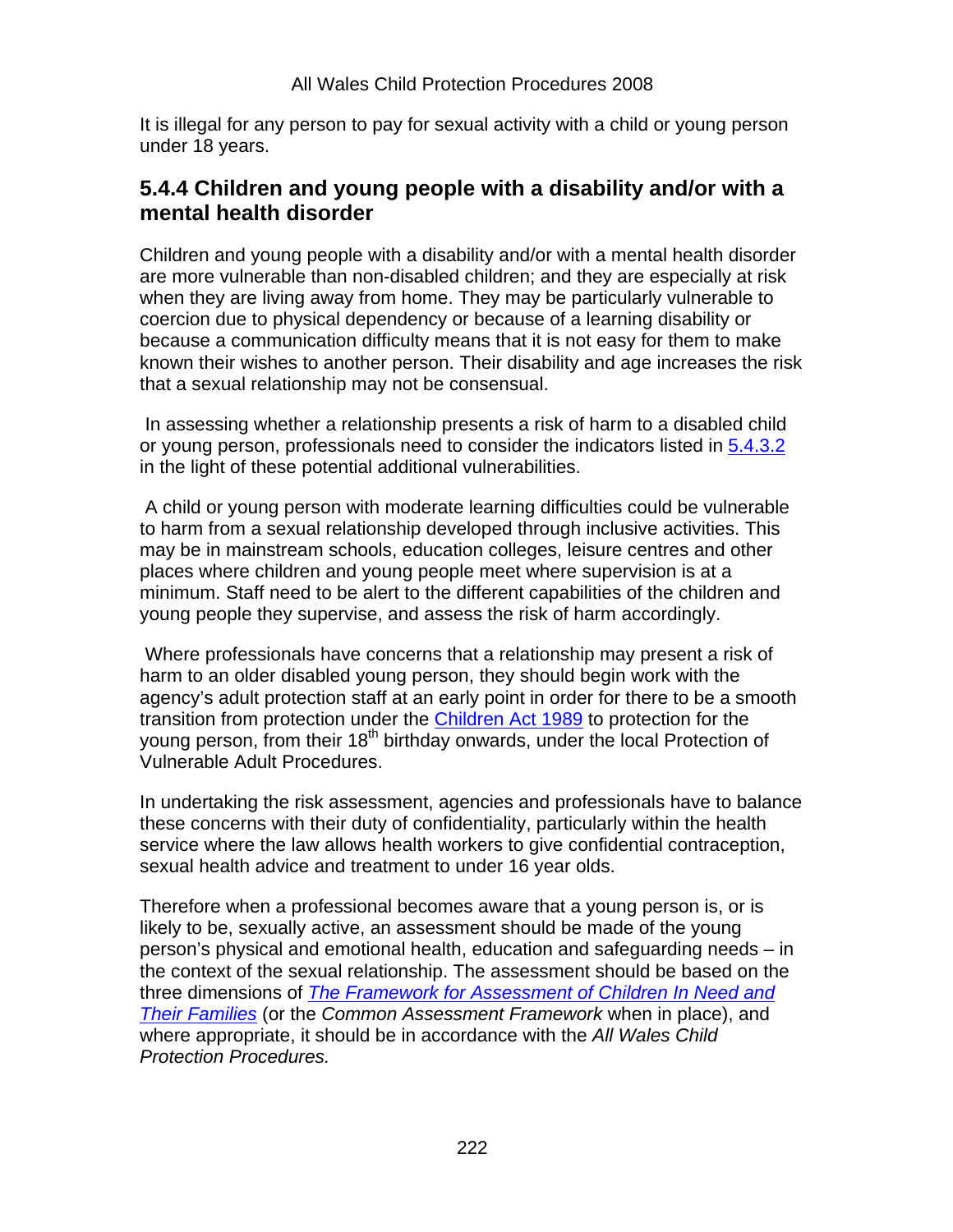# **5.4.5 Abuse through commercial sexual exploitation / or trafficking**

If there are any concerns that the child or young person may be at risk of abuse through sexual exploitation (prostitution, pornography (abusive images of children), including creating/exchanging images, grooming etc through the internet or trafficking), a referral to social services and to the police must be made in accordance with *All Wales Child Protection Procedures* and local *Child Commercial Sexual Exploitation Protocols.*

It should be noted that the legislation regarding the commercial sexual exploitation of children is up to the age of 18 i.e. it is illegal to pay (in any way) for the sexual services of a child/young person under the age of 18.

#### **5.4.5.1 Intervention**

When social services identify a risk of significant harm or are aware that an offence may have been committed against a child, they will hold a strategy discussion or meeting with the police and health (which may include the referrer), which will determine the need or otherwise for section 47, child protection enquiries to be made in line with part 3 of the *All Wales Child Protection Procedures*.

## **5.4.6 Thresholds for referring to social services and/or police and the age of the child**

#### **5.4.6.1 Children under the age of 13**

Under the [Sexual Offences Act 2003,](http://www.opsi.gov.uk/acts/acts2003/ukpga_20030042_en_1) children under the age of 13 are of insufficient age to give consent to sexual activity.

In all cases where the sexually active young person is under the age of 13, a full assessment must be undertaken by the agency involved. Each case must be assessed individually and consideration must be given to making a child protection referral to social services. In order for this to be meaningful, the young person will need to be identified, as will their sexual partner if details are known.

A decision not to refer to social services can only be made following a discussion of the case, with the designated / named lead for child protection within the professional's employing agency. When a referral is not made, the professional and agency concerned is fully accountable for the decision and the reasons for the decision must be clearly recorded.

When a girl under the age of 13 is found to be pregnant, a referral must be made to social services where an initial assessment will be completed and a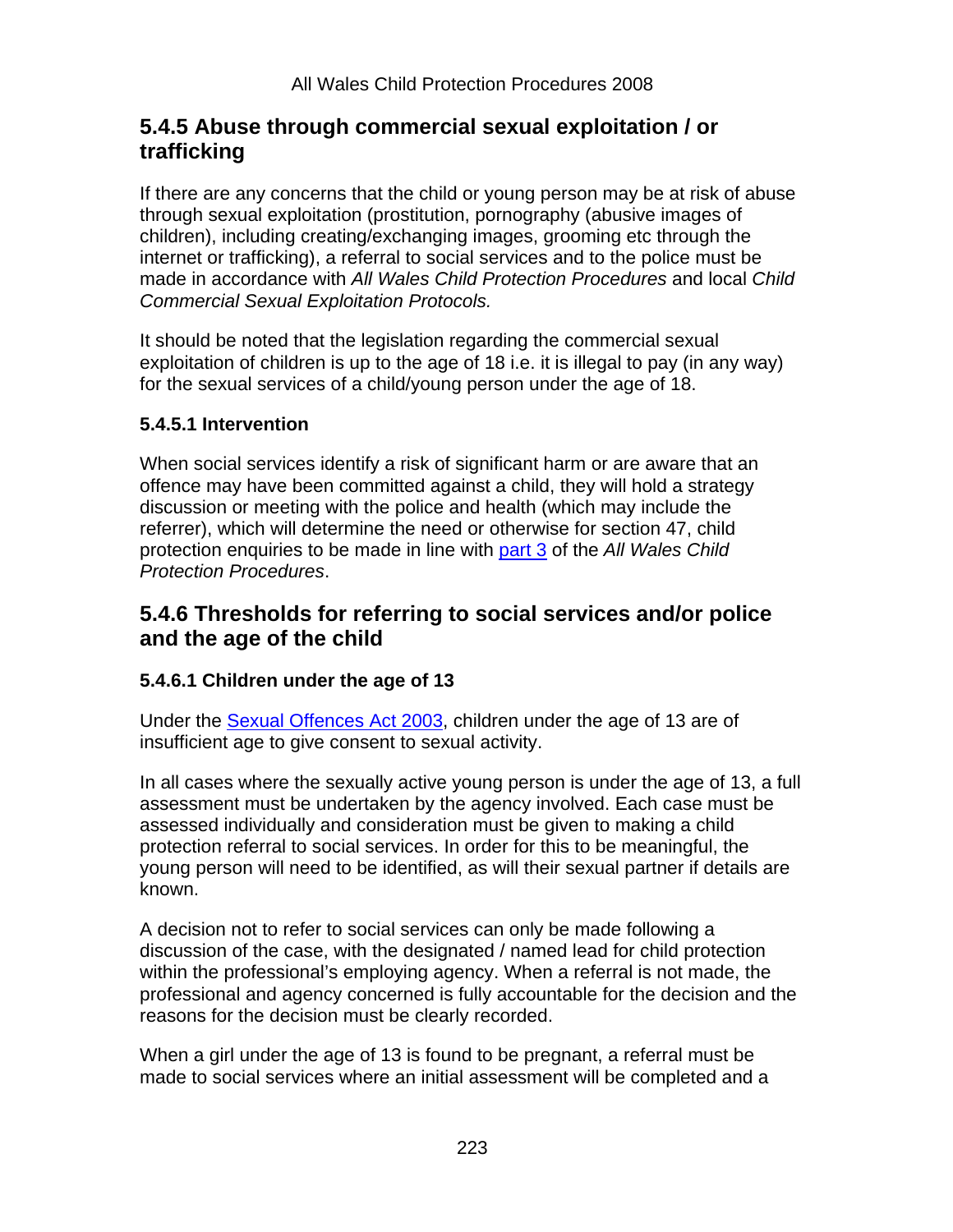strategy meeting/discussion will take place, which will include representatives from health and education.

The [Bichard Inquiry Report's recommendation 12](http://police.homeoffice.gov.uk/publications/operational-policing/bichard-inquiry-report?view=Binary) stated that the Government should reaffirm the guidance that the police are notified as soon as possible when a criminal offence has been committed, or is suspected of having been committed, against a child – unless there are exceptional reasons not to do so. The Welsh Assembly Government reaffirmed this recommendation in the guidance *[Safeguarding Children: Working Together Under the Children Act](http://wales.gov.uk/topics/childrenyoungpeople/publications/safeguardingunder2004act;jsessionid=RJvCKydbY6xdtL6pb4KGwkc7lx8Bm0htDstlL42PqT3KyF023WYb!-826231897?lang=en) 2004* in Chapter 8, para 8.29.

#### **5.4 6.2 Young people aged between 13 and 16**

The [Sexual Offences Act 2003](http://www.opsi.gov.uk/acts/acts2003/ukpga_20030042_en_1) reinforces that, whilst mutually agreed, nonexploitative sexual activity between teenagers does take place and that often no harm comes from it, the age of consent should still remain at 16. This acknowledges that this group of young people is still vulnerable, even when they do not view themselves as such.

Sexually active young people in this age group will still have to have their needs assessed using this protocol. Discussion with social services will depend on the level of risk/need assessed by those working with the young person.

Consideration should be given to making a referral if the young person becomes pregnant or has a miscarriage or planned termination.

This difference in procedure reflects the position that, whilst sexual activity under 16 remains illegal, young people under the age of 13 are not capable of giving consent to sexual activity.

#### **5.4.6.3 Young People aged between 17 and 18**

Although sexual activity in itself is no longer an offence over the age of 16, young people under the age of 18 are still offered the protection of child protection procedures under *the [Children Act 1989](http://www.opsi.gov.uk/acts/acts1989/ukpga_19890041_en_1)*. Consideration still needs to be given to issues of sexual exploitation through prostitution and abuse of power in circumstances outlined above. Young people, of course, can still be subject to offences of rape and assault and the circumstances of an incident may need to be explored with a young person.

For young people over the age of 16 and under the age of 18, there will be an imbalance of power and the child or young person will not be deemed able to give consent if the sexual partner is in a position of professional trust or is a family member as defined by the **Sexual Offences Act 2003**.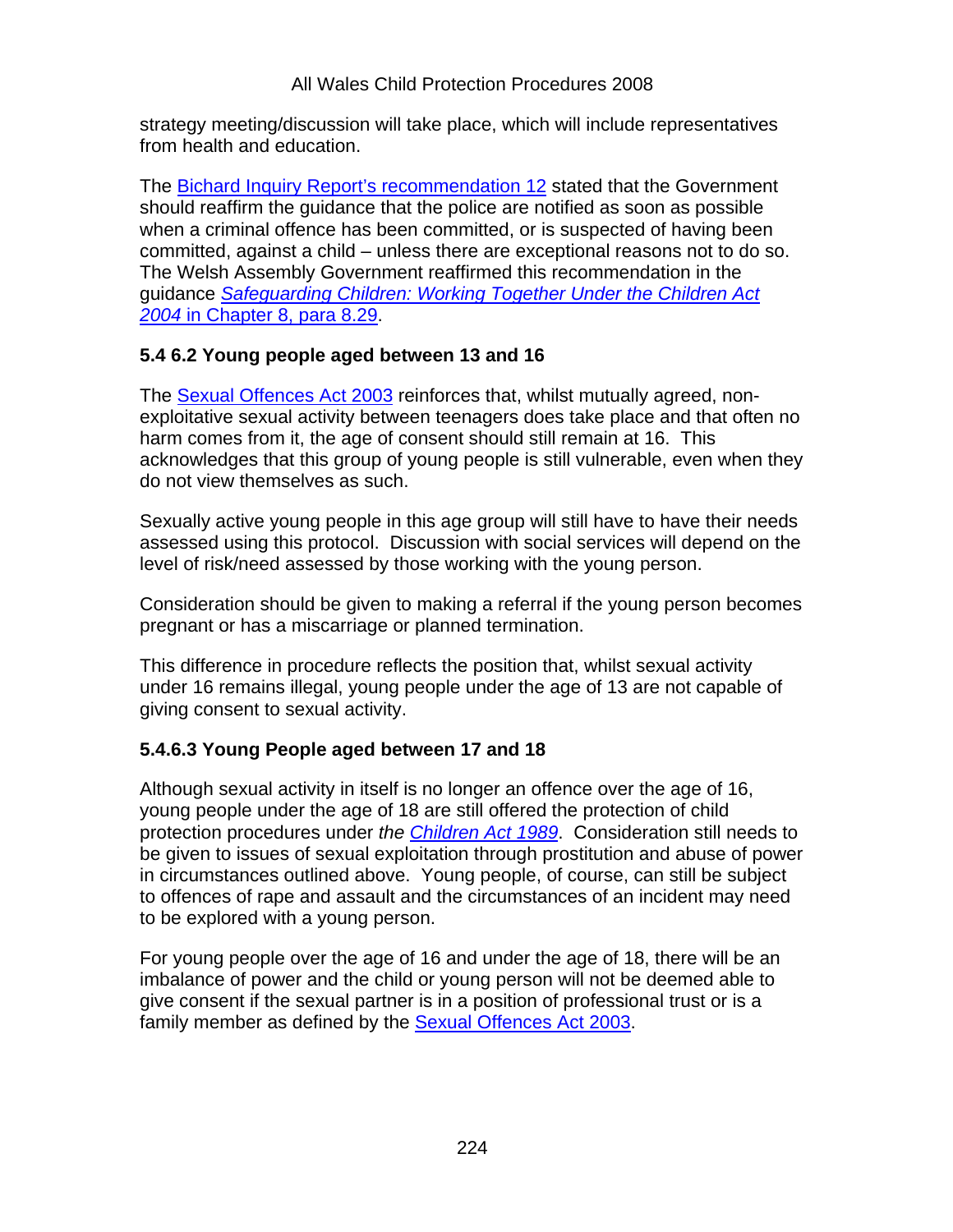#### **5.4.6.4 Use of the Abduction Act**

In situations where a young person is known to be visiting a person or place that is inappropriate / unsafe, the [Abduction Act 1984](http://www.opsi.gov.uk/RevisedStatutes/Acts/ukpga/1984/cukpga_19840037_en_1) may be of use to support the parents / caregivers. In this situation advice should be sought from the police child abuse investigation unit.

# **5.4.7 Fraser guidance**

Professionals working with young people should be fully aware of the 5 points of the Fraser guidance in respect of the young person's capacity:

- The young person will understand the professional's advice;
- The young person cannot be persuaded to inform their parents;
- The young person is likely to begin, or to continue having, sexual intercourse without contraceptive treatment;
- Unless the young person receives contraceptive treatment, their physical or mental healths, or both, are likely to suffer.
- The young person's best interests require them to receive contraceptive advice or treatment with or without parental consent.

# **5.4.8 Legislation and guidance**

In addition to the documents listed in part 1, the following have been considered in developing this protocol:

- [Sexual Offences Act 2003;](http://www.opsi.gov.uk/acts/acts2003/ukpga_20030042_en_1)
- [Bichard Report 2004;](http://police.homeoffice.gov.uk/publications/operational-policing/bichard-inquiry-report?view=Binary)
- Kelly Report 2004;
- [ACPO Guidance on Investigating Child Abuse and Safeguarding Children](http://www.acpo.police.uk/policies.asp) 2005;
- Enabling young people to access contraceptive and sexual health advice. DFES Teenage Pregnancy Unit 2005;
- Child Prostitution DOH Guidance;
- [The Common Assessment Framework 2005;](http://www.dcsf.gov.uk/everychildmatters/strategy/deliveringservices1/caf/cafframework/)
- [National Crime Recording Standards.](http://www.homeoffice.gov.uk/rds/pdfs2/rdsolr3203intro.pdf)

#### **5.4.10 Risk assessment**

An example risk assessment model is available on the www.awcpp.org.uk website.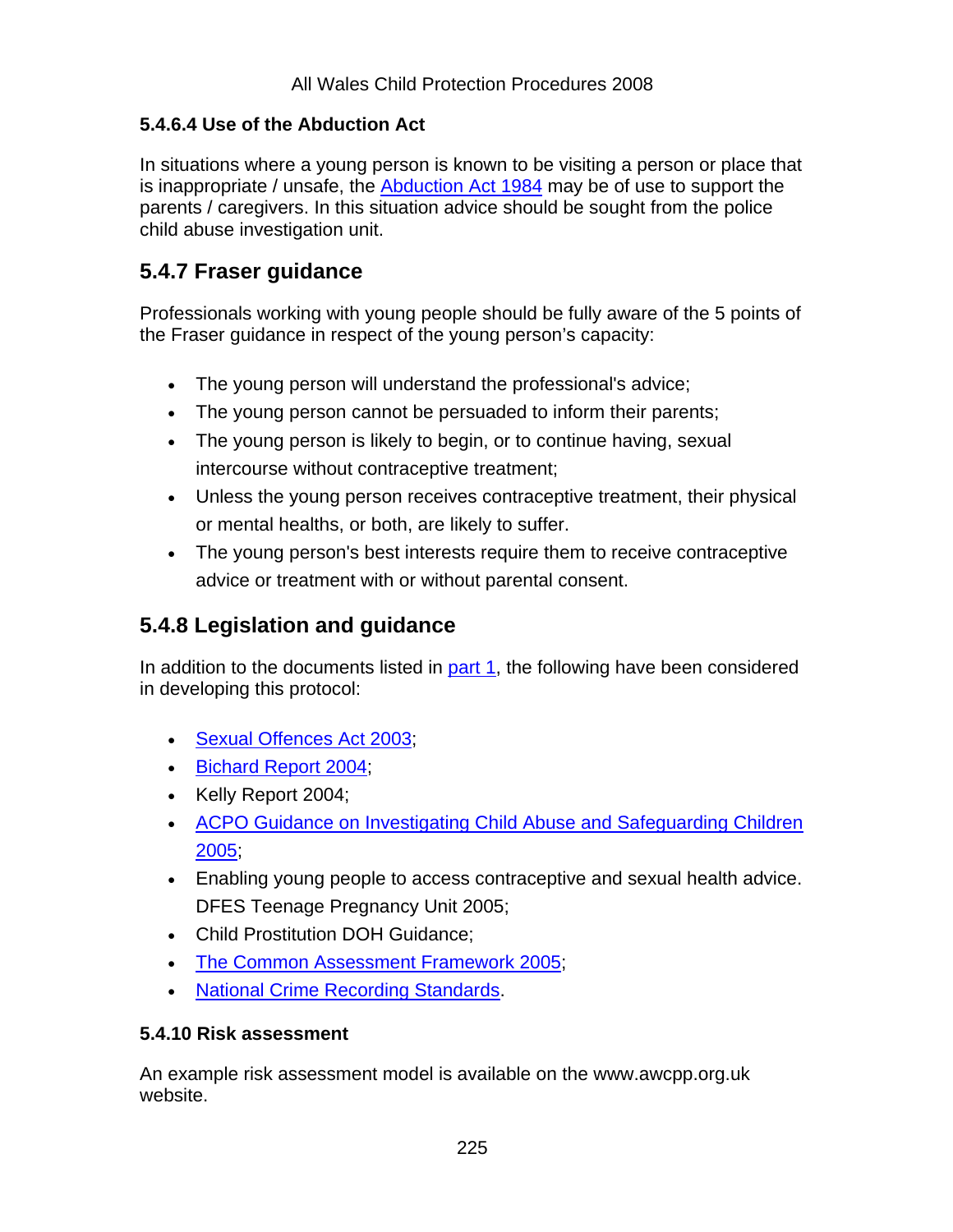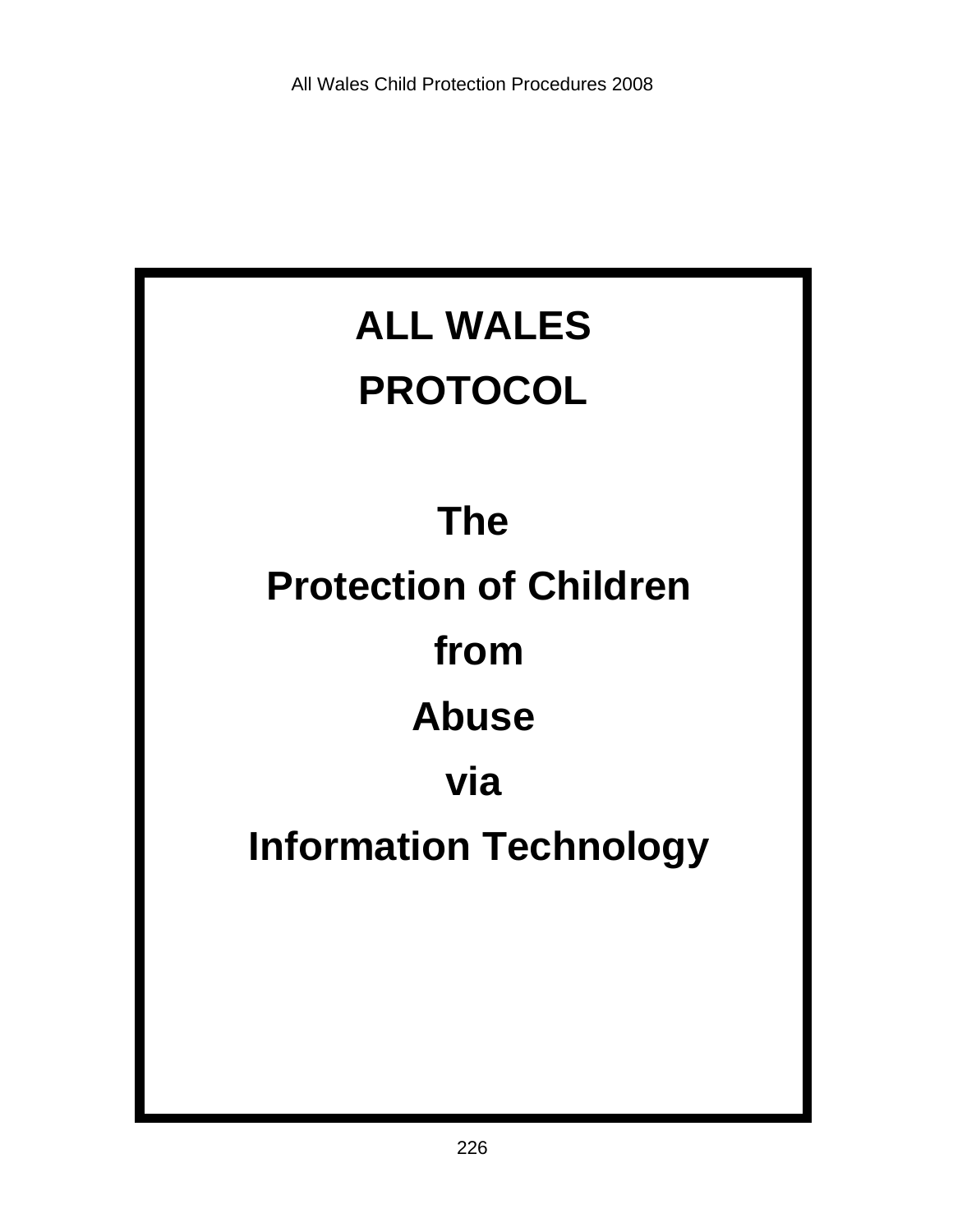# **5.5 Indecent Images of Children and the Internet.**

## **5.5.1 Introduction**

This protocol aims to provide advice for practitioners involved in safeguarding and promoting the welfare of children when a child is in the care of an individual who is under investigation for offences related to indecent images of children on the internet or linked to mobile telephone usage.

The guidance also aims to ensure that all practitioners are aware of the importance of the need to share information in compliance with the All Wales Child Protection Procedures when dealing with victims and offenders linked to such crimes.

Offences related to taking, making, distributing or publishing of indecent images of children always involve a child or young person being abused or exploited in some way. In the event of practitioners becoming aware of this activity it is of paramount importance that it is brought to the attention of the police at the earliest opportunity.

## **5.5.2 Definition of indecent images of children**

For the purpose of this protocol indecent images of children are defined as either still or moving images deemed to be indecent; they may be created by any means, including hand drawings, photographs, film or pseudo-photographs. A pseudo-photograph is an image that is produced by combining various parts or other images, for example, the head from one image and the body from another.

The [Protection Of Children Act 1978 Section 1](http://www.opsi.gov.uk/RevisedStatutes/Acts/ukpga/1978/cukpga_19780037_en_1) defines a child as under 18 years of age or where the predominant impression conveyed is that the person shown, is a child, notwithstanding that some of the physical characteristics shown are those of an adult.

The term indecent is not defined by legislation and will be a matter for the court to decide.

## **5.5.3 The Internet and mobile telephones**

The Internet and mobile telephones have now become significant tools used for the distribution of indecent images of children. Offenders also use the Internet and mobile telephones to try and establish contact with children and young people, with a view to grooming them for inappropriate or abusive relationships.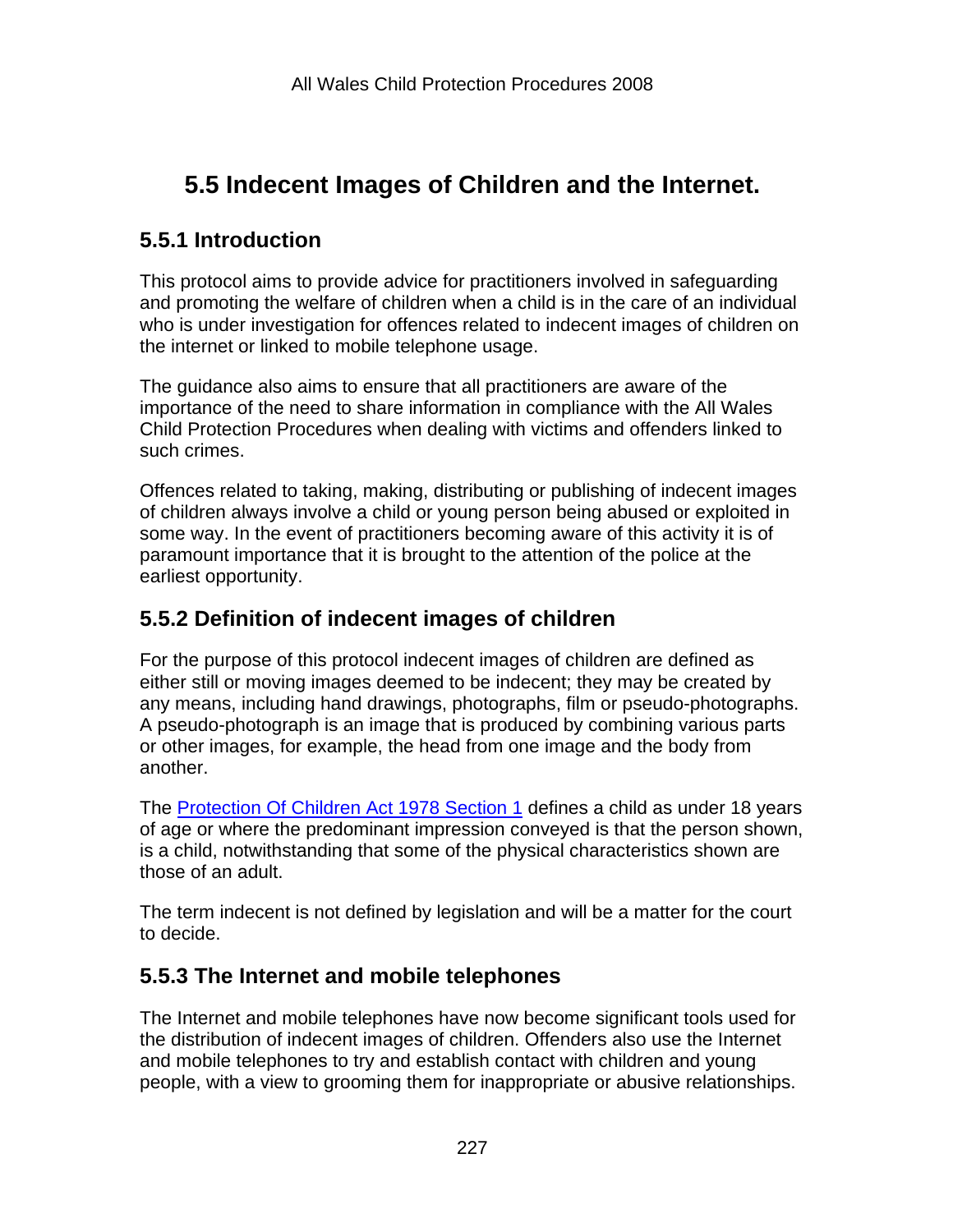The use of chat rooms on the Internet is a particular concern. Chat rooms are on-line meeting places that children often use to communicate with their friends and other children. It is a very well established fact that offenders use such rooms to contact children so to satisfy their own needs and to encourage inappropriate or abusive relationships. In addition, mobile telephones are also a tool used by offenders to groom children and also to send indecent photographs, pseudo-photographs of children.

# **5.5.4 Principal offences**

The principal offences are as follows:

- To take, or permit to be taken, or to make any indecent photograph or [pseudo-photograph of a child under 18 years of age; Protection of](http://www.opsi.gov.uk/RevisedStatutes/Acts/ukpga/1978/cukpga_19780037_en_1) Children Act 1978, Section 1 (a);
- To distribute or show such indecent photographs or pseudo-photographs; [Protection of Children Act 1978, Section 1 \(b\);](http://www.opsi.gov.uk/RevisedStatutes/Acts/ukpga/1978/cukpga_19780037_en_1)
- To have in his/her possession such indecent photographs or pseudophotographs with a view to their being distributed or shown by himself or others; [Protection of Children Act 1978, Section 1\(c\);](http://www.opsi.gov.uk/RevisedStatutes/Acts/ukpga/1978/cukpga_19780037_en_1)
- To publish or cause to be published any advertisement likely to be understood as conveying that the advertiser distributes or shows such indecent photographs or pseudo-photographs, or intends to do so; [Protection of Children Act 1978, Section 1\(d\);](http://www.opsi.gov.uk/RevisedStatutes/Acts/ukpga/1978/cukpga_19780037_en_1)
- Publishing an obscene article or being in possession of an obscene article for publication or gain; [Obscene Publications Act 1959, Section 2;](http://www.opsi.gov.uk/acts/acts1959/pdf/ukpga_19590066_en.pdf)
- Possession of an indecent photograph or pseudo-photograph of a child; [Criminal Justice Act 1988, Section 60.](http://www.opsi.gov.uk/acts/acts1994/ukpga_19940033_en_5)

# **5.5.5 Child protection and case management.**

The police will lead all criminal investigations concerning offences involving indecent images of children. However, in all cases, where a person is suspected of committing such offences and has a child or young person in his/her care resides with children or works with children the Child Abuse Investigation Unit or Social Services must be contacted at the very outset of the criminal investigation. Additionally, the All Wales Child Protection Procedures must be followed, that is, the risk posed to any child/children is discussed and multiagency information shared, to ensure that appropriate action is taken to safeguard and promote the welfare any children/ child or young person.